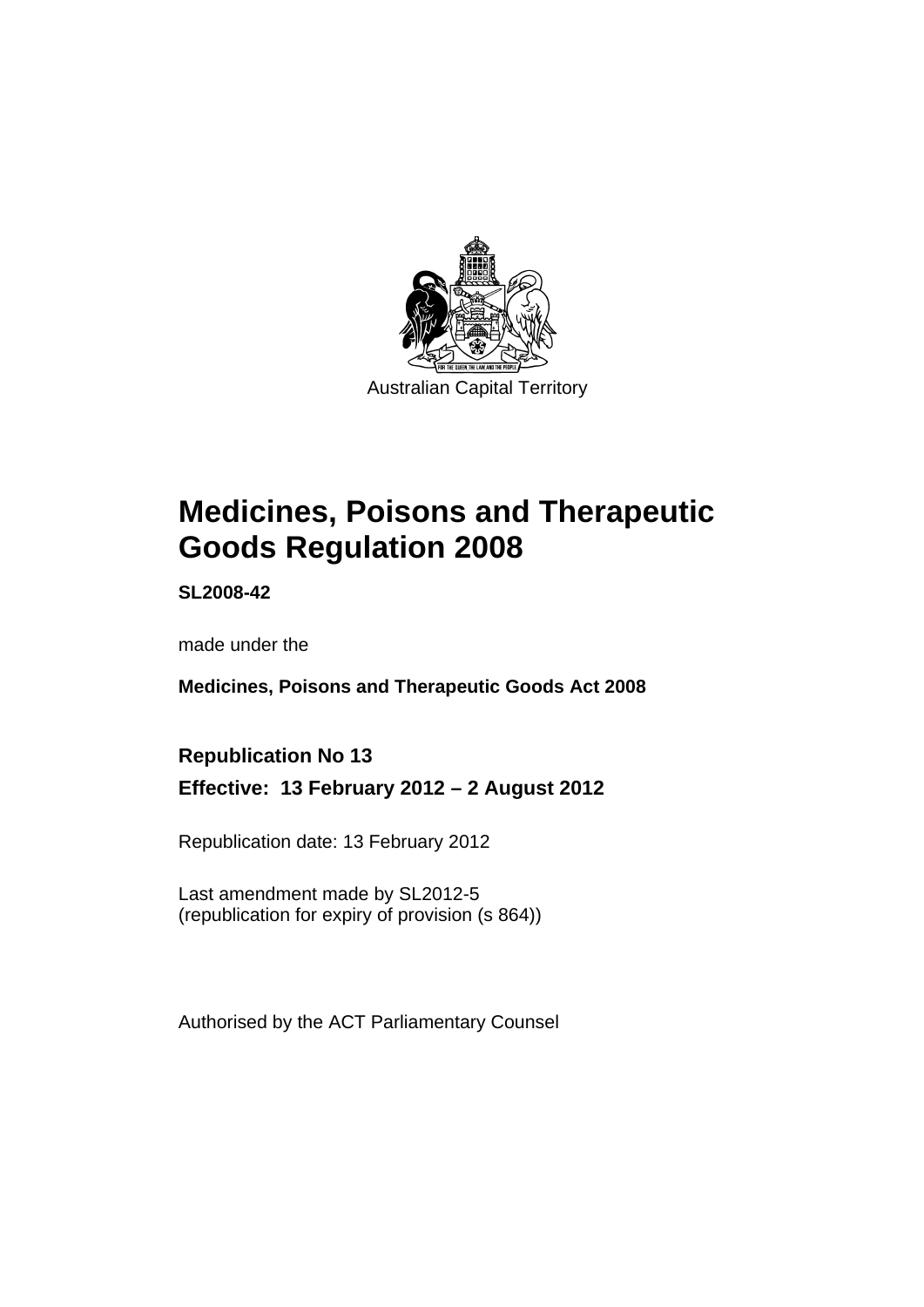### **About this republication**

#### **The republished law**

This is a republication of the *Medicines, Poisons and Therapeutic Goods Regulation 2008*, made under the *Medicines, Poisons and Therapeutic Goods Act 2008* (including any amendment made under the *Legislation Act 2001*, part 11.3 (Editorial changes)) as in force on 13 February 2012*.* It also includes any commencement, amendment, repeal or expiry affecting this republished law to 13 February 2012.

The legislation history and amendment history of the republished law are set out in endnotes 3 and 4.

#### **Kinds of republications**

The Parliamentary Counsel's Office prepares 2 kinds of republications of ACT laws (see the ACT legislation register at www.legislation.act.gov.au):

- authorised republications to which the *Legislation Act 2001* applies
- unauthorised republications.

The status of this republication appears on the bottom of each page.

#### **Editorial changes**

The *Legislation Act 2001*, part 11.3 authorises the Parliamentary Counsel to make editorial amendments and other changes of a formal nature when preparing a law for republication. Editorial changes do not change the effect of the law, but have effect as if they had been made by an Act commencing on the republication date (see *Legislation Act 2001*, s 115 and s 117). The changes are made if the Parliamentary Counsel considers they are desirable to bring the law into line, or more closely into line, with current legislative drafting practice.

This republication does not include amendments made under part 11.3 (see endnote 1).

#### **Uncommenced provisions and amendments**

If a provision of the republished law has not commenced, the symbol  $\mathbf{U}$  appears immediately before the provision heading. Any uncommenced amendments that affect this republished law are accessible on the ACT legislation register (www.legislation.act.gov.au). For more information, see the home page for this law on the register.

#### **Modifications**

If a provision of the republished law is affected by a current modification, the symbol  $\mathbf{M}$ appears immediately before the provision heading. The text of the modifying provision appears in the endnotes. For the legal status of modifications, see the *Legislation Act 2001*, section 95.

#### **Penalties**

At the republication date, the value of a penalty unit for an offence against this law is \$110 for an individual and \$550 for a corporation (see *Legislation Act 2001*, s 133).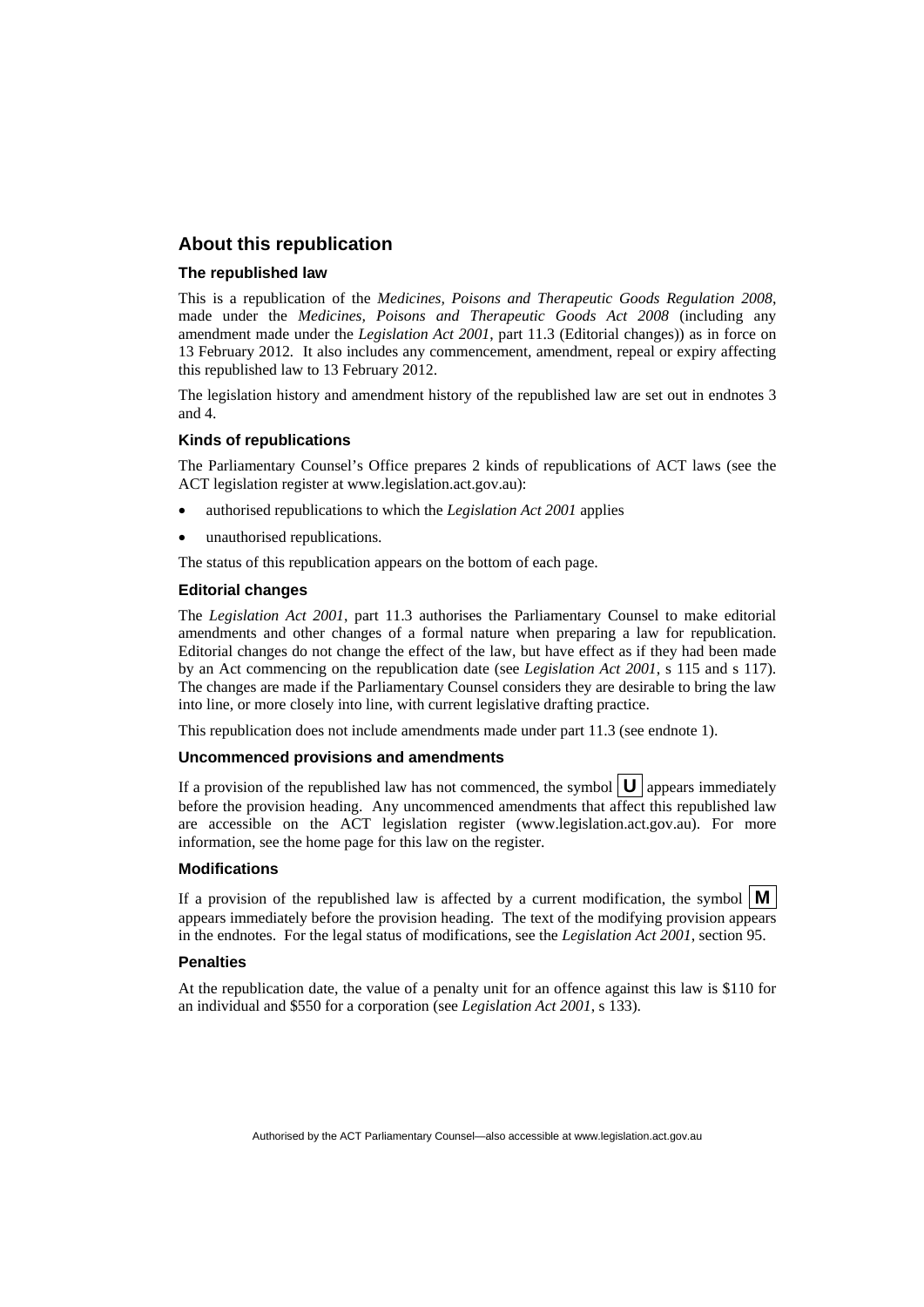

# **Medicines, Poisons and Therapeutic Goods Regulation 2008**

made under the

**Medicines, Poisons and Therapeutic Goods Act 2008** 

## **Contents**

Page

## **Chapter 1 [Preliminary](#page-25-0)**

|   | Name of regulation                                                           | $\mathcal{P}$ |
|---|------------------------------------------------------------------------------|---------------|
| 3 | Dictionary                                                                   | $\mathcal{P}$ |
| 4 | <b>Notes</b>                                                                 | 2.            |
| 5 | Offences against regulation—application of Criminal Code etc                 | 3             |
| 6 | Overview of things to which medicines and poisons standard does not<br>apply | 3             |

| R <sub>13</sub> | Medicines, Poisons and Therapeutic Goods Regulation | contents 1 |
|-----------------|-----------------------------------------------------|------------|
| 13/02/12        | 2008                                                |            |
|                 | Effective: 13/02/12-02/08/12                        |            |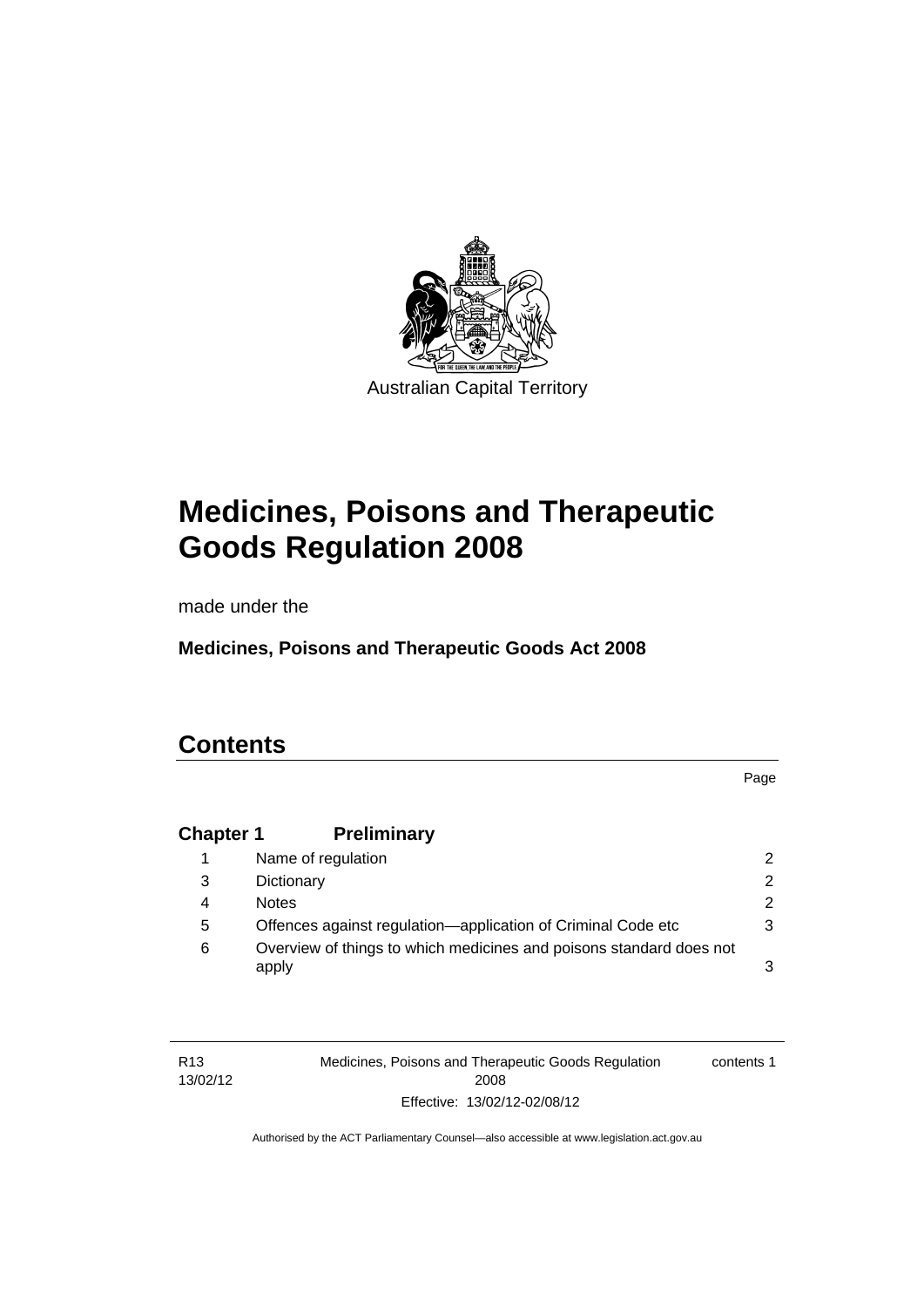### **Contents**

| <b>Chapter 2</b> | <b>Medicines-authorisations generally</b>                                                             | Page                        |
|------------------|-------------------------------------------------------------------------------------------------------|-----------------------------|
| <b>Part 2.1</b>  | <b>Overview of medicines authorisations</b>                                                           |                             |
| 10               | General overview of authorisations for medicines                                                      | 5                           |
| 11               | Overview of medicines authorisations under this regulation                                            | 6                           |
| 12               | General overview of authorisation conditions for medicines                                            | 8                           |
| <b>Part 2.2</b>  | <b>Relationship with registration laws</b>                                                            |                             |
| 20               | Medicines authorisations subject to Health Practitioner Regulation<br>National Law (ACT) restrictions | 10                          |
| 21               | Medicines authorisations subject to Health Professionals Act<br>restrictions                          | 11                          |
| <b>Chapter 3</b> | <b>Medicines-supply authorities</b>                                                                   |                             |
| <b>Part 3.1</b>  | <b>Prescribing medicines</b>                                                                          |                             |
| Division 3.1.1   | Authorisation to prescribe medicines                                                                  |                             |
| 30               | Authorisation under sch 1 to prescribe medicines—Act, s 40 (1) (b), (2)<br>(b) and $(3)$ (b)          | 12                          |
| 31               | Authorisation conditions for prescribing medicines—Act, s 44 (1) (b)<br>and $(2)$ $(b)$               | 13                          |
| 32               | Additional requirements for prescribing controlled medicines for human<br>use                         | 14                          |
| 33               | Additional requirements for designated appendix D medicines<br>prescriptions for human use            | 16                          |
| Division 3.1.2   | <b>Prescriptions</b>                                                                                  |                             |
| 40               | General requirements for written prescriptions                                                        | 16                          |
| 41               | Particulars for prescriptions                                                                         | 17                          |
| <b>Part 3.2</b>  | <b>Requisitioning medicines</b>                                                                       |                             |
| Division 3.2.1   | Authorisation to issue requisitions                                                                   |                             |
| 50               | Authorisation under sch 1 to issue requisitions for medicines-Act, s<br>41 (b)                        | 20                          |
| 51               | Authorisation conditions for issuing requisitions for medicines-Act,<br>s 44 (1) (b) and (2) (b)      | 20                          |
| contents 2       | Medicines, Poisons and Therapeutic Goods Regulation<br>2008                                           | R <sub>13</sub><br>13/02/12 |
|                  |                                                                                                       |                             |

Effective: 13/02/12-02/08/12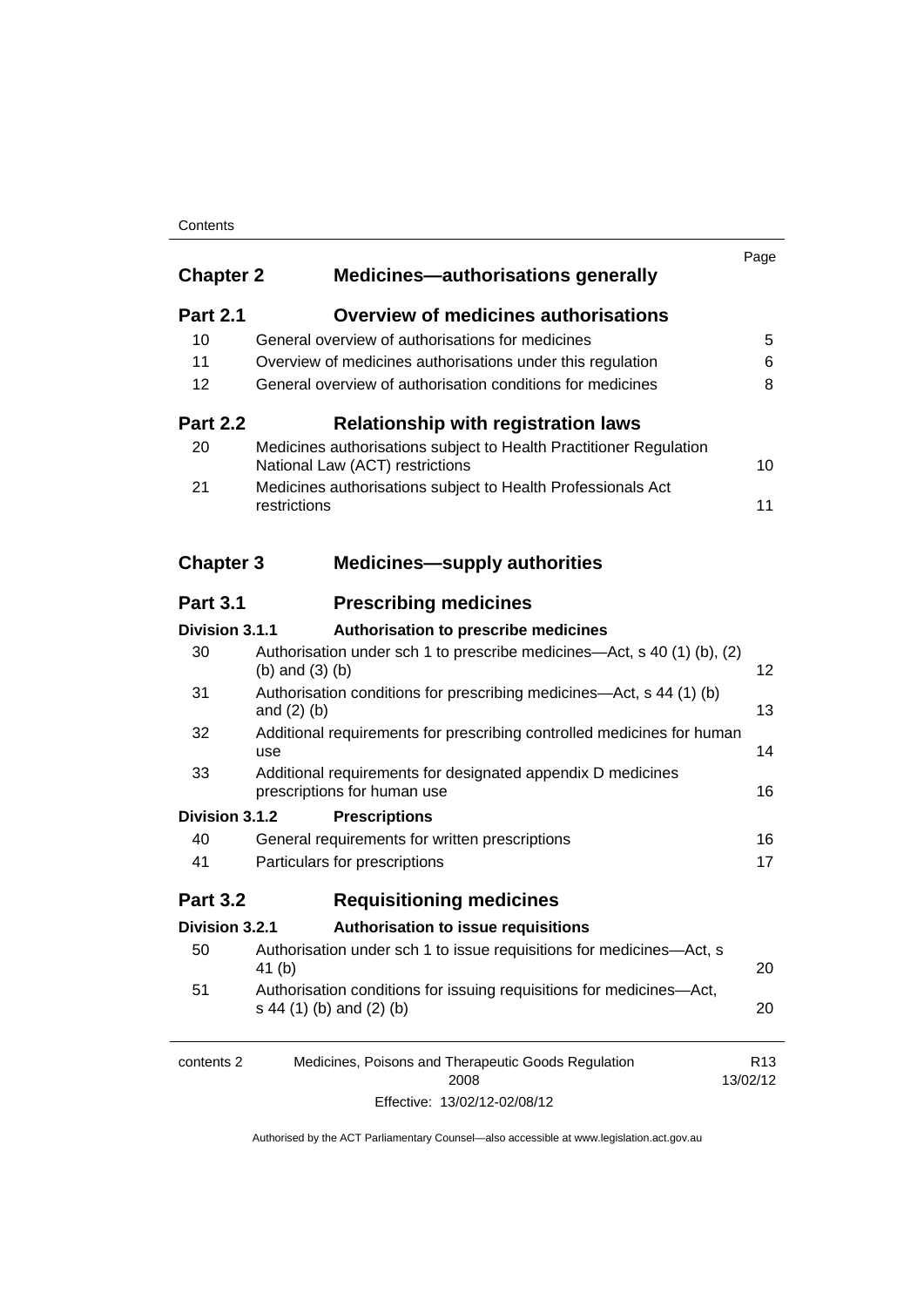|                             |                                                                                                                                      | Contents |
|-----------------------------|--------------------------------------------------------------------------------------------------------------------------------------|----------|
| Division 3.2.2              |                                                                                                                                      | Page     |
| 55                          | <b>Requisitions</b><br>General requirements for written requisitions                                                                 | 21       |
| 56                          | Particulars for requisitions                                                                                                         | 21       |
|                             |                                                                                                                                      |          |
| <b>Part 3.3</b>             | <b>Medicines purchase orders</b>                                                                                                     |          |
| Division 3.3.1              | Authorisation to issue purchase orders                                                                                               |          |
| 60                          | Authorisation under sch 1 to issue purchase orders for medicines-<br>Act, $s$ 38 (1) (b) and (2) (a)                                 | 22       |
| 61                          | Authorisation conditions for issuing purchase orders for medicines-<br>Act, $s$ 44 (1) (b) and (2) (b)                               | 22       |
| Division 3.3.2              | <b>Purchase orders</b>                                                                                                               |          |
| 62                          | General requirements for medicines purchase orders—Act, s 38 (2) (c)                                                                 | 23       |
| <b>Part 3.4</b>             | <b>Standing orders for medicines</b>                                                                                                 |          |
| Division 3.4.1              | <b>CHO standing orders</b>                                                                                                           |          |
| 70                          | Authorisation of CHO to issue standing orders for supply of medicines<br>in public health emergencies—Act, s 42 (b)                  | 24       |
| 71                          | Authorisation of CHO to issue standing orders for administration of<br>medicines for public health matters-Act, s 42 (b)             | 24       |
| 72                          | Particulars for CHO standing orders for administration of medicines for<br>public health matters                                     | 24       |
| Division 3.4.2              | <b>Standing orders for institutions</b>                                                                                              |          |
| 75                          | Authorisation of doctors to issue standing orders for administration of<br>medicines at institutions-Act, s 42 (b)                   | 25       |
| 76                          | Particulars for standing orders for administration of medicines at<br>institutions                                                   | 26       |
| Division 3.4.3              | <b>Standing orders for walk-in centre</b>                                                                                            |          |
| 77                          | Authorisation of CHO to issue standing orders for supply and<br>administration of medicines at walk-in centre-Act, s 42 (b)          | 27       |
| 78                          | Particulars for CHO standing orders for supply and administration of<br>medicines at walk-in centre                                  | 27       |
| <b>Part 3.5</b>             | <b>Medicines supply authorities generally</b>                                                                                        |          |
| 80                          | Cancellation of invalid supply authorities—Act, s 30 (2) (d)                                                                         | 29       |
| 81                          | Information for CHO about controlled medicines supplied on supply<br>authorities—Act, s 31 (1) (b) and (4), def required information | 29       |
| R <sub>13</sub><br>13/02/12 | Medicines, Poisons and Therapeutic Goods Regulation<br>contents 3<br>2008                                                            |          |
|                             | Effective: 13/02/12-02/08/12                                                                                                         |          |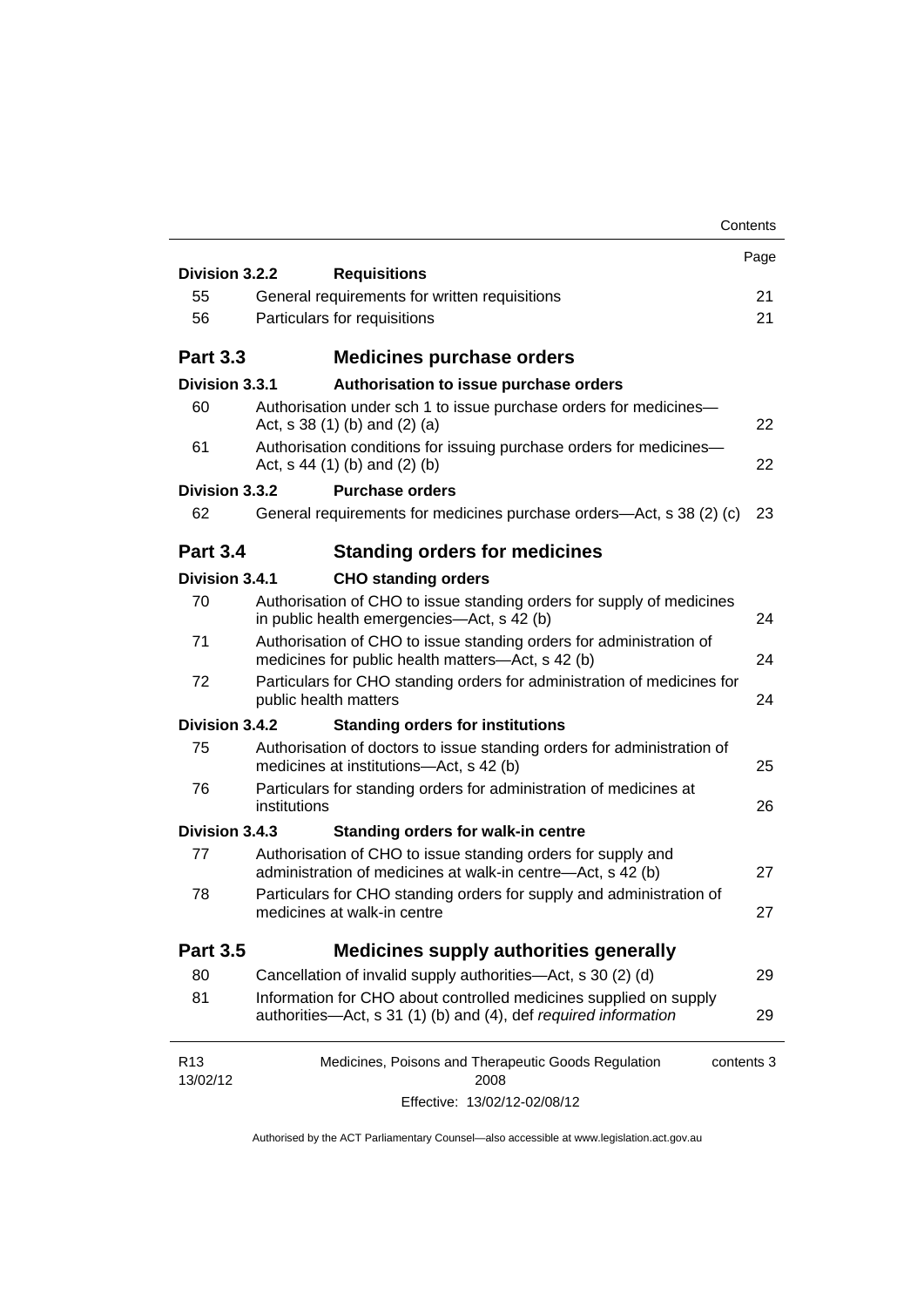#### **Contents**

| <b>Chapter 4</b> | <b>Supplying medicines</b>                                                                              | Page                                         |
|------------------|---------------------------------------------------------------------------------------------------------|----------------------------------------------|
| <b>Part 4.1</b>  | <b>Preliminary</b>                                                                                      |                                              |
| 100              | Overview of supply authorisations for medicines                                                         | 31                                           |
| <b>Part 4.2</b>  | sch 1                                                                                                   | <b>Medicines—supply authorisations under</b> |
| Division 4.2.1   | Sch 1 medicines supply authorisations                                                                   |                                              |
| 110              | Authorisation under sch 1 to supply medicines-<br>Act, s 26 (1) (b) and (2) (b)                         | 32                                           |
| Division 4.2.2   | <b>Dispensing medicines</b>                                                                             |                                              |
| 120              | Authorisation conditions for dispensing medicines—Act, s 44 (1) (b)<br>and $(2)$ $(b)$                  | 33                                           |
| 121              | How medicines are dispensed                                                                             | 34                                           |
| 122              | Noting changes to prescriptions on oral direction of prescriber-Act, s<br>$27(2)$ (b) (ii)              | 36                                           |
| 123              | Labelling dispensed medicines—Act, s 60 (1) (c) (i) and (2) (c) (i)                                     | 37                                           |
| 124              | Marking dispensed prescriptions                                                                         | 38                                           |
| 125              | Recording dispensing of medicines                                                                       | 39                                           |
| Division 4.2.3   | <b>Supplying medicines on requisitions</b>                                                              |                                              |
| 130              | Authorisation conditions for supplying medicines on requisitions-<br>Act, $s$ 44 (1) (b) and (2) (b)    | 40                                           |
| 131              | Supplying medicines on requisitions                                                                     | 41                                           |
| 132              | Labelling medicines supplied on requisition—Act, s 60 (1) (c) (i) and<br>$(2)$ (c) (i)                  | 42                                           |
| 133              | Marking filled requisitions                                                                             | 42                                           |
| 134              | Recording supply of medicines on requisitions                                                           | 43                                           |
| Division 4.2.4   | Supplying medicines on purchase orders                                                                  |                                              |
| 140              | Authorisation conditions for supplying medicines on purchase orders-<br>Act, $s$ 44 (1) (b) and (2) (b) | 44                                           |
| 141              | Supplying medicines on purchase orders                                                                  | 45                                           |
| 142              | Recording supply of medicines on purchase orders                                                        | 46                                           |
| Division 4.2.5   | Supplying medicines on standing orders                                                                  |                                              |
| 150              | Authorisation conditions for supplying medicines on standing orders-<br>Act, $s$ 44 (1) (b) and (2) (b) | 47                                           |
| contents 4       | Medicines, Poisons and Therapeutic Goods Regulation<br>2008                                             | R <sub>13</sub><br>13/02/12                  |
|                  | Effective: 13/02/12-02/08/12                                                                            |                                              |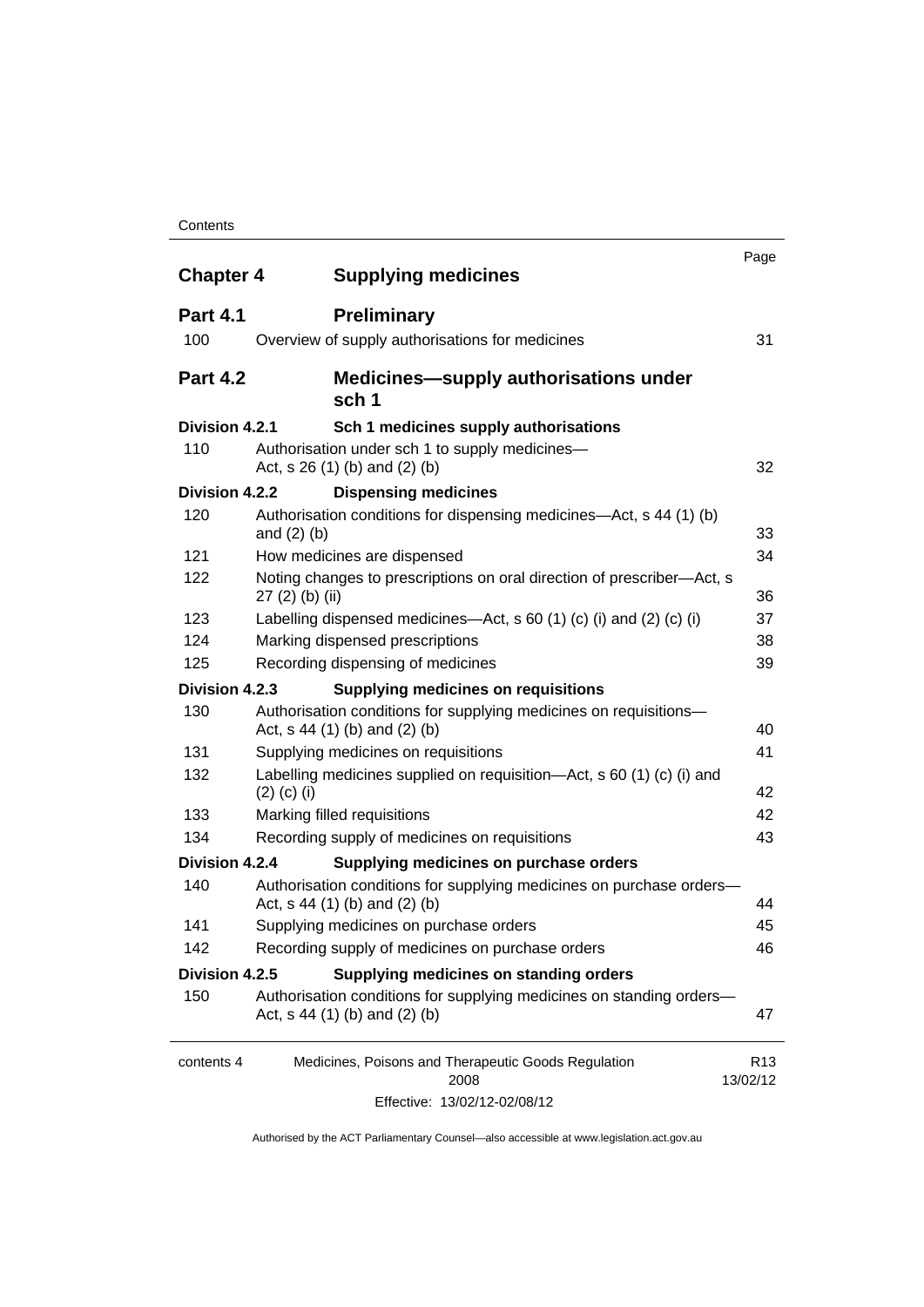| Contents |
|----------|
|----------|

| 151<br>152      | Supplying medicines on standing orders<br>Labelling medicines supplied on standing order-Act, s 60 (1) (c) (i)                      |    |
|-----------------|-------------------------------------------------------------------------------------------------------------------------------------|----|
|                 | and $(2)$ $(c)$ $(i)$                                                                                                               | 48 |
| 153             | Recording supply of medicines on standing orders                                                                                    | 49 |
| Division 4.2.6  | <b>Supplying medicines during consultations</b>                                                                                     |    |
| 160             | Authorisation conditions for supplying medicines during<br>consultations-Act, s 44 (1) (b) and (2) (b)                              | 50 |
| 161             | Labelling medicines supplied during consultations                                                                                   | 51 |
| 162             | Recording medicines supplied during consultations                                                                                   | 53 |
| 163             | Additional requirements for supplying controlled medicines for human<br>use during consultations                                    | 53 |
| 164             | Information for CHO about controlled medicines supplied during<br>consultations-Act, s 31 (2) (b) and (4), def required information | 54 |
| Division 4.2.7  | Selling pseudoephedrine by retail                                                                                                   |    |
| 170             | Meaning of retail sale-div 4.2.7                                                                                                    | 55 |
| 171             | Authorisation conditions for retail sale of pseudoephedrine-Act, s 44<br>$(1)$ (b) and $(2)$ (b)                                    | 55 |
| 172             | Requirement to tell buyer about pseudoephedrine sales record                                                                        | 56 |
| 173             | Required information for pseudoephedrine sales records                                                                              | 57 |
| 174             | Failure to amend pseudoephedrine sales record                                                                                       | 59 |
| 175             | Pseudoephedrine sales record-decision by CHO                                                                                        | 60 |
| Division 4.2.8  | <b>Supplying pharmacist only medicines</b>                                                                                          |    |
| 180             | Authorisation conditions for supply of pharmacist only medicines-Act,<br>s 44 (1) (b) and (2) (b)                                   | 60 |
| <b>Part 4.3</b> | Authorisation to supply without prescription<br>in emergencies                                                                      |    |
| 250             | Meaning of designated prescription only medicine-pt 4.3                                                                             | 62 |
| 251             | Authorisation to supply certain medicines without prescription in<br>emergencies-Act, s 26 (1) (b)                                  | 62 |
| 252             | Authorisation conditions for supplying of certain medicines without<br>prescription in emergencies—Act, s 44 (1) (b) and (2) (b)    | 63 |
| 253             | Labelling medicines supplied without prescription in emergencies-<br>Act, s 60 (1) (c) (i) and (2) (c) (i)                          | 64 |
| 254             | Recording medicines supplied without prescription in emergencies                                                                    | 65 |

| R <sub>13</sub> | Medicines, Poisons and Therapeutic Goods Regulation | contents 5 |
|-----------------|-----------------------------------------------------|------------|
| 13/02/12        | 2008                                                |            |
|                 | Effective: 13/02/12-02/08/12                        |            |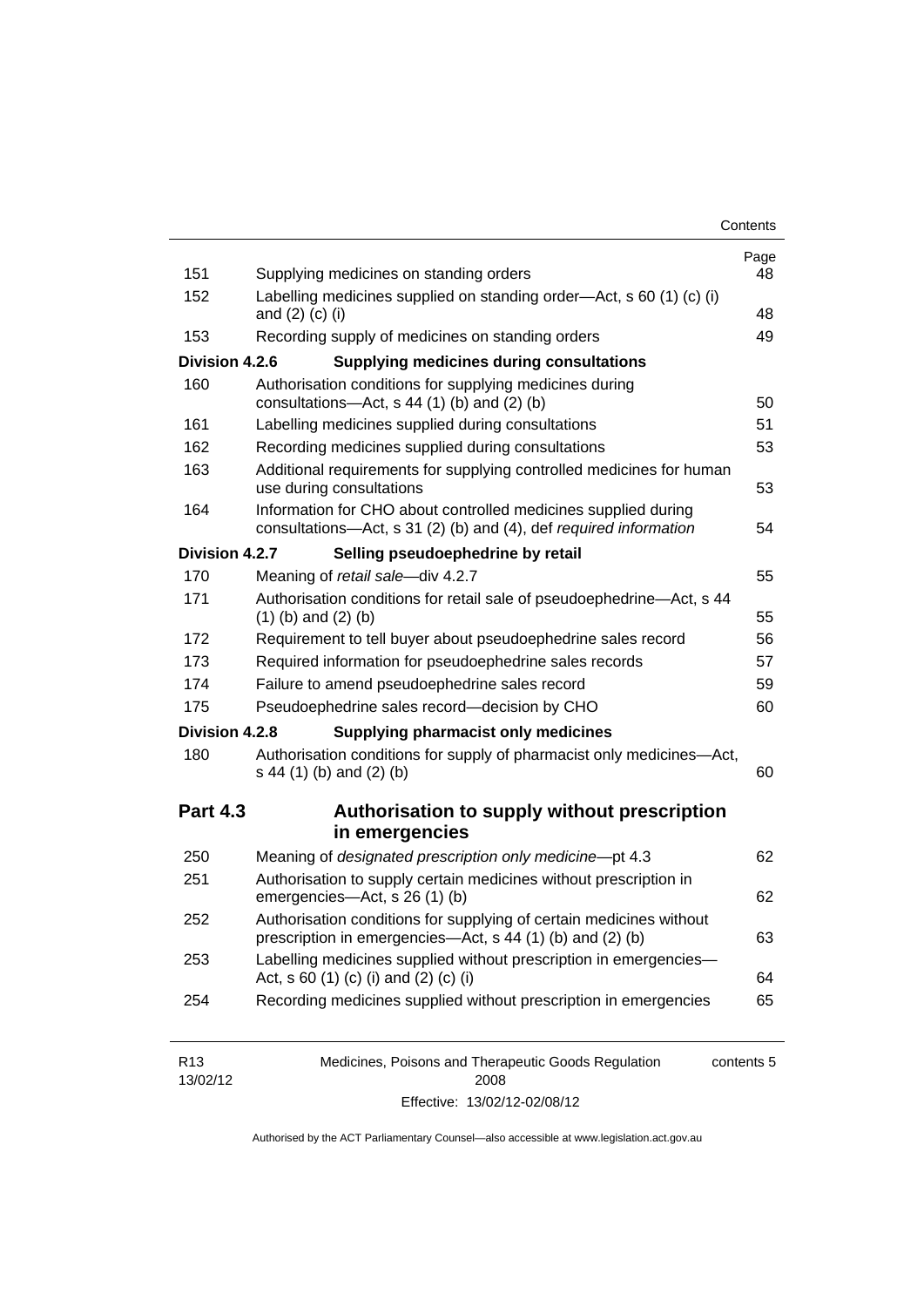| <b>Part 4.4</b>  | Authorisation to supply medicines for<br>disposal                                                                                                 | Page                        |
|------------------|---------------------------------------------------------------------------------------------------------------------------------------------------|-----------------------------|
| 260              | Authorisation to supply medicines to pharmacists for disposal-Act, s<br>26(1)(b)                                                                  | 66                          |
| 261              | Authorisation to supply medicines to commercial disposal operators for<br>disposal—Act, s $26(1)(b)$                                              | 66                          |
| <b>Part 4.5</b>  | Wholesale supply of medicines under<br>corresponding laws                                                                                         |                             |
| 270              | Conditions for wholesalers supplying medicines under corresponding<br>laws-Act, s 20 (4) (c)                                                      | 67                          |
| <b>Chapter 5</b> | <b>Administering medicines</b>                                                                                                                    |                             |
| <b>Part 5.1</b>  | <b>Authorisations for health-related occupations</b>                                                                                              |                             |
| 350              | Authorisation under sch 1 for people in health-related occupations to<br>administer medicines—Act, s 37 (1) (b) and (3) (b)                       | 68                          |
| 351              | Authorisation conditions for administration of medicines at institutions<br>by people in health-related occupations—Act, s 44 (1) (b) and (2) (b) |                             |
| <b>Part 5.2</b>  | Other administration authorisations                                                                                                               |                             |
| 360              | Authorisation for self-administration etc of medicines—Act, s 37 (2) (b)<br>and $(3)$ $(b)$                                                       | 70                          |
| 361              | Authorisation for administration of medicines by assistants-Act,<br>$s 37(1)$ (b)                                                                 | 71                          |
| <b>Chapter 6</b> | <b>Obtaining and possessing medicines</b>                                                                                                         |                             |
| 370              | Authorisation under sch 1 to obtain and possess medicines—Act, s 35<br>$(1)$ (b), (2) (b) and s 36 (b)                                            | 72                          |
| 371              | Authorisation to obtain and possess medicines for certain personal<br>use-related dealings—Act, s 35 (1) (b), (2) (b) and s 36 (b)                | 72                          |
| <b>Chapter 7</b> | <b>Manufacturing medicines</b>                                                                                                                    |                             |
| 380              | Authorisation under sch 1 to manufacture medicines-Act, s 33 (b)                                                                                  | 73                          |
| contents 6       | Medicines, Poisons and Therapeutic Goods Regulation<br>2008                                                                                       | R <sub>13</sub><br>13/02/12 |
|                  | Effective: 13/02/12-02/08/12                                                                                                                      |                             |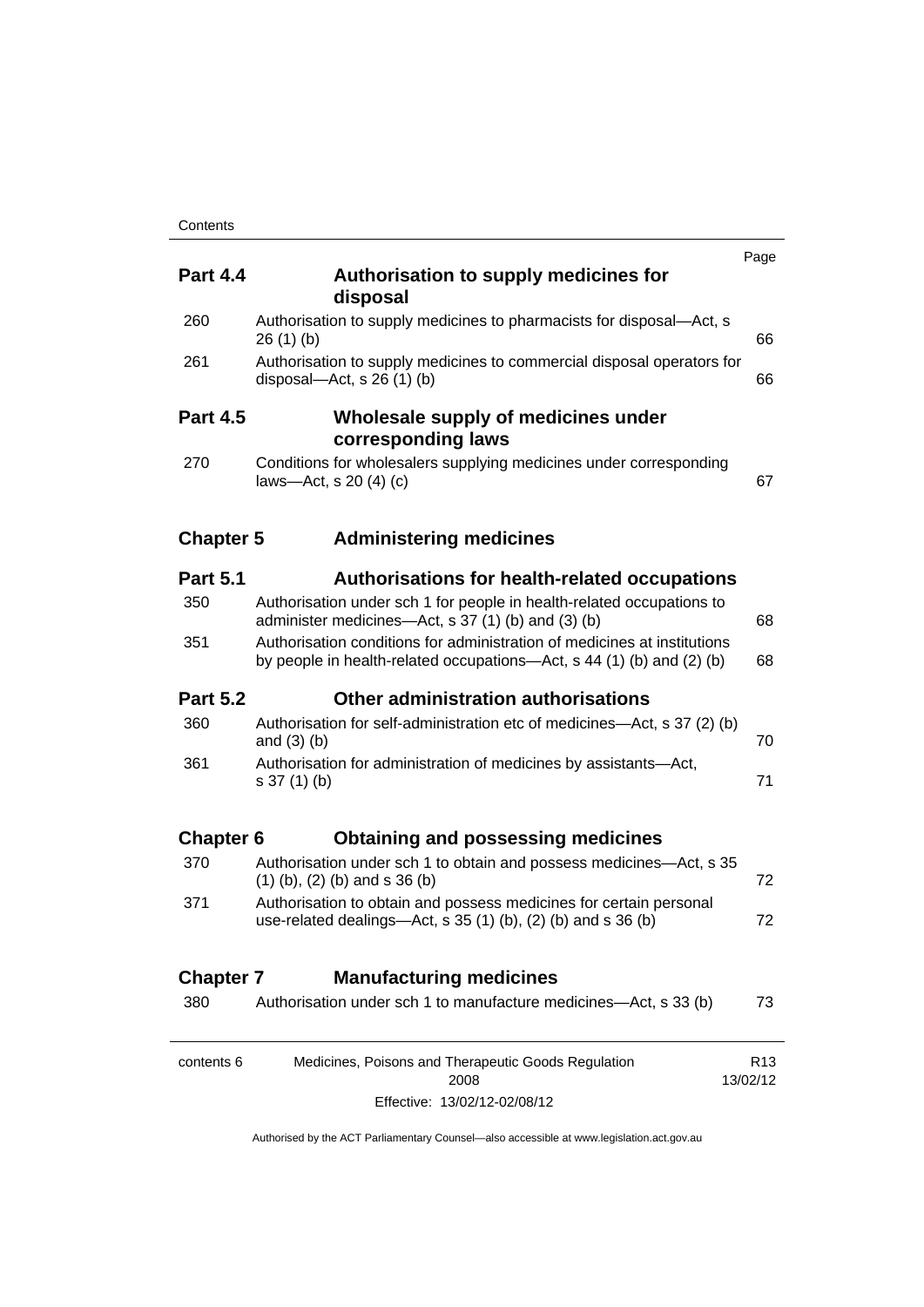|                  |                                                                                                                                | Contents |
|------------------|--------------------------------------------------------------------------------------------------------------------------------|----------|
| <b>Chapter 8</b> | <b>Discarding medicines</b>                                                                                                    | Page     |
| 390              | Discarding controlled medicines—Act, s 34 (1) (a)                                                                              | 74       |
| <b>Chapter 9</b> | <b>Other medicines authorisations</b>                                                                                          |          |
| <b>Part 9.1</b>  | Authorisations for delivery people and<br>commercial disposal operators                                                        |          |
| 400              | Authorisations to deliver medicines under supply authorities-Act,<br>s 26 (1) (b), (2) (b), s 35 (1) (b), (2) (b) and s 36 (b) | 75       |
| 401              | Authorisations for commercial disposal operators-Act, s 26 (1) (b)<br>and (2) (b), s 35 (1) (b) and (2) (b) and s 36 (b)       | 76       |
| <b>Part 9.2</b>  | <b>Emergency supply and administration of</b><br>adrenaline and salbutamol                                                     |          |
| 410              | Authorisations to supply and administer adrenaline and salbutamol-<br>Act, s 26 (1) (b) and s 37 (1) (b)                       | 77       |
| <b>Part 9.3</b>  | <b>Medicines authorisations for corrections</b><br>functions                                                                   |          |
| 420              | Authorisations for CYP authorised people—Act, s 26 (1) (b),<br>s 35 (1) (b), (2) (b), s 36 (b) and s 37 (1) (b)                | 78       |
| 421              | Authorisations for corrections officers—Act, s 26 (1) (b), s 35 (1) (b),<br>$(2)$ (b), s 36 (b) and s 37 (1) (b)               | 79       |
| 422              | Authorisations for court and police cell custodians-Act, s 26 (1) (b),<br>s 35 (1) (b), (2) (b), s 36 (b) and s 37 (1) (b)     | 79       |
| <b>Part 9.4</b>  | Authorisations for medicines research and<br>education program purposes other than<br>controlled medicines                     |          |
| 430              | Authorisations for non-controlled medicines research and education-<br>Act, $s$ 26 (1) and (2) (b)                             | 81       |
| 431              | Authorisation conditions for non-controlled medicines research and<br>education- $Act$ , s 44 (1) (b) and (2) (b)              | 82       |

Medicines, Poisons and Therapeutic Goods Regulation 2008 Effective: 13/02/12-02/08/12 contents 7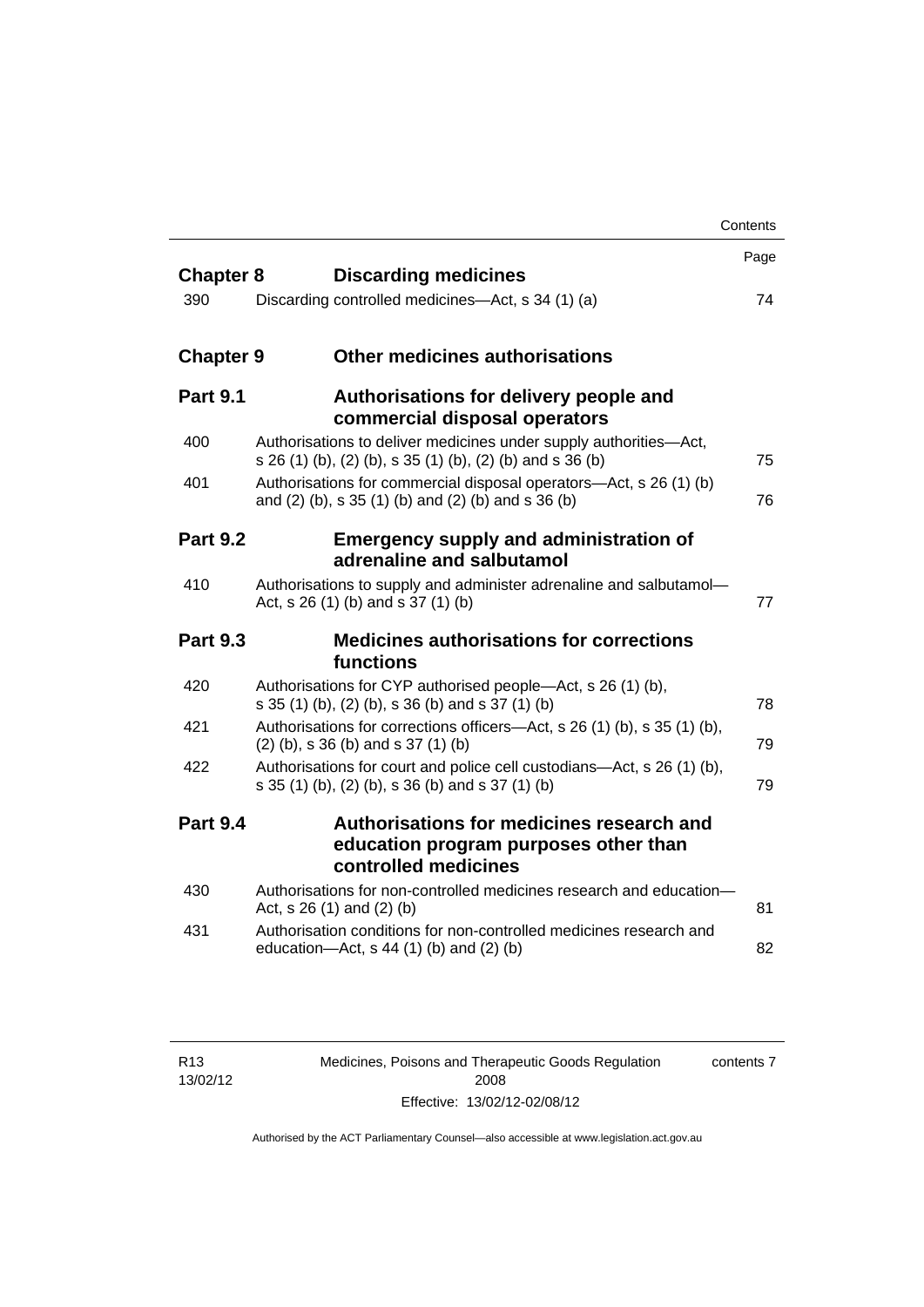|                                                                                                                                       | Page |
|---------------------------------------------------------------------------------------------------------------------------------------|------|
| <b>Authorisations under medicines licences</b><br><b>Part 9.5</b>                                                                     |      |
| Division 9.5.1<br>Controlled medicines research and education program<br>licence authorisations                                       |      |
| Authorisations under controlled medicines research and education<br>program licences-Act, s 20 (1) (a)                                | 84   |
| Authorisation condition for controlled medicines research and<br>education program licences—Act, s 44 (1) (b) and (2) (b)             | 85   |
| <b>First-aid kit licence authorisations</b><br>Division 9.5.2                                                                         |      |
| Authorisations under first-aid kit licences—Act, s 20 (1) (a)                                                                         | 86   |
| Authorisation condition for first-aid kit licences—Act, s 44 (1) (b) and<br>$(2)$ $(b)$                                               | 87   |
| Division 9.5.3<br>Wholesalers licence authorisations                                                                                  |      |
| Authorisations under medicines wholesalers licences—Act, s 20 (1) (a)                                                                 | 87   |
| Authorisation conditions for medicines wholesalers licences-Act,<br>s 44 (1) (b) and (2) (b)                                          | 88   |
| Division 9.5.4<br>Opioid dependency treatment licence authorisations                                                                  |      |
| Authorisations under opioid dependency treatment licences-Act,<br>s 20(1)(a)                                                          | 89   |
| Authorisation condition for opioid dependency treatment licences-<br>Act, $s$ 44 (1) (b) and (2) (b)                                  | 90   |
| Division 9.5.5<br>Pharmacy medicines rural communities licences                                                                       |      |
| Authorisations under pharmacy medicines rural communities<br>licences- $-\text{Act}$ , s 20 (1) (a)                                   | 91   |
| Authorisation conditions for pharmacy medicines rural communities<br>licences- $-\text{Act}$ , s 44 (1) (b) and (2) (b)               | 92   |
| <b>Chapter 10</b><br>Packaging and labelling of medicines                                                                             |      |
| generally                                                                                                                             |      |
| When pharmacy medicines and pharmacist only medicines to be<br>supplied in manufacturer's packs-Act, s 59 (1) (c) (i) and (2) (c) (i) | 94   |
| Packaging of supplied manufacturer's packs of medicines-Act, s 59<br>$(1)$ (c) (i) and (2) (c) (i)                                    | 94   |
| Labelling of supplied manufacturer's packs of medicines-Act,<br>s 60 (1) (c) (i) and (2) (c) (i)                                      | 95   |
|                                                                                                                                       |      |

| contents 8 | Medicines, Poisons and Therapeutic Goods Regulation | R13      |
|------------|-----------------------------------------------------|----------|
|            | 2008                                                | 13/02/12 |
|            | Effective: 13/02/12-02/08/12                        |          |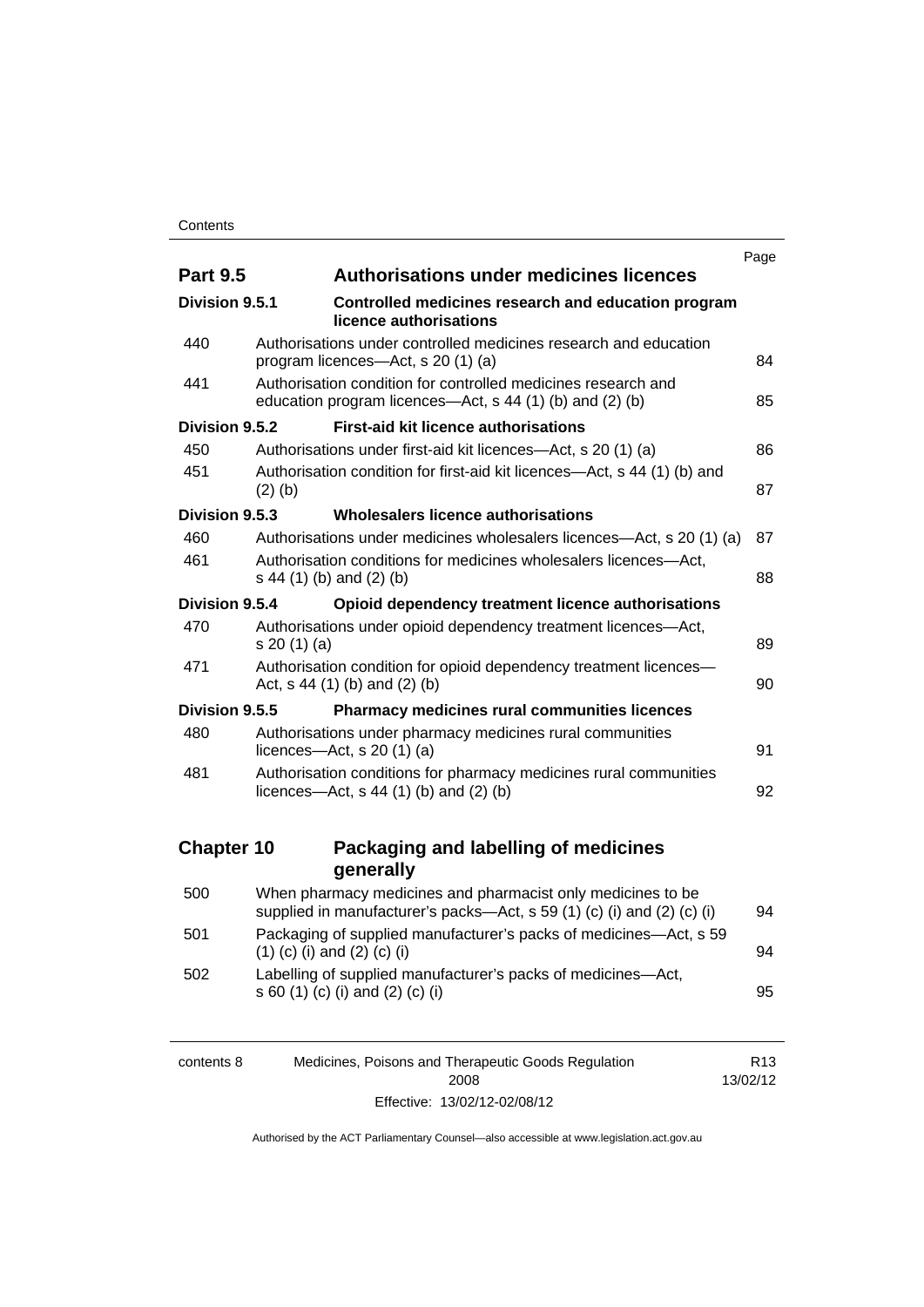|                                                                                                      | Contents                                                                                                         |      |
|------------------------------------------------------------------------------------------------------|------------------------------------------------------------------------------------------------------------------|------|
|                                                                                                      |                                                                                                                  | Page |
| <b>Chapter 11</b>                                                                                    | <b>Storage of medicines</b>                                                                                      |      |
| <b>Part 11.1</b>                                                                                     | <b>Preliminary</b>                                                                                               |      |
| 510                                                                                                  | Meaning of prescribed person-ch 11                                                                               | 96   |
| 511                                                                                                  | Meaning of key-ch 11                                                                                             | 97   |
| <b>Part 11.2</b>                                                                                     | Storage requirements for medicines generally                                                                     |      |
| 515                                                                                                  | Storage of medicines generally—Act, s 61 (b) and (c)                                                             | 98   |
| <b>Part 11.3</b><br>Additional storage requirements for<br>medicines other than controlled medicines |                                                                                                                  |      |
| 520                                                                                                  | Storage of medicines other than controlled medicines in community<br>pharmacies-Act, s 61 (b) and (c)            | 99   |
| 521                                                                                                  | Storage of medicines other than controlled medicines by other<br>people—Act, $s$ 61 (b) and (c)                  | 100  |
| 522                                                                                                  | Storage of pharmacy medicines by pharmacy medicines rural<br>communities licence-holders-Act, s 61 (b) and (c)   | 100  |
| <b>Part 11.4</b>                                                                                     | Additional storage requirements for                                                                              |      |
|                                                                                                      | controlled medicines                                                                                             |      |
| 530                                                                                                  | Meaning of personal custody-pt 11.4                                                                              | 101  |
| 531                                                                                                  | Storage of controlled medicines by wholesalers licence-holders-<br>Act, $s \ 61$ (b) and (c)                     | 101  |
| 532                                                                                                  | Storage of controlled medicines for certain health-related<br>occupations-Act, s 61 (b) and (c)                  | 102  |
| 533                                                                                                  | Storage of controlled medicines by certain other prescribed people-<br>Act, $s \ 61$ (b) and (c)                 | 103  |
|                                                                                                      |                                                                                                                  |      |
| <b>Chapter 12</b>                                                                                    | <b>Controlled medicines registers</b>                                                                            |      |
| 540                                                                                                  | Keeping of controlled medicines registers by certain people-Act, s 48<br>(a) and $s$ 50 (1) (b) and (2) (b)      | 106  |
| 541                                                                                                  | Keeping of controlled medicines registers by first-aid kit holders-Act,<br>s 48 (a) and s 50 (1) (b) and (2) (b) | 108  |
| 542                                                                                                  | Form of controlled medicines registers—Act, s 49 (1) (b) and (2) (b)                                             | 109  |
| 543                                                                                                  | Making entries in controlled medicines registers-Act, s 51 (1) (b)                                               | 109  |
|                                                                                                      |                                                                                                                  |      |

| R13      | Medicines, Poisons and Therapeutic Goods Regulation | contents 9 |
|----------|-----------------------------------------------------|------------|
| 13/02/12 | 2008                                                |            |
|          | Effective: 13/02/12-02/08/12                        |            |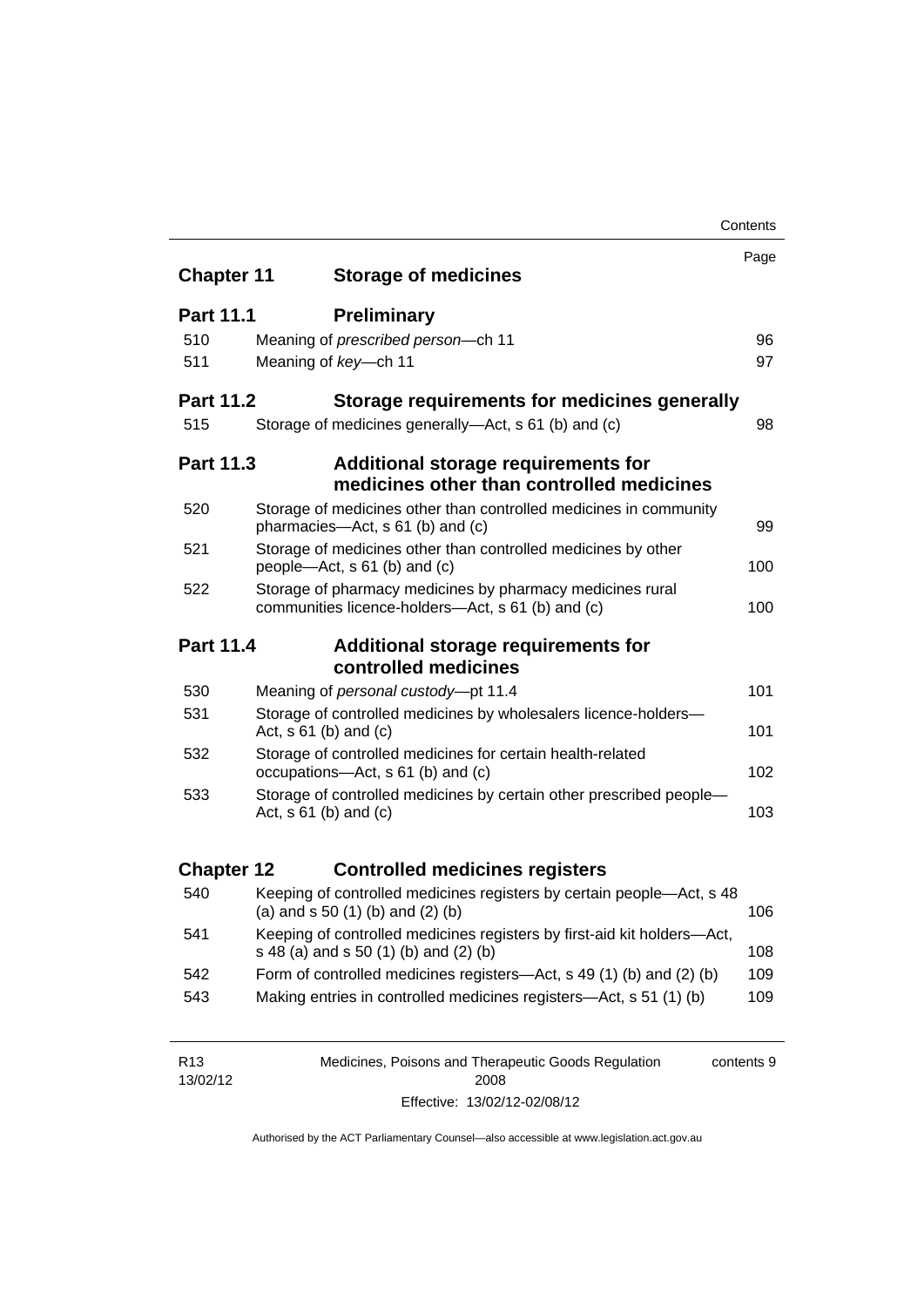|     |                                                                                            | Page |
|-----|--------------------------------------------------------------------------------------------|------|
| 544 | Prescribed witnesses for administration of controlled medicines-Act,<br>$s 53$ (a) and (b) | 111  |
| 545 | Prescribed witnesses for discarding of controlled medicines—Act, s 54<br>$(a)$ and $(b)$   | 111  |
| 546 | Changes etc to entries in controlled medicines registers—Act, s 55 (2)<br>(b)              | 112  |
|     |                                                                                            |      |

### **Chapter 13 [Controlled medicines and appendix D](#page-137-0)  [medicines approvals for human use](#page-137-0)**

| <b>Part 13.1</b> | <b>Controlled medicines approvals</b> |  |
|------------------|---------------------------------------|--|
|------------------|---------------------------------------|--|

| Division 13.1.1 |                   | Preliminary                                                                                                |     |
|-----------------|-------------------|------------------------------------------------------------------------------------------------------------|-----|
| 550             |                   | Meaning of controlled medicines approval                                                                   | 114 |
| 551             |                   | Meaning of designated prescriber-pt 13.1                                                                   | 114 |
| Division 13.1.2 |                   | <b>Standing controlled medicines approvals</b>                                                             |     |
| 555             | patients          | Standing approval to prescribe controlled medicines for hospital in-                                       | 115 |
| 556             | treatment         | Standing approval to prescribe controlled medicines for short-term                                         | 115 |
| 557             |                   | Standing interim approval to prescribe buprenorphine and methadone<br>for patients of certain institutions | 115 |
| Division 13.1.3 |                   | Chief health officer controlled medicines approvals                                                        |     |
| 560             |                   | Applications for CHO controlled medicines approvals                                                        | 117 |
| 561             |                   | Requirements for CHO controlled medicines approval applications                                            | 118 |
| 562             |                   | CHO decision on applications to prescribe controlled medicines                                             | 119 |
| 563             |                   | Restrictions on CHO power to approve applications for approvals                                            | 120 |
| 564             |                   | Term of CHO controlled medicines approvals                                                                 | 121 |
| 565             |                   | Applications for review of unfavourable CHO decisions for approvals                                        | 121 |
| 566             |                   | Medicines advisory committee—referred applications and review of<br>unfavourable CHO decisions             | 122 |
| 567             |                   | Amendment and revocation of controlled medicines approvals                                                 | 123 |
| 568             |                   | Application for review of amendment and revocation on CHO initiative                                       | 124 |
| 569             | on CHO initiative | Medicines advisory committee—review of amendment or revocation                                             | 125 |

| contents 10 | Medicines, Poisons and Therapeutic Goods Regulation | R <sub>13</sub> |
|-------------|-----------------------------------------------------|-----------------|
|             | 2008                                                | 13/02/12        |
|             | Effective: 13/02/12-02/08/12                        |                 |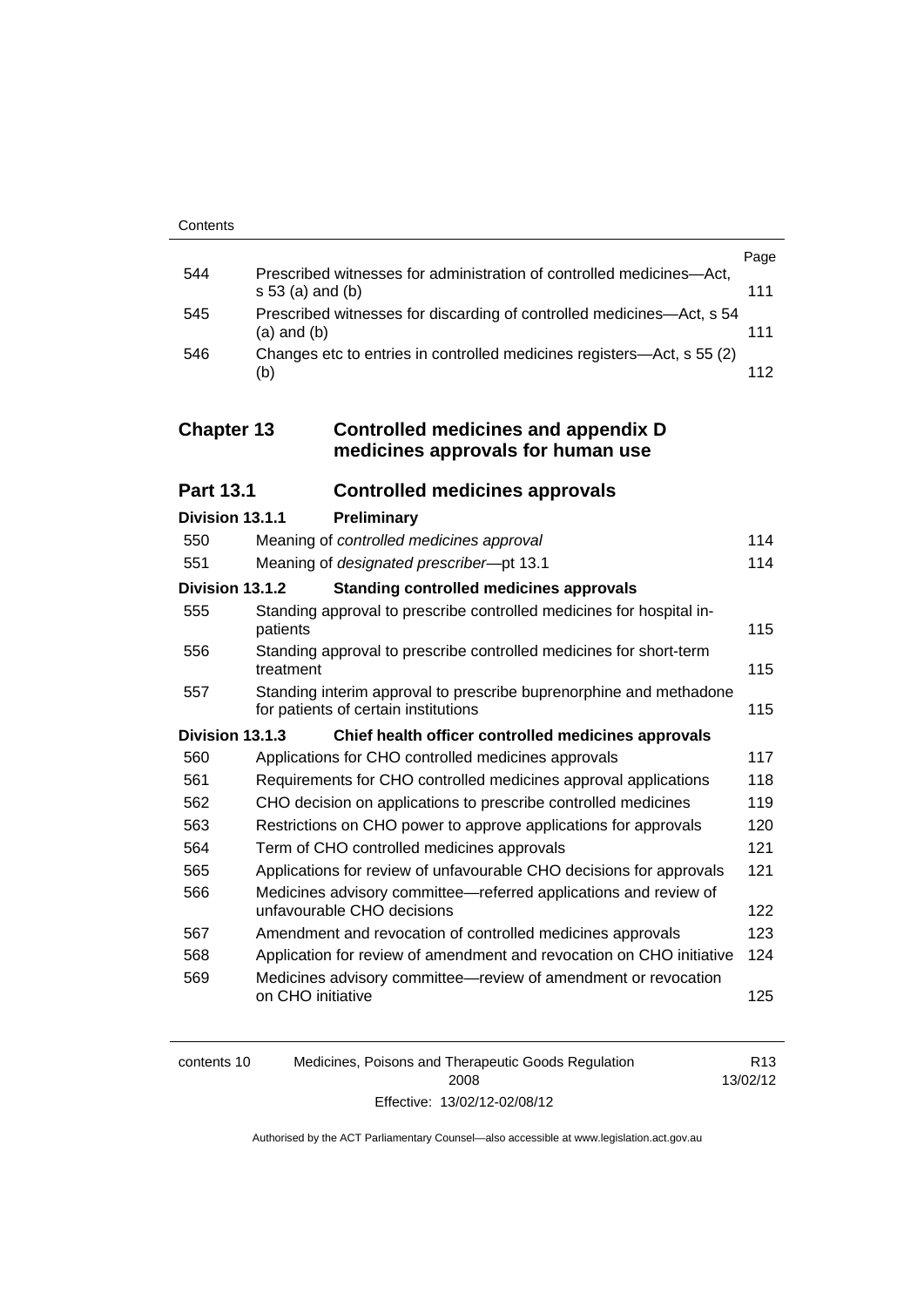| Contents |
|----------|
|----------|

| 570                         | Conditional controlled medicines approvals                                                                          | Page<br>125 |  |  |
|-----------------------------|---------------------------------------------------------------------------------------------------------------------|-------------|--|--|
| 571                         | Form of CHO controlled medicines approvals                                                                          | 126         |  |  |
| 572                         | When controlled medicines approvals etc take effect                                                                 | 127         |  |  |
| 573                         | Medicines advisory committee-directions to CHO                                                                      |             |  |  |
| 574                         | Medicines advisory committee—guidelines for CHO decisions on<br>applications                                        | 127<br>128  |  |  |
| Division 13.1.4             | <b>Endorsements to treat drug-dependency</b>                                                                        |             |  |  |
| 580                         | Meaning of endorsement-div 13.1.4                                                                                   | 128         |  |  |
| 581                         | Applications for CHO endorsement to treat drug-dependency                                                           | 128         |  |  |
| 582                         | CHO decisions on applications for endorsement to treat<br>drug-dependency                                           | 129         |  |  |
| 583                         | Form of CHO endorsements to treat drug-dependency                                                                   | 129         |  |  |
| 584                         | Medicines advisory committee-review of CHO decisions to refuse<br>endorsements to treat drug-dependency             | 130         |  |  |
| <b>Part 13.2</b>            | Appendix D medicines approvals                                                                                      |             |  |  |
| 590                         | Meaning of appendix D medicines approval                                                                            | 131         |  |  |
| 591                         | Standing approval to prescribe designated appendix D medicines                                                      |             |  |  |
| 592                         | Applications for CHO approval to prescribe designated appendix D<br>medicines                                       |             |  |  |
| 593                         | CHO decisions on applications to prescribe designated appendix D<br>medicines                                       | 132         |  |  |
| 594                         | Form of CHO appendix D medicines approvals                                                                          | 133         |  |  |
| <b>Chapter 14</b>           | <b>Medicines licences</b>                                                                                           |             |  |  |
| <b>Part 14.1</b>            | <b>Medicines licences generally</b>                                                                                 |             |  |  |
| 600                         | Medicines licences that may be issued—Act, s 78 (2)                                                                 | 134         |  |  |
| <b>Part 14.2</b>            | Controlled medicines research and education<br>program licences                                                     |             |  |  |
| 605                         | Applications for controlled medicines research and education program<br>licences                                    | 135         |  |  |
| 606                         | Restrictions on issuing of controlled medicines research and education<br>program licences—Act, s 85 (1) (a)<br>136 |             |  |  |
| R <sub>13</sub><br>13/02/12 | Medicines, Poisons and Therapeutic Goods Regulation<br>2008                                                         | contents 11 |  |  |

Effective: 13/02/12-02/08/12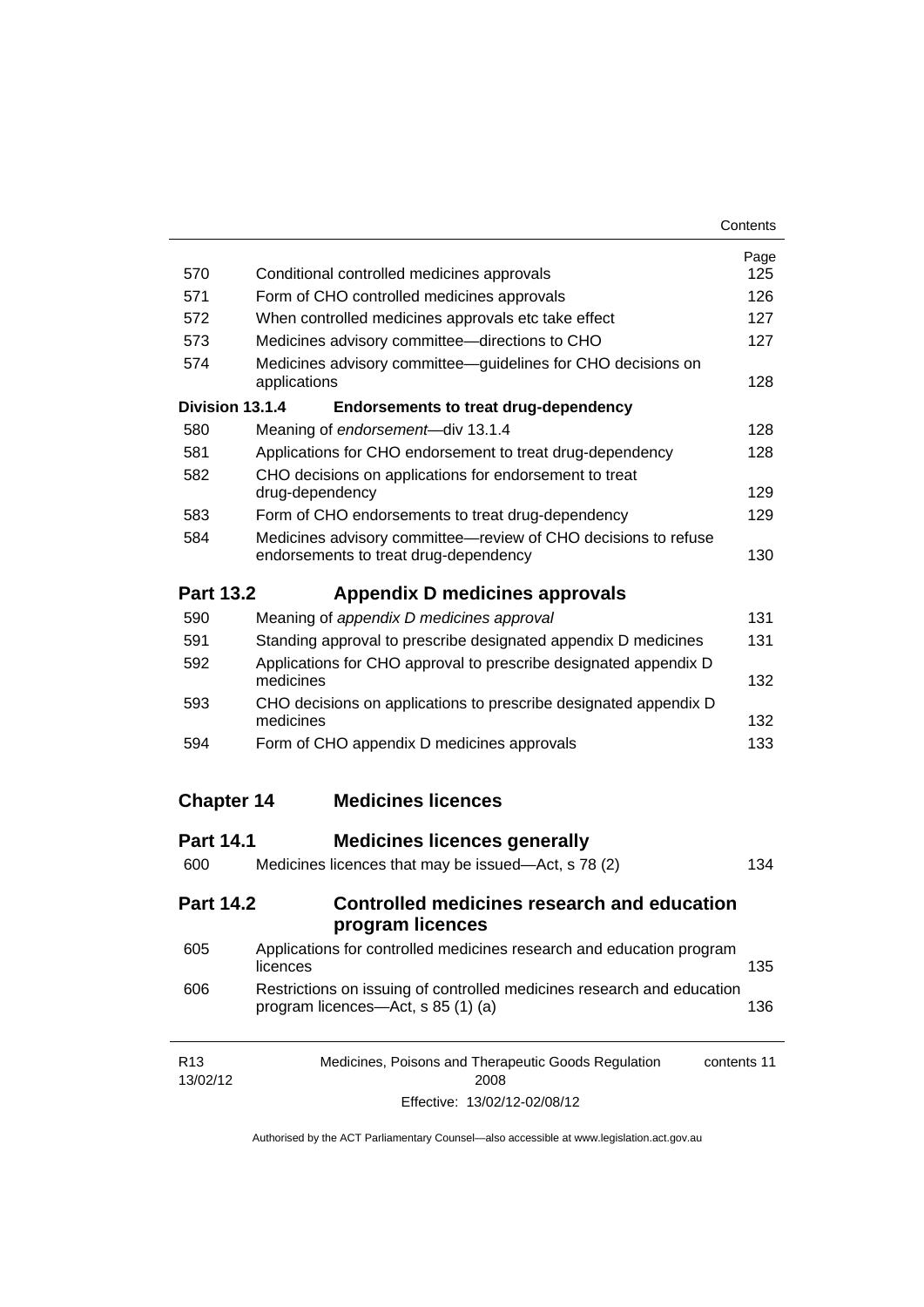|                   |                                                                                                            |                                                                        | Page                        |  |
|-------------------|------------------------------------------------------------------------------------------------------------|------------------------------------------------------------------------|-----------------------------|--|
| 607               | program licences—Act, s 88 (1) (k)                                                                         | Additional information for controlled medicines research and education | 136                         |  |
| <b>Part 14.3</b>  | <b>First-aid kit licences</b>                                                                              |                                                                        |                             |  |
| 610               | Applications for first-aid kit licences                                                                    |                                                                        |                             |  |
| 611               | Restrictions on issuing of first-aid kit licences—Act, s 85 (1) (a)                                        |                                                                        |                             |  |
| 612               |                                                                                                            | Additional information for first-aid kit licences—Act, s 88 (1) (k)    | 140                         |  |
| <b>Part 14.4</b>  |                                                                                                            | <b>Medicines wholesalers licences</b>                                  |                             |  |
| 615               | Applications for medicines wholesalers licences                                                            |                                                                        | 141                         |  |
| 616               | $(1)$ (a)                                                                                                  | Restrictions on issuing of medicines wholesalers licences—Act, s 85    | 141                         |  |
| 617               | $(1)$ (k)                                                                                                  | Additional information for medicines wholesalers licences—Act, s 88    | 142                         |  |
| <b>Part 14.5</b>  |                                                                                                            | <b>Opioid dependency treatment licences</b>                            |                             |  |
| 620               | Applications for opioid dependency treatment licences                                                      |                                                                        | 143                         |  |
| 621               | Restriction on issuing of opioid dependency treatment licences-Act, s<br>85(1)(a)                          |                                                                        | 143                         |  |
| 622               | Witnessing not required for administration under opioid dependency<br>treatment licence-Act, s 190 (1) (a) |                                                                        | 143                         |  |
| <b>Part 14.6</b>  | <b>licences</b>                                                                                            | <b>Pharmacy medicines rural communities</b>                            |                             |  |
| 625               |                                                                                                            | Applications for pharmacy medicines rural communities licences         | 144                         |  |
| 626               | Restrictions on issuing of pharmacy medicines rural communities<br>licences- $-\text{Act}, s 85 (1) (a)$   |                                                                        | 144                         |  |
| <b>Chapter 15</b> |                                                                                                            | <b>Medicines-other provisions</b>                                      |                             |  |
| <b>Part 15.1</b>  |                                                                                                            | <b>Opioid dependency treatment guidelines</b>                          |                             |  |
| 630               | Guidelines for treatment of opioid dependency                                                              |                                                                        | 145                         |  |
| Part 15.2         |                                                                                                            | <b>Medicines advisory committee</b>                                    |                             |  |
| 635               | Medicines advisory committee-membership                                                                    |                                                                        | 146                         |  |
| 636               | Medicines advisory committee-term of appointments                                                          |                                                                        | 147                         |  |
| contents 12       |                                                                                                            | Medicines, Poisons and Therapeutic Goods Regulation<br>2008            | R <sub>13</sub><br>13/02/12 |  |
|                   |                                                                                                            | Effective: 13/02/12-02/08/12                                           |                             |  |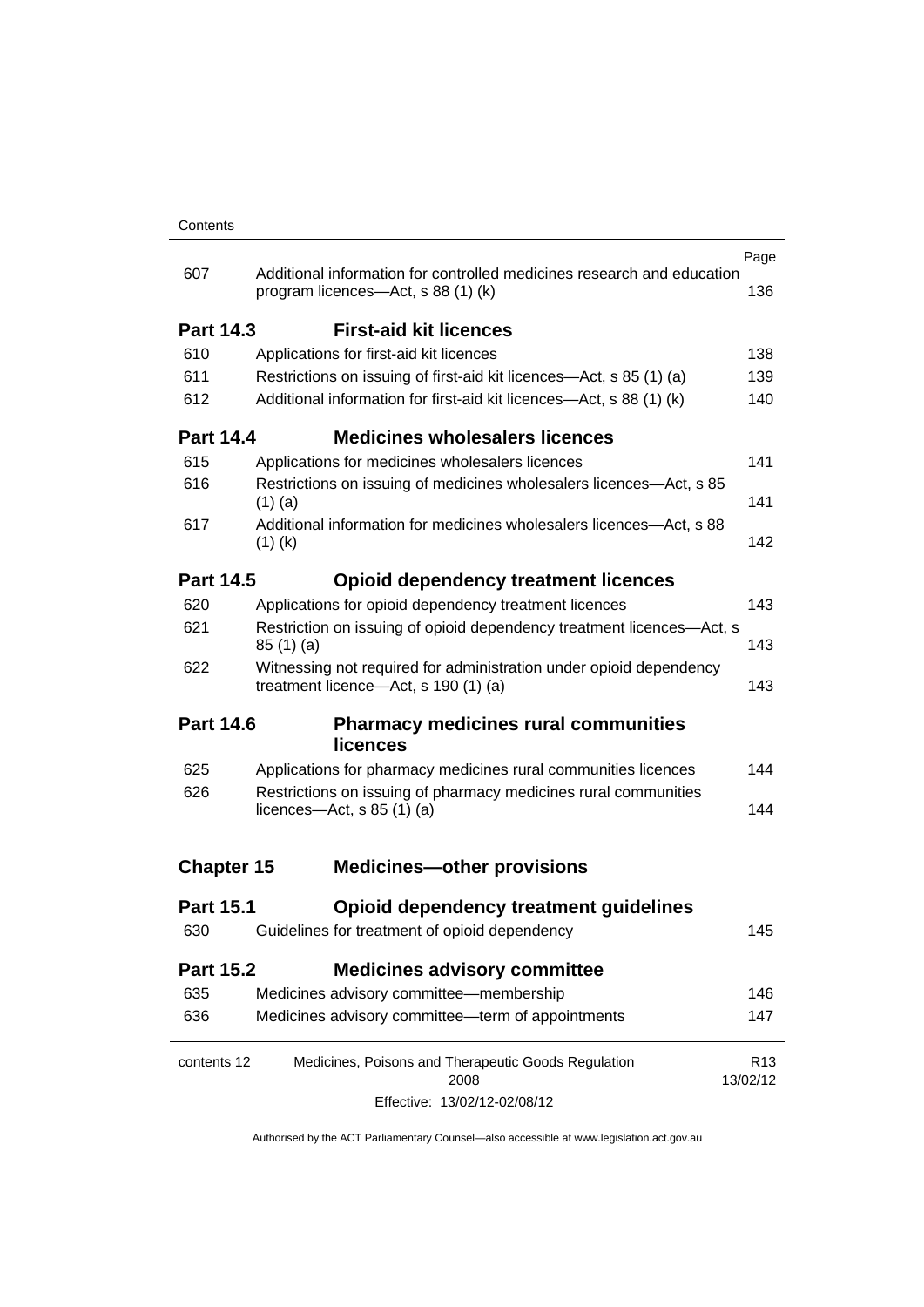| 637              | Medicines advisory committee—conditions of appointments                                                    | Page<br>147 |
|------------------|------------------------------------------------------------------------------------------------------------|-------------|
| 638              | Medicines advisory committee—time and place of meetings                                                    | 147         |
| 639              | Medicines advisory committee-presiding member                                                              | 147         |
| 640              | Medicines advisory committee-quorum                                                                        | 148         |
| 641              | Medicines advisory committee-voting                                                                        | 148         |
| 642              | Medicines advisory committee-conduct of meetings                                                           | 148         |
| 643              | Medicines advisory committee-disclosure of interests by members                                            | 149         |
| 644              | Medicines advisory committee—ending appointments                                                           | 151         |
| <b>Part 15.3</b> | <b>Other medicines provisions</b>                                                                          |             |
| 650              | Advertising controlled medicines—Act, s 66 (3) (b)                                                         | 153         |
| 651              | Advertising other medicines                                                                                | 153         |
| 652              | Prescribed institutions—Act, dict, def <i>institution</i> , par (b)                                        | 154         |
|                  | <b>Chapter 16</b><br>Low and moderate harm poisons                                                         |             |
|                  |                                                                                                            |             |
| <b>Part 16.1</b> | <b>Preliminary</b>                                                                                         |             |
| 660              | Meaning of relevant law-ch 16                                                                              | 155         |
| <b>Part 16.2</b> | Authorisation to supply low and moderate                                                                   |             |
|                  | harm poisons                                                                                               |             |
| 661              | Authorisation to supply low and moderate harm poisons-Act, s 26 (1)<br>(b) and $(2)$ (b)                   | 156         |
| 662              | Authorisation condition for supplying low and moderate harm<br>poisons-Act, s 44 (1) (b) and (2) (b)       | 156         |
| <b>Part 16.3</b> | Authorisation to manufacture low and                                                                       |             |
|                  | moderate harm poisons                                                                                      |             |
| 663              | Authorisation to manufacture low and moderate harm poisons-Act, s<br>33 <sub>(b)</sub>                     | 157         |
| 664              | Authorisation condition for manufacturing low and moderate harm<br>poisons-Act, $s$ 44 (1) (b) and (2) (b) | 157         |

Medicines, Poisons and Therapeutic Goods Regulation 2008 Effective: 13/02/12-02/08/12 contents 13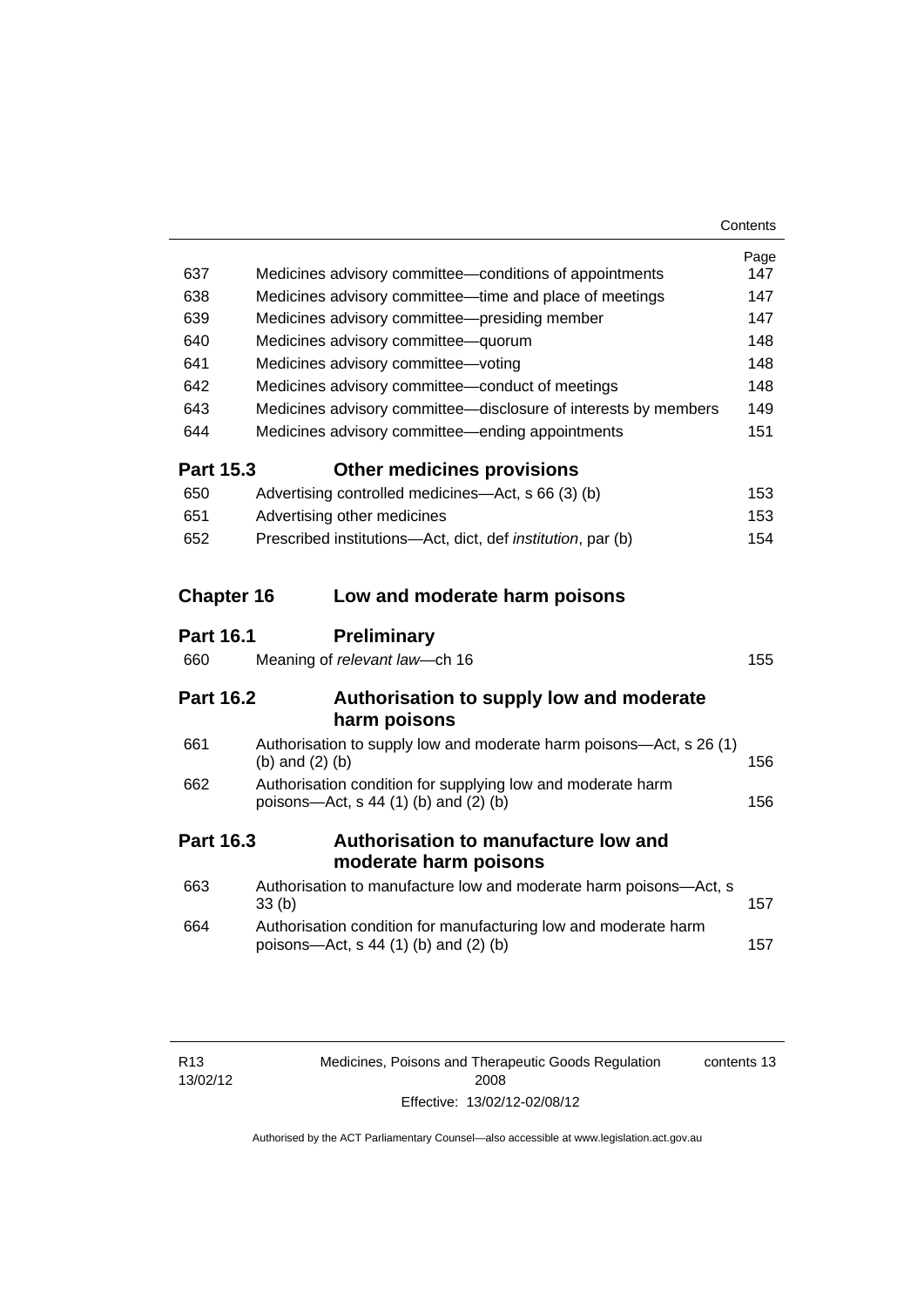| <b>Part 16.4</b>  | Packaging and labelling of low and moderate<br>harm poisons                                                              | Page |
|-------------------|--------------------------------------------------------------------------------------------------------------------------|------|
| 665               | Packaging of supplied manufacturer's packs of low and moderate<br>harm poisons—Act, s 59 (1) (c) (i) and (2) (c) (i)     | 158  |
| 666               | Labelling of supplied manufacturer's packs of low and moderate harm<br>poisons—Act, s 60 (1) (c) (i) and (2) (c) (i)     | 158  |
| <b>Chapter 17</b> | Dangerous poisons authorisations                                                                                         |      |
| <b>Part 17.1</b>  | <b>Overview of dangerous poisons</b><br>authorisations                                                                   |      |
| 670               | General overview of authorisations for dangerous poisons                                                                 | 159  |
| 671               | Overview of dangerous poisons authorisations under this regulation                                                       | 160  |
| 672               | General overview of authorisation conditions for dangerous poisons                                                       | 161  |
| <b>Part 17.2</b>  | Authorisations under dangerous poisons<br>licences                                                                       |      |
| Division 17.2.1   | Dangerous poisons manufacturers licence<br>authorisations                                                                |      |
| 675               | Authorisations under dangerous poisons manufacturers licences-Act,<br>s 20 (1) (a)                                       | 162  |
| 676               | Authorisation conditions for dangerous poisons manufacturers<br>licences—Act, $s$ 44 (1) (b) and (2) (b)                 | 163  |
| Division 17.2.2   | Dangerous poisons-research and education program<br>licence authorisations                                               |      |
| 680               | Authorisations under dangerous poisons research and education<br>program licences-Act, s 20 (1) (a)                      | 165  |
| 681               | Authorisation condition for dangerous poisons research and education<br>program licences—Act, $s$ 44 (1) (b) and (2) (b) | 166  |
| Division 17.2.3   | Dangerous poisons suppliers licence authorisations                                                                       |      |
| 685               | Authorisations under dangerous poisons suppliers licences—Act,<br>s 20(1)(b)                                             | 167  |
| 686               | Authorisation conditions for dangerous poisons suppliers licences-<br>Act, $s$ 44 (1) (b) and (2) (b)                    | 168  |
|                   |                                                                                                                          |      |

| contents 14 | Medicines, Poisons and Therapeutic Goods Regulation | R <sub>13</sub> |
|-------------|-----------------------------------------------------|-----------------|
|             | 2008                                                | 13/02/12        |
|             | Effective: 13/02/12-02/08/12                        |                 |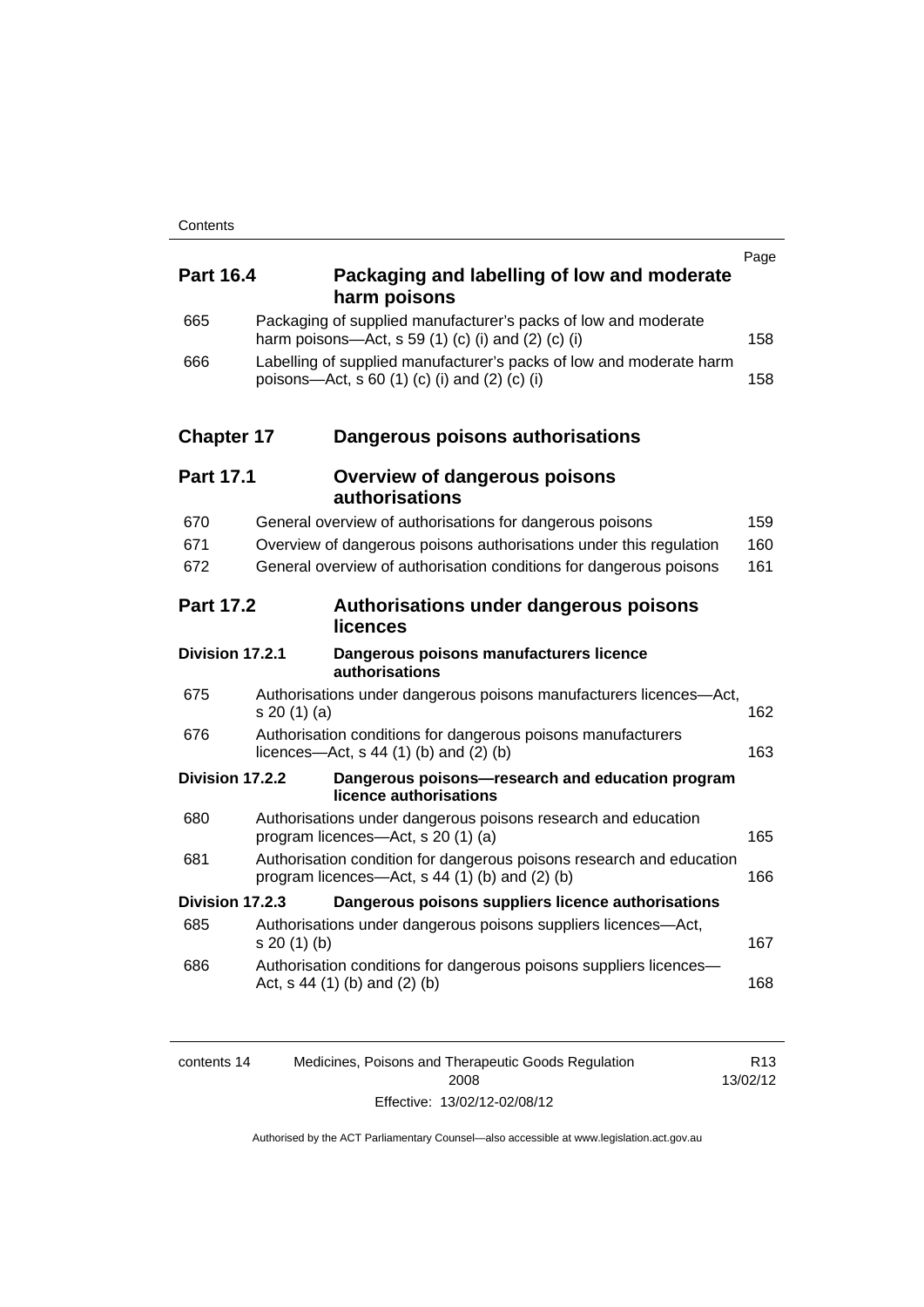**Contents** 

|                             |          |                                                                                                                                         | Page        |
|-----------------------------|----------|-----------------------------------------------------------------------------------------------------------------------------------------|-------------|
| <b>Part 17.3</b>            |          | Other dangerous poisons authorisations                                                                                                  |             |
| Division 17.3.1             |          | Authorisations for manufacturing etc purposes                                                                                           |             |
| 690                         | (a)      | Manufacturing etc authorisations for dangerous poisons-Act, s 20 (2)                                                                    | 170         |
| Division 17.3.2             |          | Authorisations for delivery people and commercial<br>disposal operators                                                                 |             |
| 692                         |          | Authorisations to deliver dangerous poisons under purchase orders-<br>Act, s 26 (1) (b) and (2) (b), s 35 (1) (b), (2) (b) and s 36 (b) | 171         |
| 693                         |          | Authorisation to supply dangerous poisons to commercial disposal<br>operator for disposal—Act, s 26 (1) (b)                             | 171         |
| 694                         |          | Authorisations for commercial disposal operators—Act, s 26 (1) (b)<br>and (2) (b), s 35 (1) (b) and (2) (b) and s 36 (b)                | 172         |
| Division 17.3.3             |          | Authorisations for dangerous poisons research and<br>education programs by scientifically qualified people                              |             |
| 695                         |          | Authorisations for dangerous poisons research and education-Act, s<br>26 (1) and (2) (b)                                                | 173         |
| 696                         |          | Authorisation conditions for dangerous poisons research and<br>education- $Act$ , s 44 (1) (b) and (2) (b)                              | 174         |
| <b>Chapter 18</b>           |          | Dangerous poisons licences                                                                                                              |             |
| <b>Part 18.1</b>            |          | Dangerous poisons licences generally                                                                                                    |             |
| 700                         |          | Dangerous poisons licences that may be issued-Act, s 78 (2)                                                                             | 175         |
| <b>Part 18.2</b>            |          | Dangerous poisons manufacturers licences                                                                                                |             |
| 705                         |          | Applications for dangerous poisons manufacturers licences                                                                               | 176         |
| 706                         |          | Restrictions on issuing of dangerous poisons manufacturers<br>licences—Act, $s$ 85 (1) (a)                                              |             |
| 707                         |          | Additional information for dangerous poisons manufacturers<br>licences-Act, s 88 (1) (k)                                                | 177         |
| <b>Part 18.3</b>            |          | Dangerous poisons research and education<br>program licences                                                                            |             |
| 710                         | licences | Applications for dangerous poisons research and education program                                                                       | 178         |
| R <sub>13</sub><br>13/02/12 |          | Medicines, Poisons and Therapeutic Goods Regulation<br>2008                                                                             | contents 15 |

Effective: 13/02/12-02/08/12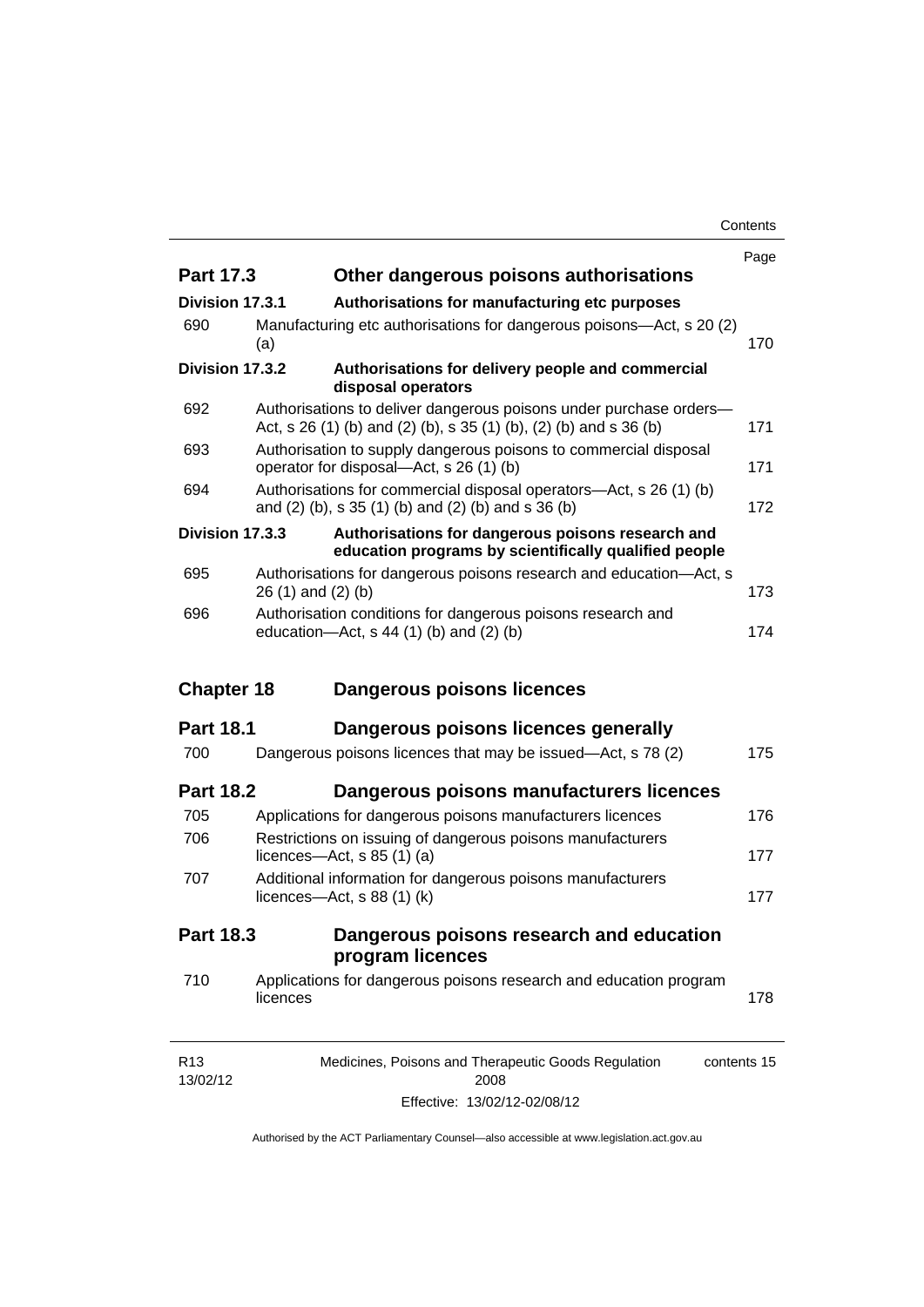| 735               | Storage of dangerous poisons-Act, s 61 (b) and (c)                                                                            | 189  |
|-------------------|-------------------------------------------------------------------------------------------------------------------------------|------|
| <b>Part 19.4</b>  | Storage of dangerous poisons                                                                                                  |      |
| 732               | Labelling of supplied manufacturer's packs of dangerous poisons-<br>Act, s 60 (1) (c) (i) and (2) (c) (i)                     | 188  |
| 731               | Packaging of supplied manufacturer's packs of dangerous poisons-<br>Act, s 59 (1) (c) (i) and (2) (c) (i)                     | 187  |
| 730               | poisons<br>Meaning of relevant law-pt 19.3                                                                                    | 187  |
| <b>Part 19.3</b>  | Packaging and labelling of dangerous                                                                                          |      |
| 725               | Conditions for wholesalers supplying dangerous poisons under<br>corresponding laws—Act, s 20 (4) (c)                          | 186  |
| <b>Part 19.2</b>  | Wholesale supply of dangerous poisons<br>under corresponding laws                                                             |      |
| 722               | Recording supply of dangerous poisons on purchase orders                                                                      | 184  |
| 721               | General requirements for dangerous poisons purchase orders-Act, s<br>38(2)(c)                                                 | 184  |
| 720               | Supplying dangerous poisons on purchase orders                                                                                | 183  |
| <b>Part 19.1</b>  | Dangerous poisons purchase orders                                                                                             |      |
| <b>Chapter 19</b> | Dangerous poisons-other provisions                                                                                            |      |
| 717               | Additional information for dangerous poisons suppliers licences-Act,<br>s 88 (1) (k)                                          | 182  |
|                   | s 85(1)(a)                                                                                                                    | 181  |
| 715<br>716        | Applications for dangerous poisons suppliers licences<br>Restrictions on issuing of dangerous poisons suppliers licences-Act, | 181  |
| <b>Part 18.4</b>  | Dangerous poisons suppliers licences                                                                                          |      |
| 712               | Additional information for dangerous poisons research and education<br>licences- $-\text{Act}, s 88 (1) (k)$                  | 180  |
|                   | Restrictions on issuing of dangerous poisons research and education<br>program licences—Act, s 85 (1) (a)                     | 179  |
| 711               |                                                                                                                               | Page |

| contents 16 | Medicines, Poisons and Therapeutic Goods Regulation | R <sub>13</sub> |
|-------------|-----------------------------------------------------|-----------------|
|             | 2008                                                | 13/02/12        |
|             | Effective: 13/02/12-02/08/12                        |                 |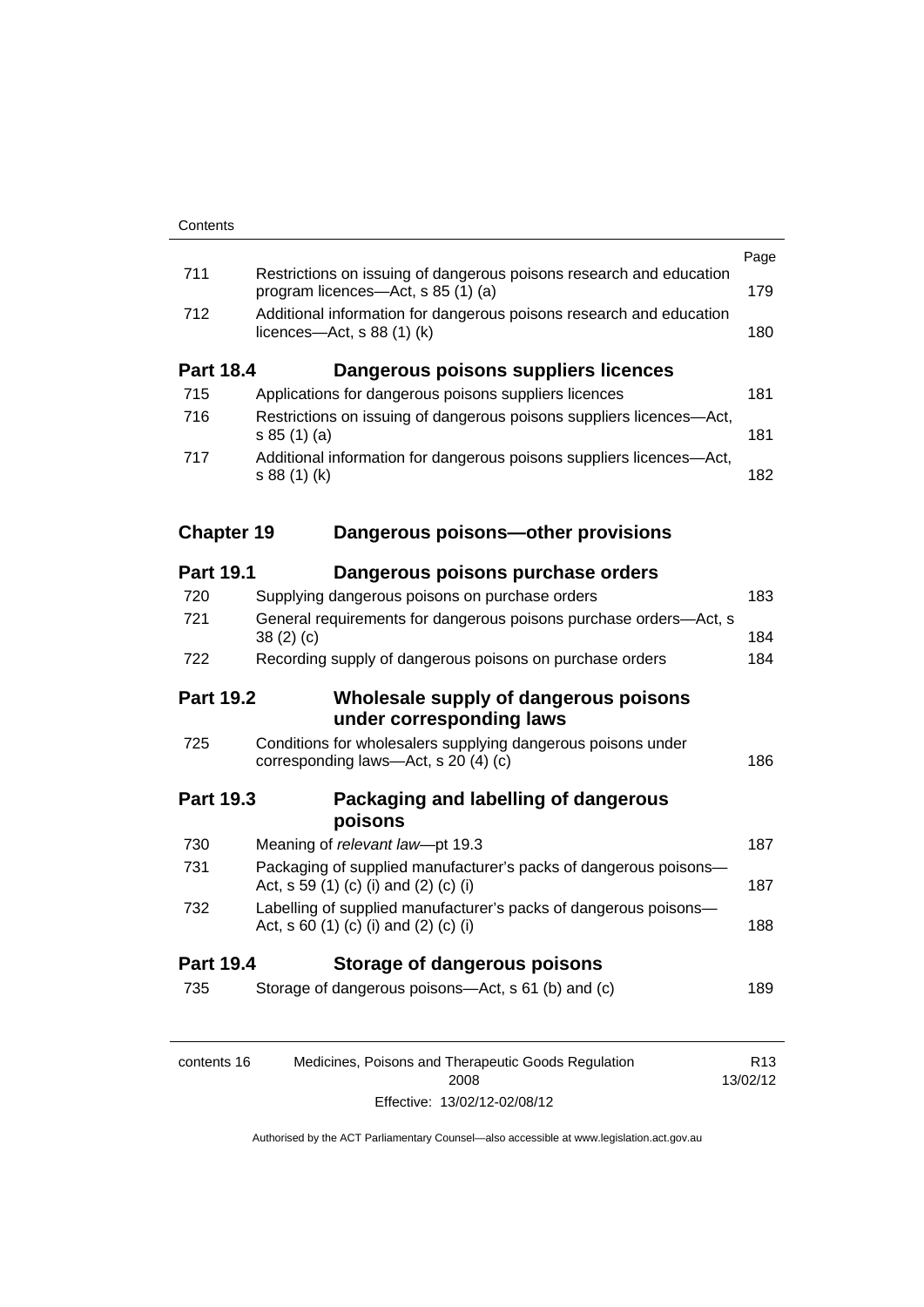| <b>Part 19.5</b>  | Dangerous poisons registers                                                                                   | Page |  |
|-------------------|---------------------------------------------------------------------------------------------------------------|------|--|
| 740               | Keeping of dangerous poisons registers by certain people-Act, s 48                                            |      |  |
|                   | and s 50 (1) (b) and (2) (b)                                                                                  | 190  |  |
| 741               | Form of dangerous poisons registers—Act, s 49 (1) (b)                                                         |      |  |
| 742               | Making entries in dangerous poisons registers—Act, s 51 (1) (b)                                               | 191  |  |
| 743               | Prescribed witnesses for discarding of dangerous poisons-Act, s 54<br>$(a)$ and $(b)$                         | 191  |  |
| 744               | Changes to entries in dangerous poisons registers—Act, s 55 (2) (b)                                           | 192  |  |
| <b>Chapter 20</b> | <b>Paints</b>                                                                                                 |      |  |
| 750               | Manufacture, supply and use of paints containing white lead-Act, s<br>70 (1) (b), (2) (b) and (3) (b)         | 193  |  |
| 751               | Manufacture, supply and use of paints for certain purposes-Act, s 71<br>$(1)$ and $(3)$                       | 193  |  |
| 752               | Manufacture, supply and use of paints for toys—Act, s 72 (b)                                                  | 194  |  |
| 753               | Manufacture, supply and use of paints containing pesticides-Act, s<br>73(b)                                   | 194  |  |
| <b>Chapter 21</b> | <b>Prohibited and appendix C substances</b>                                                                   |      |  |
|                   |                                                                                                               |      |  |
| <b>Part 21.1</b>  | <b>Preliminary</b>                                                                                            |      |  |
| 760               | Meaning of prohibited substance-ch 21                                                                         | 196  |  |
| 761               | Prohibited substances licences-Act, s 78 (2)                                                                  | 196  |  |
| <b>Part 21.2</b>  | Prohibited substances research and<br>education program licences                                              |      |  |
| Division 21.2.1   | Issue of prohibited substances research and education<br>program licences                                     |      |  |
| 765               | Applications for prohibited substances research and education<br>program licences                             | 197  |  |
| 766               | Restrictions on issuing of prohibited substances research and<br>education program licences—Act, s 85 (1) (a) | 198  |  |
|                   |                                                                                                               |      |  |
| 767               | Additional information for prohibited substances research program and<br>education licences-Act, s 88 (1) (k) | 199  |  |

| R13      | Medicines, Poisons and Therapeutic Goods Regulation | contents 17 |
|----------|-----------------------------------------------------|-------------|
| 13/02/12 | 2008                                                |             |
|          | Effective: 13/02/12-02/08/12                        |             |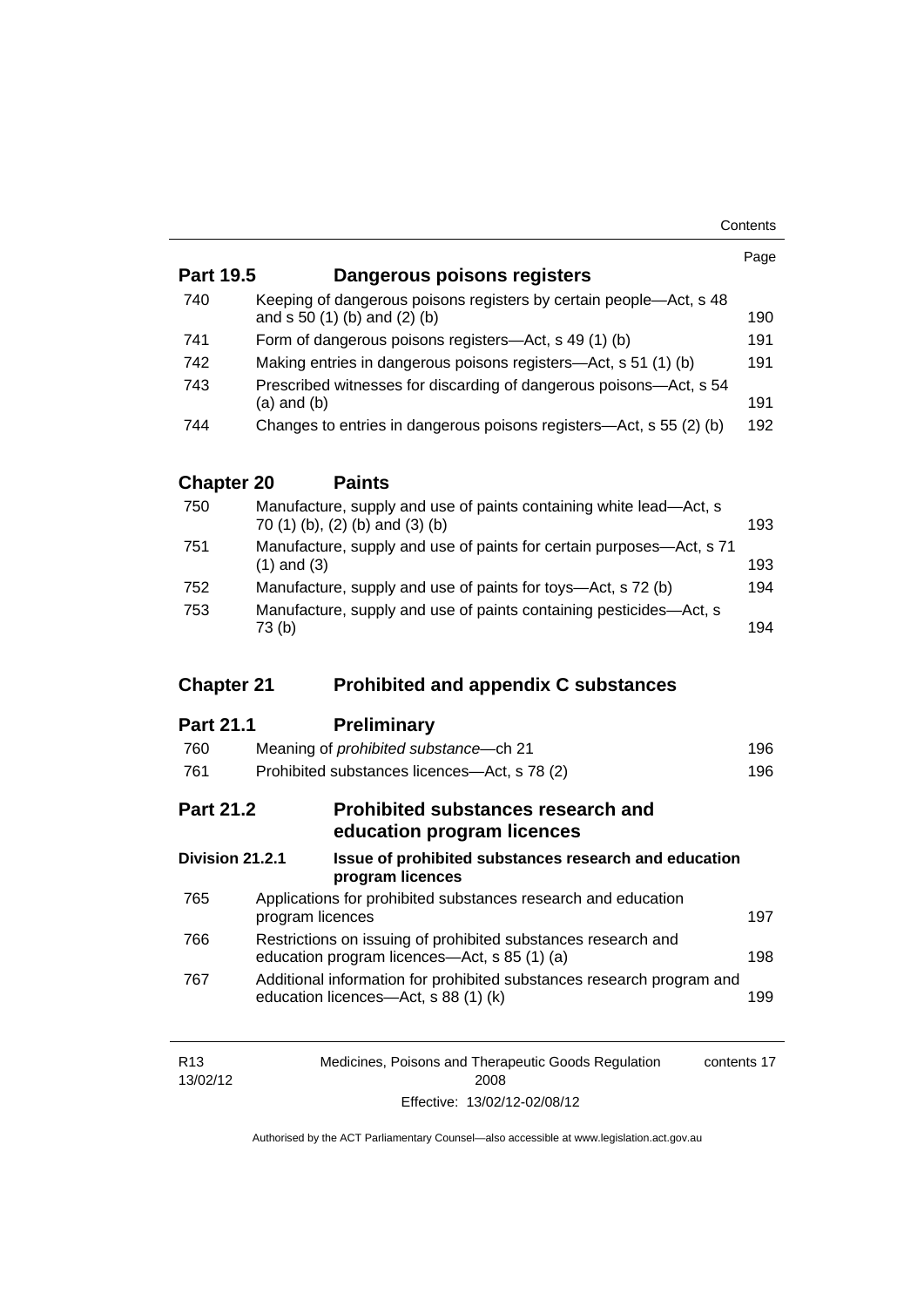|                   |                                                                                                                                                                           | Page |
|-------------------|---------------------------------------------------------------------------------------------------------------------------------------------------------------------------|------|
| Division 21.2.2   | Prohibited substances research and education<br>program authorisations                                                                                                    |      |
| 768               | Authorisations under prohibited substances research and education<br>program licences—Act, s 20 (1) (a)                                                                   | 199  |
| 769               | Authorisation condition for prohibited substances research and<br>education program licences—Act, s 44 (1) (b) and (2) (b)                                                | 200  |
| Division 21.2.3   | Other provisions-prohibited substances research and<br>education program licences                                                                                         |      |
| 770               | Approvals of dealings for prohibited substances research and<br>education program licences—Act, s 20 (1) (c)                                                              | 201  |
| 771               | Authorisation condition for approval-holders-Act, s 44 (1) (b) and (2)<br>(b)                                                                                             | 202  |
| 772               | General requirements for prohibited substances purchase orders-<br>Act, s 38 (2) (c)                                                                                      | 202  |
| 773               | Recording supply of prohibited substances on purchase orders                                                                                                              | 203  |
| 774               | Information for CHO about supplied prohibited substances research<br>and education program licences-Act, s 31 (1) (a) (ii), (1) (b), (2) (a)<br>(ii), $(2)$ (b) and $(4)$ | 203  |
| Part 21.3         | <b>Prohibited substances registers</b>                                                                                                                                    |      |
| 775               | Keeping of prohibited substances registers by certain people-Act,<br>s 48 and s 50 (1) (b) and (2) (b)                                                                    | 205  |
| 776               | Form of prohibited substances registers—Act, s 49 (1) (b)                                                                                                                 | 205  |
| 777               | Making entries in prohibited substances registers—Act, s 51 (1) (b)                                                                                                       | 206  |
| 778               | Prescribed witnesses for discarding of prohibited substances-Act, s<br>54 (a) and (b)                                                                                     | 206  |
| 779               | Changes to entries in prohibited substances registers-Act, s 55 (2)<br>(b)                                                                                                | 207  |
| <b>Chapter 22</b> |                                                                                                                                                                           |      |
|                   |                                                                                                                                                                           |      |
|                   | <b>Therapeutic goods</b>                                                                                                                                                  |      |
| 800               | Definitions-ch 22                                                                                                                                                         | 208  |
| 801               | Prescribed regulated therapeutic goods-Act, s 14, def regulated<br>therapeutic good, par (b)                                                                              | 208  |
| 802<br>803        | Authorisation to supply optical devices—Act, s 74 (1) (b) and (2) (b)<br>Authorisation conditions for supplying optical devices-Act, s 75 (1) (b) 209                     | 208  |

| contents 18 | Medicines, Poisons and Therapeutic Goods Regulation | R <sub>13</sub> |
|-------------|-----------------------------------------------------|-----------------|
|             | 2008                                                | 13/02/12        |
|             | Effective: 13/02/12-02/08/12                        |                 |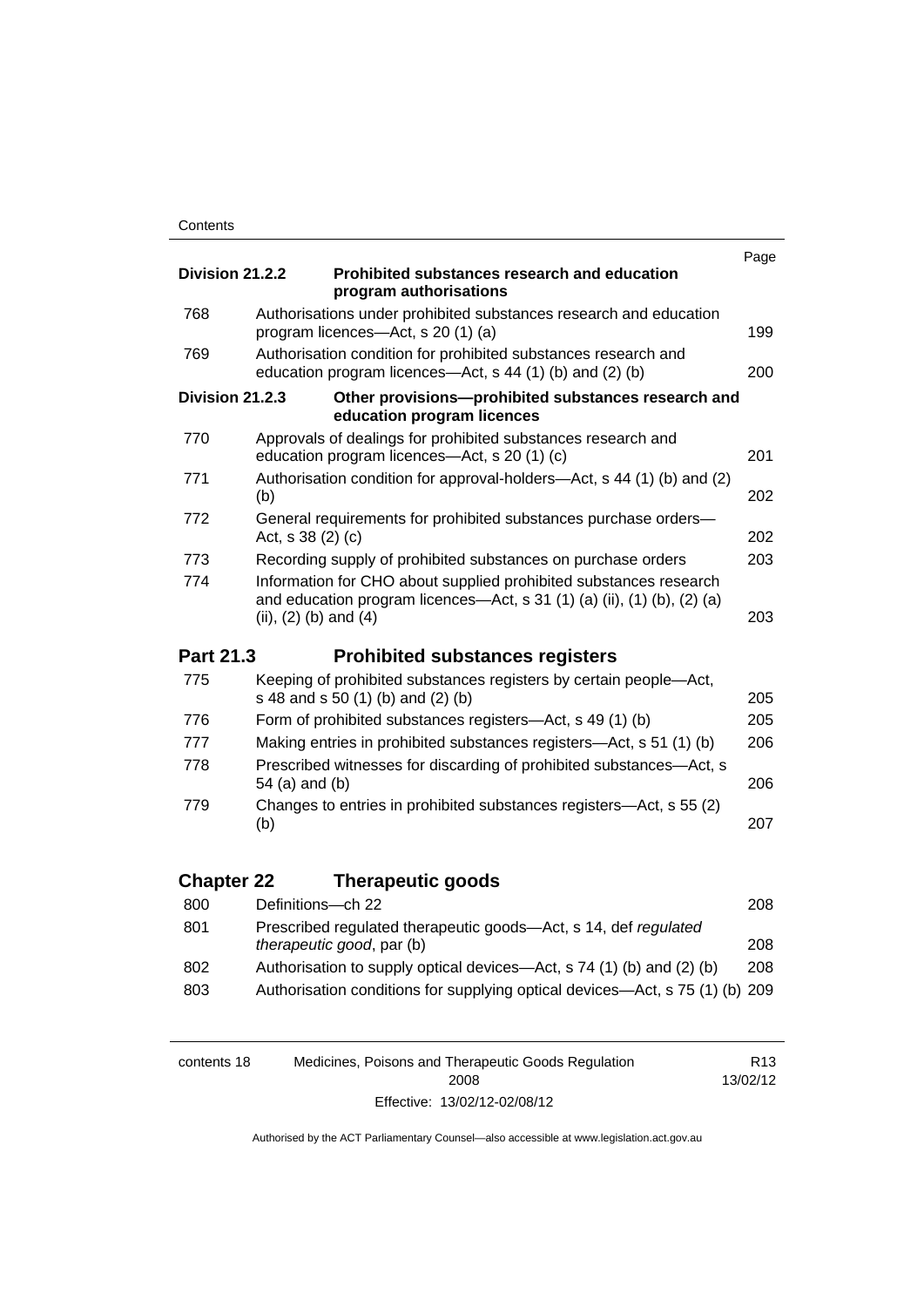Page R13 13/02/12 Medicines, Poisons and Therapeutic Goods Regulation 2008 Effective: 13/02/12-02/08/12 contents 19 **Chapter 23 [Notification and review of decisions](#page-233-0)** 850 Meaning of *reviewable decision—*[ch 23 210](#page-233-1) 851 [Reviewable decision notices 211](#page-234-0) 852 [Applications for review 212](#page-235-0) **Chapter 24 [Miscellaneous](#page-236-0)** 860 [Authorisations for public employees—Act, s 26 \(1\) \(b\), \(2\) \(b\), s 35 \(1\)](#page-236-1)  [\(b\), \(2\) \(b\) and s 36 \(b\) 213](#page-236-1) 861 [Other authorisations for public employees—Act, s 20 \(1\) \(a\), \(2\) \(a\)](#page-237-0)  [and s 74 \(1\) \(b\) 214](#page-237-0) 862 [Certain containers not to be used for human-use substances—Act, s](#page-238-0)  [63 \(1\) \(b\) 215](#page-238-0) 863 [Displacement of Legislation Act, s 47 \(6\) 215](#page-238-1) **Schedule 1 [Medicines—health-related occupations](#page-239-0)  [authorisations](#page-239-0)** [216](#page-239-0) **Part 1.1 [Ambulance services and officers](#page-239-1)** 216 **Part 1.2 [Dentists, dental hygienists and dental therapists](#page-240-0)** 217 **Part 1.3 [Doctors](#page-242-0)** 219 **Part 1.4 [Health professionals at institutions](#page-244-0)** 221 **Part 1.5 [Midwives](#page-245-0)** 222 **Part 1.6 [Nurses](#page-247-0)** 224 **Part 1.7 [Opioid dependency treatment centres operated by](#page-250-0)  [Territory](#page-250-0)** 227 **Part 1.8 [Optometrists](#page-250-1)** 227 **Part 1.9 [Pharmacists and employees](#page-252-0)** 229 **Part 1.10 [Podiatrists](#page-255-0)** 232 **Part 1.11 [Residential care facilities](#page-256-0)** 233 **Part 1.12 [Sales representatives for medicines manufacturers](#page-258-0)  [and wholesalers](#page-258-0)** 235 **Part 1.13 [Veterinary surgeons and employees](#page-259-0)** 236

**Contents**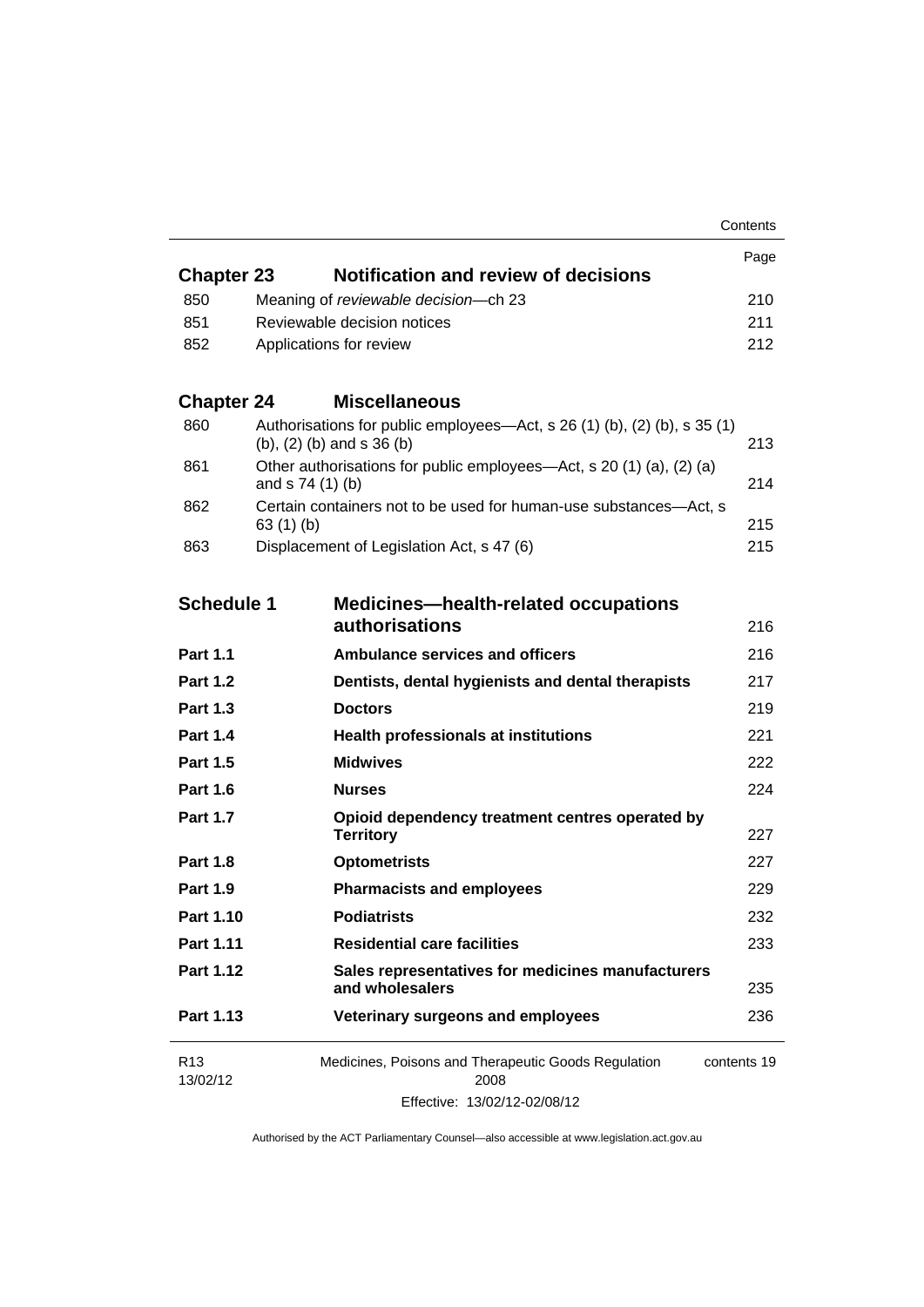**Contents** 

| <b>Schedule 2</b> |                                         | <b>Optometry medicines</b>                                | Page<br>239 |
|-------------------|-----------------------------------------|-----------------------------------------------------------|-------------|
| <b>Schedule 3</b> |                                         | Designated appendix D medicines—standing<br>approvals     | 241         |
| <b>Part 3.1</b>   |                                         | <b>Approval conditions</b>                                | 241         |
| 3.1               | Definitions-sch 3                       |                                                           | 241         |
| <b>Part 3.2</b>   |                                         | Standing approvals for designated appendix D<br>medicines | 242         |
| <b>Schedule 4</b> |                                         | Dangerous poisons—manufacturing etc<br>authorisations     | 244         |
| <b>Schedule 5</b> |                                         | Requirements for storage receptacles                      | 247         |
| <b>Part 5.1</b>   |                                         | <b>Medicines cabinets</b>                                 | 247         |
| 5.1               | Medicines cabinets-general requirements |                                                           | 247         |
| 5.2               | Medicines cabinets-body requirements    |                                                           | 247         |
| 5.3               | Medicines cabinets-door requirements    |                                                           | 248         |
| 5.4               |                                         | Medicines cabinets-lock requirements                      | 248         |
| 5.5               |                                         | Medicines cabinets-mounting requirements                  | 249         |
| <b>Part 5.2</b>   |                                         | Safes, strong rooms and vaults                            | 250         |
| 5.6               |                                         | Requirements for safes                                    | 250         |
| 5.7               | Requirements for strong rooms           |                                                           | 250         |
| 5.8               |                                         | Requirements for vaults                                   | 250         |
| <b>Dictionary</b> |                                         |                                                           | 251         |
| <b>Endnotes</b>   |                                         |                                                           |             |
| 1                 |                                         | About the endnotes                                        | 261         |
| $\overline{2}$    | Abbreviation key                        |                                                           | 261         |
| 3                 | Legislation history                     |                                                           | 262         |
|                   |                                         |                                                           |             |

| contents 20 | Medicines, Poisons and Therapeutic Goods Regulation | R <sub>13</sub> |
|-------------|-----------------------------------------------------|-----------------|
|             | 2008                                                | 13/02/12        |
|             | Effective: 13/02/12-02/08/12                        |                 |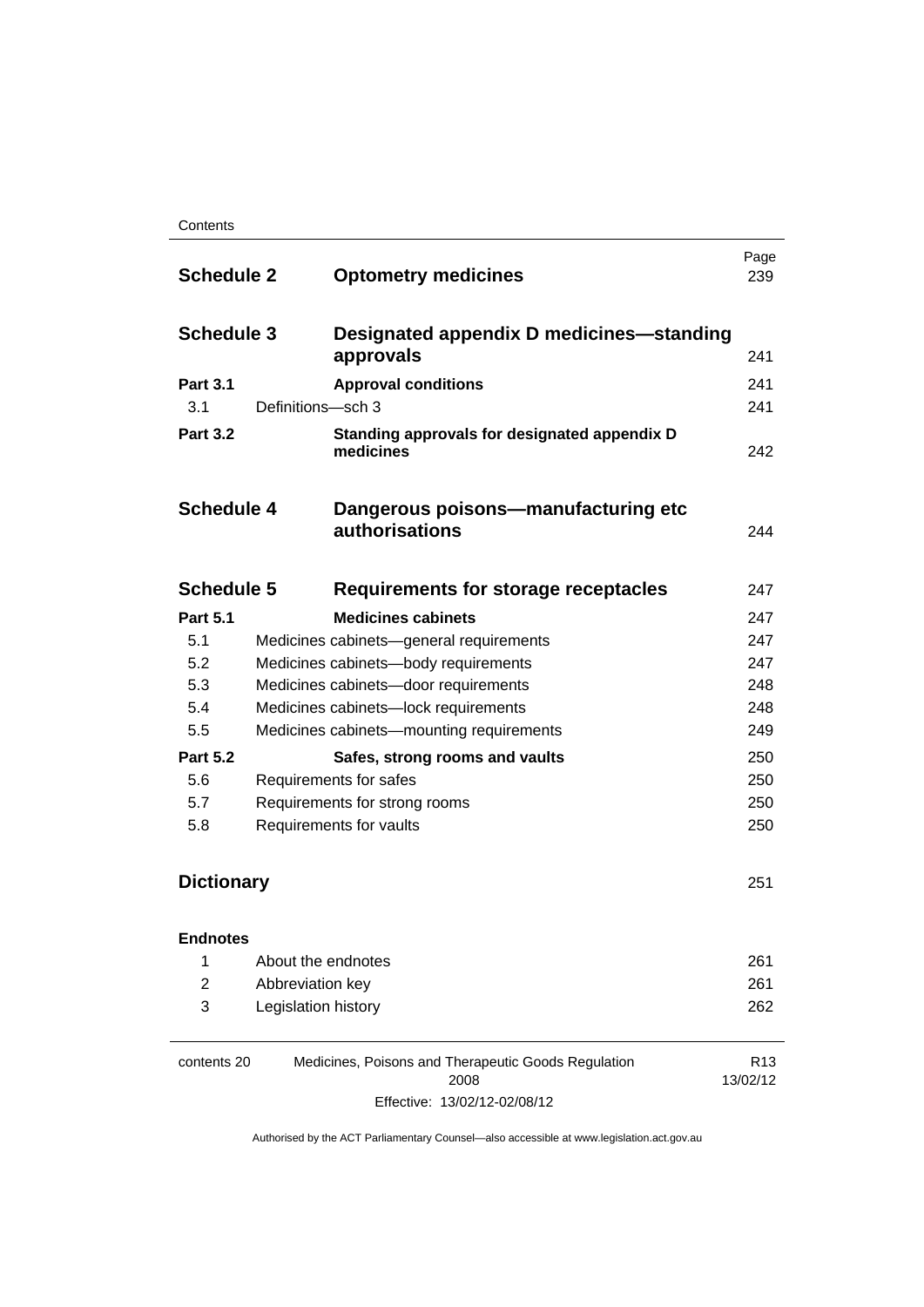|   |                        | Contents    |
|---|------------------------|-------------|
| 4 | Amendment history      | Page<br>265 |
|   |                        |             |
| 5 | Earlier republications | 270         |

R13 13/02/12 Medicines, Poisons and Therapeutic Goods Regulation 2008 Effective: 13/02/12-02/08/12

contents 21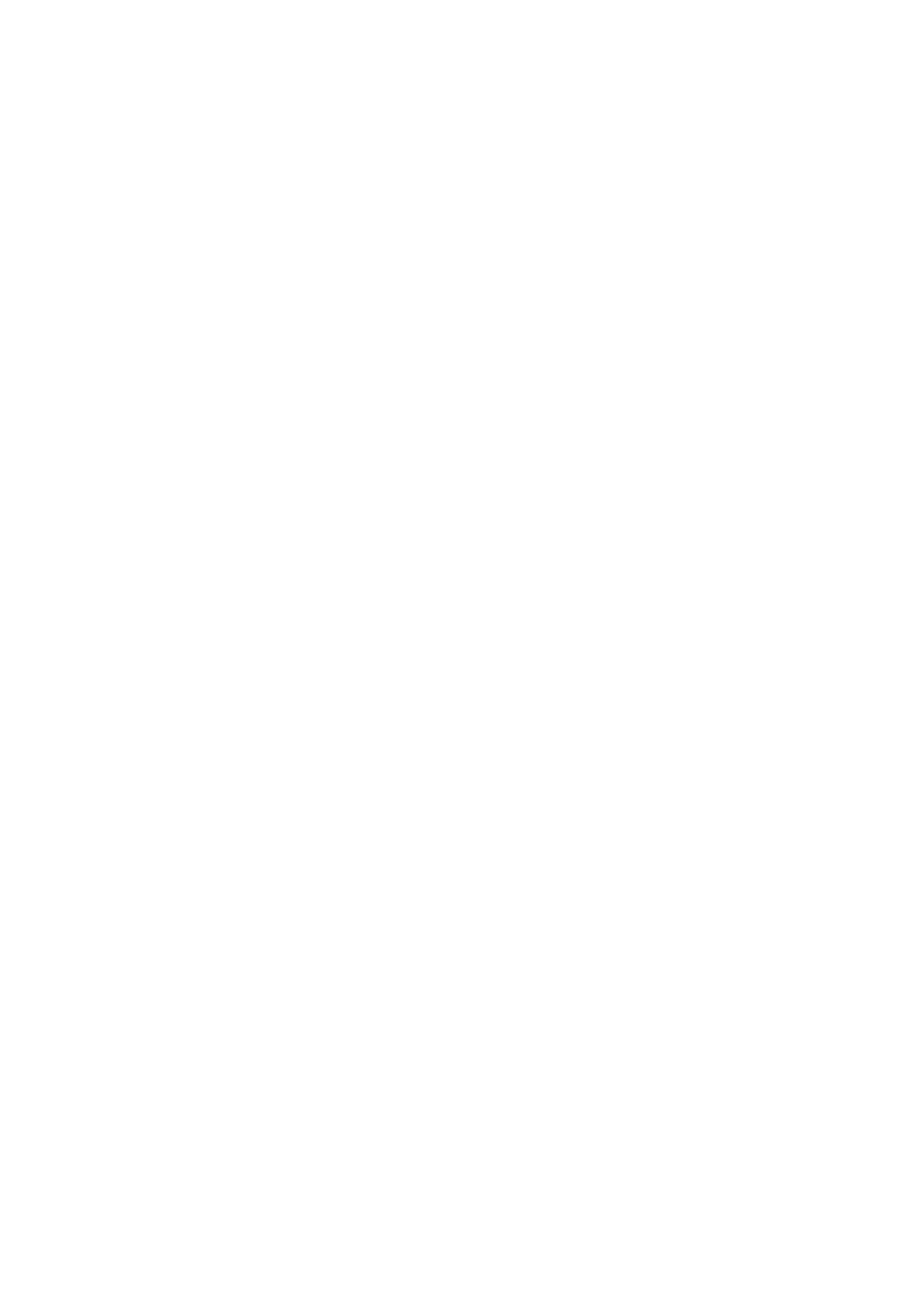

# **Medicines, Poisons and Therapeutic Goods Regulation 2008**

made under the

**Medicines, Poisons and Therapeutic Goods Act 2008** 

R13 13/02/12

Ī

Medicines, Poisons and Therapeutic Goods Regulation 2008 Effective: 13/02/12-02/08/12

page 1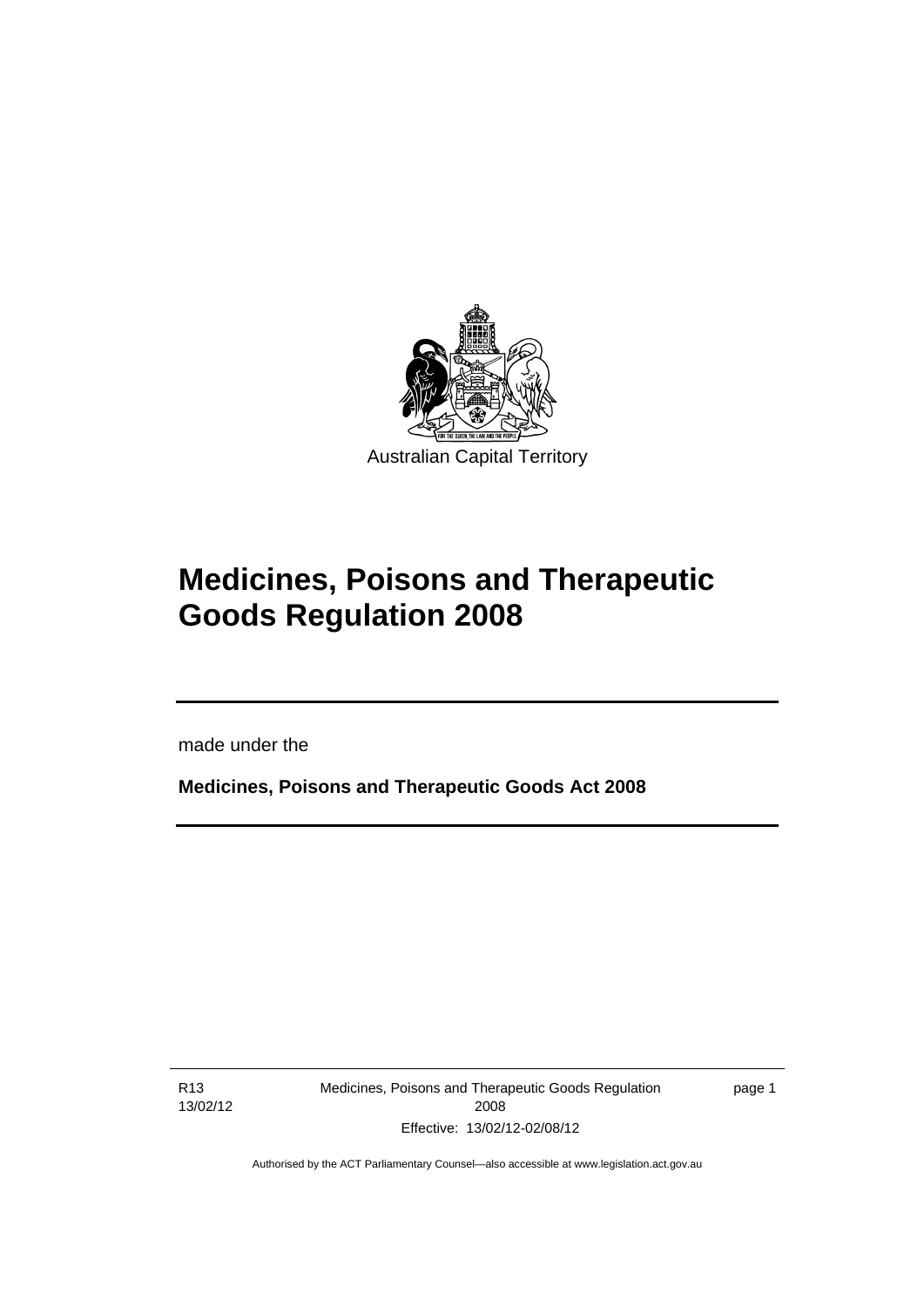Section 1

## <span id="page-25-0"></span>**Chapter 1** Preliminary

#### <span id="page-25-1"></span>**1 Name of regulation**

This regulation is the *Medicines, Poisons and Therapeutic Goods Regulation 2008*.

### <span id="page-25-2"></span>**3 Dictionary**

The dictionary at the end of this regulation is part of this regulation.

*Note 1* The dictionary at the end of this regulation defines certain terms used in this regulation, and includes references (*signpost definitions*) to other terms defined elsewhere.

> For example, the signpost definition '*health profession*—see the *Health Professionals Act 2004*, dictionary.' means that the term 'health profession' is defined in that dictionary and the definition applies to this regulation.

*Note 2* A definition in the dictionary (including a signpost definition) applies to the entire regulation unless the definition, or another provision of the regulation, provides otherwise or the contrary intention otherwise appears (see Legislation Act, s 155 and s 156 (1)).

#### <span id="page-25-3"></span>**4 Notes**

A note included in this regulation is explanatory and is not part of this regulation.

*Note* See the Legislation Act, s 127 (1), (4) and (5) for the legal status of notes.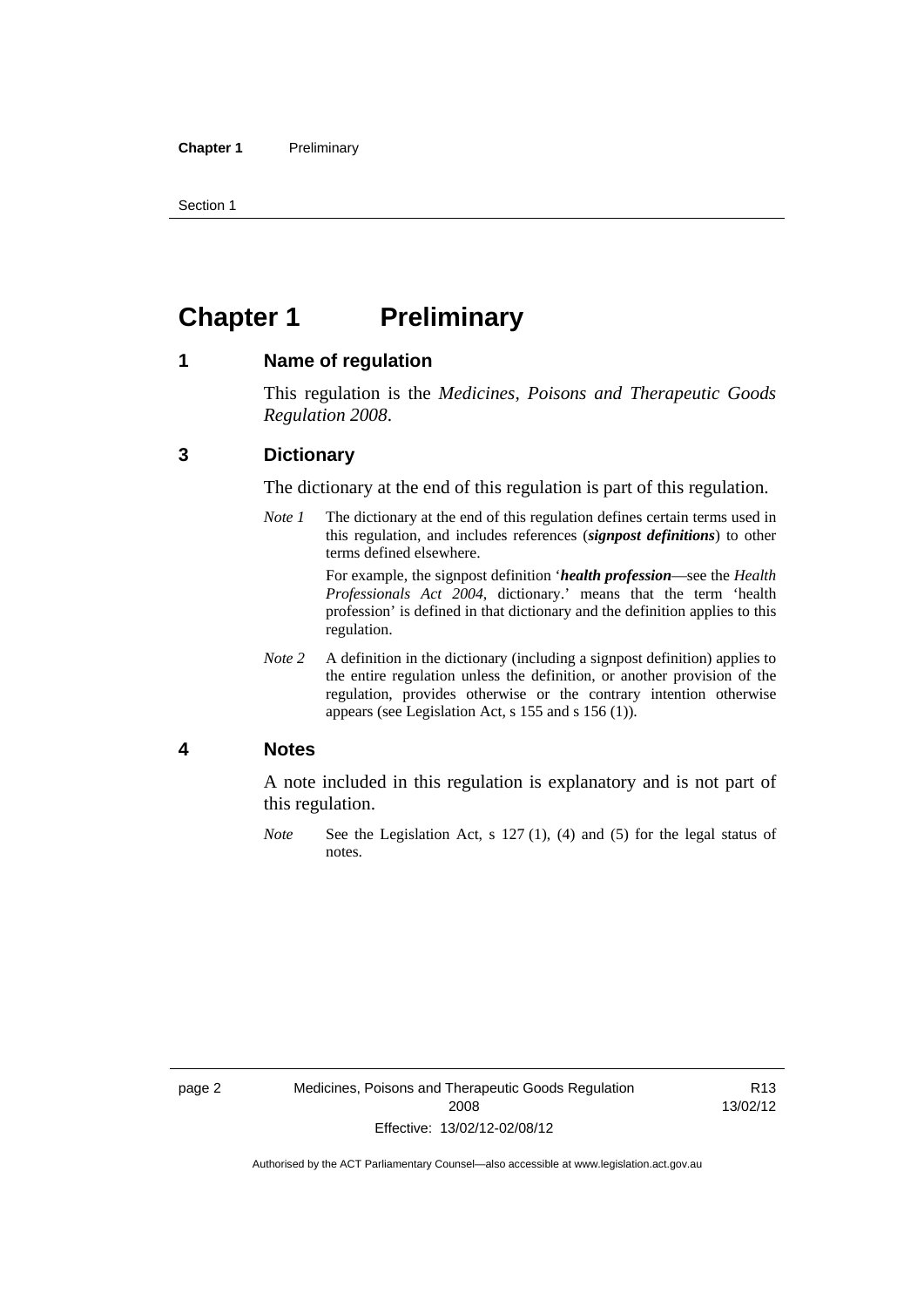## <span id="page-26-0"></span>**5 Offences against regulation—application of Criminal Code etc**

Other legislation applies in relation to offences against this regulation.

*Note 1 Criminal Code*

The Criminal Code, ch 2 applies to all offences against this regulation (see Code, pt 2.1).

The chapter sets out the general principles of criminal responsibility (including burdens of proof and general defences), and defines terms used for offences to which the Code applies (eg *conduct*, *intention*, *recklessness* and *strict liability*).

*Note 2 Penalty units* 

The Legislation Act, s 133 deals with the meaning of offence penalties that are expressed in penalty units.

<span id="page-26-1"></span>

## **6 Overview of things to which medicines and poisons standard does not apply**

- (1) The medicines and poisons standard applies to regulated substances (see the Act, pt 3.1 and s 17).
- (2) However, the medicines and poisons standard sets out the following things to which it does not apply (unless there is a contrary intention in the standard):
	- (a) a substance in a preparation or product included in the standard, appendix A (General Exemptions) (see the standard, par 1 (2) (h));
	- (b) a substance and the reason for its entry in the standard, appendix B (Substances considered not to require control by scheduling) (see the standard, par 1 (2) (h));
	- (c) a substance to which the standard, appendix G (Dilute Preparations) applies (see the standard, par 1 (2) (i));

page 3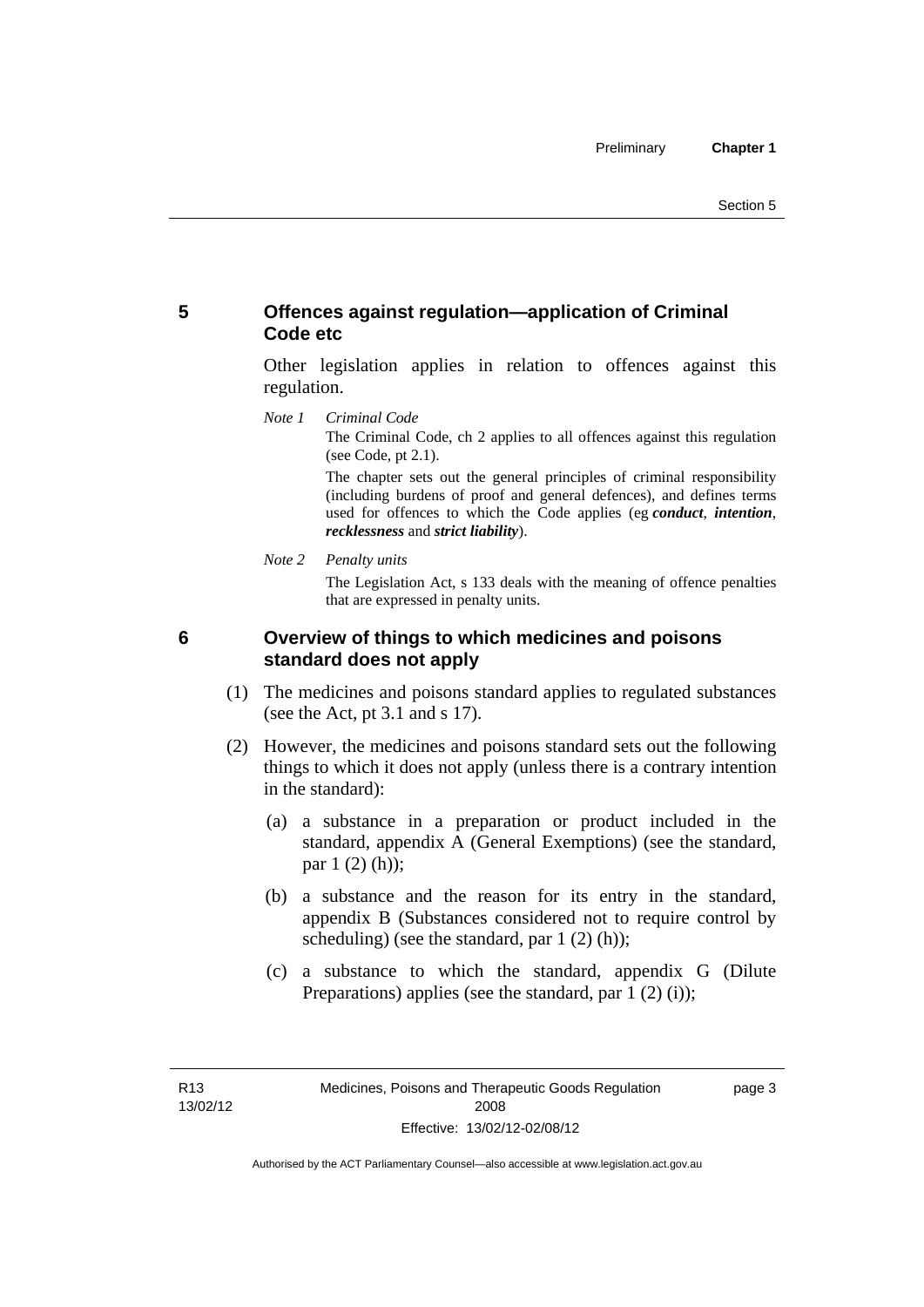#### **Chapter 1** Preliminary

Section 6

- (d) certain low concentrations of substances included in the standard, schedules 1 to 6 if the substance is not also included in schedule 7 or 8 (see the standard, par 1 (2) (j));
- (e) certain impurities in pesticides (see the standard, par 1 (2) (k)).

page 4 Medicines, Poisons and Therapeutic Goods Regulation 2008 Effective: 13/02/12-02/08/12

R13 13/02/12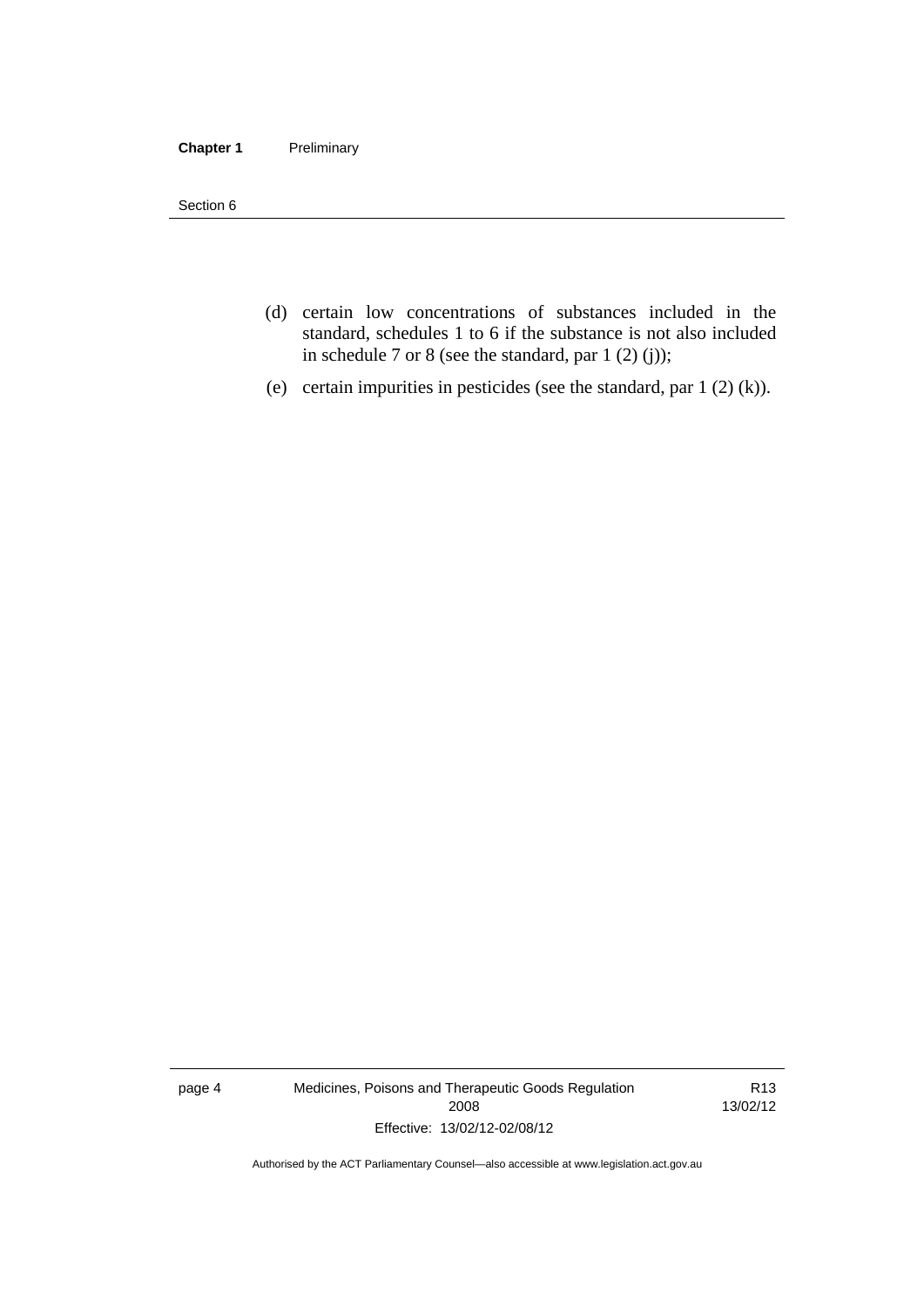## <span id="page-28-0"></span>**Chapter 2 Medicines—authorisations generally**

## <span id="page-28-1"></span>**Part 2.1 Overview of medicines authorisations**

## <span id="page-28-2"></span>**10 General overview of authorisations for medicines**

 (1) The Act requires that a person must not deal with a medicine in a particular way unless the person is authorised to deal with the medicine.

#### **Example**

the Act, s 35 is about obtaining certain substances (which include medicines)

- *Note 1* The Act, s 19 sets out when a person *deals* with a medicine.
- *Note 2* An example is part of the regulation, is not exhaustive and may extend, but does not limit, the meaning of the provision in which it appears (see Legislation Act, s 126 and s 132).
- (2) The Act, section 20 sets out when a person is authorised to deal with a medicine.
- (3) This regulation authorises certain dealings with medicines.

*Note* An authorisation is not required to deal with the following:

- a substance excluded from the medicines and poisons standard by the standard, par  $1(2)$  (see s 6);
- a substance mentioned in the medicines and poisons standard, sch 2, 3, 4 or 8 if none of the schedules apply to the substance because of an exception in the standard (eg Aspirin in packets available from supermarkets).

R13 13/02/12 page 5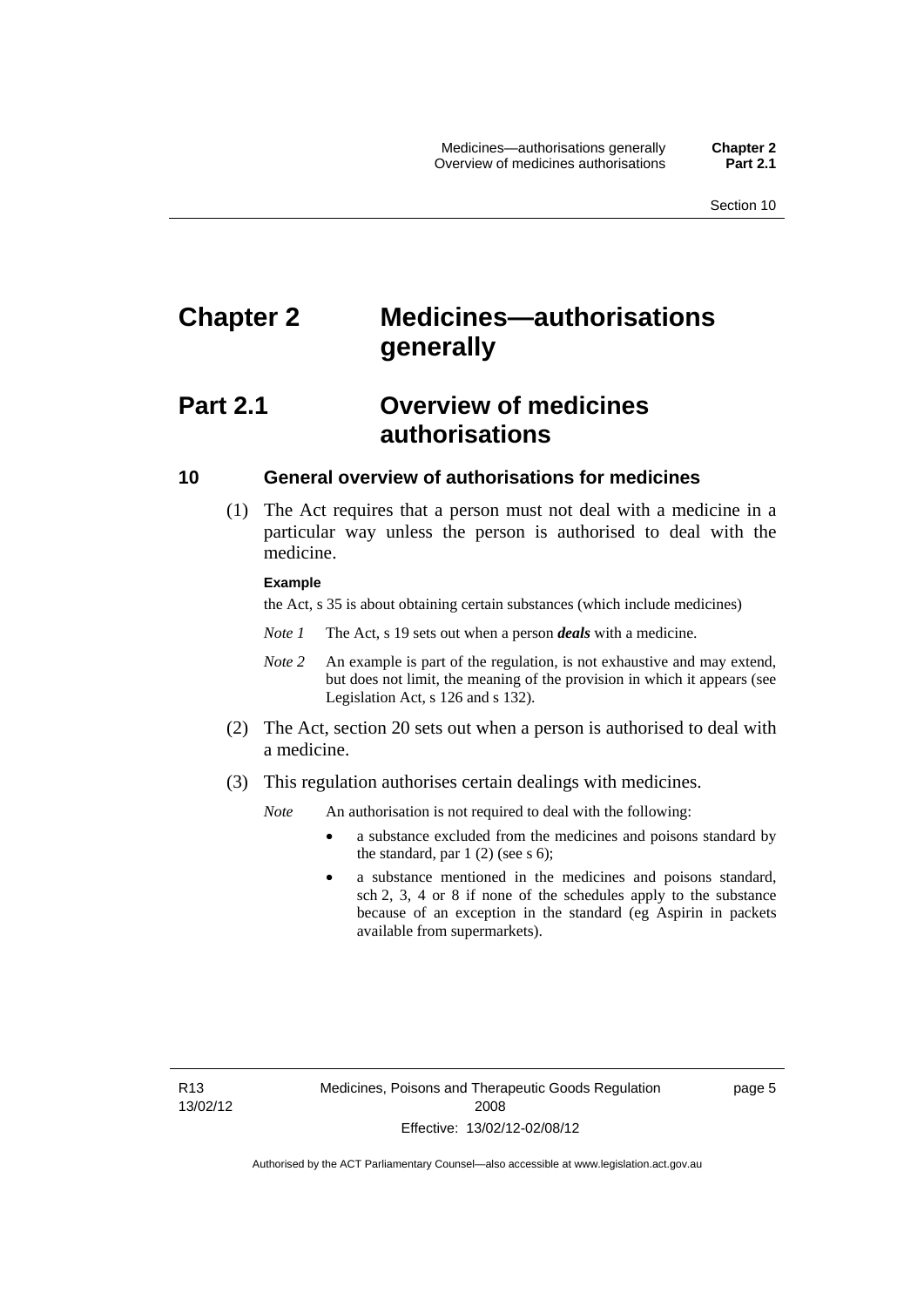Section 11

(4) An authorisation under this regulation may be subject to limitations.

#### **Examples—s (4)**

- 1 a health practitioner's authorisation is subject to any condition or restriction to which the health practitioner is subject to under the *Health Practitioner Regulation National Law (ACT)* (see s 20)
- 2 the authorisation of a person to prescribe a medicine is subject to any restriction included in sch 1 in relation to the person (see s 30 (1) (b))

*Note* For the power to impose other restrictions, see the Act, ch 8.

## <span id="page-29-0"></span>**11 Overview of medicines authorisations under this regulation**

- (1) Medicines authorisations under this regulation that are specific to health-related occupations are given by the following provisions (and are set out in schedule 1):
	- (a) section 30 (which is about authorisations under schedule 1 to prescribe medicines);
	- (b) section 50 (which is about authorisations under schedule 1 to issue requisitions for medicines);
	- (c) section 60 (which is about authorisations under schedule 1 to issue purchase orders for medicines);
	- (d) section 110 (which is about authorisations under schedule 1 to supply medicines);

*Note Supply* includes dispense on prescription (see Act, s 24).

- (e) section 350 (which is about authorisations under schedule 1 for people in health-related occupations to administer medicines);
- (f) section 370 (which is about authorisations under schedule 1 to obtain and possess medicines);
- (g) section 380 (which is about authorisations under schedule 1 to manufacture medicines).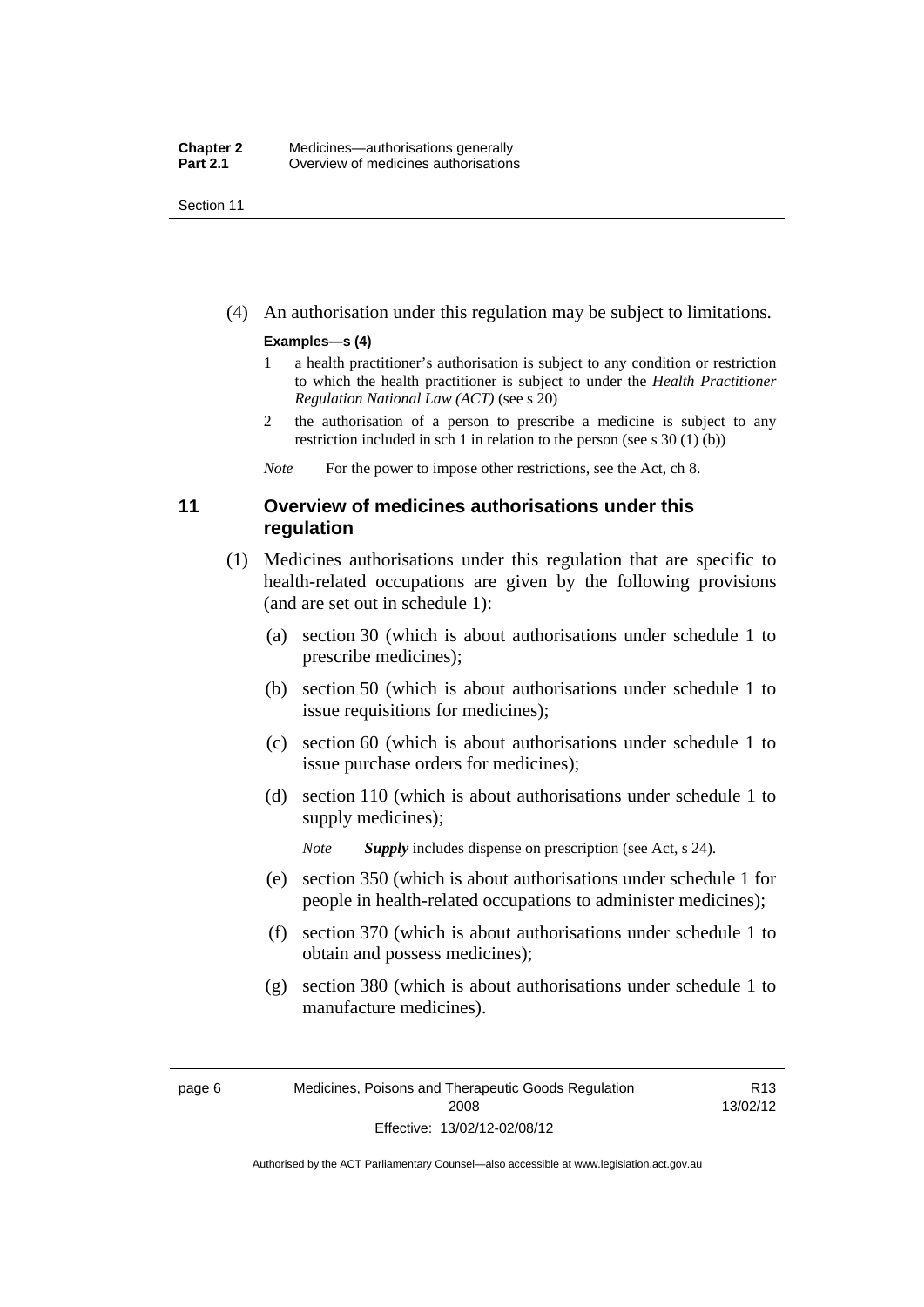page 7

- (2) For other authorisations, see the following provisions:
	- (a) section 70 (which is about authorisation of CHO to issue standing orders for supply of medicines in public health emergencies);
	- (b) section 71 (which is about authorisation of CHO to issue standing orders for administration of medicines for public health matters);
	- (c) section 75 (which is about authorisation of doctors to issue standing orders for administration of medicines at institutions);
	- (d) section 77 (which is about authorisation of CHO to issue standing orders for supply and administration of medicines at walk-in centres);
	- (e) section 251 (which is about authorisation to supply certain medicines without prescription in emergencies);
	- (f) section 260 (which is about authorisation to supply medicines to pharmacists for disposal);
	- (g) section 261 (which is about authorisation to supply medicines to commercial disposal operators for disposal);
	- (h) section 360 (which is about authorisation for self-administration of medicines);
	- (i) section 361 (which is about authorisation for the administration of medicines by assistants);
	- (j) section 371 (which is about authorisation to obtain and possess medicines for certain personal use-related dealings);
	- (k) section 400 (which is about authorisation to deliver medicines under supply authorities);
	- (l) section 401 (which is about authorisation for commercial disposal operators for disposal of medicines);

R13 13/02/12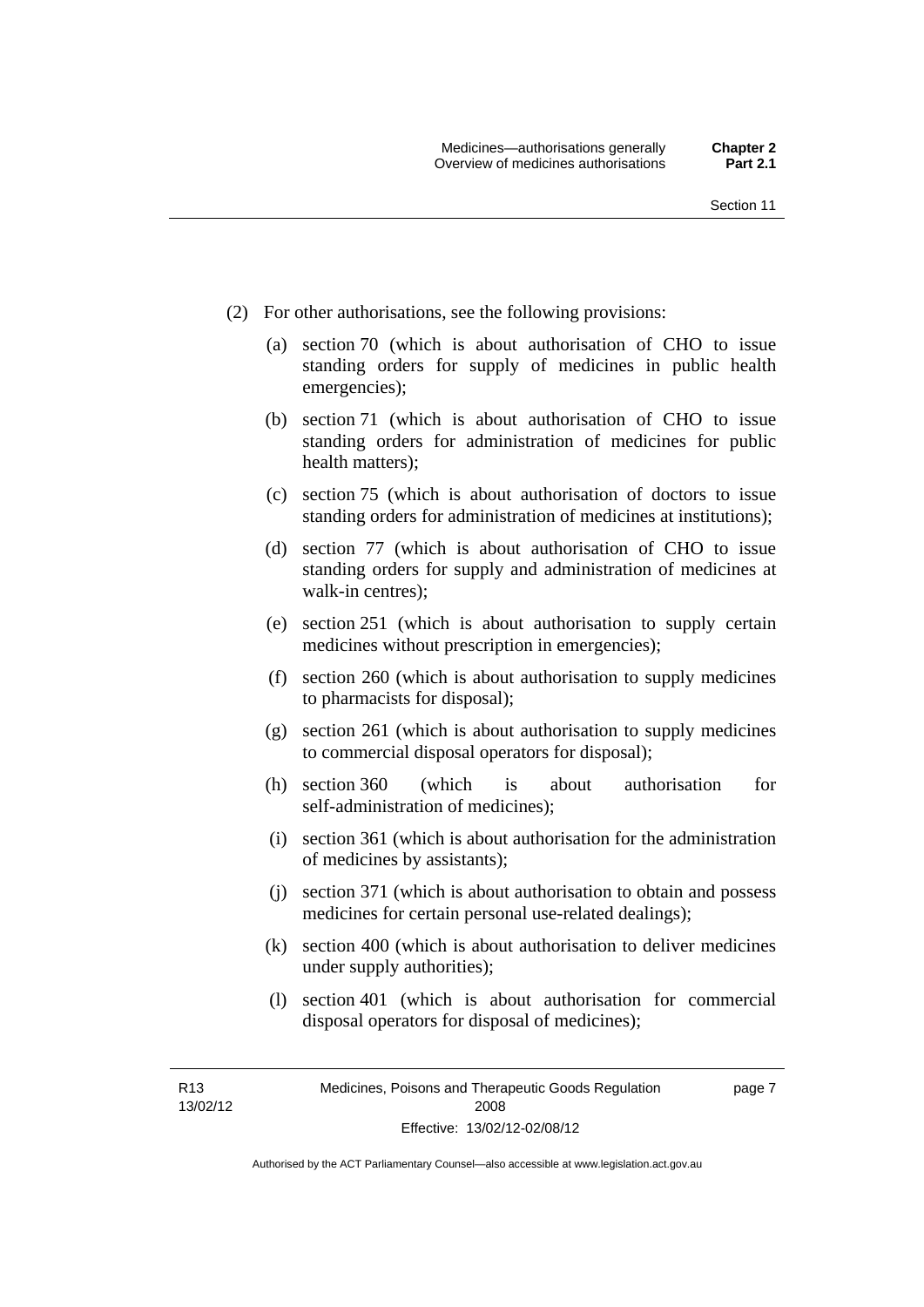Section 12

- (m) section 410 (which is about authorisation to supply and administer adrenaline and salbutamol);
- (n) section 420 (which is about authorisations for CYP authorised people);
- (o) section 421 (which is about authorisations for corrections officers);
- (p) section 430 (which is about authorisations for non-controlled medicines research and education);
- (q) section 440 (which is about authorisations under controlled medicines research and education program licences);
- (r) section 450 (which is about authorisations under first-aid kit licences);
- (s) section 460 (which is about authorisations under medicines wholesalers licences);
- (t) section 470 (which is about authorisations under opioid dependency treatment licences);
- (u) section 480 (which is about authorisations under pharmacy medicines rural communities licences).

## <span id="page-31-0"></span>**12 General overview of authorisation conditions for medicines**

(1) The Act, section 44 requires a person who is authorised to deal with a medicine to comply with any condition to which the authorisation is subject.

#### **Example**

Section 31 sets out the authorisation conditions for an authorised person to prescribe a medicine.

*Note* An example is part of the regulation, is not exhaustive and may extend, but does not limit, the meaning of the provision in which it appears (see Legislation Act, s 126 and s 132).

page 8 Medicines, Poisons and Therapeutic Goods Regulation 2008 Effective: 13/02/12-02/08/12

R13 13/02/12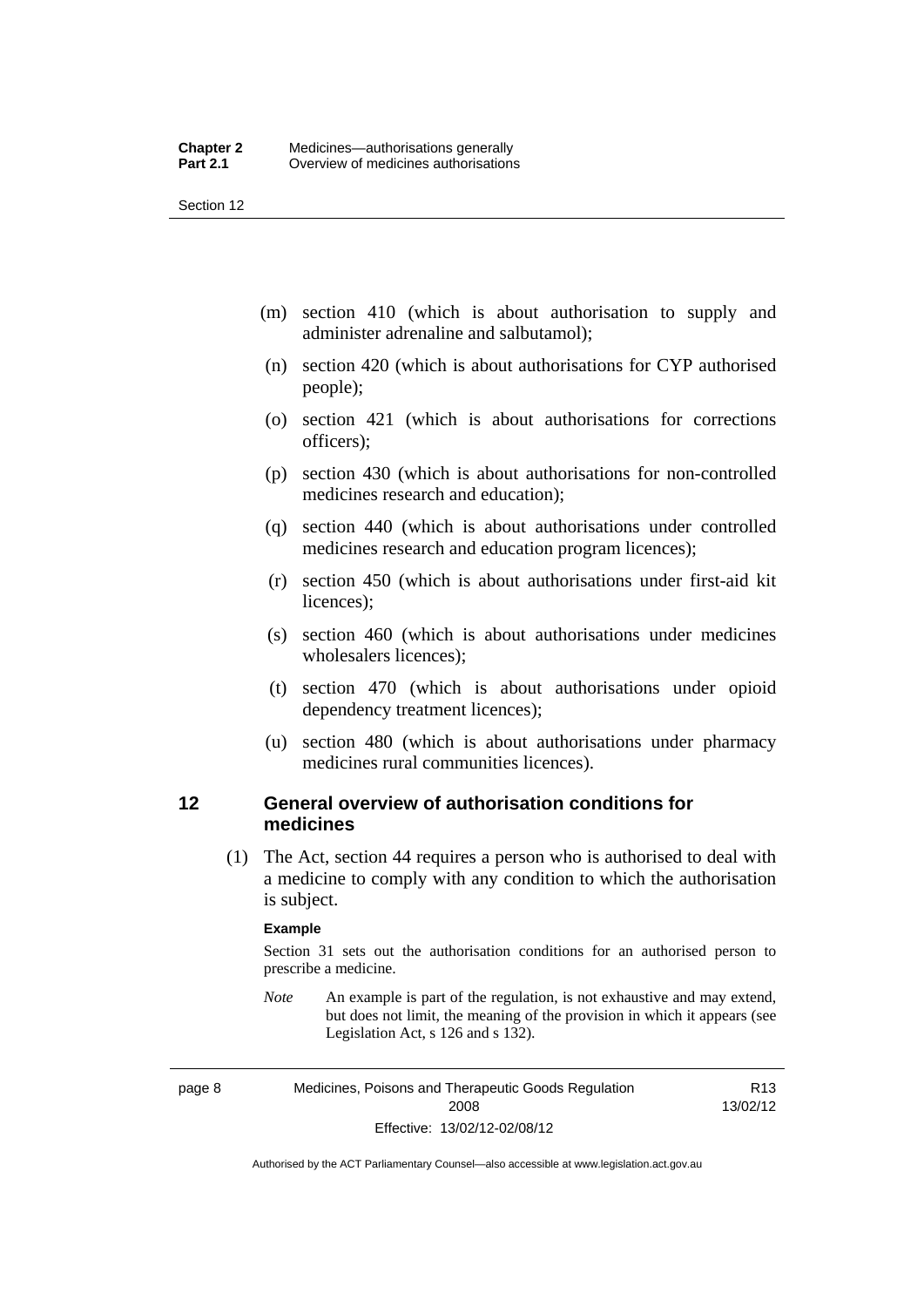(2) The conditions are additional to other restrictions on an authorised person's authority to deal with a medicine.

#### **Example—s (2)**

Schedule 1 limits the use of restricted optometry medicines (see sch 2, table 2.2) to an optometrist who holds a particular authority.

*Note* Conditions may also be imposed under other provisions of the Act including, for example, s 89 which sets out conditions on licences.

R13 13/02/12 Medicines, Poisons and Therapeutic Goods Regulation 2008 Effective: 13/02/12-02/08/12

page 9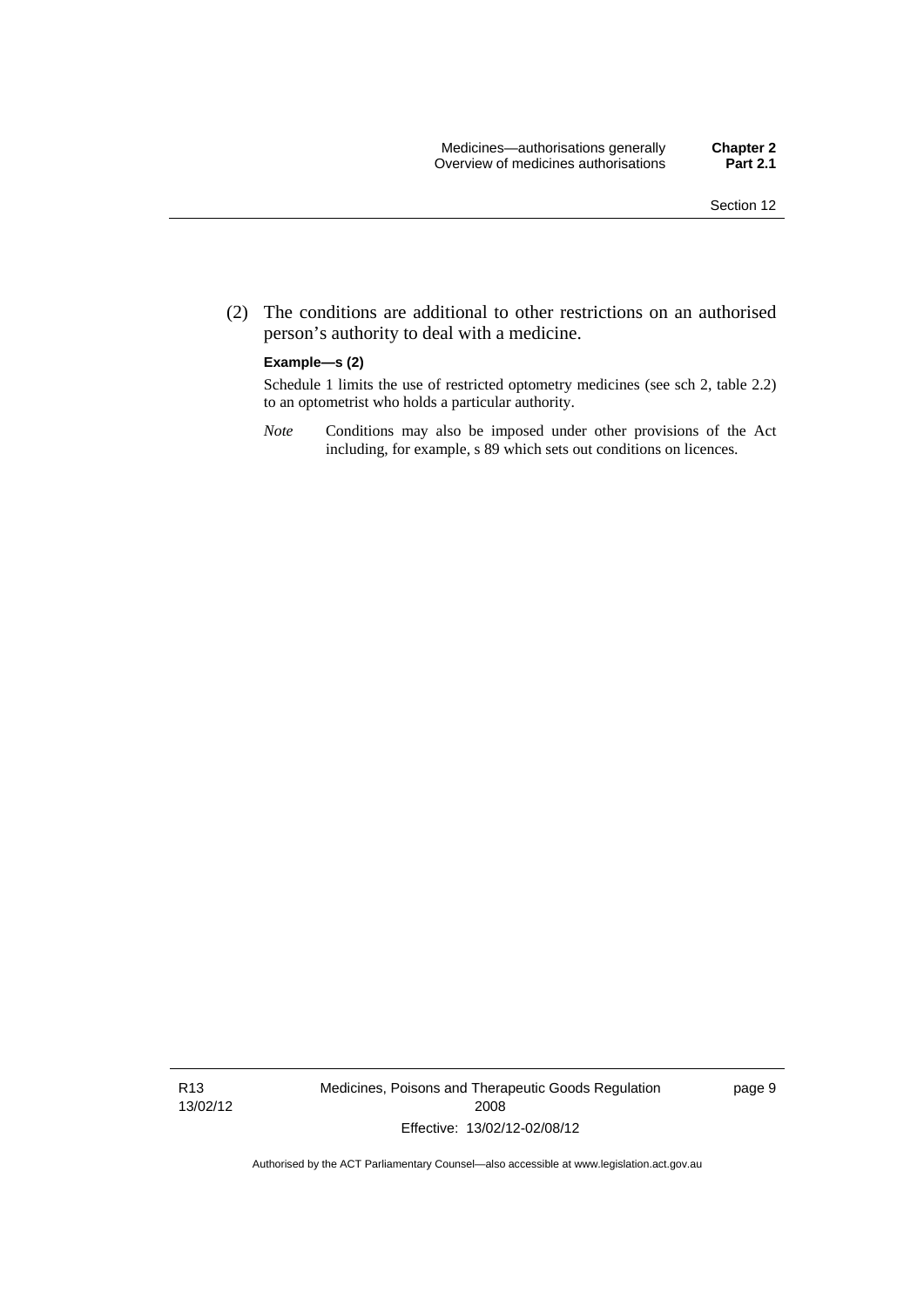Section 20

## <span id="page-33-0"></span>**Part 2.2 Relationship with registration laws**

### <span id="page-33-1"></span>**20 Medicines authorisations subject to Health Practitioner Regulation National Law (ACT) restrictions**

 (1) A health practitioner's authorisation under the Act to deal with a medicine is subject to any condition or other restriction to which the health practitioner is subject under the *Health Practitioner Regulation National Law (ACT)*.

#### **Example**

Section 31 places conditions on the prescribing of medicines by a health practitioner authorised to prescribe the medicines. If a particular health practitioner's registration under the *Health Practitioner Regulation National Law (ACT)* is subject to the condition or restriction that the person may not prescribe certain medicines, the health practitioner's authorisation under the *Medicines, Poisons and Therapeutic Goods Act 2008* to prescribe medicines is also subject to that condition or restriction.

- *Note 1* A reference to an Act includes a reference to the statutory instruments made or in force under the Act, including any regulation (see Legislation Act, s 104).
- *Note 2* An example is part of the regulation, is not exhaustive and may extend, but does not limit, the meaning of the provision in which it appears (see Legislation Act, s 126 and s 132).
- (2) A health professional's authorisation under the Act to deal with a medicine is subject to any condition or other restriction to which the health professional is subject under the *Health Professionals Act 2004*.

R13 13/02/12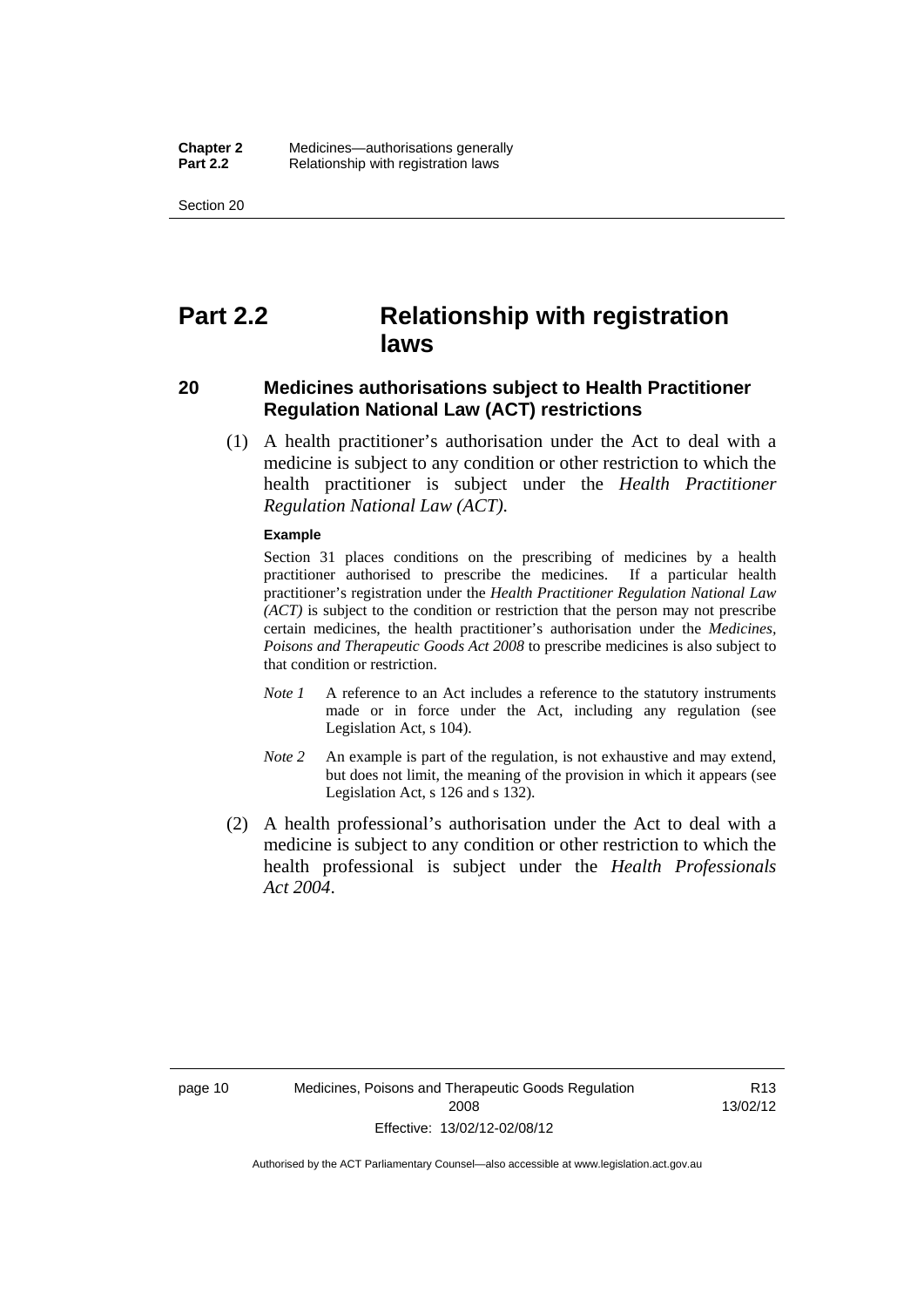## <span id="page-34-0"></span>**21 Medicines authorisations subject to Health Professionals Act restrictions**

A health professional's authorisation under the Act to deal with a medicine is subject to any condition or other restriction to which the health professional is subject under the *Health Professionals Act 2004*.

R13 13/02/12 Medicines, Poisons and Therapeutic Goods Regulation 2008 Effective: 13/02/12-02/08/12

page 11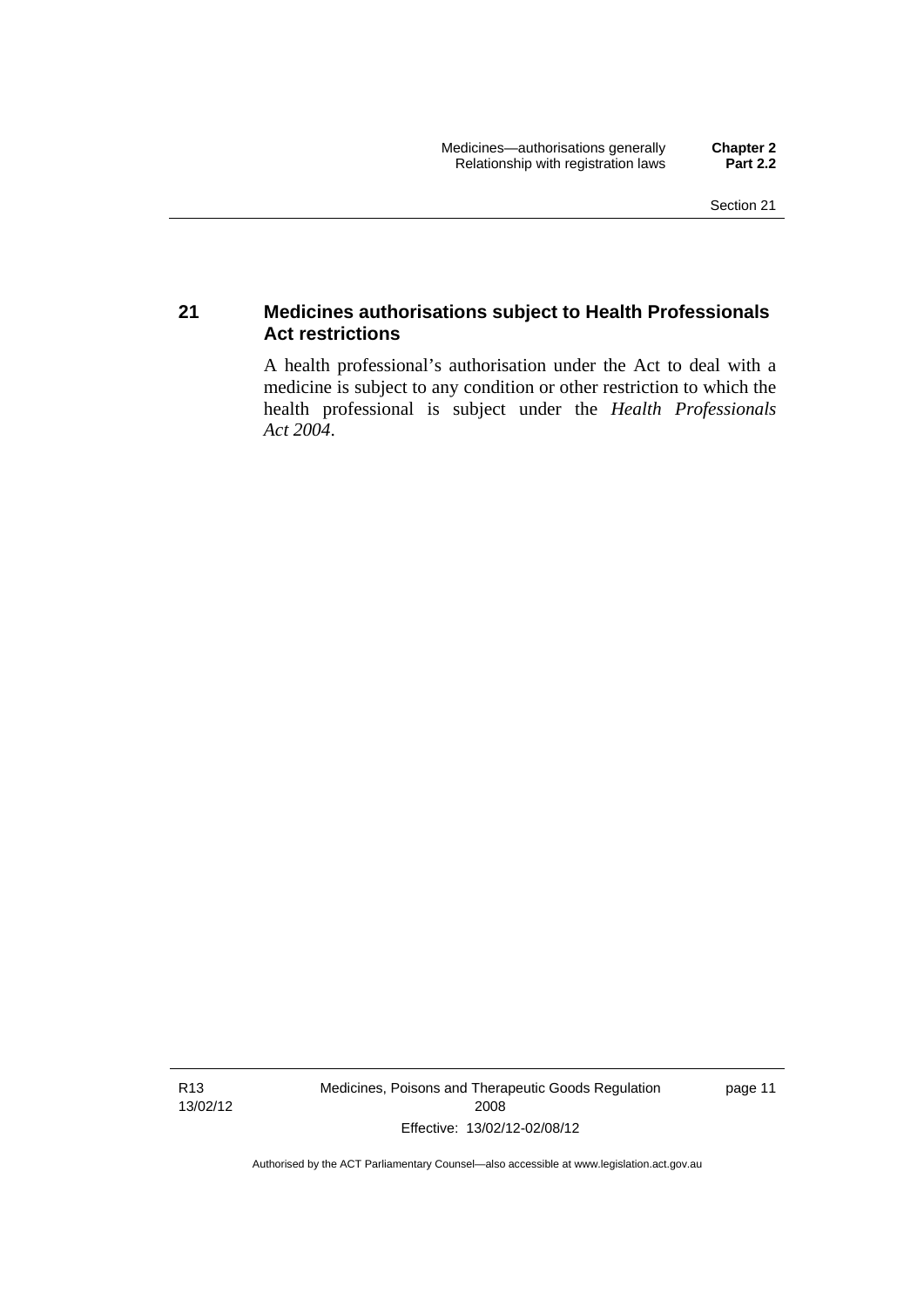## <span id="page-35-0"></span>**Chapter 3 Medicines—supply authorities**

## <span id="page-35-1"></span>**Part 3.1 Prescribing medicines**

## <span id="page-35-2"></span>**Division 3.1.1 Authorisation to prescribe medicines**

## <span id="page-35-3"></span>**30 Authorisation under sch 1 to prescribe medicines— Act, s 40 (1) (b), (2) (b) and (3) (b)**

- (1) A person mentioned in schedule 1, column 2 is authorised to prescribe a medicine if—
	- (a) prescribing the medicine is included in the schedule, column 3 in relation to the person; and
	- (b) the prescribing is consistent with any restriction for the prescribing mentioned in the schedule, column 3; and
	- (c) if the prescription is a self-prescription of the medicine—
		- (i) the person is not a trainee dentist, trainee nurse practitioner, intern doctor or person training to be an eligible midwife; or
		- (ii) the medicine is not a restricted medicine.
- (2) In this section:

### *restricted medicine* means—

- (a) an anabolic steroid; or
- (b) a designated appendix D medicine; or
- (c) a benzodiazepine; or
- (d) a controlled medicine.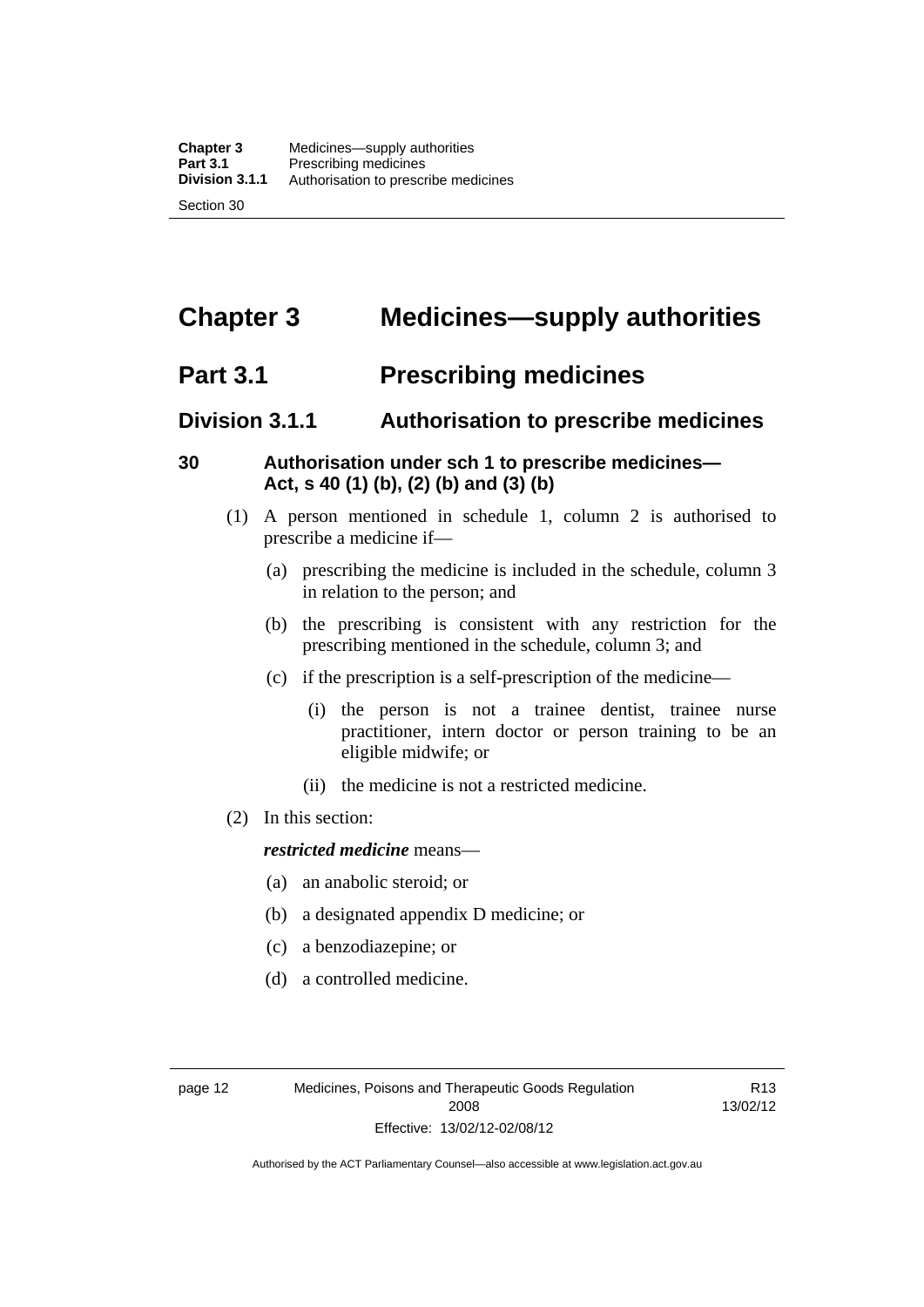## **31 Authorisation conditions for prescribing medicines—Act, s 44 (1) (b) and (2) (b)**

A prescriber's authorisation under section 30 to prescribe a medicine is subject to the following conditions:

- (a) the medicine is prescribed in accordance with the Act, section 7 (Appropriate prescription and supply of medicines);
- (b) if the prescription is a written prescription—
	- (i) the prescription complies with section 40 (General requirements for written prescriptions); and
	- (ii) the prescription includes the particulars mentioned in section 41 on the front of the prescription; and
	- (iii) if the prescription is faxed by a prescriber to a pharmacist—the prescriber sends the original prescription to the pharmacist not later than 24 hours after the prescriber faxes the prescription to the pharmacist;
		- *Note 1* For the endorsement of faxed prescriptions, see s 41 (1) (m).
		- *Note 2 Pharmacist* does not include an intern pharmacist (see dict).
- (c) if the prescription is an oral prescription—
	- (i) the prescriber believes on reasonable grounds that giving an oral prescription for the medicine is reasonably necessary for the patient's treatment; and
	- (ii) if the prescription is for an unusual or dangerous dose of a medicine—the prescription includes a statement telling the person who is to dispense or administer the medicine that the prescription is for an unusual or dangerous dose; and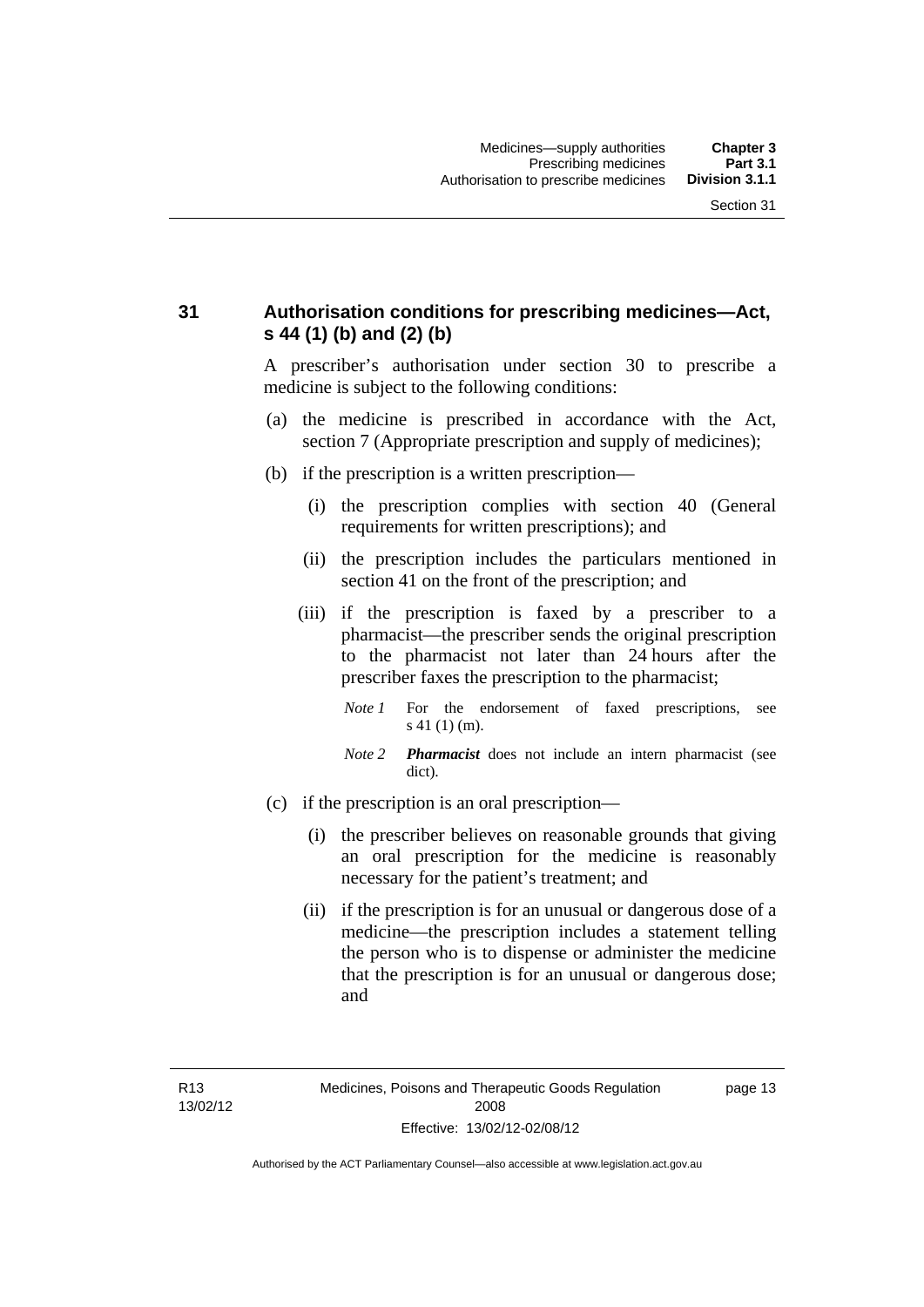- (iii) the prescription includes the particulars mentioned in section 41; and
- (iv) the prescriber sends a written prescription for the medicine to the pharmacist not later than 24 hours after the prescriber gives the oral prescription to the pharmacist;
	- *Note* For the endorsement of written prescriptions confirming oral prescriptions, see s 41 (1) (n).
- (d) if the medicine is a controlled medicine for human use—
	- (i) the prescriber complies with the additional requirements under section 32 for prescribing a controlled medicine; and
	- (ii) if the controlled medicines approval is an oral approval the prescriber sends the chief health officer a written application for the approval in accordance with section 561 (Requirements for CHO controlled medicines approval applications) not later than 7 days after the day the oral approval is given;
- (e) if the medicine is a designated appendix D medicine prescribed for a purpose mentioned in schedule 3 (Designated appendix D medicines—standing approvals), part 3.2, column 3 in relation to the medicine—the prescriber complies with the additional requirements under section 33 in relation to the prescription.

#### **32 Additional requirements for prescribing controlled medicines for human use**

The following are the additional requirements for prescribing a controlled medicine for human use:

- (a) the prescriber has a controlled medicines approval to prescribe the medicine;
- page 14 Medicines, Poisons and Therapeutic Goods Regulation 2008 Effective: 13/02/12-02/08/12 R13 13/02/12
- *Note* For controlled medicines approvals, see pt 13.1.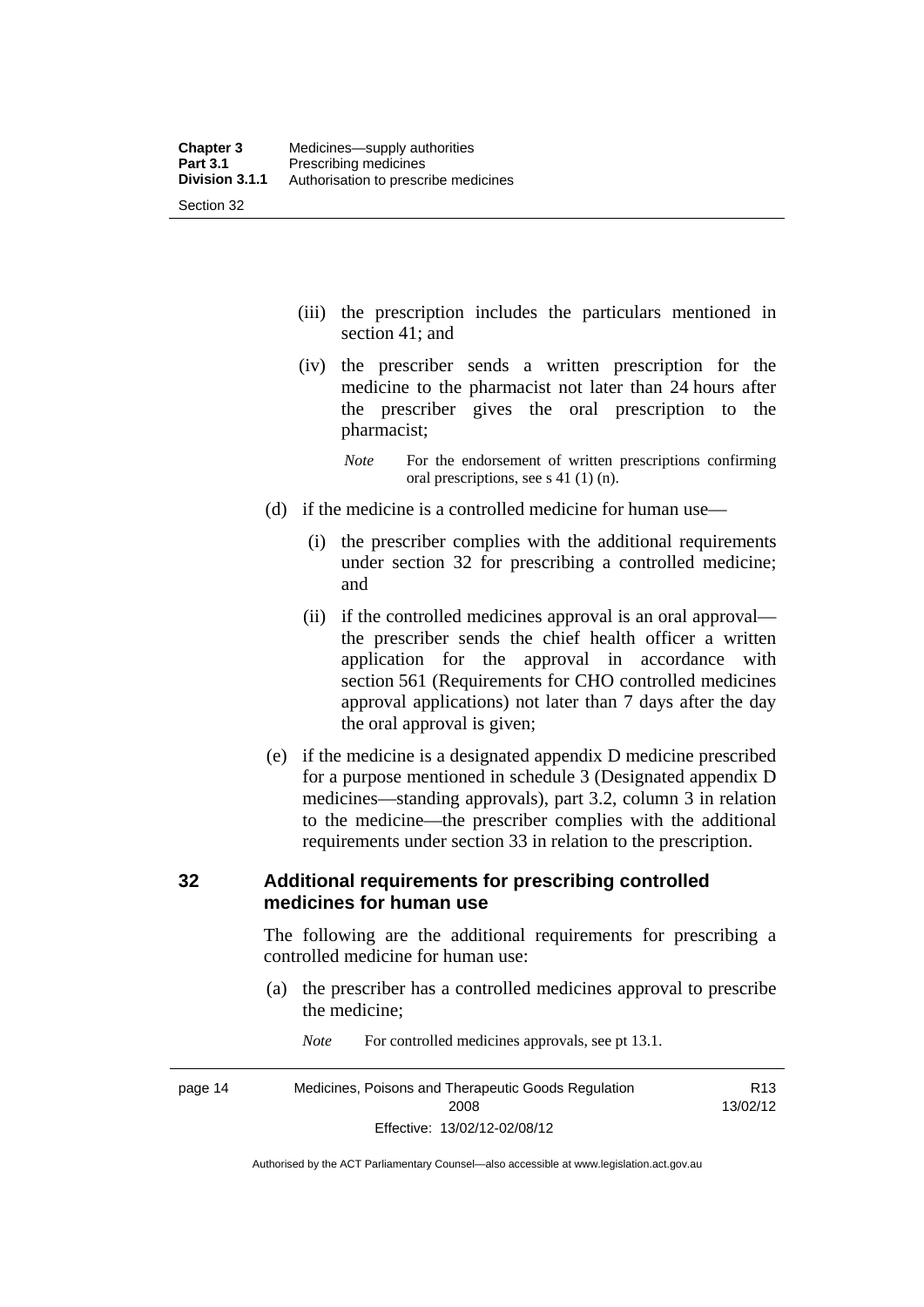(b) if the approval is for a particular form of the medicine—the prescription is for the form of the medicine approved or a bioequivalent form;

*Note Bioequivalent*—see the dictionary.

- (c) if the approval is for a particular strength of the medicine—the prescription is for the strength approved or a weaker strength;
- (d) if the approval is for a particular quantity of the medicine—the prescription is for not more than the quantity approved;
- (e) the prescriber complies with each condition (if any) of the approval;
- (f) if the controlled medicine is dronabinol for human use—
	- (i) the prescriber also has an authorisation under the *Therapeutic Goods Act 1989* (Cwlth), section 19 to supply the medicine; and
	- (ii) the prescriber complies with each condition (if any) of the authorisation.

#### **Example—par (b)**

If a slow release form of a medicine is approved, the prescriber is not authorised to prescribe an immediate release form of the medicine.

#### **Example—par (c) and par (d)**

If a doctor is given an approval to prescribe 25 morphine 20mg capsules, the doctor may prescribe 5 20mg capsules and 10 15mg capsules. Later, if the approval is still in force, the doctor may prescribe not more than 10 morphine capsules of any strength up to and including 20mg.

*Note* An example is part of the regulation, is not exhaustive and may extend, but does not limit, the meaning of the provision in which it appears (see Legislation Act, s 126 and s 132).

R13 13/02/12 page 15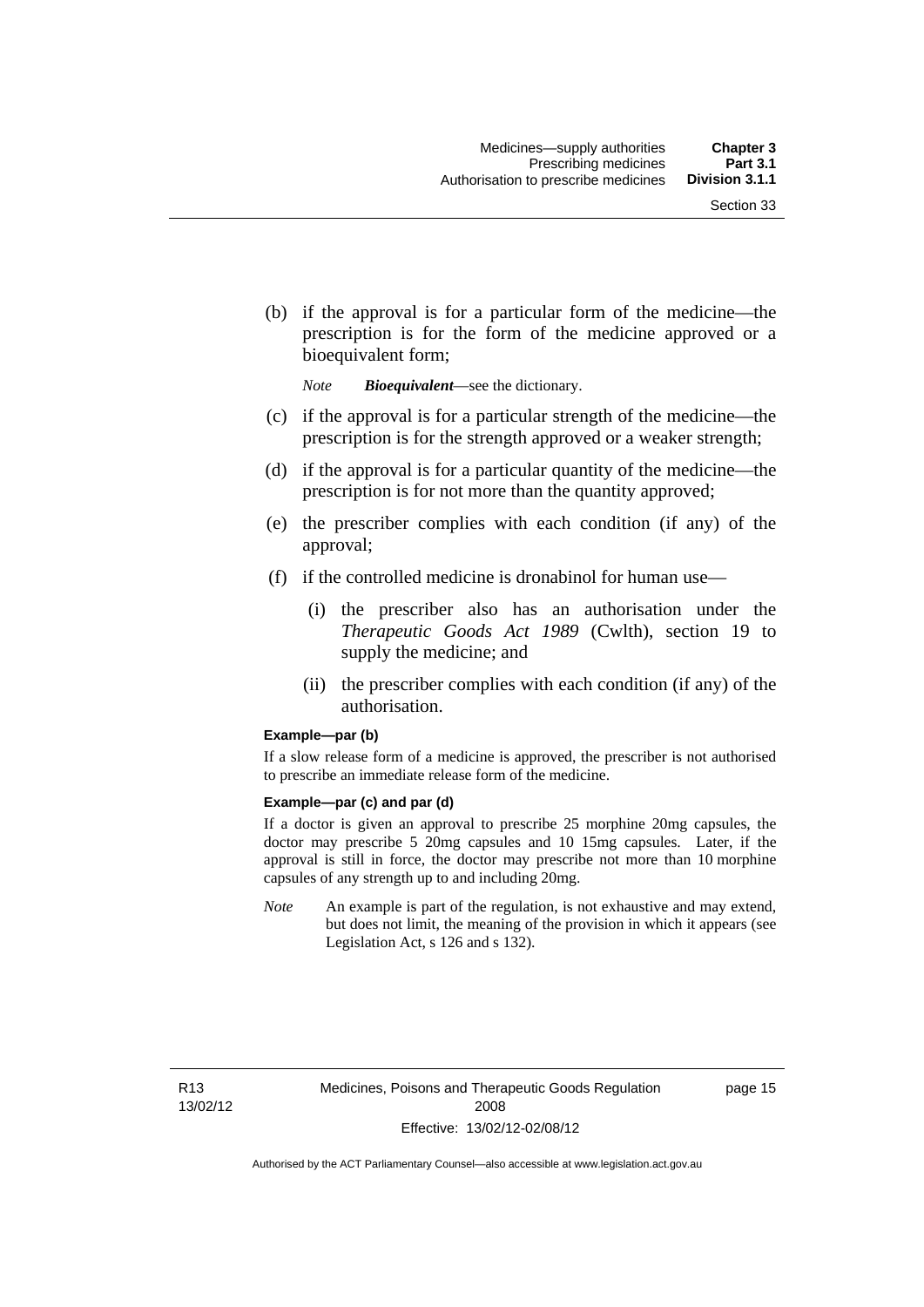## **33 Additional requirements for designated appendix D medicines prescriptions for human use**

The following are the additional requirements for prescribing a designated appendix D medicine for a purpose mentioned in schedule 3 (Designated appendix D medicines—standing approvals), part 3.2, column 3 in relation to the medicine:

- (a) the prescriber has an appendix D medicines approval to prescribe the medicine;
- (b) the prescriber complies with each condition (if any) of the approval (including any condition in schedule 3, part 3.2, column 4 in relation to the medicine).

## **Division 3.1.2 Prescriptions**

*Note* A prescription may provide for a medicine to be dispensed or administered (see Act, dict, def *prescription*).

#### **40 General requirements for written prescriptions**

A written prescription for a medicine must—

- (a) be signed by the prescriber; and
	- *Note* The prescription must be signed with the prescriber's usual signature (see Act, dict, def *signs*).
- (b) if the prescriber amends the prescription—be initialled and dated beside the amendment by the prescriber; and
- (c) be written in terms and symbols used in ordinary professional practice; and
- (d) if the prescription is for an unusual or dangerous dose include the prescriber's initials beside an underlined reference to the dose.
- *Note Written* includes in electronic form (see Act, dict).

page 16 Medicines, Poisons and Therapeutic Goods Regulation 2008 Effective: 13/02/12-02/08/12

R13 13/02/12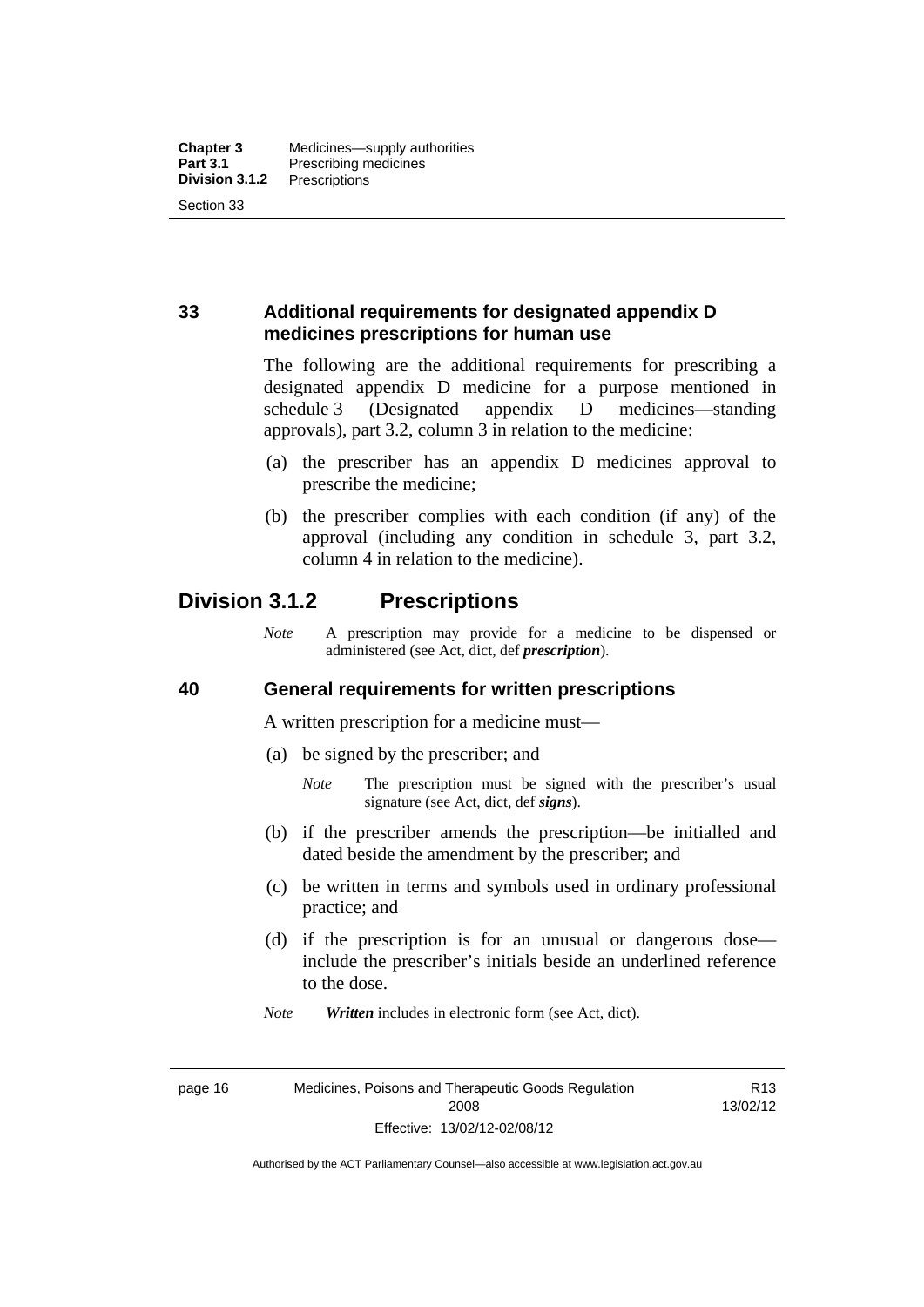#### **41 Particulars for prescriptions**

- (1) A prescription must include the following particulars:
	- (a) the prescriber's name, professional qualifications and business address and telephone number;
	- (b) the date the prescription is given;
	- (c) the medicine, and the form, strength and quantity of the medicine, to be dispensed or administered under the prescription;
	- (d) the name and address of the person for whom the medicine is prescribed;
	- (e) directions about the use of the medicine, including the dose and regimen of the medicine, that are adequate to allow the medicine to be taken or administered safely;
	- (f) the number of times the medicine may be dispensed or administered under the prescription;
	- (g) if the prescription is for a controlled medicine for human use—
		- (i) the relevant approval particulars; and
		- (ii) if the medicine is dronabinol—the relevant TGA authorisation particulars; and
		- (iii) if the prescription is a repeat prescription—the period that must elapse between each dispensing or administration of the medicine;
	- (h) if the prescription is for a designated appendix D medicine for a purpose mentioned in schedule 3 (Designated appendix D medicines—standing approvals), part 3.2, column 3 in relation to the medicine—the relevant approval particulars;
	- (i) if the prescriber is a dentist—the words 'for dental treatment only';

R13 13/02/12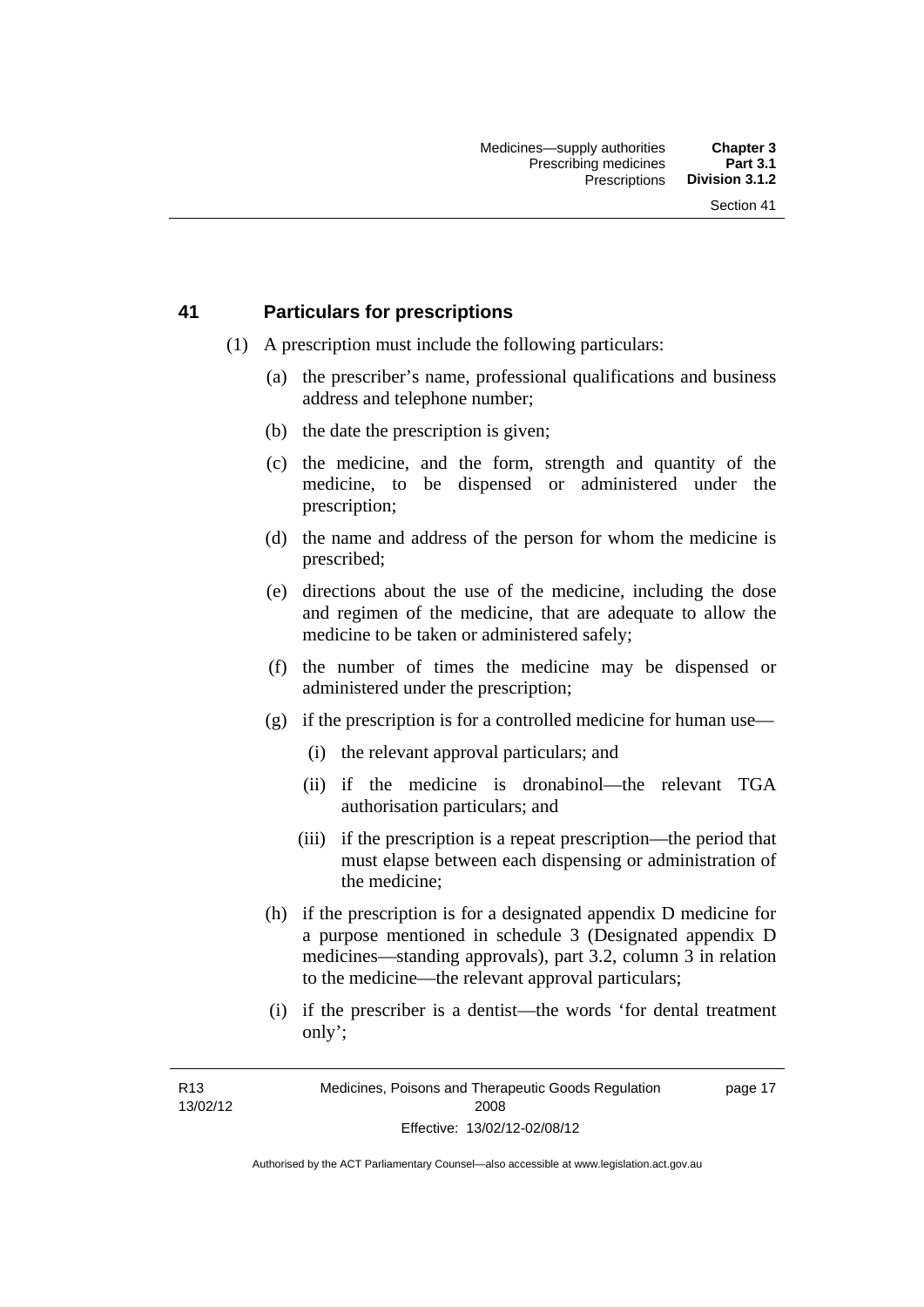- (j) if the prescriber is an eligible midwife—the words 'for midwifery use only';
- (k) if the prescriber is an optometrist—the words 'for optometry use only';
- (l) if the prescriber is a veterinary surgeon—
	- (i) the words 'for animal treatment only'; and
	- (ii) the species of the animal for which the medicine is to be dispensed; and
	- (iii) if possible, a way of identifying the animal;
- (m) if the prescription is an original of a prescription that was faxed by a prescriber to a pharmacist—the prescription is endorsed with words to the effect that the prescription was faxed to a named pharmacy on a stated date;
- (n) if the prescription is a written prescription under section 31 (c) (iv) (which is about oral prescriptions)—the prescription is endorsed with words to the effect that the prescription is a confirmation copy of an oral prescription issued to a named pharmacist on a stated date.
- (2) However, if the prescription is written for an in-patient at a hospital in the patient's medical records, the prescription need not include any of the following:
	- (a) the prescriber's professional qualifications and business address and telephone number;
	- (b) if the medicine prescribed is a controlled medicine or designated appendix D medicine—the relevant approval particulars.
	- *Note 1 Hospital* means a public hospital, private hospital or day hospital and includes a body prescribed by regulation as a hospital (see Act, dict).
	- *Note 2* A *hospice* is a hospital (see *The Macquarie Dictionary*, 4th ed).

page 18 Medicines, Poisons and Therapeutic Goods Regulation 2008 Effective: 13/02/12-02/08/12

R13 13/02/12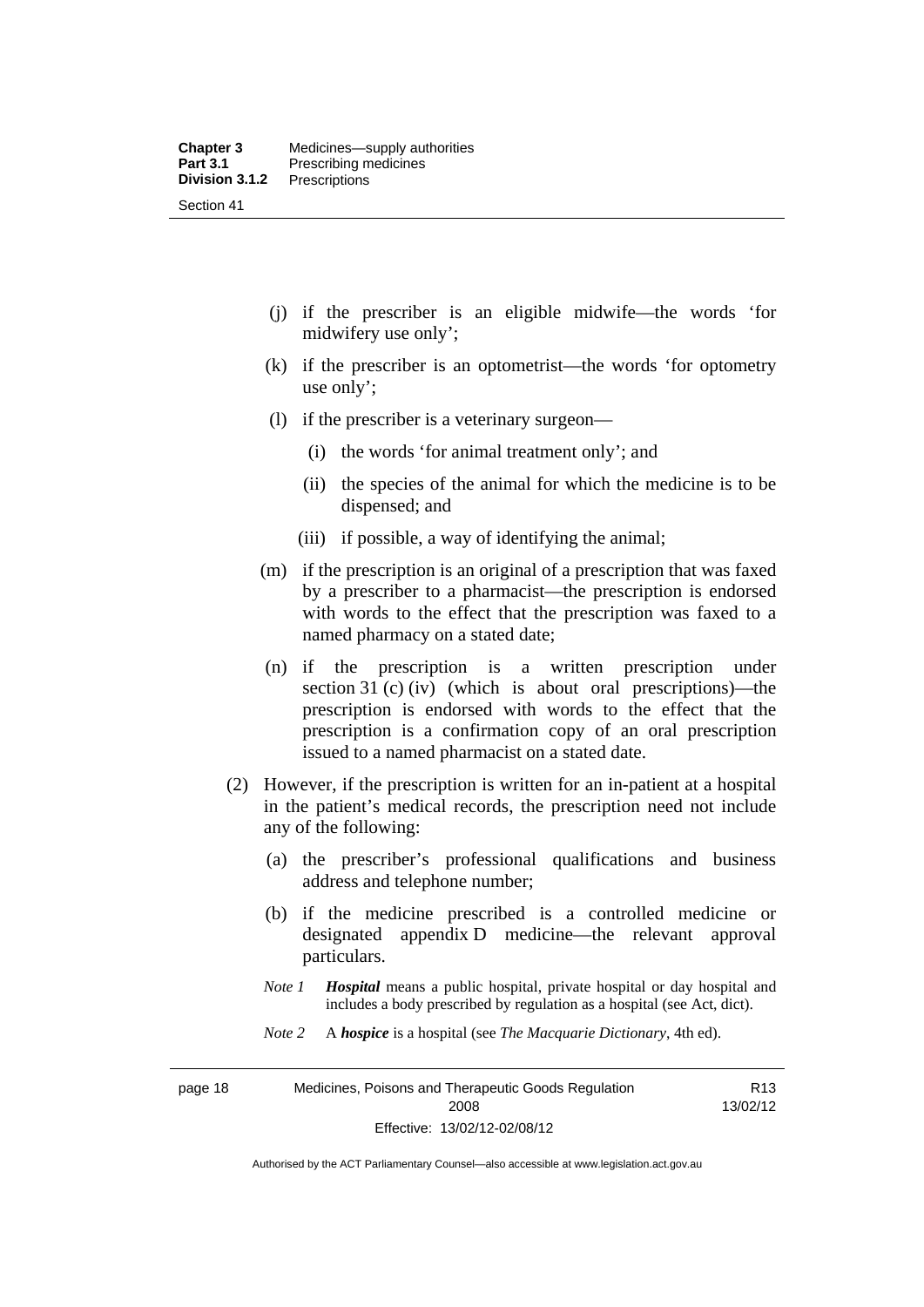(3) In this section:

#### *relevant approval particulars* means—

- (a) for a controlled medicine—
	- (i) for an approval under section 556 (Standing approval to prescribe controlled medicines for short-term treatment)—the words 'standing short-term approval'; or
	- (ii) for an approval under section 557 (Standing interim approval to prescribe buprenorphine and methadone for patients of certain institutions)—the words 'standing opioid dependency treatment approval'; or
	- (iii) for an approval under division 13.1.3 (Chief health officer controlled medicines approvals)—the words 'CHO approval number' followed by the identifying number for the approval; or
- (b) for a designated appendix D medicine—
	- (i) for an approval under section 591 (Standing approval to prescribe designated appendix D medicines)—the words 'standing approval' and the specialist area, or the area, in which the prescriber practises; or
	- (ii) for an approval under section 593 (CHO decisions on applications to prescribe designated appendix D medicines)—the words 'CHO approval number' followed by the identifying number for the approval.

*relevant TGA authorisation particulars* means the words 'TGA authorisation' followed by—

- (a) the identifying number for the authorisation; or
- (b) if no identifying number is given for the authorisation—the date of the approval.

R13 13/02/12 page 19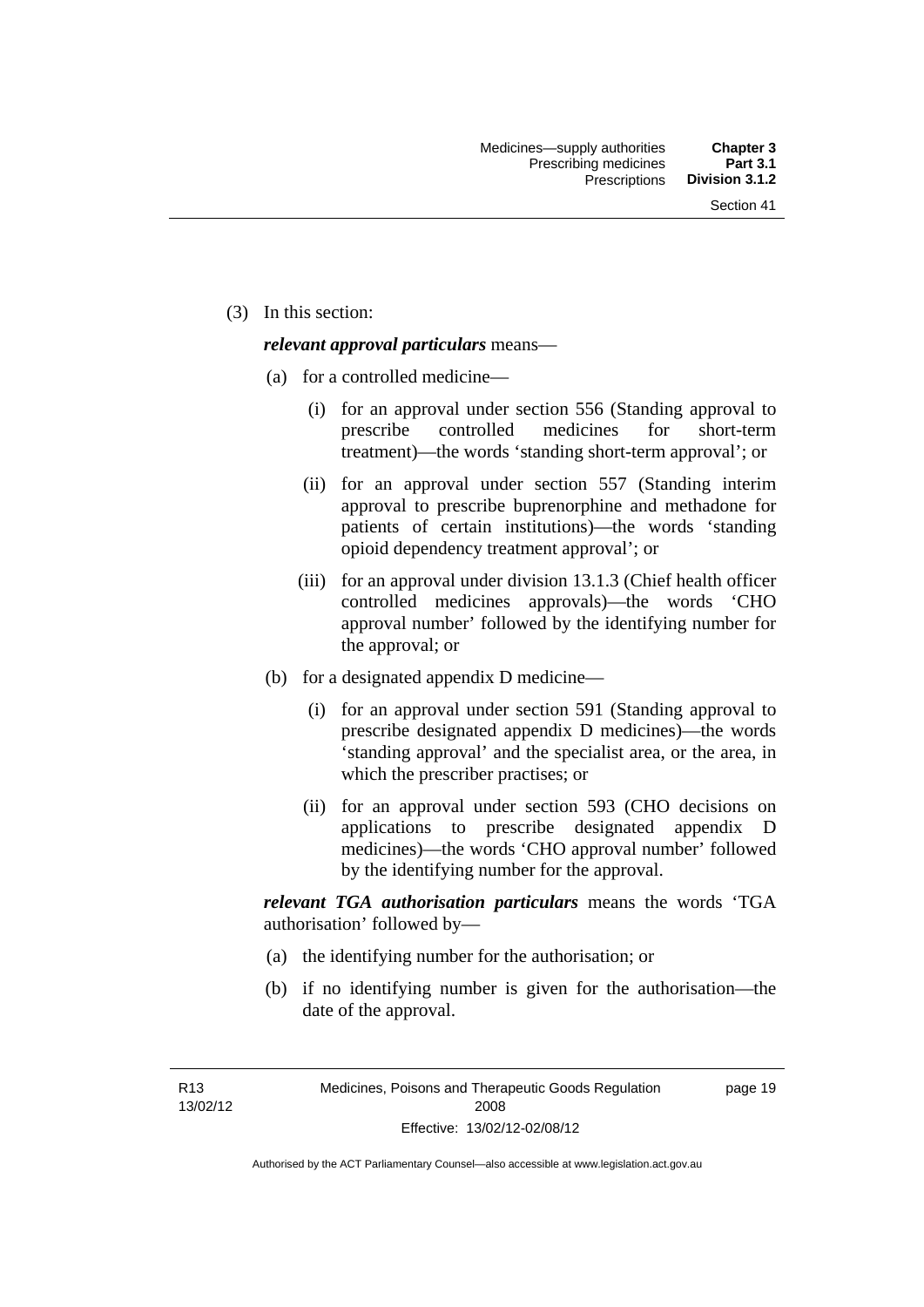# **Part 3.2 Requisitioning medicines**

## **Division 3.2.1 Authorisation to issue requisitions**

#### **50 Authorisation under sch 1 to issue requisitions for medicines—Act, s 41 (b)**

A person mentioned in schedule 1, column 2 is authorised to issue a requisition for a medicine if—

- (a) issuing the requisition is included in the schedule, column 3 in relation to the person; and
- (b) the issue of the requisition is consistent with any restriction for the issue of the requisition mentioned in the schedule, column 3.

#### **51 Authorisation conditions for issuing requisitions for medicines—Act, s 44 (1) (b) and (2) (b)**

A person's authorisation under section 50 to issue a requisition for a medicine is subject to the following conditions:

- (a) if the requisition is a written requisition—the requisition complies with section 55 (General requirements for written requisitions) and section 56 (Particulars for requisitions);
- (b) if the requisition is an oral requisition—
	- (i) the person believes on reasonable grounds that issuing the requisition is reasonably necessary for the treatment of a person; and
	- (ii) the quantity of the medicine requisitioned is not more than the amount reasonably necessary for the person's treatment; and
	- (iii) the requisition complies with section 56.

page 20 Medicines, Poisons and Therapeutic Goods Regulation 2008 Effective: 13/02/12-02/08/12

R13 13/02/12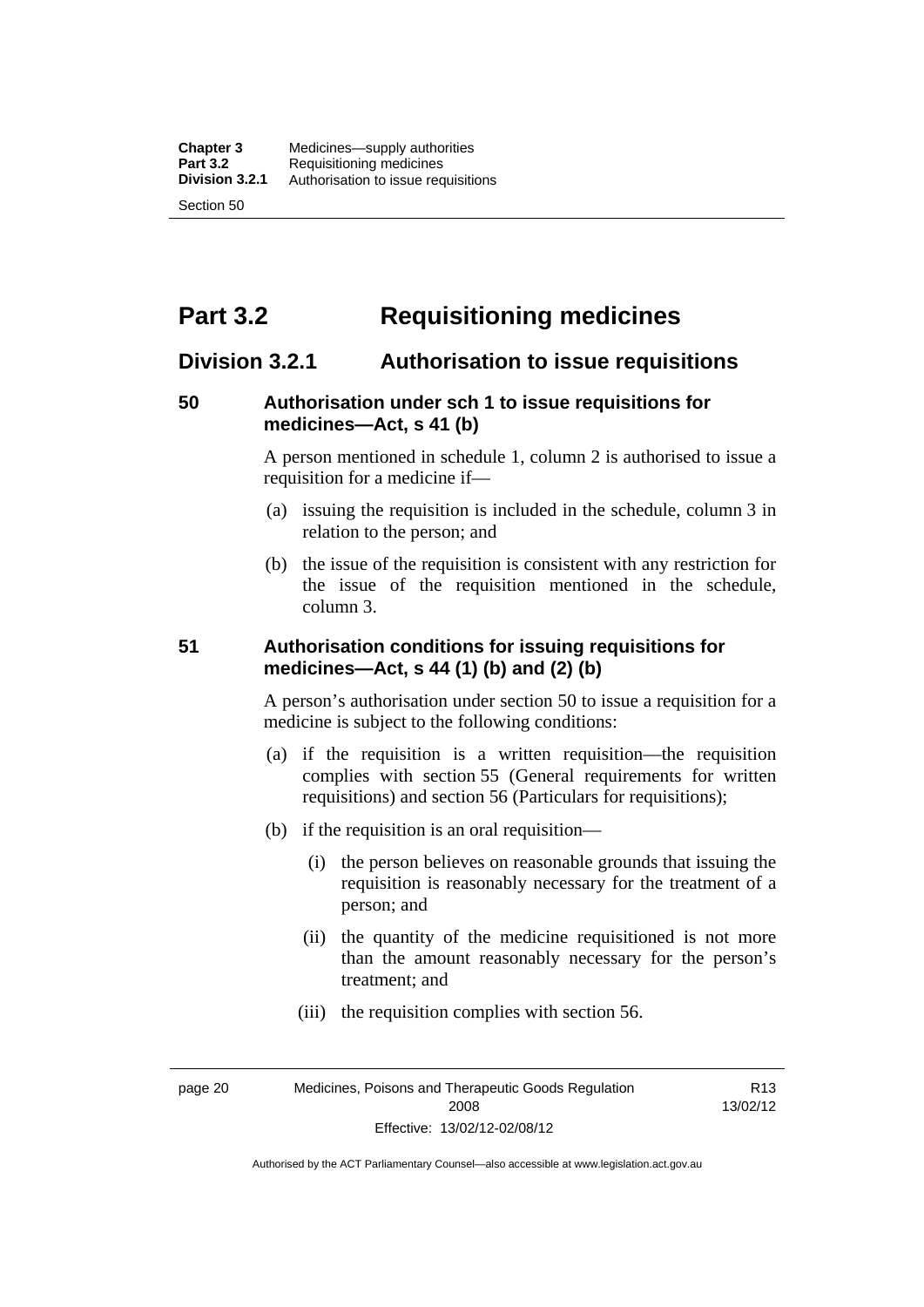# **Division 3.2.2 Requisitions**

#### **55 General requirements for written requisitions**

A written requisition for a medicine must be—

(a) signed by the person (the *issuer*) issuing the requisition; and

 (b) if the issuer amends the requisition—initialled and dated by the issuer beside the amendment.

*Note Written* includes in electronic form (see Act, dict).

#### **56 Particulars for requisitions**

A requisition must include the following particulars:

- (a) the name of the person issuing the requisition;
- (b) the capacity in which the person is issuing the requisition;
- (c) the date the requisition is issued;
- (d) the medicine, and the form, strength and quantity of the medicine, to be supplied on the requisition;
- (e) the pharmacy or ward to which the medicine is to be supplied.

*Note Ward*—see the Act, dictionary.

R13 13/02/12

*Note* The requisition must be signed with the issuer's usual signature (see Act, dict, def *signs*).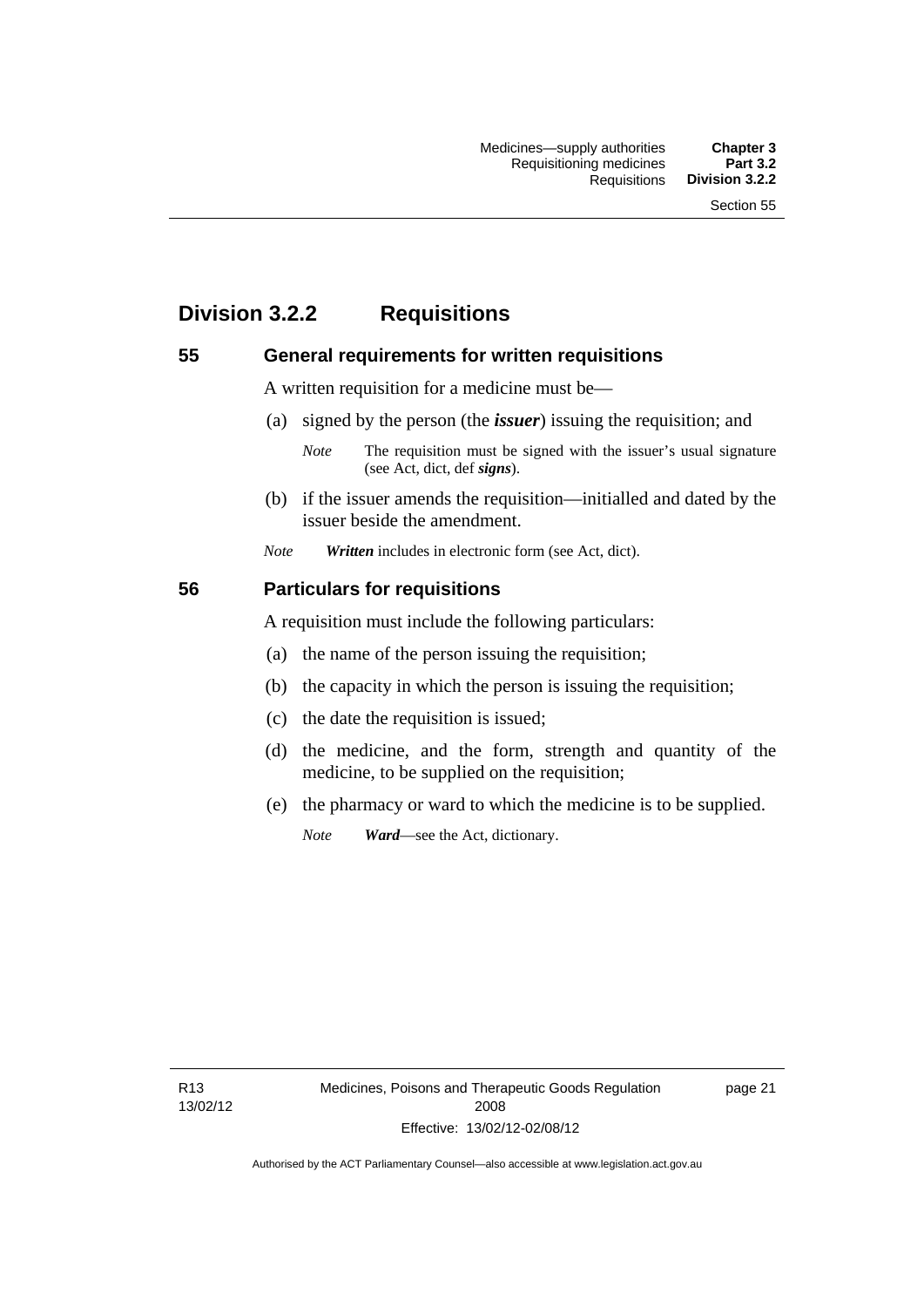# **Part 3.3 Medicines purchase orders**

## **Division 3.3.1 Authorisation to issue purchase orders**

#### **60 Authorisation under sch 1 to issue purchase orders for medicines—Act, s 38 (1) (b) and (2) (a)**

A person mentioned in schedule 1, column 2 is authorised to issue a purchase order for a medicine if—

- (a) issuing the purchase order is included in the schedule, column 3 in relation to the person; and
- (b) the issue of the purchase order is consistent with any restriction for the issue of the purchase order mentioned in the schedule, column 3.

#### **61 Authorisation conditions for issuing purchase orders for medicines—Act, s 44 (1) (b) and (2) (b)**

A person's authorisation under section 60 to issue a purchase order for a medicine is subject to the following conditions:

- (a) the purchase order complies with section 62 (General requirements for medicines purchase orders—Act, s 38 (2) (c));
	- *Note* A purchase order must be in writing (see Act, dict, def *purchase order*).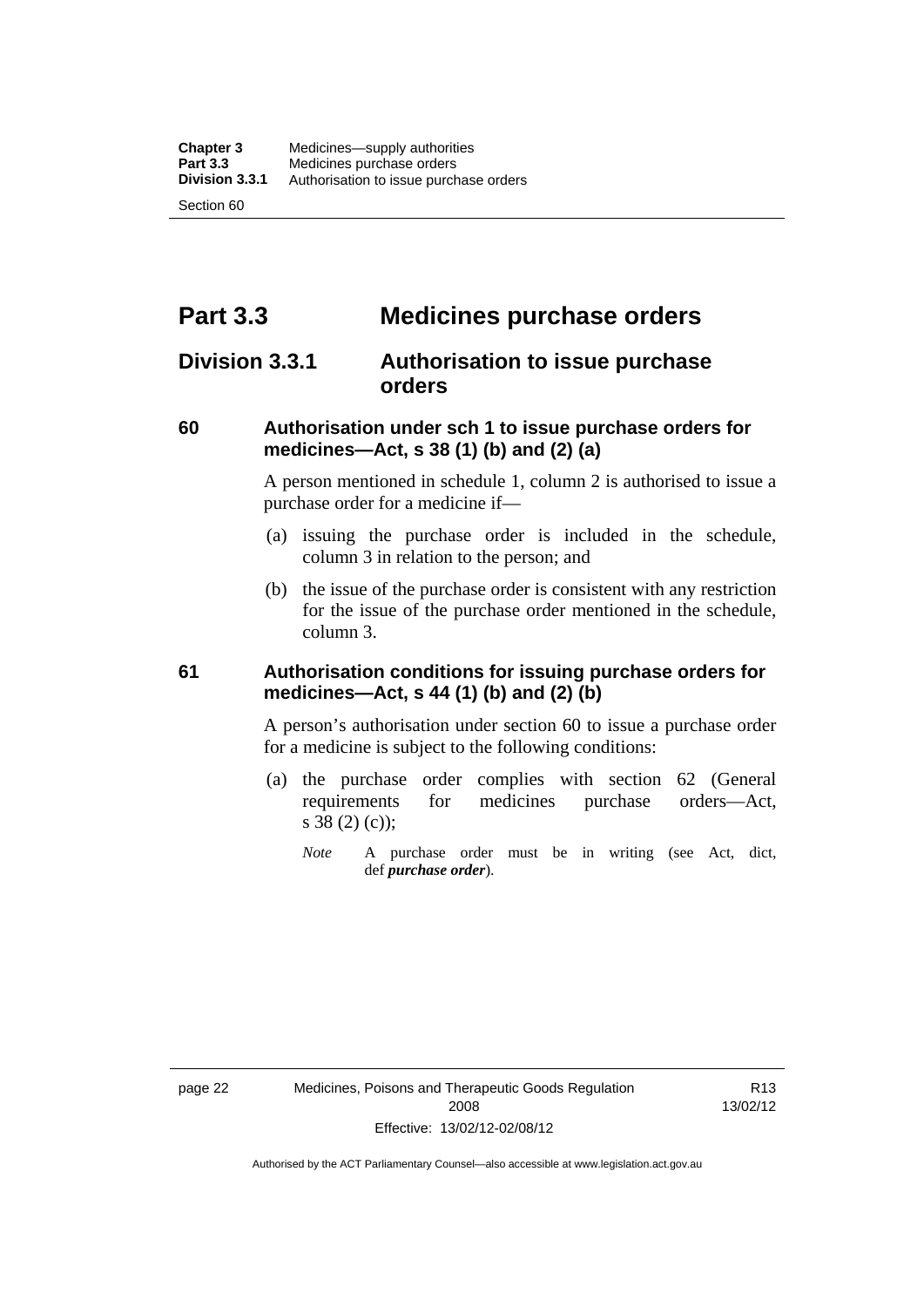(b) the person must, not later than 24 hours after the person receives the medicine, send the supplier a document signed by the person acknowledging receipt of the medicine.

#### **Example—document**

a copy of the supplier's delivery docket signed by the buyer

*Note* An example is part of the regulation, is not exhaustive and may extend, but does not limit, the meaning of the provision in which it appears (see Legislation Act, s 126 and s 132).

## **Division 3.3.2 Purchase orders**

#### **62 General requirements for medicines purchase orders— Act, s 38 (2) (c)**

- (1) A purchase order for a medicine must be—
	- (a) signed by the person (the *issuer*) issuing the order; and
		- *Note* The purchase order must be signed with the issuer's usual signature (see Act, dict, def *signs*).
	- (b) if the issuer amends the order—initialled and dated by the issuer beside the amendment.
- (2) A purchase order for a medicine must include the following:
	- (a) the issuer's name and business address and telephone number;
	- (b) the issuer's authority to issue the order;
	- (c) the medicine, and the form, strength and quantity of the medicine, to be supplied on the order.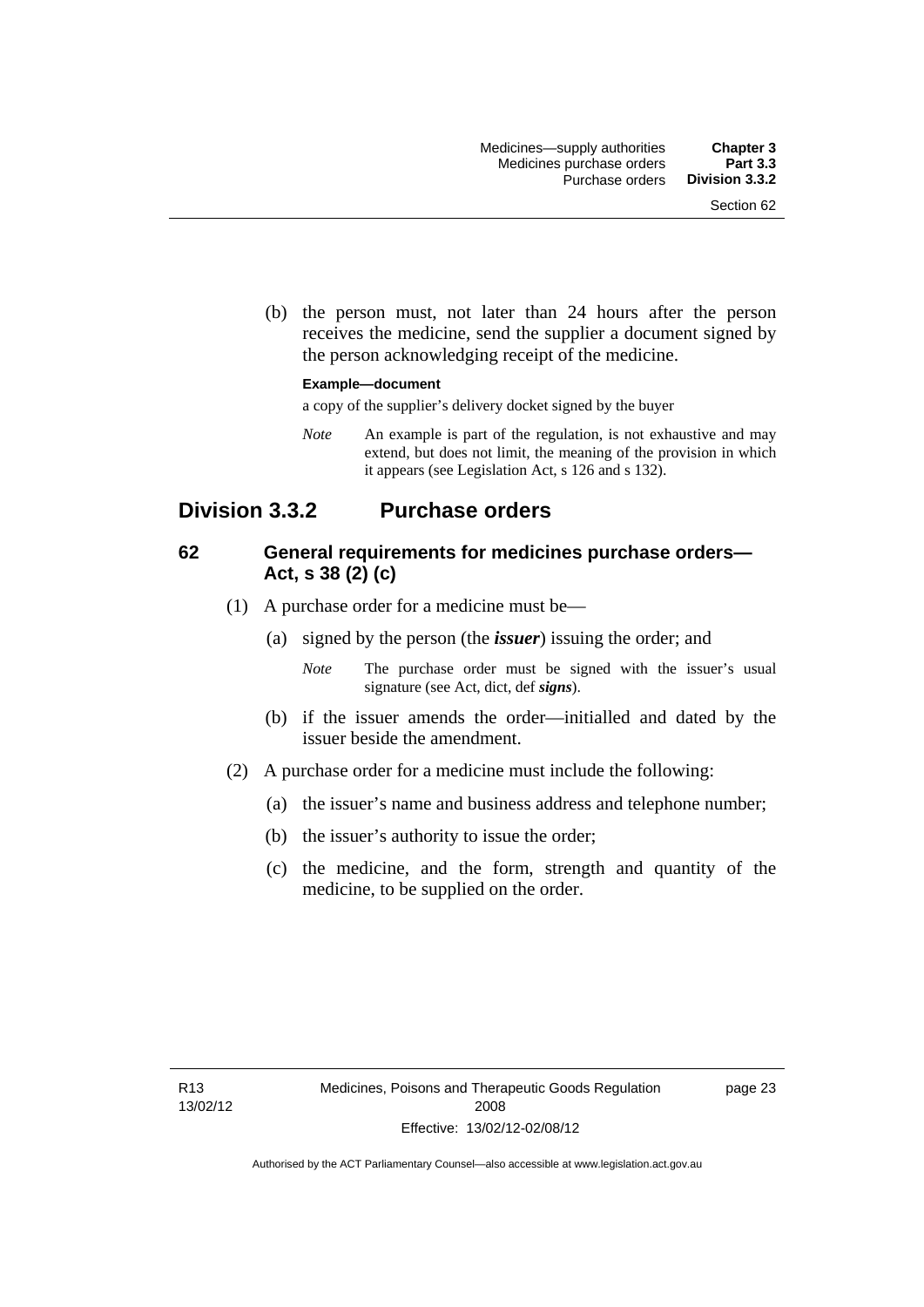**Chapter 3** Medicines—supply authorities<br>**Part 3.4** Standing orders for medicines **Part 3.4 Standing orders for medicines<br>
<b>Division 3.4.1** CHO standing orders **Division 3.4.1** CHO standing orders Section 70

# **Part 3.4 Standing orders for medicines**

## **Division 3.4.1 CHO standing orders**

#### **70 Authorisation of CHO to issue standing orders for supply of medicines in public health emergencies—Act, s 42 (b)**

 (1) The chief health officer is authorised to issue a standing order for the supply of a medicine in an emergency relating to public health.

*Note 1 Supply* does not include administer (see Act, s 24).

*Note 2* A standing order must be in writing (see Act, dict, def *standing order*).

 (2) To remove any doubt, a standing order may be issued under subsection (1) even if no emergency declaration under the *Public Health Act 1997* is in force.

#### **71 Authorisation of CHO to issue standing orders for administration of medicines for public health matters— Act, s 42 (b)**

The chief health officer is authorised to issue a standing order for the administration of a medicine in relation to a public health matter.

*Note* A standing order must be in writing (see Act, dict, def *standing order*).

#### **72 Particulars for CHO standing orders for administration of medicines for public health matters**

A standing order under section 71 must include the following particulars:

- (a) a description of the public health matter to which the order relates;
- (b) the date of effect of the order and the date (not longer than 2 years after the date of effect) when the order ends;

R13 13/02/12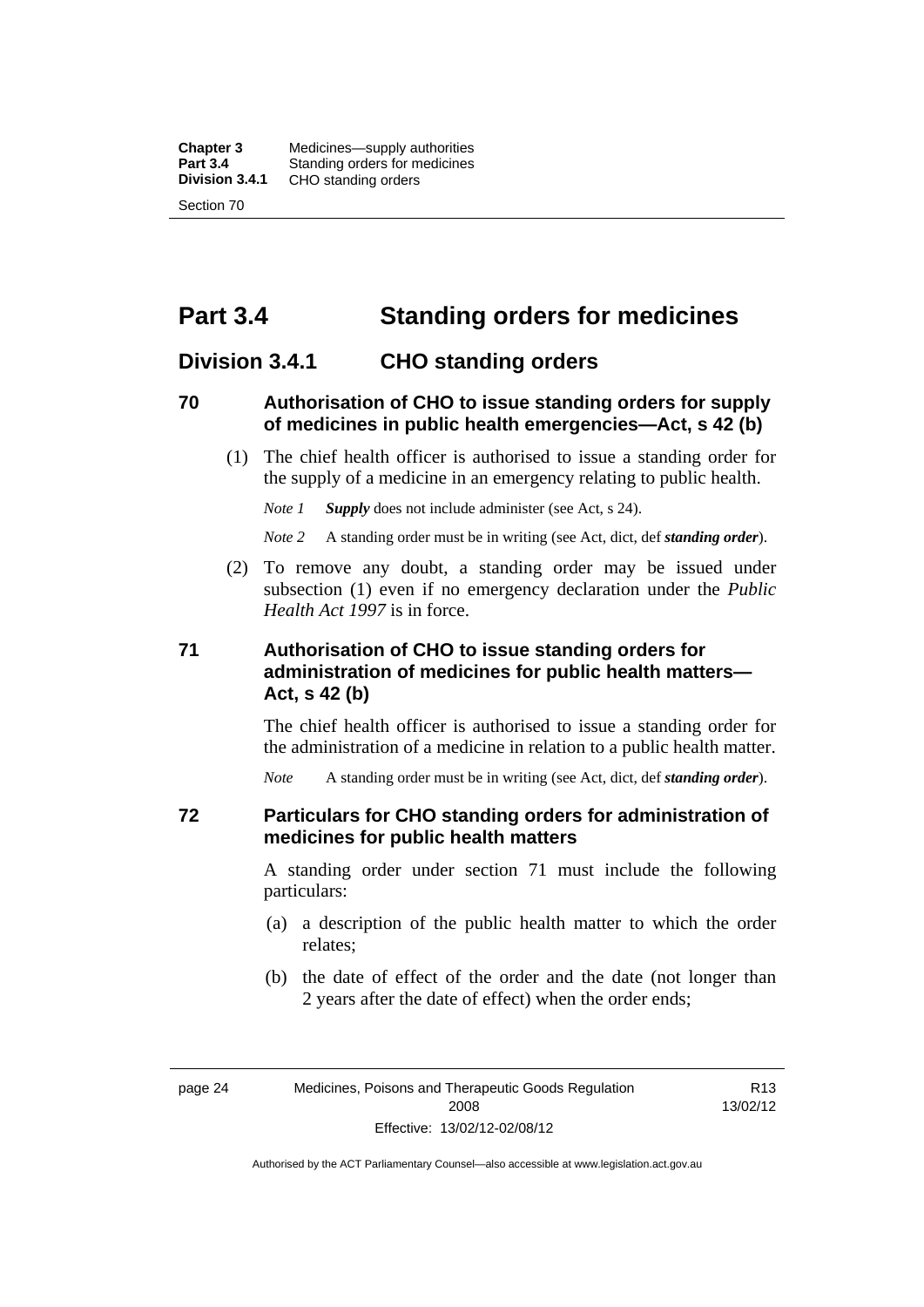- (c) the clinical circumstances in which the medicine may be administered;
- (d) a description of the people to whom the medicine may be administered;
- (e) the medicine's approved name and, if applicable, brand name;

- (f) if applicable, the form and strength of the medicine;
- (g) the dose and route of administration;
- (h) if applicable, the frequency of administration.

#### **Example—par (e) and par (f)**

Adrenaline (EpiPen) 300 micrograms in 0.3mL pre-filled syringe

*Note* An example is part of the regulation, is not exhaustive and may extend, but does not limit, the meaning of the provision in which it appears (see Legislation Act, s 126 and s 132).

## **Division 3.4.2 Standing orders for institutions**

*Note Institution* includes a correctional centre and a CYP detention place (see s 652).

#### **75 Authorisation of doctors to issue standing orders for administration of medicines at institutions—Act, s 42 (b)**

- (1) A doctor is authorised to issue a standing order for the administration of a medicine to patients at an institution if—
	- (a) a medicines and therapeutics committee for the institution has approved the order; and
	- (b) the order is signed by the chair of the committee.
	- *Note Doctor* does not include an intern doctor (see dict).

R13 13/02/12 page 25

*Note Approved name*—see the medicines and poisons standard, par 1 (1).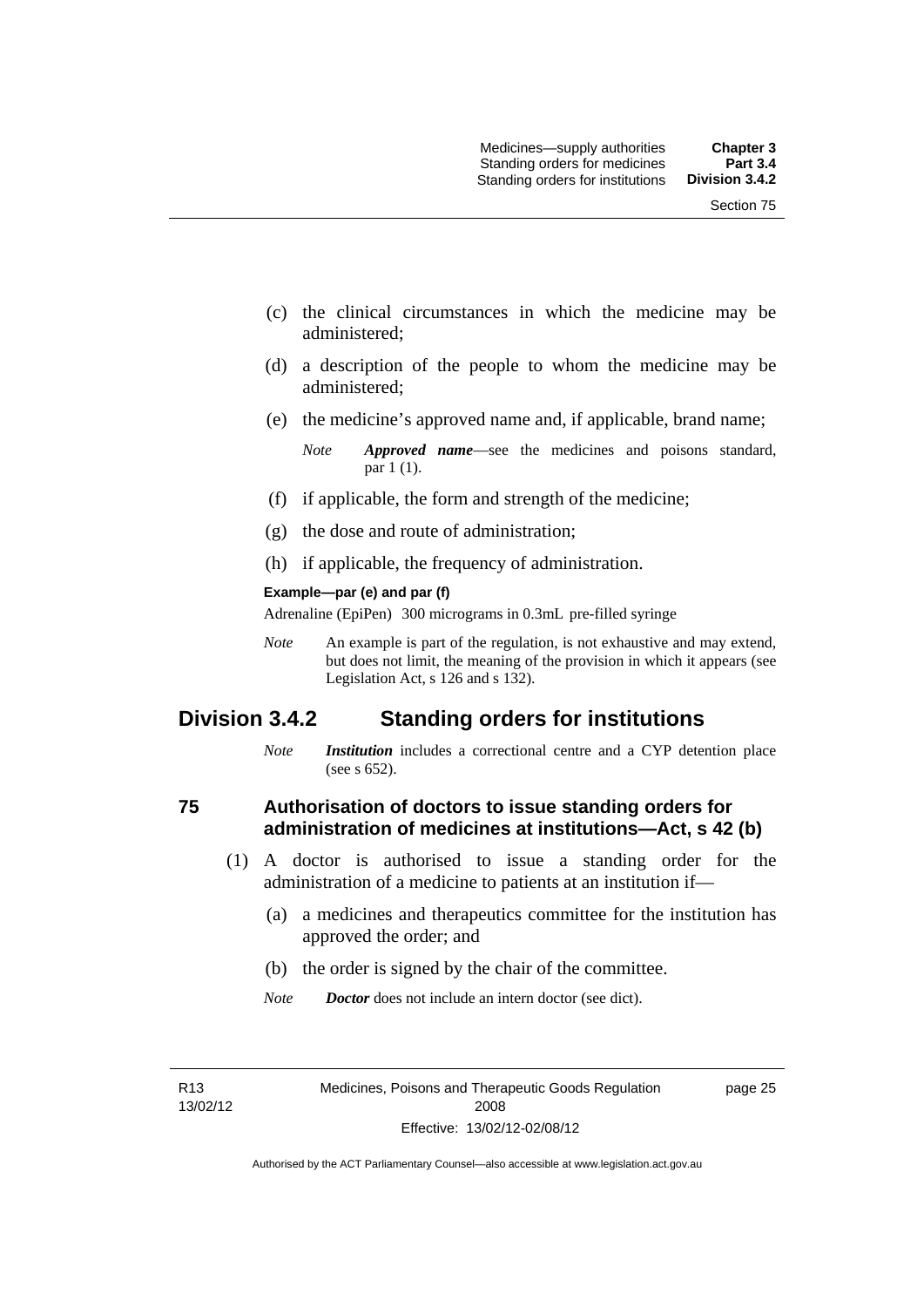(2) In this section:

*medicines and therapeutics committee*, for an institution, means a body—

- (a) established by the institution to approve standing orders for the administration of medicines to patients at the institution; and
- (b) that includes (but is not limited to) a doctor, nurse and pharmacist.
	- *Note 1 Doctor* and *pharmacist* do not include an intern (see dict).
	- *Note 2 Nurse* does not include an enrolled nurse (see Legislation Act, dict, pt 1).

#### **76 Particulars for standing orders for administration of medicines at institutions**

A standing order under section 75 must include the following particulars:

- (a) an approval number for the order that is different from the number given to each other standing order approved for the institution;
- (b) the date of effect of the order and the date (not longer than 2 years after the date of effect) when the order ends;
- (c) each ward to which the order applies;
- (d) the clinical circumstances in which the medicine may be administered;
- (e) a description of the people to whom the medicine may be administered;
- (f) the medicine's approved name and, if applicable, brand name;
	- *Note Approved name*—see the medicines and poisons standard, par 1 (1).

page 26 Medicines, Poisons and Therapeutic Goods Regulation 2008 Effective: 13/02/12-02/08/12

R13 13/02/12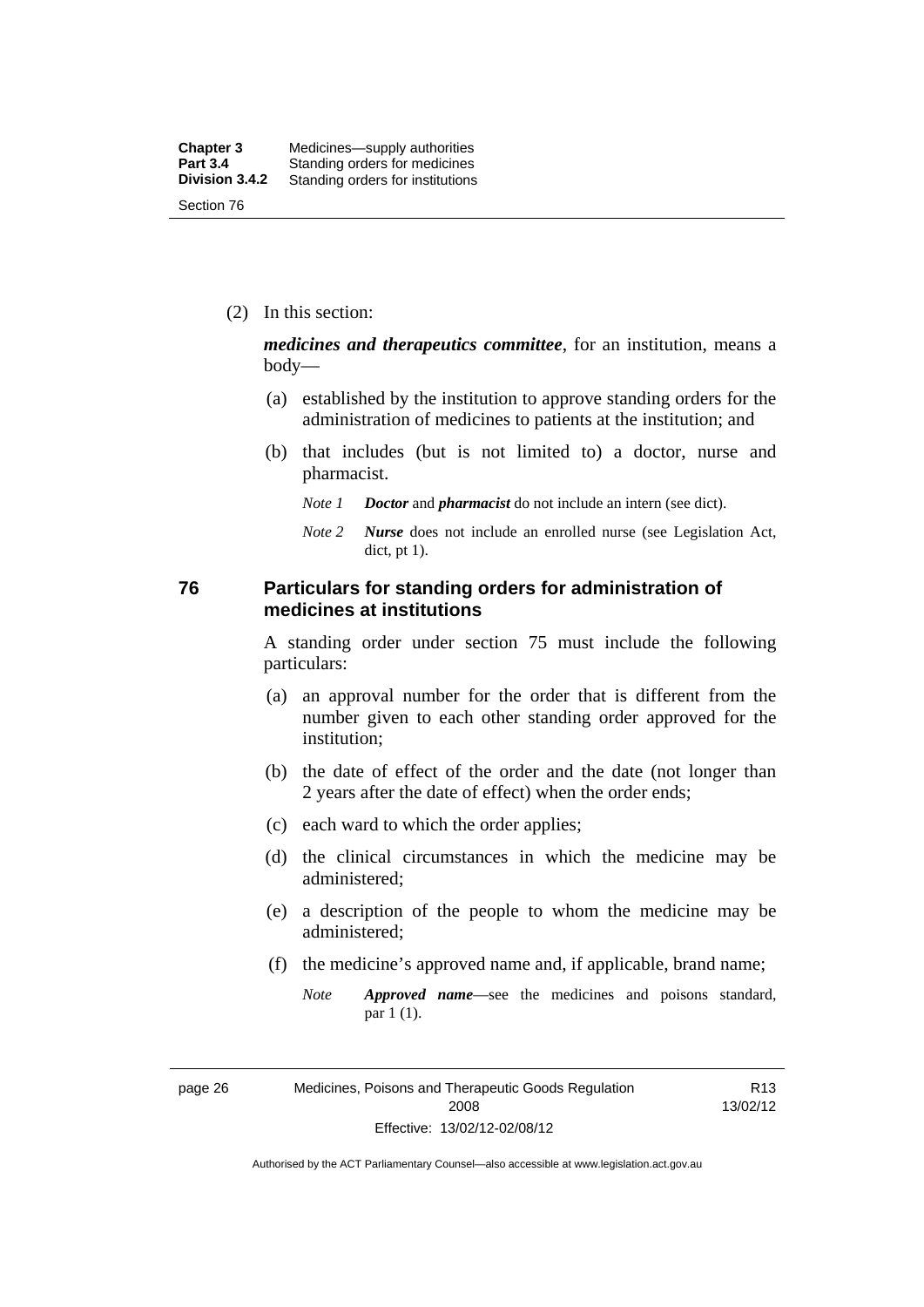- (g) if applicable, the form and strength of the medicine;
- (h) the dose and route of administration;
- (i) if applicable, the frequency of administration.

#### **Example—par (f) and par (g)**

Adrenaline (EpiPen) 300 micrograms in 0.3mL pre-filled syringe

*Note* An example is part of the regulation, is not exhaustive and may extend, but does not limit, the meaning of the provision in which it appears (see Legislation Act, s 126 and s 132).

## **Division 3.4.3 Standing orders for walk-in centre**

#### **77 Authorisation of CHO to issue standing orders for supply and administration of medicines at walk-in centre—Act, s 42 (b)**

The chief health officer is authorised to issue a standing order for—

- (a) the supply of a medicine at a walk-in centre; and
- (b) the administration of a medicine at a walk-in centre.

*Note 1 Supply* does not include administer (see Act, s 24).

*Note 2* A standing order must be in writing (see Act, dict, def *standing order*).

#### **78 Particulars for CHO standing orders for supply and administration of medicines at walk-in centre**

A standing order under section 77 must include the following particulars:

- (a) an approval number for the order that is different from the number given to each other standing order approved for the walk-in centre;
- (b) the date of effect of the order and the date (not longer than 2 years after the date of effect) when the order ends;

page 27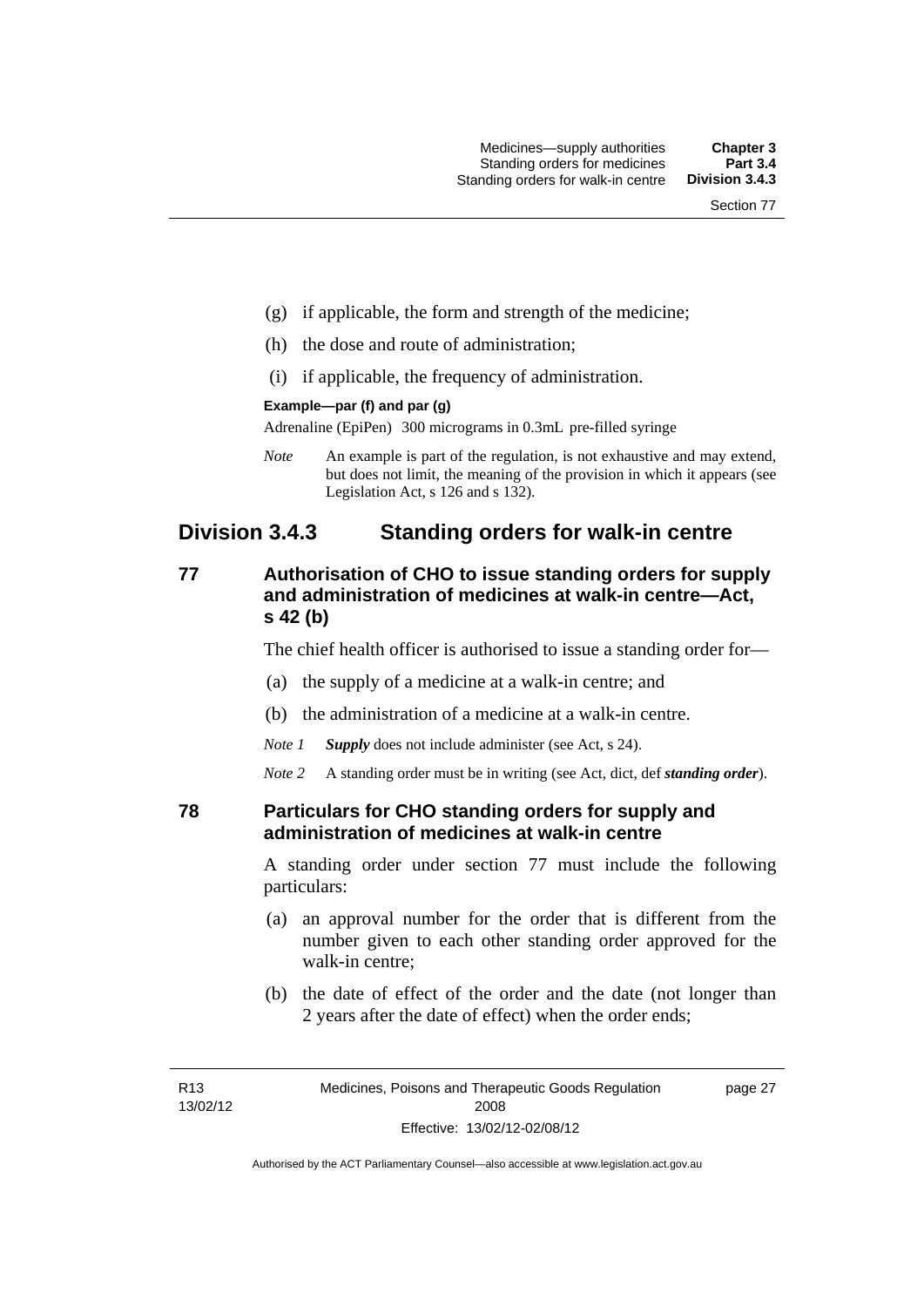- (c) each walk-in centre to which the order applies;
- (d) the clinical circumstances in which the medicine may be supplied or administered;
- (e) a description of the people to whom the medicine may be supplied or administered;
- (f) the medicine's approved name and, if applicable, brand name;

*Note Approved name*—see the medicines and poisons standard, par 1 (1).

- (g) if applicable, the form and strength of the medicine;
- (h) the dose and route of administration of the medicine;
- (i) if applicable, the frequency of administration of the medicine;
- (j) if applicable, the maximum duration of supply or administration of the medicine;
- (k) if applicable, the maximum quantity of the medicine for supply or administration.

page 28 Medicines, Poisons and Therapeutic Goods Regulation 2008 Effective: 13/02/12-02/08/12

R13 13/02/12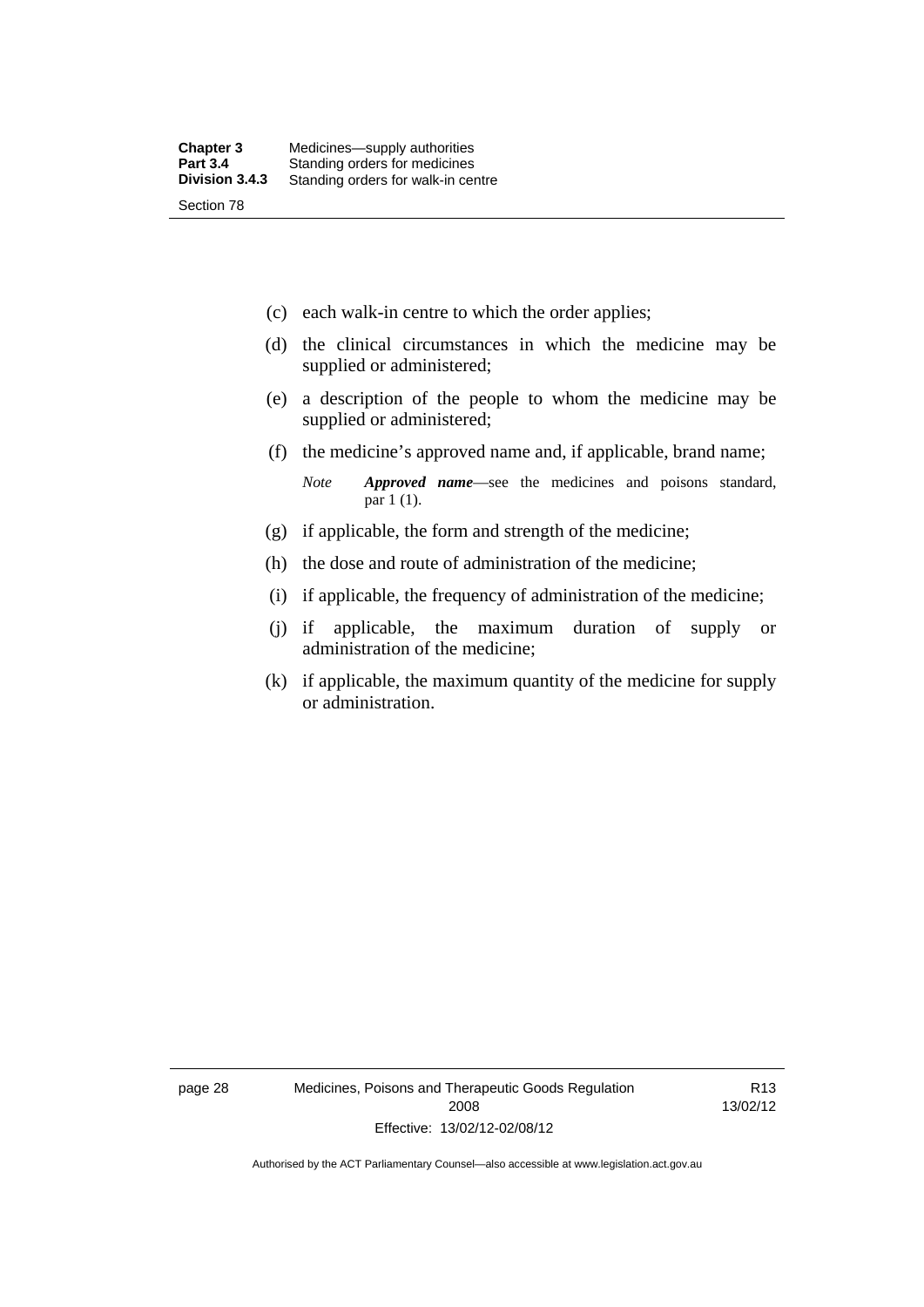# **Part 3.5 Medicines supply authorities generally**

#### **80 Cancellation of invalid supply authorities— Act, s 30 (2) (d)**

- (1) A paper-based supply authority is cancelled by a person if the person—
	- (a) marks the word 'cancelled', and the person's name and business address, on the front of the supply authority; and
	- (b) signs and dates the cancellation of the supply authority.
- (2) An electronic supply authority is cancelled by a person if the person—
	- (a) marks the word 'cancelled' on the supply authority; and
	- (b) links an electronic document to the supply authority that includes the person's name and business address and signature.

#### **81 Information for CHO about controlled medicines supplied on supply authorities—Act, s 31 (1) (b) and (4), def**  *required information*

- (1) A person (the *supplier*) who supplies a controlled medicine on a supply authority must, not later than 7 days after the end of the month when the medicine is supplied, give the chief health officer the following information in writing:
	- (a) the supplier's name, business address and telephone number;
	- (b) the name of the person who issued the supply authority;
	- (c) the date of the supply authority;
	- (d) the name and address of the person to whom the medicine is supplied;

R13 13/02/12 page 29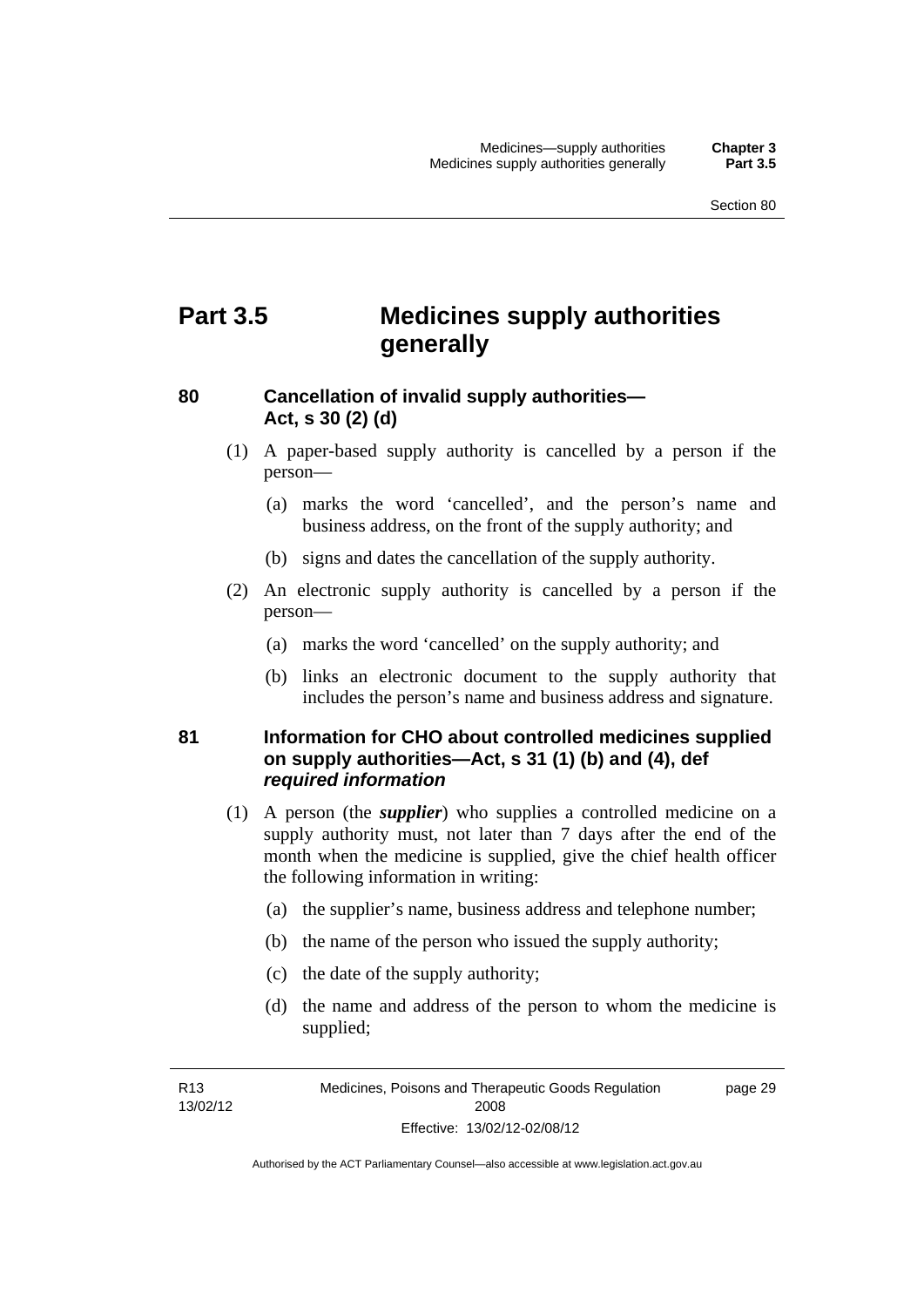Section 81

- (e) the date of supply;
- (f) the controlled medicine, and the form, strength and quantity of the medicine, supplied.
- (2) However, this section does not apply to any of the following who report the supply of a controlled medicine on a supply authority to the Therapeutic Goods Administration:
	- (a) a medicines wholesalers licence-holder;
	- (b) a person who is authorised (however described) under a Commonwealth or State law to manufacture controlled medicines or supply controlled medicines by wholesale.

page 30 Medicines, Poisons and Therapeutic Goods Regulation 2008 Effective: 13/02/12-02/08/12

R13 13/02/12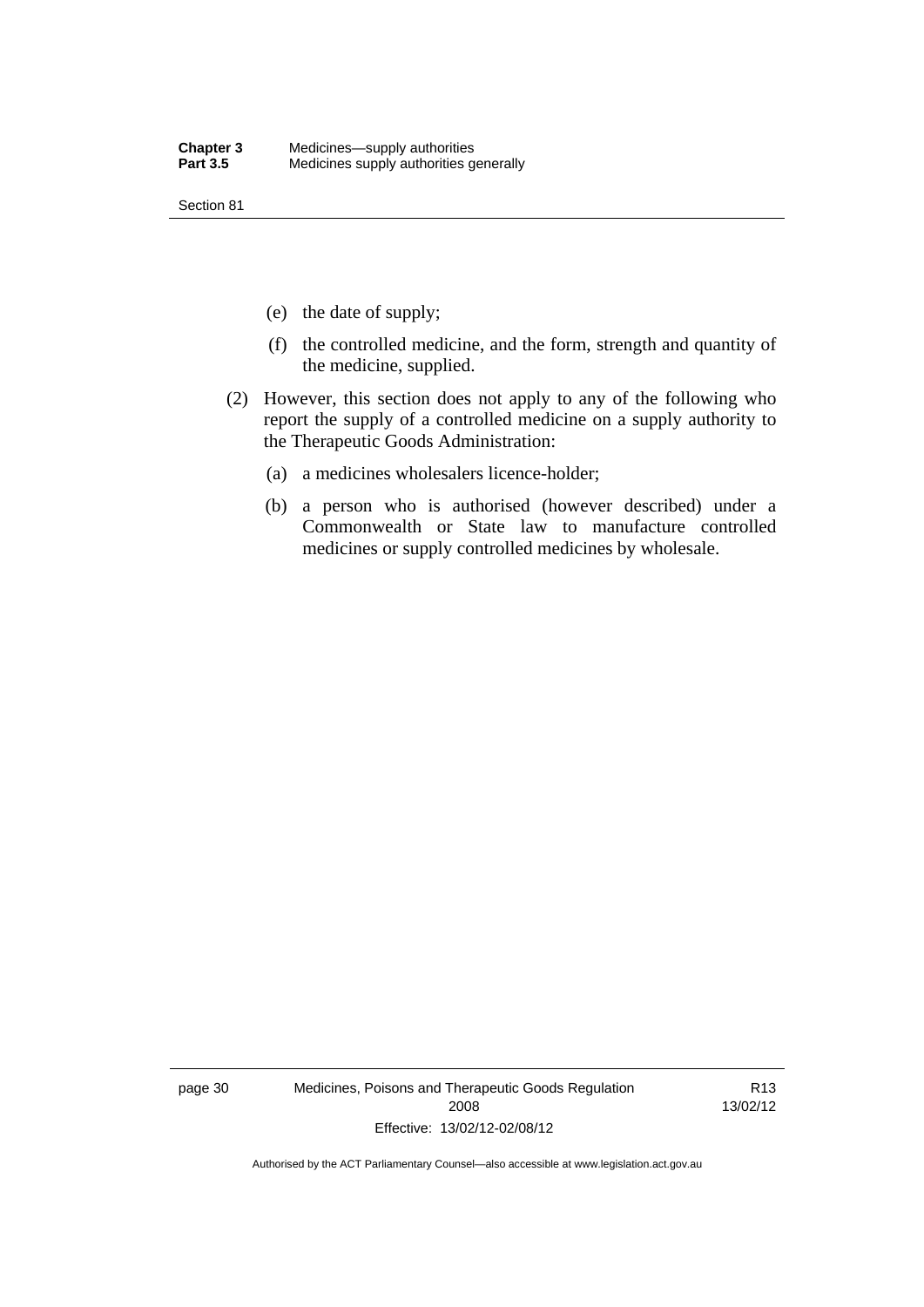# **Chapter 4 Supplying medicines**

# **Part 4.1** Preliminary

#### **100 Overview of supply authorisations for medicines**

The following provisions of this chapter authorise a person to supply a medicine:

- (a) section 110 (which is about supply authorisations set out in schedule 1, including dispensing on prescription, supply on requisition, purchase order and standing order and supply during consultations);
- (b) section 251 (which is about authorisation of pharmacists to supply certain prescription only medicines without a prescription in emergencies);
- (c) section 260 (which is about authorisation to supply medicines to pharmacists for disposal).
- *Note* A person may also be authorised to supply a medicine in a way mentioned in s 11 (2) (Overview of medicines authorisations under this regulation) (including under a licence, see pt 9.5).

R13 13/02/12 Medicines, Poisons and Therapeutic Goods Regulation 2008 Effective: 13/02/12-02/08/12

page 31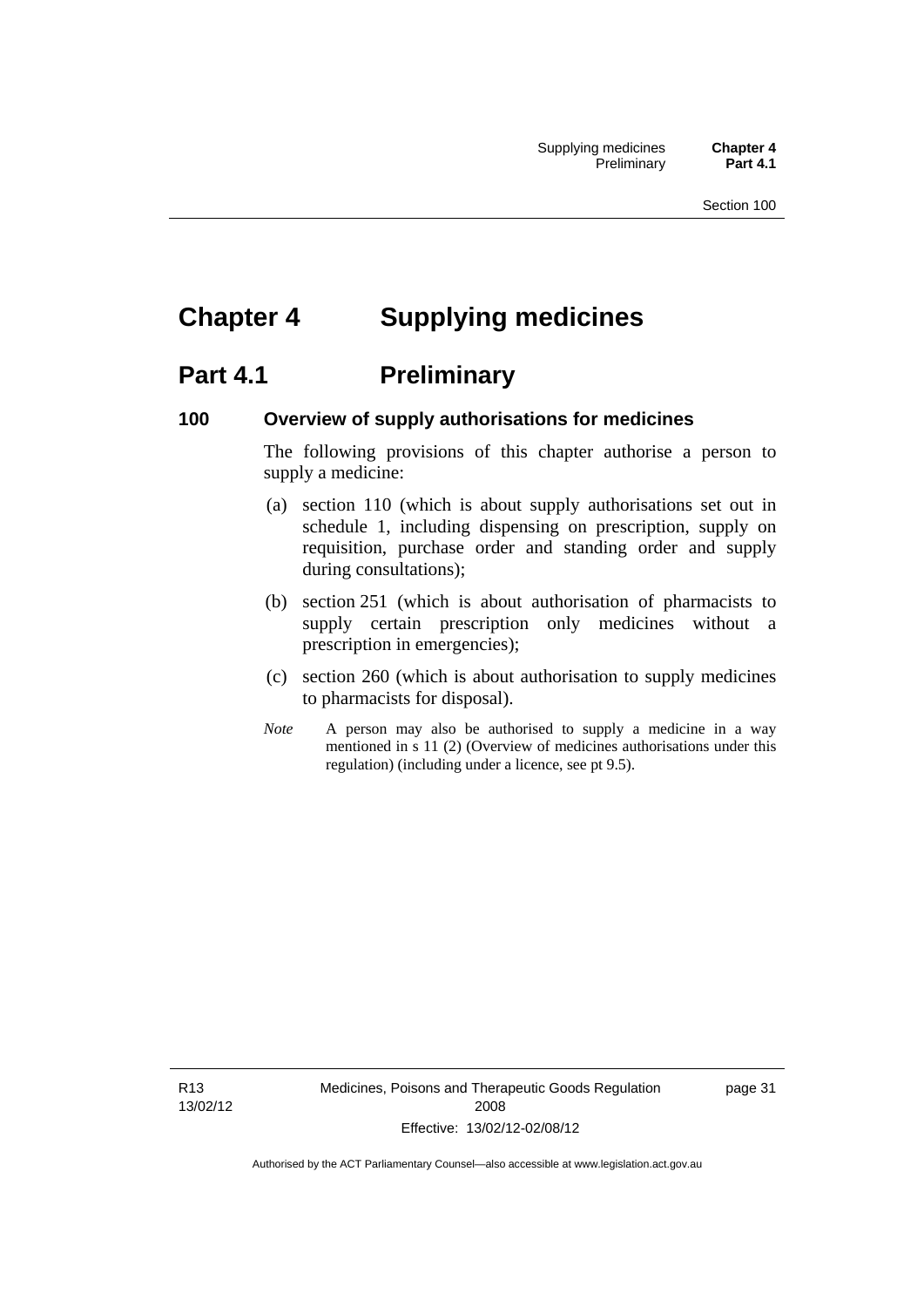# **Part 4.2 Medicines—supply authorisations under sch 1**

## **Division 4.2.1 Sch 1 medicines supply authorisations**

#### **110 Authorisation under sch 1 to supply medicines— Act, s 26 (1) (b) and (2) (b)**

- (1) A person mentioned in schedule 1, column 2 is authorised to supply a medicine if—
	- (a) supplying the medicine is included in the schedule, column 3 in relation to the person; and
	- (b) the supply is consistent with any restriction for the supply mentioned in the schedule, column 3.
- (2) However, a pharmacist is not authorised under schedule 1 to supply a medicine if—
	- (a) the pharmacist is working for, or providing services to, a corporation when supplying the medicine; and
	- (b) the corporation is not—
		- (i) a pharmacist; or
		- (ii) a complying pharmacy corporation under the *Health Act 1993*, part 9 (Pharmacists and pharmacy premises).
	- *Note Supply* includes dispense (see Act, s 24).

R13 13/02/12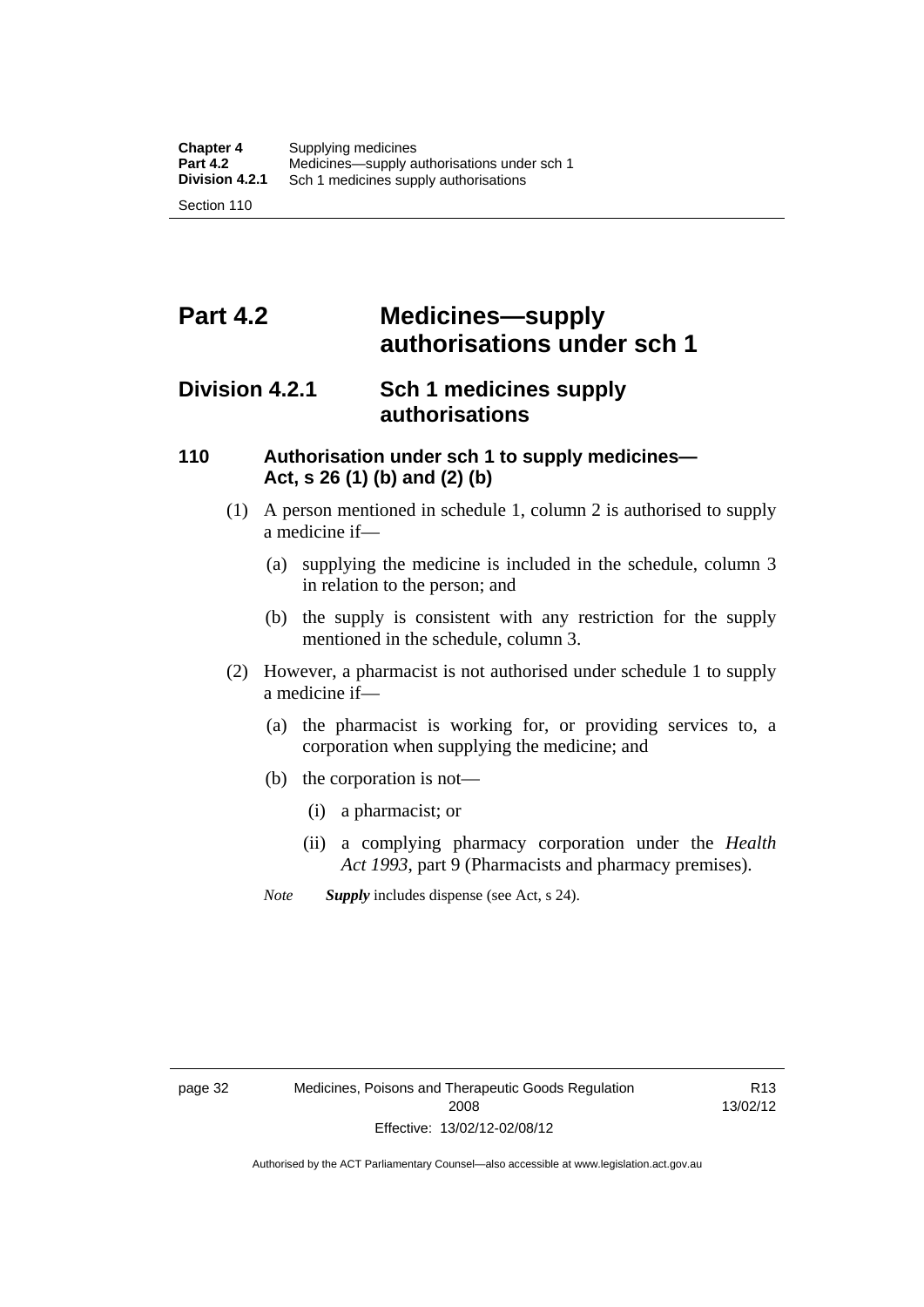# **Division 4.2.2 Dispensing medicines**

## **120 Authorisation conditions for dispensing medicines— Act, s 44 (1) (b) and (2) (b)**

- (1) A person's authorisation under section 110 to dispense a medicine is subject to the following conditions:
	- (a) the medicine is dispensed in accordance with the requirements of section 121;

*Note* Only a pharmacist may dispense a medicine (see sch 1).

- (b) if the prescription is dispensed under section 121 (2), the pharmacist notes on the prescription the reasons that the pharmacist was satisfied that it was not practicable for a complying prescription to be issued for the medicine;
- (c) if the prescription is changed by a pharmacist at the oral direction of the prescriber—the note of the change complies with section 122:
- (d) the medicine is labelled in accordance with section 123;
- (e) the dispensed prescription is marked in accordance with section 124;
- (f) the dispensing of the prescription is recorded in accordance with section 125:
- (g) if the prescription is an oral prescription for the dispensing of the medicine, or is faxed by a prescriber to a pharmacist, and the pharmacist does not receive an original of the prescription within 7 days after the day the prescription is given—the pharmacist must, within 24 hours after the end of the 7-day period, tell the chief health officer, in writing, of the failure to receive the original prescription;
- (h) the prescription, if completed, and the record for paragraph (f), are kept at the pharmacy or, if the chief health officer approves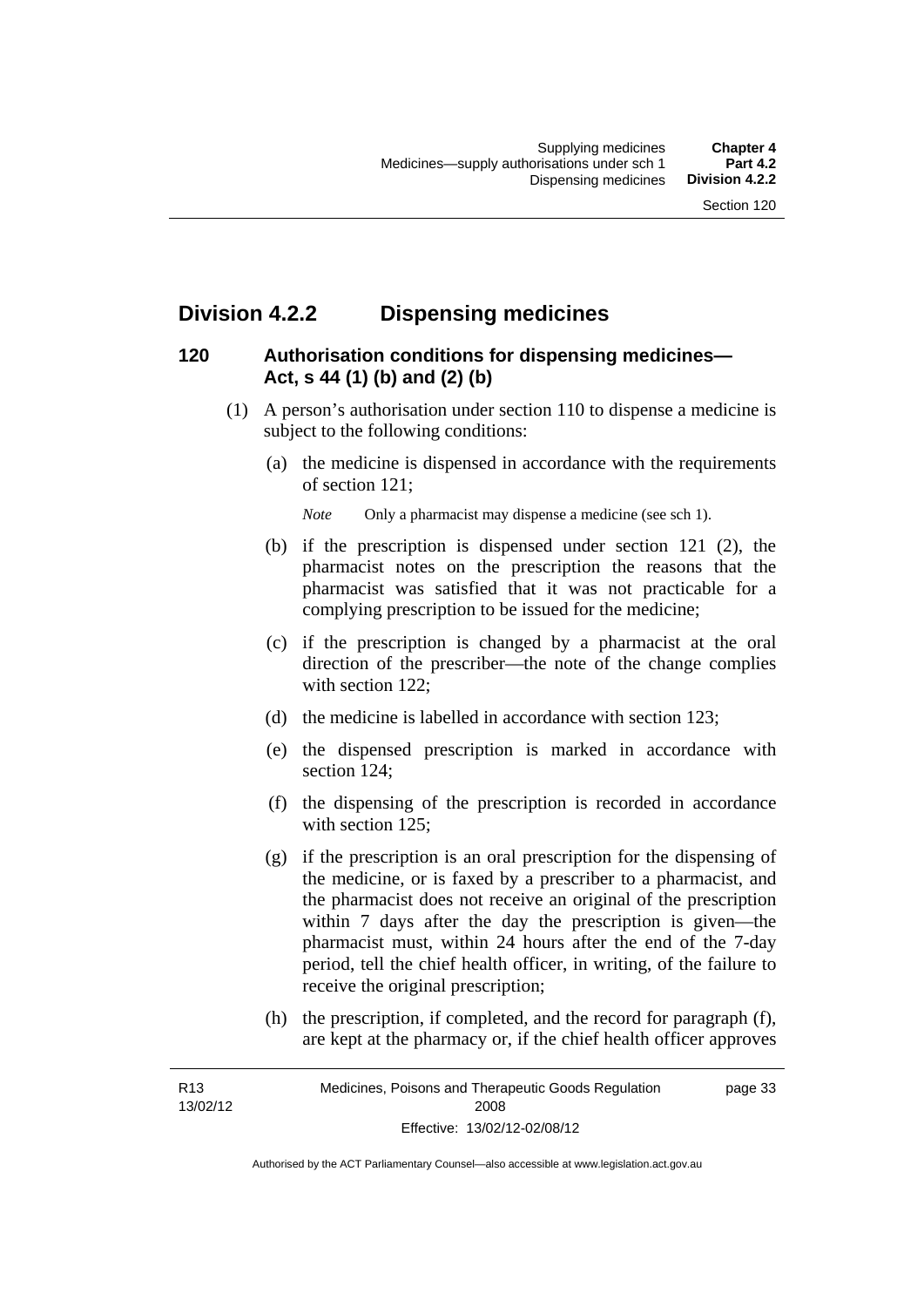Section 121

in writing another place, the place approved by the chief health officer, for at least 2 years after the day the prescription becomes a completed prescription.

- (2) However, subsection (1) (d), (e), (f) and (h) do not apply if the prescription is written for an in-patient at a hospital in the patient's medical records.
- (3) In this section:

*completed*—a prescription is *completed* when—

- (a) for a single prescription—the prescription is dispensed; or
- (b) for a repeat prescription—the last repeat of the prescription is dispensed.

#### **121 How medicines are dispensed**

- (1) The following are the requirements for dispensing a medicine:
	- (a) the prescription is issued by an authorised prescriber;

*Note Authorised prescriber*—see s (3).

- (b) the prescription complies with the applicable provisions of division 3.1.2 (Prescriptions);
- (c) the medicine is dispensed in accordance with the prescription (including the prescription as changed by a pharmacist at the oral direction of the prescriber).
	- *Note 1 Dispensed in accordance with the prescription*—see s (3).
	- *Note* 2 For changes to a prescription by the dispenser, see the Act, s 29 (3).
	- *Note 3 Pharmacist* does not include an intern pharmacist (see dict).
- (2) However, a pharmacist may dispense a prescription that does not include all of the applicable provisions for subsection (1) (b) if—
	- (a) the prescription is issued by an authorised prescriber; and

page 34 Medicines, Poisons and Therapeutic Goods Regulation 2008 Effective: 13/02/12-02/08/12 R13 13/02/12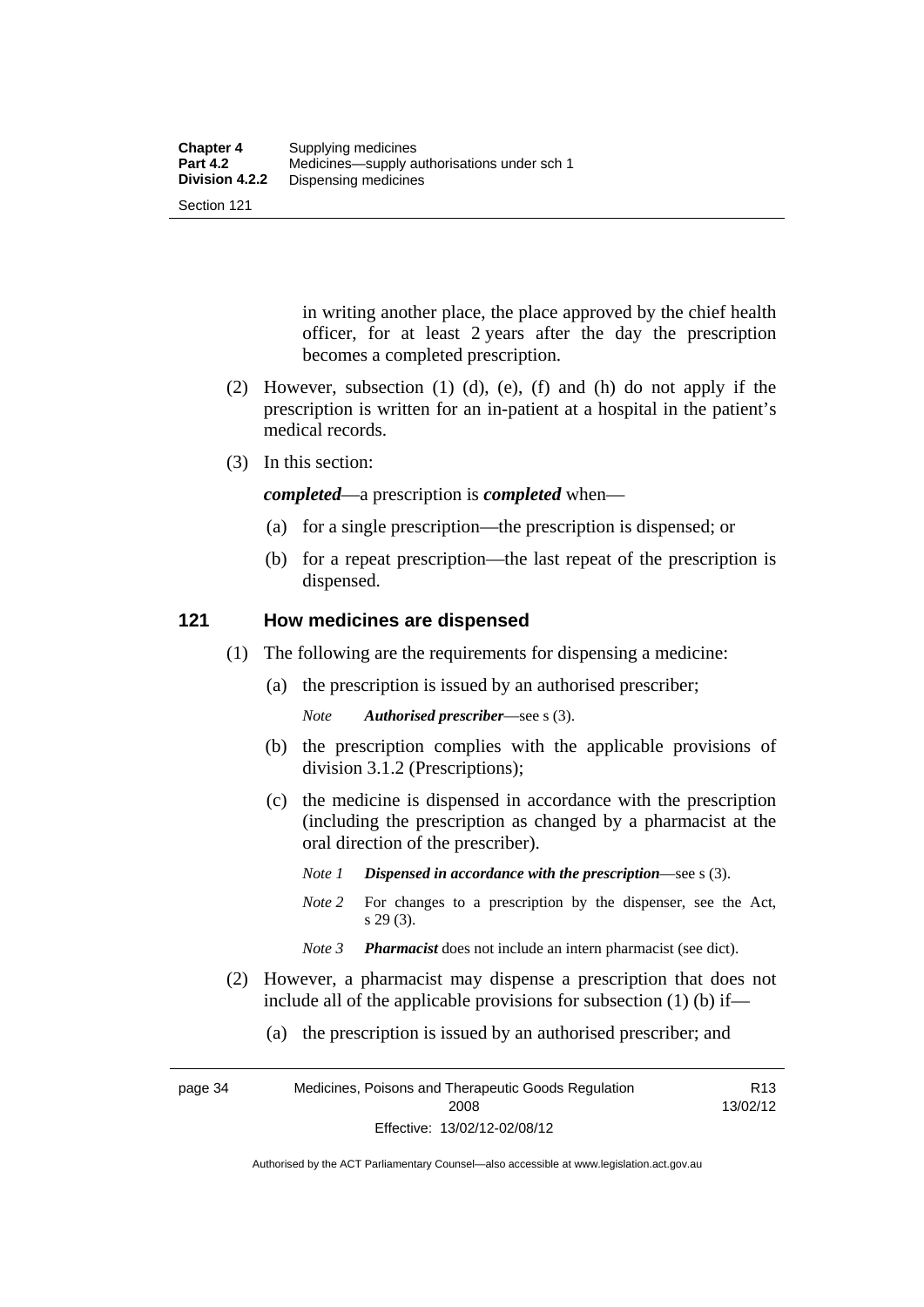- (b) the medicine is—
	- (i) dispensed in accordance with the prescription; and
	- (ii) if the prescription is changed by a pharmacist at the oral direction of the prescriber—the prescription complies with section 122; and

*Note Pharmacist* does not include an intern pharmacist (see dict).

- (c) the medicine is supplied in a package that is labelled in accordance with section 123; and
- (d) the pharmacist is satisfied that, because of a circumstance affecting the prescriber or the person for whom the medicine is to be dispensed, it is not practicable for a complying prescription to be issued for the medicine.
- (3) In this section:

*authorised prescriber*, in relation to a prescription, means—

- (a) for a medicine other than a controlled medicine—a person who is authorised to issue the prescription under the Act or another territory law; and
- (b) for a controlled medicine—a person who is authorised to issue the prescription under part 13.1 (Controlled medicines approvals).

#### **Examples—authorised prescribers**

1 A NSW registered doctor practising in Queanbeyan is authorised under a NSW law to prescribe medicines. The doctor gives a patient a prescription for a controlled medicine and another prescription for a prescription only medicine. The prescription only medicine can be dispensed in the ACT because the prescription is issued by a person who is authorised under a State law to prescribe the medicine. The prescription for the controlled medicine cannot be dispensed in the ACT because the doctor is not registered in the ACT.

page 35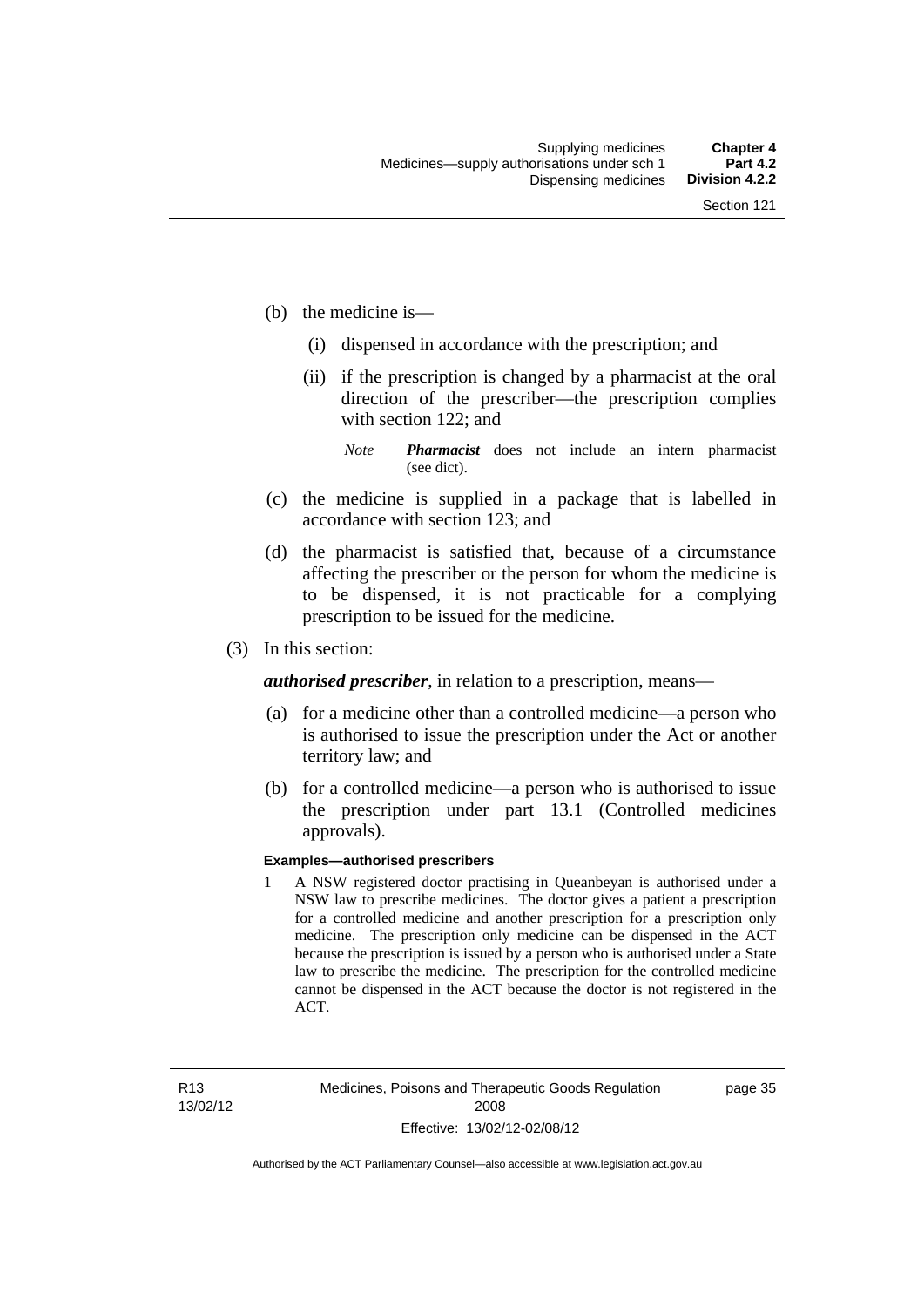- 2 If the doctor in example 1 is registered in both the ACT and NSW, the prescription for the controlled medicine can be dispensed in the ACT.
- 3 A special event exemption under the *Health Professionals (Special Events Exemptions) Act 2000* authorises a visiting health professional to prescribe a medicine, including a controlled medicine. A Victorian registered doctor who is a visiting health professional within the meaning of that Act prescribes a controlled medicine. The prescription can be dispensed in the ACT.
- *Note* An example is part of the regulation, is not exhaustive and may extend, but does not limit, the meaning of the provision in which it appears (see Legislation Act, s 126 and s 132).

*dispensed in accordance with the prescription*, for a prescribed medicine, includes dispensing another brand of the medicine that is a bioequivalent form of the prescribed medicine.

*Note Bioequivalent*—see the dictionary.

#### **122 Noting changes to prescriptions on oral direction of prescriber—Act, s 27 (2) (b) (ii)**

The following must be noted, in writing, on the prescription:

- (a) the name of the prescriber giving the oral direction to change the prescription;
- (b) the change to the prescription;
- (c) the date the oral direction is given;
- (d) the pharmacist's signature.
- *Note* The notation must be made as soon as possible (see Legislation Act, s 151B).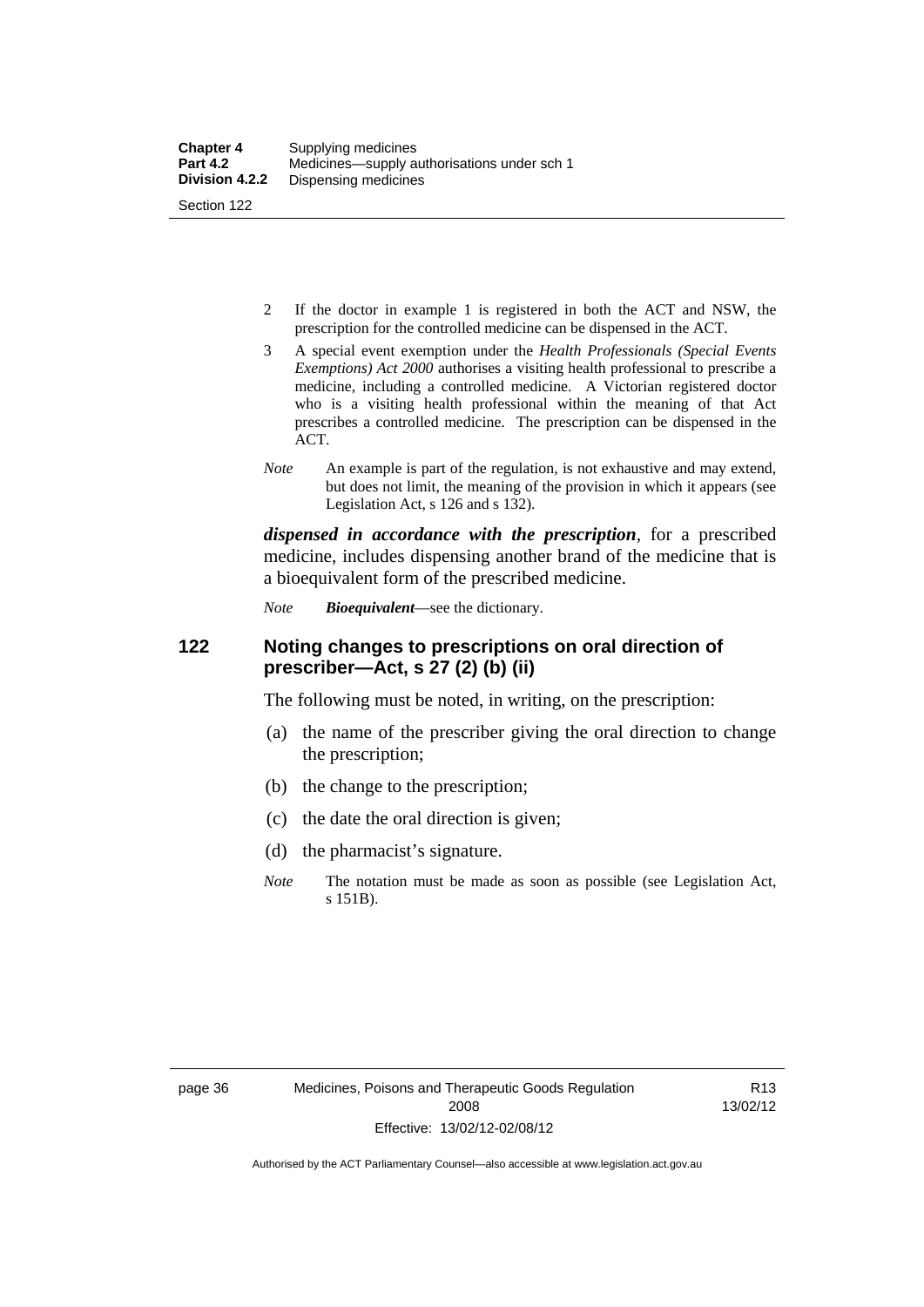## **123 Labelling dispensed medicines—Act, s 60 (1) (c) (i) and (2) (c) (i)**

The dispensed medicine must have a label that includes the following:

- (a) the name of the person for whom the medicine is dispensed;
- (b) if the prescriber is a dentist—the words 'for dental treatment only';
- (c) if the prescriber is an eligible midwife—the words 'for midwifery use only';
- (d) if the prescriber is an optometrist—the words 'for optometry use only';
- (e) if the prescriber is a veterinary surgeon—
	- (i) words to the effect of 'for animal treatment only'; and
	- (ii) the species of the animal for which the medicine is dispensed; and
	- (iii) if a way of identifying the animal is stated on the prescription—the way of identifying the animal;
- (f) the medicine's approved name and brand name;
	- *Note Approved name*—see the medicines and poisons standard, par 1 (1).
- (g) the form, strength and quantity of the medicine dispensed;
- (h) if the package of the dispensed medicine is not a manufacturer's pack—the relevant expiry date for the medicine;
- (i) the date the medicine is dispensed;
- (j) the name and the business address and telephone number of the pharmacy from which the medicine is dispensed;

R13 13/02/12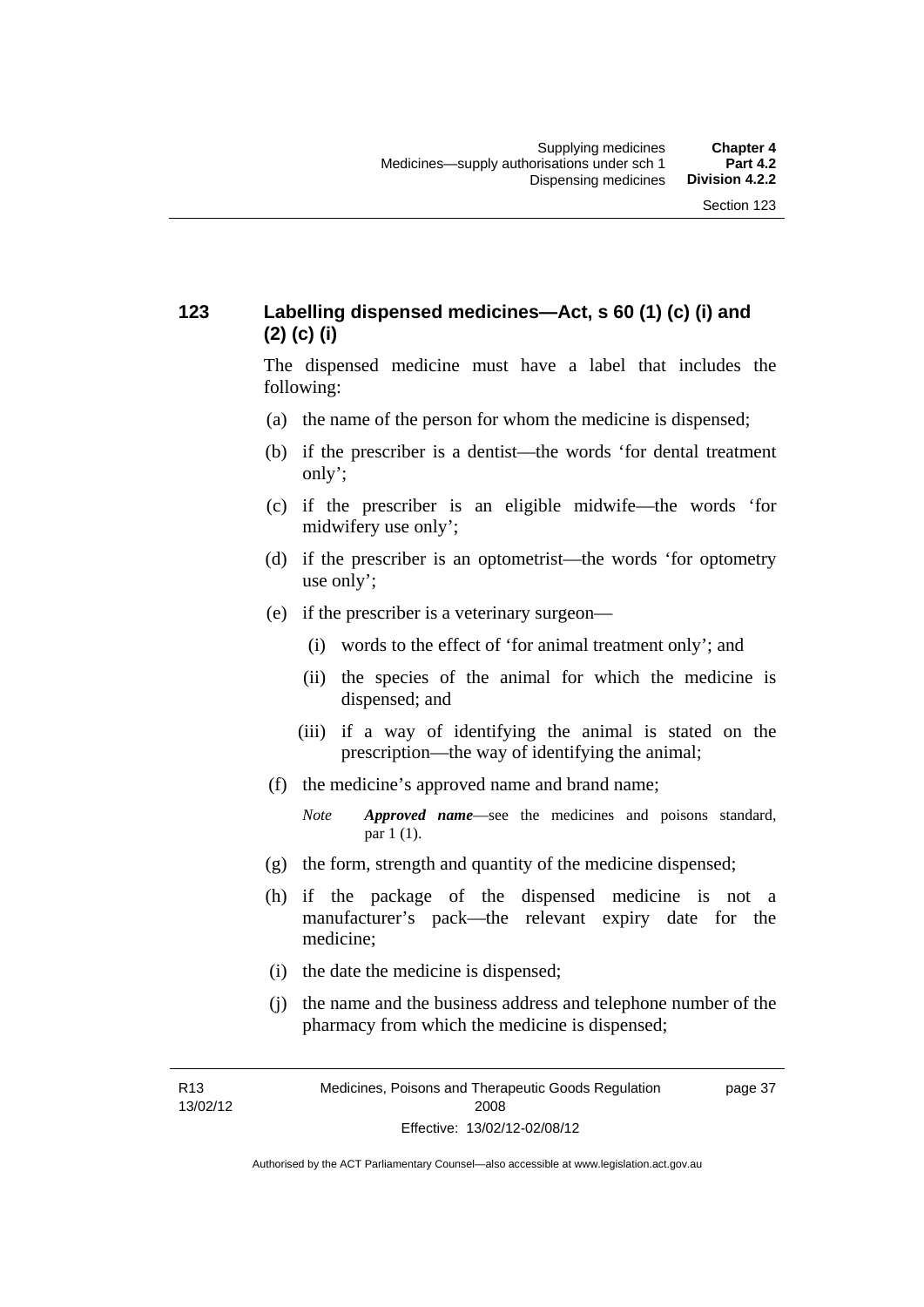- (k) the initials or other identification of the dispensing pharmacist;
- (l) a number that is different from the number given to each other prescription dispensed at the pharmacy;
- (m) directions about the use of the medicine that are adequate to allow the medicine to be taken or administered safely, including any warning statement in the medicines and poisons standard, appendix K (Drugs required to be labelled with a sedation warning) applying to the medicine;
- (n) words to the effect of 'keep out of reach of children'.

#### **Example—par (f) and par (g)**

Warfarin tablets (Coumadin) 5mg 50

*Note* An example is part of the regulation, is not exhaustive and may extend, but does not limit, the meaning of the provision in which it appears (see Legislation Act, s 126 and s 132).

#### **124 Marking dispensed prescriptions**

- (1) This section does not apply to a prescription for an in-patient at a hospital written in the patient's medical records.
- (2) A dispensed paper-based prescription for a medicine must be marked with—
	- (a) if the prescription is a single prescription or the last repeat of a repeat prescription—the word 'cancelled' on the front of the prescription; and
	- (b) the prescribed particulars.
- (3) A dispensed electronic prescription for a medicine must be marked with—
	- (a) if the prescription is a single prescription or the last repeat of a repeat prescription—the word 'cancelled'; and

R13 13/02/12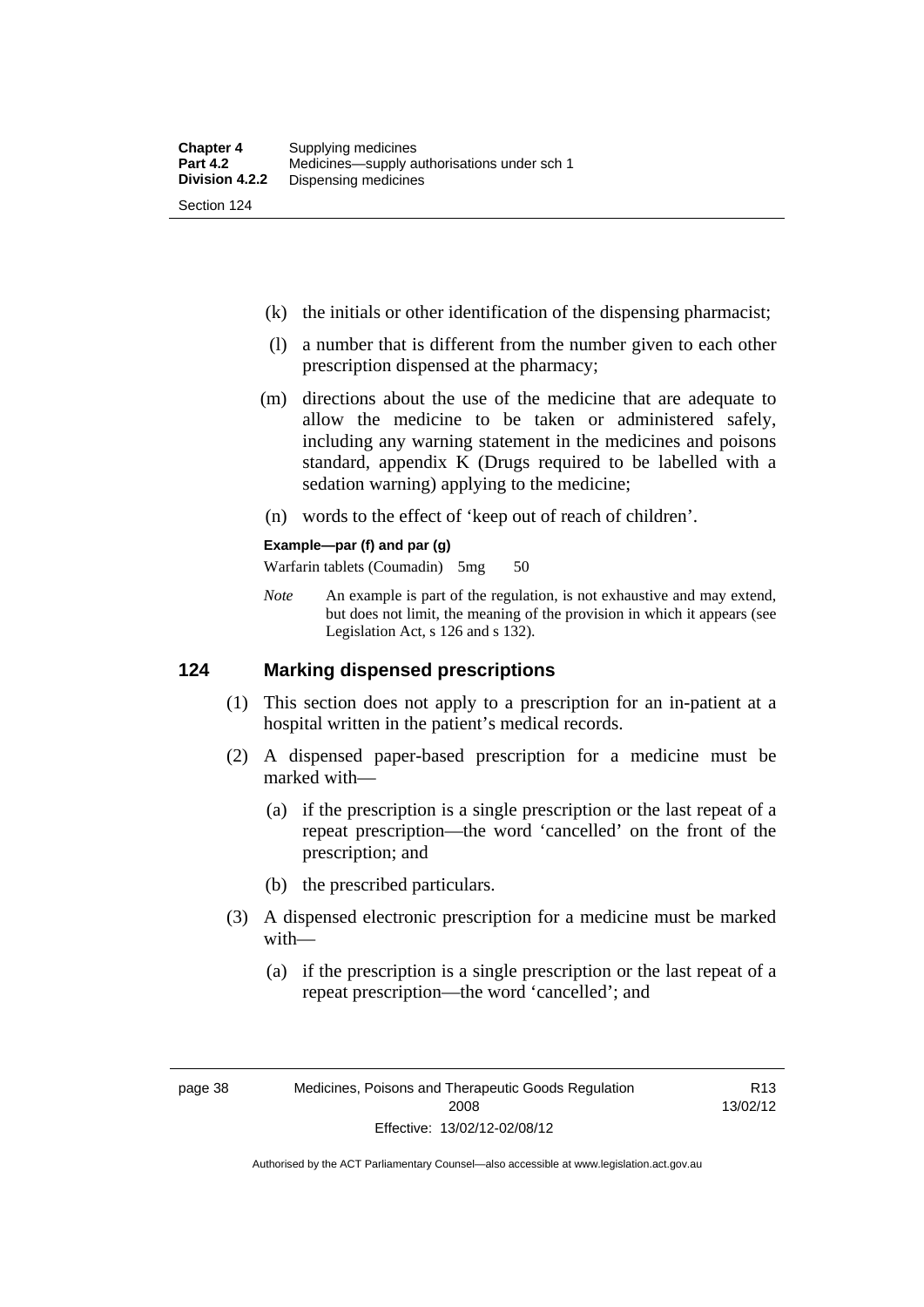- (b) a link to an electronic document containing the prescribed particulars.
- (4) In this section:

*paper-based prescription* includes a faxed copy of a prescription.

*prescribed particulars*, for a dispensed prescription for a medicine, means—

- (a) the date the medicine is dispensed; and
- (b) the name and business address of the dispensing pharmacy; and
- (c) if another brand of the medicine is dispensed for the prescribed medicine—the brand name of the medicine dispensed; and
- (d) for a repeat prescription—the number of the repeat dispensed; and
- (e) the prescription's number under section 123 (l); and
- (f) the pharmacist's initials or signature.

*single prescription* means a prescription that is not a repeat prescription.

#### **125 Recording dispensing of medicines**

The dispensing pharmacist must ensure that a written record is made of the following information in relation to the dispensing of the medicine:

- (a) the pharmacist's name;
- (b) the date of the prescription;
- (c) the prescriber's name;

R13 13/02/12

- (d) the date the prescription is dispensed;
- (e) for a repeat prescription—the number of the repeat dispensed;

Medicines, Poisons and Therapeutic Goods Regulation 2008 Effective: 13/02/12-02/08/12 page 39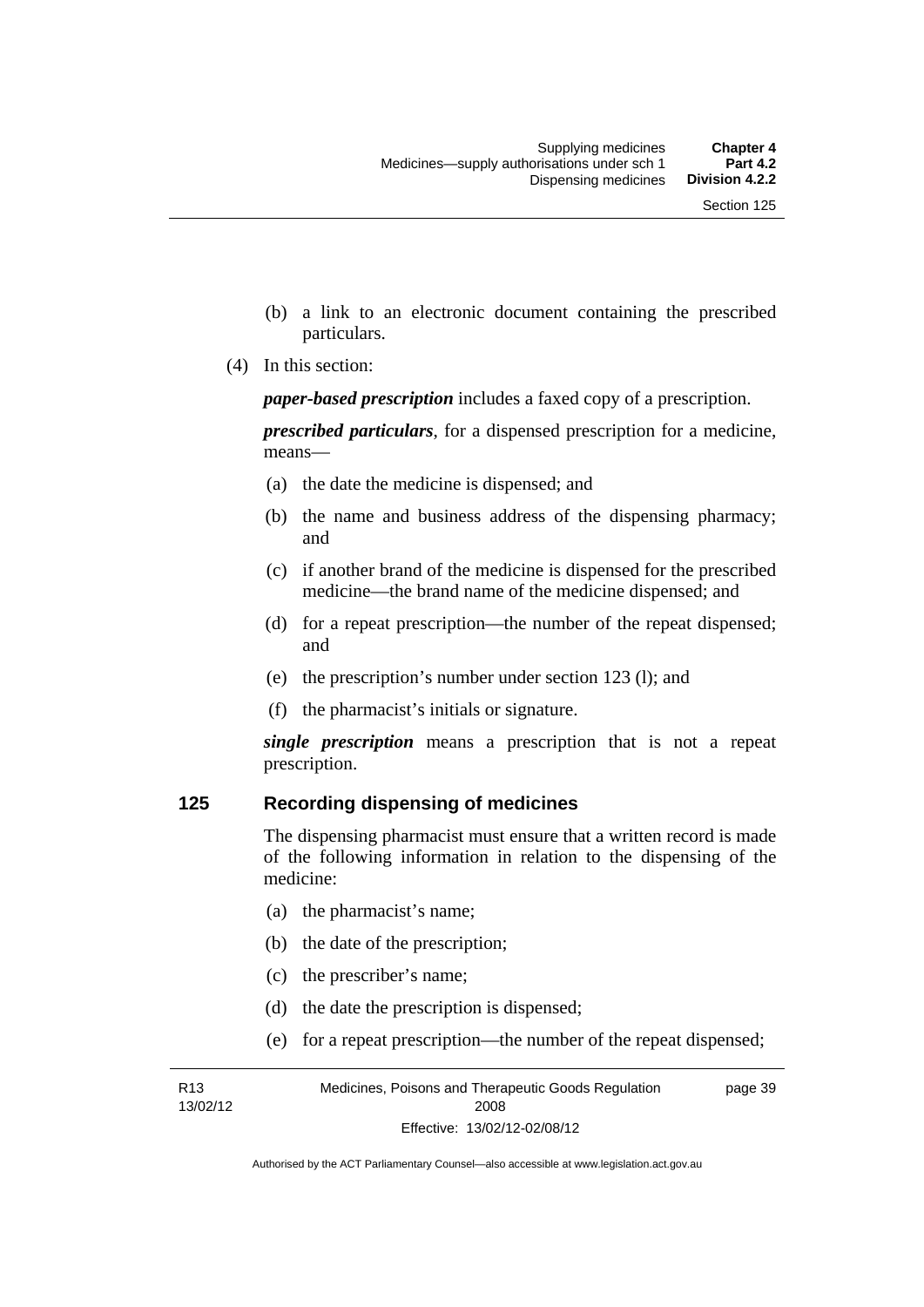(f) the prescription's number under section 123 (l);

- (g) the name and address of the person for whom the medicine is dispensed;
- (h) the medicine's approved name and brand name;
	- *Note Approved name*—see the medicines and poisons standard, par 1 (1).
- (i) the form, strength and quantity of the medicine dispensed.
- *Note Written* includes in electronic form (see Act, dict).

#### **Division 4.2.3 Supplying medicines on requisitions**

*Note* For authorisation to issue a requisition, see s 50.

#### **130 Authorisation conditions for supplying medicines on requisitions—Act, s 44 (1) (b) and (2) (b)**

A person's authorisation under section 110 to supply a medicine on a requisition is subject to the following conditions:

- (a) the medicine is supplied in accordance with the requirements under section 131;
- (b) the medicine is supplied in a package that is labelled in accordance with section 132;
- (c) the filled requisition is marked in accordance with section 133;
- (d) the supply is recorded in accordance with section 134;
- (e) the filled requisition and record under section 134 are kept at the institution where the medicine is supplied or, if the chief health officer approves in writing another place, the place approved by the chief health officer, for at least 2 years after the day the medicine is supplied.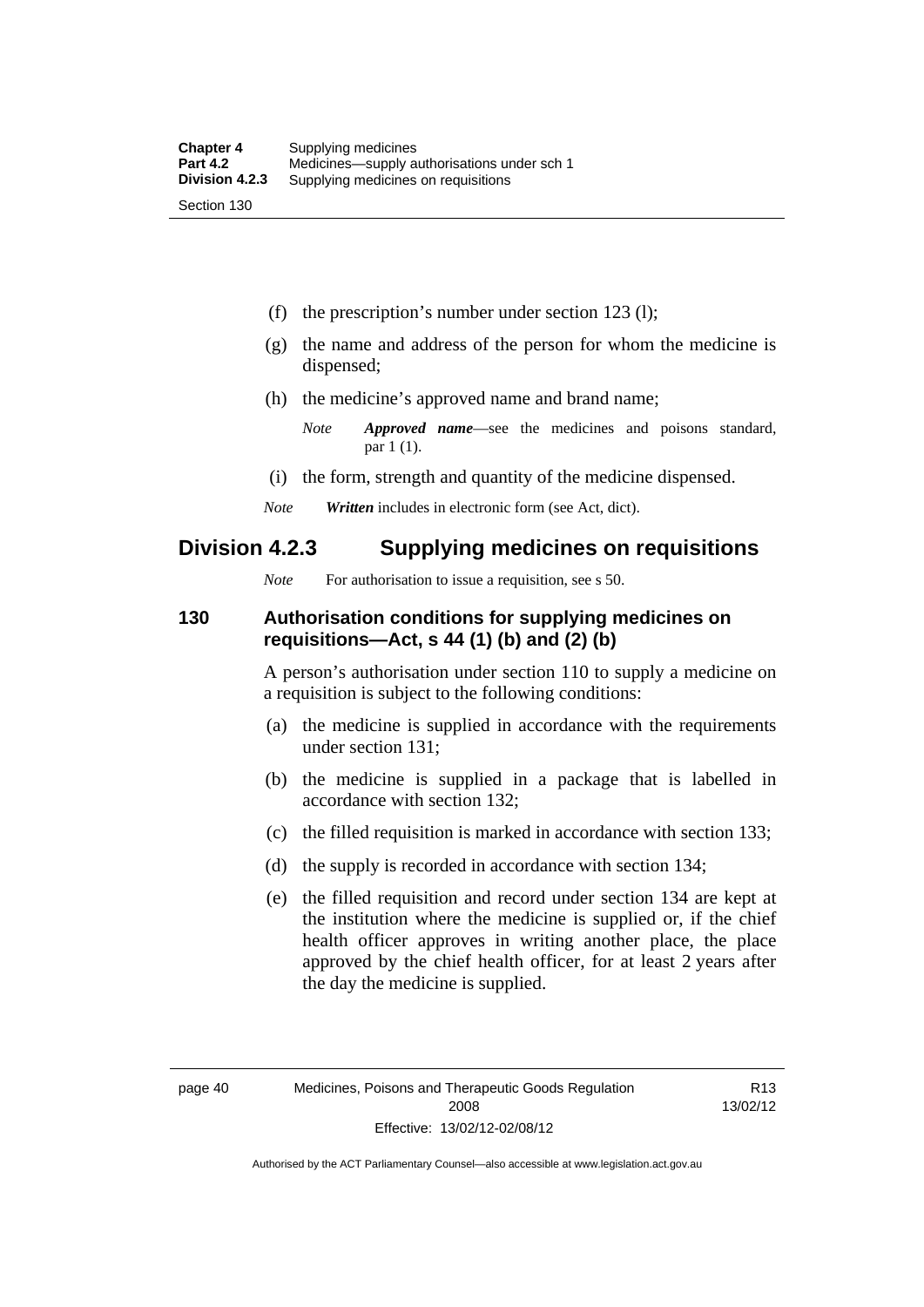#### **131 Supplying medicines on requisitions**

- (1) The following are the requirements for the supply of a medicine on a requisition:
	- (a) the medicine is supplied in accordance with the requisition (including the requisition as changed by the person supplying the medicine at the oral direction of the person issuing the requisition);

- (b) if the requisition is a written requisition—the requisition complies with section 55 (General requirements for written requisitions) and section 56 (Particulars for requisitions);
- (c) if the requisition is an oral requisition—the requisition complies with section 56.
- (2) However, if the requisition does not comply with section 55 or section 56 (as appropriate), a pharmacist may supply the medicine on the requisition if satisfied that it is not practicable for a complying requisition to be issued for the medicine.

*Note Pharmacist* does not include an intern pharmacist (see dict).

(3) In this section:

*supplied in accordance with the requisition*, for a requisitioned medicine, includes supplying another brand of the medicine that is a bioequivalent form of the requisitioned medicine.

*Note Bioequivalent*—see the dictionary.

page 41

*Note* For changes to a requisition by the person supplying a medicine on a requisition (see Act, s 29 (3)).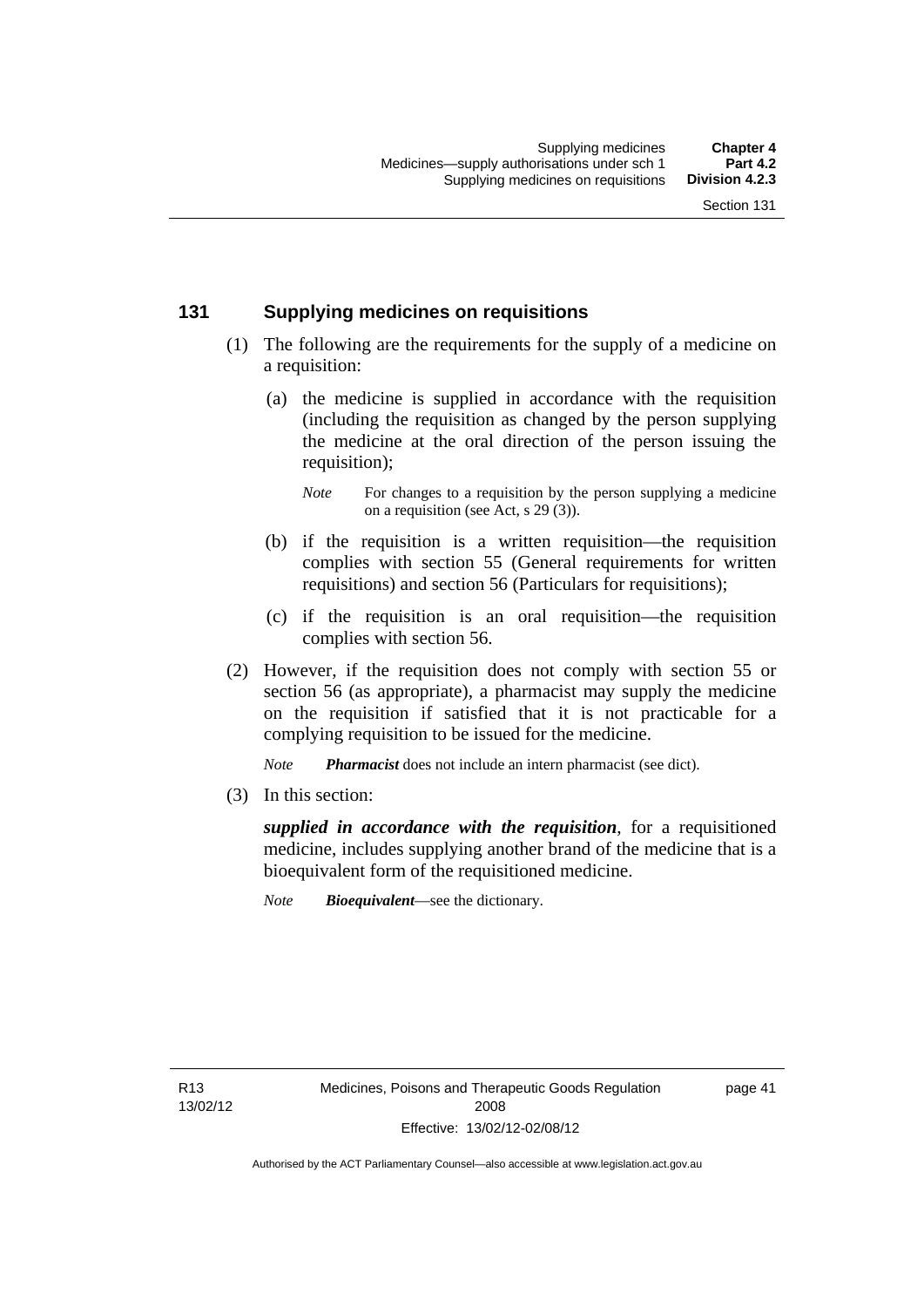## **132 Labelling medicines supplied on requisition—Act, s 60 (1) (c) (i) and (2) (c) (i)**

The package of a medicine supplied on requisition to a ward for the supply to a patient must have a label that includes the following:

(a) the medicine's approved name or brand name;

*Note Approved name*—see the medicines and poisons standard, par 1 (1).

- (b) the form, strength and quantity of the medicine;
- (c) if the package of the medicine is not a manufacturer's pack—
	- (i) the batch number or numbers of the medicine; and
	- (ii) the relevant expiry date for the medicine;
- (d) the name or other identifier of the pharmacy or ward from which the medicine is supplied;
- (e) if the medicine is a controlled medicine—a number that is different from the number given to each other requisition supplied from the pharmacy or ward.

#### **Examples—par (a) and par (b)**

- 1 Warfarin tablets 5mg 50
- 2 Coumadin tablets 5mg 50
- *Note* An example is part of the regulation, is not exhaustive and may extend, but does not limit, the meaning of the provision in which it appears (see Legislation Act, s 126 and s 132).

#### **133 Marking filled requisitions**

- (1) A filled paper-based requisition for a medicine must be marked with—
	- (a) the name or other identifier of the pharmacy or ward from which the medicine is supplied; and

page 42 Medicines, Poisons and Therapeutic Goods Regulation 2008 Effective: 13/02/12-02/08/12

R13 13/02/12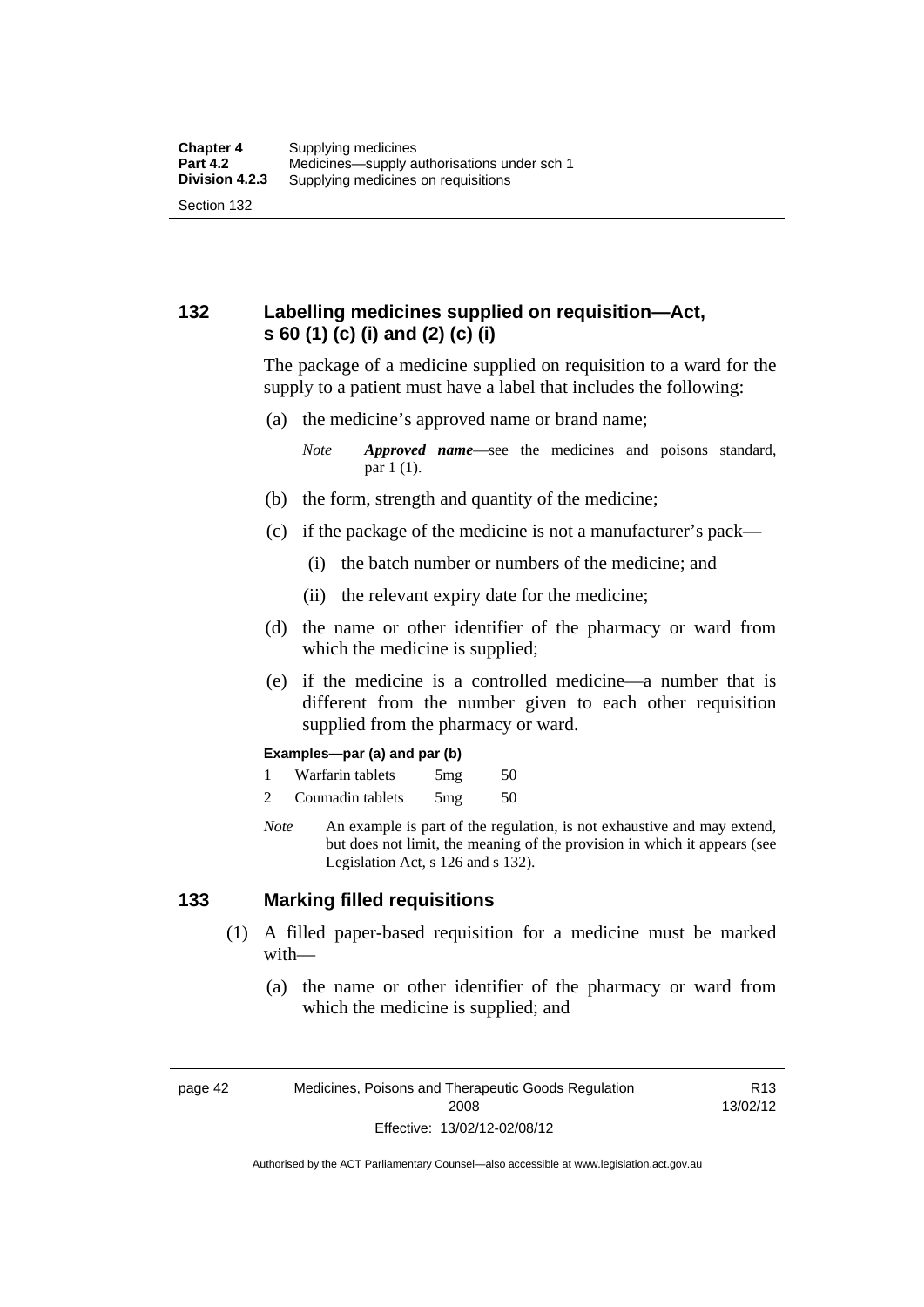- (b) if the medicine is a controlled medicine—the requisition's number under section 132 (e); and
- (c) the supplier's initials or signature.
- (2) A filled electronic requisition for a medicine must be marked with a link to an electronic document containing—
	- (a) the name or other identifier of the pharmacy or ward from which the medicine is supplied; and
	- (b) if the medicine is a controlled medicine—the requisition's number under section 132 (e); and
	- (c) the supplier's initials or signature.
- (3) However, subsection (1) (a) and (2) (a) do not apply to a requisition filled at a pharmacy at an institution.
- (4) In this section:

*paper-based requisition* includes a faxed copy of a requisition.

#### **134 Recording supply of medicines on requisitions**

A person who supplies a medicine to someone else on requisition must make a written record of the following information:

- (a) the date of the requisition;
- (b) the name of the person who issued the requisition;
- (c) the date the requisition is filled;
- (d) the medicine, and the form, strength and quantity of the medicine, supplied;
- (e) the name or initials of the person supplying the medicine.
- *Note Written* includes in electronic form (see Act, dict).

page 43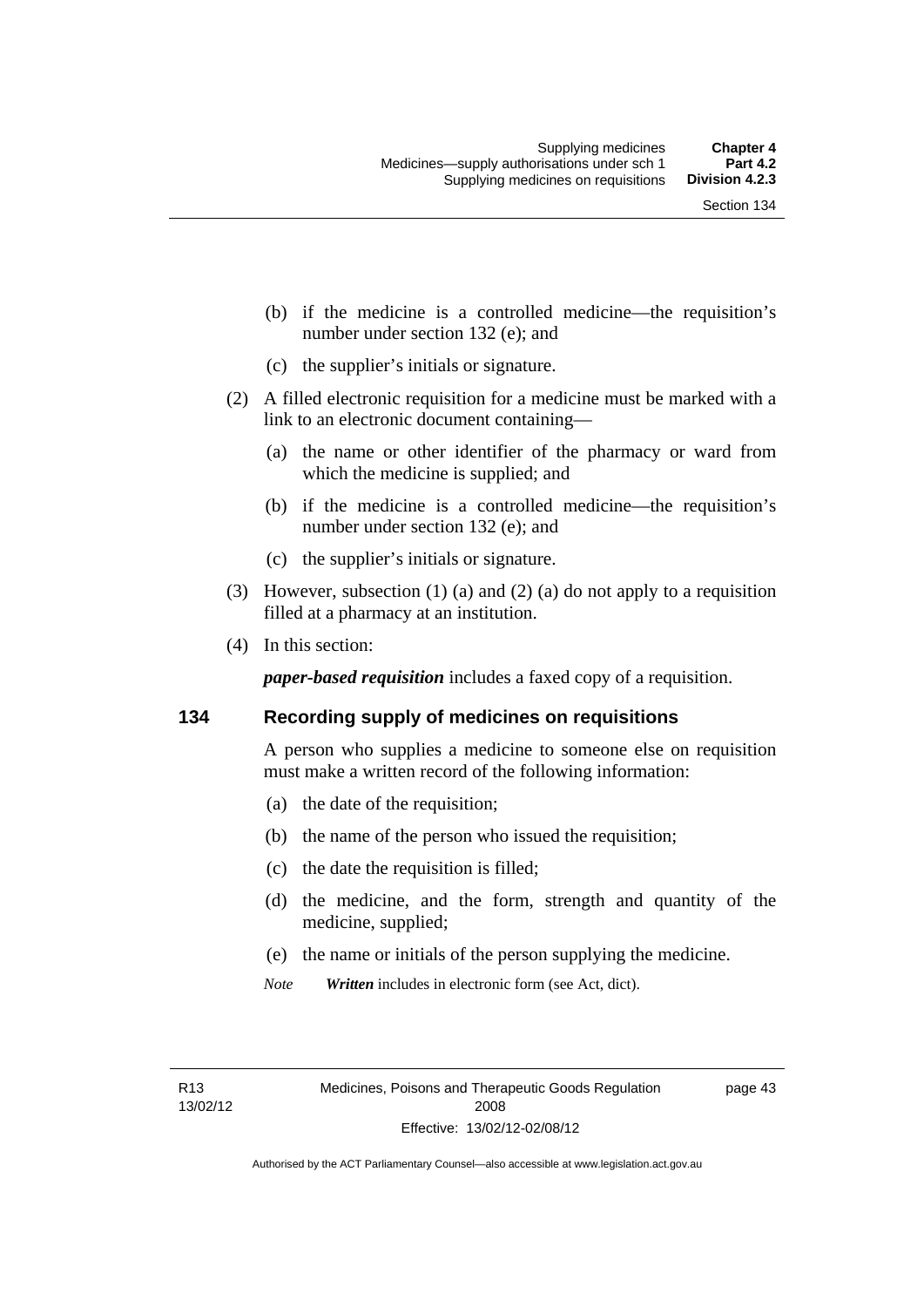Section 140

# **Division 4.2.4 Supplying medicines on purchase orders**

*Note* For authorisation to issue a purchase order, see s 60.

## **140 Authorisation conditions for supplying medicines on purchase orders—Act, s 44 (1) (b) and (2) (b)**

A person's authorisation under section 110 to supply a medicine on a purchase order is subject to the following conditions:

- (a) the purchase order is a complying purchase order;
- (b) the medicine is supplied in accordance with the requirements of section 141;
- (c) the supply is recorded in accordance with section 142;
- (d) if the supplier does not receive a document signed by the buyer acknowledging receipt of the medicine within 7 days after the day the medicine is delivered—the supplier must, within 24 hours after the end of the 7-day period, tell the chief health officer, in writing, of the failure to receive the document;
- (e) the following are kept at the supplier's business premises or, if the chief health officer approves in writing another place, the place approved by the chief health officer, for at least 2 years after the day the medicine is supplied:
	- (i) the filled purchase order;
	- (ii) the delivery acknowledgement under paragraph (d) or section 141 $(1)$  $(d)$  $(ii)$ ;
	- (iii) the record for section 142.

R13 13/02/12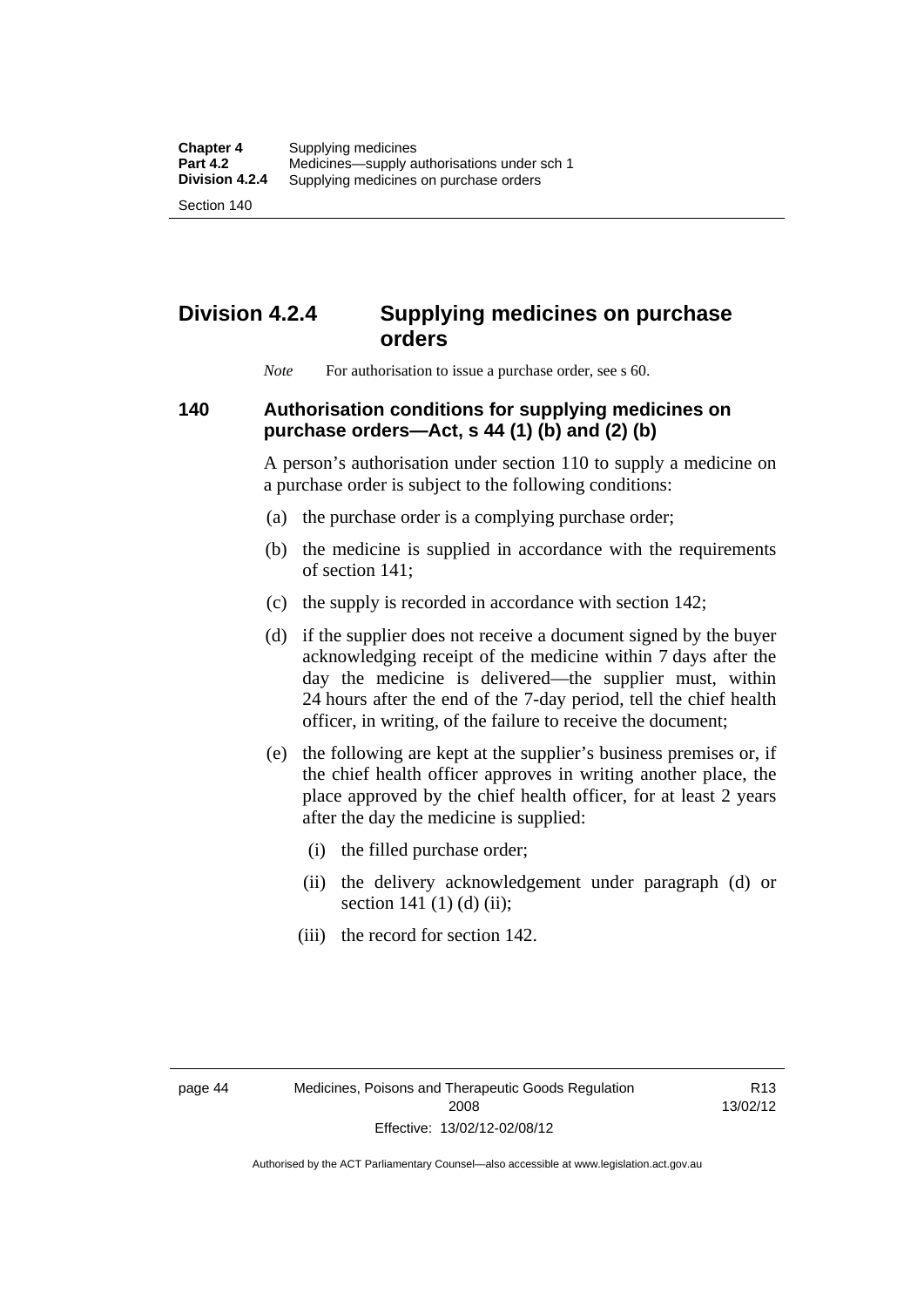#### **141 Supplying medicines on purchase orders**

- (1) The following are the requirements for the supply of a medicine on a purchase order:
	- (a) the medicine is supplied in manufacturer's packs that comply with—
		- (i) section 501 (Packaging of supplied manufacturer's packs of medicines—Act, s 59 (1) (c) (i) and (2) (c) (i)); or
		- (ii) an approval under the Act, section 193 (Approval of non-standard packaging and labelling);
	- (b) the manufacturer's packs are labelled in accordance with—
		- (i) section 502 (Labelling of supplied manufacturer's packs of medicines—Act, s  $60(1)$  (c) (i) and (2) (c) (i)); or
		- (ii) an approval under the Act, section 193;
	- (c) the manufacturer's packs are securely wrapped and packed;
	- (d) if the medicine is delivered in person by the supplier to the buyer—
		- (i) the medicine is delivered to an adult; and
		- (ii) the delivery is acknowledged by the adult signing and dating a copy of the purchase order;
	- (e) if the medicine is not delivered in person by the supplier to the buyer—the medicine is delivered to the buyer by a person whose procedures require the delivery of the medicine to be signed for by the buyer or an adult employee of the buyer.

page 45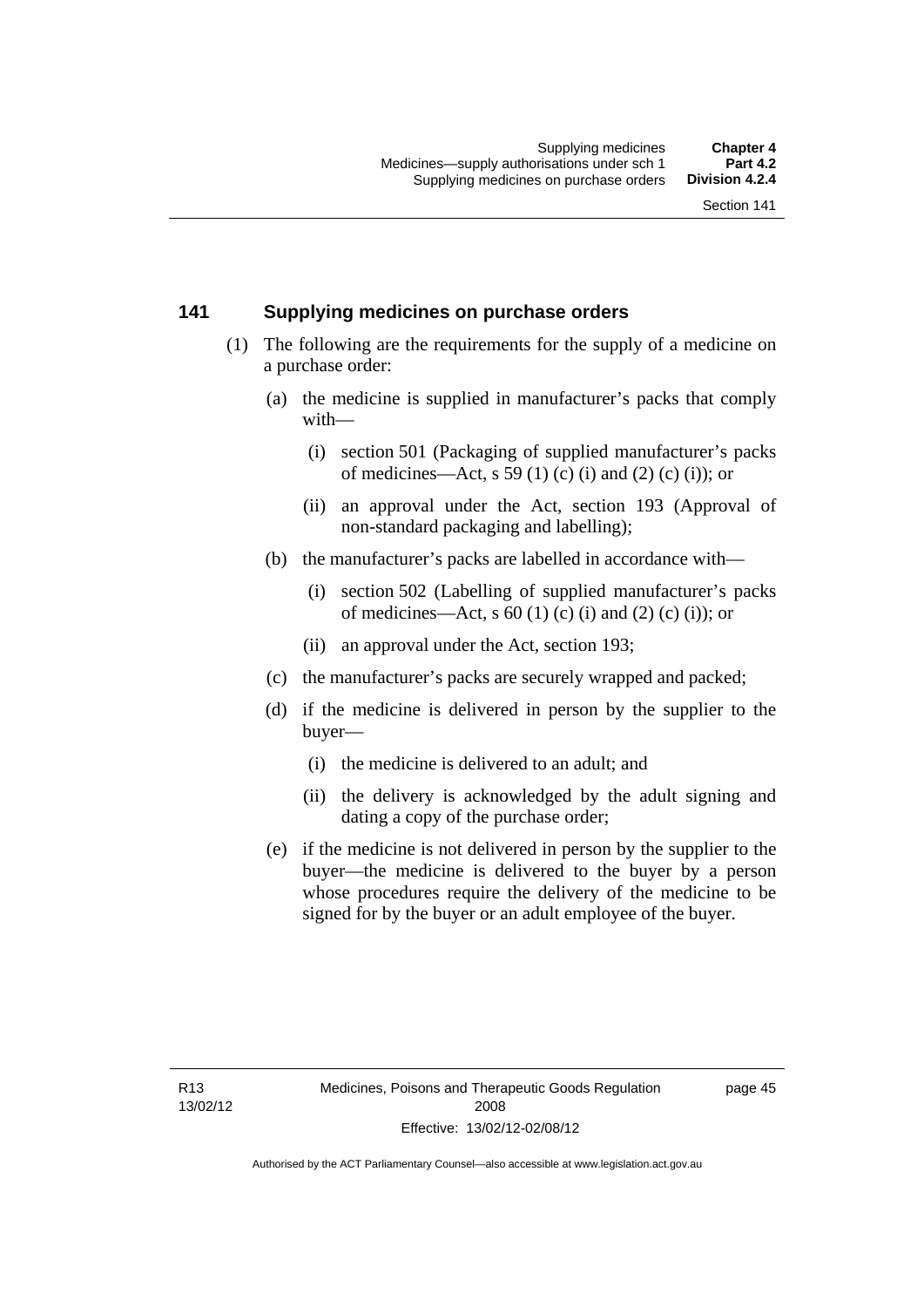- (2) However, subsection (1) (a), (b) and (c) do not apply in relation to a medicine supplied by a pharmacist to a prescriber who is authorised to supply the medicine during a consultation if the medicine is supplied in a package that is labelled with the following particulars:
	- (a) the approved name and brand name of the medicine;

*Note Approved name*—see the medicine and poisons standard, par 1 (1).

- (b) the form, strength and quantity of the medicine, supplied;
- (c) if the package of the medicine is not a manufacturer's pack the relevant expiry date for the medicine.

#### **142 Recording supply of medicines on purchase orders**

A person who supplies a medicine to someone else on a purchase order must make a written record of the following information:

- (a) the date of the order;
- (b) the issuer's authority to issue the order;
- (c) the name, and the business address and telephone number, of the person to whom the medicine is supplied;
- (d) the date the order is supplied;
- (e) the medicine, and the form, strength and quantity of the medicine, supplied.
- *Note Written* includes in electronic form (see Act, dict).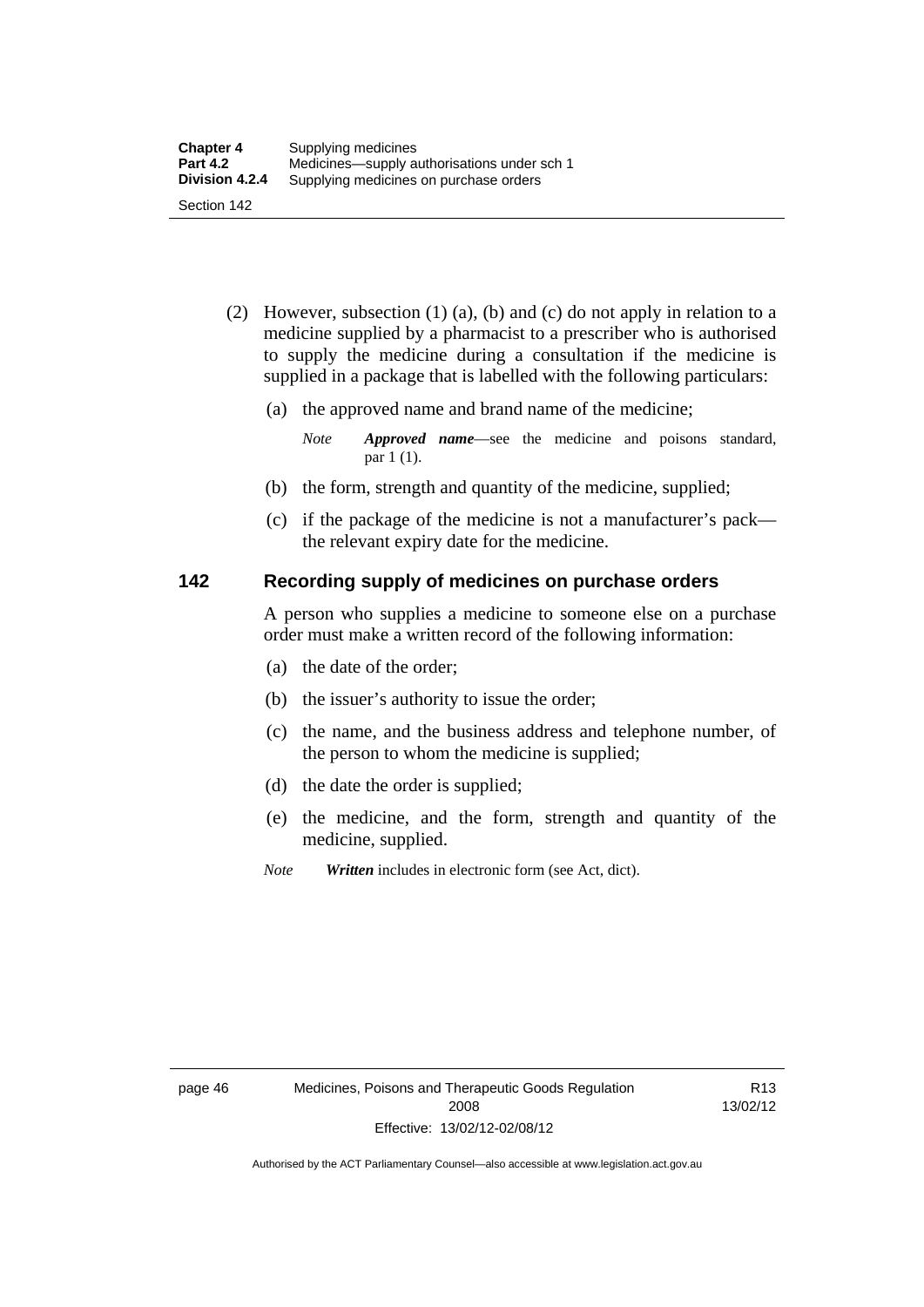## **Division 4.2.5 Supplying medicines on standing orders**

- *Note 1* For the issue of a standing order, see pt 3.4.
- *Note 2 Supply* does not include administer (see Act, s 24).

#### **150 Authorisation conditions for supplying medicines on standing orders—Act, s 44 (1) (b) and (2) (b)**

- (1) A person's authorisation under section 110 to supply a medicine on a standing order is subject to the following conditions:
	- (a) the medicine is supplied in accordance with the requirements of section 151;
	- (b) the supply is recorded in accordance with section 153;
	- (c) the record for section 153 is kept at the person's business premises or, if the chief health officer approves in writing another place, the place approved by the chief health officer, for at least 2 years after the day the medicine is supplied;
	- (d) if the supplier is not the person who would ordinarily have prescribed the medicine for the recipient, the required information is given in writing to—
		- (i) the prescriber (the *usual prescriber*) who would ordinarily have prescribed the medicine for the recipient not later than 24 hours after supplying the medicine; or
		- (ii) if the recipient does not have a usual prescriber—the recipient.
- (2) However, subsection (1) (c) and (d) do not apply if the record is made in a patient's medical records.

page 47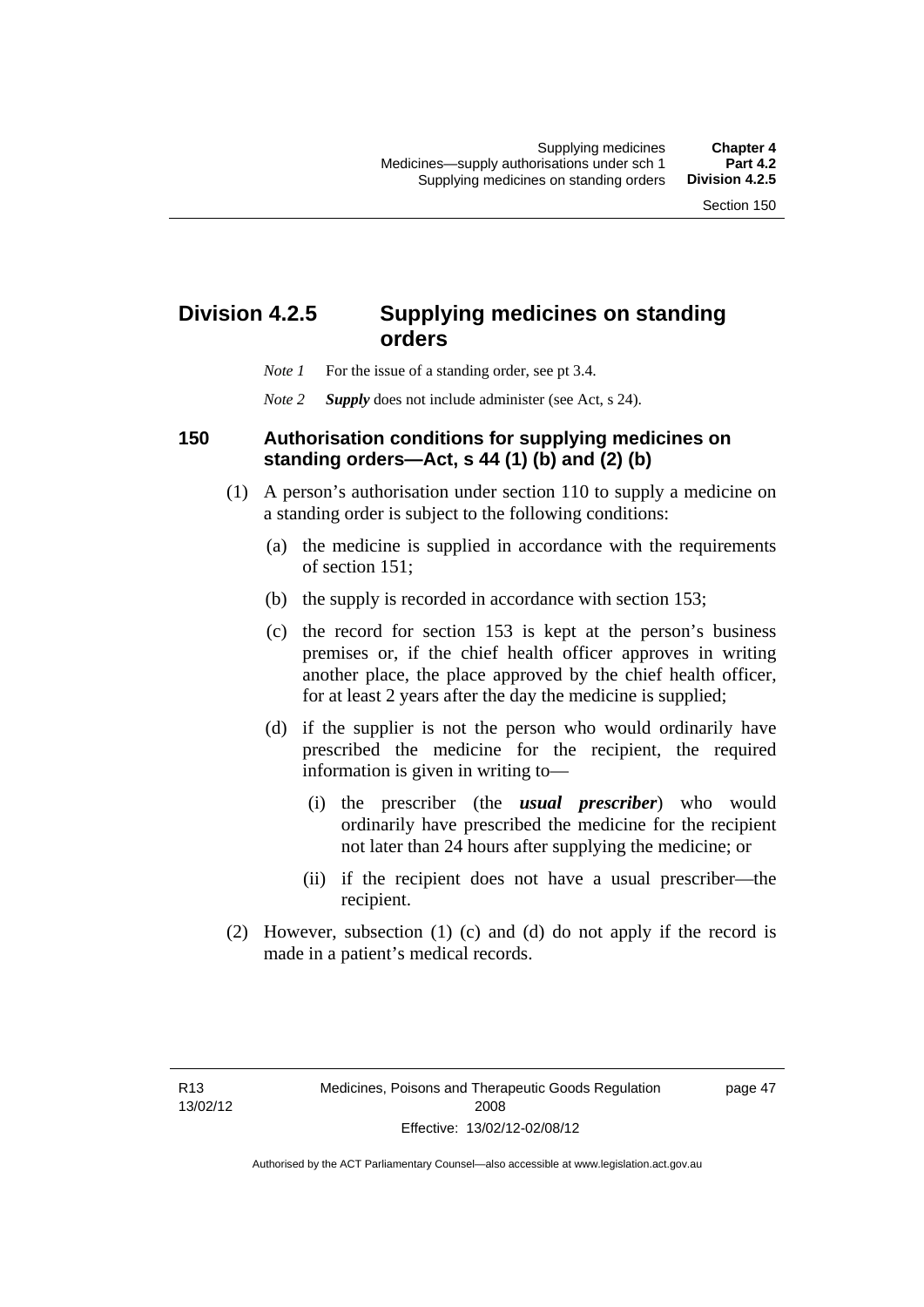(3) In this section:

*required information*, for the supply of a medicine on a standing order, means—

- (a) the supplier's name; and
- (b) the date the medicine is supplied; and
- (c) the name and address of the person to whom the medicine is supplied; and
- (d) the medicine's approved name and brand name; and
- (e) the form, strength and quantity of the medicine supplied.

#### **151 Supplying medicines on standing orders**

The following are the requirements for the supply of a medicine on a standing order:

- (a) the medicine is supplied in accordance with the standing order;
- (b) the medicine is supplied in a package that is labelled in accordance with section 152.

#### **152 Labelling medicines supplied on standing order— Act, s 60 (1) (c) (i) and (2) (c) (i)**

The package of a medicine supplied on a standing order must have a label that includes the following:

- (a) the name of the person to whom the medicine is to be supplied;
- (b) the date the medicine is supplied;
- (c) the medicine, and the form, strength and quantity of the medicine, supplied;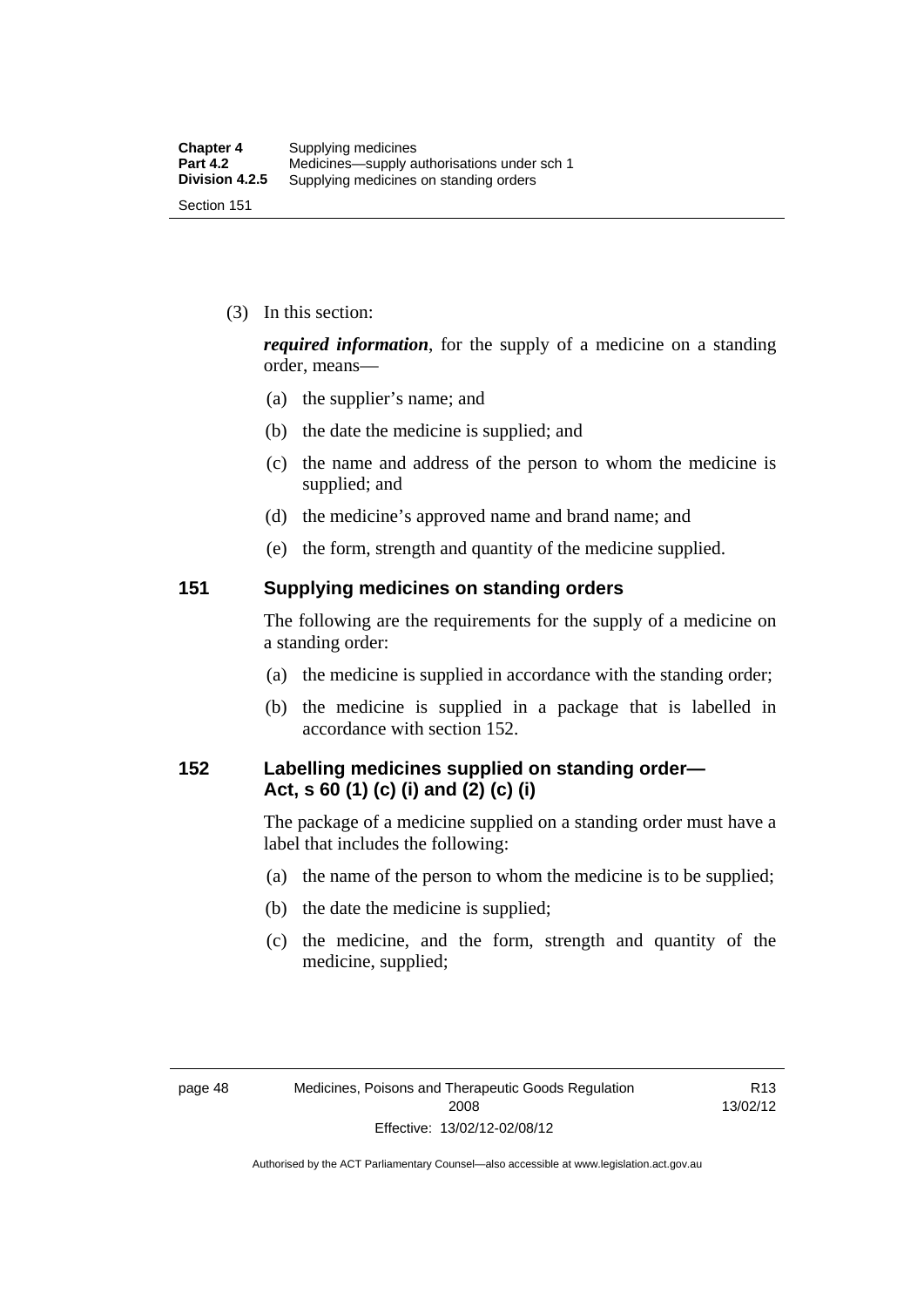- (d) if the package of the dispensed medicine is not a manufacturer's pack—
	- (i) the batch number or numbers of the medicine; and
	- (ii) the relevant expiry date for the medicine;
- (e) the supplier's name, business address and telephone number;
- (f) directions about the use of the medicine that are adequate to allow the medicine to be taken or administered safely, including any warning statement in the medicines and poisons standard, appendix K (Drugs required to be labelled with a sedation warning) applying to the medicine;
- (g) words to the effect of 'keep out of reach of children'.

#### **153 Recording supply of medicines on standing orders**

- (1) A person (the *supplier*) who supplies a medicine to a person (the *patient*) on a standing order must make a written record of the following information:
	- (a) the supplier's name;
	- (b) the patient's name and address;
	- (c) the date the medicine is supplied;
	- (d) the medicine's approved name and brand name;
	- (e) the form, strength and quantity of the medicine;
	- (f) the date of the standing order.
	- *Note Written* includes in electronic form (see Act, dict).
- (2) However, subsection (1) (b) does not apply if the record is made in the patient's medical records.

page 49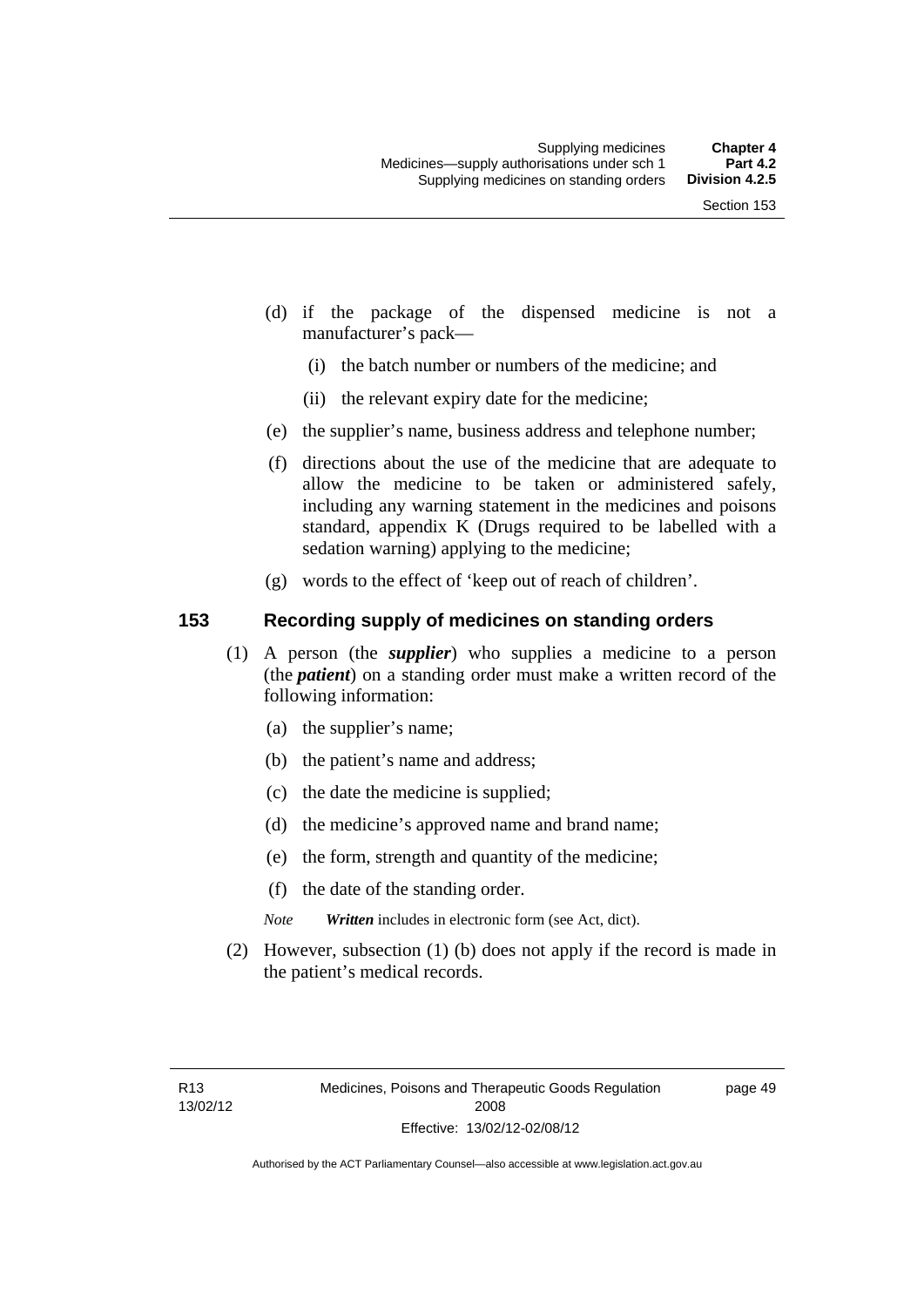### **Division 4.2.6 Supplying medicines during consultations**

*Note Supply* does not include administer (see Act, s 24).

### **160 Authorisation conditions for supplying medicines during consultations—Act, s 44 (1) (b) and (2) (b)**

A prescriber's authorisation under section 110 to supply a medicine during a consultation is subject to the following conditions:

- (a) the medicine is supplied in accordance with the Act, section 7 (Appropriate prescription and supply of medicines);
- (b) if the medicine is a controlled medicine for human use—
	- (i) the prescriber complies with the additional requirements under section 163 (Additional requirements for supplying controlled medicines for human use during consultations) in relation to the supply; and
	- (ii) if the medicine is dronabinol—the prescriber has an authorisation under the *Therapeutic Goods Act 1989* (Cwlth), section 19 to supply the medicine; and
		- *Note* Dronabinol cannot be prescribed for veterinary use because it is a prohibited substance (see medicine and poisons standard, sch 9, entry for tetrahydrocannabinols).
	- (iii) the prescriber complies with section 164 (Information for CHO about controlled medicines supplied during consultations—Act, s 31 (2) (b) and (4), def *required information*);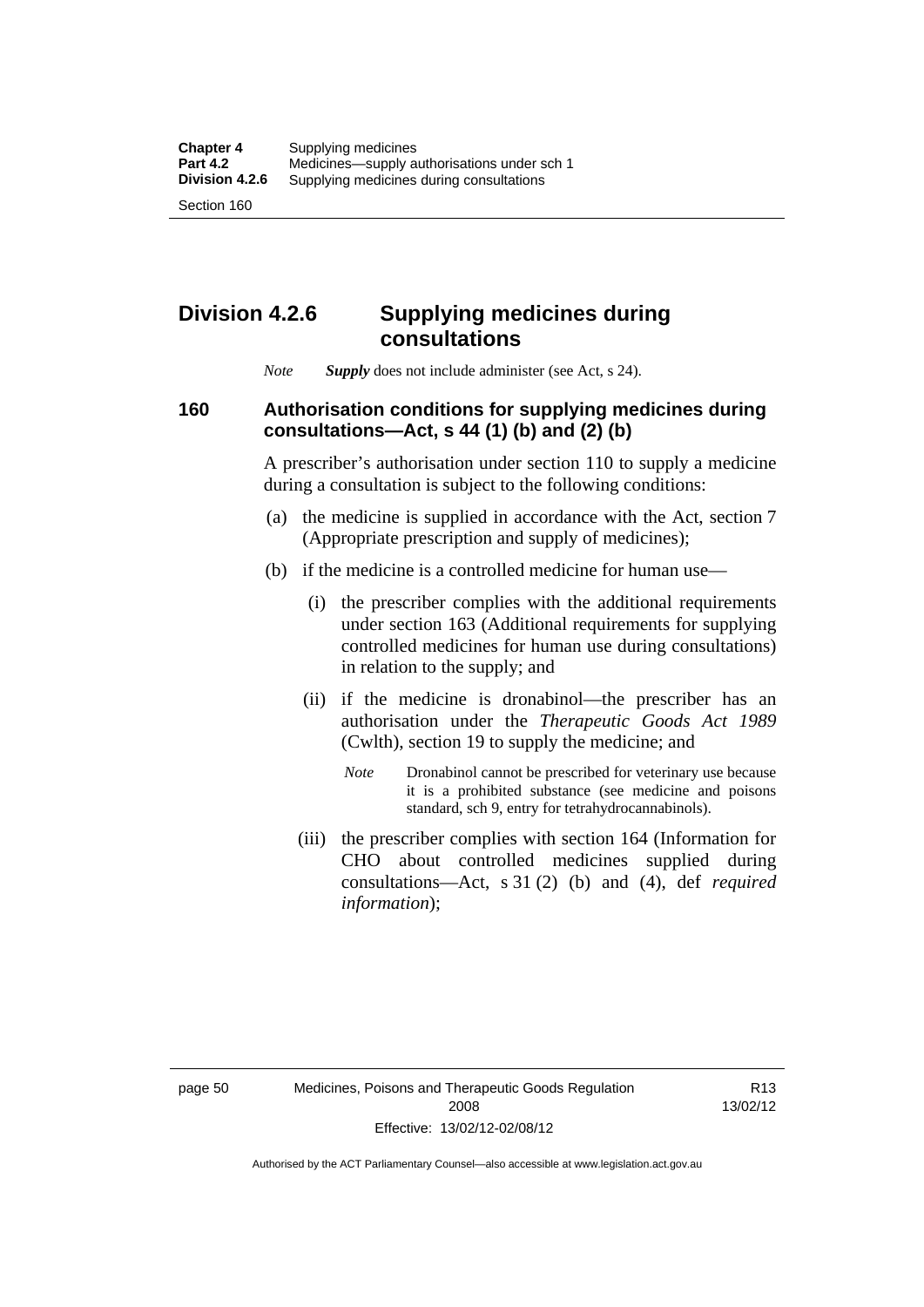- (c) if the medicine is a designated appendix D medicine prescribed for a purpose mentioned in schedule 3 (Designated appendix D medicines—standing approvals), part 3.2, column 3 in relation to the medicine—
	- (i) the prescriber has an appendix D medicines approval to prescribe the medicine; and
	- (ii) the prescriber complies with each condition (if any) of the approval (including any conditions in the schedule, part 3.2, column 4 in relation to the medicine);
- (d) the medicine is labelled in accordance with section 161;
- (e) the supply is recorded in accordance with section 162;
- (f) the record is kept at the prescriber's business premises or, if the chief health officer approves in writing another place, the place approved by the chief health officer, for at least 2 years after the day the medicine is supplied.

#### **161 Labelling medicines supplied during consultations**

The supplied medicine must have a label that includes the following:

- (a) the name of the person to whom the medicine is supplied;
- (b) the date the medicine is supplied;
- (c) the prescriber's name, business address and telephone number;
- (d) the medicine's approved name or brand name;
	- *Note Approved name*—see the medicines and poisons standard, par 1 (1).
- (e) the form, strength and quantity of the medicine;

page 51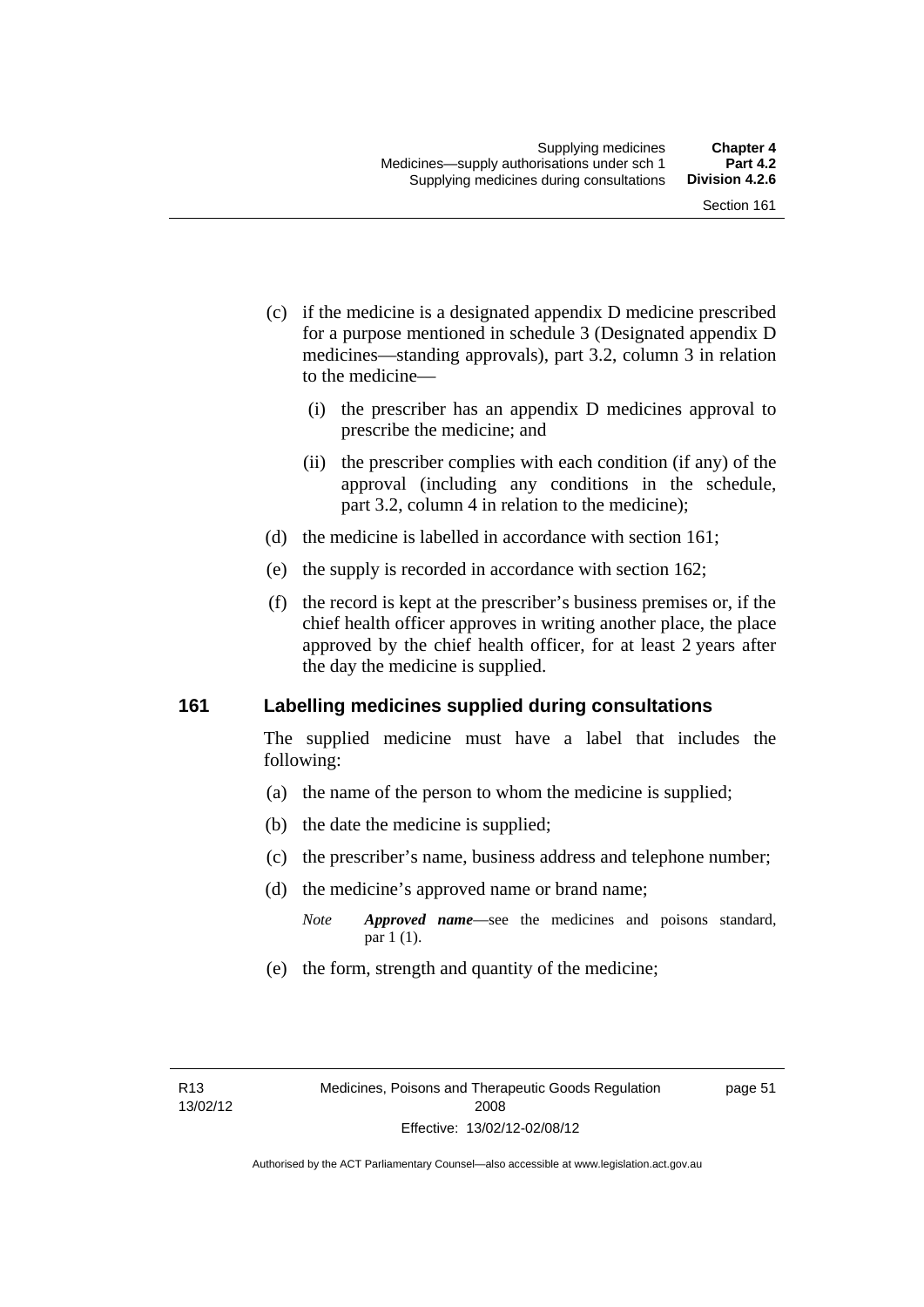- (f) if the package of the supplied medicine is not a manufacturer's pack—the relevant expiry date for the medicine;
- (g) directions about the use of the medicine that are adequate to allow the medicine to be taken or administered safely, including any warning statement in the medicines and poisons standard, appendix K (Drugs required to be labelled with a sedation warning) applying to the medicine;
- (h) words to the effect of 'keep out of reach of children';
- (i) if the prescriber is a dentist—the words 'for dental treatment only';
- (j) if the prescriber is an eligible midwife—the words 'for midwifery use only';
- (k) if the prescriber is an optometrist—the words 'for optometry use only';
- (l) if the prescriber is a veterinary surgeon—
	- (i) words to the effect of 'for animal treatment only'; and
	- (ii) the species of the animal for which the medicine is supplied; and
	- (iii) if possible, a way of identifying the animal.

#### **Examples—par (d) and par (e)**

| Warfarin tablets | 5mg | 50 |
|------------------|-----|----|
| Coumadin tablets | 5mg | 50 |

*Note* An example is part of the regulation, is not exhaustive and may extend, but does not limit, the meaning of the provision in which it appears (see Legislation Act, s 126 and s 132).

page 52 Medicines, Poisons and Therapeutic Goods Regulation 2008 Effective: 13/02/12-02/08/12

R13 13/02/12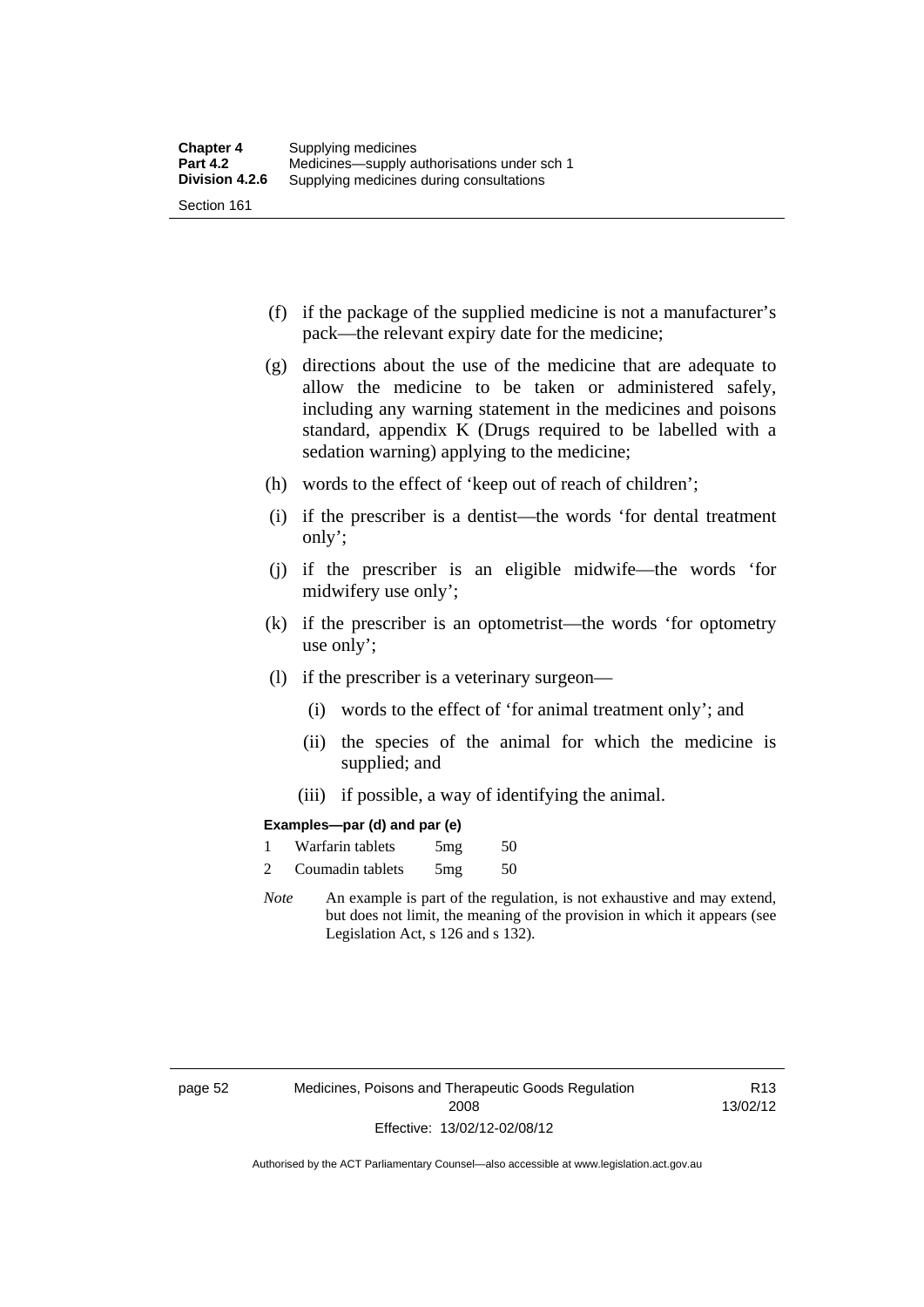#### **162 Recording medicines supplied during consultations**

A prescriber who supplies a medicine during a consultation must make a written record of the following information in the medical records of the person to whom, or animal to which, the consultation related:

- (a) the date the medicine is supplied;
- (b) the medicine's approved name or brand name;

*Note Approved name*—see the medicines and poisons standard, par 1 (1).

- (c) the form, strength and quantity of the medicine;
- (d) the directions given to the person for the use of the medicine.

*Note Written* includes in electronic form (see Act, dict).

#### **163 Additional requirements for supplying controlled medicines for human use during consultations**

The following are the additional requirements for supplying a controlled medicine for human use during a consultation:

- (a) the prescriber has a controlled medicines approval to prescribe the medicine;
	- *Note* For controlled medicines approvals, see pt 13.1.
- (b) if the approval is for a particular form of the medicine—the supply is for the form of the medicine approved or a bioequivalent form;

*Note Bioequivalent*—see the dictionary.

- (c) if the approval is for a particular strength of the medicine—the supply is for the strength approved or a weaker strength;
- (d) if the approval is for a particular quantity of the medicine—the supply is for not more than the quantity approved;

R13 13/02/12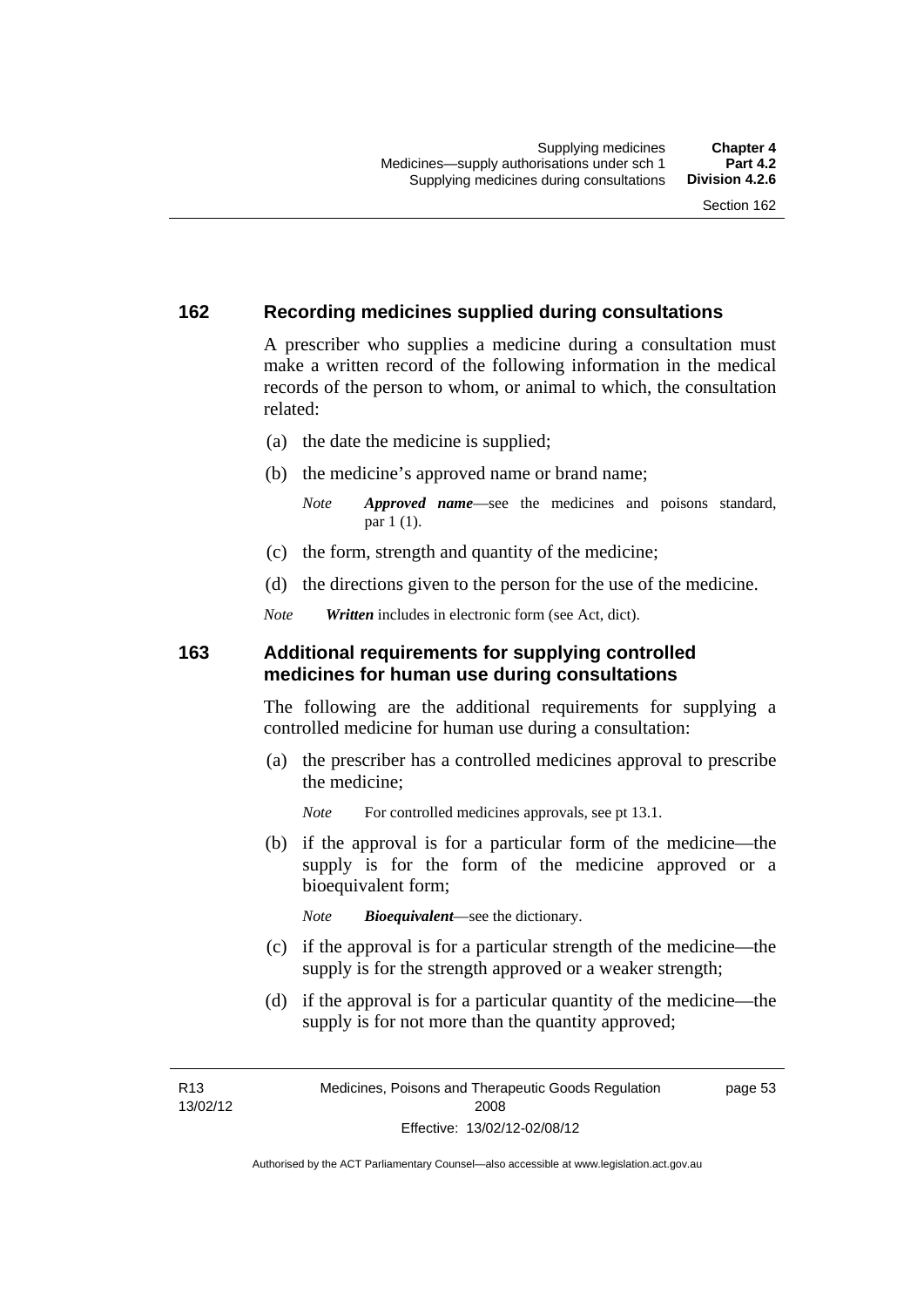(e) the prescriber complies with each condition (if any) of the approval.

#### **Example—par (b)**

If a slow release form of a medicine is approved, the prescriber is not authorised to prescribe an immediate release form of the medicine.

#### **Example—par (c) and par (d)**

If a doctor is given an approval to prescribe 25 morphine 20mg capsules, the doctor may prescribe 5 20mg capsules and 10 15mg capsules. Later, if the approval is still in force, the doctor may prescribe not more than 10 morphine capsules of any strength up to and including 20mg.

*Note* An example is part of the regulation, is not exhaustive and may extend, but does not limit, the meaning of the provision in which it appears (see Legislation Act, s 126 and s 132).

#### **164 Information for CHO about controlled medicines supplied during consultations—Act, s 31 (2) (b) and (4), def** *required information*

 (1) This section applies if a prescriber supplies a controlled medicine for human use during a consultation.

*Note Supply* does not include administer (see Act, s 24).

- (2) The prescriber must, not later than 7 days after the end of the month when the controlled medicine is supplied, give the chief health officer the following information in writing:
	- (a) the prescriber's name, business address and telephone number;
	- (b) the name and address of the person to whom the medicine is supplied;
	- (c) the date of supply;
	- (d) the medicine, and the form, strength and quantity of the medicine, supplied.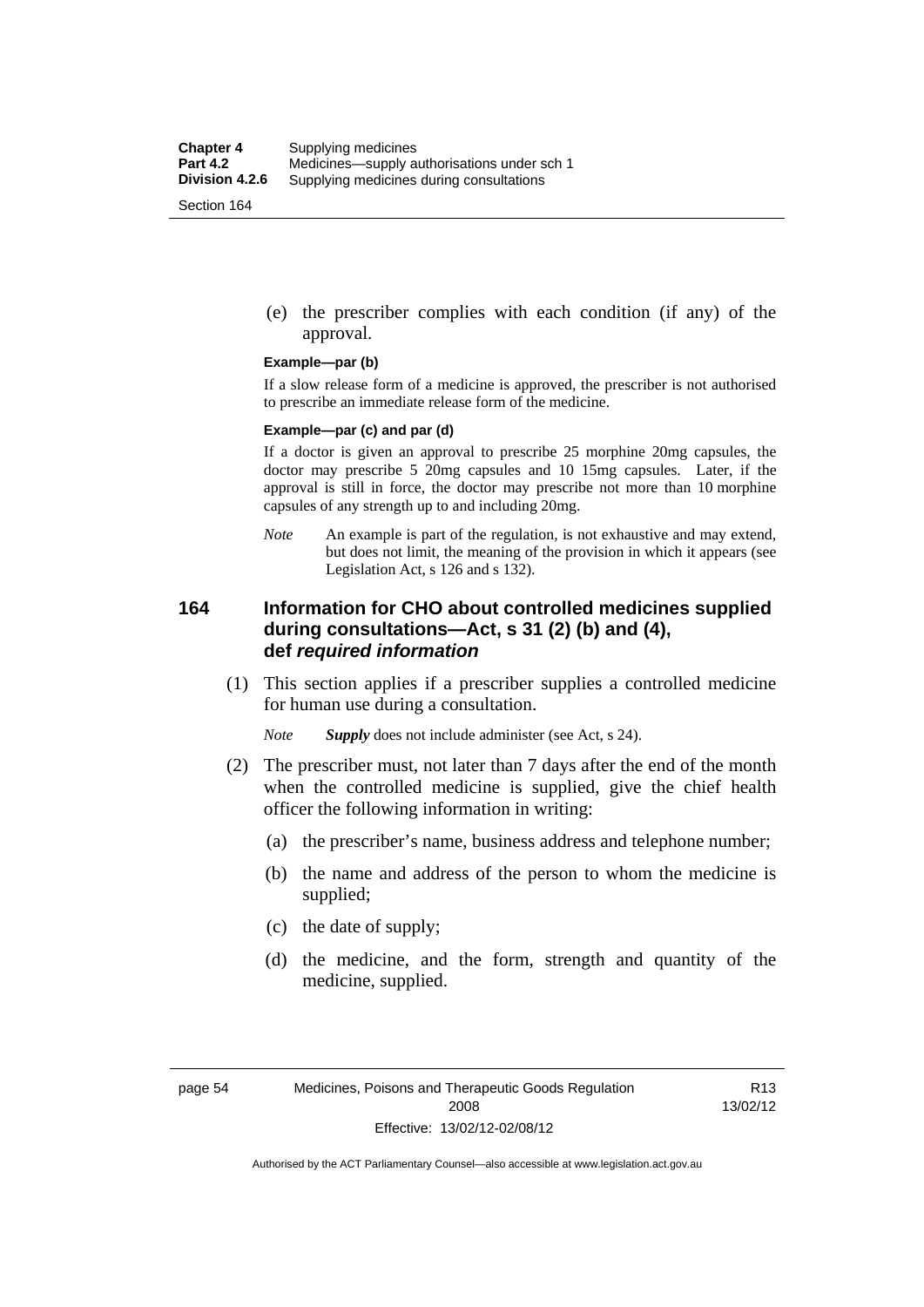### **Division 4.2.7 Selling pseudoephedrine by retail**

#### **170 Meaning of** *retail sale***—div 4.2.7**

In this division:

*retail sale* does not include supply on prescription.

#### **171 Authorisation conditions for retail sale of pseudoephedrine—Act, s 44 (1) (b) and (2) (b)**

A person's authorisation under section 110 to supply pseudoephedrine is subject to the following conditions if the pseudoephedrine is sold by retail sale:

- (a) the pseudoephedrine is supplied in accordance with the Act, section 7 (Appropriate prescription and supply of medicines);
- (b) the seller complies with section 172;
- (c) the seller makes a record (the *pseudoephedrine record*) of the required information under section 173;

*Note* For how the record must be made, see the Act, s 46.

- (d) the record is kept at the seller's business premises or, if the chief health officer approves in writing another place, the place approved by the chief health officer, for at least 2 years after the day the sale is made;
- (e) if the buyer of the pseudoephedrine asks the seller to see the record during the period it is kept under paragraph (d), the seller—
	- (i) allows the buyer to see the record within a reasonable period of a request being made by the buyer; and
	- (ii) if satisfied that the record is incorrect, amends the record;

R13 13/02/12 page 55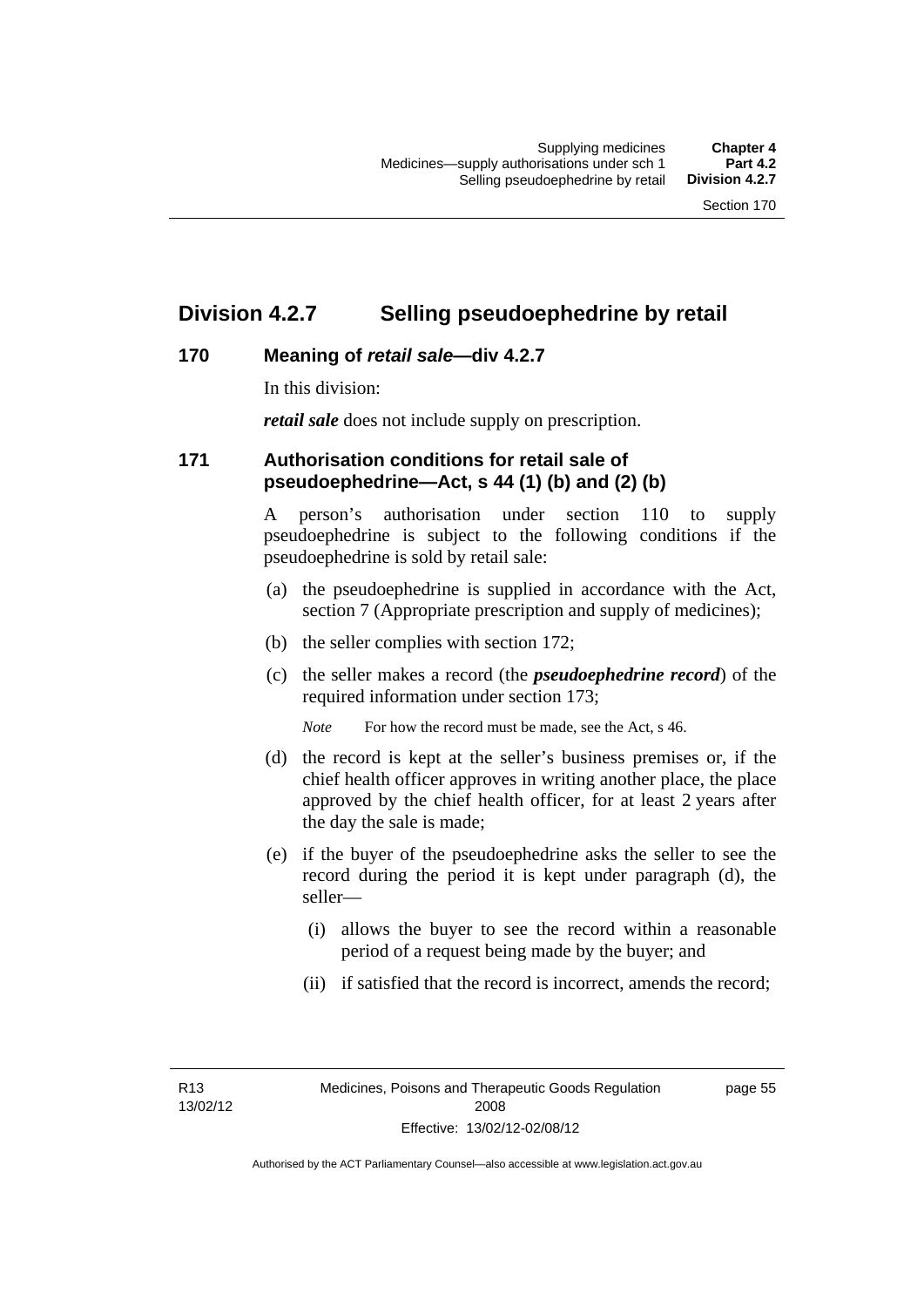(f) the seller complies with—

- (i) a request under section 174 (4) (b) (Failure to amend pseudoephedrine sales record); and
- (ii) a direction under section 175 (Pseudoephedrine sales record—decision by CHO) to amend the record.

#### **172 Requirement to tell buyer about pseudoephedrine sales record**

- (1) The authorised person selling pseudoephedrine by retail sale, must tell the buyer the following:
	- (a) the seller is required to make a record of the sale;
	- (b) the buyer may refuse to provide information for the record but, if the buyer refuses, the seller must not sell pseudoephedrine to the buyer;
	- (c) the record may be made available to the following people:
		- (i) a police officer;
		- (ii) a public servant who is a member of the administrative unit to which the chief health officer belongs;
		- (iii) a Commonwealth or State public servant (however described) who is a member of an administrative unit (however described) that administers legislation about medicines;
			- *Note State* includes the Northern Territory (see Legislation Act, dict, pt 1).
		- (iv) anyone other than the seller who supplies pseudoephedrine to the public in Australia;
		- (v) the Pharmacy Guild of Australia;

page 56 Medicines, Poisons and Therapeutic Goods Regulation 2008 Effective: 13/02/12-02/08/12

R13 13/02/12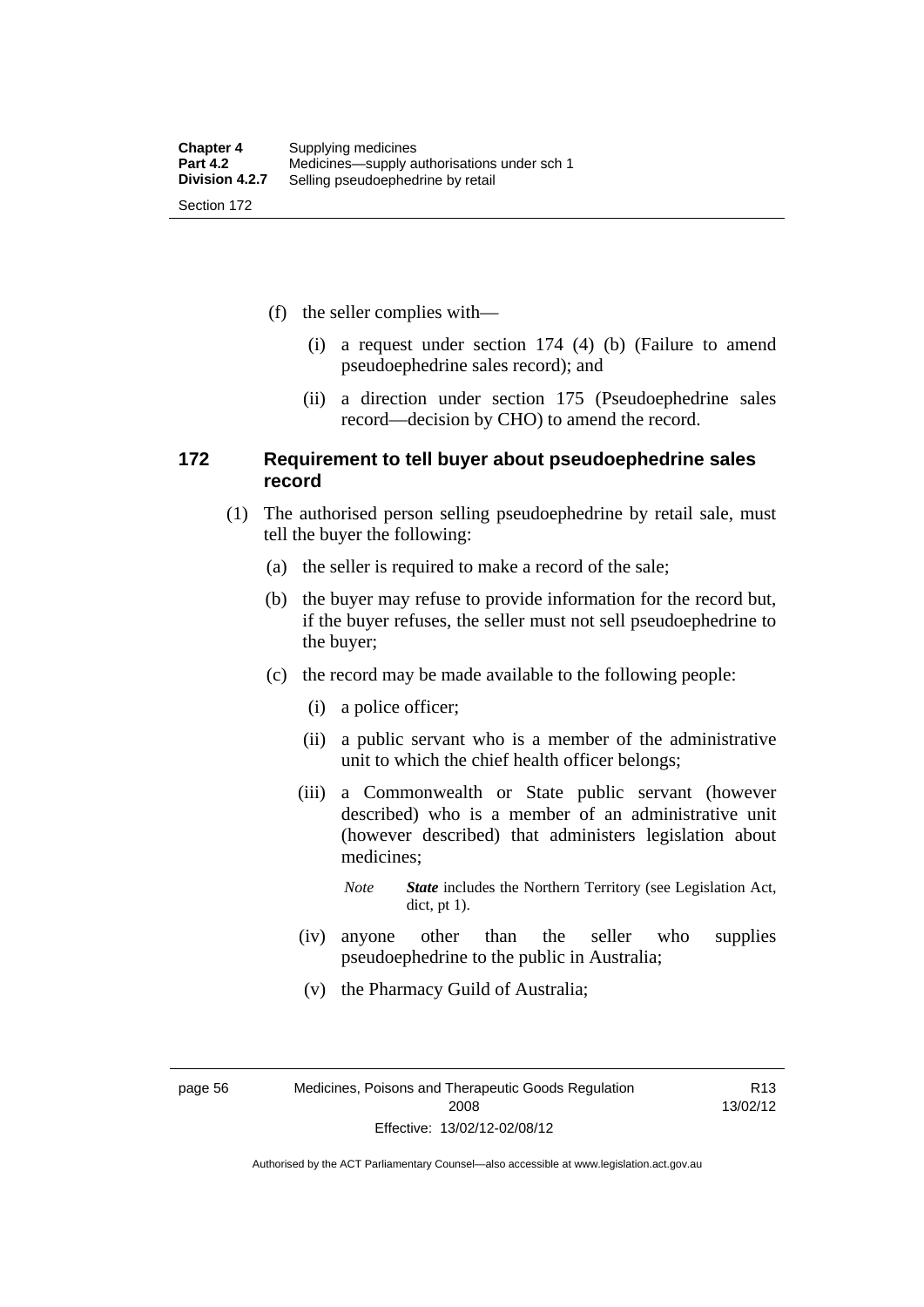- (d) the buyer has the right to see the record and have any mistake corrected.
- *Note* If a form is approved under the Act, s 198 for this provision, the form must be used.
- (2) In this section:

*police officer* includes a member of a police force (however described) of a State.

#### **173 Required information for pseudoephedrine sales records**

- (1) The following is the required information for a pseudoephedrine record:
	- (a) the date of sale;
	- (b) the brand name, form, strength and quantity of pseudoephedrine sold;
	- (c) the buyer's name and address;
	- (d) a unique identification number for the buyer from—
		- (i) a photo identification document produced to the seller by the buyer; or
		- (ii) if the buyer does not produce a photo identification document—
			- (A) the buyer's birth certificate; or
			- (B) an Australian or New Zealand seniors card for the buyer;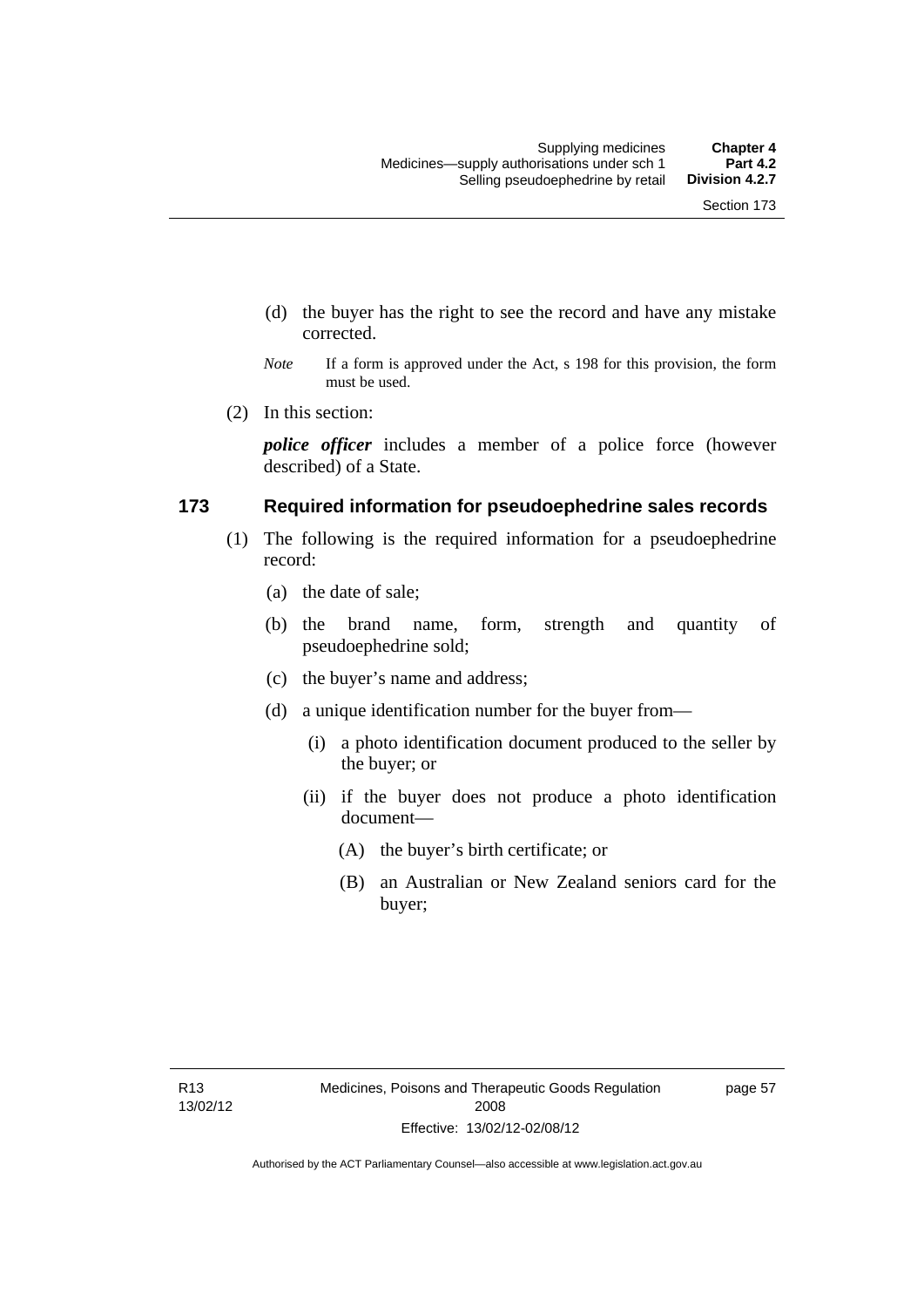(e) the kind of identification the buyer produces.

#### **Example—unique identification number**

a person's driver licence number

- *Note 1* If a form is approved under the Act, s 198 for this provision, the form must be used.
- *Note 2* An example is part of the regulation, is not exhaustive and may extend, but does not limit, the meaning of the provision in which it appears (see Legislation Act, s 126 and s 132).
- (2) In this section:

*Australian student identification card* means a card issued to a person who is a student at an Australian secondary or tertiary education institution to identify the person as a student at the institution.

*birth certificate*, for a person, means—

- (a) the person's birth certificate, or a certified extract from the register about the person's birth, under the *Births, Deaths and Marriages Registration Act 1997*; or
- (b) a document issued under a law of a State, an external Territory or New Zealand that corresponds to a birth certificate or extract mentioned in paragraph (a) if the document identifies the issuing jurisdiction and states its date of issue.

*photo identification document*, for a person, means any of the following documents for the person if it is current and contains the person's photograph:

- (a) an Australian driver licence or external driver licence within the meaning of the *Road Transport (Driver Licensing) Act 1999*;
- (b) a passport, other than an Australian passport;
- (c) a proof of age card;

page 58 Medicines, Poisons and Therapeutic Goods Regulation 2008 Effective: 13/02/12-02/08/12

R13 13/02/12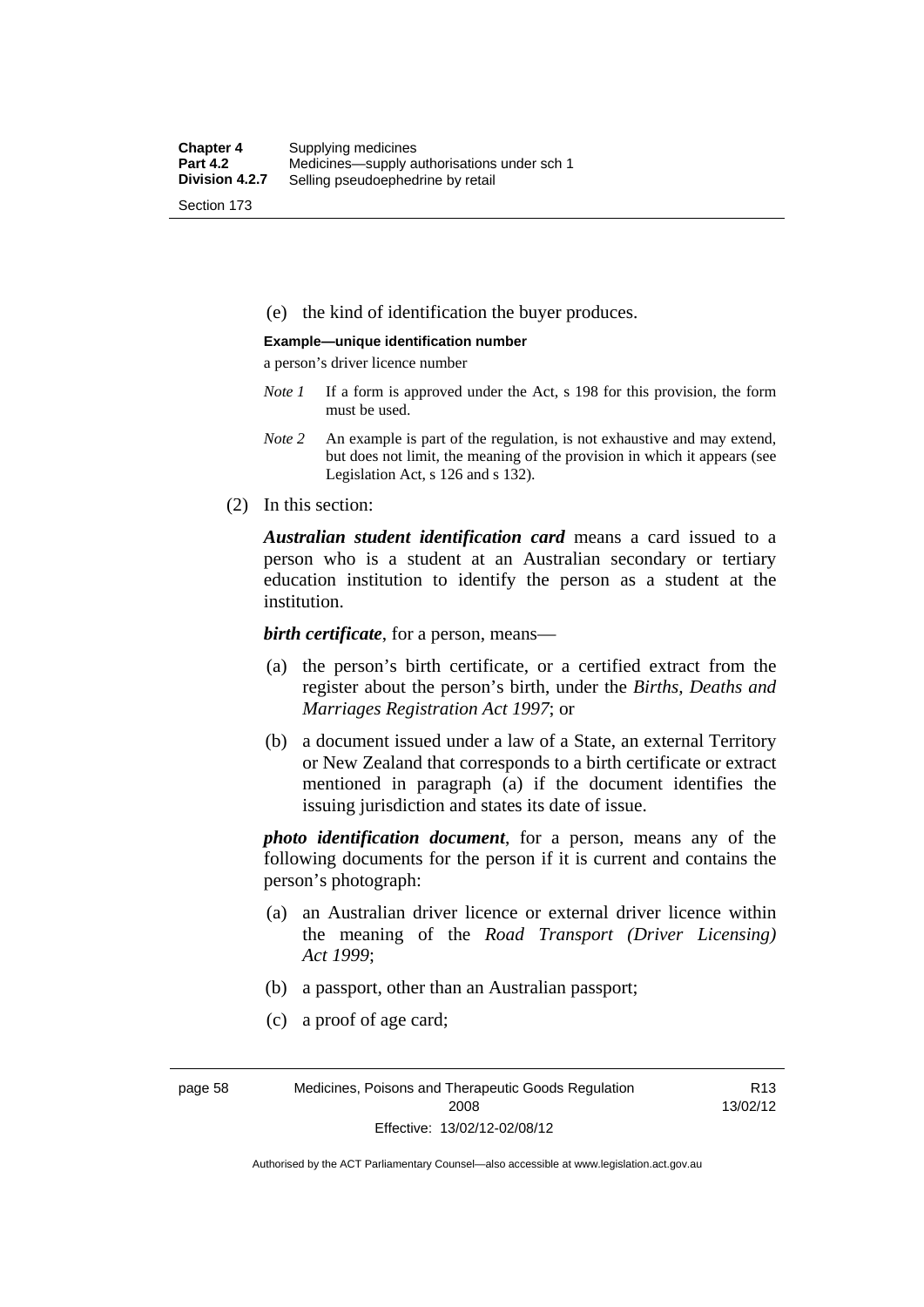(d) an Australian student identification card.

*proof of age card* means a proof of age card issued under—

- (a) the *Liquor Act 2010*, section 210 (Proof of age cards); or
- (b) the law of a state, an external territory or New Zealand.

### **174 Failure to amend pseudoephedrine sales record**

- (1) This section applies if the seller of pseudoephedrine does not amend a pseudoephedrine record in accordance with section 171 (e) (ii) (Authorisation conditions for retail sale of pseudoephedrine—Act, s 44 (1) (b) and (2) (b)).
- (2) The buyer may, in writing, apply to the chief health officer for a direction to the seller to make the amendment.
- (3) The application must give reasons why the buyer thinks the record is incorrect.
- (4) The chief health officer must—
	- (a) give a copy of the application to the seller; and
	- (b) ask the seller to—
		- (i) make the amendment and tell the chief health officer; or
		- (ii) if the seller is satisfied that the amendment should not be made—send written reasons to the chief health officer not later than 10 working days after the day the seller receives the application why the amendment should not be made.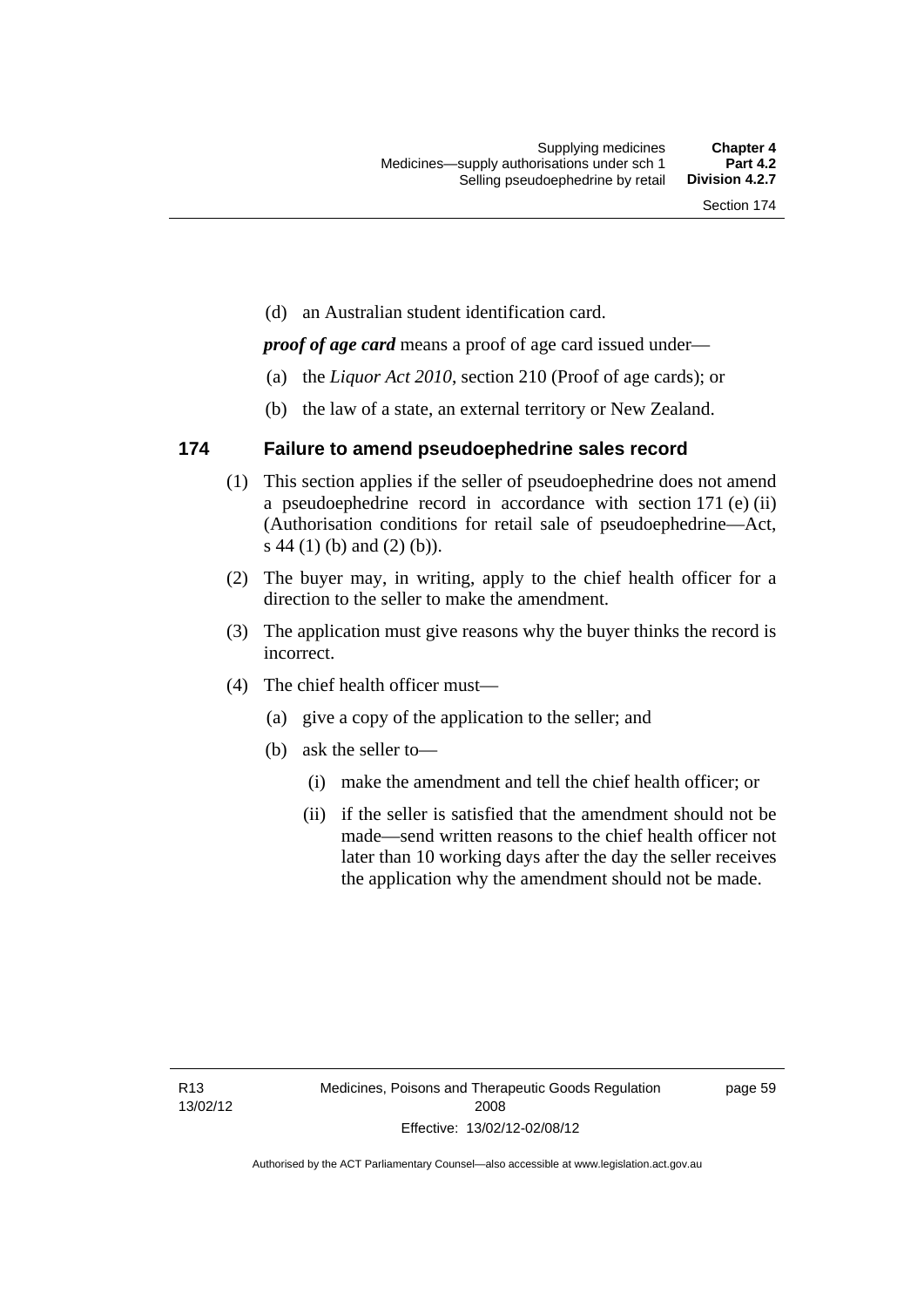#### **175 Pseudoephedrine sales record—decision by CHO**

- (1) After considering an application under section 174 (2) and any reasons given in accordance with the request under section 174  $(4)$  (b)  $(ii)$ , the chief health officer must—
	- (a) direct the seller to amend the pseudoephedrine record—
		- (i) in accordance with the application; or
		- (ii) in a stated way other than in accordance with the application; or
	- (b) refuse the application.
- (2) The chief health officer must give the buyer and seller written notice of the decision.

### **Division 4.2.8 Supplying pharmacist only medicines**

#### **180 Authorisation conditions for supply of pharmacist only medicines—Act, s 44 (1) (b) and (2) (b)**

- (1) This section does not apply to the supply of a pharmacist only medicine—
	- (a) at an institution; or
	- (b) on a supply authority.
	- *Note 1 Supply* does not include administer (see Act, s 24).
	- *Note 2 Supply authority* includes a written prescription or requisition or a purchase order or standing order (see Act, s 23).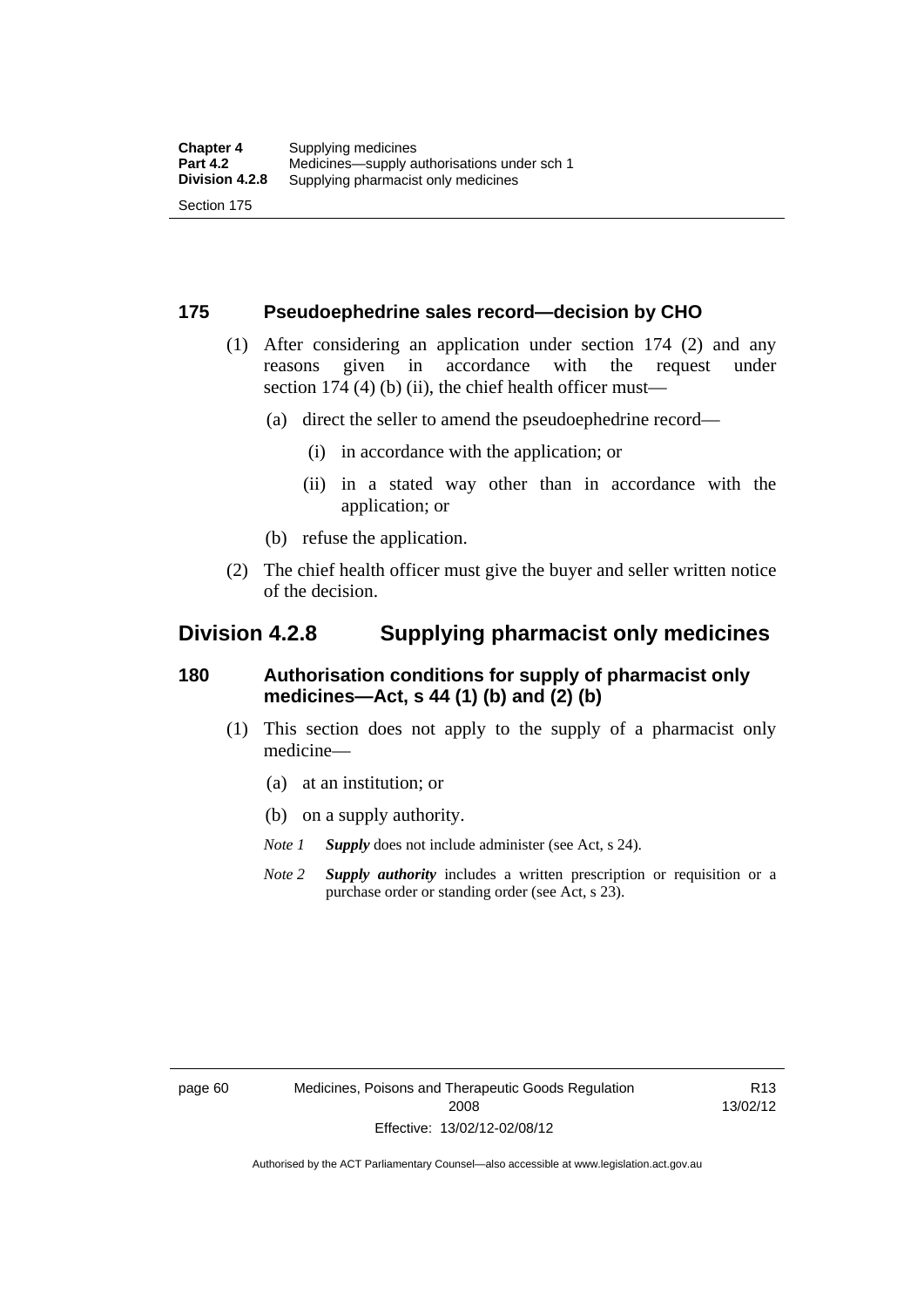- (2) A person's authorisation under section 110 to supply a pharmacist only medicine is subject to the following conditions:
	- (a) the person personally hands the medicine to a customer attending in person;
	- (b) the person gives the customer adequate instructions, either orally or in writing, for the medicine's use at the time of supply.

R13 13/02/12 Medicines, Poisons and Therapeutic Goods Regulation 2008 Effective: 13/02/12-02/08/12

page 61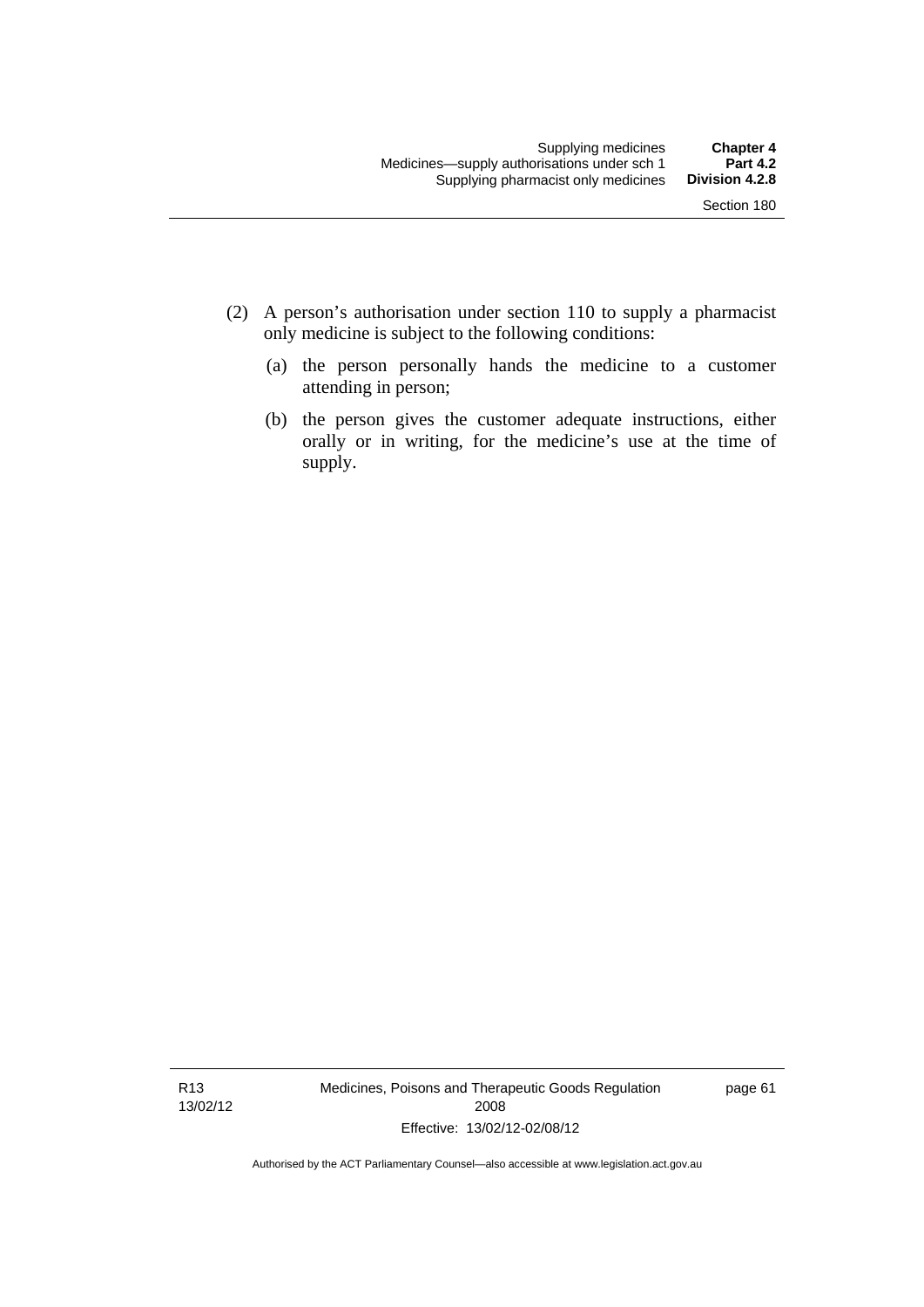# **Part 4.3 Authorisation to supply without prescription in emergencies**

#### **250 Meaning of** *designated prescription only medicine***—pt 4.3**

In this part:

*designated prescription only medicine* means a prescription only medicine other than—

- (a) an anabolic steroid; and
- (b) a designated appendix D medicine; and
- (c) a benzodiazepine.
- *Note Prescription only medicine* does not include a controlled medicine (see Act, s 11)

#### **251 Authorisation to supply certain medicines without prescription in emergencies—Act, s 26 (1) (b)**

A pharmacist is authorised to supply a designated prescription only medicine to someone else without a prescription if the pharmacist is satisfied that—

- (a) the person is undergoing treatment essential to the person's health or wellbeing; and
- (b) the designated prescription only medicine has previously been prescribed for the person's treatment by a prescriber; and
- (c) the person is in immediate need of the medicine to continue the treatment; and
- (d) because of an emergency, it is not practicable for the person to obtain a prescription for the medicine from a prescriber.

*Note Pharmacist* does not include an intern pharmacist (see dict).

page 62 Medicines, Poisons and Therapeutic Goods Regulation 2008 Effective: 13/02/12-02/08/12

R13 13/02/12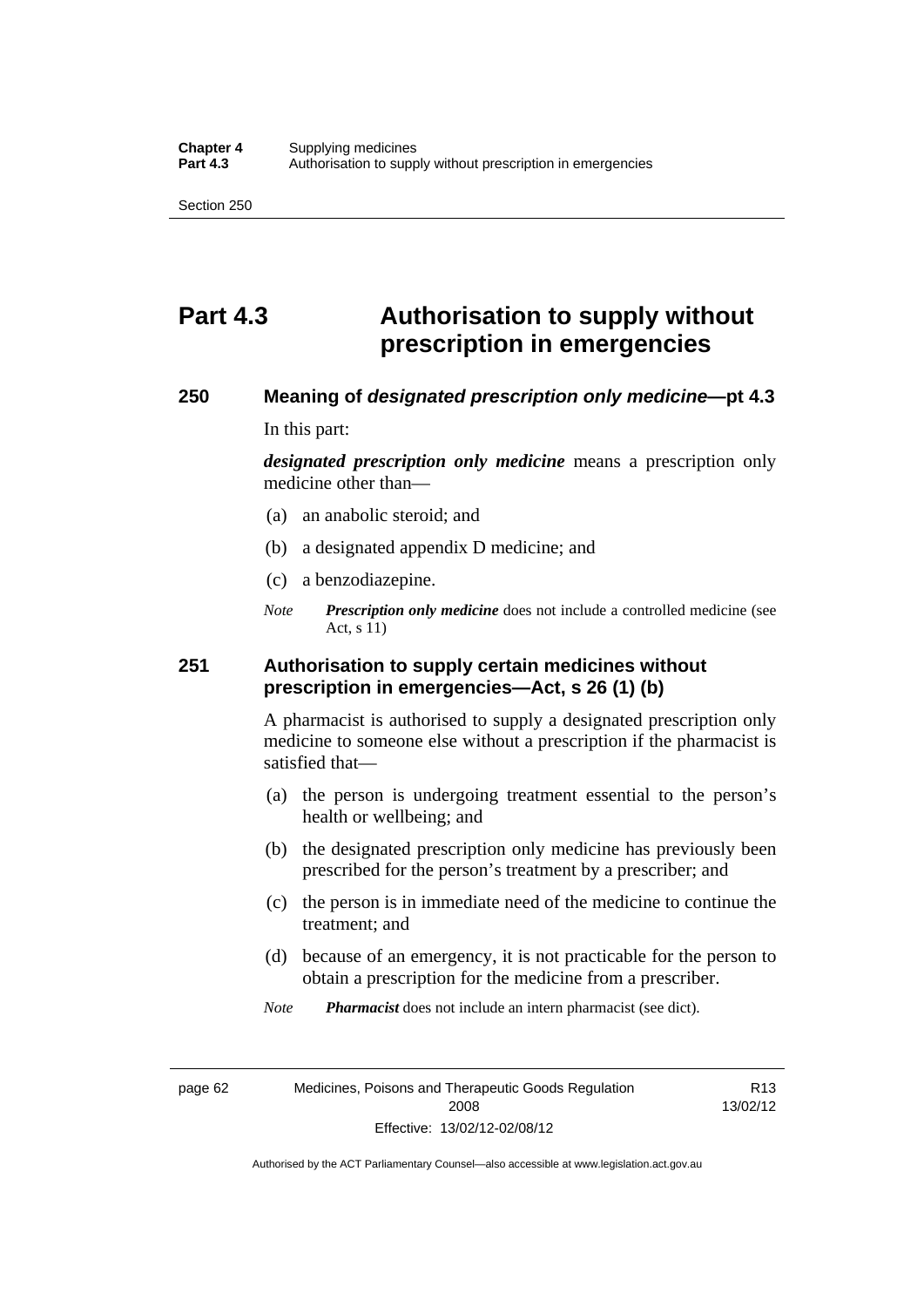### **252 Authorisation conditions for supplying of certain medicines without prescription in emergencies—Act, s 44 (1) (b) and (2) (b)**

- (1) A pharmacist's authorisation under section 251 to supply a designated prescription only medicine without a prescription is subject to the following conditions:
	- (a) the quantity supplied is—
		- (i) if the medicine is a liquid, aerosol, cream, ointment or anovulant tablet packaged in a manufacturer's pack—the smallest manufacturer's pack in which the medicine is generally available; or
		- (ii) in any other case—not more than the quantity required for 3 days treatment for the person;
	- (b) the medicine is supplied in a package that is labelled in accordance with section 253;
	- (c) the supply is recorded in accordance with section 254;
	- (d) the record of the supply is kept at the pharmacy or, if the chief health officer approves in writing another place, the place approved by the chief health officer, for at least 2 years after the day medicine is supplied;
	- (e) the pharmacist sends the prescriber who would have ordinarily prescribed the medicine for the recipient the required information for the supply in writing not later than 24 hours after supplying the medicine.
- (2) In this section:

*required information*, for the supply of a designated prescription only medicine, means—

(a) the pharmacist's name; and

page 63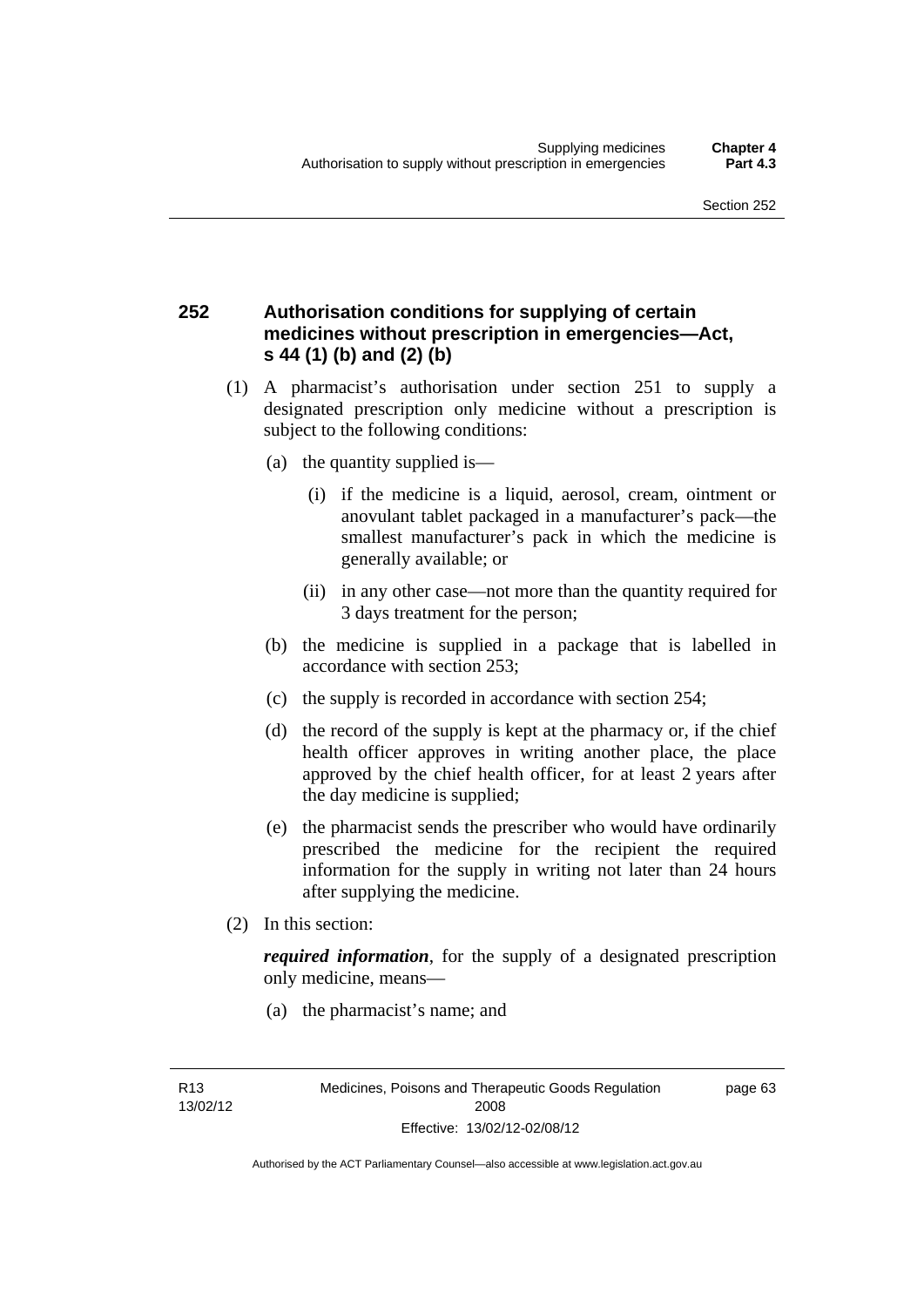- (b) the name, business address and telephone number of the pharmacy from which the medicine is supplied; and
- (c) the date the medicine is supplied; and
- (d) the name and address of the person to whom the medicine is supplied; and
- (e) the medicine's approved name or brand name; and
- (f) the form, strength and quantity of the medicine supplied.

### **253 Labelling medicines supplied without prescription in emergencies—Act, s 60 (1) (c) (i) and (2) (c) (i)**

The package of a designated prescription only medicine supplied to a person under section 251 must have a label that includes the following:

- (a) the name of the person to whom the medicine is supplied;
- (b) the date the medicine is supplied;
- (c) the name, business address and telephone number of the pharmacy from which the medicine is supplied;
- (d) the initials or other identification of the pharmacist supplying the medicine;
- (e) the medicine's approved name and brand name;

*Note Approved name*—see the medicines and poisons standard, par 1 (1).

- (f) the form, strength and quantity of the medicine;
- (g) if the package of the supplied medicine is not a manufacturer's pack—the relevant expiry date for the medicine;

R13 13/02/12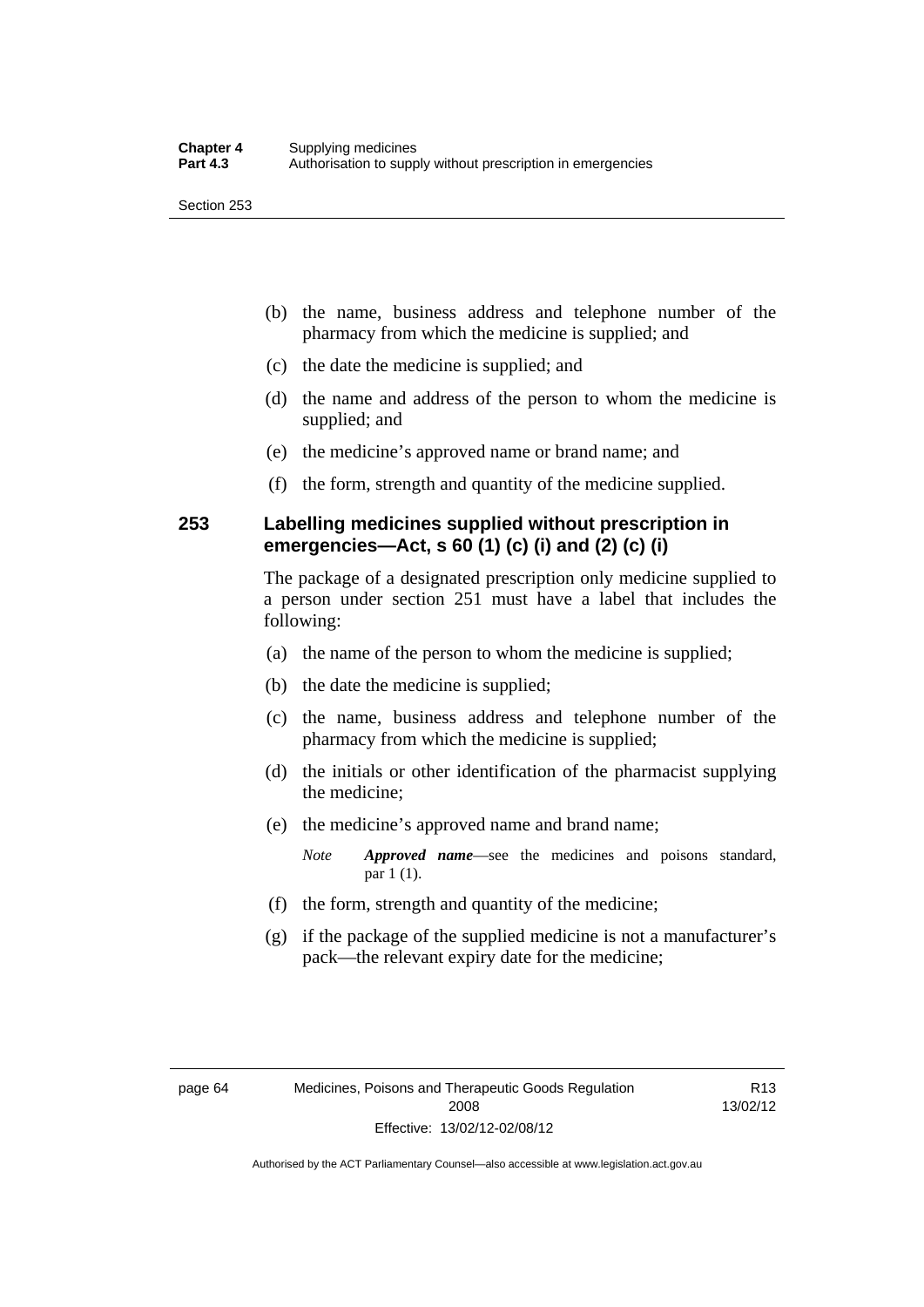- (h) directions about the use of the medicine that are adequate to allow the medicine to be taken or administered safely, including any warning statement in the medicines and poisons standard, appendix K (Drugs required to be labelled with a sedation warning) applying to the medicine;
- (i) words to the effect of 'keep out of reach of children'.

#### **Example—par (e) and par (f)**

Warfarin tablets (Coumadin) 5mg 3

*Note* An example is part of the regulation, is not exhaustive and may extend, but does not limit, the meaning of the provision in which it appears (see Legislation Act, s 126 and s 132).

#### **254 Recording medicines supplied without prescription in emergencies**

A pharmacist who supplies a designated prescription only medicine to a person under section 251 must make a written record of the following information in relation to the supply of the medicine:

- (a) the pharmacist's name;
- (b) the name of the prescriber who would ordinarily have prescribed the medicine;
- (c) the date the medicine is supplied;
- (d) the name and address of the person to whom the medicine is supplied;
- (e) the medicine's approved name and brand name;
- (f) the form, strength and quantity of the medicine supplied.
- *Note Written* includes in electronic form (see Act, dict).

page 65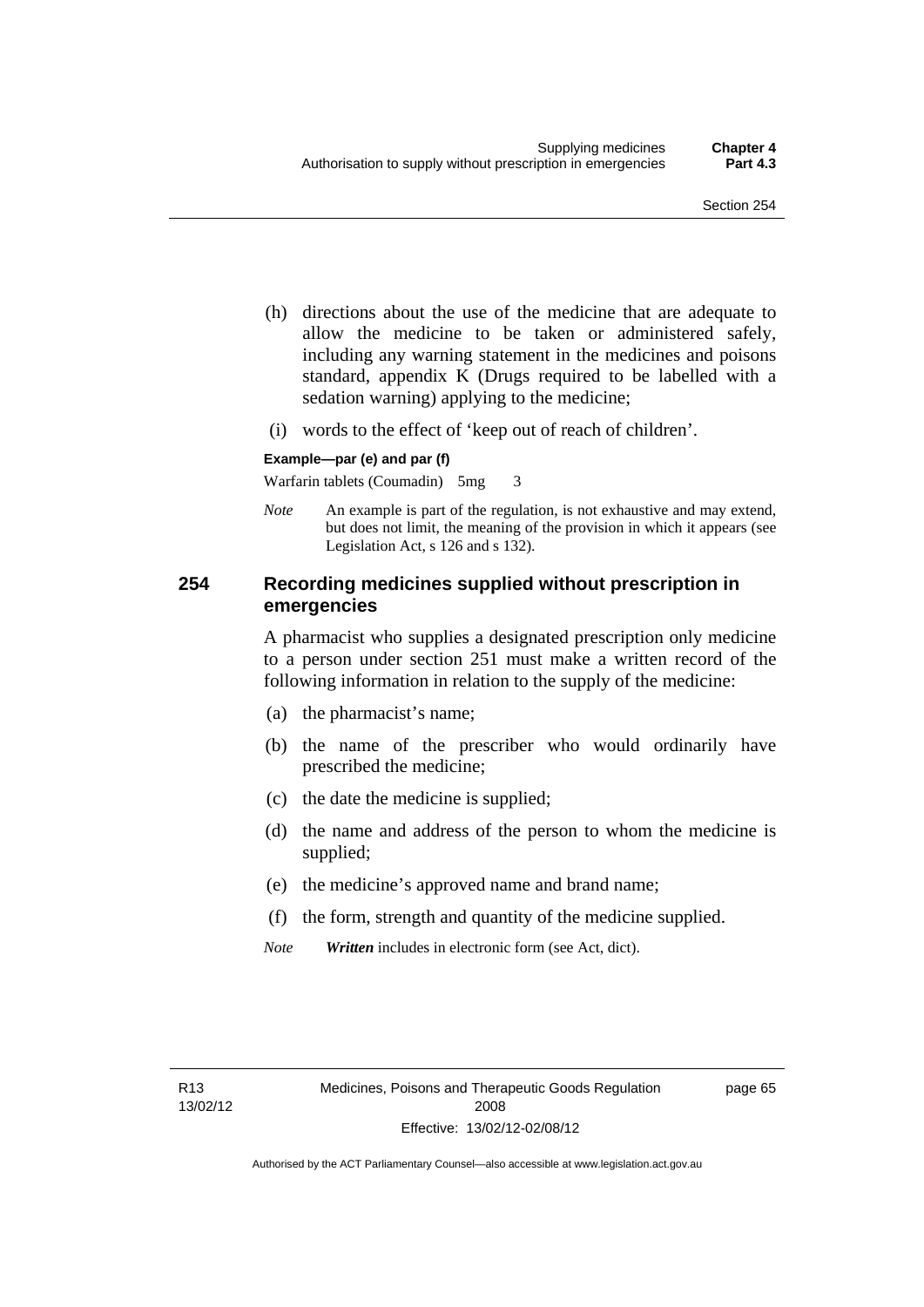## **Part 4.4 Authorisation to supply medicines for disposal**

#### **260 Authorisation to supply medicines to pharmacists for disposal—Act, s 26 (1) (b)**

A person is authorised to supply a medicine to a pharmacist for disposal.

*Note Pharmacist* does not include an intern pharmacist (see dict).

#### **261 Authorisation to supply medicines to commercial disposal operators for disposal—Act, s 26 (1) (b)**

A person is authorised to supply a medicine to another person for disposal if the other person—

- (a) holds an environmental authorisation for the disposal of the medicine; or
- (b) is an adult acting for a person mentioned in paragraph (a).
- *Note* For related authorisations, see pt 9.1.

page 66 Medicines, Poisons and Therapeutic Goods Regulation 2008 Effective: 13/02/12-02/08/12

R13 13/02/12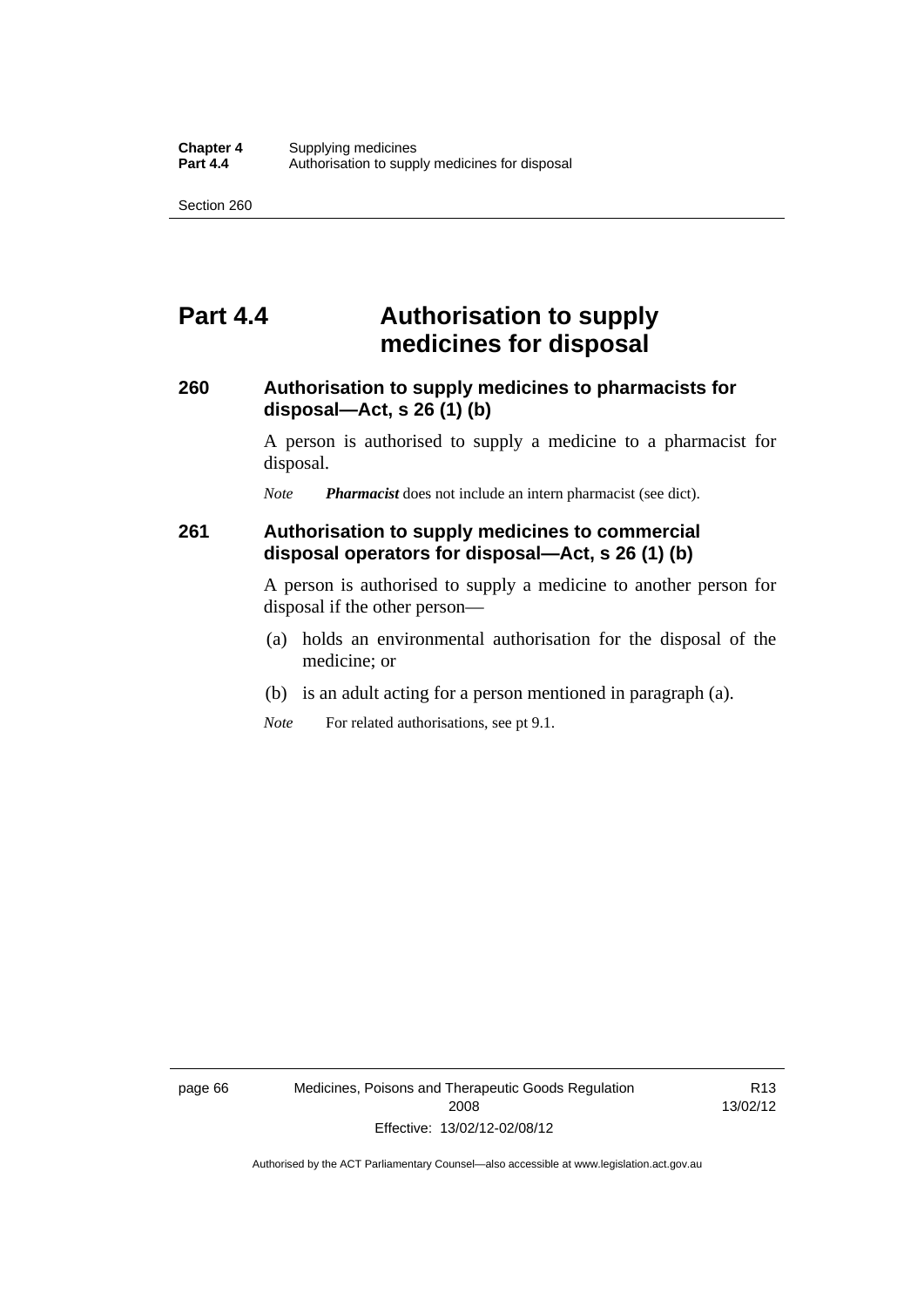# **Part 4.5 Wholesale supply of medicines under corresponding laws**

### **270 Conditions for wholesalers supplying medicines under corresponding laws—Act, s 20 (4) (c)**

The following conditions apply to a person who supplies medicines by wholesale under a corresponding law:

- (a) the person must comply with, and must ensure that the person's agents and employees comply with—
	- (i) the Australian code of good wholesaling practice for therapeutic goods for human use; and
	- (ii) the medicines Australia code of conduct;
	- *Note Australian code of good wholesaling practice for therapeutic goods for human use* and *medicines Australia code of conduct*—see the dictionary.
- (b) the person must not supply sample packs of a controlled medicine;
- (c) the person must not supply a medicine to someone else (the *buyer*) unless—
	- (i) the buyer is authorised to possess the medicine; and
	- (ii) the supply is in accordance with section 140 (Authorisation conditions for supplying medicines on purchase orders—Act, s  $44$  (1) (b) and (2) (b));
- (d) the person must store medicines—
	- (i) within the manufacturer's recommended storage temperature range; and
	- (ii) in any other environmental condition that is necessary to preserve the medicine's stability and therapeutic quality.

R13 13/02/12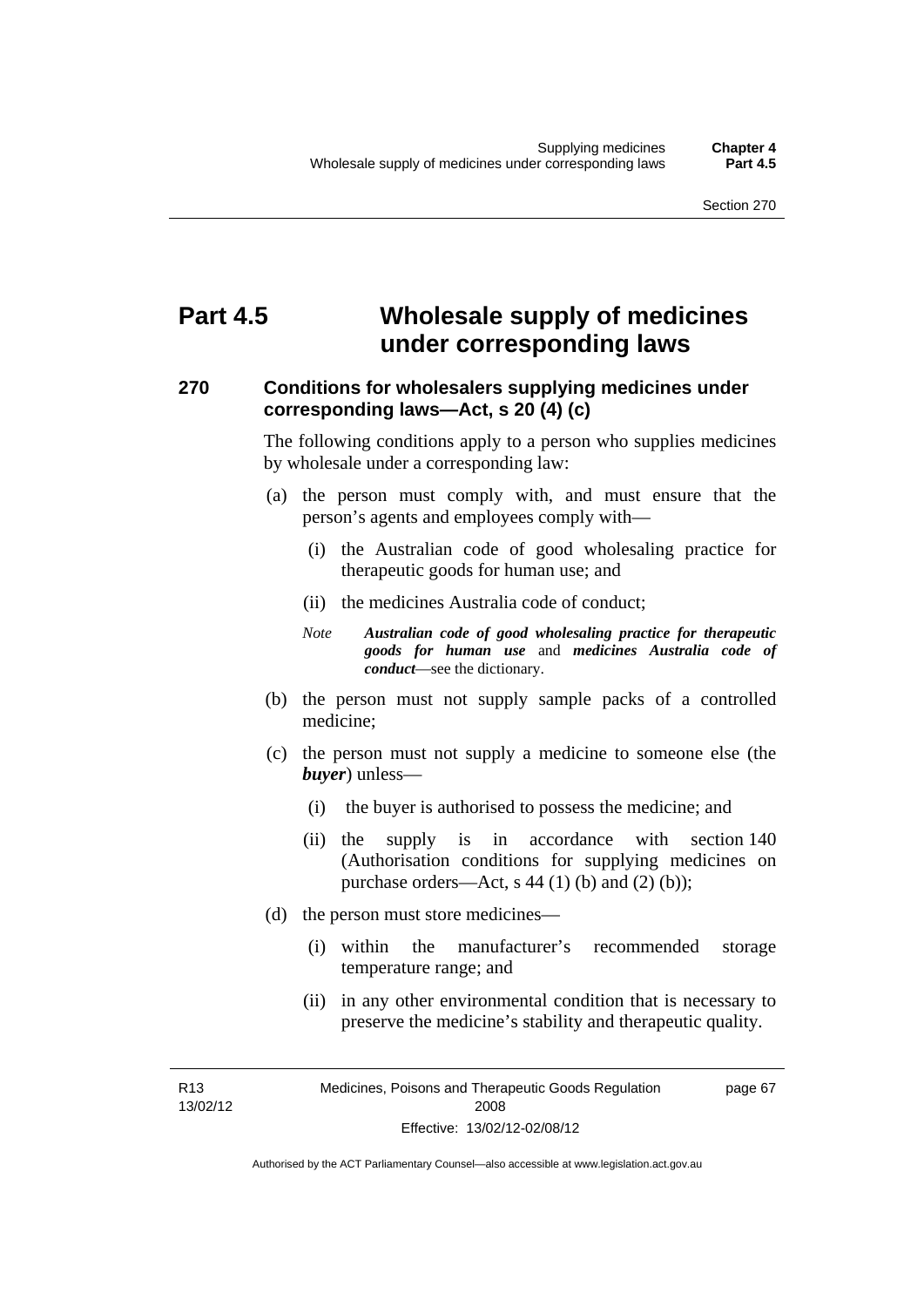# **Chapter 5 Administering medicines**

## **Part 5.1 Authorisations for health-related occupations**

### **350 Authorisation under sch 1 for people in health-related occupations to administer medicines—Act, s 37 (1) (b) and (3) (b)**

A person mentioned in schedule 1, column 2 is authorised to administer a medicine if—

- (a) administering the medicine is included in the schedule, column 3 in relation to the person; and
- (b) the administration is consistent with any restriction for the administration mentioned in the schedule, column 3.
- *Note* For authorisation to self-administer a medicine, see s 360.

#### **351 Authorisation conditions for administration of medicines at institutions by people in health-related occupations— Act, s 44 (1) (b) and (2) (b)**

- (1) An authorisation under section 350 to administer a medicine is subject to the following conditions:
	- (a) if the medicine is administered under a standing order to a patient at an institution—the administration is recorded in the patient's medical records;
		- *Note Institution* includes a correctional centre and a CYP detention place (see s 652).

R13 13/02/12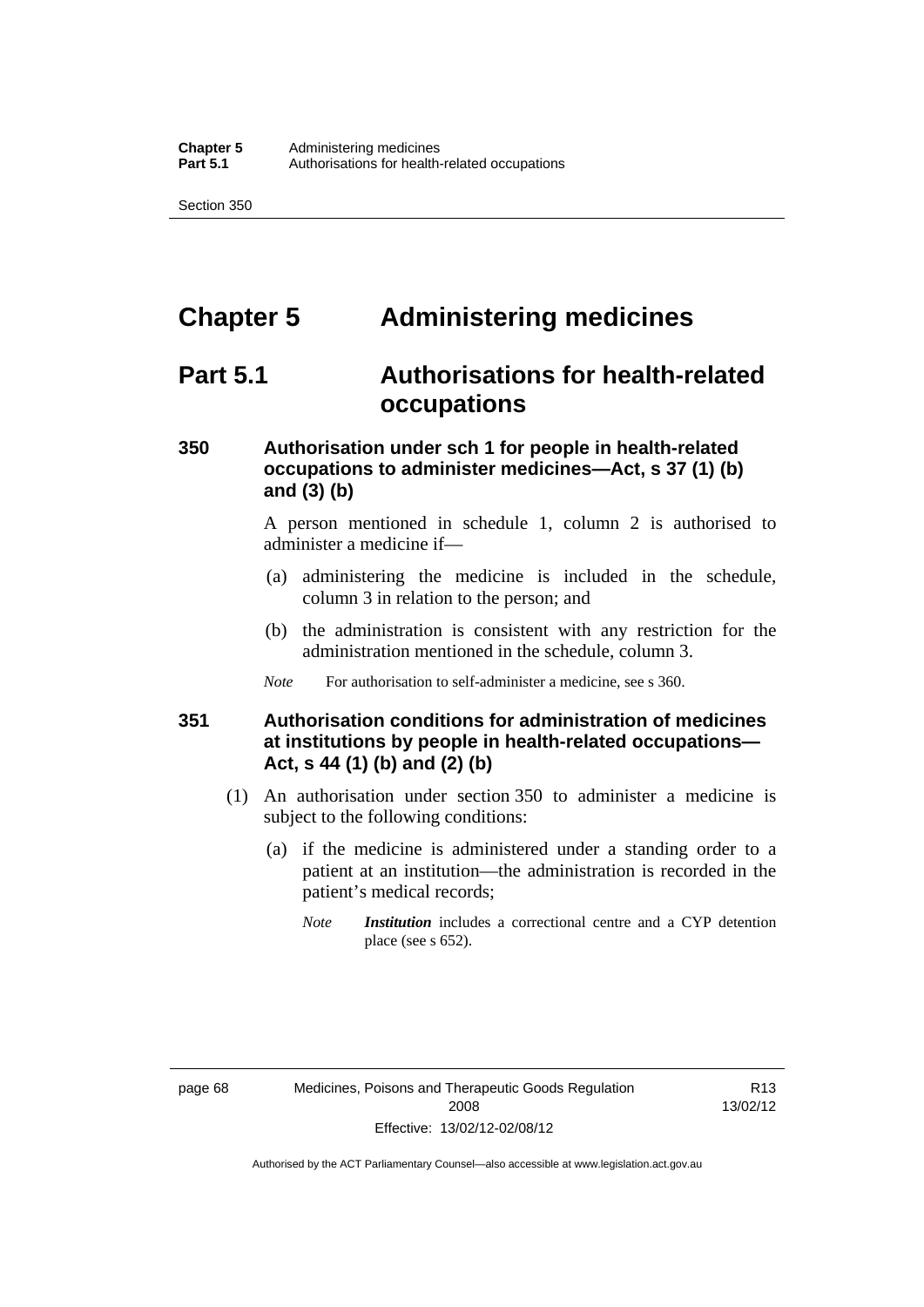- (b) if the medicine is a controlled medicine administered to a patient at an institution—
	- (i) the medicine is not removed from a storage receptacle until immediately before its administration; and
	- (ii) the administration is witnessed by a prescribed administration witness or, if a prescribed administration witness is not reasonably available to witness the administration, the administration is witnessed by another person; and
		- *Note* The witness must sign the record of the administration as witness (see Act, s 53 (e)).
	- (iii) the administration is recorded in—
		- (A) the patient's medical records; and
		- (B) the applicable controlled medicines register mentioned in section 543 (3) (Making entries in controlled medicines registers—Act, s 51 (1) (b)).
- (2) However, subsection (1) (b) does not apply in relation to a controlled medicine dispensed in a dose administration aid for—
	- (a) a patient at a residential aged care facility or residential disability care facility; or
	- (b) a detainee at a correctional centre; or
	- (c) a young detainee at a CYP detention place.
- (3) In this section:

*prescribed administration witness* means a person prescribed under section 544 (Prescribed witnesses for administration of controlled medicines—Act, s 53 (a) and (b)) for the administration of a controlled medicine.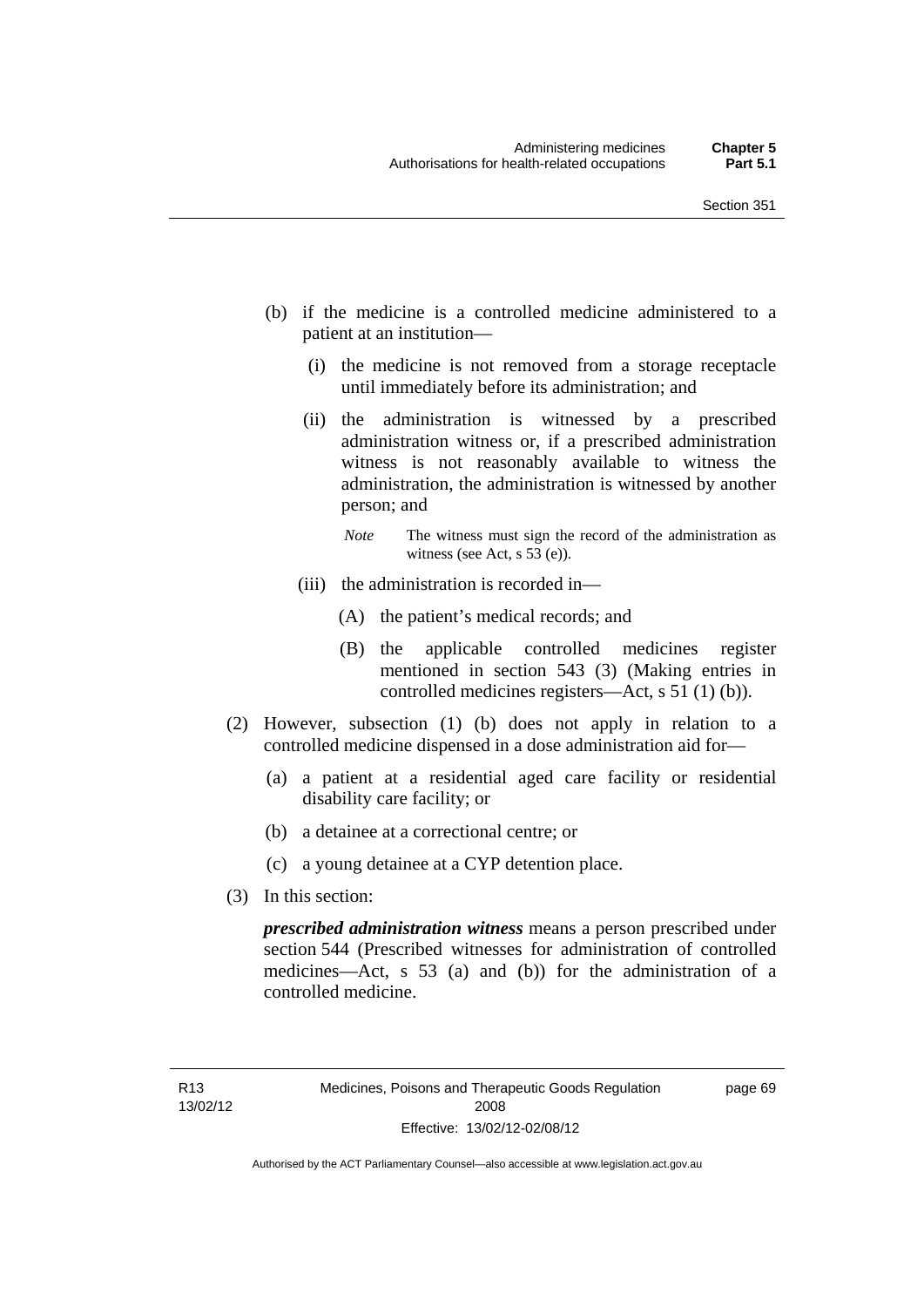# **Part 5.2 Other administration authorisations**

#### **360 Authorisation for self-administration etc of medicines— Act, s 37 (2) (b) and (3) (b)**

- (1) This section applies in relation to a medicine obtained by a person from someone who is authorised to supply the medicine to the person.
- (2) The following dealings by the person with the medicine are authorised:
	- (a) if the person is a prescriber and the medicine is a restricted medicine—self-administration of a medicine prescribed or supplied by another prescriber who is not—
		- (i) a trainee dentist, trainee nurse practitioner, intern doctor or person training to be an eligible midwife; or
		- (ii) related to or employed by the person;
	- (b) if the person is a prescriber and the medicine is not a restricted medicine—self-administration of the medicine;
	- (c) if the person is not a prescriber and the medicine is supplied for the person's own use—self-administration of the medicine;
	- (d) if the person is the custodian of an animal and the medicine is supplied for the animal's use—administering the medicine to the animal.
		- *Note Custodian*, of an animal—see the dictionary.
- (3) In this section:

*restricted medicine*—see section 30.

page 70 Medicines, Poisons and Therapeutic Goods Regulation 2008 Effective: 13/02/12-02/08/12

R13 13/02/12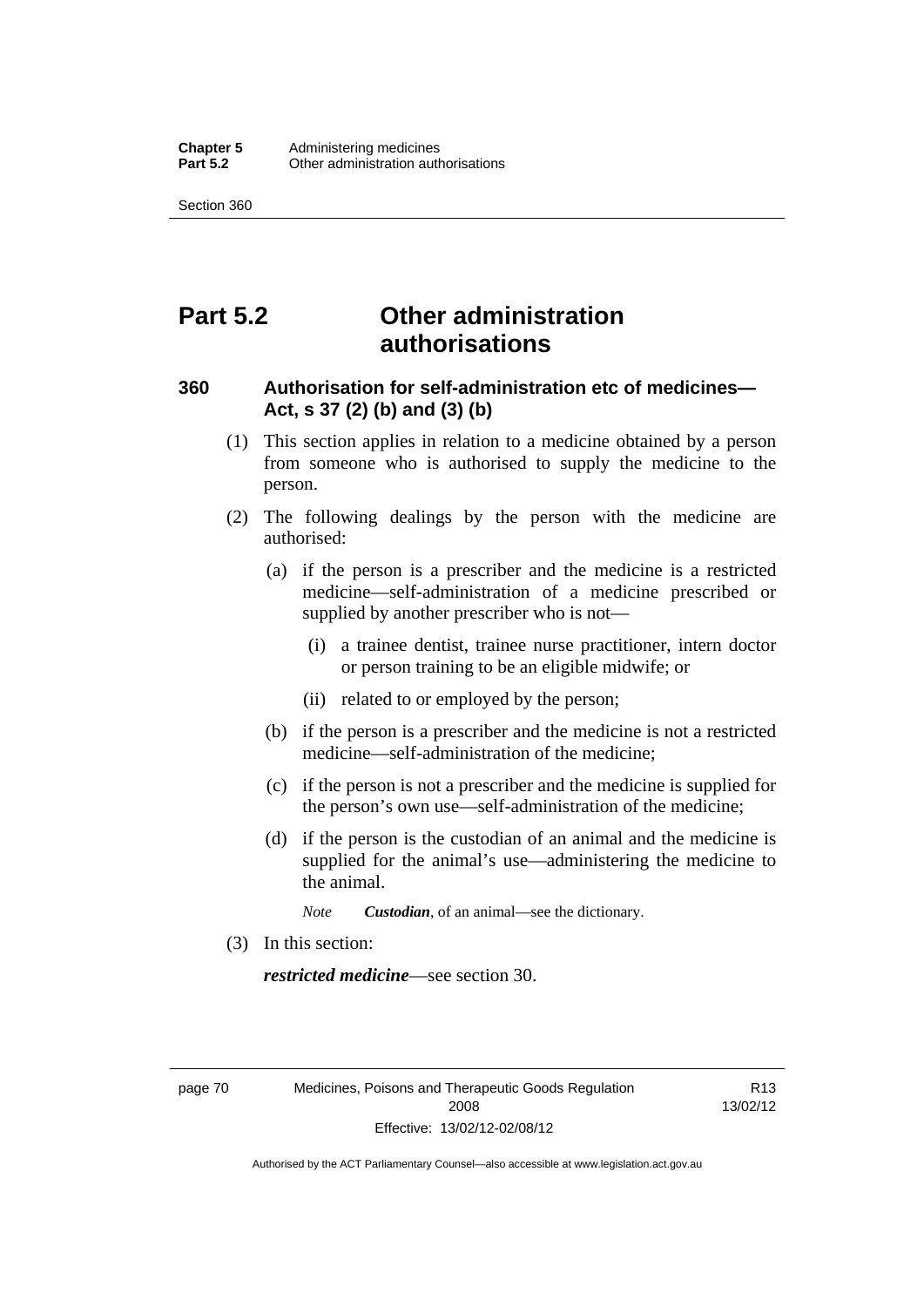### **361 Authorisation for administration of medicines by assistants—Act, s 37 (1) (b)**

- (1) A person (the *assistant*) is authorised to administer a medicine to someone else (the *assisted person*) if—
	- (a) the medicine is obtained by or for the assisted person from someone who is authorised to supply the medicine to the assisted person; and
	- (b) the medicine is administered in accordance with the directions on the medicine's labelling; and
	- (c) if the assisted person is not a person under a legal disability the assisted person asks for the assistant's help to take the medicine; and
	- (d) if the assisted person is a person under a legal disability—the assistant is authorised by the assisted person's parent or guardian to administer the medicine.
- (2) In this section:

*impaired decision-making ability*—a person has *impaired decision-making ability* if the person's decision-making ability is impaired because of a physical, mental, psychological or intellectual condition or state, whether or not the condition or state is a diagnosable illness.

#### *person under a legal disability* means—

- (a) a child; or
- (b) a person with impaired decision-making ability in relation to a matter relating to the person's health.

page 71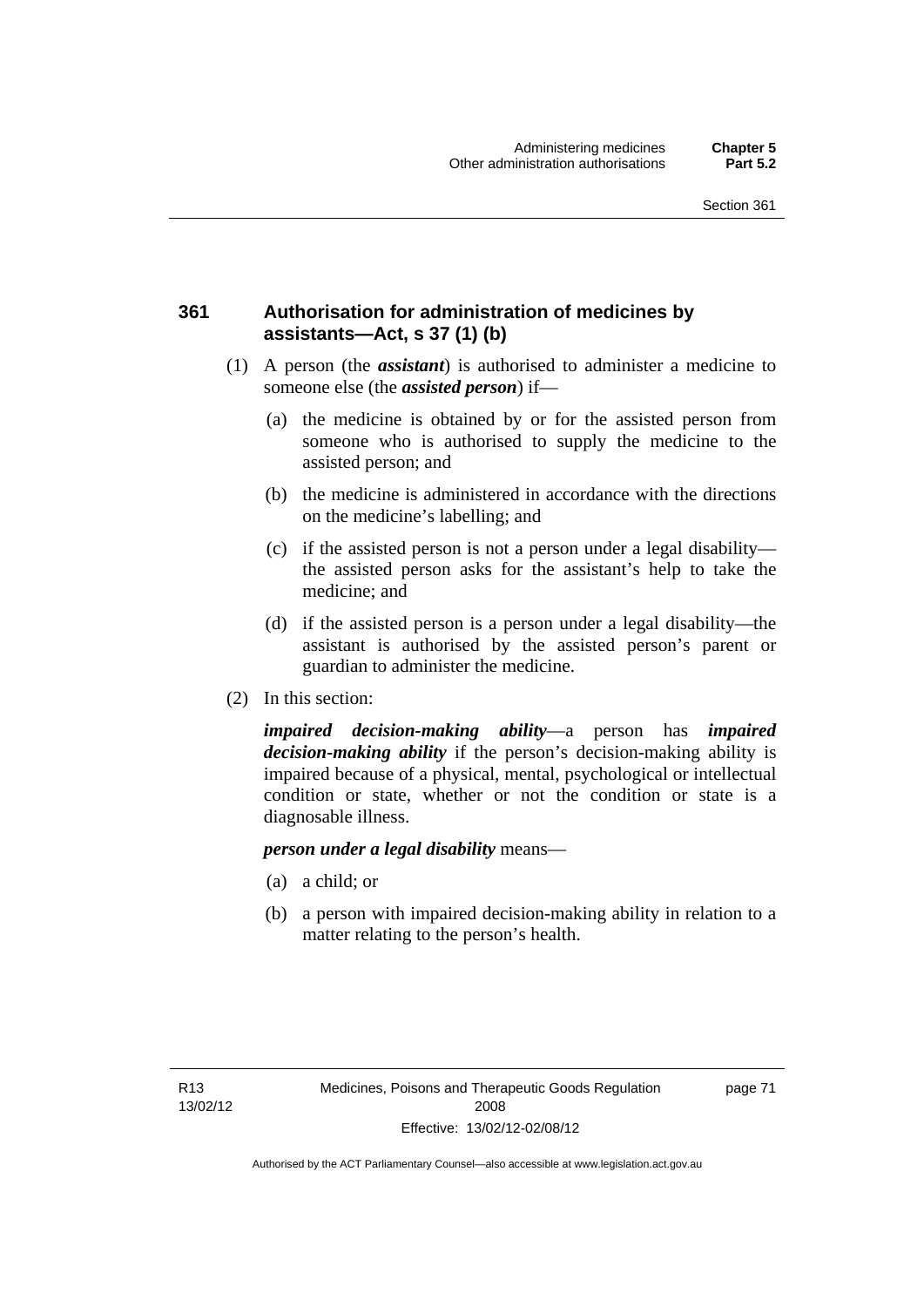# **Chapter 6 Obtaining and possessing medicines**

### **370 Authorisation under sch 1 to obtain and possess medicines—Act, s 35 (1) (b), (2) (b) and s 36 (b)**

- (1) A person mentioned in schedule 1, column 2 is authorised to obtain a medicine if obtaining the medicine—
	- (a) is included in the schedule, column 3 in relation to the person; and
	- (b) is consistent with any restriction for obtaining the medicine mentioned in the schedule, column 3.
- (2) A person mentioned in schedule 1, column 2 is authorised to possess a medicine if—
	- (a) possessing the medicine is included in the schedule, column 3 in relation to the person; and
	- (b) the possession is consistent with any restriction for the possession mentioned in the schedule, column 3.

### **371 Authorisation to obtain and possess medicines for certain personal use-related dealings—Act, s 35 (1) (b), (2) (b) and s 36 (b)**

- (1) A person is authorised to obtain or possess a medicine if the person obtains the medicine from someone who is authorised to supply the medicine to the person.
- (2) Subsection (1) applies in relation to a person whether the medicine is obtained by the person for the person's own use or as an agent for someone else.

R13 13/02/12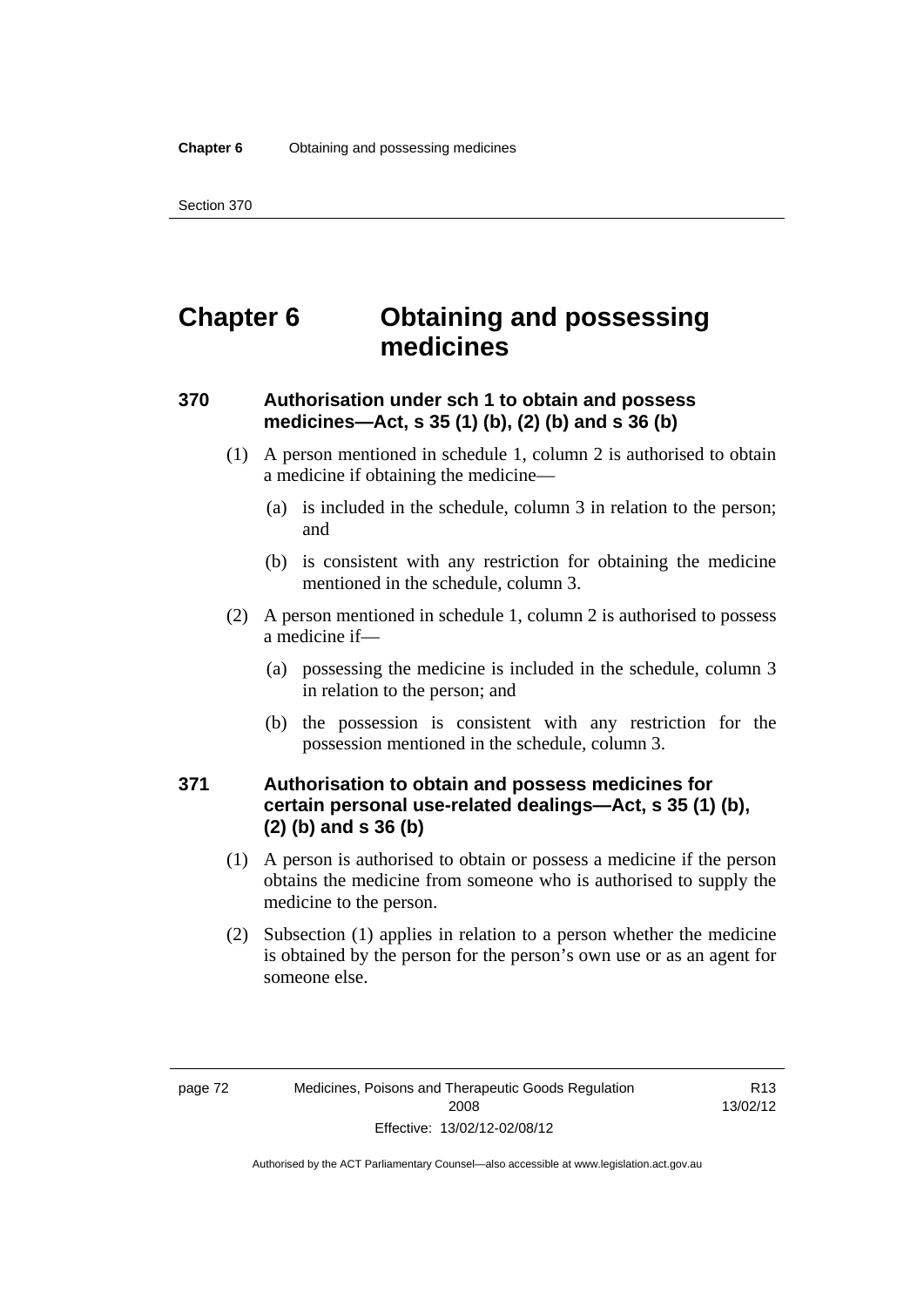# **Chapter 7 Manufacturing medicines**

#### **380 Authorisation under sch 1 to manufacture medicines— Act, s 33 (b)**

A person mentioned in schedule 1, column 2 is authorised to manufacture a medicine if—

- (a) manufacturing the medicine is included in the schedule, column 3 in relation to the person; and
- (b) the manufacturing is consistent with any restriction for the manufacturing mentioned in the schedule, column 3.

R13 13/02/12 Medicines, Poisons and Therapeutic Goods Regulation 2008 Effective: 13/02/12-02/08/12

page 73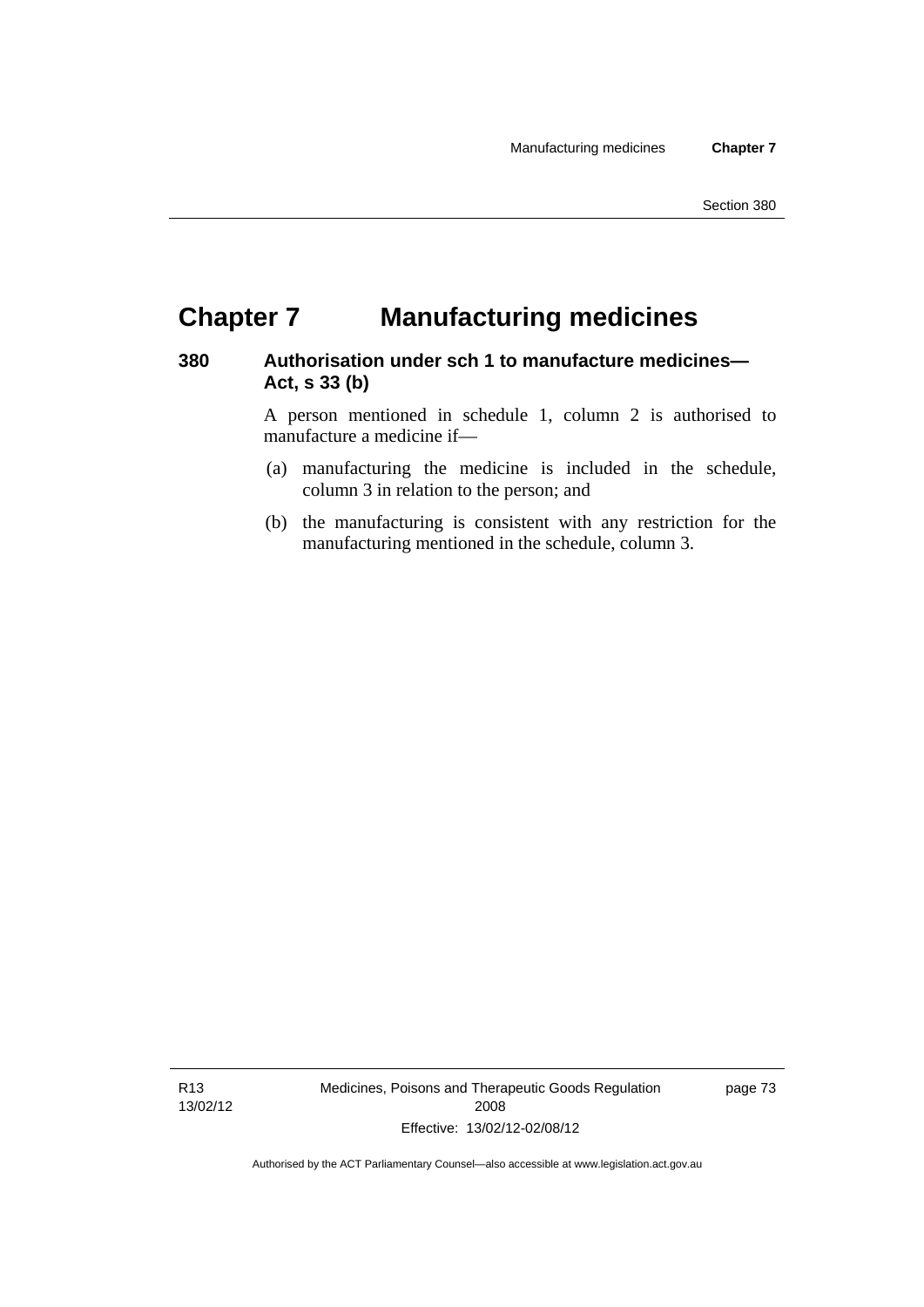# **Chapter 8 Discarding medicines**

#### **390 Discarding controlled medicines—Act, s 34 (1) (a)**

 (1) A controlled medicine must be discarded in accordance with this section.

- (2) A prescribed discarding witness may discard a controlled medicine in the presence of another prescribed discarding witness.
- (3) However, a person who is authorised to administer a controlled medicine may discard the residue of the medicine after administration in the presence of a person who is not a prescribed discarding witness if no other prescribed discarding witness is reasonably available to witness its discarding.
- (4) A person complies with this section if the person destroys the medicine so that it is unable to be used.
- (5) In this section:

*prescribed discarding witness* means a person prescribed under section 545 (Prescribed witnesses for discarding of controlled medicines—Act, s 54 (a) and (b)) for the discarding of a controlled medicine.

*Note* A medicine must not be discarded in a way that creates a risk to the health or safety of people or is likely to cause damage to property or the environment (see Act, s 34 (3)).

R13 13/02/12

*Note* See also the *Drugs of Dependence Act 1989*, div 11.4 about the disposal of seized substances.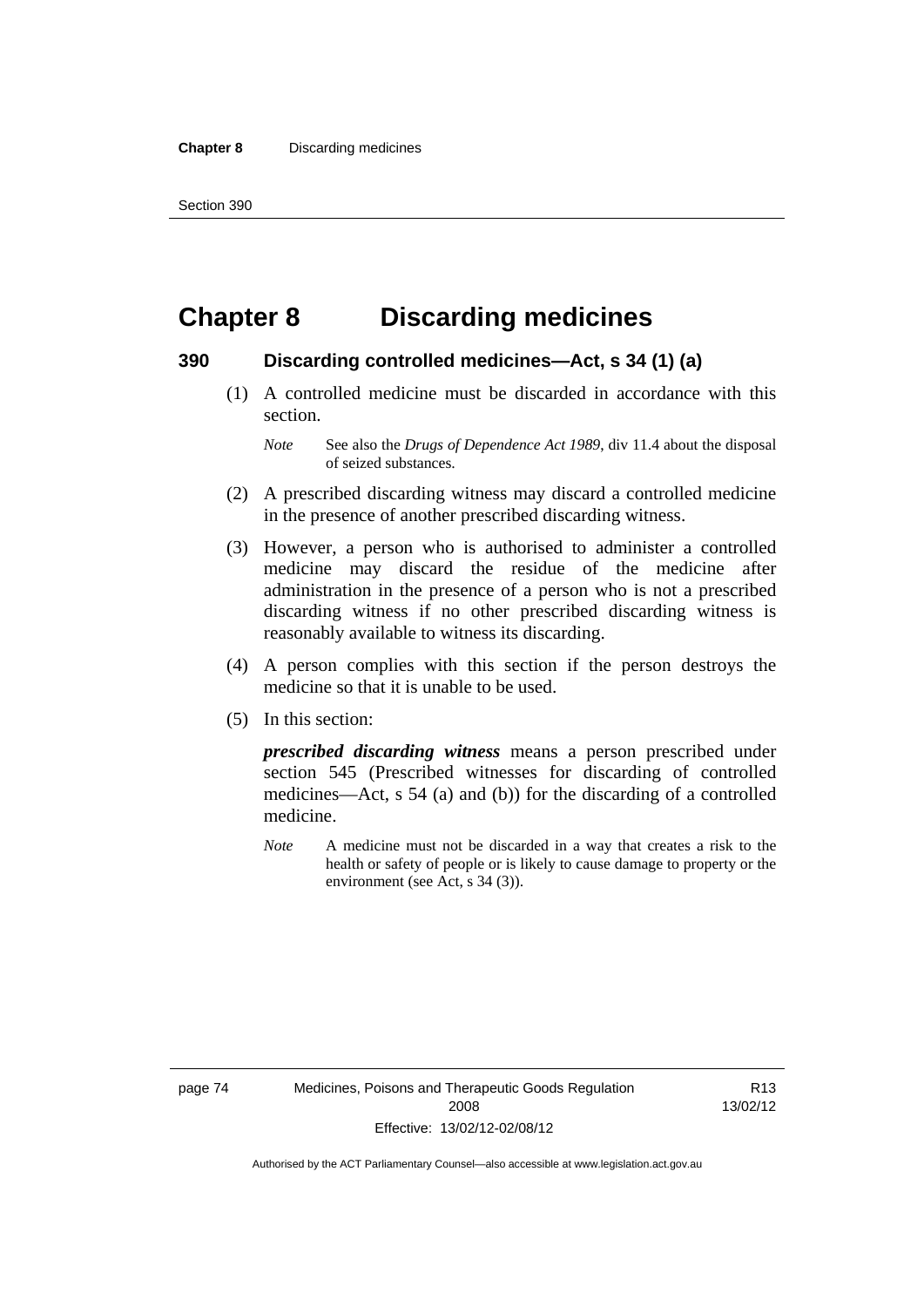# **Chapter 9 Other medicines authorisations**

## **Part 9.1 Authorisations for delivery people and commercial disposal operators**

#### **400 Authorisations to deliver medicines under supply authorities—Act, s 26 (1) (b), (2) (b), s 35 (1) (b), (2) (b) and s 36 (b)**

- (1) This section applies to an adult (the *delivery person*), other than a health practitioner, or health professional, at an institution, who is—
	- (a) engaged to transport and deliver a medicine supplied on a supply authority; or
	- (b) acting for a person mentioned in paragraph (a).
	- *Note* For health practitioners and health professionals at institutions, see sch 1, pt 1.4.
- (2) The delivery person is authorised to—
	- (a) obtain and possess the medicine for the purposes of transporting and delivering the medicine as engaged; and
	- (b) supply the medicine to the entity named as the recipient in the supply authority or the entity's agent.

#### **Examples—delivery person**

1 a hospital employee who is not a health practitioner or health professional

page 75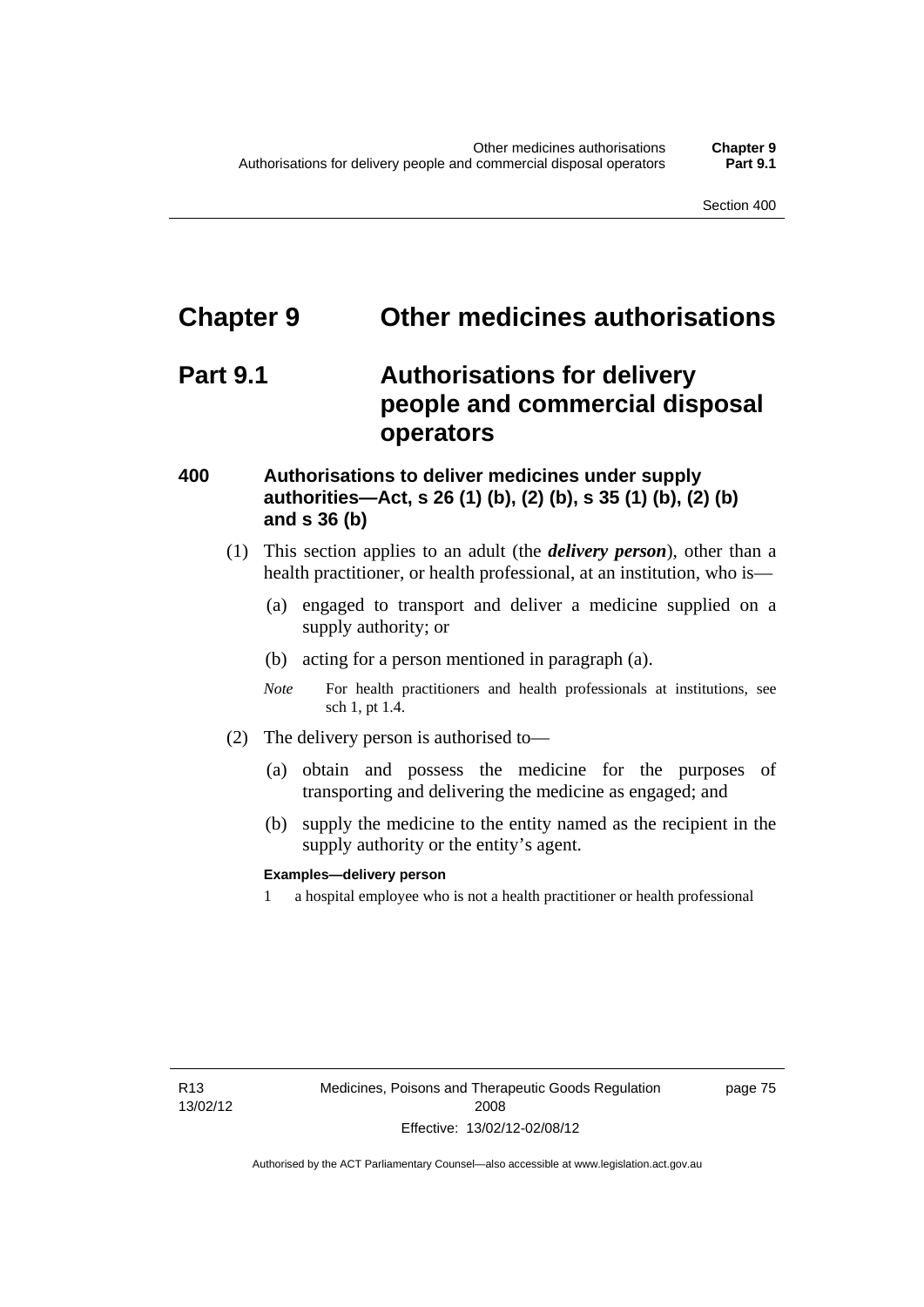2 an employee of a courier service

#### **Example—agent**

the guardian of a child for a prescription dispensed for the child

- *Note 1 Entity* includes a person (see Legislation Act, dict, pt 1).
- *Note 2* An example is part of the regulation, is not exhaustive and may extend, but does not limit, the meaning of the provision in which it appears (see Legislation Act, s 126 and s 132).

### **401 Authorisations for commercial disposal operators—Act, s 26 (1) (b) and (2) (b), s 35 (1) (b) and (2) (b) and s 36 (b)**

- (1) This section applies to a person who—
	- (a) holds an environmental authorisation for the disposal of a medicine; or
	- (b) is an adult acting for a person mentioned in paragraph (a).
- (2) The person is authorised to obtain and possess the medicine for the purposes of disposing of the medicine as engaged.

page 76 Medicines, Poisons and Therapeutic Goods Regulation 2008 Effective: 13/02/12-02/08/12

R13 13/02/12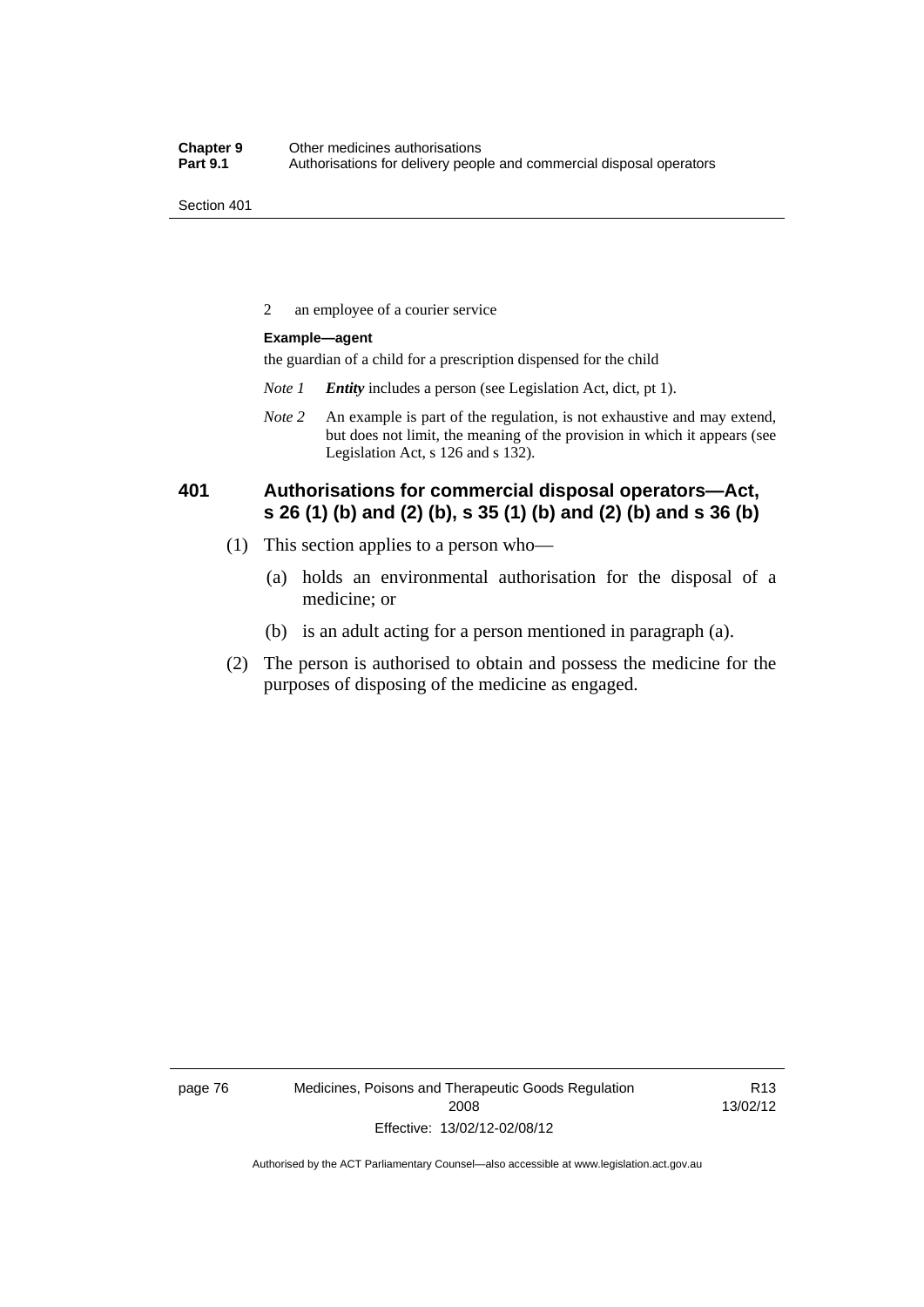# **Part 9.2 Emergency supply and administration of adrenaline and salbutamol**

### **410 Authorisations to supply and administer adrenaline and salbutamol—Act, s 26 (1) (b) and s 37 (1) (b)**

- (1) A person is authorised to do 1 or more of the following for someone else (the *assisted person*) who is in immediate need of adrenaline or salbutamol:
	- (a) supply authorised adrenaline or authorised salbutamol to the assisted person;
	- (b) supply authorised adrenaline or authorised salbutamol to someone else for immediate administration to the assisted person;
	- (c) administer authorised adrenaline or authorised salbutamol to the assisted person.
- (2) In this section:

*authorised adrenaline* means adrenaline in a single use automatic injector delivering not more than 0.3mg adrenaline.

*authorised salbutamol* means salbutamol in, or for, a metered inhaler.

page 77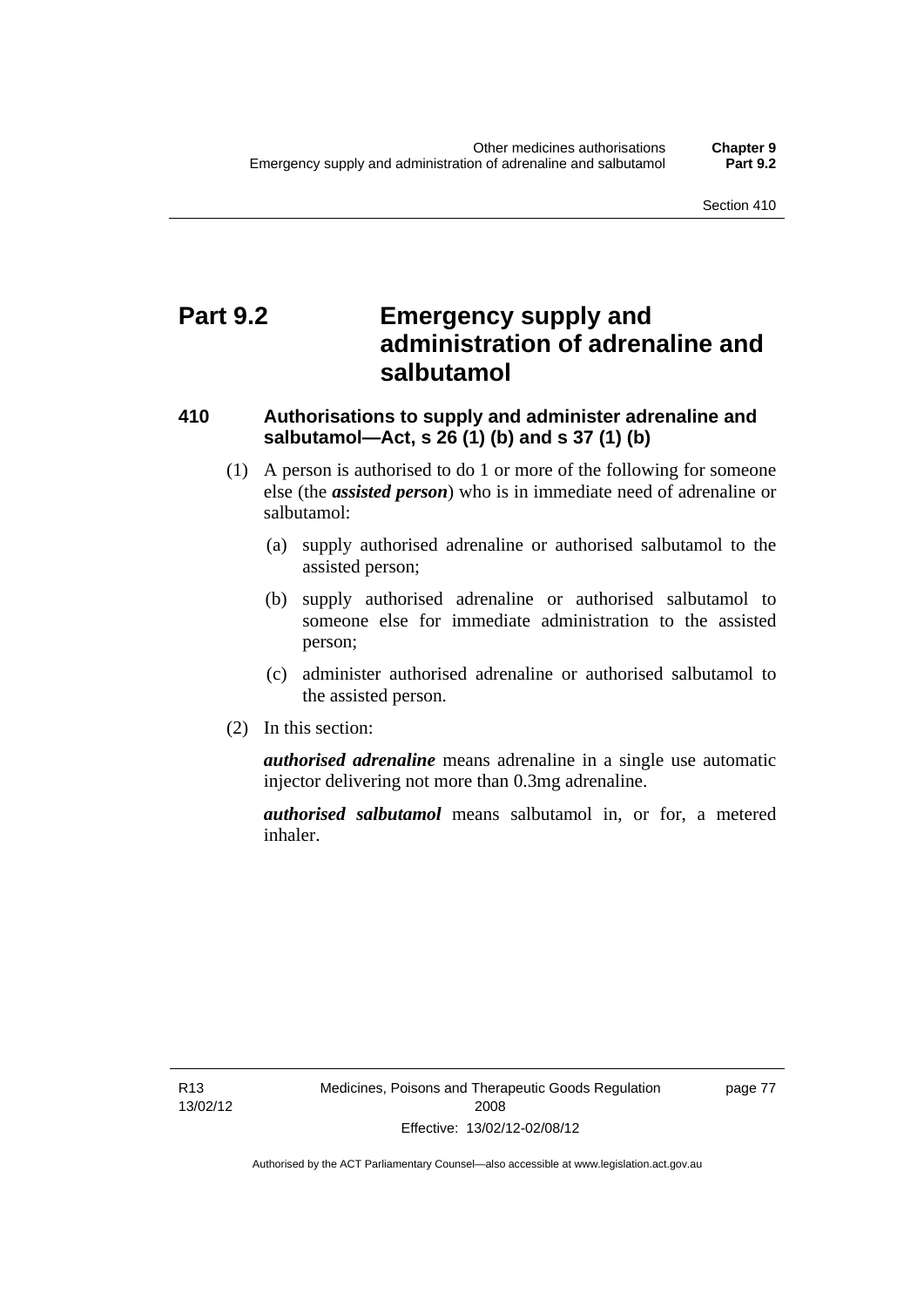# **Part 9.3 Medicines authorisations for corrections functions**

#### **420 Authorisations for CYP authorised people—Act, s 26 (1) (b), s 35 (1) (b), (2) (b), s 36 (b) and s 37 (1) (b)**

A CYP authorised person is authorised, within the scope of the person's employment, to do any of the following in relation to a medicine supplied for a young detainee by a person who is authorised to supply the medicine:

- (a) obtain the medicine;
- (b) possess the medicine (including possess the medicine outside a CYP detention place for the purpose of administering the medicine to a young detainee while the young detainee is lawfully outside the place);
- (c) administer the medicine to the young detainee;
- (d) supply the medicine to a person who is authorised to obtain the medicine for the young detainee.

#### **Example—young detainee lawfully outside CYP detention place**

the detainee is on local leave escorted by a CYP authorised person

- *Note 1 CYP authorised person* and *CYP detention place*—see the dictionary.
- *Note 2 Young detainee*—see the *Children and Young People Act 2008*, s 95.
- *Note 3* An example is part of the regulation, is not exhaustive and may extend, but does not limit, the meaning of the provision in which it appears (see Legislation Act, s 126 and s 132).

page 78 Medicines, Poisons and Therapeutic Goods Regulation 2008 Effective: 13/02/12-02/08/12

R13 13/02/12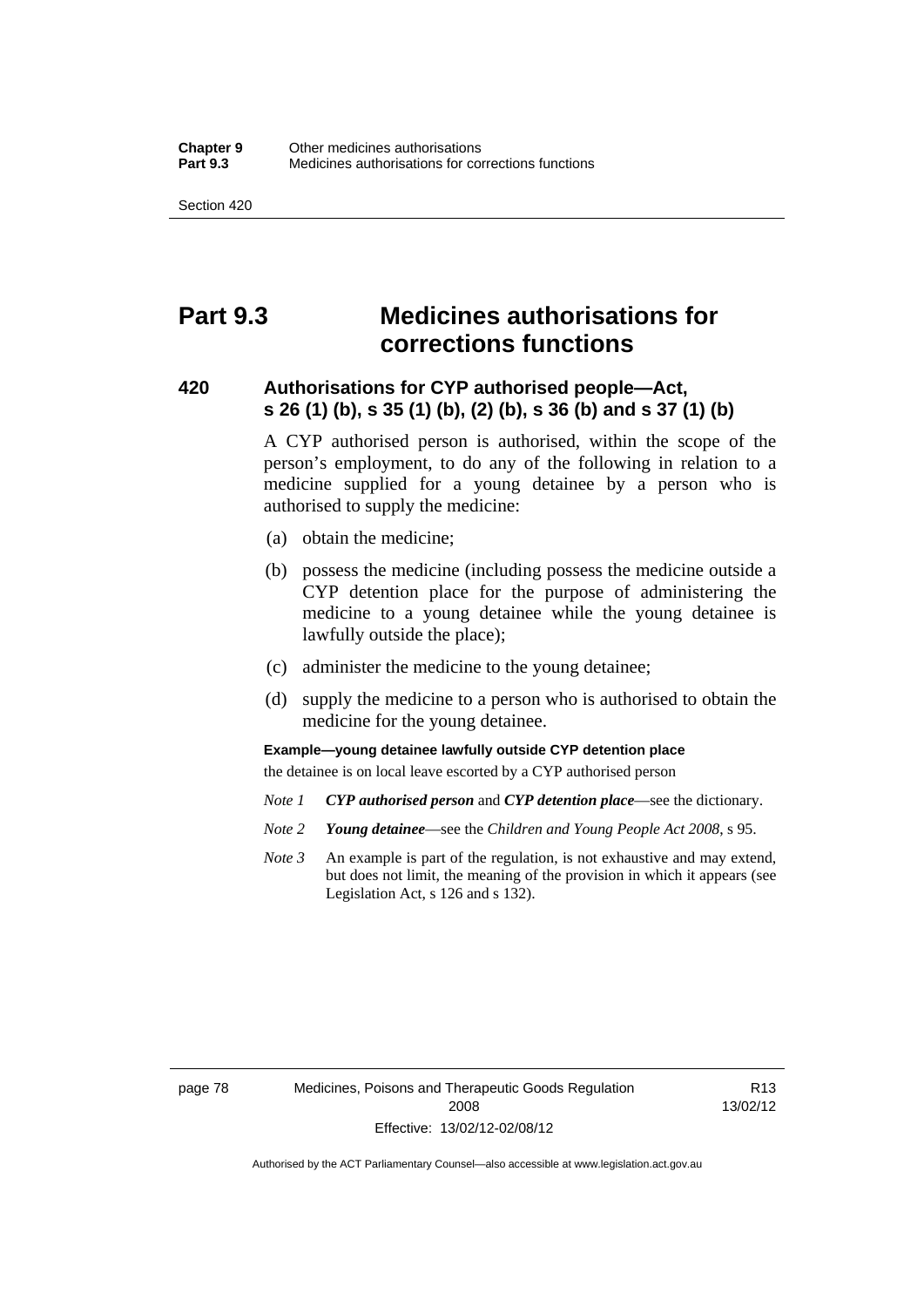### **421 Authorisations for corrections officers—Act, s 26 (1) (b), s 35 (1) (b), (2) (b), s 36 (b) and s 37 (1) (b)**

A corrections officer is authorised, within the scope of the officer's employment, to do any of the following in relation to a medicine supplied for a detainee by a person who is authorised to supply the medicine:

- (a) obtain the medicine;
- (b) possess the medicine (including possess the medicine outside a correctional centre for the purpose of administering the medicine to a detainee while the detainee is lawfully outside the centre);
- (c) administer the medicine to the detainee;
- (d) supply the medicine to a person who is authorised to obtain the medicine for the detainee.
- *Note 1* See the example and notes to s 420.
- *Note 2 Detainee*—see the *Corrections Management Act 2007*, s 6.

#### **422 Authorisations for court and police cell custodians—Act, s 26 (1) (b), s 35 (1) (b), (2) (b), s 36 (b) and s 37 (1) (b)**

- (1) A custodian is authorised, within the scope of the custodian's employment, to do any of the following in relation to a medicine supplied for a person in custody at court cells or police cells by someone who is authorised to supply the medicine:
	- (a) obtain the medicine at the cells;
	- (b) possess the medicine at the cells;
	- (c) administer the medicine to the person in custody at the cells;
	- (d) supply the medicine to someone who is authorised to obtain the medicine for the person in custody.

R13 13/02/12 page 79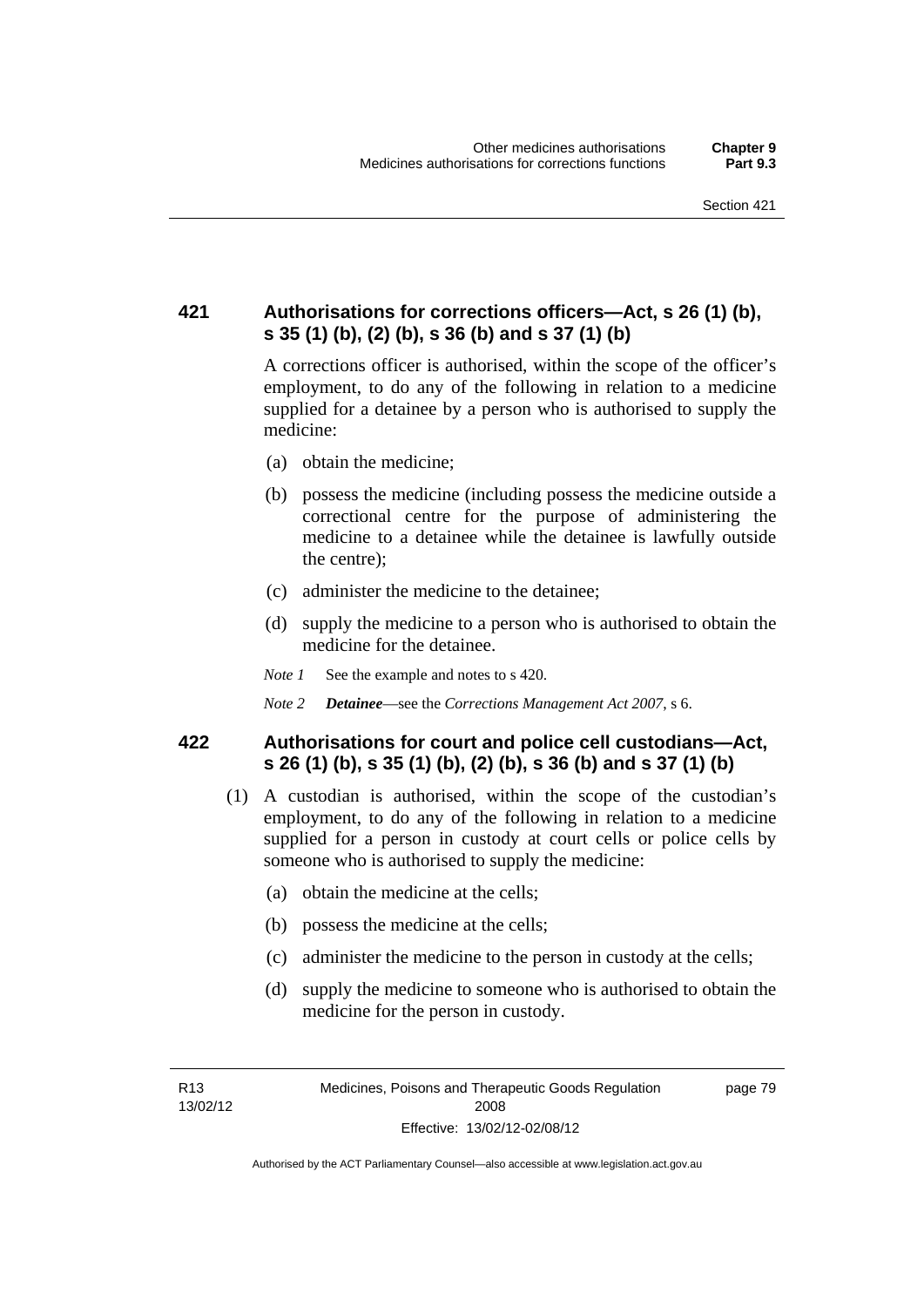(2) In this section:

*court cell*—see the *Corrections Management Act 2007*, section 29.

#### *custodian* means—

- (a) a person in charge of a court cell or police cell; or
- (b) a person acting under the direct supervision of the person in charge.

#### *person in custody* means—

- (a) a detainee; or
- (b) a young detainee; or
- (c) a person detained at a police cell under the *Corrections Management Act 2007*, section 30; or
- (d) a person detained at a court cell under the *Corrections Management Act 2007*, section 33.

*police cell*—see the *Corrections Management Act 2007*, section 29.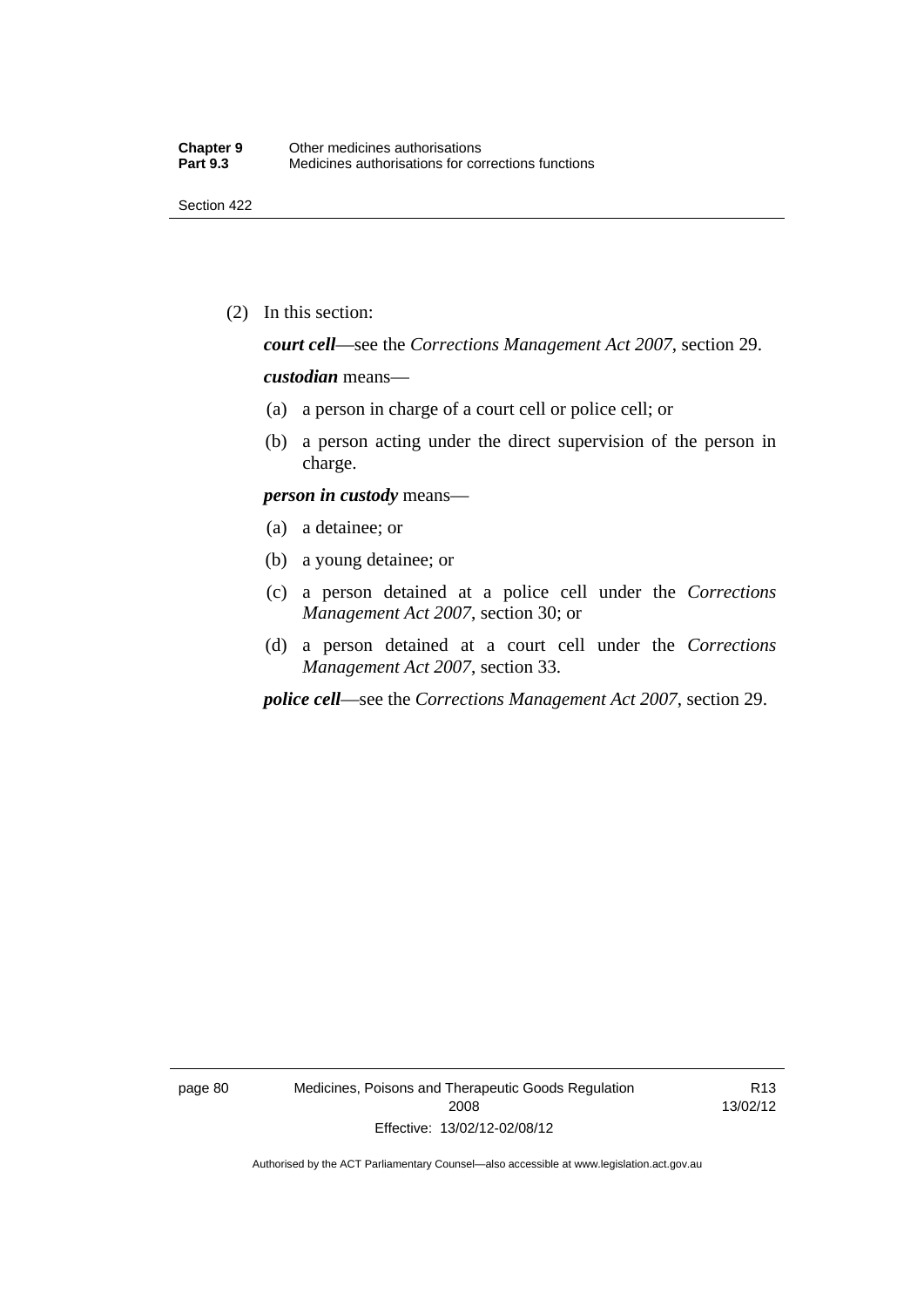# **Part 9.4 Authorisations for medicines research and education program purposes other than controlled medicines**

*Note* A licence is required for research and education programs in relation to controlled medicines (see pt 14.2).

### **430 Authorisations for non-controlled medicines research and education—Act, s 26 (1) and (2) (b)**

- (1) A scientifically qualified person employed at a recognised research institution (other than the Canberra Hospital) is authorised to do the following for the purposes of an authorised activity at the institution:
	- (a) issue a purchase order for a relevant medicine;
	- (b) obtain on a purchase order a relevant medicine;
	- (c) possess a relevant medicine;
	- (d) supply a relevant medicine to a person (a *relevant person*) who is taking part in the authorised activity at the institution.
	- *Note 1 Scientifically qualified person*—see the dictionary.

*Note 2 Recognised research institution*—see the Act, s 20 (5).

- (2) A scientifically qualified person employed at the Canberra Hospital is authorised to do the following for the purposes of an authorised activity at the hospital:
	- (a) issue a written requisition for a relevant medicine;
	- (b) obtain on a written requisition a relevant medicine;
	- (c) possess a relevant medicine;

R13 13/02/12 page 81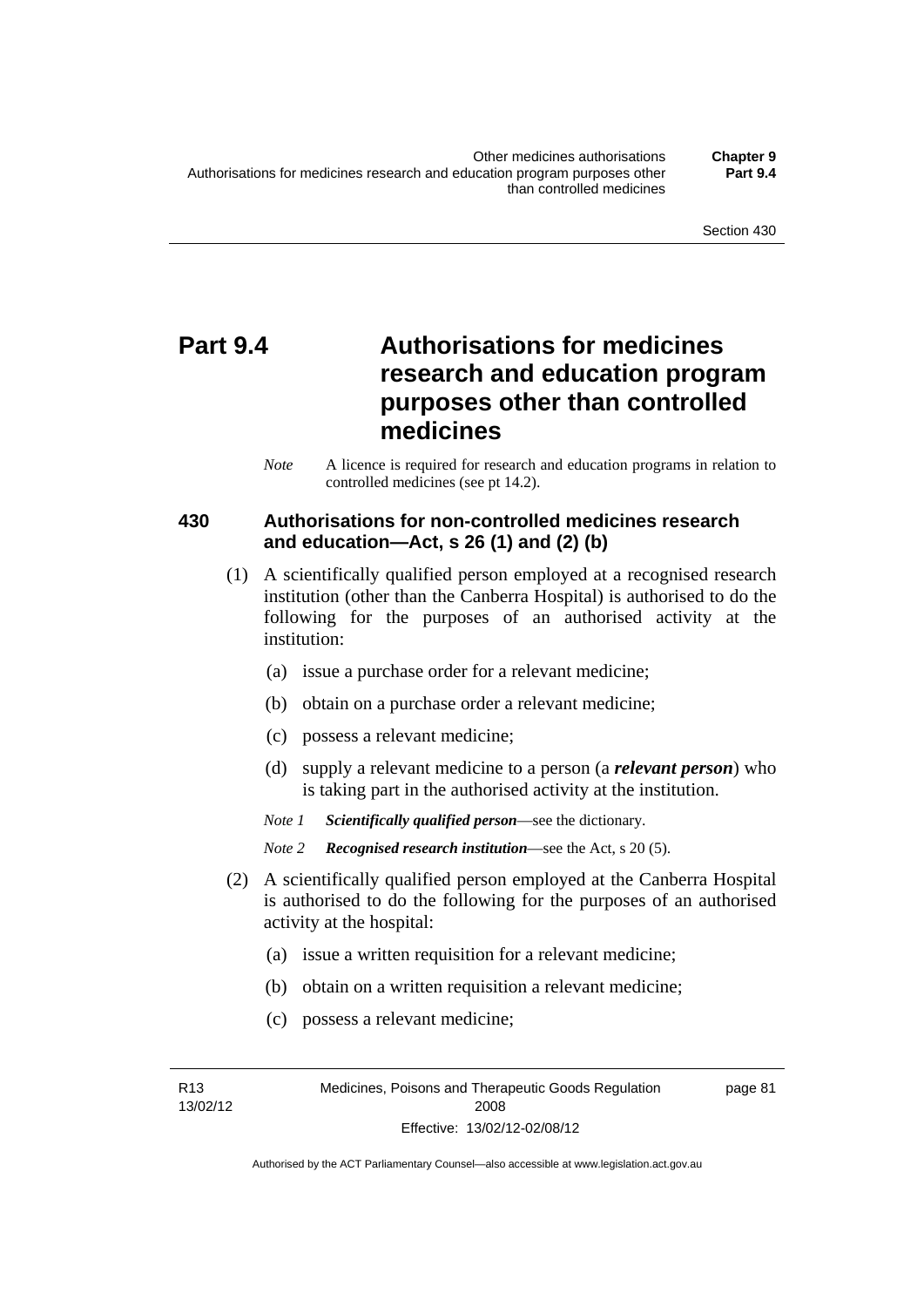| <b>Chapter 9</b> | Other medicines authorisations                                             |
|------------------|----------------------------------------------------------------------------|
| <b>Part 9.4</b>  | Authorisations for medicines research and education program purposes other |
|                  | than controlled medicines                                                  |

- (d) supply a relevant medicine to a person (also a *relevant person*) who is taking part in the authorised activity at the hospital.
- (3) A relevant person is authorised to do the following in relation to a relevant medicine for the purposes of an authorised activity:
	- (a) obtain the medicine from the scientifically qualified person for the activity;
	- (b) possess the medicine for the purposes of the activity;
	- (c) supply the medicine to the scientifically qualified person for the activity.
- (4) In this section:

*authorised activity*, in relation to a relevant medicine at a recognised research institution, means the conduct of any of the following if it does not involve the administration of the medicine to a person:

- (a) medical or scientific research in relation to the medicine at the institution;
- (b) instruction involving the medicine at the institution;
- (c) quality control or analysis of the medicine at the institution.

*relevant medicine* means a medicine other than a controlled medicine.

#### **431 Authorisation conditions for non-controlled medicines research and education—Act, s 44 (1) (b) and (2) (b)**

A scientifically qualified person's authorisation under section 430 is subject to the following conditions:

- (a) the person has written approval for the conduct of the authorised activity from the person in charge of—
	- (i) the recognised research institution; or
	- (ii) a faculty or division of the institution;

page 82 Medicines, Poisons and Therapeutic Goods Regulation 2008 Effective: 13/02/12-02/08/12 R13 13/02/12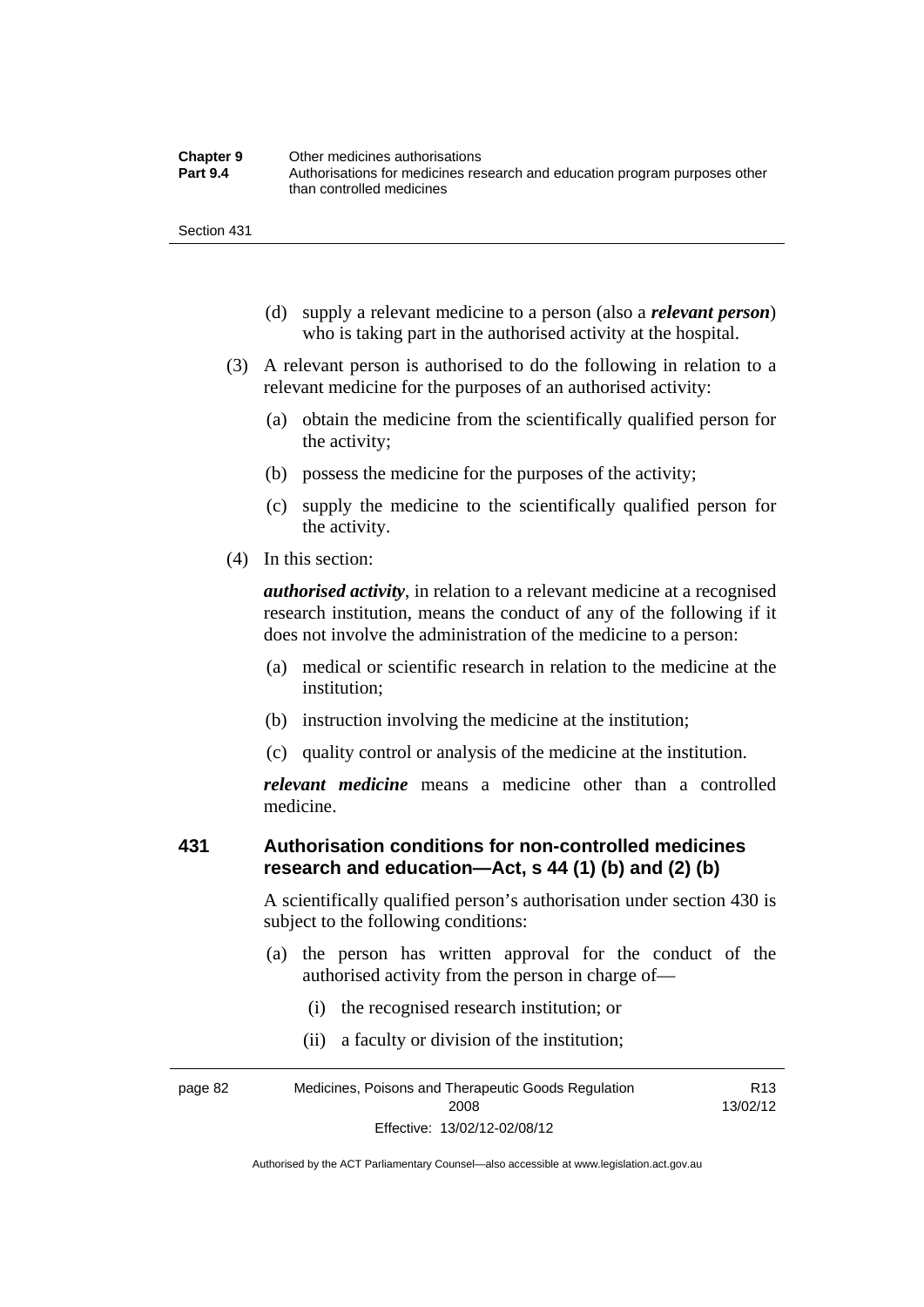- (b) if the recognised research institution employing the person is the Canberra Hospital—
	- (i) a requisition for the relevant medicine issued by the person complies with section 55 (General requirements for written requisitions) and section 56 (Particulars for requisitions); and
	- (ii) the requisition is for an amount of the medicine approved in writing by the person in charge; and
	- (iii) the requisition is for an amount of the medicine used solely for the purpose approved in writing by the person in charge;
- (c) if the person is employed at a recognised research institution other than the Canberra Hospital—
	- (i) a purchase order for the relevant medicine complies with section 62; and
	- (ii) the purchase order is for an amount of the medicine approved in writing by the person in charge;
- (d) the medicine is obtained from someone who is authorised to supply the medicine to the person.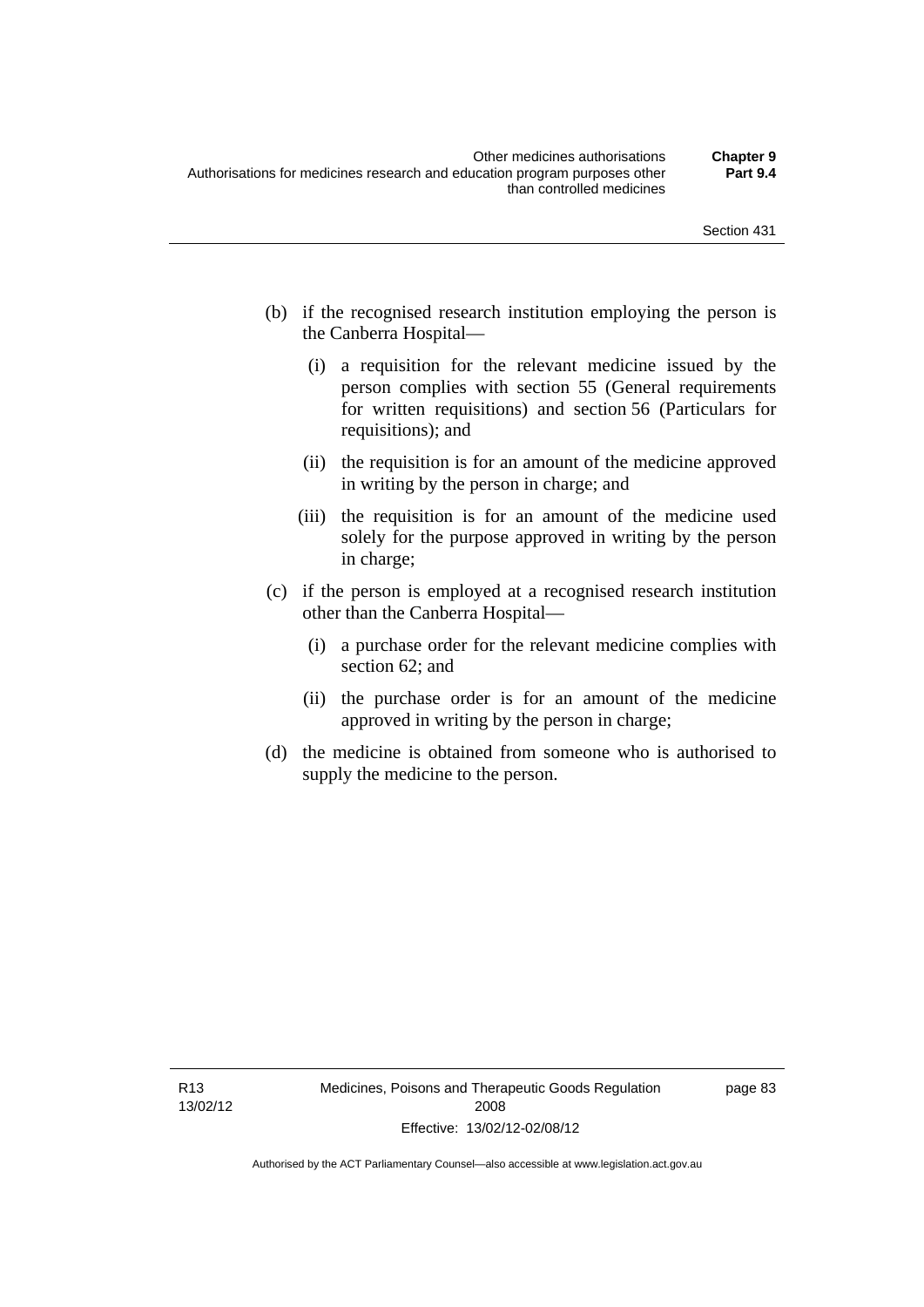# **Part 9.5 Authorisations under medicines licences**

### **Division 9.5.1 Controlled medicines research and education program licence authorisations**

- *Note 1* For authorisation for research and education for other medicines, see pt 9.4.
- *Note 2* For other provisions about controlled medicines research and education program licences, see pt 14.2.

### **440 Authorisations under controlled medicines research and education program licences—Act, s 20 (1) (a)**

- (1) A controlled medicines research and education program licence (other than for a program conducted at the Canberra Hospital) authorises—
	- (a) the licence-holder to—
		- (i) issue a purchase order for a controlled medicine (the *licensed controlled medicine*) stated in the licence for the program stated in the licence; and
		- (ii) obtain a licensed controlled medicine on a purchase order for the program; and
		- (iii) possess a licensed controlled medicine for the program at the premises to which the licence relates; and
		- (iv) supply a licensed controlled medicine to anyone taking part in the program for the program; and

R13 13/02/12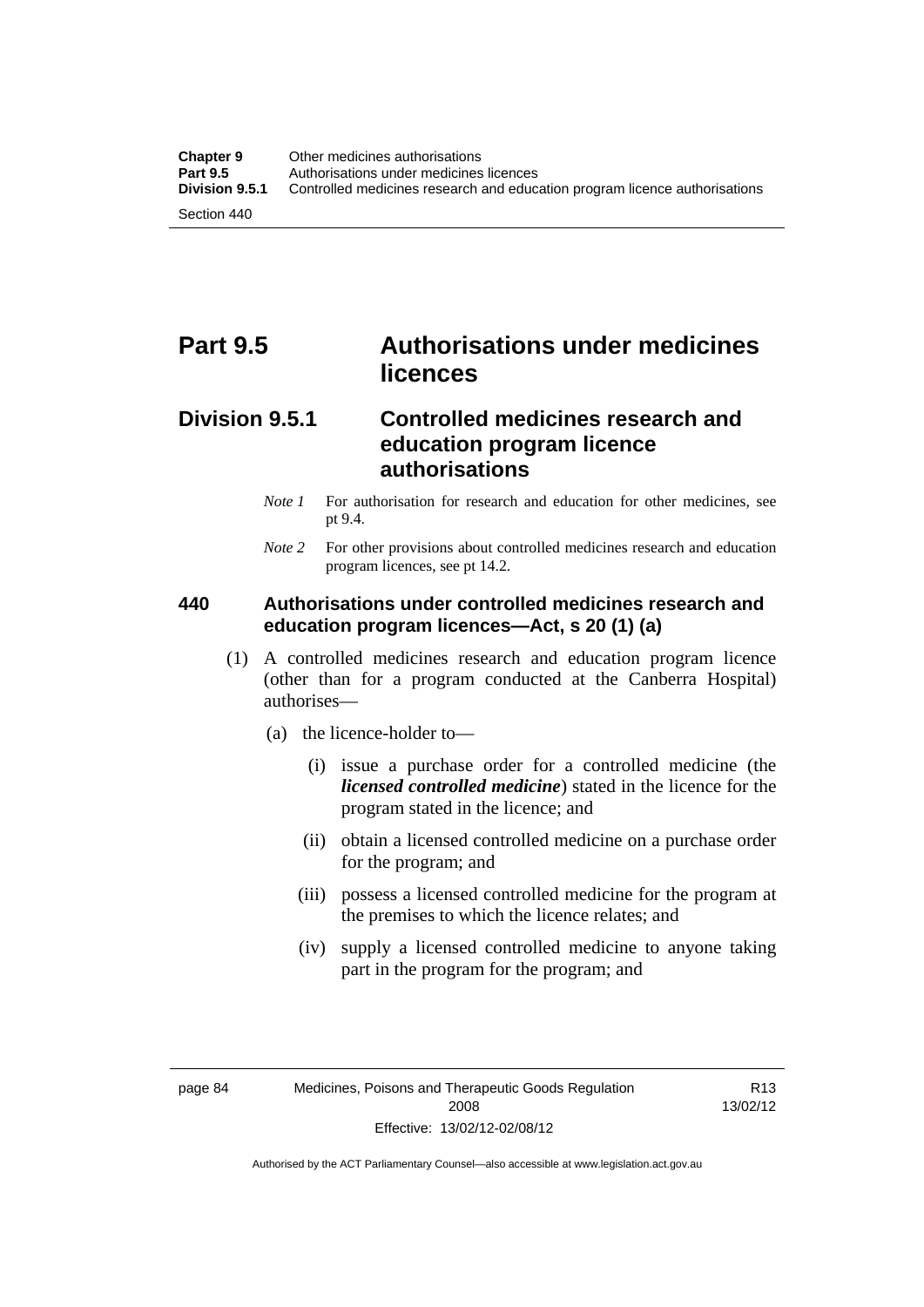- (b) the program supervisor, and anyone taking part in the program, to deal with the licensed controlled medicine as authorised by the licence at the premises stated in the licence.
- (2) A controlled medicines research and education program licence for a program conducted at the Canberra Hospital authorises—
	- (a) the licence-holder to—
		- (i) issue a written requisition for a controlled medicine (the *licensed controlled medicine*) stated in the licence for the program stated in the licence; and
		- (ii) obtain a licensed controlled medicine on a written requisition for the program; and
		- (iii) possess a licensed controlled medicine for the program at the premises to which the licence relates; and
		- (iv) supply a licensed controlled medicine to anyone taking part in the program for the program; and
	- (b) the program supervisor, and anyone taking part in the program, to deal with the licensed controlled medicine as authorised by the licence at the hospital.

# **441 Authorisation condition for controlled medicines research and education program licences—Act, s 44 (1) (b) and (2) (b)**

A licence-holder's authorisation to obtain a controlled medicine under a controlled medicines research and education program licence is subject to the condition that the medicine is—

 (a) if the licence is for a program conducted at the Canberra Hospital—obtained on a requisition that complies with section 55 (General requirements for written requisitions) and section 56 (Particulars for requisitions); or

page 85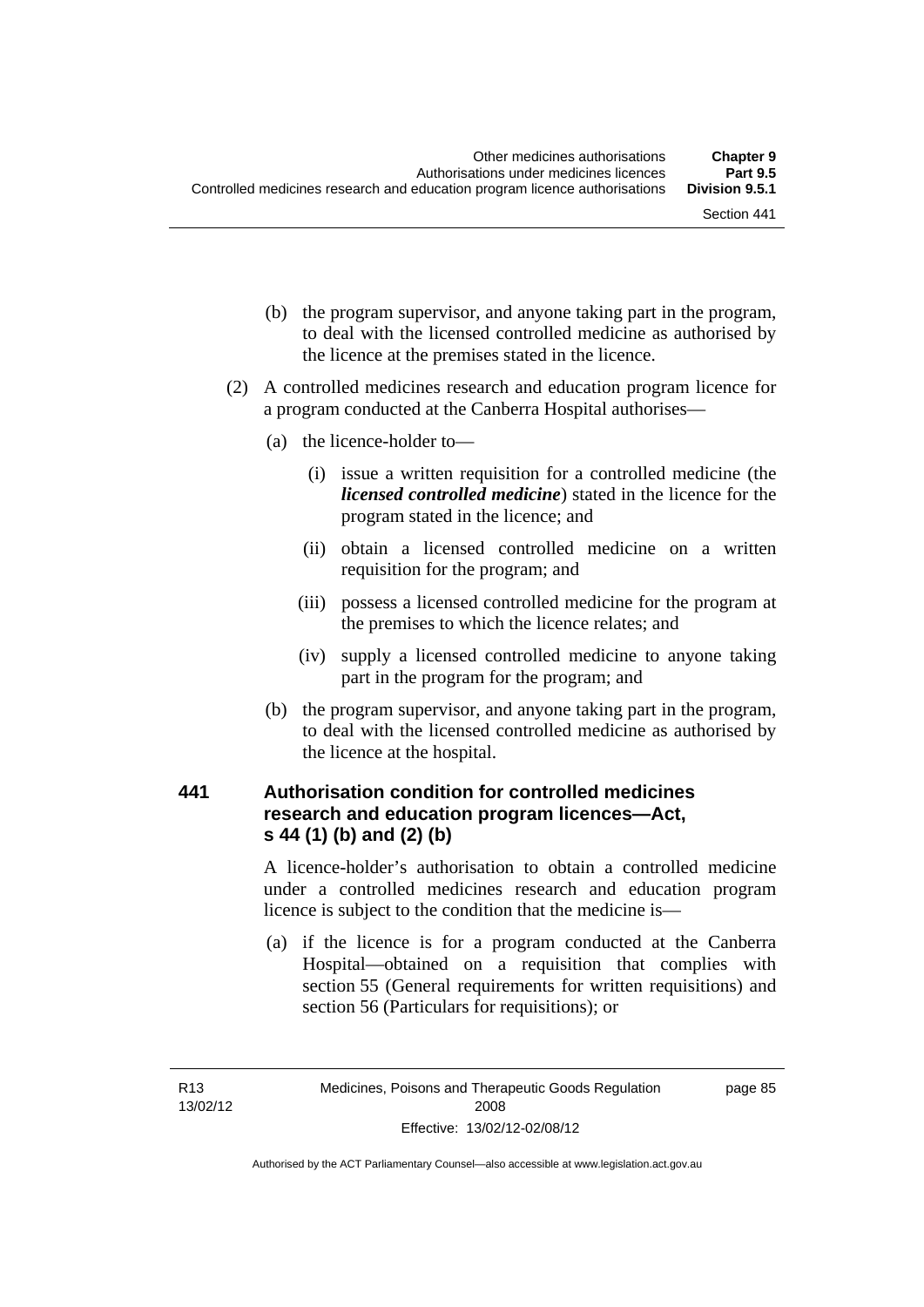- (b) in any other case—purchased on a complying purchase order.
- *Note* For licence conditions, see the Act, s 89.

# **Division 9.5.2 First-aid kit licence authorisations**

*Note* For other provisions about first-aid kit licences, see pt 14.3.

# **450 Authorisations under first-aid kit licences— Act, s 20 (1) (a)**

(1) In this section:

*authorised medicine*, for a first-aid kit, means—

- (a) a medicine stated in the first-aid kit licence for the kit; and
- (b) a pharmacy medicine or pharmacist only medicine for the kit.
- (2) A first-aid kit licence authorises—
	- (a) the licence-holder to—
		- (i) issue a purchase order for an authorised medicine for the first-aid kit; and
		- (ii) obtain on a purchase order an authorised medicine for the first-aid kit; and
	- (b) the licence-holder, and anyone else authorised to deal with a medicine by the licence, to—
		- (i) possess an authorised medicine as part of the first-aid kit for the emergency treatment of a person's medical condition; and
		- (ii) supply an authorised medicine to someone else who is authorised under the licence to administer the medicine; and
		- (iii) administer an authorised medicine in the first-aid kit if the person believes on reasonable grounds that the

page 86 Medicines, Poisons and Therapeutic Goods Regulation 2008 Effective: 13/02/12-02/08/12 R13 13/02/12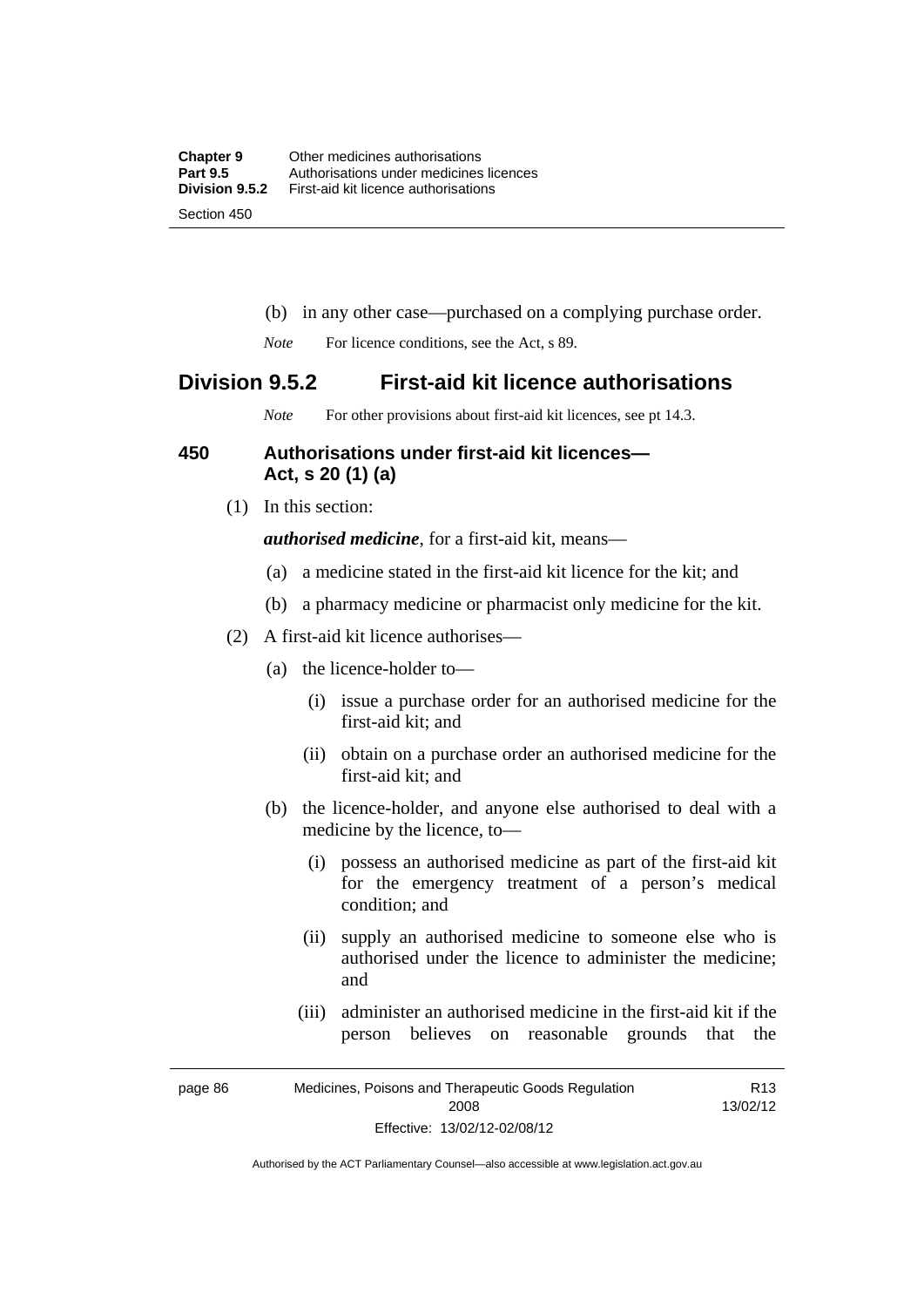administration of the medicine is necessary for the emergency treatment of a person's medical condition.

# **451 Authorisation condition for first-aid kit licences— Act, s 44 (1) (b) and (2) (b)**

A licence-holder's authorisation to obtain a medicine under a first-aid kit licence is subject to the condition that the medicine is purchased on a complying purchase order.

*Note* For licence conditions, see the Act, s 89.

# **Division 9.5.3 Wholesalers licence authorisations**

*Note* For other provisions about wholesalers licences, see pt 14.4.

## **460 Authorisations under medicines wholesalers licences— Act, s 20 (1) (a)**

- (1) A medicines wholesalers licence authorises the licence-holder to do any of the following in relation to a medicine (the *licensed medicine*) stated in the licence at the premises (the *licensed premises*) stated in the licence:
	- (a) issue a purchase order for a licensed medicine;
	- (b) obtain a licensed medicine on a purchase order for sale by wholesale from the licensed premises;
	- (c) possess a licensed medicine for sale by wholesale from the licensed premises;
	- (d) sell a licensed medicine by wholesale (whether or not for resale) from the licensed premises to—
		- (i) a person authorised to issue a purchase order for the medicine; or
		- (ii) someone in another State who may obtain the medicine by wholesale under the law of the other State; or

R13 13/02/12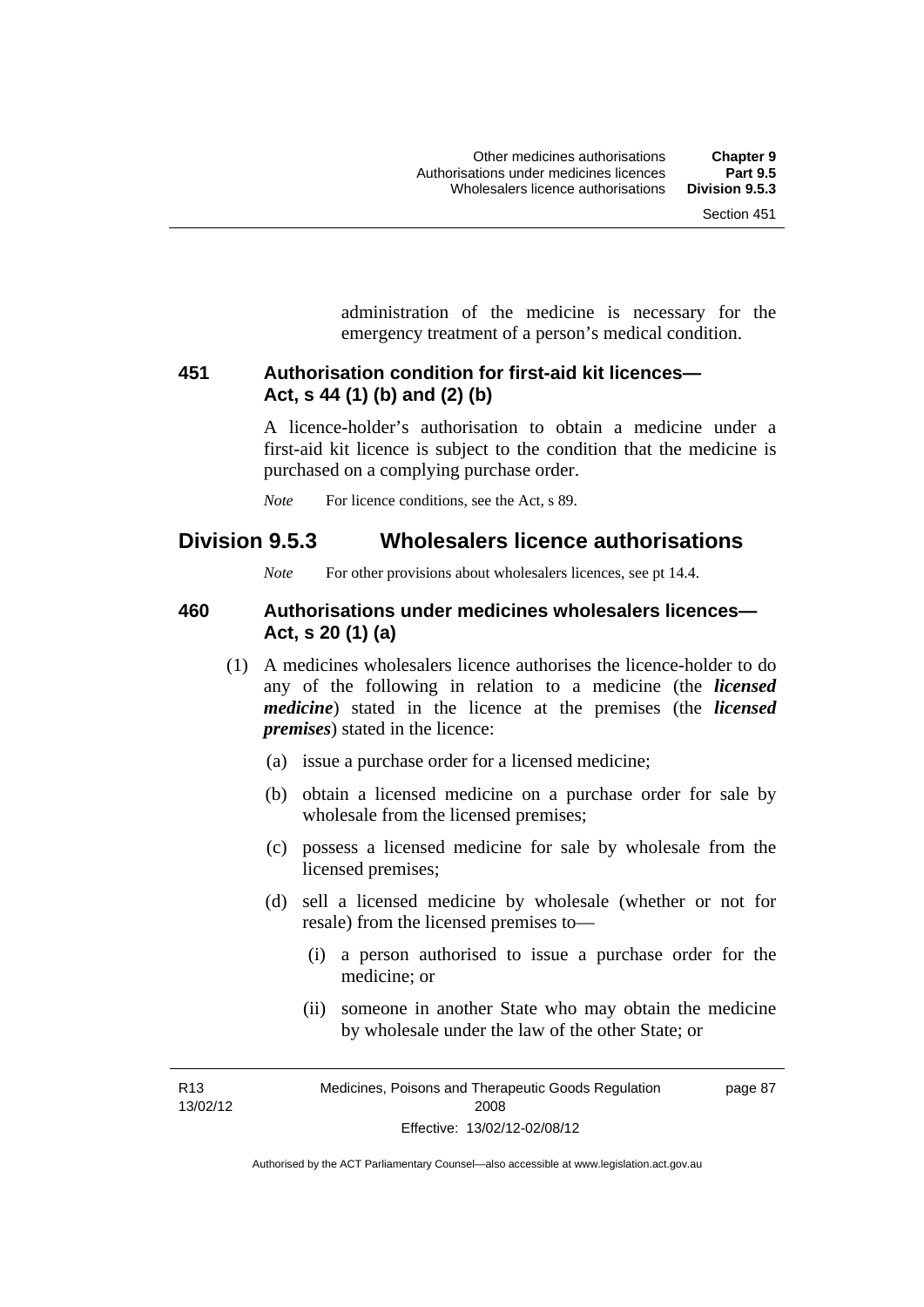- (iii) someone in another country who may lawfully obtain the medicine by wholesale in the other country;
- *Note* The medicines must be sold on a purchase order in accordance with s 140 (see s 461).
- (e) unless the licensed medicine is a controlled medicine—supply the medicine in accordance with the medicines Australia code of conduct provisions for product starter packs.
	- *Note Medicines Australia code of conduct*—see the dictionary.
- (2) However, an authorisation under subsection (1) does not apply if the licence states that it does not apply.
- (3) Also, subsection (1) (d) (iii) does not apply in relation to a licensed medicine that is a prohibited export under the *Customs Act 1901* (Cwlth).

# **461 Authorisation conditions for medicines wholesalers licences—Act, s 44 (1) (b) and (2) (b)**

A licence-holder's authorisation under a medicines wholesalers licence is subject to the following conditions:

- (a) the dealings with a medicine authorised by the licence will be carried out under the supervision of an individual approved under section 616 (1) (Restrictions on issuing of medicines wholesalers licences—Act, s 85 (1) (a));
- (b) the licence-holder must comply with, and the licence-holder must ensure that the licence-holder's agents and employees comply with—
	- (i) the Australian code of good wholesaling practice for therapeutic goods for human use; and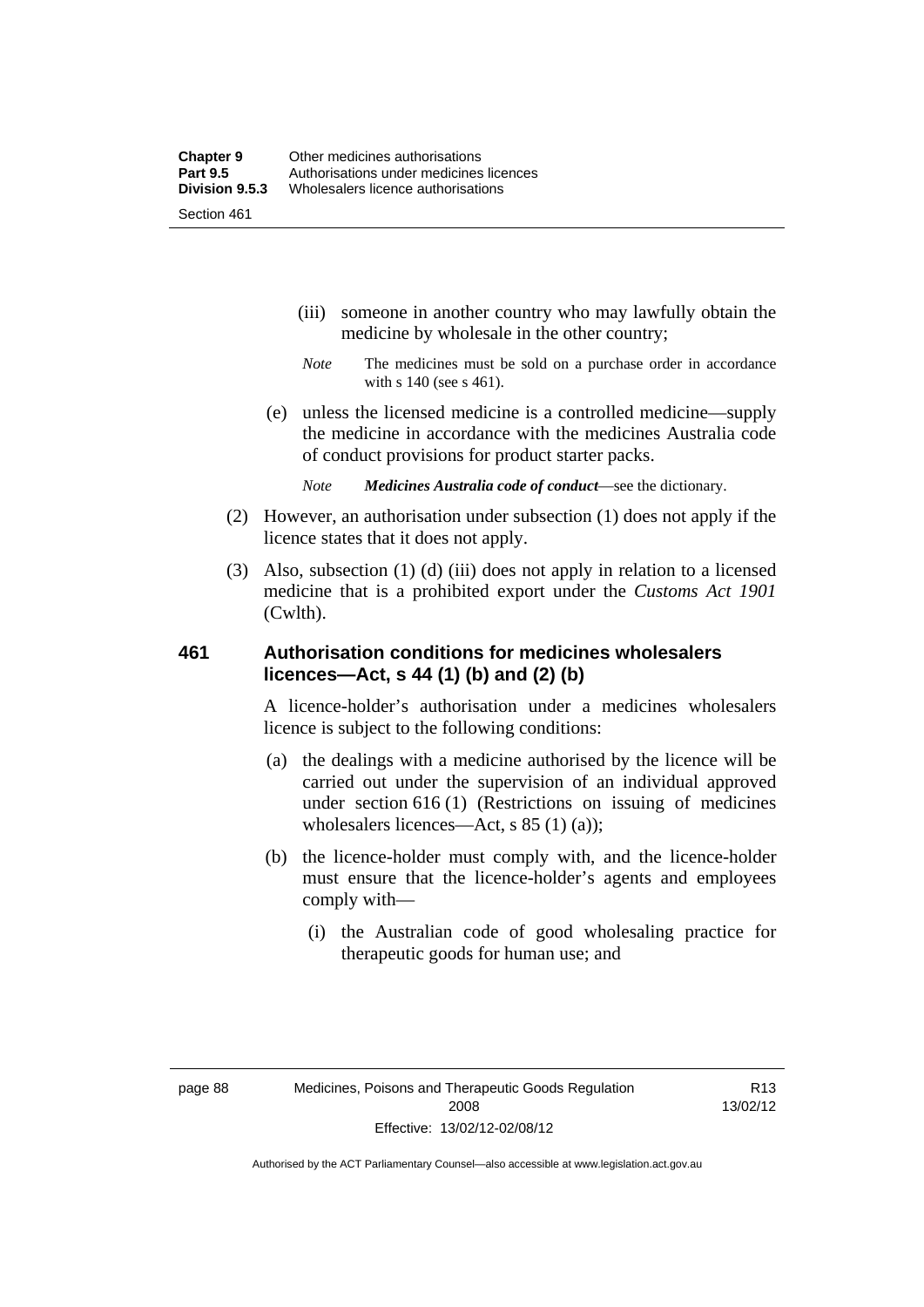- (ii) the medicines Australia code of conduct;
- *Note Australian code of good wholesaling practice for therapeutic goods for human use* and *medicines Australia code of conduct*—see the dictionary.
- (c) a medicine obtained under the licence is purchased on a complying purchase order;
- (d) a medicine sold under the licence is sold on a complying purchase order in accordance with section 141 (Supplying medicines on purchase orders).
- *Note* For licence conditions, see the Act, s 89.

# **Division 9.5.4 Opioid dependency treatment licence authorisations**

*Note* For other provisions about opioid dependency treatment licences, see pt 14.5.

# **470 Authorisations under opioid dependency treatment licences—Act, s 20 (1) (a)**

- (1) An opioid dependency treatment licence issued to a pharmacist authorises the licence-holder, and any other pharmacist at the community pharmacy (the *licensed pharmacy*) to which the licence relates, to do any of the following for the purpose of treating a person's drug-dependency:
	- (a) issue a purchase order for buprenorphine or methadone;
	- (b) obtain buprenorphine or methadone on a purchase order for administration at the licensed pharmacy;
	- (c) possess buprenorphine and methadone;
	- (d) dispense buprenorphine and methadone in accordance with a prescription;

R13 13/02/12 page 89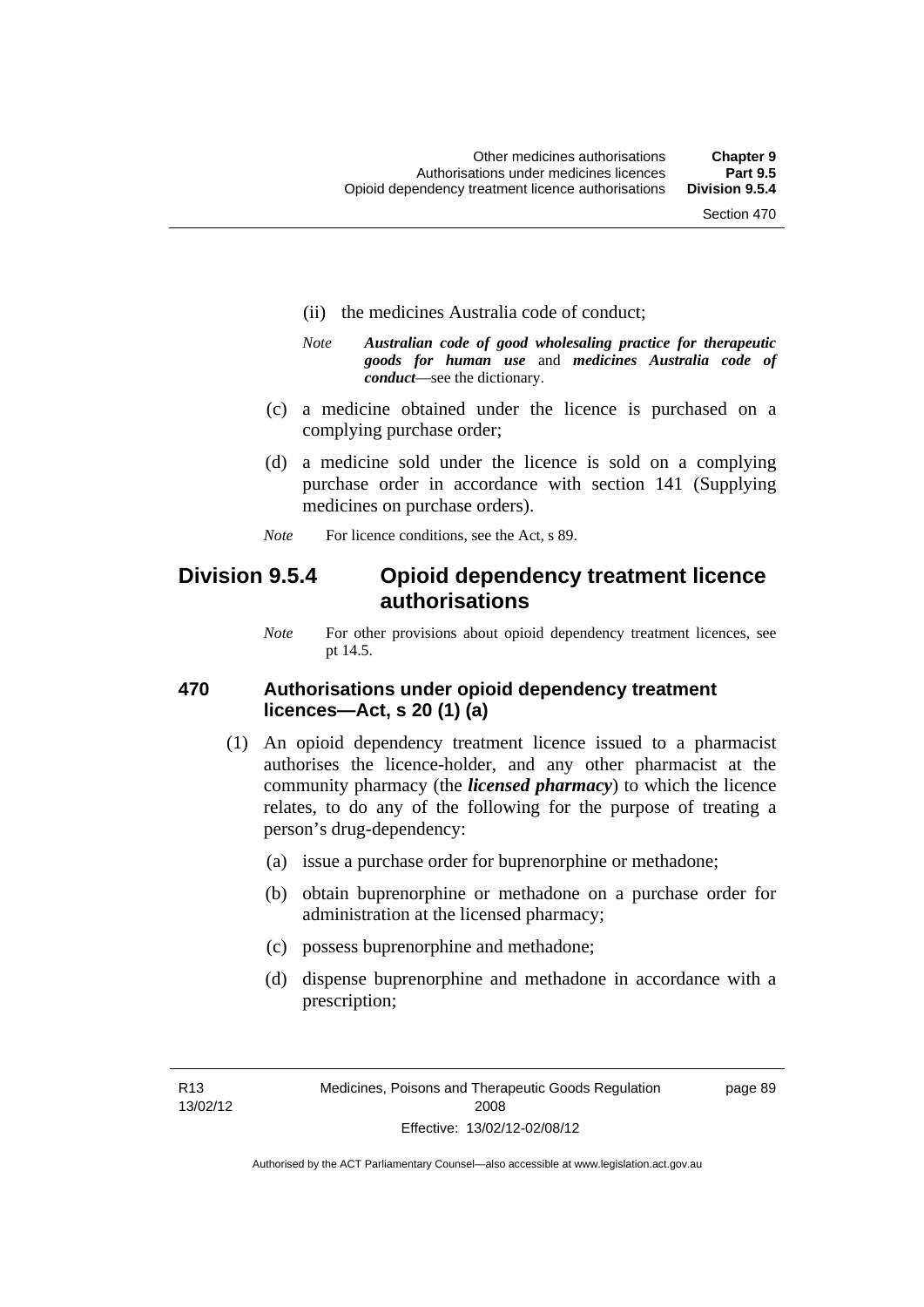- (e) supply buprenorphine and methadone to a nurse at the licensed pharmacy for administration at the pharmacy under the supervision of a pharmacist;
- (f) administer buprenorphine and methadone at the licensed pharmacy in accordance with a prescription (including the prescription as changed by a pharmacist at the oral direction of the prescriber).
- (2) An opioid dependency treatment licence issued to a pharmacist authorises a nurse to administer buprenorphine and methadone at the licensed pharmacy under the supervision of a pharmacist and in accordance with a prescription (including the prescription as changed by a pharmacist at the oral direction of the prescriber).
	- *Note 1 Nurse* does not include an enrolled nurse (see Legislation Act, dict, pt 1).

### *Note 2 Pharmacist* does not include an intern pharmacist (see dict).

 (3) To remove any doubt, an authorisation under this section does not, by implication, limit a pharmacist's or nurse's authorisations under schedule 1 (Medicines—health-related occupations authorisations) in relation to other dealings with buprenorphine and methadone.

# **471 Authorisation condition for opioid dependency treatment licences—Act, s 44 (1) (b) and (2) (b)**

- (1) A licence-holder's authorisation under an opioid dependency treatment licence is subject to the following conditions:
	- (a) the licence-holder must ensure that a person to whom buprenorphine or methadone is administered under the licence signs a written acknowledgement in accordance with subsection (2) that the medicine has been administered to the person;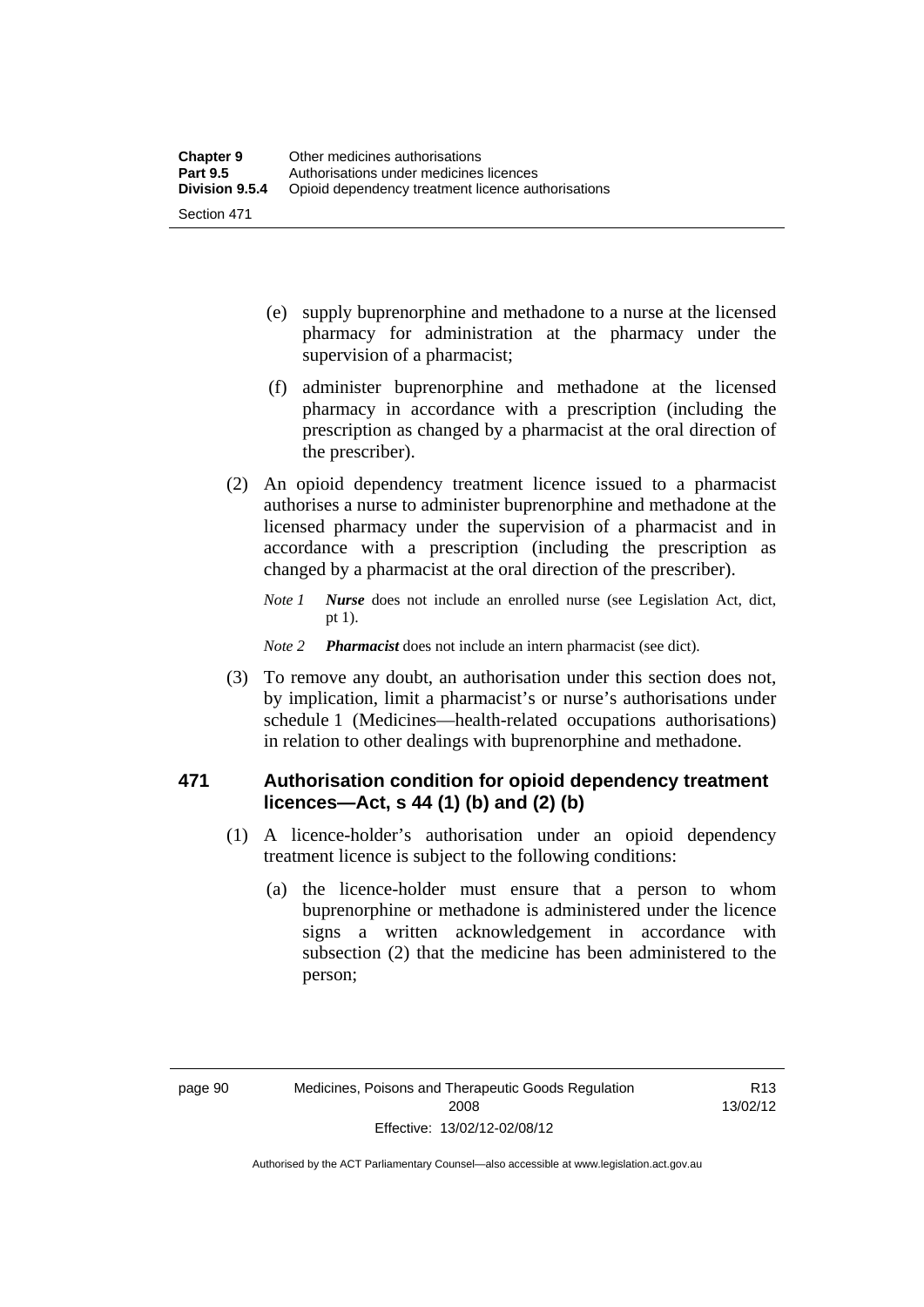(b) a purchase order issued by the licence-holder to obtain buprenorphine or methadone under the licence is a complying purchase order.

*Note 1 Written* includes in electronic form (see Act, dict).

*Note* 2 For licence conditions, see the Act, s 89.

- (2) For subsection (1) (a), the acknowledgement must include the following:
	- (a) the approved name or brand name of the medicine administered;
	- (b) the form, strength and quantity of the medicine administered;
	- (c) the date the medicine is administered.

# **Division 9.5.5 Pharmacy medicines rural communities licences**

*Note* For other provisions about pharmacy medicines rural communities licences, see pt 14.6.

# **480 Authorisations under pharmacy medicines rural communities licences—Act, s 20 (1) (a)**

A pharmacy medicines rural communities licence authorises—

- (a) the licence-holder to—
	- (i) issue a purchase order for a pharmacy medicine (the *licensed medicine*) stated in the licence for retail sale from the premises (the *licensed premises*) stated in the licence; and
	- (ii) obtain the licensed medicine on a purchase order for retail sale from the licensed premises; and
	- (iii) possess the licensed medicine at the licensed premises for retail sale from the licensed premises; and

R13 13/02/12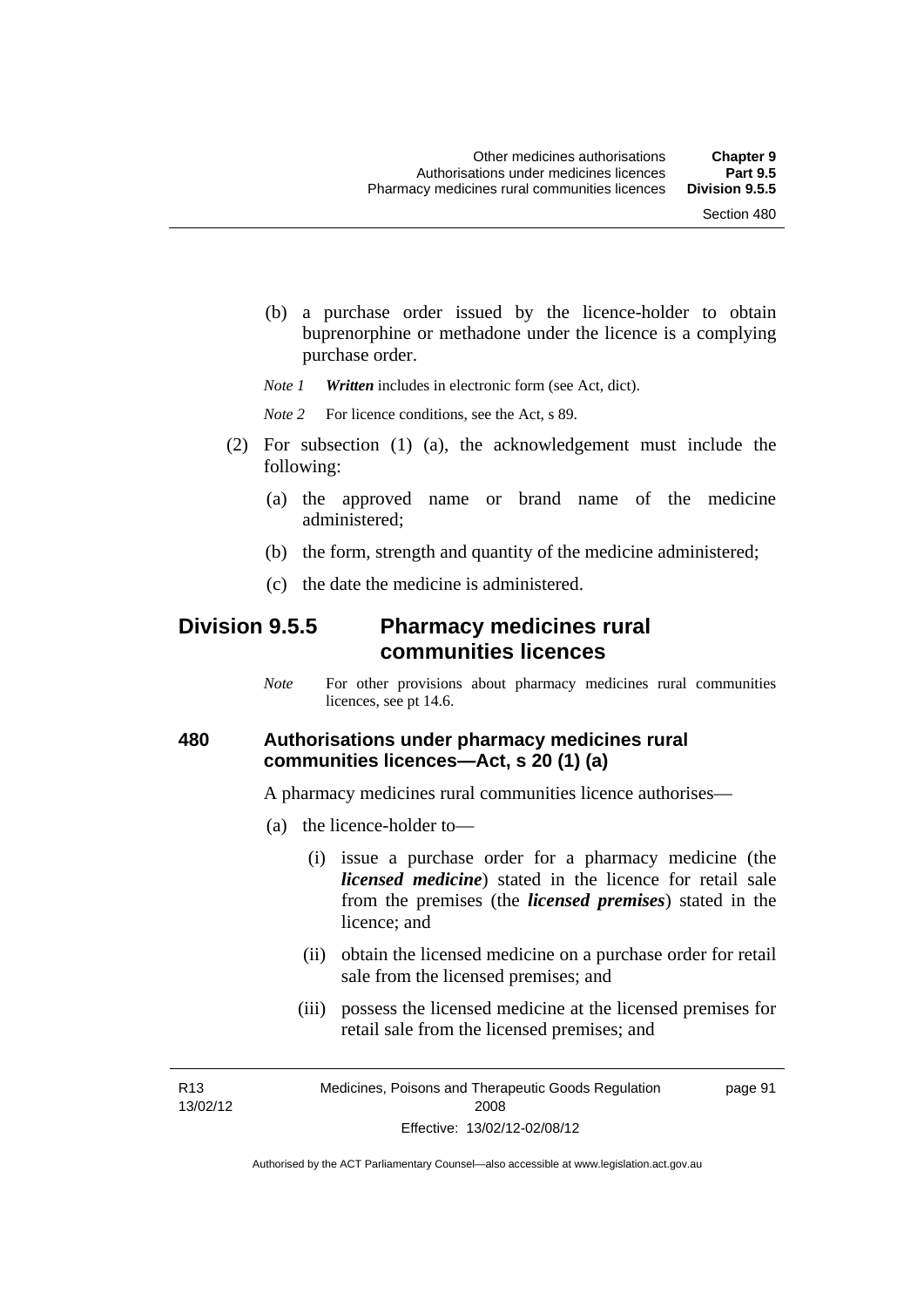- (iv) sell the licensed medicine by retail from the licensed premises to customers attending in person at the licensed premises; and
- (b) an employee of the licence-holder to—
	- (i) possess the medicine at the licensed premises for retail sale from the licensed premises; and
	- (ii) sell the medicine by retail from the licensed premises to customers attending in person at the licensed premises.

#### **Examples—sales to which par (a) (iv) and par (b) (ii) do not apply**

sales over the internet or by mail

- *Note 1* For other requirements in relation to medicines sold under rural communities licences—see s 500 (3), s 502 (4) and s 522.
- *Note 2* An example is part of the regulation, is not exhaustive and may extend, but does not limit, the meaning of the provision in which it appears (see Legislation Act, s 126 and s 132).

# **481 Authorisation conditions for pharmacy medicines rural communities licences—Act, s 44 (1) (b) and (2) (b)**

A licence-holder's authorisation under a pharmacy medicines rural communities licence is subject to the following conditions:

- (a) a pharmacy medicine obtained under the licence is purchased on a complying purchase order;
- (b) the pharmacy medicines to which the licence relates are sold in the manufacturer's packs;
- (c) the packs are labelled in accordance with—
	- (i) section 502 (Labelling of supplied manufacturer's packs of medicines—Act, s  $60(1)$  (c) (i) and (2) (c) (i)); or
	- (ii) an approval under the Act, section 193 (Approval of non-standard packaging and labelling);

page 92 Medicines, Poisons and Therapeutic Goods Regulation 2008 Effective: 13/02/12-02/08/12

R13 13/02/12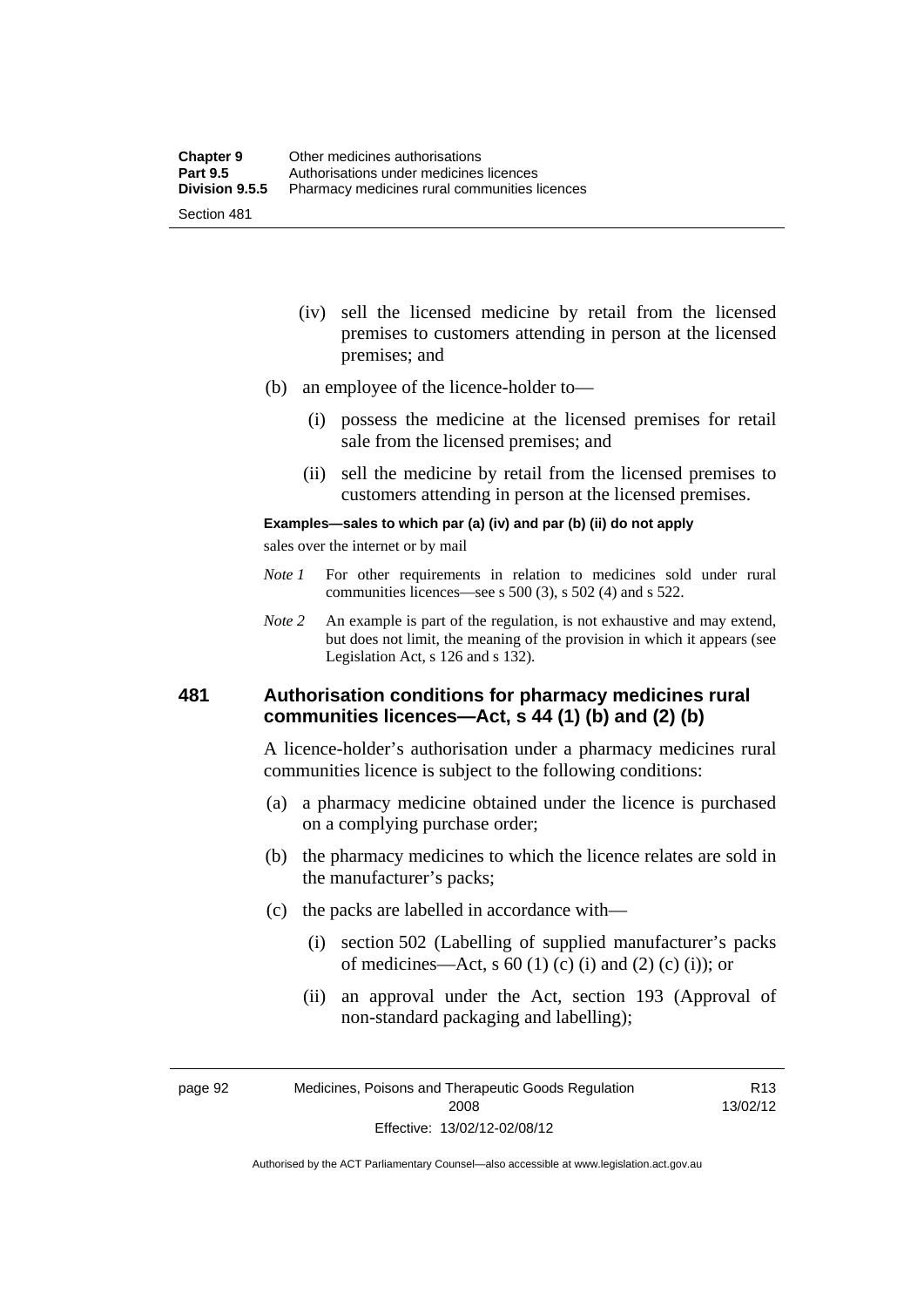- (d) the pharmacy medicines to which the licence relates are sold from the premises stated in the licence to customers attending in person.
- *Note* For licence conditions, see the Act, s 89.

R13 13/02/12 Medicines, Poisons and Therapeutic Goods Regulation 2008 Effective: 13/02/12-02/08/12

page 93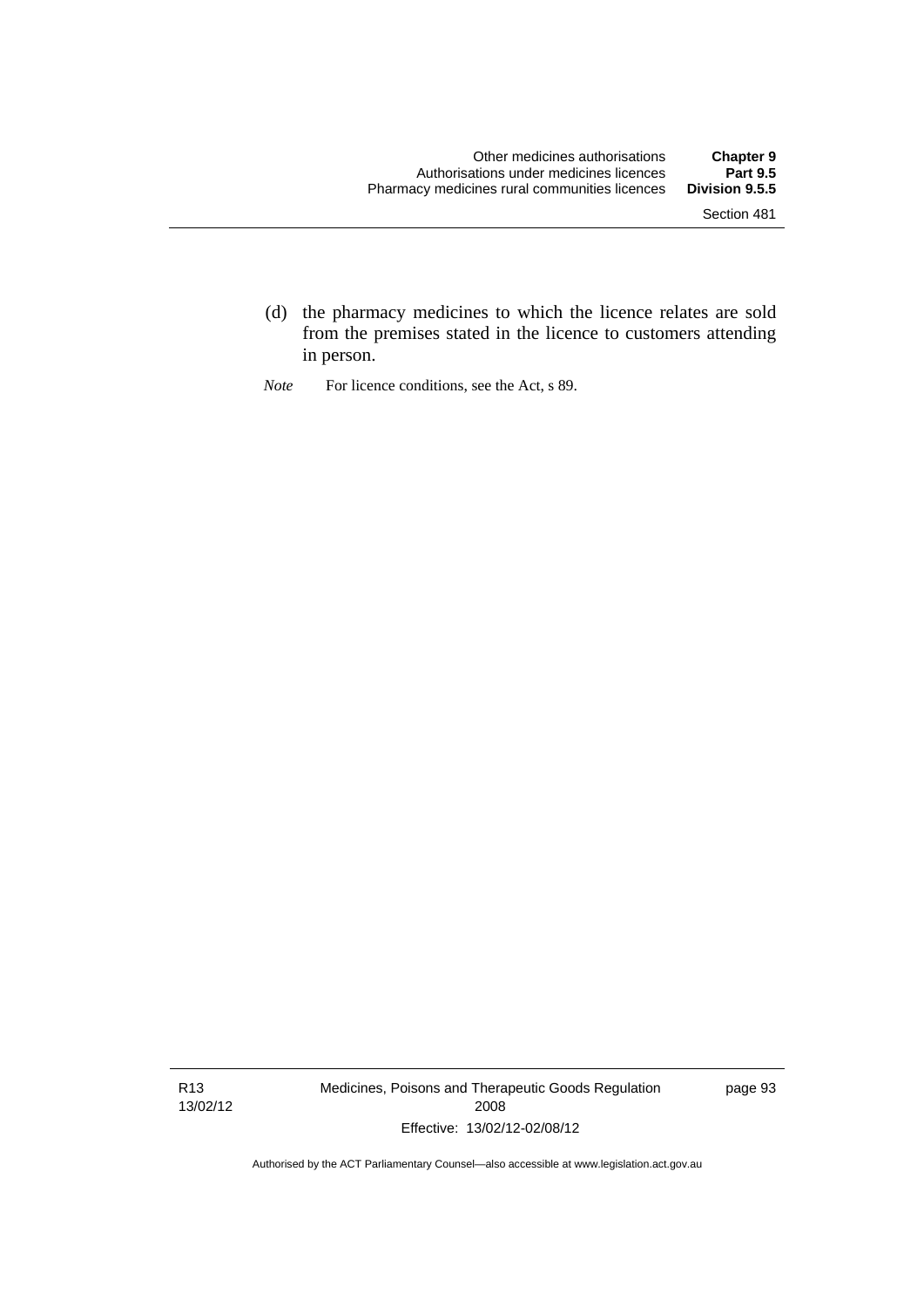# **Chapter 10 Packaging and labelling of medicines generally**

# **500 When pharmacy medicines and pharmacist only medicines to be supplied in manufacturer's packs— Act, s 59 (1) (c) (i) and (2) (c) (i)**

(1) In this section:

*health practitioner* does not include—

- (a) a pharmacist, or intern pharmacist, at a hospital; or
- (b) a prescriber who supplies a medicine during a consultation.

*health professional* does not include a prescriber who supplies a medicine during a consultation.

*supply* does not include dispense.

- (2) A health practitioner, health professional or employee acting under the direction of a health practitioner or professional, must supply a pharmacy medicine or pharmacist only medicine in a whole manufacturer's pack of the medicine.
- (3) A pharmacy medicines rural communities licence-holder, or an employee acting under the direction of the licence-holder, must sell a pharmacy medicine stated in the licence in a whole manufacturer's pack of the medicine.

# **501 Packaging of supplied manufacturer's packs of medicines—Act, s 59 (1) (c) (i) and (2) (c) (i)**

A manufacturer's pack of a medicine supplied must be packaged—

 (a) in accordance with the medicines and poisons standard, paragraphs 21 to 27; or

R13 13/02/12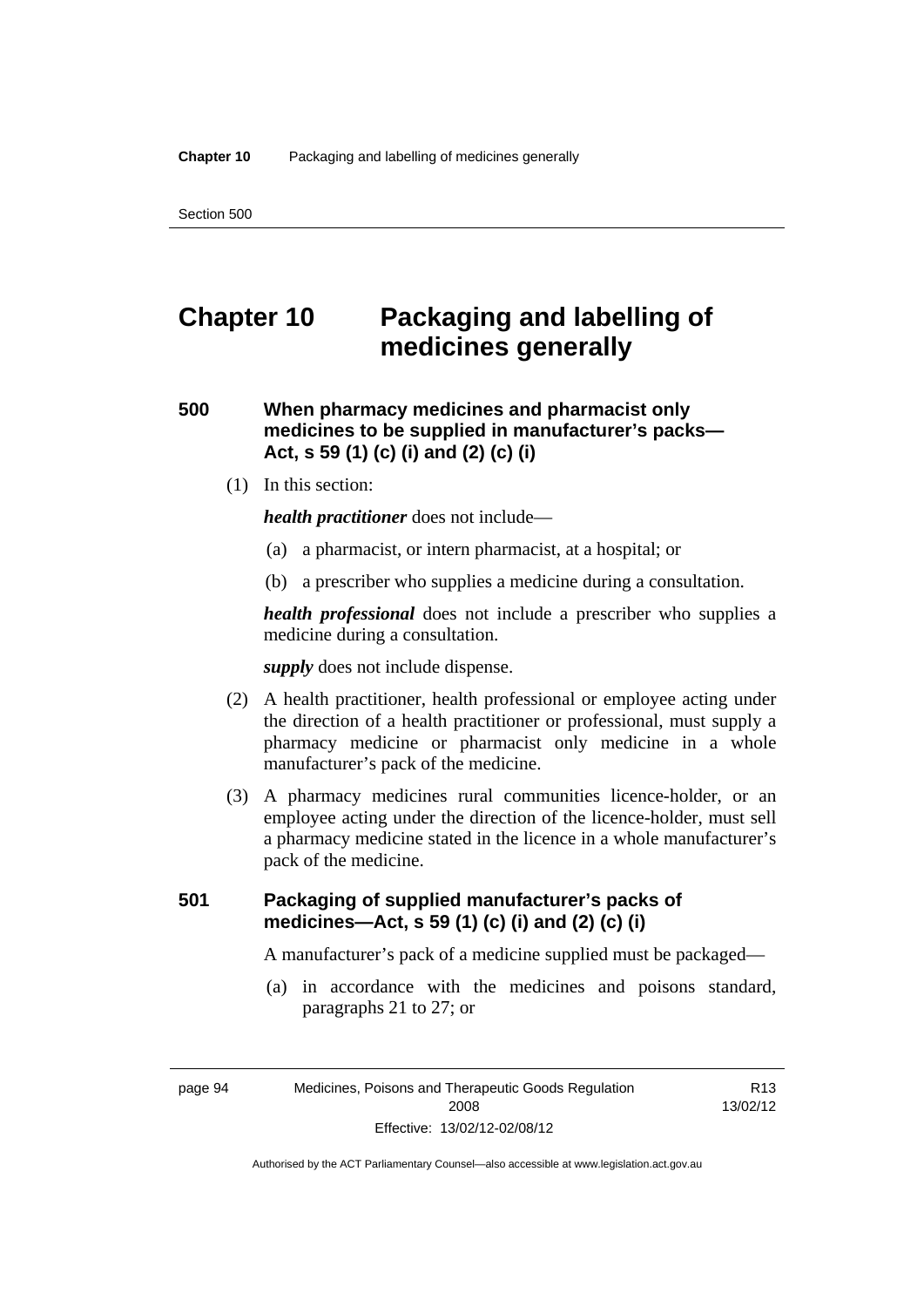- (b) in a container in which the medicine may be sold under a corresponding law.
- *Note* A manufacturer's pack of a medicine supplied may also be packaged in accordance with an approval under the Act, s 193 (Approval of non-standard packaging and labelling) (see Act, s 59 (1) (c) (ii) and  $(2)$  (c) (ii)).

# **502 Labelling of supplied manufacturer's packs of medicines—Act, s 60 (1) (c) (i) and (2) (c) (i)**

(1) In this section:

*supply*, a medicine, does not include—

- (a) dispense the medicine; or
- (b) supply the medicine on a requisition or standing order.
- (2) A manufacturer's pack of a supplied medicine must be labelled in accordance with—
	- (a) the medicines and poisons standard, paragraphs 3 to 19; or
	- (b) a corresponding law.
	- *Note* A manufacturer's pack of a medicine supplied may also be labelled in accordance with an approval under the Act, s 193 (Approval of non-standard packaging and labelling) (see Act, s 60 (1) (c) (ii) and  $(2)$  (c) (ii)).
- (3) A manufacturer's pack of a pharmacist only medicine sold by retail at a community pharmacy must be labelled with the pharmacy's name, business address and telephone number.
- (4) A manufacturer's pack of a pharmacy medicine sold at premises licensed under a pharmacy medicines rural communities licence must be labelled with the licence-holder's name, business address and telephone number.

page 95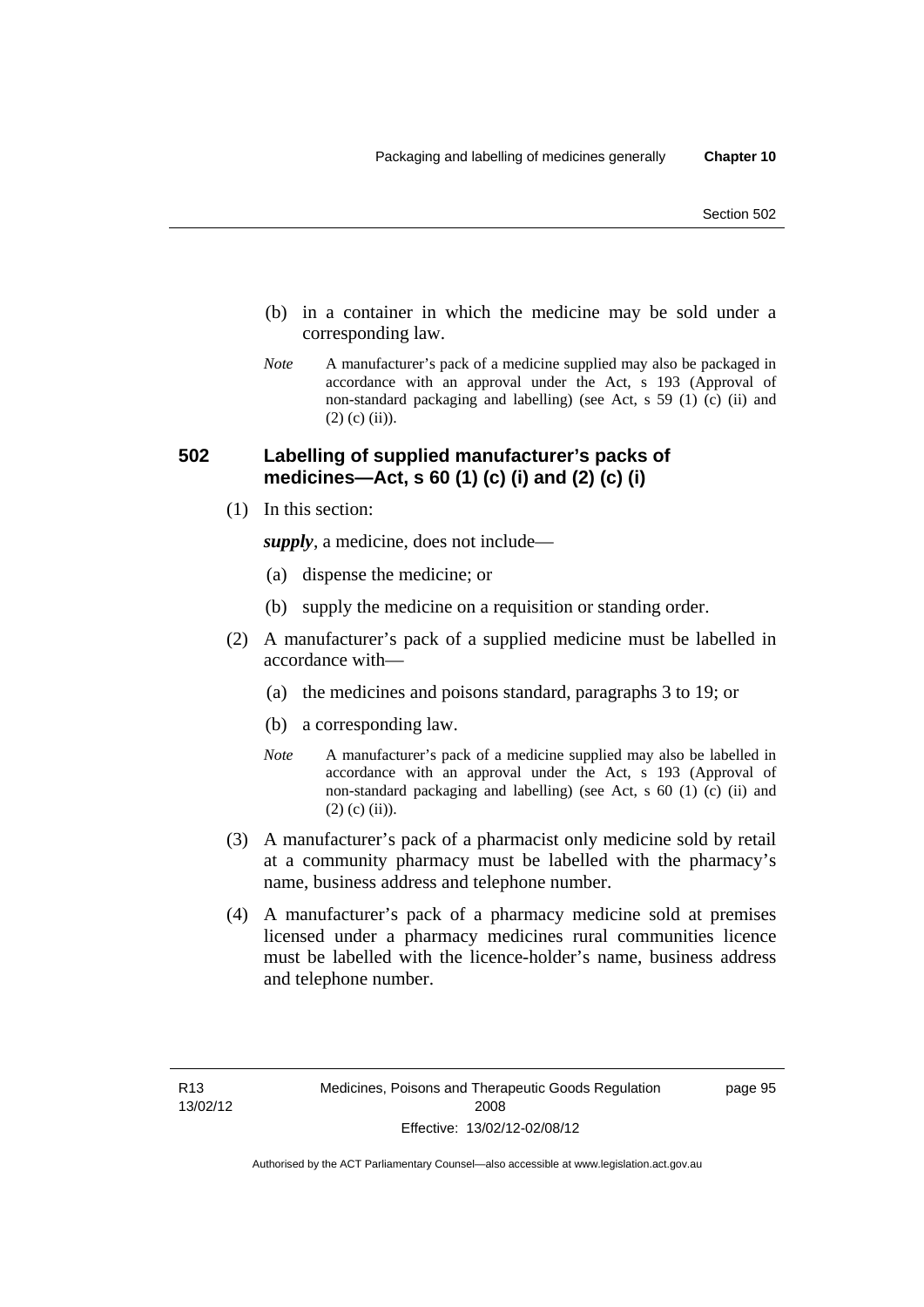**Chapter 11** Storage of medicines Part 11.1 Preliminary

Section 510

# **Chapter 11 Storage of medicines**

# **Part 11.1** Preliminary

## **510 Meaning of** *prescribed person***—ch 11**

For this chapter, each of the following is a *prescribed person*:

- (a) a dentist, doctor, eligible midwife, nurse practitioner, optometrist, podiatrist or veterinary surgeon;
	- *Note 1 Dentist*, *doctor* and *veterinary surgeon* does not include an intern or trainee (see defs of these terms in dict).
	- *Note 2 Nurse practitioner* does not include a person holding limited or provisional registration to practise as a nurse practitioner (see dict).
- (b) a pharmacist responsible for the management of a community pharmacy;
- (c) the chief pharmacist at an institution;
- (d) a medicines wholesalers licence-holder;
- (e) a pharmacy medicines rural communities licence-holder;
- (f) an approved analyst;

*Note Approved analyst*—see the dictionary.

- (g) a medicines and poisons inspector (including a police officer);
- (h) a controlled medicines research and education program licence-holder;
- (i) a person in charge of any of the following:
	- (i) an ambulance service (whether or not operated by the Commonwealth, the Territory or a State);
	- (ii) a correctional centre;

page 96 Medicines, Poisons and Therapeutic Goods Regulation 2008 Effective: 13/02/12-02/08/12 R13 13/02/12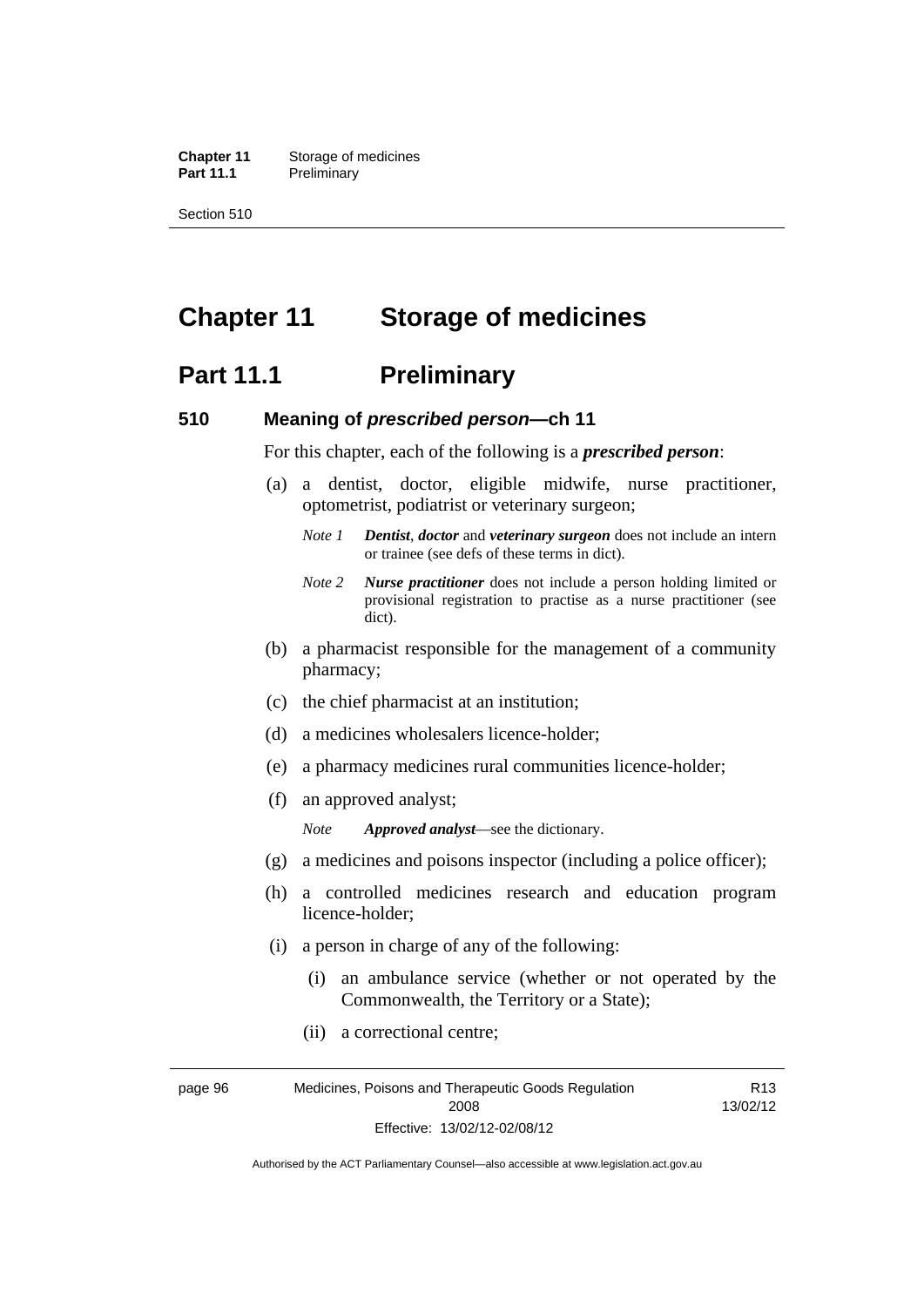- (iii) a CYP detention place;
- (iv) a health centre operated by the Territory;
- (v) a residential aged care facility without a pharmacy;
- (vi) a residential disability care facility without a pharmacy;
- (vii) a ward (including an opioid dependency treatment centre operated by the Territory).
- *Note 1 CYP detention place*—see the dictionary.
- *Note 2 Residential aged care facility* and *residential disability care facility* see the Act, dictionary.
- *Note 3 State* includes a territory (see Legislation Act, dict, pt 1).

# **511 Meaning of** *key***—ch 11**

In this chapter:

*key* includes an electronic swipe card or electronic proximity device.

page 97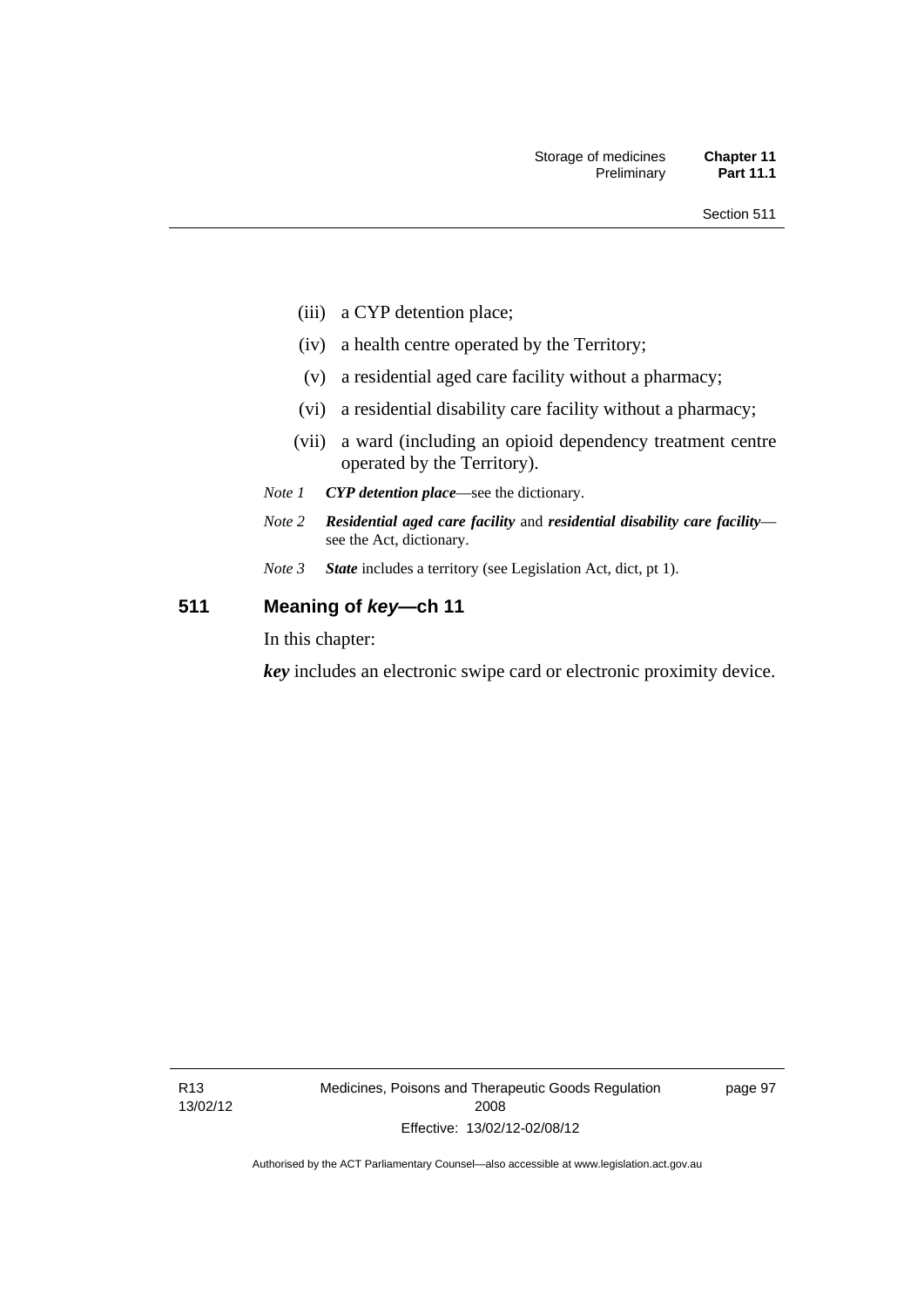Section 515

# **Part 11.2 Storage requirements for medicines generally**

# **515 Storage of medicines generally—Act, s 61 (b) and (c)**

- (1) A prescribed person must ensure that a medicine in the person's possession is stored—
	- (a) within the manufacturer's recommended storage temperature range; and
	- (b) in any other environmental condition that is necessary to preserve the medicine's stability and therapeutic quality.

*Note Possess* includes having control over disposition (see Act, s 24).

 (2) To remove any doubt, this section does not apply to a prescribed person mentioned in section 510 (i) if the person does not have control over the disposition of the medicine.

#### **Example—person not having control over disposition of medicine**

a medicine in the personal possession of a resident of a residential aged care facility who is in an independent living unit within the facility

*Note* An example is part of the regulation, is not exhaustive and may extend, but does not limit, the meaning of the provision in which it appears (see Legislation Act, s 126 and s 132).

R13 13/02/12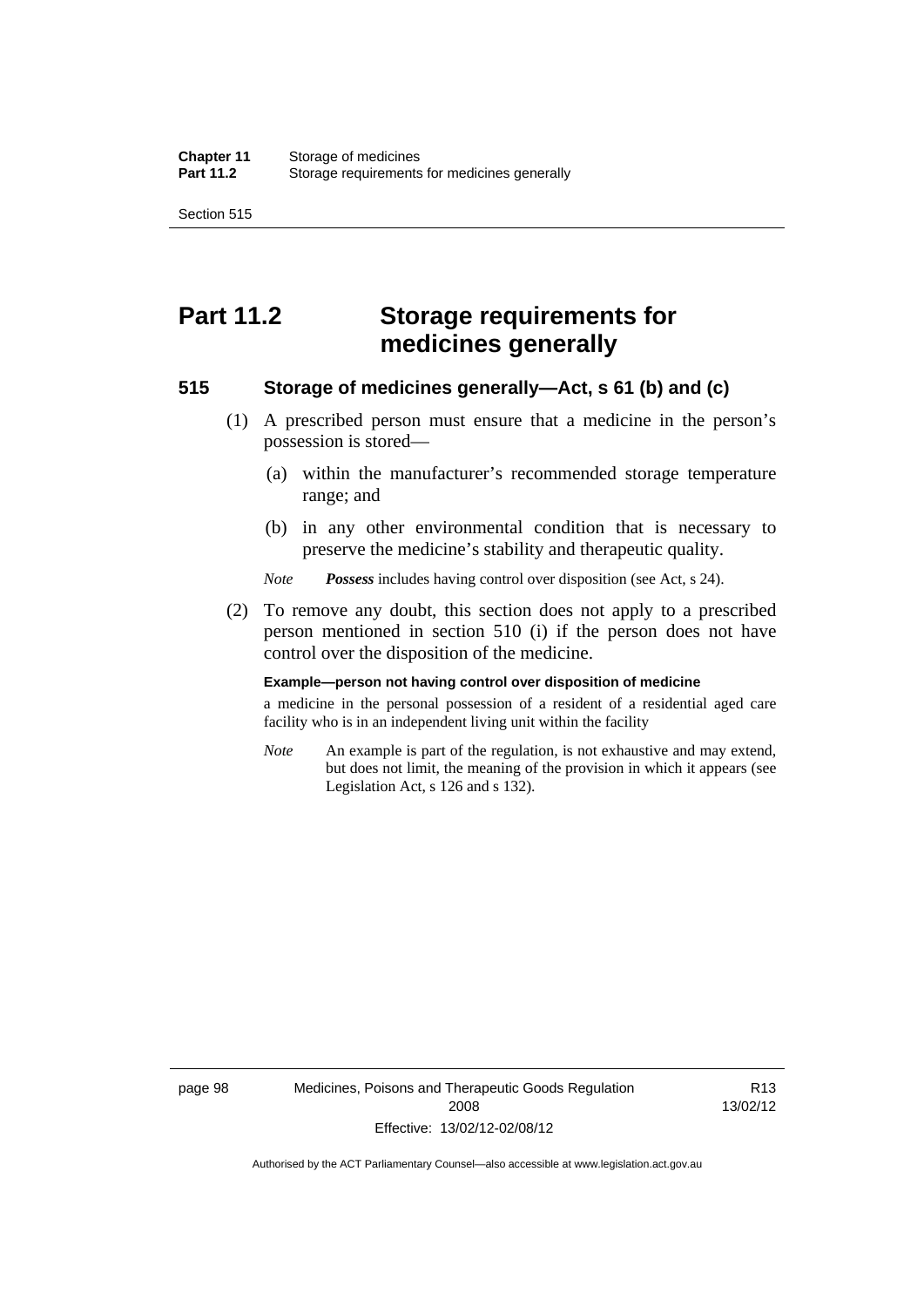# **Part 11.3 Additional storage requirements for medicines other than controlled medicines**

# **520 Storage of medicines other than controlled medicines in community pharmacies—Act, s 61 (b) and (c)**

- (1) The pharmacist responsible for the management of a community pharmacy must ensure that each pharmacy medicine at the pharmacy is stored—
	- (a) if the medicine is for retail sale—within 4m of, and in sight of, the pharmacy's dispensary; and
	- (b) in any other case—so that public access to the medicine is restricted.
- (2) The pharmacist responsible for the management of a community pharmacy must ensure that each pharmacist only medicine and prescription only medicine at the pharmacy is stored—
	- (a) in a part of the premises to which the public does not have access; and
	- (b) so that only a pharmacist, or a person under the direct supervision of a pharmacist, has access to the medicine.

*Note Pharmacist* does not include an intern pharmacist (see dict).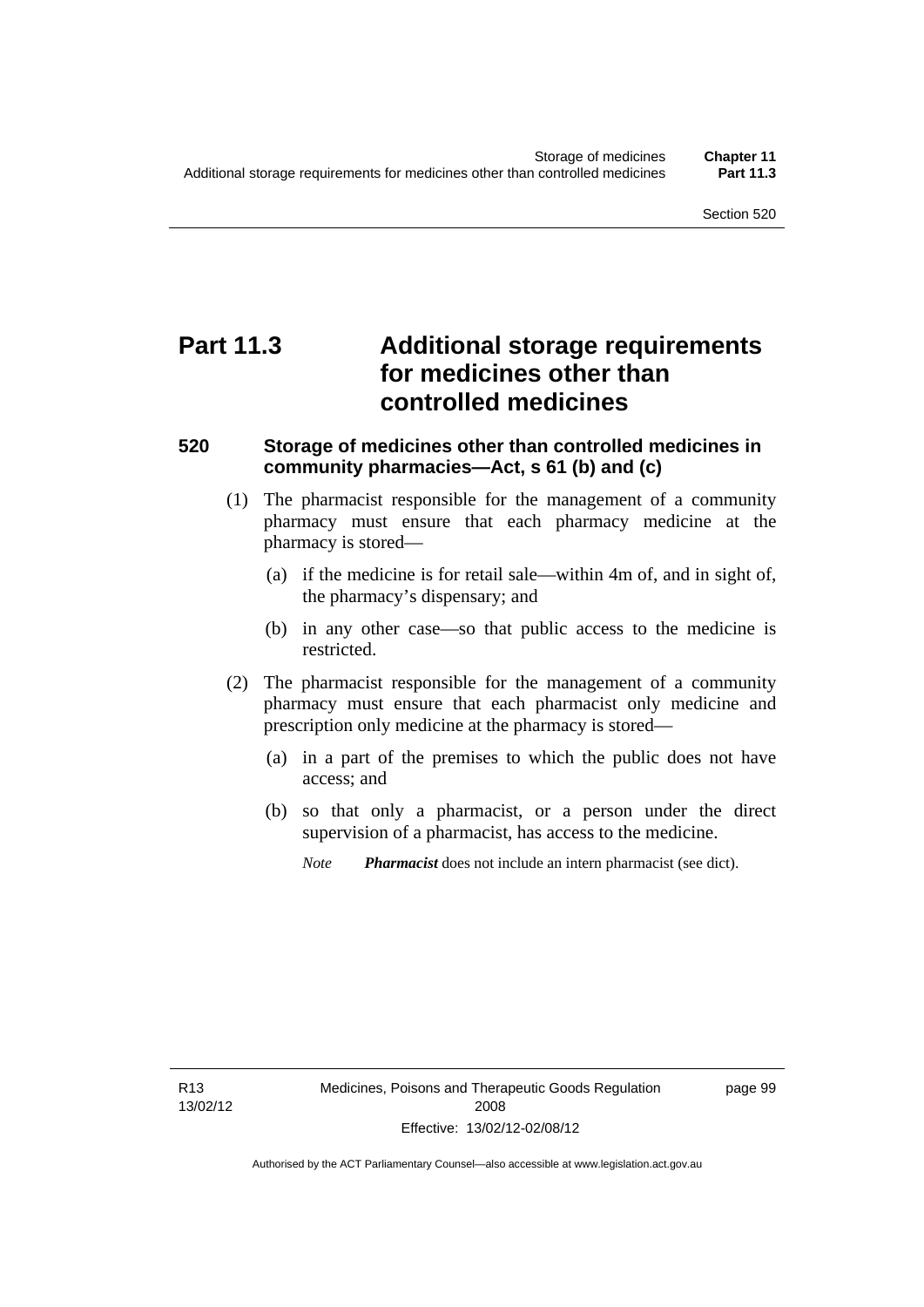# **521 Storage of medicines other than controlled medicines by other people—Act, s 61 (b) and (c)**

(1) In this section:

*prescribed person* does not include a pharmacist responsible for the management of a community pharmacy.

 (2) A prescribed person must ensure that a medicine (other than a controlled medicine) in the person's possession is stored so that public access to it is restricted.

*Note Possess* includes having control over disposition (see Act, s 24).

 (3) To remove any doubt, this section does not apply to a prescribed person mentioned in section 510 (i) if the person does not have control over the disposition of the medicine.

**Example—person not having control over disposition of medicine** 

a medicine in the personal possession of a resident of a residential aged care facility who is in an independent living unit within the facility

*Note* An example is part of the regulation, is not exhaustive and may extend, but does not limit, the meaning of the provision in which it appears (see Legislation Act, s 126 and s 132).

# **522 Storage of pharmacy medicines by pharmacy medicines rural communities licence-holders—Act, s 61 (b) and (c)**

A pharmacy medicines rural communities licence-holder must store a pharmacy medicine for retail sale so that public access to the medicine is restricted.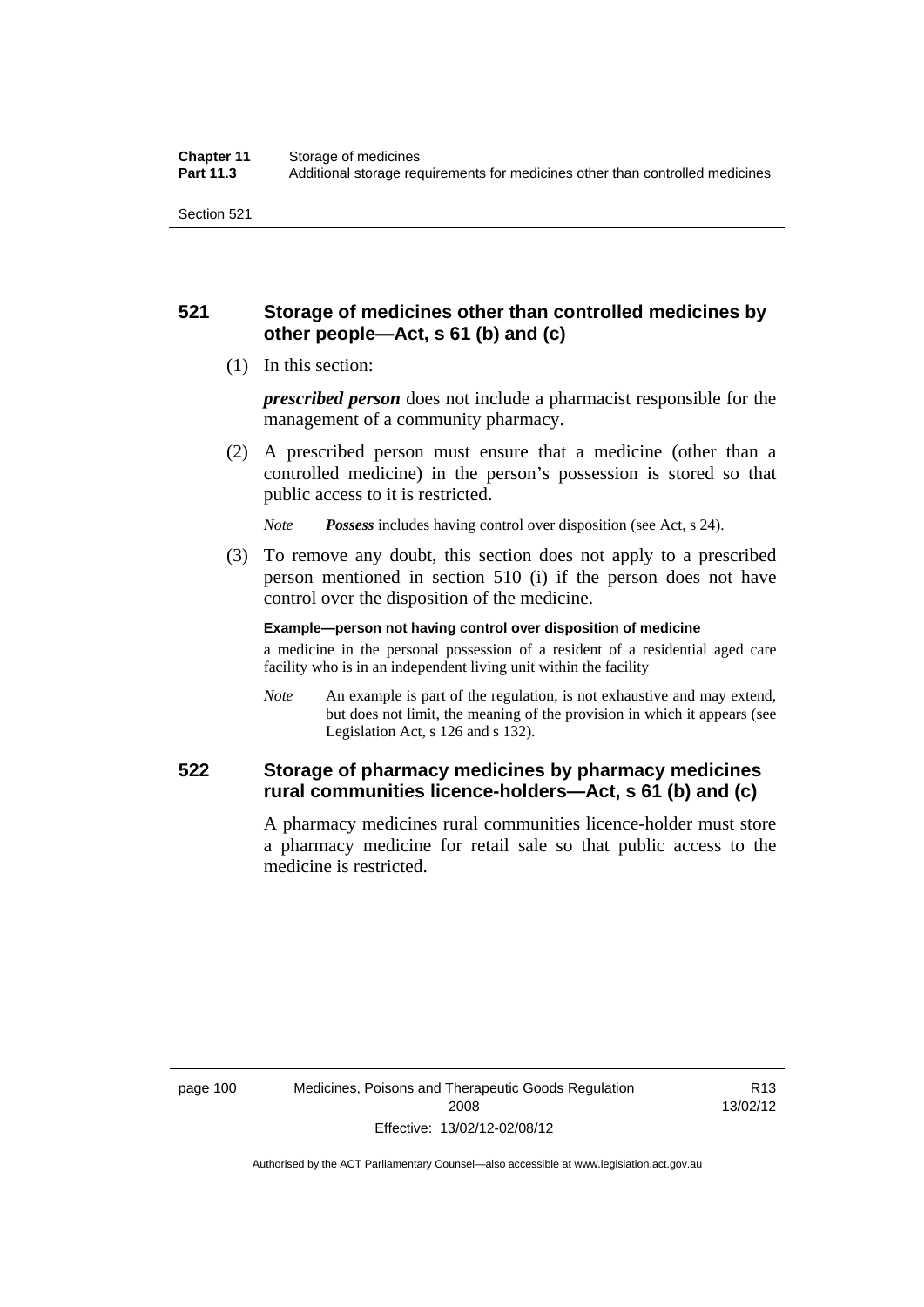# **Part 11.4 Additional storage requirements for controlled medicines**

# **530 Meaning of** *personal custody***—pt 11.4**

In this part:

*personal custody*, of a key by a person, includes keeping the key in a combination-operated key safe, the combination of which the person keeps confidential.

# **531 Storage of controlled medicines by wholesalers licence-holders—Act, s 61 (b) and (c)**

- (1) A wholesalers licence-holder must store a controlled medicine in the person's possession (other than a controlled medicine required for immediate supply) in a vault that—
	- (a) complies with, or is more secure than a vault that complies with, the requirements for a vault in schedule 5, section 5.8 (Requirements for vaults); and
	- (b) is fitted with an alarm system.
- (2) However, if the chief health officer is satisfied that the total amount of controlled medicine held by the licence-holder at any time is not large enough to need to be stored in a vault, the chief health officer may approve, in writing, the storage of the controlled medicine in a safe or strong room.
- (3) If the chief health officer gives an approval under subsection (2)—
	- (a) if the approval is for a safe—the safe must comply with, or be more secure than a safe that complies with, the requirements for a safe in schedule 5, section 5.6 (Requirements for safes); and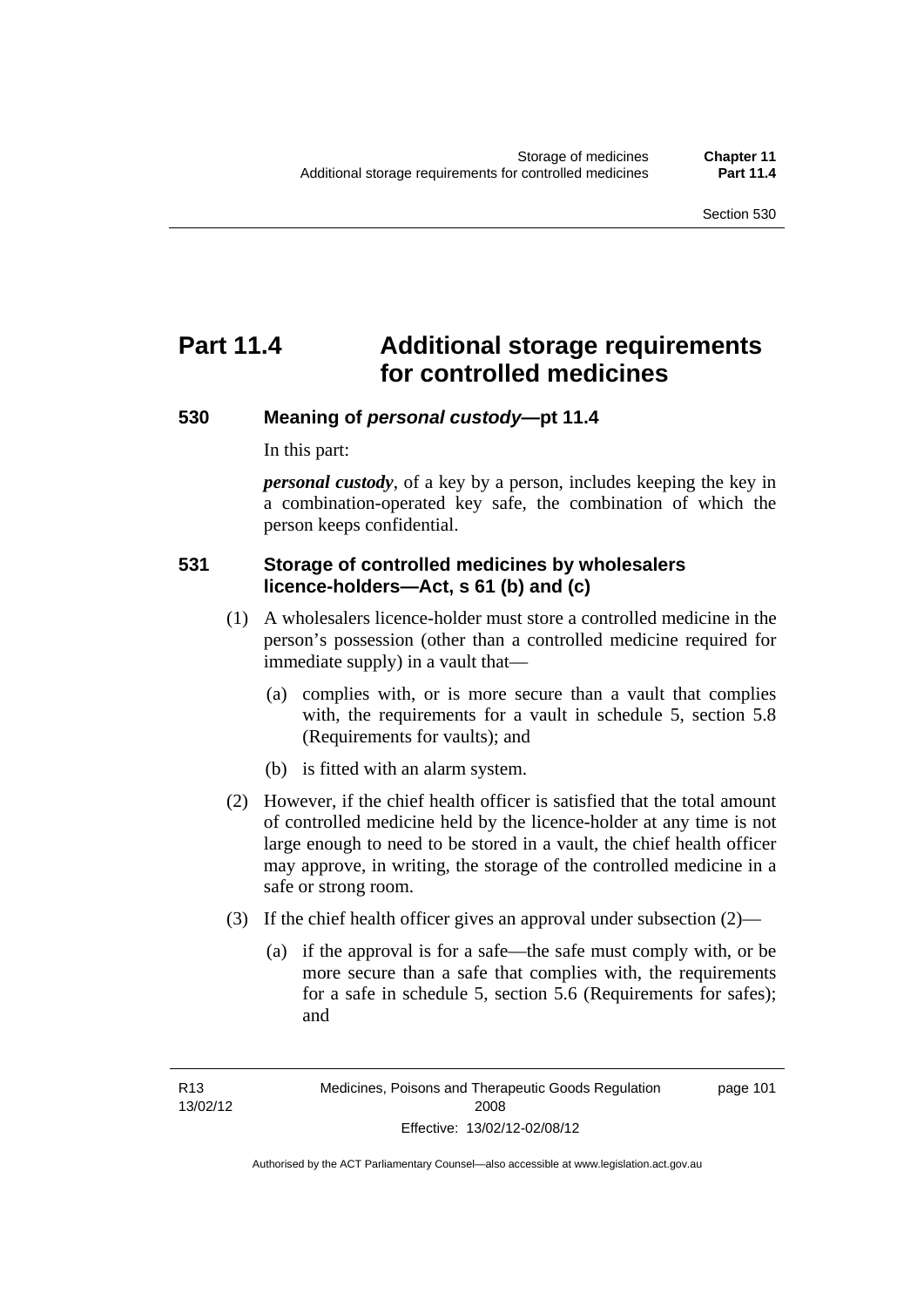- (b) if the approval is for a strong room—the strong room must comply with, or be more secure than a strong room that complies with, the requirements for a strong room in schedule 5, section 5.7 (Requirements for strong rooms); and
- (c) the safe or strong room must be fitted with an alarm system.

### **532 Storage of controlled medicines for certain health-related occupations—Act, s 61 (b) and (c)**

(1) In this section:

#### *designated person* means—

- (a) a dentist, doctor, nurse practitioner or veterinary surgeon (other than a dentist, doctor, nurse practitioner or veterinary surgeon at an institution); or
- (b) an ambulance officer employed by the Commonwealth, the Territory or a State; or
- (c) a first-aid kit licence-holder.
- *Note 1 Dentist*, *doctor* and *veterinary surgeon* does not include an intern or trainee (see defs of these terms in dict).
- *Note 2 Nurse practitioner* does not include a person holding limited or provisional registration to practise as a nurse practitioner (see dict).
- *Note 3 State* includes a territory (see Legislation Act, dict, pt 1).
- (2) A designated person who possesses a controlled medicine must store the controlled medicine as follows:
	- (a) the person must ensure that the controlled medicine is stored in—
		- (i) a locked container that prevents ready access to the container's contents and is securely attached to a building; or
		- (ii) a locked drawer, cupboard, room or vehicle;

page 102 Medicines, Poisons and Therapeutic Goods Regulation 2008 Effective: 13/02/12-02/08/12 R13 13/02/12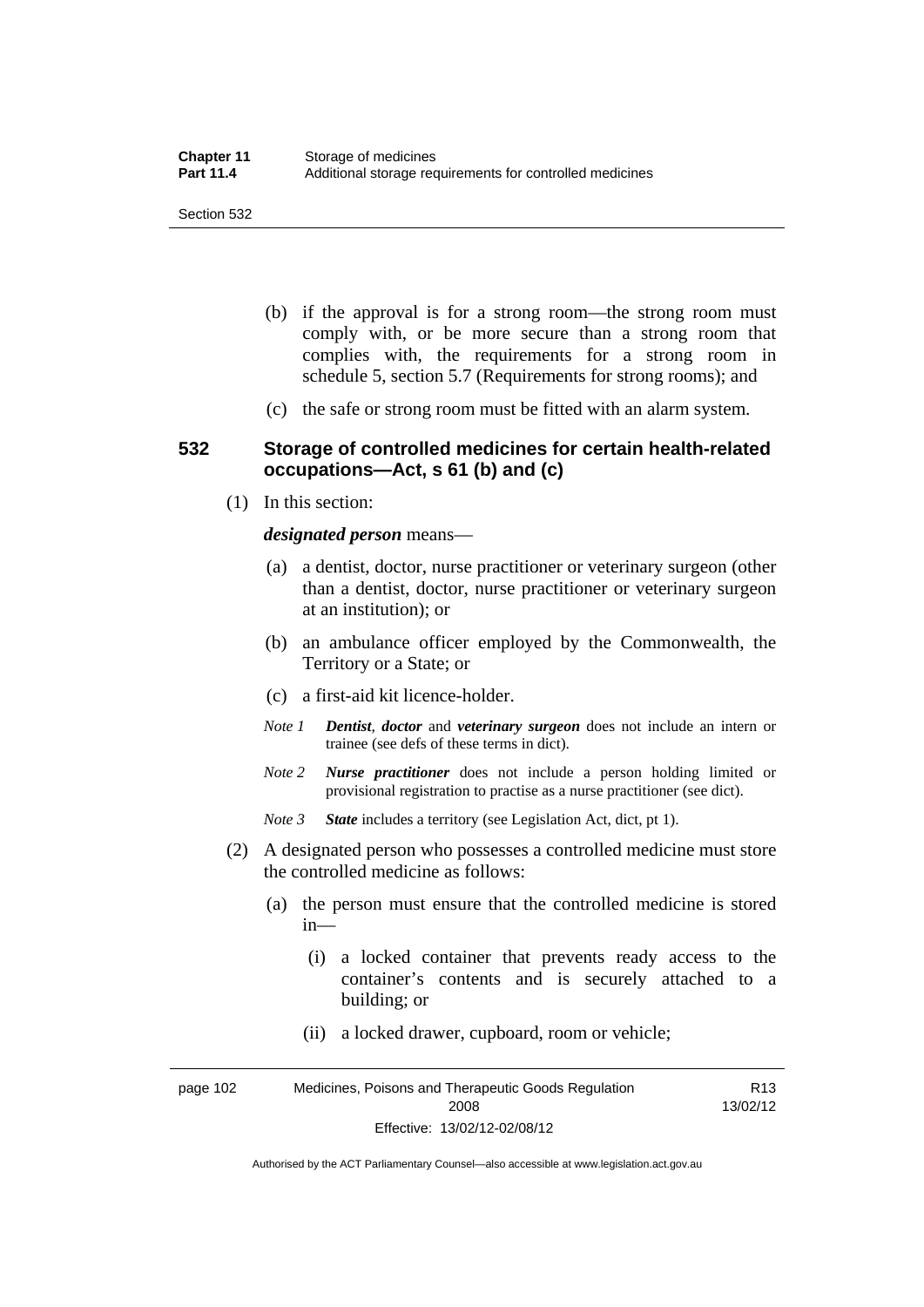- (b) if the medicine is kept in a container that is unlocked by a combination lock—the person must keep the combination confidential;
- (c) if the medicine is kept in a container that is unlocked by a key—the person must keep personal custody of the key;
- (d) if the medicine is kept in a drawer, cupboard, room or vehicle—the person must keep personal custody of the key to the drawer, cupboard, room or vehicle.
- (3) However, subsection (2) does not apply to a controlled medicine if—
	- (a) the controlled medicine is being carried by a designated person in—
		- (i) a locked first-aid kit; or
		- (ii) an unlocked first-aid kit that is in immediate use; and
	- (b) the person keeps personal custody of the key to the first-aid kit.

# **533 Storage of controlled medicines by certain other prescribed people—Act, s 61 (b) and (c)**

(1) In this section:

### *excluded person* means—

- (a) a dentist, doctor, nurse practitioner or veterinary surgeon at an institution; or
- (b) the person in charge of a residential aged care facility or residential disability care facility in relation to a controlled medicine dispensed in a dose administration aid for a patient at the facility; or
- (c) the person in charge of a correctional centre in relation to a controlled medicine dispensed for a detainee in a dose administration aid; or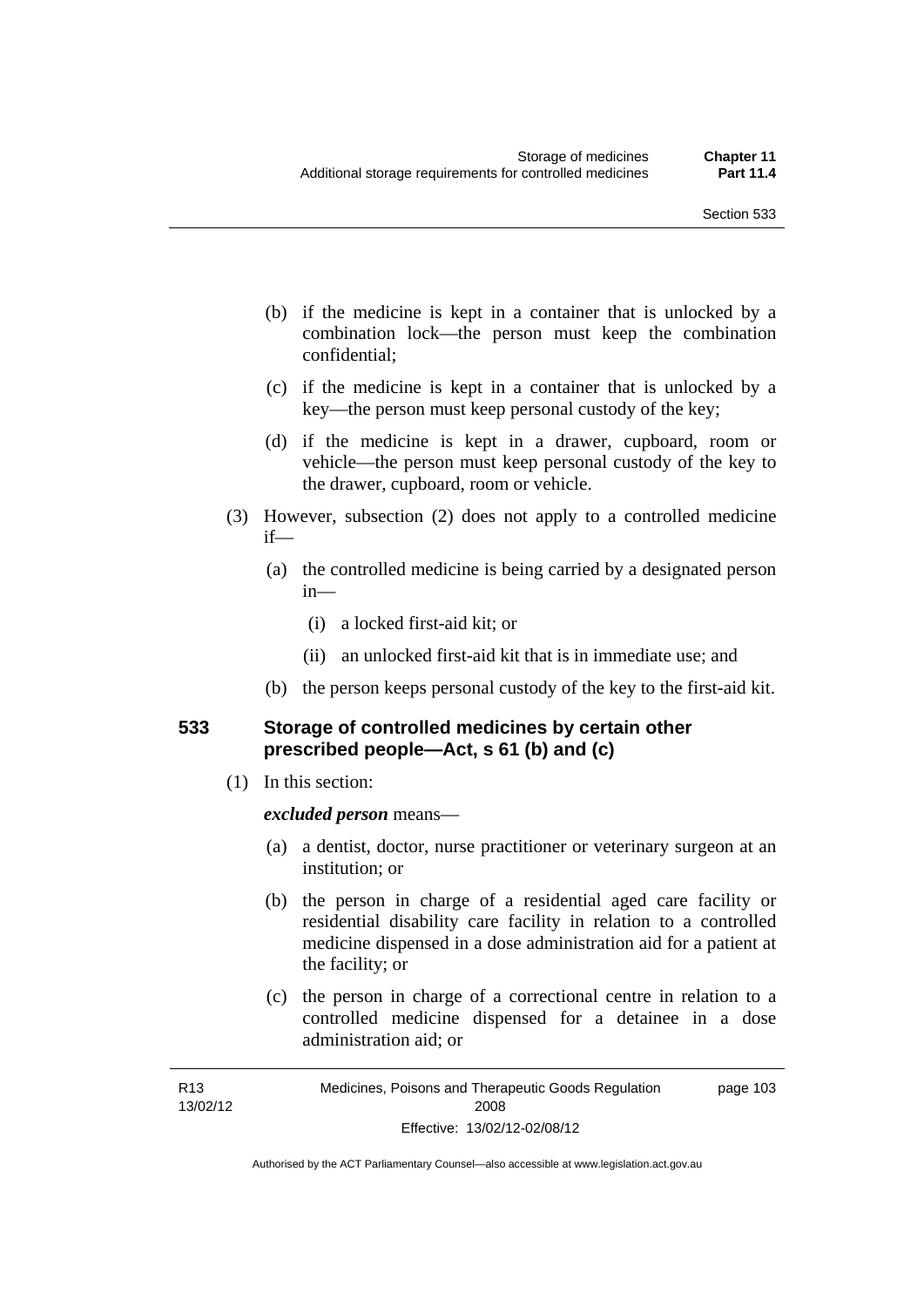Section 533

- (d) the person in charge of a CYP detention place in relation to a controlled medicine dispensed for a young detainee in a dose administration aid.
- *Note 1 CYP detention place*—see the dictionary.
- *Note 2 Correctional centre—see the Legislation Act, dictionary, pt 1.*
- *Note 3 Detainee*—see the *Corrections Management Act 2007*, s 6.
- *Note 4 Young detainee*—see the *Children and Young People Act 2008*, s 95.
- (2) This section applies to a prescribed person, other than an excluded person, in relation to a controlled medicine in the person's possession if the medicine is not for immediate administration.

*Note Possess* includes having control over disposition (see Act, s 24).

- (3) The person must ensure that—
	- (a) the controlled medicine is stored in a medicines cabinet, safe, strong room or vault (a *storage receptacle*) that complies with, or is more secure than a storage receptacle that complies with, the requirements for the receptacle in schedule 5 (Requirements for storage receptacles); and
	- (b) the storage receptacle is kept securely locked when not in immediate use; and
	- (c) if the storage receptacle is unlocked by a combination lock the person keeps the combination confidential; and
	- (d) if the storage receptacle is unlocked by a key—the person keeps personal custody of the key; and
	- (e) if the prescribed person is the chief pharmacist at an institution—the storage receptacle is fitted with an alarm system.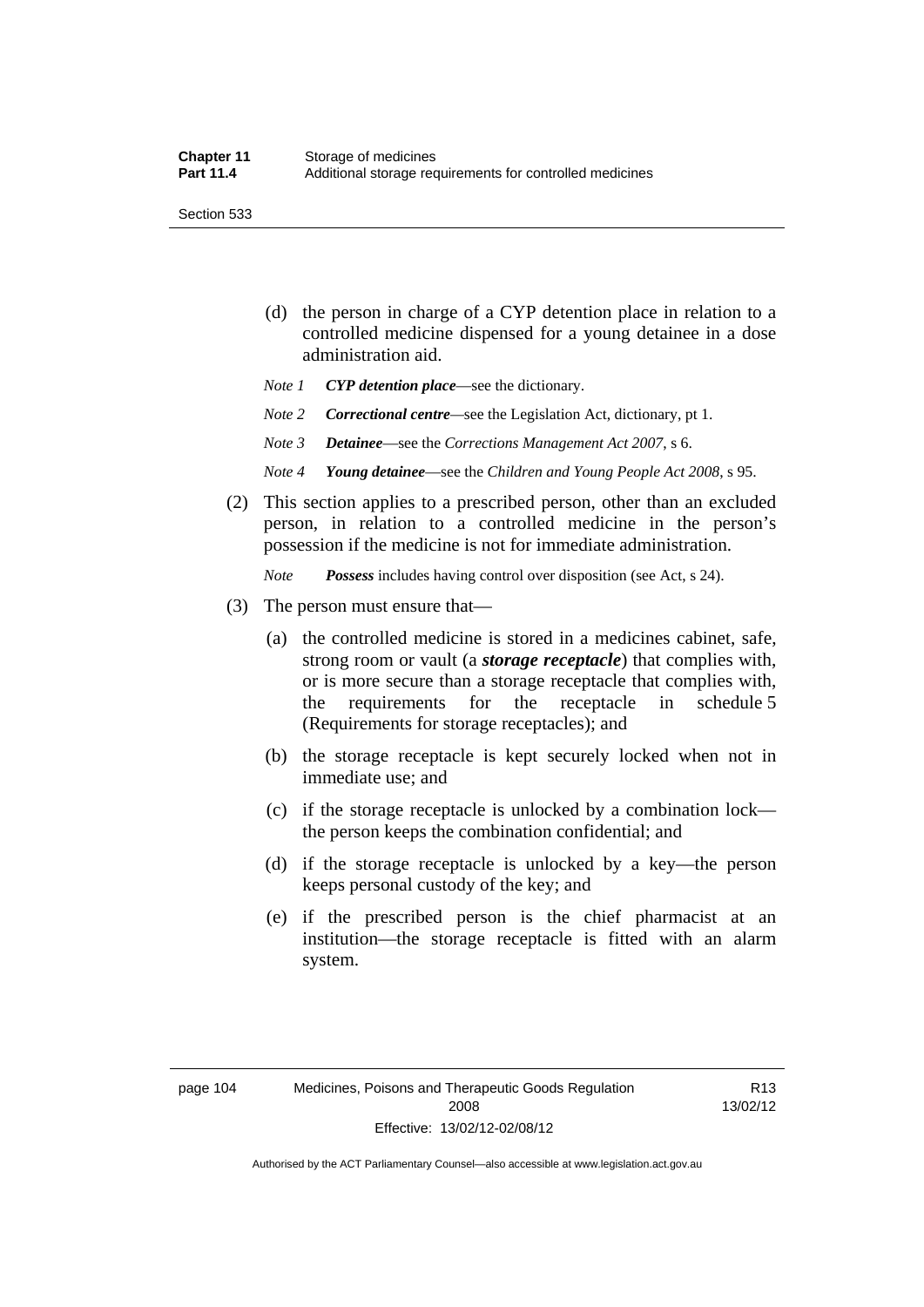(4) To remove any doubt, this section does not apply to a prescribed person mentioned in section 510 (i) if the person does not have control over the disposition of the medicine.

**Example—person not having control over disposition of medicine** 

a medicine in the personal possession of a resident of a residential aged care facility who is in an independent living unit within the facility

*Note* An example is part of the regulation, is not exhaustive and may extend, but does not limit, the meaning of the provision in which it appears (see Legislation Act, s 126 and s 132).

R13 13/02/12 Medicines, Poisons and Therapeutic Goods Regulation 2008 Effective: 13/02/12-02/08/12

page 105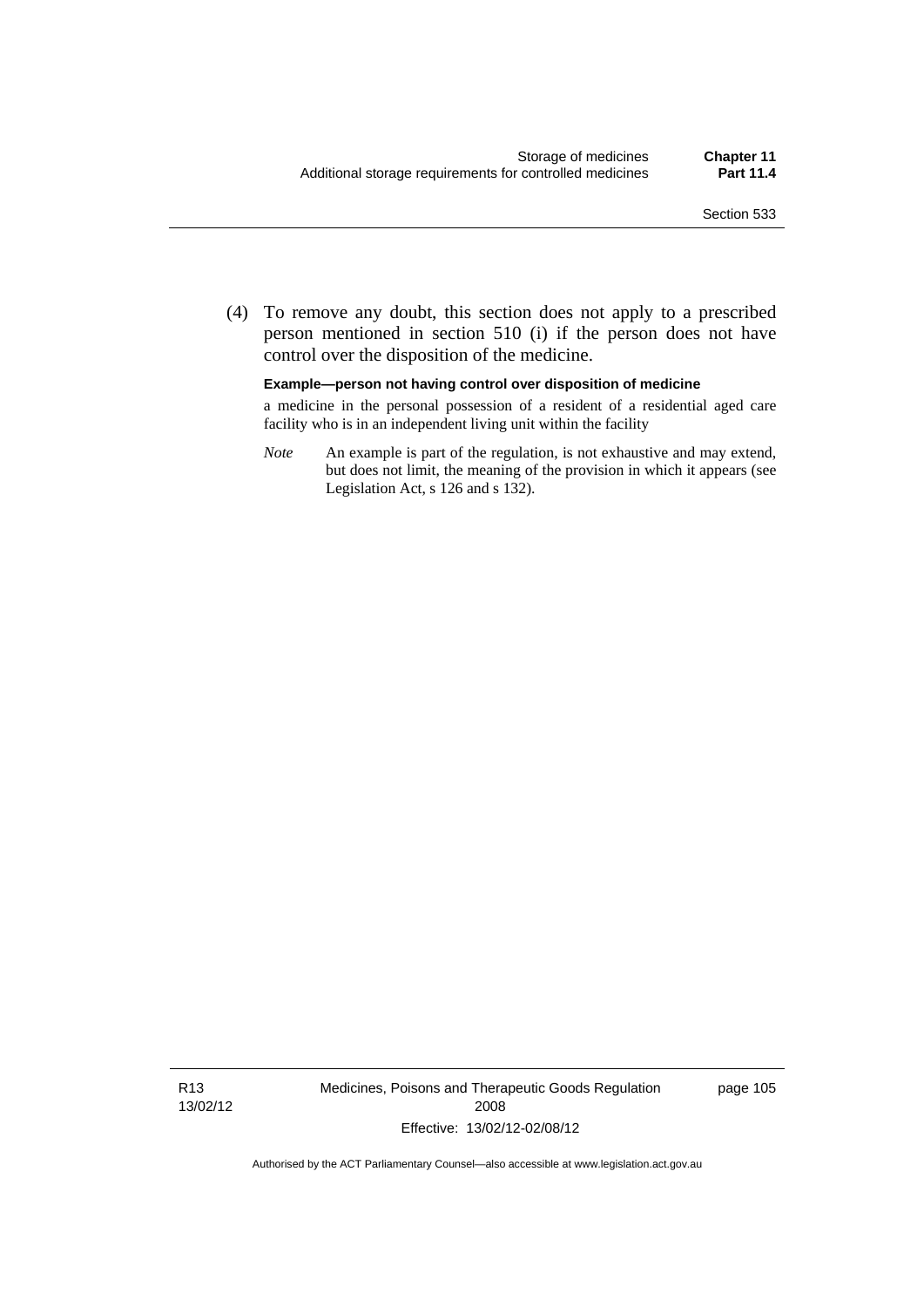# **Chapter 12 Controlled medicines registers**

# **540 Keeping of controlled medicines registers by certain people—Act, s 48 (a) and s 50 (1) (b) and (2) (b)**

- (1) A person mentioned in table 540, column 2 who possesses a controlled medicine must keep a controlled medicines register.
	- *Note* Also, a pharmacist responsible for the management of a community pharmacy must keep a controlled medicines register for controlled medicines kept at the pharmacy (see Act, s 48).
- (2) However, subsection (1) does not apply to the person in relation to—
	- (a) a controlled medicine in a first-aid kit kept by the person; or
	- (b) if the person is the person in charge of a residential aged care facility or residential disability care facility—a controlled medicine dispensed for the patient in a dose administration aid; or
	- (c) if the person is the person in charge of a correctional centre—a controlled medicine dispensed for a detainee in a dose administration aid; or
	- (d) if the person is the person in charge of a CYP detention place—a controlled medicine dispensed for a young detainee in a dose administration aid.
	- *Note 1 CYP detention place*—see the dictionary.
	- *Note 2 Correctional centre*—see the Legislation Act, dictionary, pt 1.
	- *Note 3 Detainee*—see the *Corrections Management Act 2007*, s 6.
	- *Note 4 Young detainee*—see the *Children and Young People Act 2008*, s 95.
	- *Note* 5 For keeping controlled medicines in a first-aid kit, see s 541.

page 106 Medicines, Poisons and Therapeutic Goods Regulation 2008 Effective: 13/02/12-02/08/12

R13 13/02/12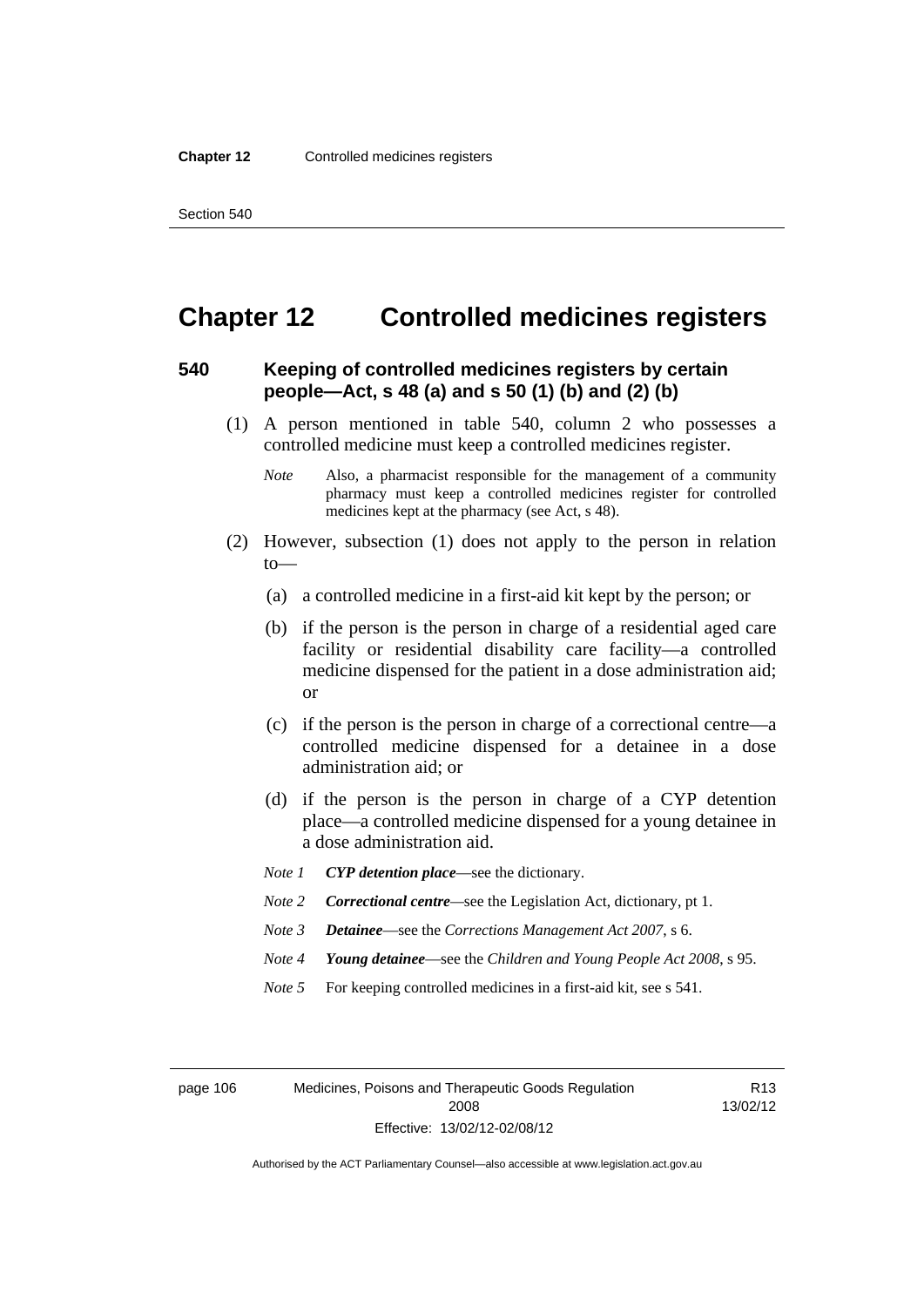- (3) A person to whom subsection (1) applies must keep a controlled medicines register for a controlled medicine at the place prescribed in table 540, column 3 for the person.
- (4) A pharmacist responsible for the management of a community pharmacy at which controlled medicines are kept must keep the controlled medicines register for the controlled medicines at the pharmacy.
	- *Note* For the requirement for a controlled medicine register to be kept for a community pharmacy, see the Act, s 48.

| column 1 | column 2                                                                        | column 3                                                     |
|----------|---------------------------------------------------------------------------------|--------------------------------------------------------------|
| item     | prescribed person                                                               | place where register to be kept                              |
| 1        | person in charge of<br>ambulance service                                        | the premises where the controlled<br>medicine is kept        |
| 2        | approved analyst                                                                | the analyst's laboratory                                     |
| 3        | person in charge of<br>correctional centre                                      | the correctional centre                                      |
| 4        | person in charge of CYP<br>detention place                                      | the detention place                                          |
| 5        | dentist                                                                         | the dentist's surgery                                        |
| 6        | doctor                                                                          | the doctor's surgery                                         |
| 7        | medicines wholesalers<br>licence-holder                                         | the licensed premises under s 460                            |
| 8        | medicines and poisons<br>inspector (other than<br>police officer)               | the place directed in writing by the<br>chief health officer |
| 9        | person in charge of<br>residential aged care<br>facility without pharmacy       | the facility                                                 |
| 10       | person in charge of<br>residential disability care<br>facility without pharmacy | the facility                                                 |

**Table 540 Keeping controlled medicines registers** 

R13 13/02/12 Medicines, Poisons and Therapeutic Goods Regulation 2008 Effective: 13/02/12-02/08/12 page 107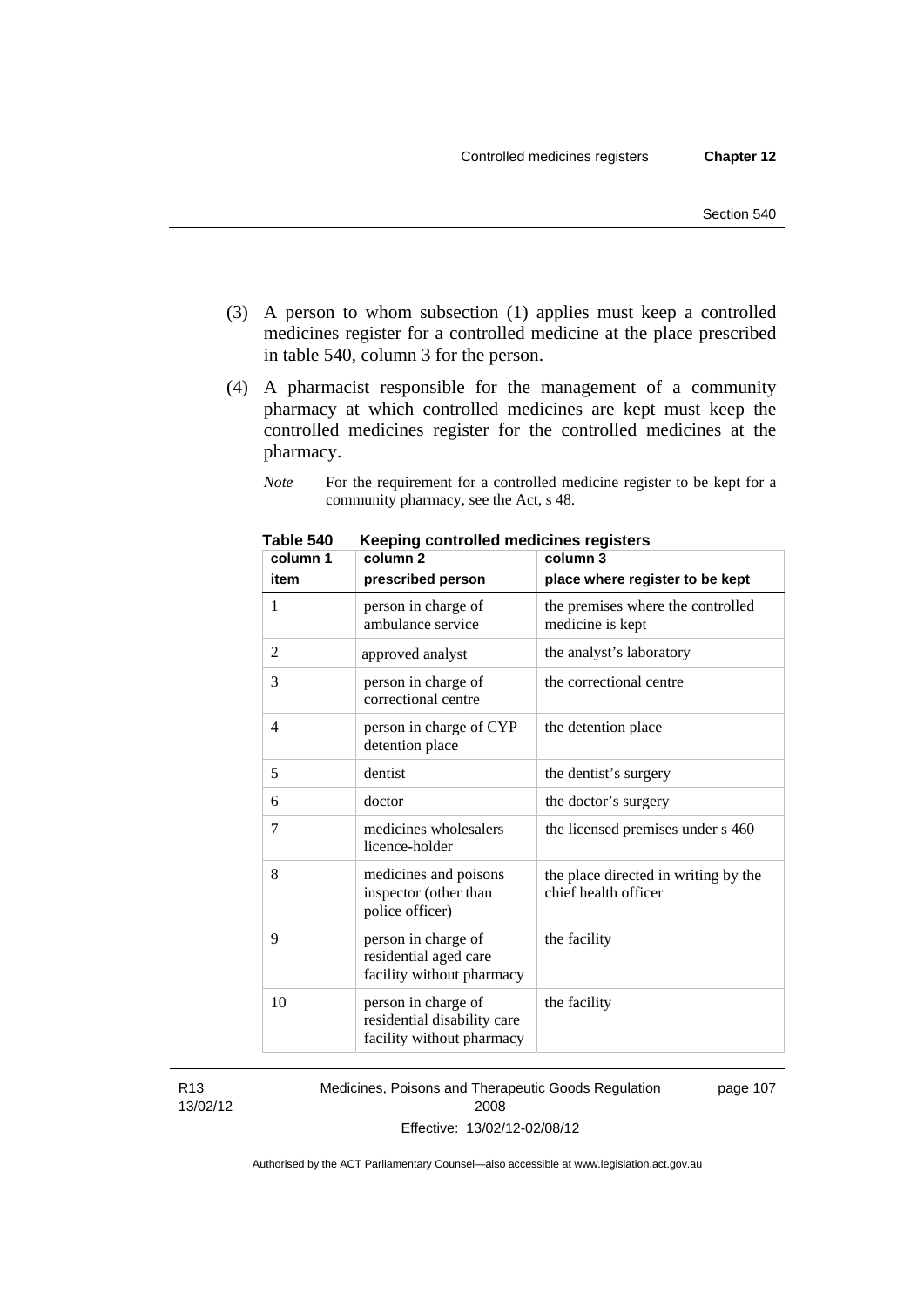#### **Chapter 12** Controlled medicines registers

#### Section 541

| column 1<br>item | column 2<br>prescribed person                                                                                    | column 3<br>place where register to be kept      |
|------------------|------------------------------------------------------------------------------------------------------------------|--------------------------------------------------|
| 11               | supervisor of program<br>under controlled<br>medicines research and<br>education program<br>licence              | the premises where program is being<br>conducted |
| 12               | veterinary surgeon                                                                                               | the veterinary surgeon's surgery                 |
| 13               | person in charge of ward<br>(including an opioid<br>dependency treatment<br>centre operated by the<br>Territory) | the ward                                         |
| 14               | nurse practitioner                                                                                               | the nurse practitioner's place of<br>practice    |

# **541 Keeping of controlled medicines registers by first-aid kit holders—Act, s 48 (a) and s 50 (1) (b) and (2) (b)**

(1) In this section:

*designated person* means—

- (a) a dentist, doctor, nurse practitioner or veterinary surgeon; or
- (b) an ambulance officer employed by the Commonwealth, the Territory or a State; or
- (c) a first-aid kit licence-holder.
- *Note 1 Dentist*, *doctor* and *veterinary surgeon* does not include an intern or trainee (see defs of these terms in dict).
- *Note 2 Nurse practitioner* does not include a person holding limited or provisional registration to practise as a nurse practitioner (see dict).
- *Note 3 State* includes a territory (see Legislation Act, dict, pt 1).

R13 13/02/12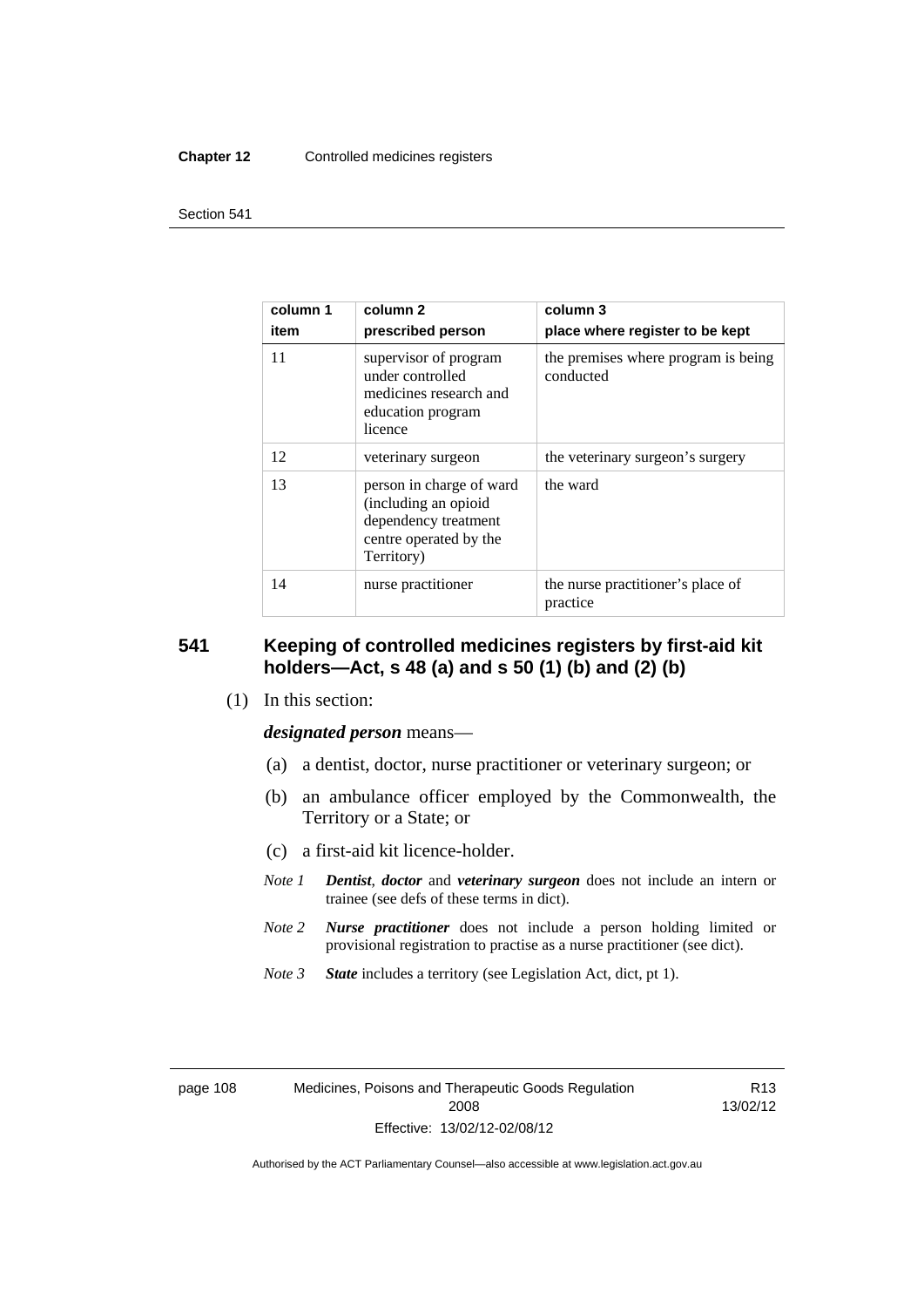(2) A designated person who possesses a first-aid kit containing a controlled medicine must keep the controlled medicines register for the controlled medicine with the first-aid kit.

# **542 Form of controlled medicines registers—Act, s 49 (1) (b) and (2) (b)**

- (1) Each page in a controlled medicines register must relate to a single form and strength of a controlled medicine.
- (2) If a controlled medicines register is kept electronically, a separate record must be used for each form and strength of controlled medicine kept.

# **543 Making entries in controlled medicines registers— Act, s 51 (1) (b)**

- (1) The following details for a dealing with a controlled medicine are prescribed:
	- (a) the nature of the dealing;
	- (b) the date of the dealing;
	- (c) the medicine, and the form, strength and quantity of the medicine, dealt with;
	- (d) if the dealing is receiving the medicine—the name and address of the supplier;
	- (e) if the dealing is supplying the medicine—the name and address of the person to whom it is supplied;
	- (f) if the medicine is supplied on a prescription—the prescriber's name and suburb and the prescription's number under section 123 (l) (Labelling dispensed medicines—Act, s 60 (1) (c) (i) and (2) (c) (i));

page 109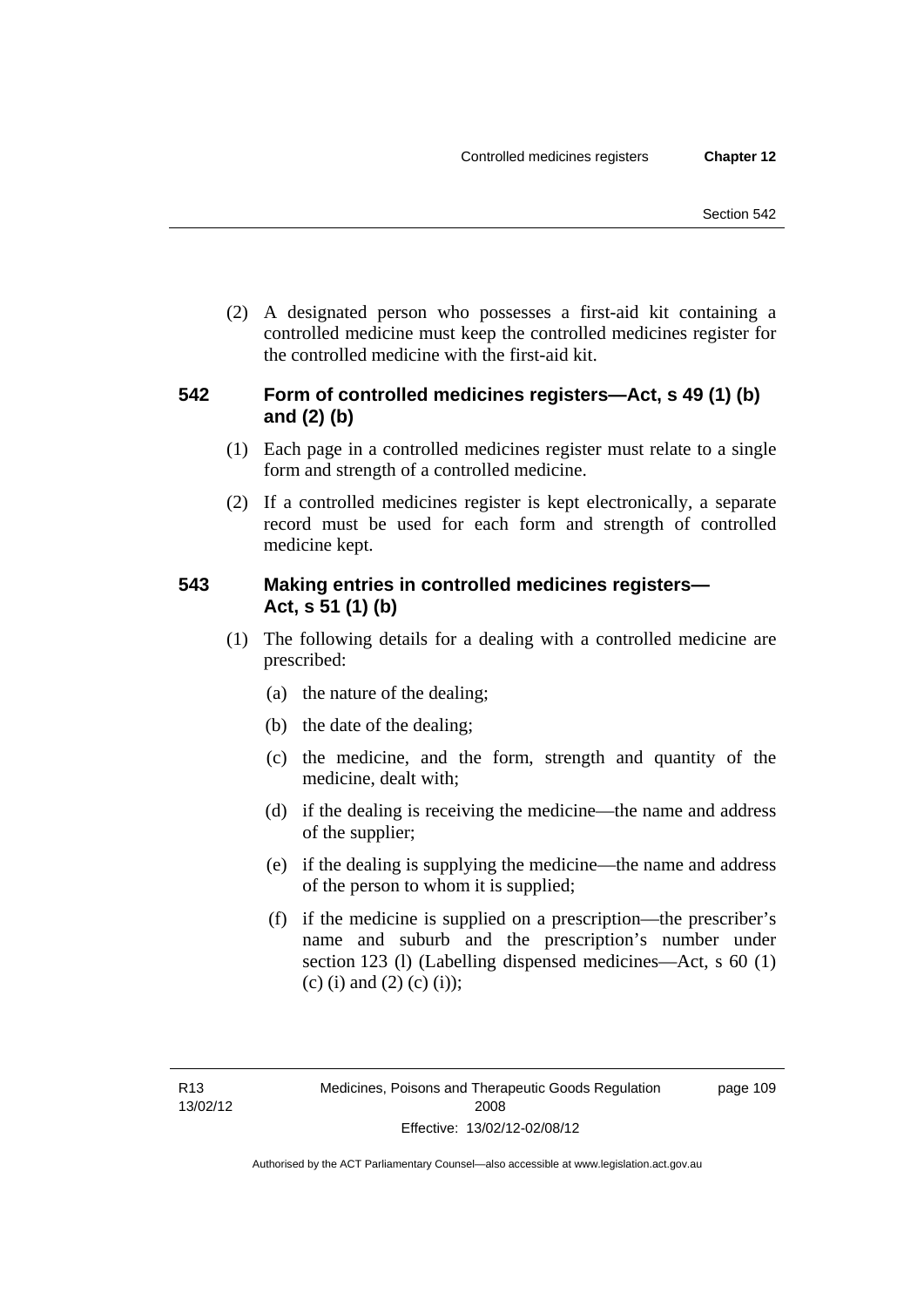Section 543

- (g) if the medicine is supplied on a requisition—the requisition's number under section 132 (e) (Labelling medicines supplied on requisition—Act, s 60 (1) (c) (i) and (2) (c) (i));
- (h) if the medicine is supplied on a purchase order—the date of the purchase order;
- (i) if the Act, section 53 (Registers—witnessing administration of medicines) applies to the dealing—the name of the person to whom the medicine is administered;
- (j) the quantity of the medicine held after the dealing.
- (2) However, subsection (1) (i) does not apply in relation to a controlled medicine dispensed in a dose administration aid for—
	- (a) a patient at a residential aged care facility or residential disability care facility; or
	- (b) a detainee at a correctional centre; or
	- (c) a young detainee at a CYP detention place.
- (3) A dealing with a controlled medicine must be entered in—
	- (a) if the dealing happens in a pharmacy at an institution—the controlled medicines register kept at the pharmacy; or
	- (b) if the dealing happens in a ward at an institution—the controlled medicines register kept at the ward; or
	- (c) if the person must keep both a controlled medicines register for a first-aid kit and another controlled medicines register—
		- (i) for a dealing with a controlled medicine to which the first-aid kit relates—the controlled medicines register for the kit; or
		- (ii) for any other dealing by the person—the other controlled medicines register; or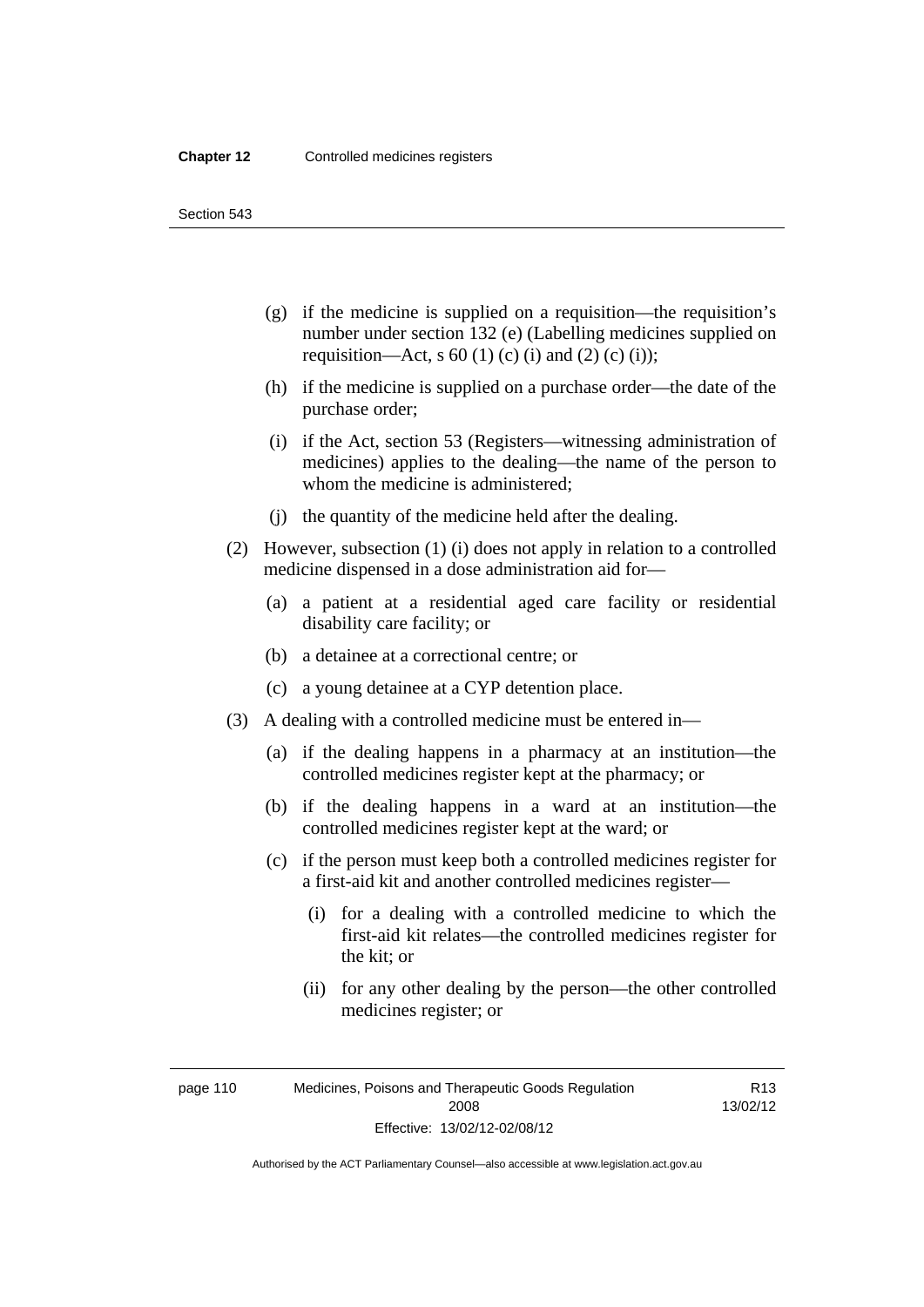(d) in any other case—the controlled medicines register the person must keep.

# **544 Prescribed witnesses for administration of controlled medicines—Act, s 53 (a) and (b)**

The following people are prescribed as witnesses in relation to the administration of a controlled medicine:

- (a) if the medicine is administered by an intern doctor—a dentist, doctor, midwife, nurse, nurse practitioner or pharmacist;
- (b) if the medicine is administered by a person who is not an intern doctor—
	- (i) a person prescribed under paragraph (a); or
	- (ii) an intern doctor or enrolled nurse.
- *Note Dentist*, *doctor* and *pharmacist* does not include an intern or trainee (see defs of these terms in dict).

# **545 Prescribed witnesses for discarding of controlled medicines—Act, s 54 (a) and (b)**

- (1) The following people are prescribed as witnesses in relation to the discarding of a controlled medicine:
	- (a) an ambulance officer employed by the Commonwealth, the Territory or a State;
	- (b) an approved analyst;
	- (c) a dentist;
	- (d) a doctor;
	- (e) a medicines and poisons inspector;
	- (f) a midwife;
	- (g) a nurse;

R13 13/02/12 page 111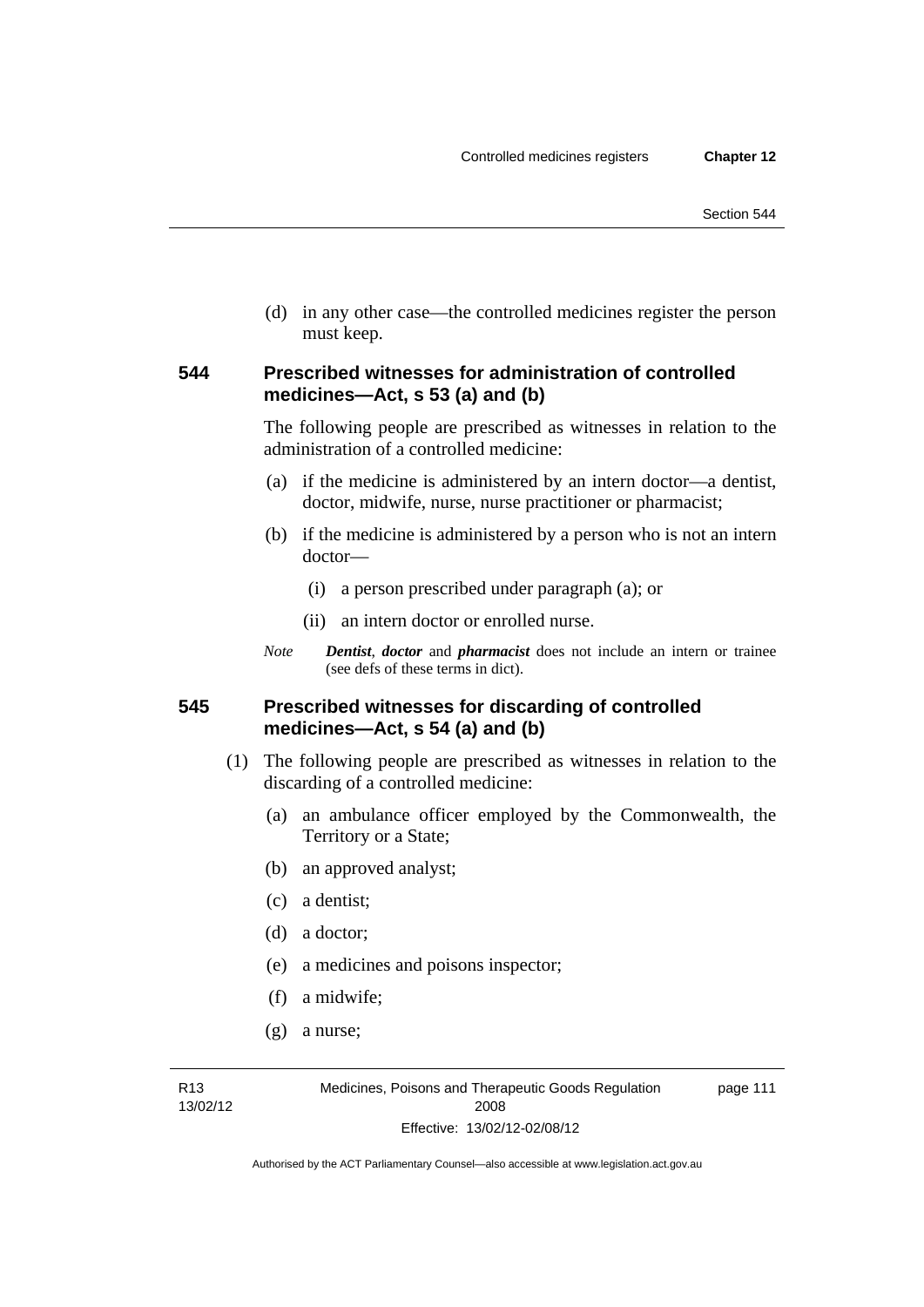- (h) a nurse practitioner;
- (i) a pharmacist;
- (j) a veterinary surgeon.
- *Note 1 Approved analyst*—see the dictionary.
- *Note 2 Dentist*, *doctor*, *pharmacist* and *veterinary surgeon* does not include an intern or trainee (see defs of these terms in dict).
- *Note 3 Nurse* does not include an enrolled nurse (see Legislation Act, dict, pt 1).
- *Note 4* See s 390 for the discarding of the residue of a controlled medicine left after administration.
- (2) However, a person mentioned in subsection (1) must not be a prescribed witness to the discarding of a controlled medicine if the person is—
	- (a) related to, a close friend of or employed by the person discarding the medicine; or
	- (b) the supervisor of the person discarding the medicine; or
	- (c) supervised by the person discarding the medicine.

# **546 Changes etc to entries in controlled medicines registers—Act, s 55 (2) (b)**

- (1) An entry in a paper-based controlled medicines register may be amended by the person who made the entry by—
	- (a) the person signing and dating a marginal note or footnote that gives the date of the amendment and the amended details; and
	- (b) if the entry relates to administering a controlled medicine—
		- (i) the amendment being witnessed by a person prescribed under section 544 (Prescribed witnesses for administration of controlled medicines—Act, s 53 (a) and (b)); and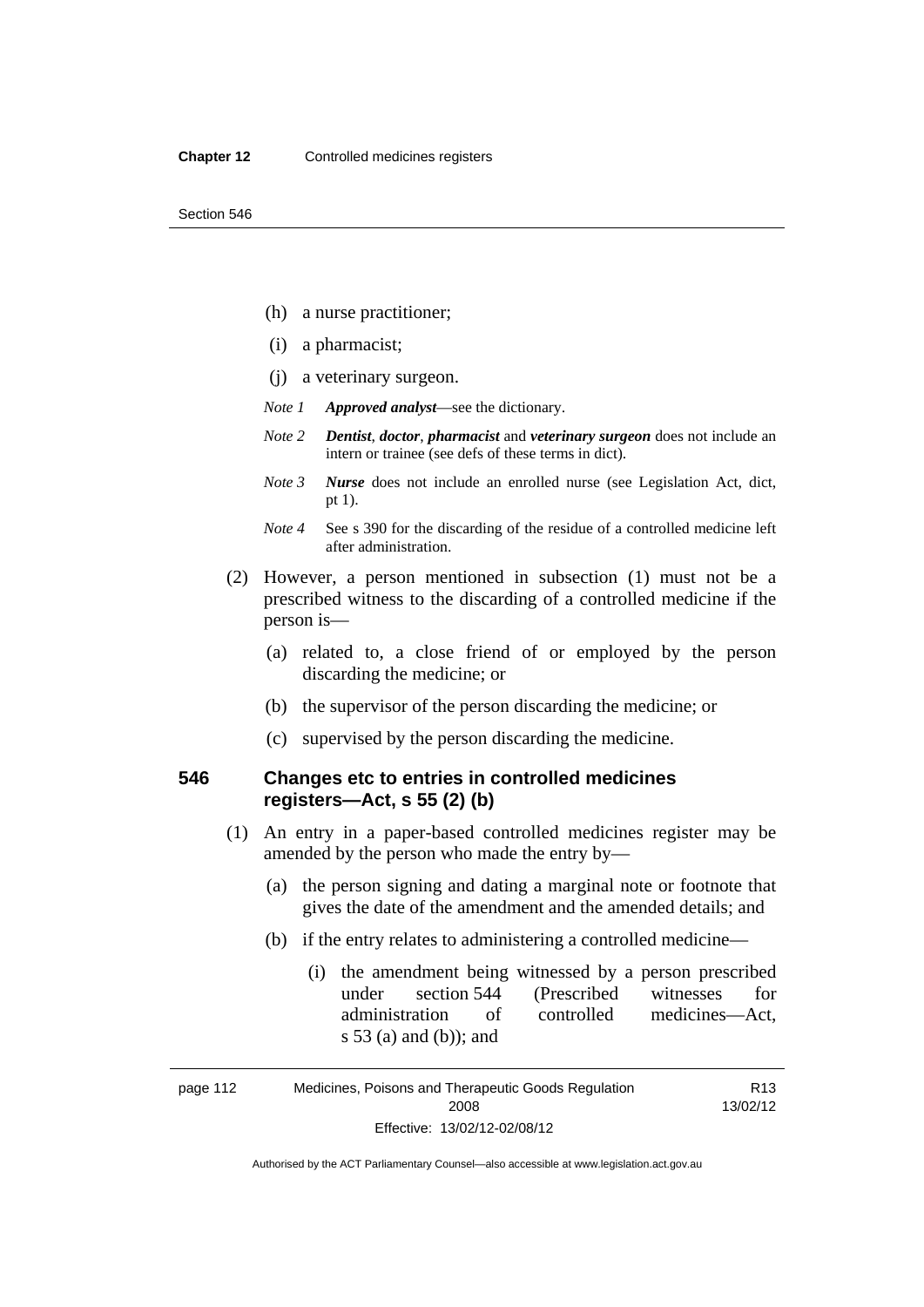- (ii) the witness signing the amendment as witness; and
- (c) if the entry relates to the discarding of a controlled medicine—
	- (i) the amendment being witnessed by a person prescribed under section 545 (Prescribed witnesses for discarding of controlled medicines—Act, s 54 (a) and (b)); and
	- (ii) the witness signing the amendment as witness.
- (2) An entry in an electronic controlled medicines register may be amended by the person who made the entry by the person attaching or linking, by electronic means, a document that includes—
	- (a) the person's signature, the date and the amended details; and
	- (b) if the entry relates to administering a controlled medicine—the signature as witness of a person prescribed under section 544; and
	- (c) if the entry relates to the discarding of a controlled medicine the signature as witness of a person prescribed under section 545.

R13 13/02/12 page 113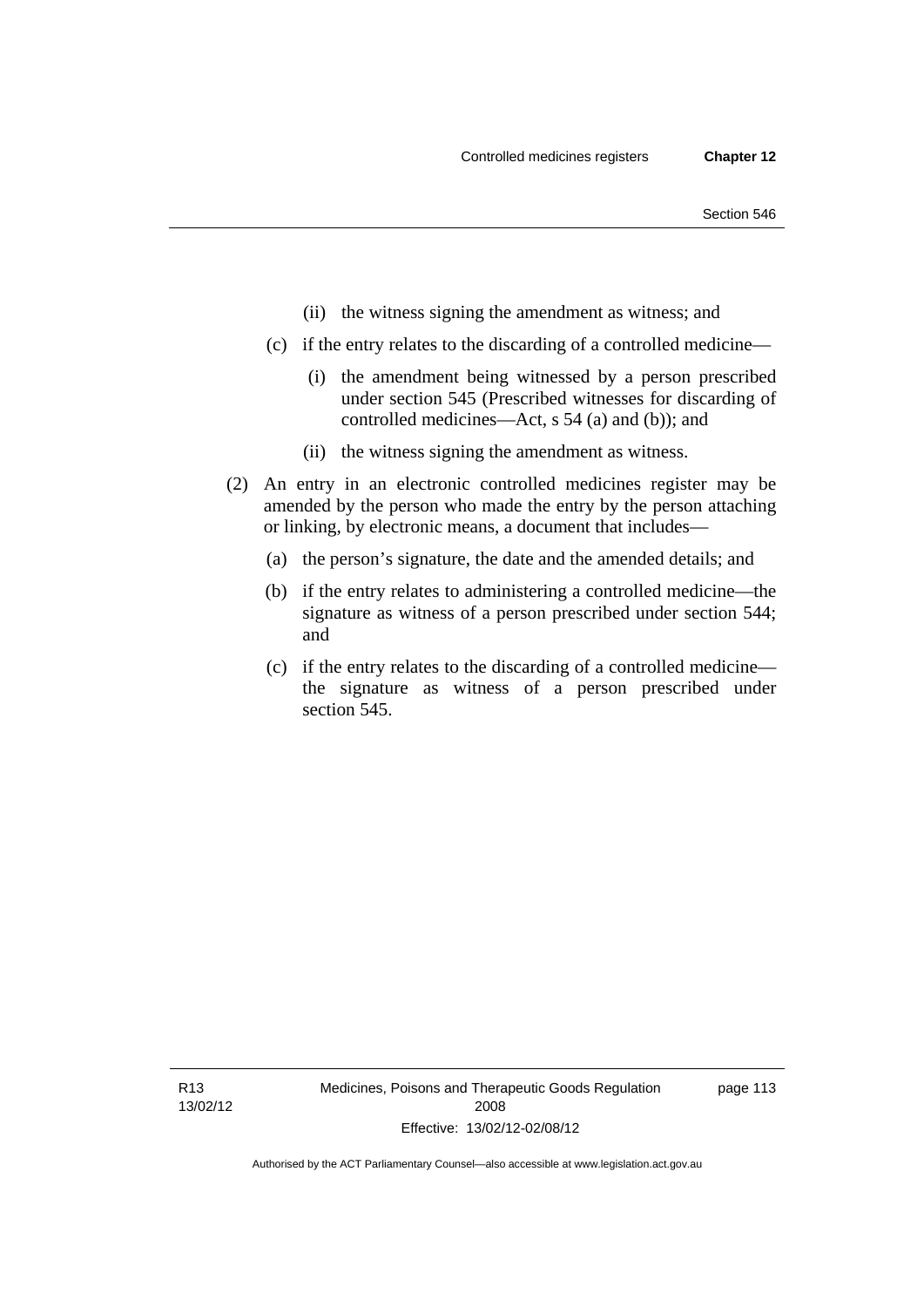# **Chapter 13 Controlled medicines and appendix D medicines approvals for human use**

# **Part 13.1 Controlled medicines approvals**

*Note* It is a condition of an authorisation to prescribe a controlled medicine for human use that the prescriber has an approval under this part (see s 31 (d)).

# **Division 13.1.1 Preliminary**

# **550 Meaning of** *controlled medicines approval*

In this regulation:

*controlled medicines approval* means an approval to prescribe a controlled medicine under—

- (a) division 13.1.2 (Standing controlled medicines approvals); or
- (b) division 13.1.3 (Chief health officer controlled medicines approvals).

# **551 Meaning of** *designated prescriber***—pt 13.1**

In this part:

*designated prescriber* means a prescriber (other than a veterinary surgeon or trainee veterinary surgeon) in relation to whom prescribing a controlled medicine is included in schedule 1, column 3.

R13 13/02/12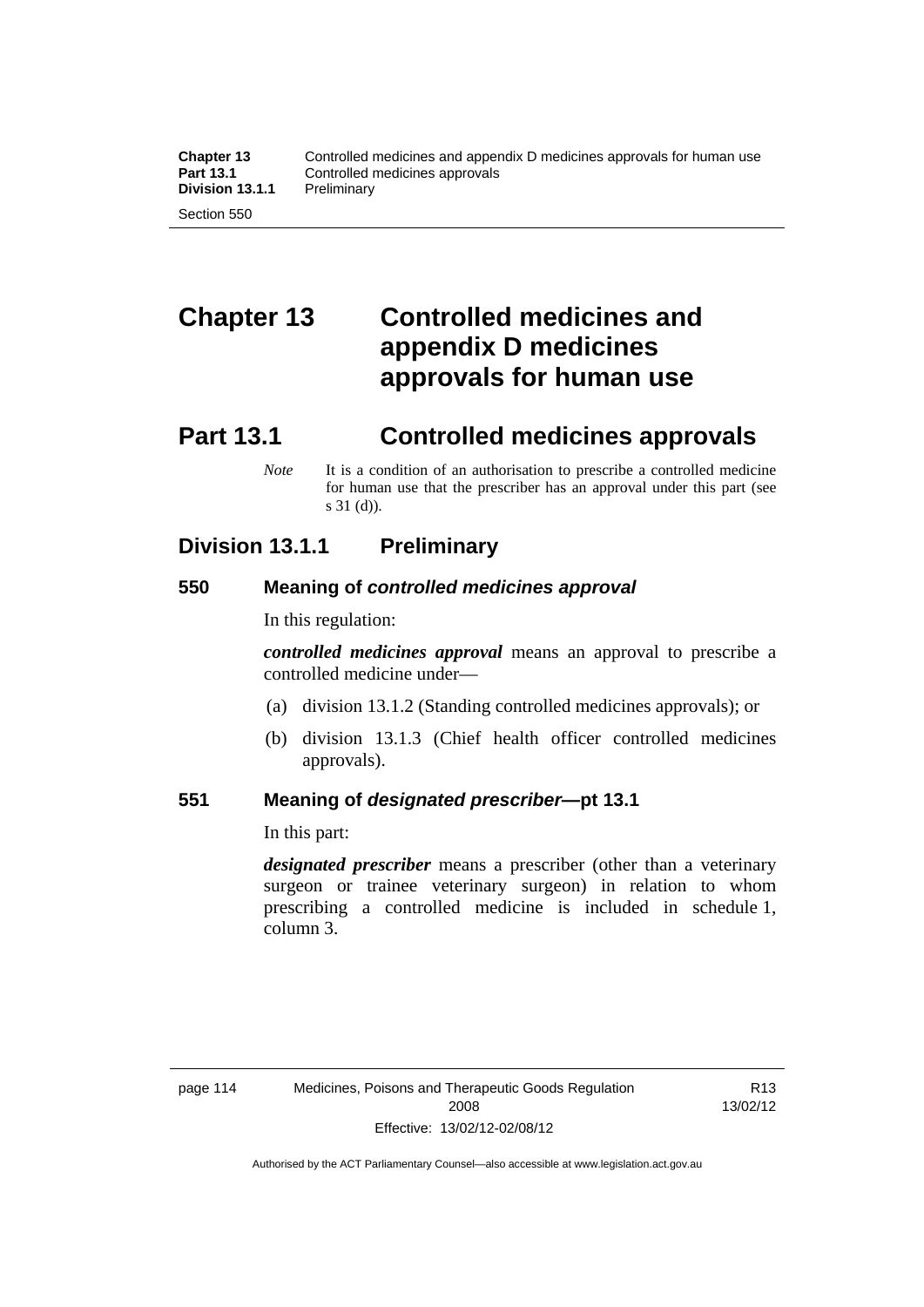# **Division 13.1.2 Standing controlled medicines approvals**

### **555 Standing approval to prescribe controlled medicines for hospital in-patients**

A designated prescriber is approved to prescribe a controlled medicine for a patient of the prescriber if the patient is an in-patient at a hospital.

*Note* A *hospice* is a hospital (see *The Macquarie Dictionary*, 4th ed).

### **556 Standing approval to prescribe controlled medicines for short-term treatment**

A designated prescriber is approved to prescribe a controlled medicine for a patient of the prescriber if—

- (a) the prescriber believes on reasonable grounds that the patient is not a drug-dependant person in relation to a controlled medicine or prohibited substance; and
- (b) the prescriber believes on reasonable grounds that the patient has not been prescribed a controlled medicine within the 2-month period before the prescriber prescribes the medicine; and
- (c) the prescriber prescribes the controlled medicine for the patient's use for 2 months or less.

*Note* For long-term prescribing, see div 13.1.3.

# **557 Standing interim approval to prescribe buprenorphine and methadone for patients of certain institutions**

(1) In this section:

*doctor* includes an intern doctor acting under the direct supervision of a doctor.

page 115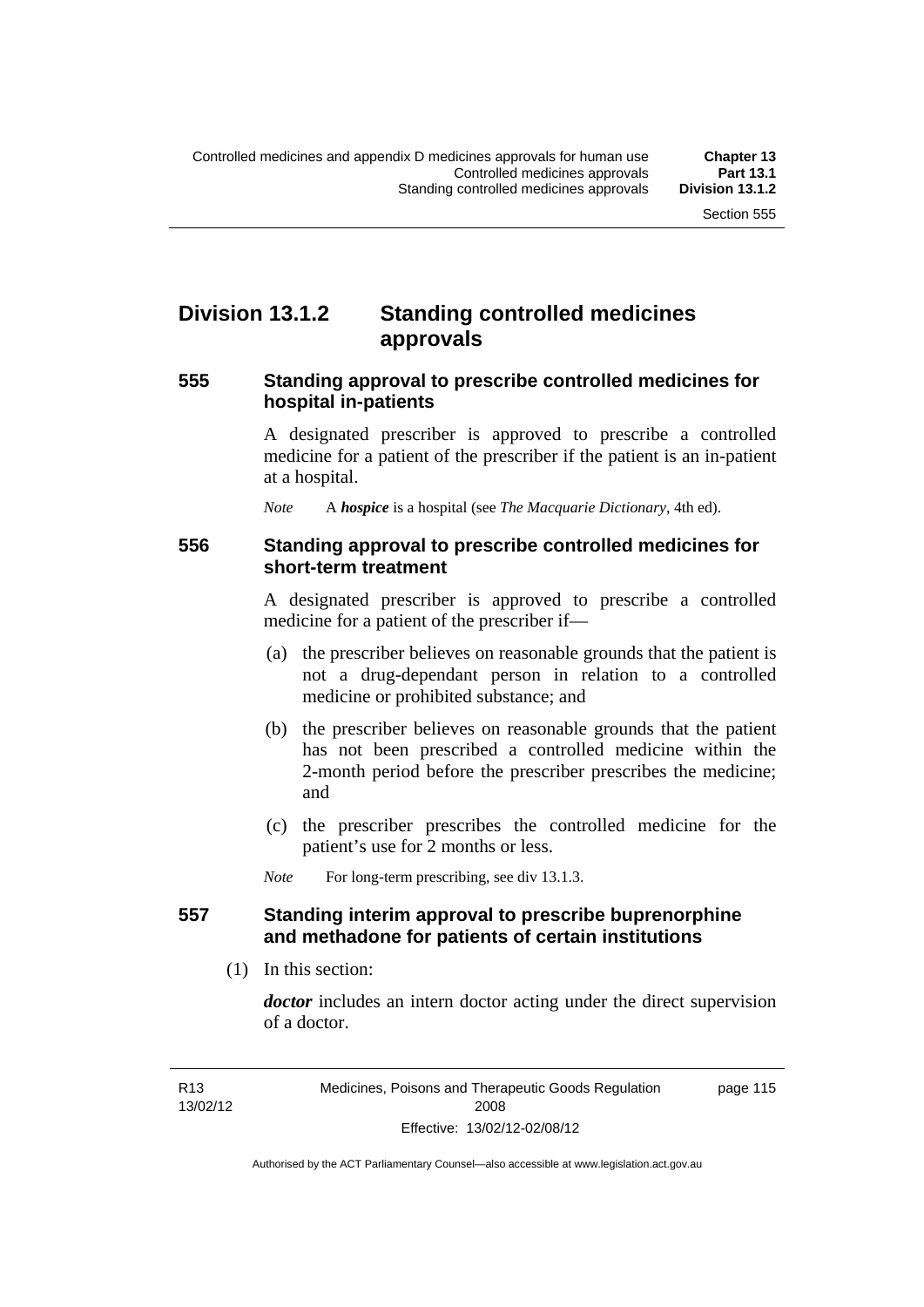- (2) A doctor is approved (the *interim approval*) to prescribe buprenorphine or methadone if—
	- (a) the doctor—
		- (i) is working at a hospital and prescribes the medicine for an outpatient at the hospital; or
		- (ii) is working at any of the following institutions and prescribes the medicine for a patient of the institution:
			- (A) a correctional centre;
			- (B) a CYP detention place;
			- (C) an opioid dependency treatment centre operated by the Territory; or
			- *Note Institution* includes a correctional centre and a CYP detention place (see s 652).
		- (iii) prescribes the medicine for a person in police custody; and
	- (b) the buprenorphine or methadone is prescribed in accordance with the opioid dependency treatment guidelines; and

*Note Opioid dependency treatment guidelines*—see the dictionary.

- (c) the doctor makes an application under section 560 to prescribe the medicine not later than 72 hours after the doctor first prescribes buprenorphine or methadone for the patient.
- (3) The interim approval ends—
	- (a) if the chief health officer approves the application under division 13.1.3—when the doctor is given notice of the approval; or
	- (b) if the application under section 560 is withdrawn—on the withdrawal of the application; or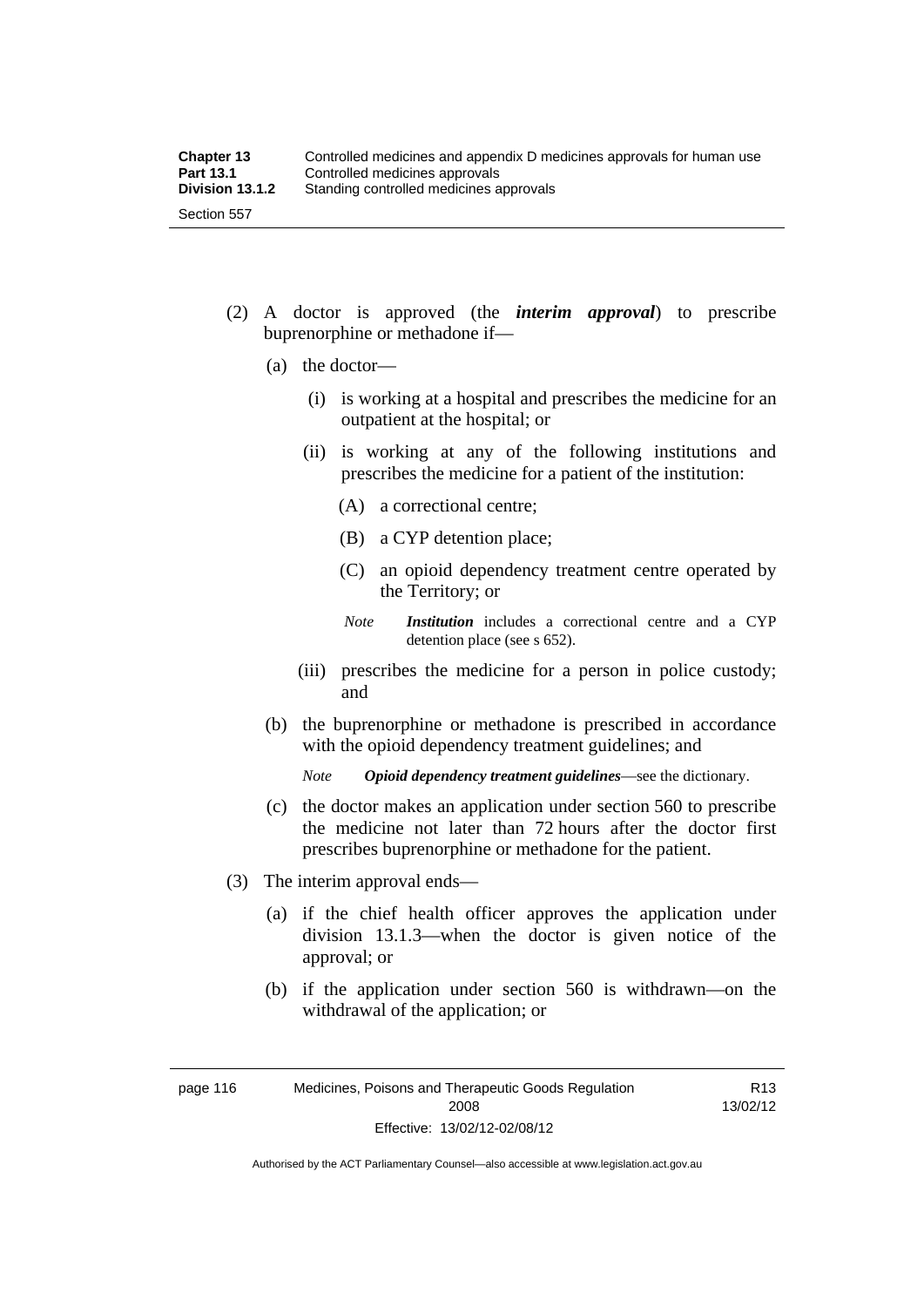- (c) if the chief health officer refuses to approve the application and the 7-day period mentioned in section 565 (2) (Applications for review of unfavourable CHO decisions for approvals) ends without an application for review being made—at the end of the 7-day period; or
- (d) if the chief health officer refers the application to the medicines advisory committee or an application is made to the committee under section 565—when the doctor is given notice of the chief health officer's decision under section 573 (Medicines advisory committee—directions to CHO).

# **Division 13.1.3 Chief health officer controlled medicines approvals**

# **560 Applications for CHO controlled medicines approvals**

- (1) A designated prescriber may apply to the chief health officer for approval to prescribe a controlled medicine.
- (2) An application under subsection (1) must—
	- (a) be for approval to prescribe a controlled medicine for a single individual; and
	- (b) be made in a way determined by the chief health officer.

#### **Examples**

telephone, email and fax

- *Note 1* If a form is approved under the Act, s 198 for this provision, the form must be used.
- *Note 2* An example is part of the regulation, is not exhaustive and may extend, but does not limit, the meaning of the provision in which it appears (see Legislation Act, s 126 and s 132).
- (3) An application under subsection (1) may be made—
	- (a) on the applicant's own behalf; or

R13 13/02/12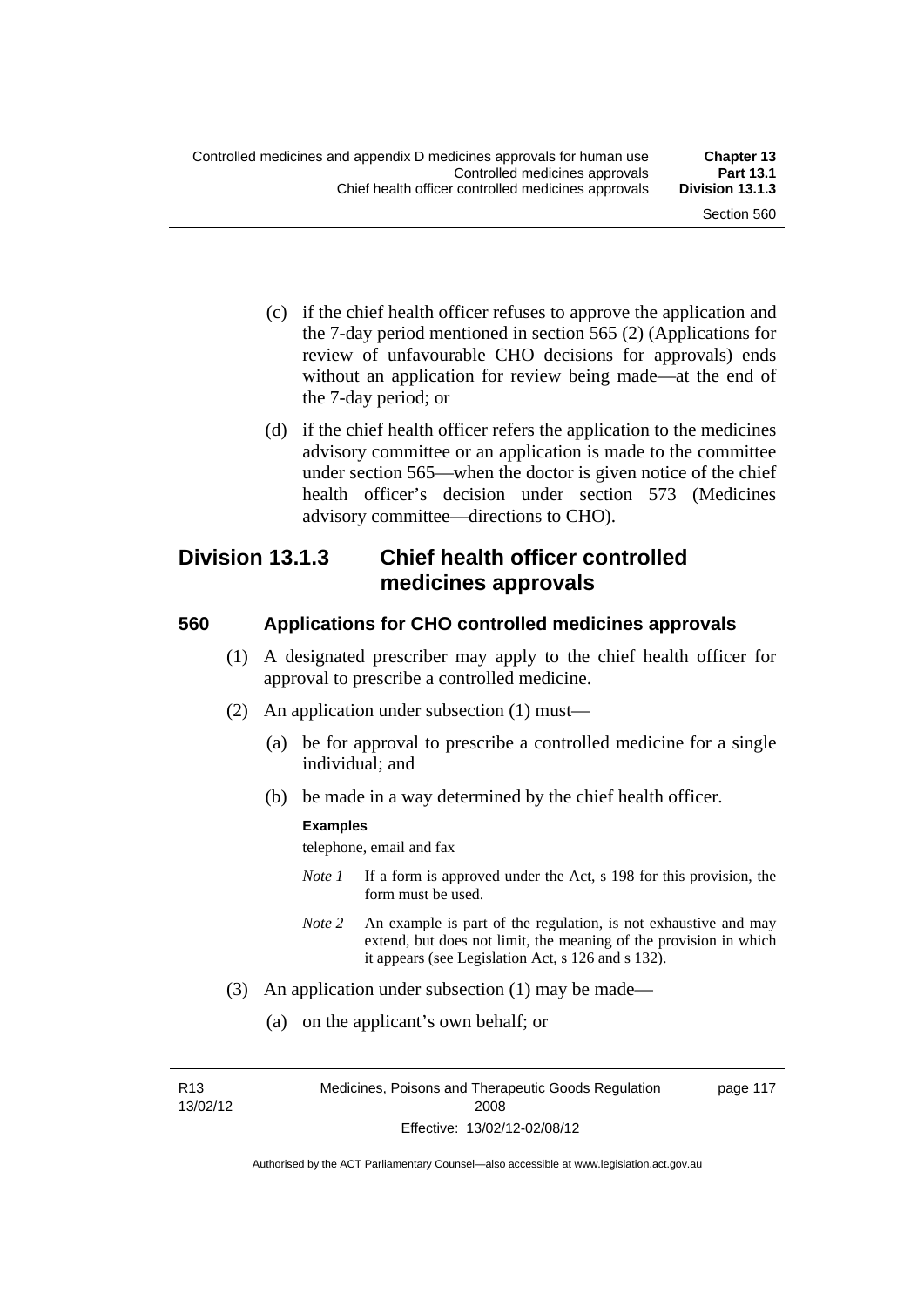- (b) on the applicant's own behalf and on behalf of 1 or more other named designated prescribers; or
- (c) on behalf of a group of designated prescribers that includes the applicant and who practise at the same premises.

#### **Example**

the doctors practising at a suburban medical practice so that if a person's usual doctor is unavailable another doctor at the practice can, under the approval, prescribe the controlled medicine

(4) A determination under subsection (2) (b) is a notifiable instrument.

*Note* A notifiable instrument must be notified under the Legislation Act.

### **561 Requirements for CHO controlled medicines approval applications**

- (1) An application by a designated prescriber for an approval to prescribe a controlled medicine for a patient must include the following:
	- (a) the designated prescriber's name and address;
	- (b) if the application is made on behalf of a group of designated prescribers—the names of the designated prescribers or a description of the group;
	- (c) the medicine, and the form, strength and quantity of the medicine, to be prescribed;

*Note* For morphine or oxycodone for a terminally ill person, see s (2).

- (d) the daily dose of the medicine and, if more than 1 form or strength of the medicine is to be prescribed, the dose for each form or strength;
- (e) the patient's name and home address;
- (f) the condition from which the patient is suffering that, in the designated prescriber's opinion, requires treatment with the medicine;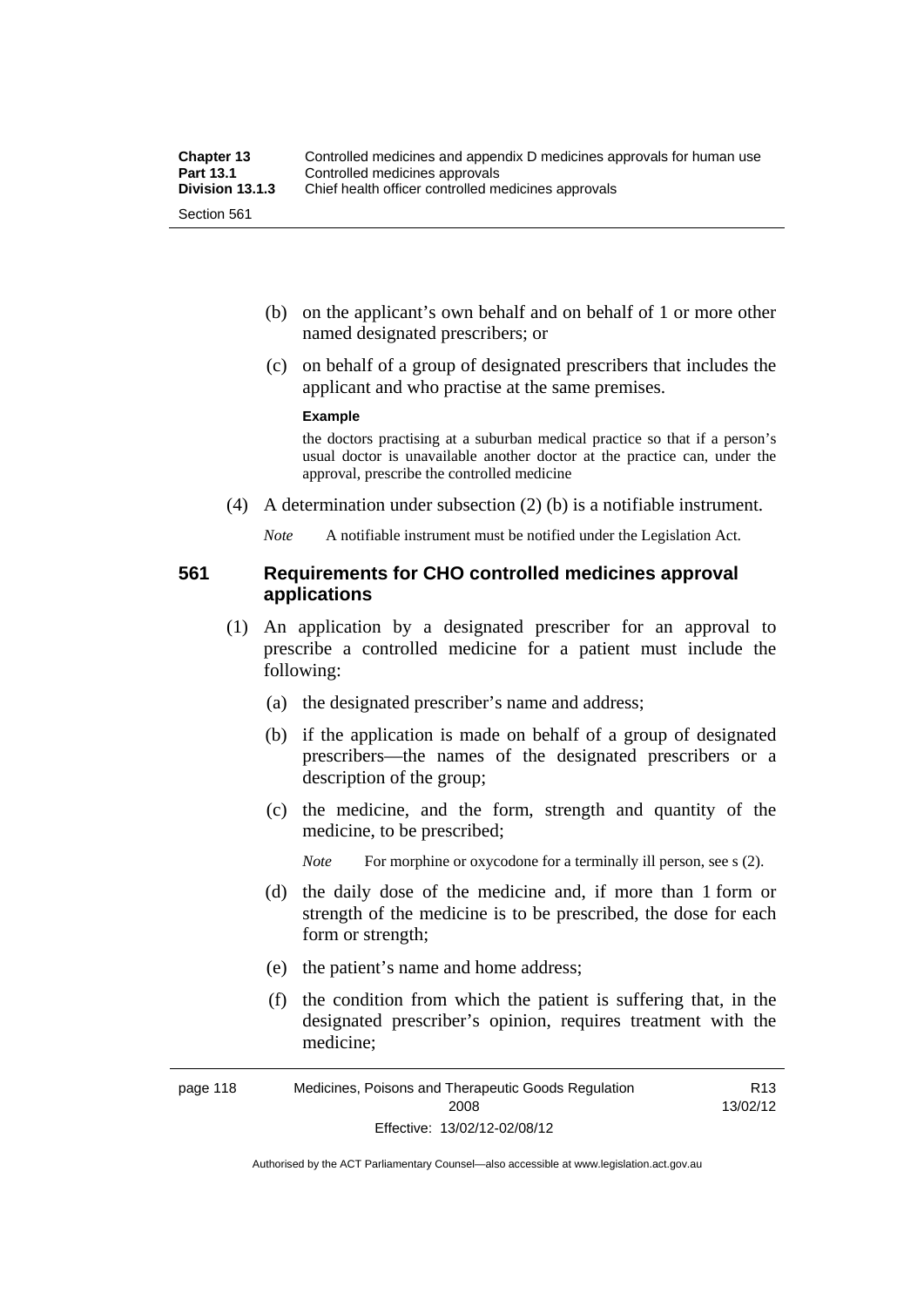- (g) whether, in the designated prescriber's opinion, based on reasonable grounds, the patient is a drug-dependent person in relation to a controlled medicine or prohibited substance.
- (2) However, for subsection (1) (c), if the controlled medicine is morphine or oxycodone for a person with a terminal illness, the application may be made for all forms, strengths and quantities of the medicine.
- (3) To remove any doubt, the application may include any other information the designated prescriber considers relevant.
- (4) The chief health officer may ask the designated prescriber for any other information reasonably required to decide the application, including, for example, further information about the patient's treatment.
	- *Note* An example is part of the regulation, is not exhaustive and may extend, but does not limit, the meaning of the provision in which it appears (see Legislation Act, s 126 and s 132).

### **562 CHO decision on applications to prescribe controlled medicines**

- (1) On application under section 560, the chief health officer must—
	- (a) approve the application in the terms applied for; or
	- (b) approve the application in terms different from those applied for; or
	- (c) refuse to approve the application; or
	- (d) refer the application to the medicines advisory committee.
	- *Note 1* An approval may include conditions (see s 570).
	- *Note* 2 For the form of a controlled medicines approval by the chief health officer, see s 571.

R13 13/02/12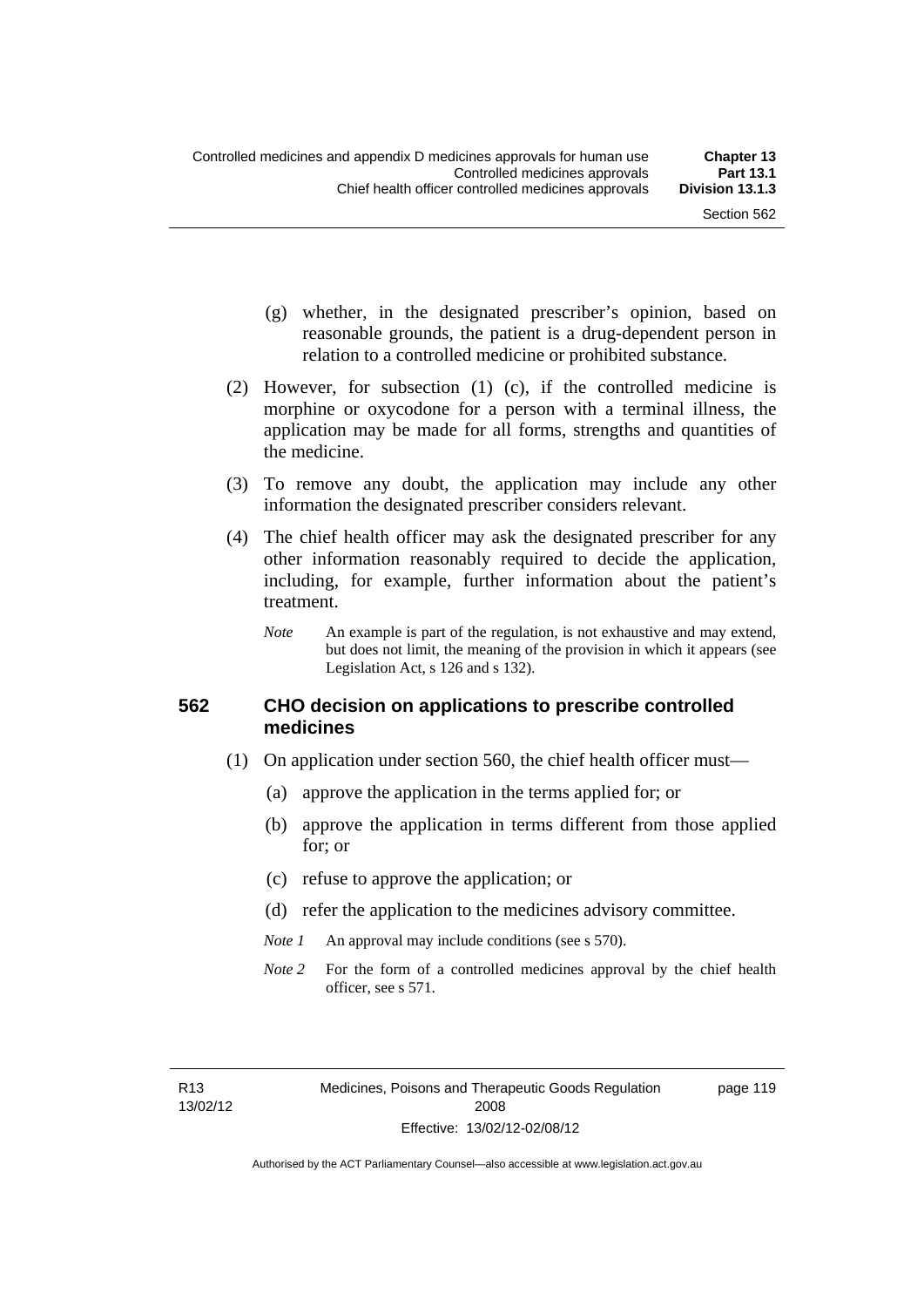| <b>Chapter 13</b> | Controlled medicines and appendix D medicines approvals for human use |  |
|-------------------|-----------------------------------------------------------------------|--|
| <b>Part 13.1</b>  | Controlled medicines approvals                                        |  |
| Division 13.1.3   | Chief health officer controlled medicines approvals                   |  |
| Section 563       |                                                                       |  |

- (2) However, the chief health officer need not decide the application if the chief health officer has asked for information under section 561 (4) and the information has not been given.
- (3) The chief health officer must give the applicant written notice of the chief health officer's decision not later than 7 days after the day the decision is made.
- (4) If the decision is made under subsection (1) (b) or (c), the notice must include information about the applicant's right to seek review of the decision under section 565 (Applications for review of unfavourable CHO decisions for approvals).

# **563 Restrictions on CHO power to approve applications for approvals**

In making a decision under section 562, the chief health officer—

- (a) must comply with any applicable guidelines made under section 574 (Medicines advisory committee—guidelines for CHO decisions on applications); and
- (b) must not approve an application to prescribe all forms, strengths and quantities of morphine or oxycodone for the treatment of a person who is terminally ill unless satisfied—
	- (i) a specialist has diagnosed the person as being terminally ill; and
	- (ii) the medicine is for use by the person for therapeutic purposes only; and
- (c) must not approve an application to prescribe buprenorphine or methadone to treat a drug-dependent person's drug-dependency unless the applicant is—
	- (i) a doctor who is working at a hospital, or an institution mentioned in section 557 (2) (a) (ii) (Standing interim

page 120 Medicines, Poisons and Therapeutic Goods Regulation 2008 Effective: 13/02/12-02/08/12

R13 13/02/12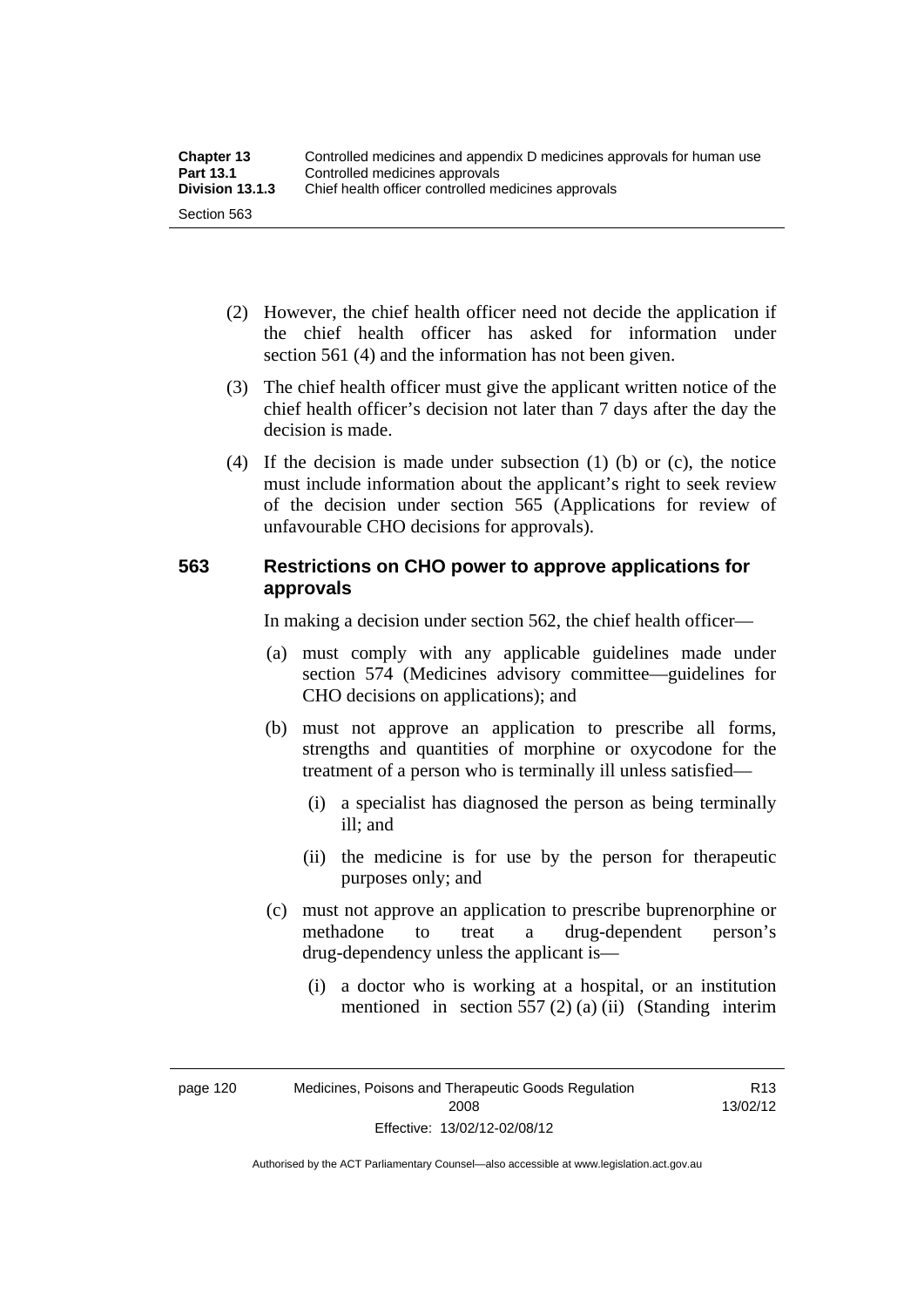approval to prescribe buprenorphine and methadone for patients of certain institutions); or

- (ii) an intern doctor who is working at a hospital, or an institution mentioned in section 557 (2) (a) (ii), and who is acting under the direct supervision of a doctor at the hospital or institution; or
- (iii) a doctor who is treating a person held in police custody; or
- (iv) a doctor who holds an endorsement under section 582 (CHO decisions on applications for endorsement to treat drug-dependency); or
- (v) a doctor who is prescribing continuing opioid dependency treatment for up to 5 drug-dependent people if—
	- (A) the people have already undergone opioid dependency treatment for at least 14 consecutive days (the *initial treatment*); and
	- (B) the initial treatment was prescribed by a doctor holding an endorsement under section 582.
	- *Note Doctor* does not include an intern doctor (see dict).

## **564 Term of CHO controlled medicines approvals**

A controlled medicines approval under this division is for the period (not longer than 1 year) stated in the approval.

## **565 Applications for review of unfavourable CHO decisions for approvals**

- (1) This section applies if, under section 562, the chief health officer—
	- (a) approves an application for a controlled medicines approval in terms different from those applied for; or

page 121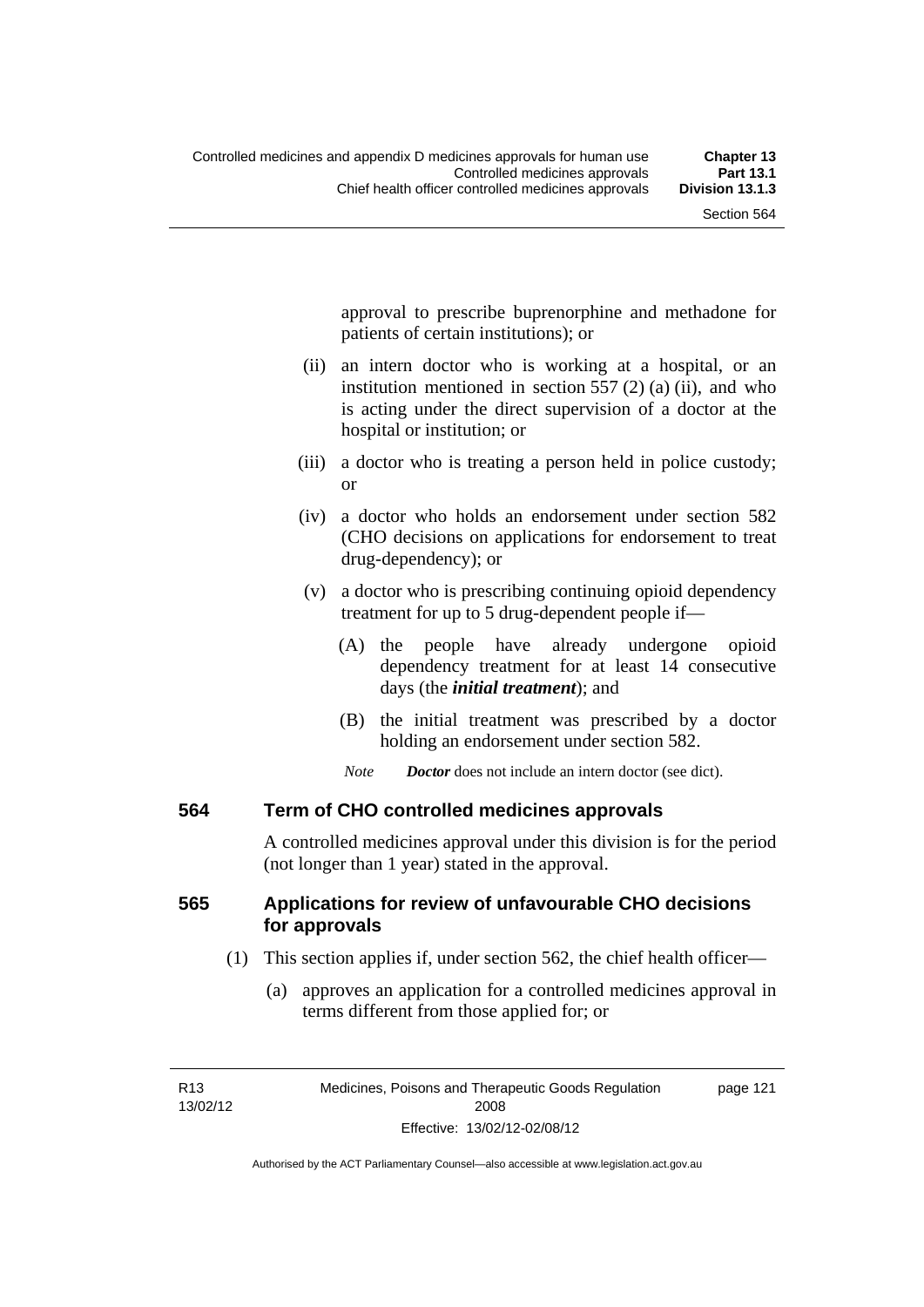- (b) refuses to approve the application for an approval.
- (2) The applicant for the approval may, not later than 7 days after the day the person receives written notice of the decision, apply to the medicines advisory committee for review of the decision.
- (3) The application for review—
	- (a) must be in writing signed by the applicant; and
	- (b) must set out the grounds for the application; and
	- (c) may include any information that the applicant considers appropriate for the review.

## **566 Medicines advisory committee—referred applications and review of unfavourable CHO decisions**

- (1) This section applies to an application—
	- (a) for approval to prescribe a controlled medicine referred to the medicines advisory committee under section 562 (1) (d); or
	- (b) under section 565 for review of a decision of the chief health officer on an application for a controlled medicines approval.
- (2) The medicines advisory committee may, in writing, ask the applicant to give the committee further information about the treatment of the person to whom the application relates not later than a stated reasonable time.
- (3) After considering the application and any further information provided in accordance with a notice under subsection (2), the medicines advisory committee must—
	- (a) for an application for review of a decision by the chief health officer—
		- (i) direct the chief health officer to confirm the decision made; or

R13 13/02/12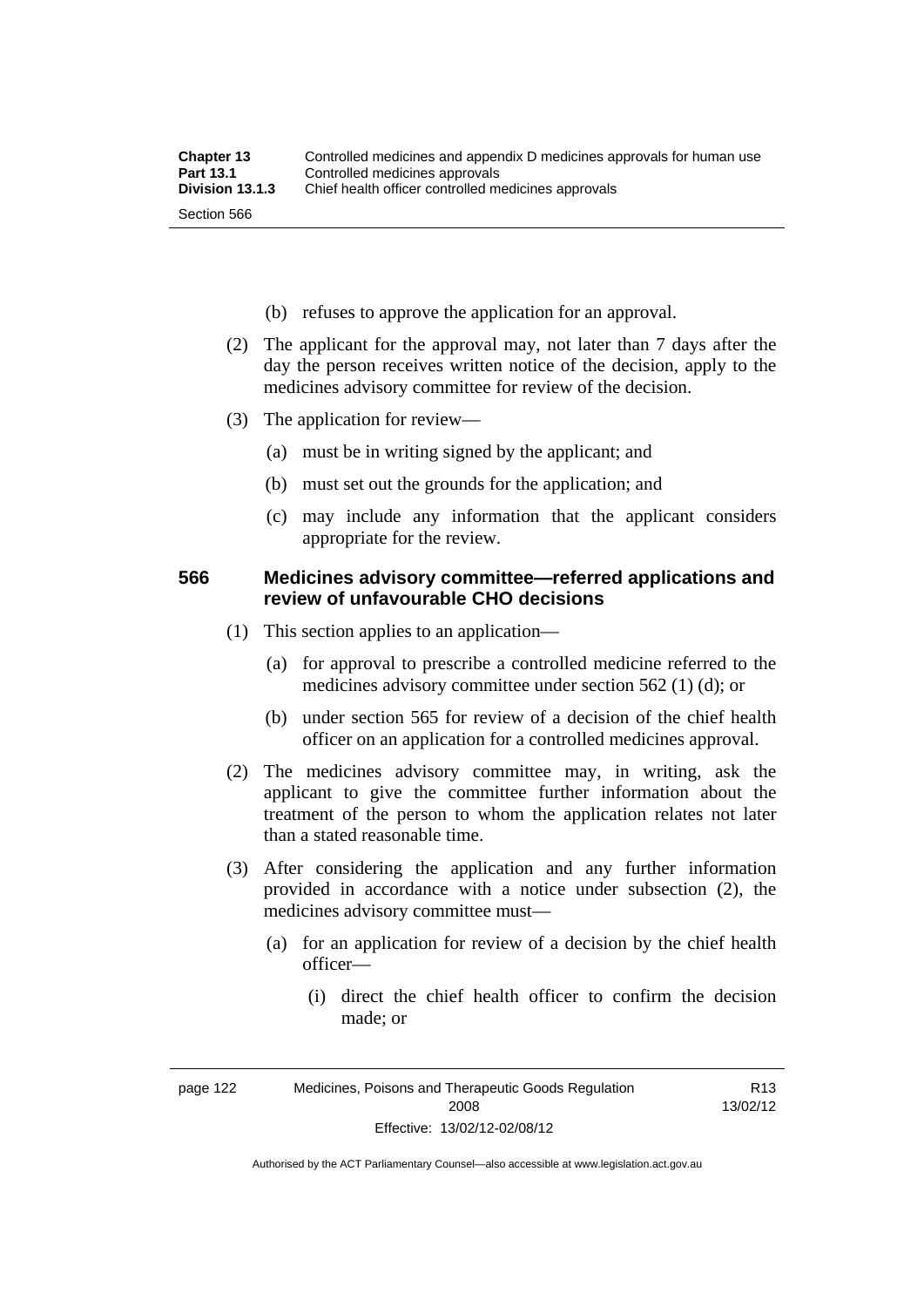page 123

- (ii) do both of the following:
	- (A) direct the chief health officer to revoke the decision made;
	- (B) give the chief health officer a direction under paragraph  $(b)$   $(i)$ ,  $(ii)$  or  $(iii)$ ; or
- (b) direct the chief health officer—
	- (i) to approve the application to prescribe a controlled medicine in the terms applied for; or
	- (ii) to approve the application in terms different from those applied for; or
	- (iii) to refuse to approve the application.
- *Note 1* The medicines advisory committee may direct the chief health officer to include conditions in the approval (see s 570 (2)).

*Note* 2 The chief health officer must comply with a direction (see s 573).

(4) A direction must be in writing.

## **567 Amendment and revocation of controlled medicines approvals**

- (1) The chief health officer may amend or revoke a controlled medicines approval on the chief health officer's own initiative and without consulting the medicines advisory committee.
- (2) The medicines advisory committee may direct the chief health officer to amend or revoke a controlled medicines approval, whether or not the approval was given at the direction of the committee.

*Note* The chief health officer must comply with a direction (see s 573).

(3) A direction under subsection (2) must be in writing.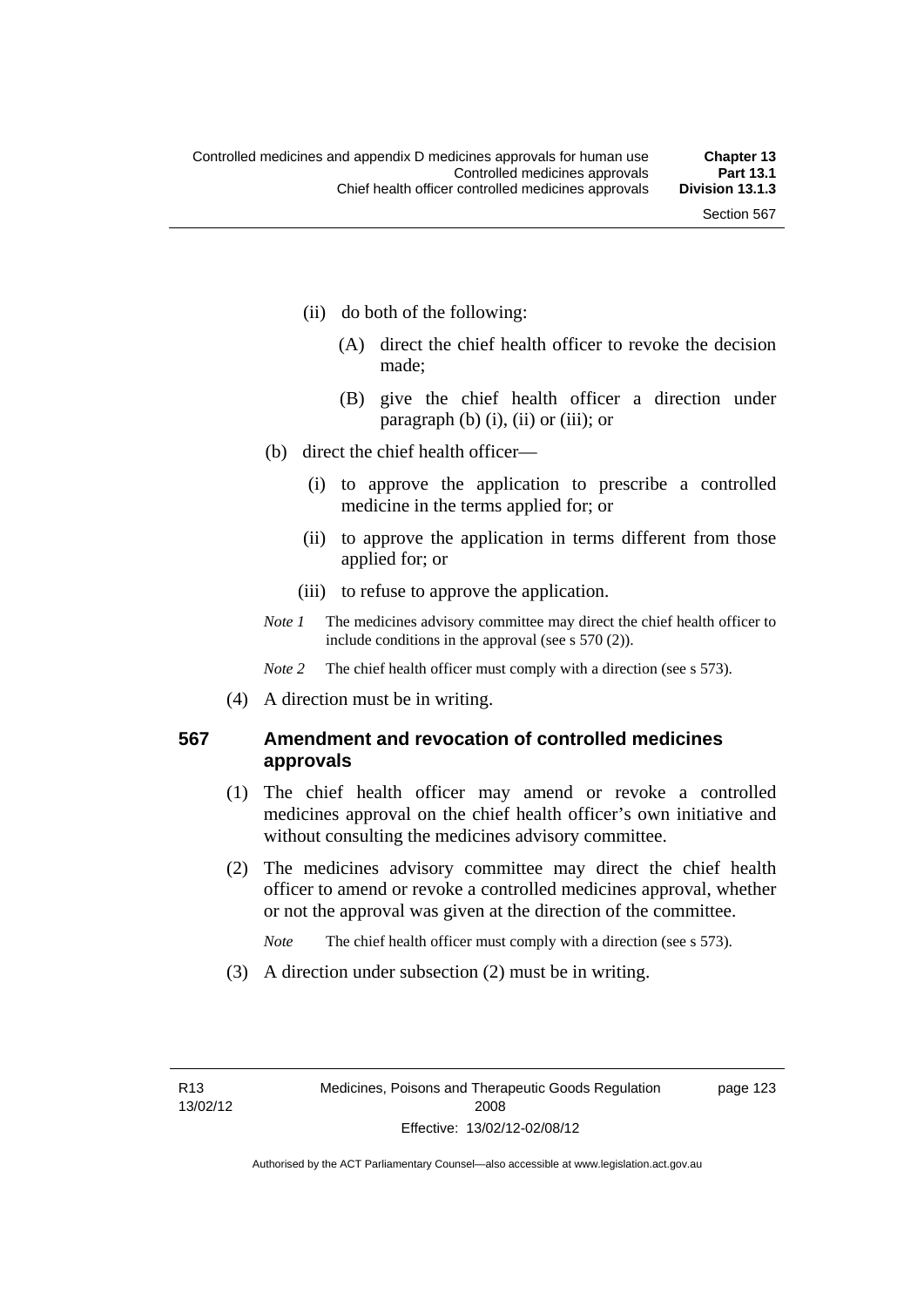- (4) The chief health officer must send the approval-holder written notice of the chief health officer's decision not later than 7 days after the day the decision is made.
- (5) If the decision is to amend or revoke a controlled medicines approval under subsection (1), the notice must include information about the approval-holder's right to seek review of the decision under section 568.
- (6) In this section:

*amend*, a controlled medicines approval, includes imposing a condition on, or changing a condition of, the approval.

## **568 Application for review of amendment and revocation on CHO initiative**

- (1) This section applies if the chief health officer amends or revokes a controlled medicines approval under section 567 (1).
- (2) The person to whom the approval was given may, not later than 7 days after the day the person is given written notice of the amendment or revocation, apply to the medicines advisory committee for review of the decision.
- (3) The application for review—
	- (a) must be in writing signed by the applicant; and
	- (b) must set out the grounds for the application; and
	- (c) may include any information that the applicant considers appropriate for the review.
- (4) To remove any doubt, the decision to which the application relates continues to operate despite the making of the application until the day the chief health officer's decision on direction under section 569 (3) takes effect.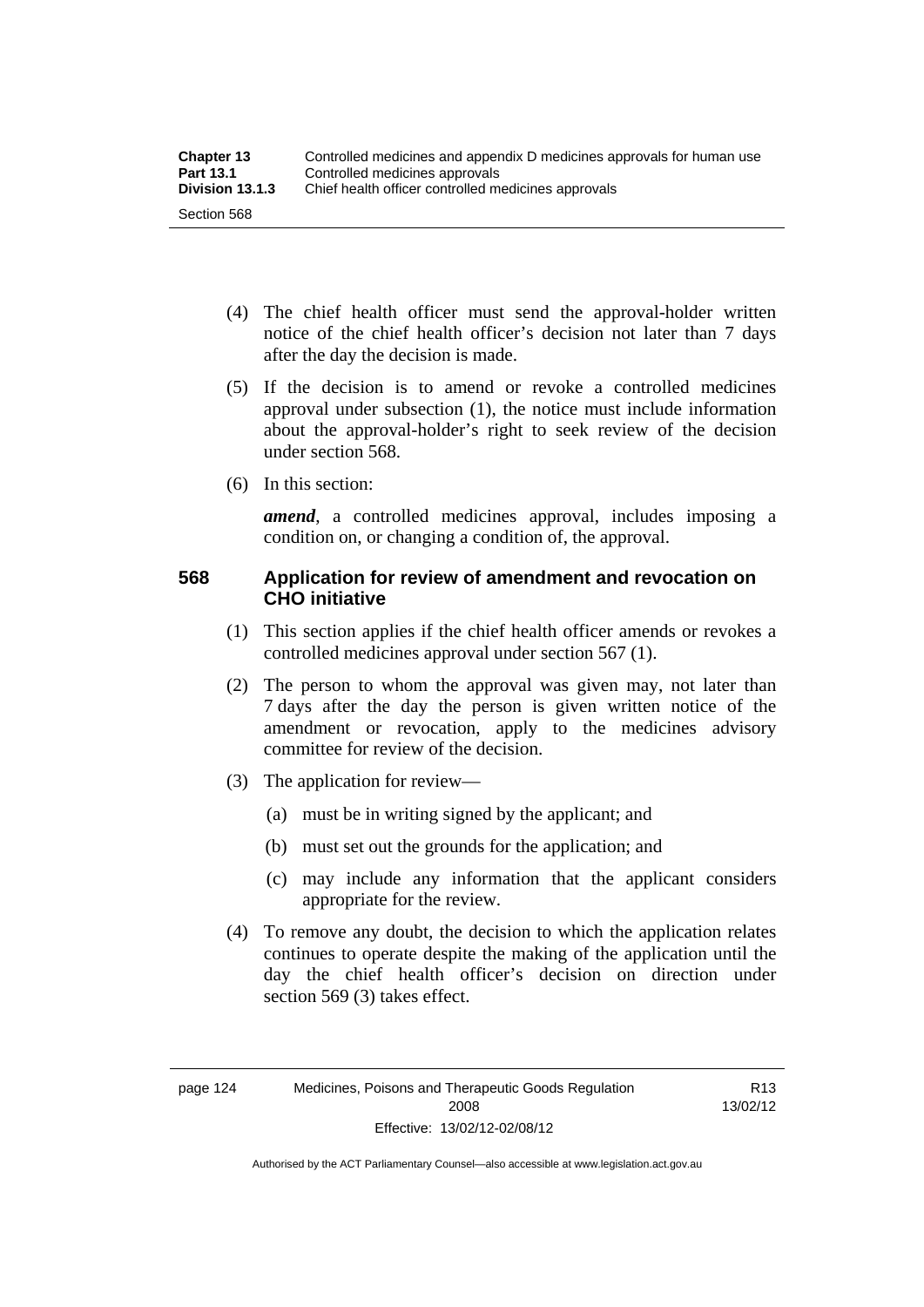## **569 Medicines advisory committee—review of amendment or revocation on CHO initiative**

- (1) This section applies if an application is made to the medicines advisory committee under section 568 to review a decision (the *original decision*) of the chief health officer to amend or revoke a controlled medicines approval.
- (2) The medicines advisory committee may, in writing, ask the designated prescriber to give the committee further information about the treatment of the person to whom the application relates not later than a stated reasonable time.
- (3) After considering the application for review and any further information provided in accordance with a notice under subsection (2), the medicines advisory committee must direct the chief health officer to—
	- (a) confirm the original decision; or
	- (b) revoke the original decision; or
	- (c) revoke the original decision and approve the application as directed by the committee.
	- *Note 1* The medicines advisory committee may direct the chief health officer to include conditions in the approval (see s 570 (2)).
	- *Note* 2 The chief health officer must comply with a direction (see s 573).
- (4) A direction must be in writing.

## **570 Conditional controlled medicines approvals**

(1) The chief health officer may include conditions for the safe or proper use of a controlled medicine in a controlled medicines approval.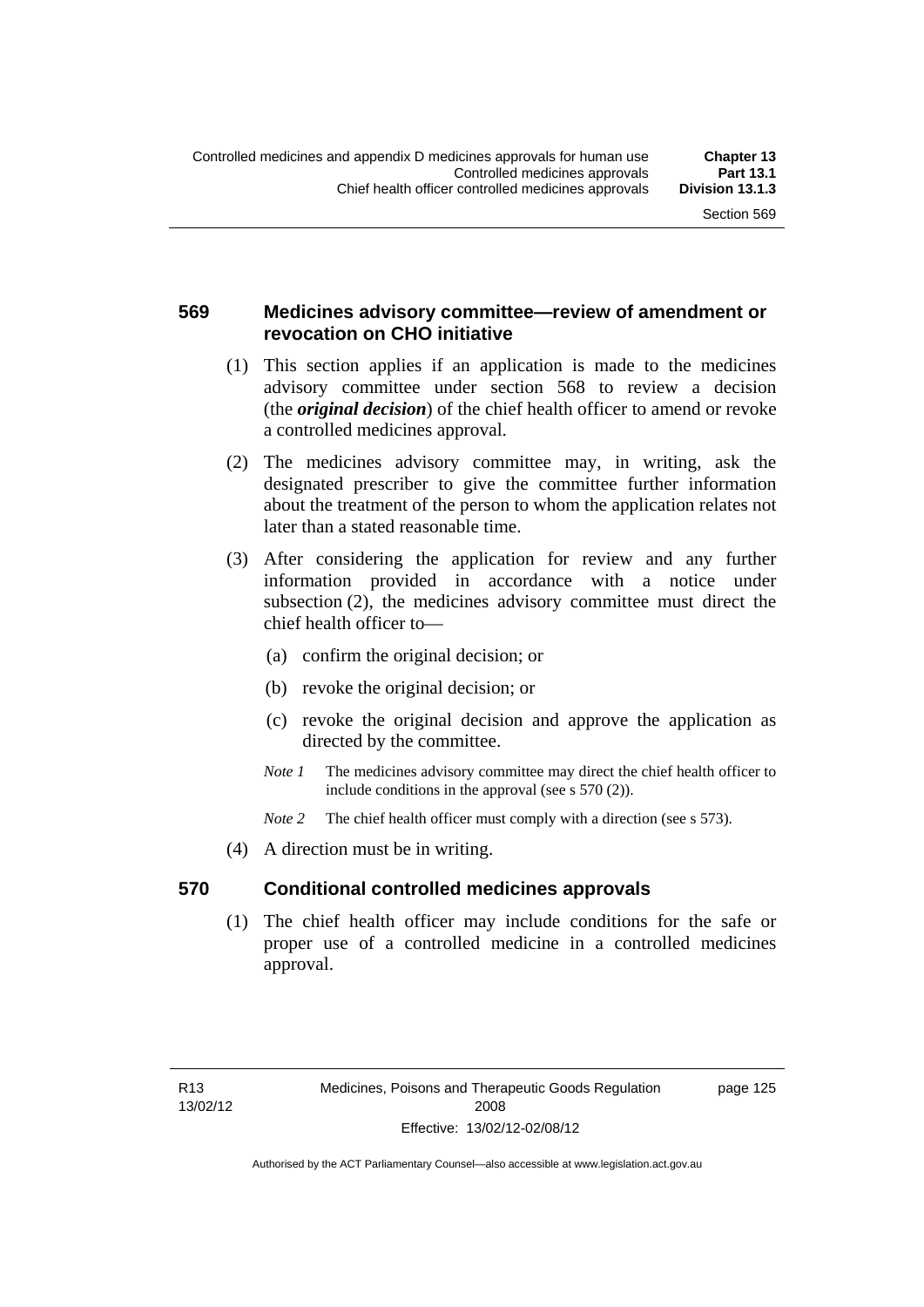| <b>Chapter 13</b> | Controlled medicines and appendix D medicines approvals for human use |
|-------------------|-----------------------------------------------------------------------|
| <b>Part 13.1</b>  | Controlled medicines approvals                                        |
| Division 13.1.3   | Chief health officer controlled medicines approvals                   |
| Section 571       |                                                                       |

 (2) The medicines advisory committee may direct the chief health officer to include conditions for the safe or proper use of a controlled medicine in a controlled medicines approval.

*Note* The chief health officer must comply with a direction (see s 573).

## **571 Form of CHO controlled medicines approvals**

- (1) A controlled medicines approval given by the chief health officer must include the following:
	- (a) the name of the controlled medicine to which the approval relates;
	- (b) the maximum quantity of the medicine that may be prescribed under the approval;
		- *Note 1* For morphine or oxycodone for a person with a terminal illness, see s (2).
		- *Note* 2 For buprenorphine or methadone for a drug-dependent person, see s (3).
	- (c) the form and strength of the medicine that may be prescribed under the approval;
		- *Note* Other forms and strengths may be prescribed in accordance with s 32.
	- (d) the period when the medicine may be prescribed under the approval or when the approval ends;
	- (e) an identifying number for the approval;
	- (f) any condition to which the approval is subject.
	- *Note* If the approval is an oral approval, the prescriber must send the chief health officer a written application (see s  $31$  (d) (ii)).
- (2) However, for subsection (1) (b) and (c), if the controlled medicines approval relates to the treatment of a person with a terminal illness, the approval may provide that all forms, strengths and quantities of morphine or oxycodone are approved.

page 126 Medicines, Poisons and Therapeutic Goods Regulation 2008 Effective: 13/02/12-02/08/12 R13 13/02/12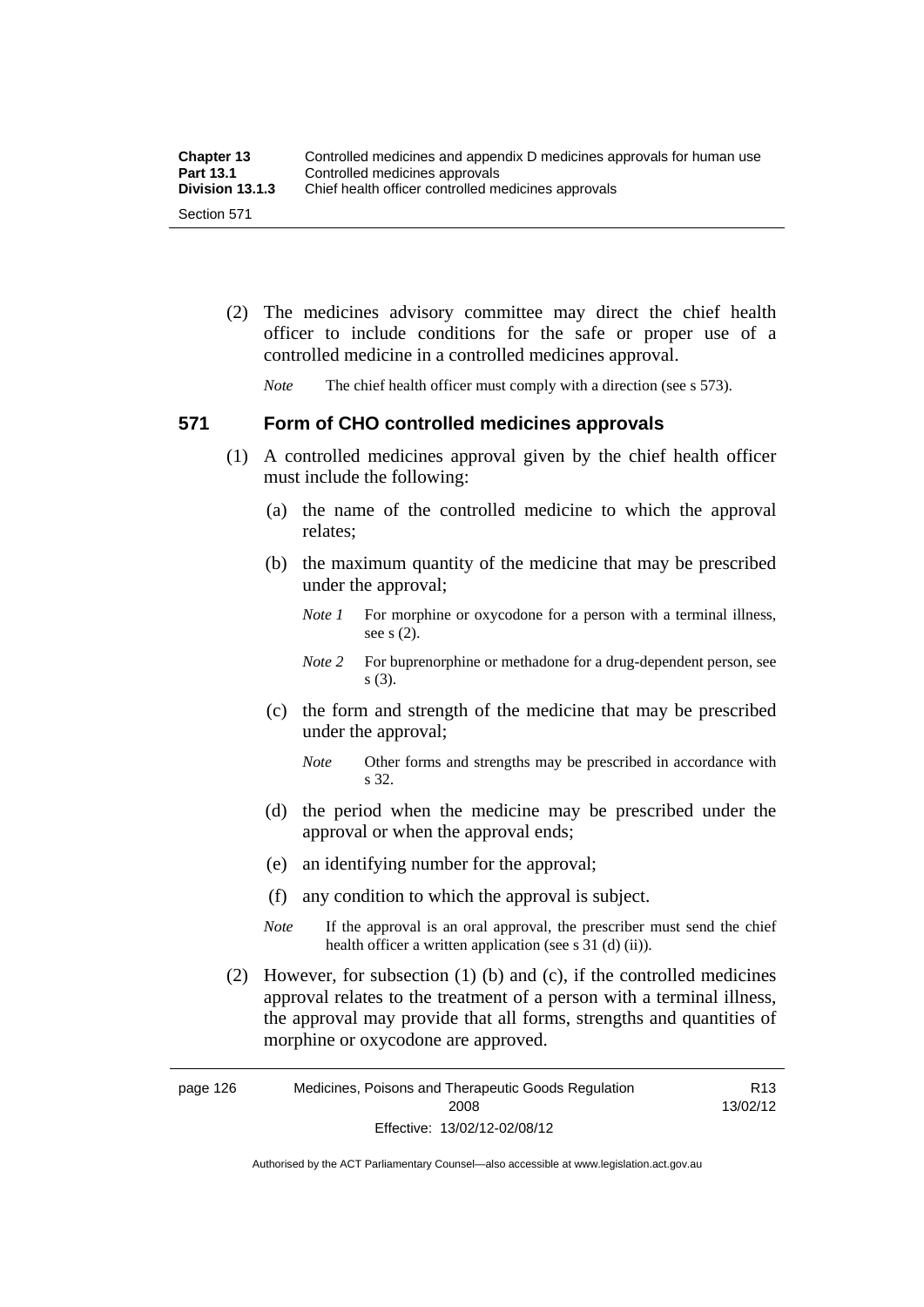(3) Also, for subsection (1) (b), if the controlled medicines approval relates to the treatment of a drug-dependent person with buprenorphine or methadone for their drug-dependency, the approval may state the maximum daily dose that may be prescribed for the person.

## **572 When controlled medicines approvals etc take effect**

- (1) A controlled medicines approval takes effect when the applicant receives notice of the approval or, if the approval states a later day, on the later day.
- (2) An amendment or revocation of a controlled medicines approval takes effect when the approval-holder receives notice of the amendment or revocation or, if the notice of the amendment or revocation states a later day, on the later day.

## **573 Medicines advisory committee—directions to CHO**

- (1) This section applies if the medicines advisory committee directs the chief health officer to make a decision in relation to—
	- (a) an application for a controlled medicines approval; or
	- (b) a controlled medicines approval; or
	- (c) an application under section 581 (Applications for CHO endorsement to treat drug-dependency).
- (2) The chief health officer must—
	- (a) make the decision in accordance with the direction; and
	- (b) send the applicant or approval holder written notice of the decision not later than 7 days after the day the chief health officer makes the decision.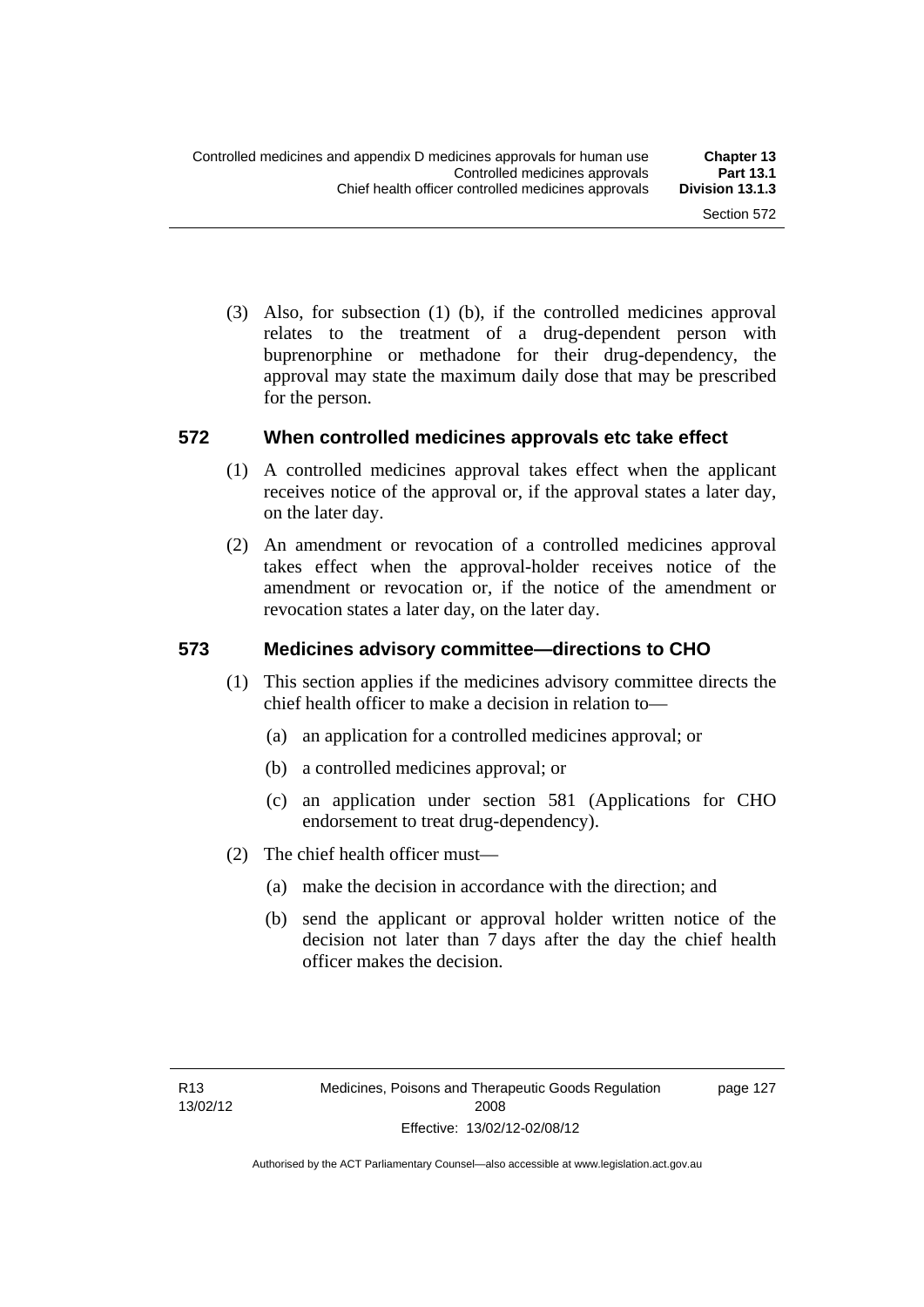## **574 Medicines advisory committee—guidelines for CHO decisions on applications**

 (1) The medicines advisory committee may issue guidelines for the chief health officer in relation to decisions on applications under section 560 (Applications for CHO controlled medicines approvals).

- (2) A guideline is a notifiable instrument.
	- *Note* A notifiable instrument must be notified under the Legislation Act.

## **Division 13.1.4 Endorsements to treat drug-dependency**

## **580 Meaning of** *endorsement***—div 13.1.4**

In this division:

*endorsement* means an endorsement under section 582 to prescribe buprenorphine and methadone to treat a drug-dependent person's drug-dependency.

*Note* An endorsement is not required by doctors and certain intern doctors who are working at particular institutions, see s 563 (c).

## **581 Applications for CHO endorsement to treat drug-dependency**

 (1) A doctor may, in writing, apply to the chief health officer for an endorsement.

*Note Doctor* does not include an intern doctor (see dict).

- (2) The application must include the following:
	- (a) the doctor's name and business address and telephone number;

*Note* The chief health officer must comply with any applicable guidelines (see s 563 (a)).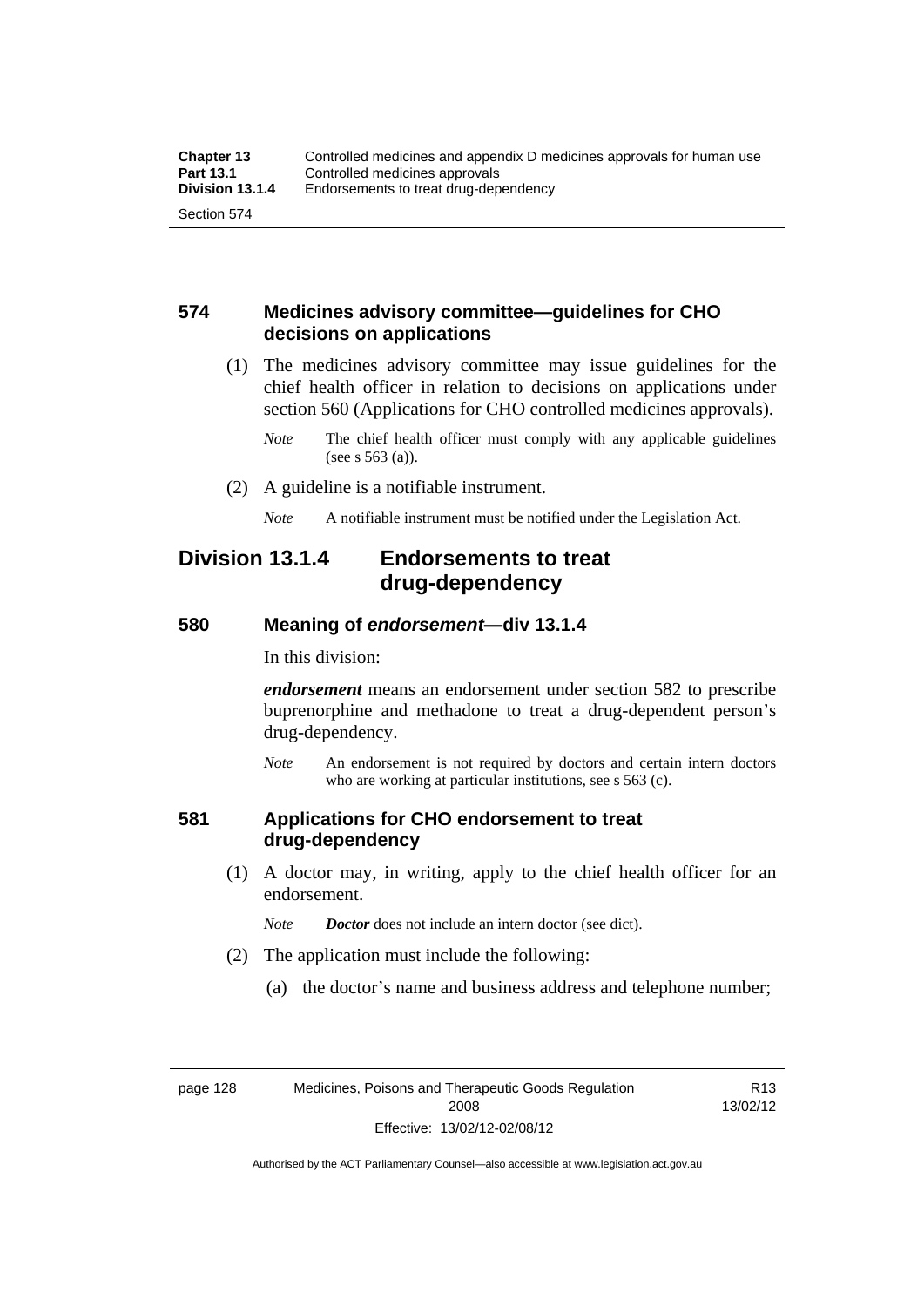- (b) the doctor's qualifications and experience in treating drug-dependency.
- *Note* If a form is approved under the Act, s 198 for this provision, the form must be used.
- (3) The chief health officer may ask the doctor for any other information reasonably required to decide the application.

## **582 CHO decisions on applications for endorsement to treat drug-dependency**

- (1) The chief health officer must give, or refuse to give, an endorsement to a doctor who applies under section 581.
- (2) The chief health officer must not give a doctor an endorsement unless satisfied that the doctor has the qualifications and experience to treat drug-dependency.
- (3) An endorsement is subject to any condition included in the endorsement by the chief health officer.
- (4) The chief health officer must give the doctor written notice of the chief health officer's decision not later than 7 days after the day the decision is made.
- (5) If the chief health officer refuses the application, the notice must include information about the doctor's right to seek review of the decision under section 584.

#### **583 Form of CHO endorsements to treat drug-dependency**

An endorsement by the chief health officer must include the following:

- (a) the doctor's name;
- (b) an identifying number for the endorsement;
- (c) any condition to which the endorsement is subject.

R13 13/02/12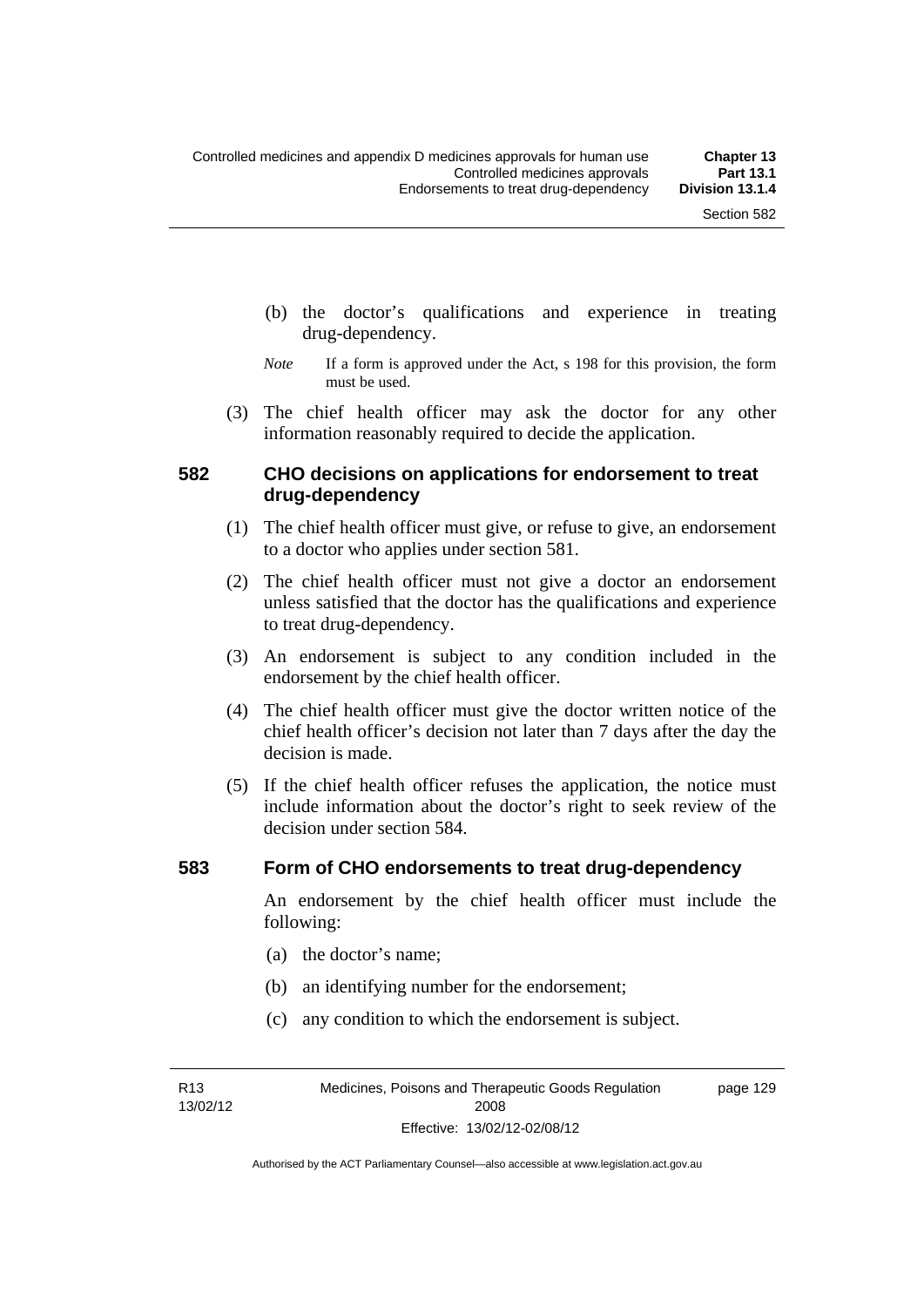## **584 Medicines advisory committee—review of CHO decisions to refuse endorsements to treat drug-dependency**

- (1) This section applies if the chief health officer refuses under section 582 to give an endorsement to a doctor.
- (2) The doctor may, not later than 28 days after the day the doctor receives written notice of the decision, apply to the medicines advisory committee for review of the decision.
- (3) The application for review—
	- (a) must be in writing signed by the doctor; and
	- (b) must set out the grounds for the application; and
	- (c) may include any information that the doctor considers appropriate for the review.
- (4) The medicines advisory committee may, in writing, ask the doctor to give the committee further information that the committee reasonably needs to decide the application.
- (5) After considering the application and any further information provided in accordance with a notice under subsection (4), the medicines advisory committee must—
	- (a) direct the chief health officer to confirm the decision made; or
	- (b) direct the chief health officer to revoke the decision made and approve the application as directed by the committee.

*Note* The chief health officer must comply with a direction (see s 573).

(6) A direction must be in writing.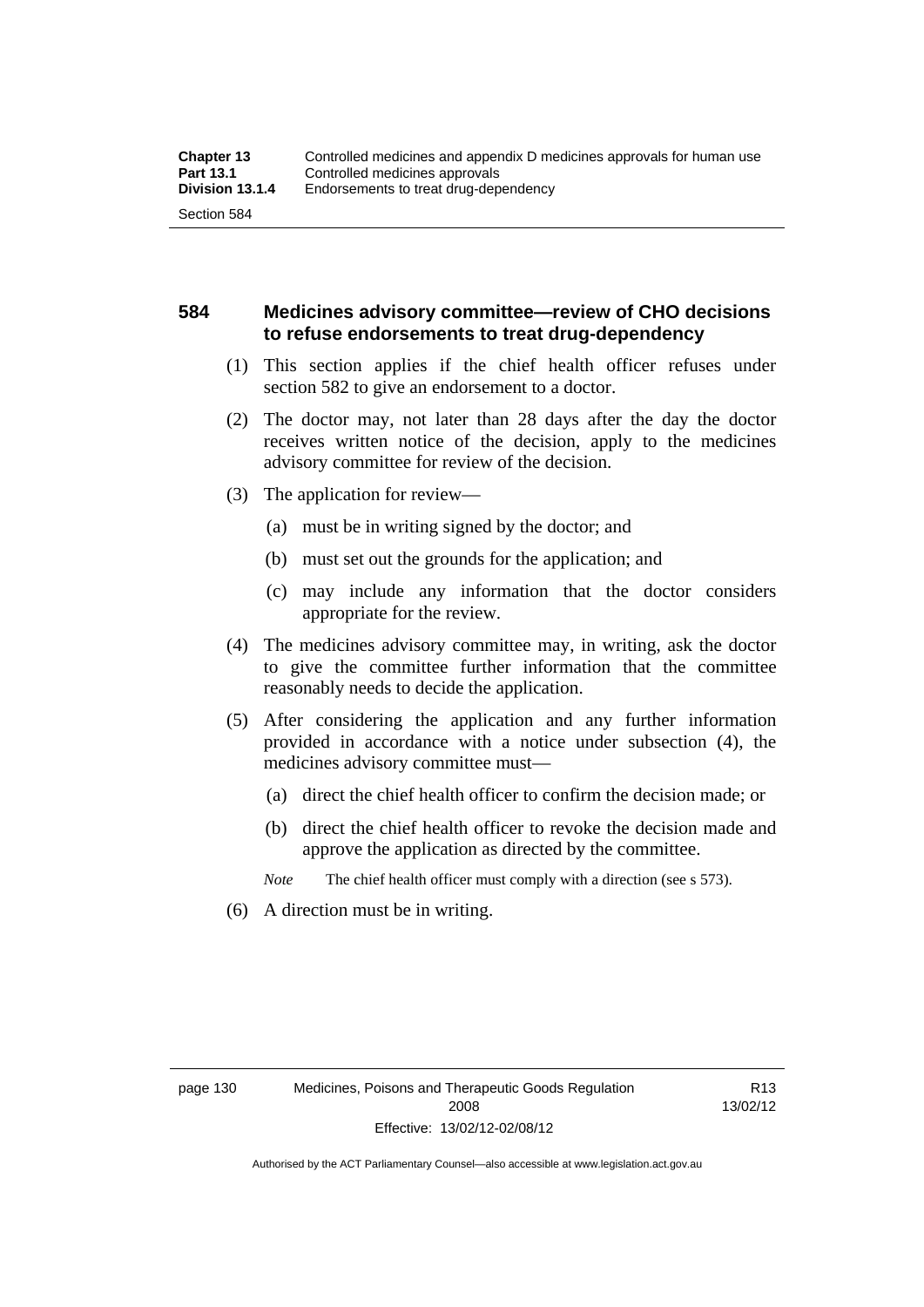# **Part 13.2 Appendix D medicines approvals**

*Note* It is a condition of an authorisation to prescribe a designated appendix D medicine for the prescriber to have an approval under this part (see s 33 (a)).

#### **590 Meaning of** *appendix D medicines approval*

In this regulation:

*appendix D medicines approval* means an approval under section 591 or section 593.

## **591 Standing approval to prescribe designated appendix D medicines**

A doctor is approved to prescribe a designated appendix D medicine for a purpose mentioned in schedule 3 (Designated appendix D medicines—standing approvals), part 3.2, column 3 in relation to the medicine if—

- (a) the medicine is mentioned in the schedule, part 3.2, column 3 in relation to the doctor; and
- (b) if the schedule, part 3.2, column 4 contains a condition in relation to the medicine—the doctor prescribes the medicine in accordance with the condition.

#### **Example—par (b)**

If sch 3, pt 3.2, col 4 includes a condition requiring a doctor to advise a woman of child-bearing age to avoid becoming pregnant during or for a certain period after the completion of treatment, the doctor is authorised to prescribe the medicine only if the doctor gives the patient the advice.

- *Note 1 Doctor* does not include an intern doctor (see dict).
- *Note 2* An example is part of the regulation, is not exhaustive and may extend, but does not limit, the meaning of the provision in which it appears (see Legislation Act, s 126 and s 132).

R13 13/02/12 page 131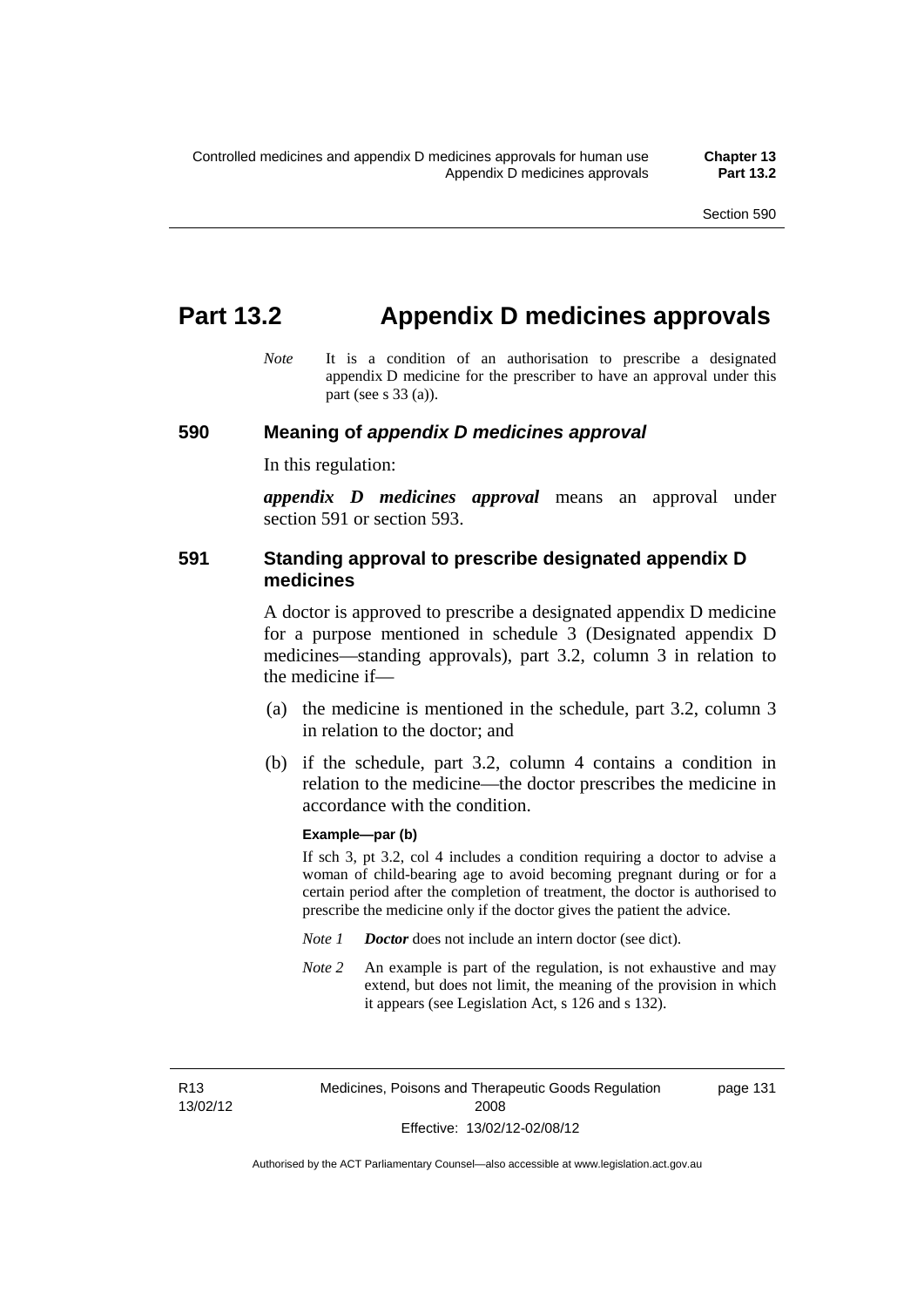## **592 Applications for CHO approval to prescribe designated appendix D medicines**

 (1) A doctor may, in writing, apply to the chief health officer for approval to prescribe a designated appendix D medicine for a purpose mentioned in schedule 3 (Designated appendix D medicines—standing approvals), part 3.2, column 3 in relation to the medicine.

*Note Doctor* does not include an intern doctor (see dict).

- (2) The application must include the following:
	- (a) the medicine's name;
	- (b) the doctor's name, business address and telephone number;
	- (c) if the doctor is a specialist—the specialist area in which the doctor practises;
	- (d) if the doctor is not a specialist—the doctor's qualifications and experience in relation to the medicine.
	- *Note* If a form is approved under the Act, s 198 for this provision, the form must be used.
- (3) The chief health officer may ask the doctor for any other information reasonably required to decide the application.

## **593 CHO decisions on applications to prescribe designated appendix D medicines**

- (1) The chief health officer must approve, or refuse to approve, an application by a doctor under section 592 for approval to prescribe a designated appendix D medicine.
- (2) An approval under subsection (1) to prescribe a designated appendix D medicine is subject to the following conditions:
	- (a) that the doctor complies with any conditions in schedule 3, part 3.2, column 4 in relation to the medicine;

R13 13/02/12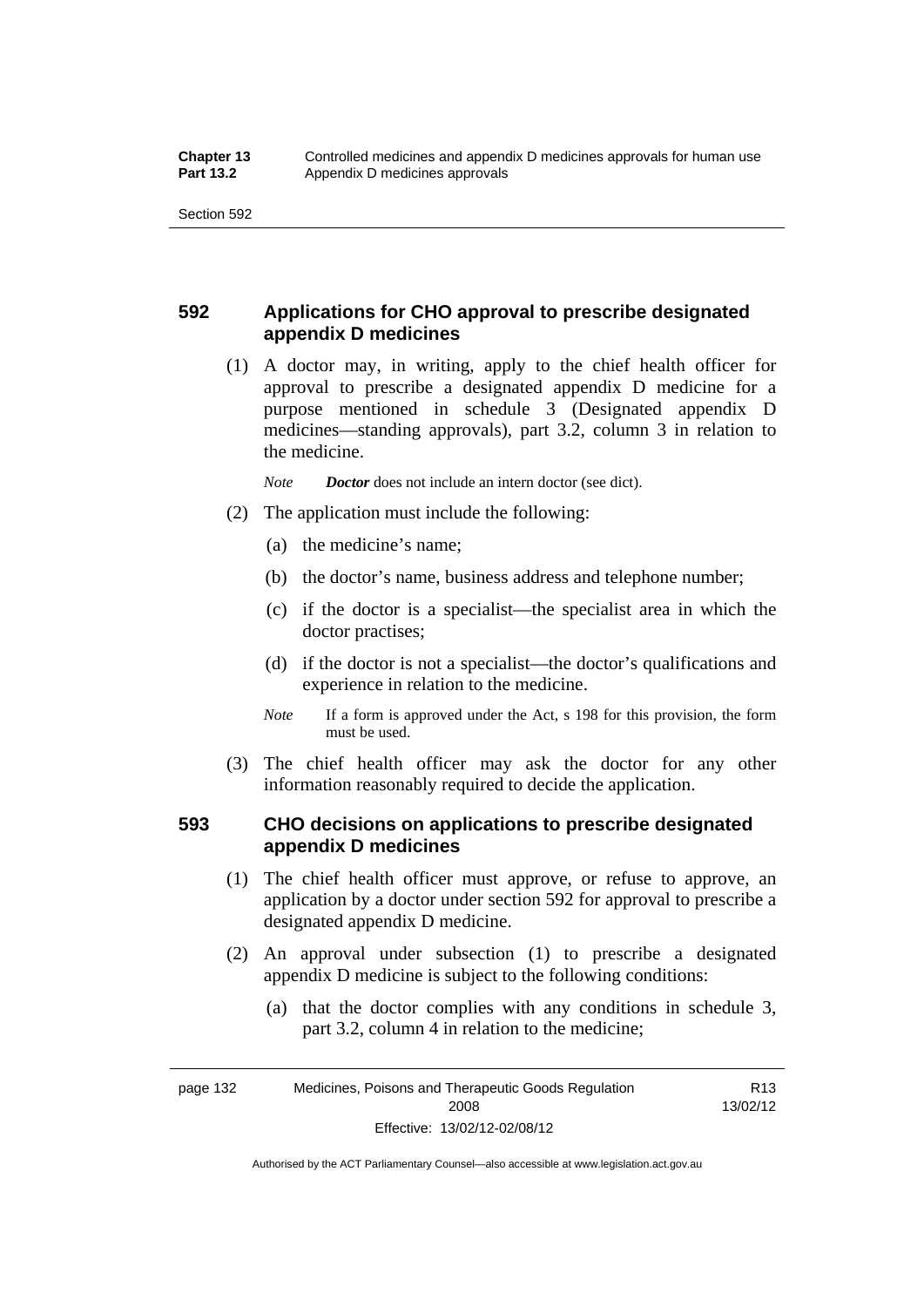(b) any other condition included in the approval by the chief health officer.

#### **Example—par (a)**

If sch 3, pt 3.2, col 4 includes a condition requiring a doctor to advise a woman of child-bearing age to avoid becoming pregnant during or for a certain period after the completion of treatment, the doctor is authorised to prescribe the medicine only if the doctor gives the patient the advice.

- *Note* An example is part of the regulation, is not exhaustive and may extend, but does not limit, the meaning of the provision in which it appears (see Legislation Act, s 126 and s 132).
- (3) For this section, the chief health officer—
	- (a) must have regard to the specialist area (if any) in which the doctor practises and the requirements (if any) stated in the medicines and poisons standard, appendix D for the medicine to which the application relates; and
	- (b) may have regard to anything else the chief health officer considers appropriate.
- (4) The chief health officer must send the doctor written notice of the chief health officer's decision not later than 7 days after the day the decision is made.

#### **594 Form of CHO appendix D medicines approvals**

An appendix D medicines approval given by the chief health officer must include the following:

- (a) the doctor's name;
- (b) the name of the medicine to which the approval relates;
- (c) an identifying number for the approval;
- (d) any condition included in the approval by the chief health officer.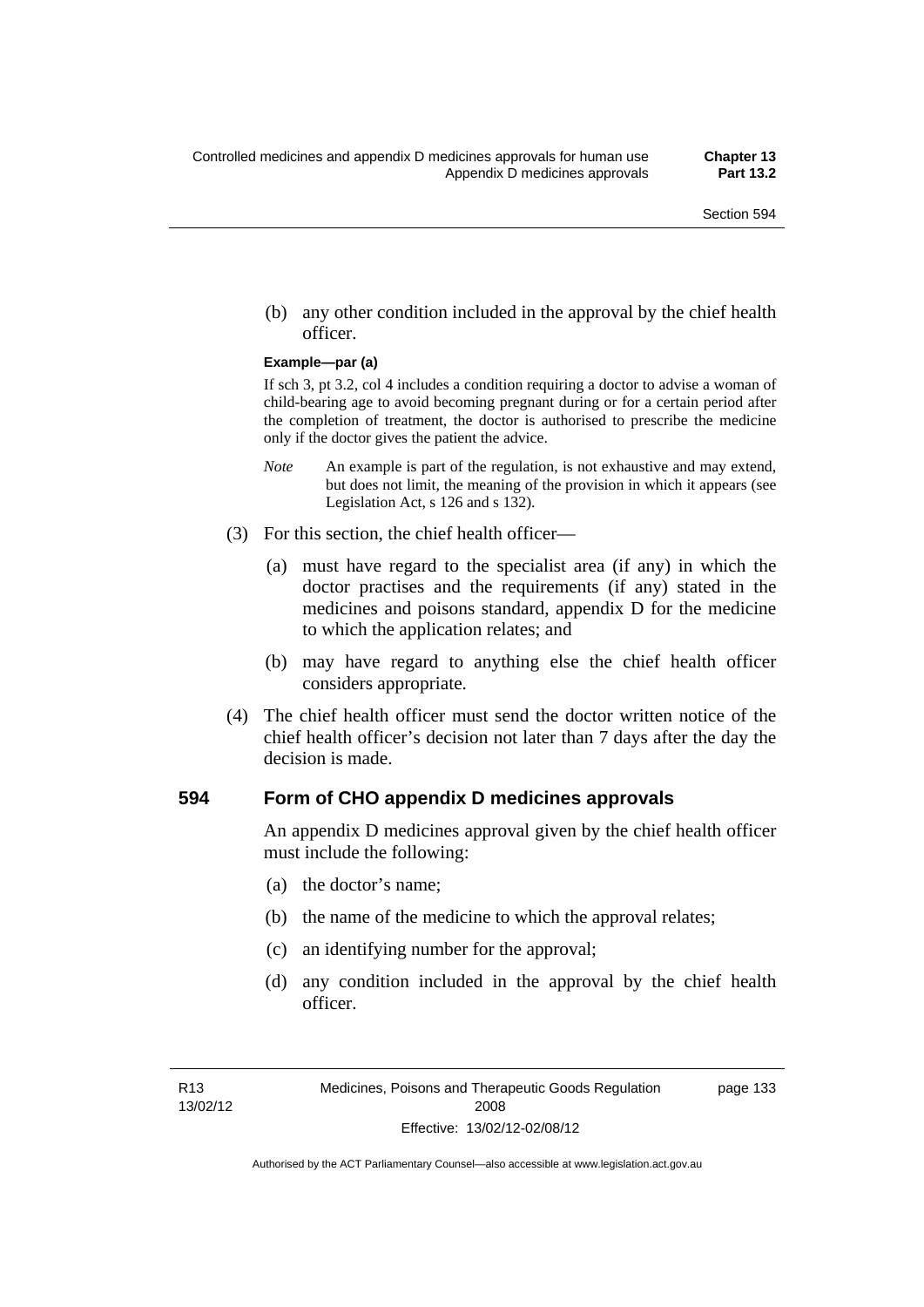# **Chapter 14 Medicines licences**

## **Part 14.1 Medicines licences generally**

#### **600 Medicines licences that may be issued—Act, s 78 (2)**

The following licences for medicines may be issued:

- (a) a licence for a program of research or education in relation to a controlled medicine (a *controlled medicines research and education program licence*);
- (b) a licence for medicines for first-aid kits (a *first-aid kit licence*);
- (c) a licence for the supply by wholesale of a medicine (a *medicines wholesalers licence*);
- (d) a licence for the treatment of opioid dependency with buprenorphine or methadone (an *opioid dependency treatment licence*);
- (e) a licence for the sale by retail of pharmacy medicines by a person who is not a pharmacist (a *pharmacy medicines rural communities licence*).
- *Note* Other medicines licences may also be issued (see Act, s 78 (3)).

R13 13/02/12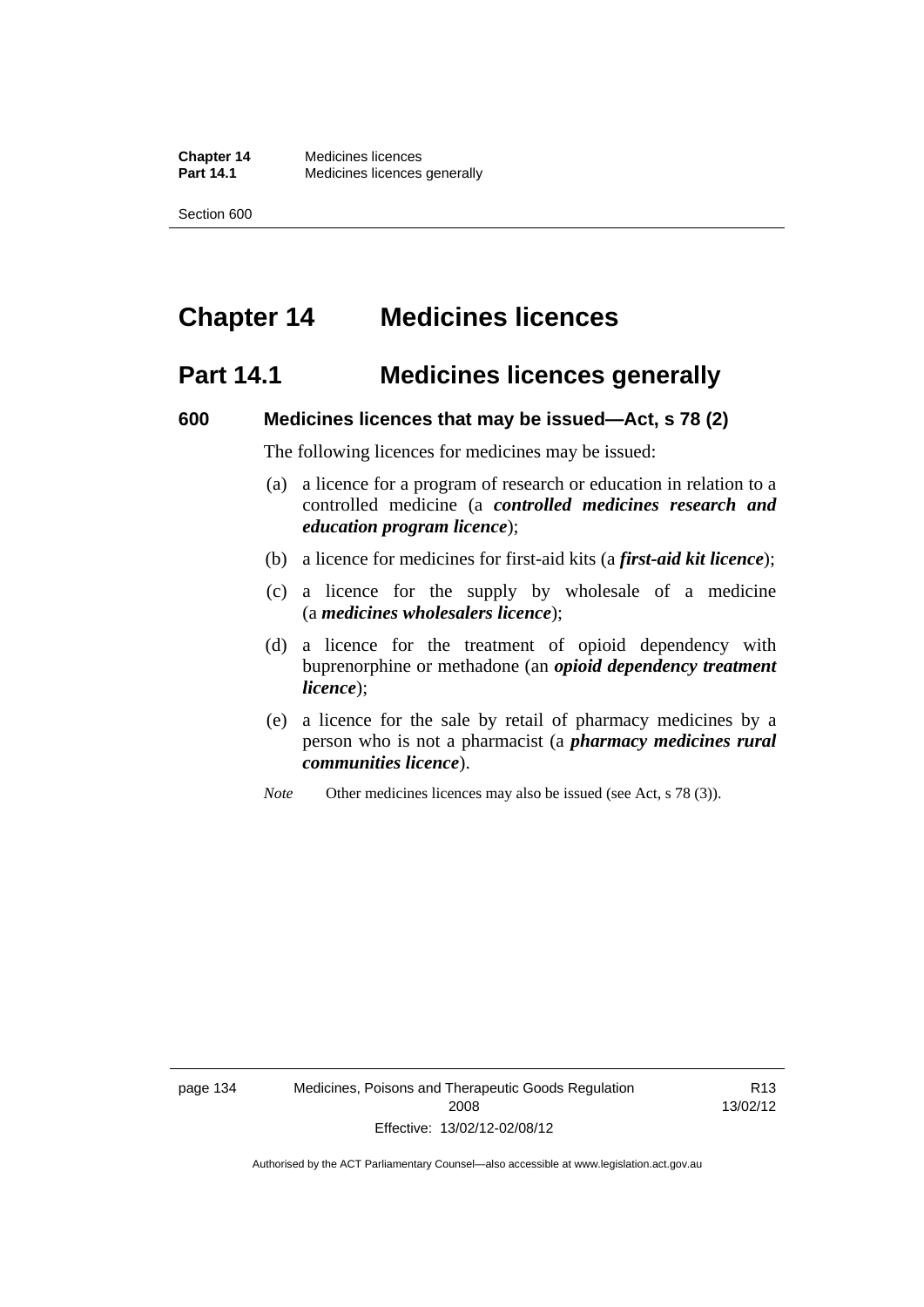# **Part 14.2 Controlled medicines research and education program licences**

*Note* For research and education activities in relation to other medicines, see pt 9.4.

## **605 Applications for controlled medicines research and education program licences**

- (1) An application for a controlled medicines research and education program licence for a controlled medicine must be in writing, signed by the applicant, and include the following:
	- (a) the full name, address and academic, professional or other relevant qualifications of—
		- (i) the person who is to supervise the program; and
		- (ii) the person who is to conduct the program;
	- (b) the name of the recognised research institution at or under which the program is proposed to be conducted;
		- *Note Recognised research institution*—see the Act, s 20 (5).
	- (c) whether the program will be conducted at, or under the authority of, the recognised research institution;
	- (d) the premises where the program will be conducted;
	- (e) the controlled medicine, and the form and strength of the medicine, for which the licence is sought;
	- (f) the maximum quantity of the medicine that would be possessed under the licence at any time;
	- (g) a description of the program, including an explanation of why the program cannot be carried out satisfactorily without the use of the medicine;
	- (h) the supervision arrangements for the program;

R13 13/02/12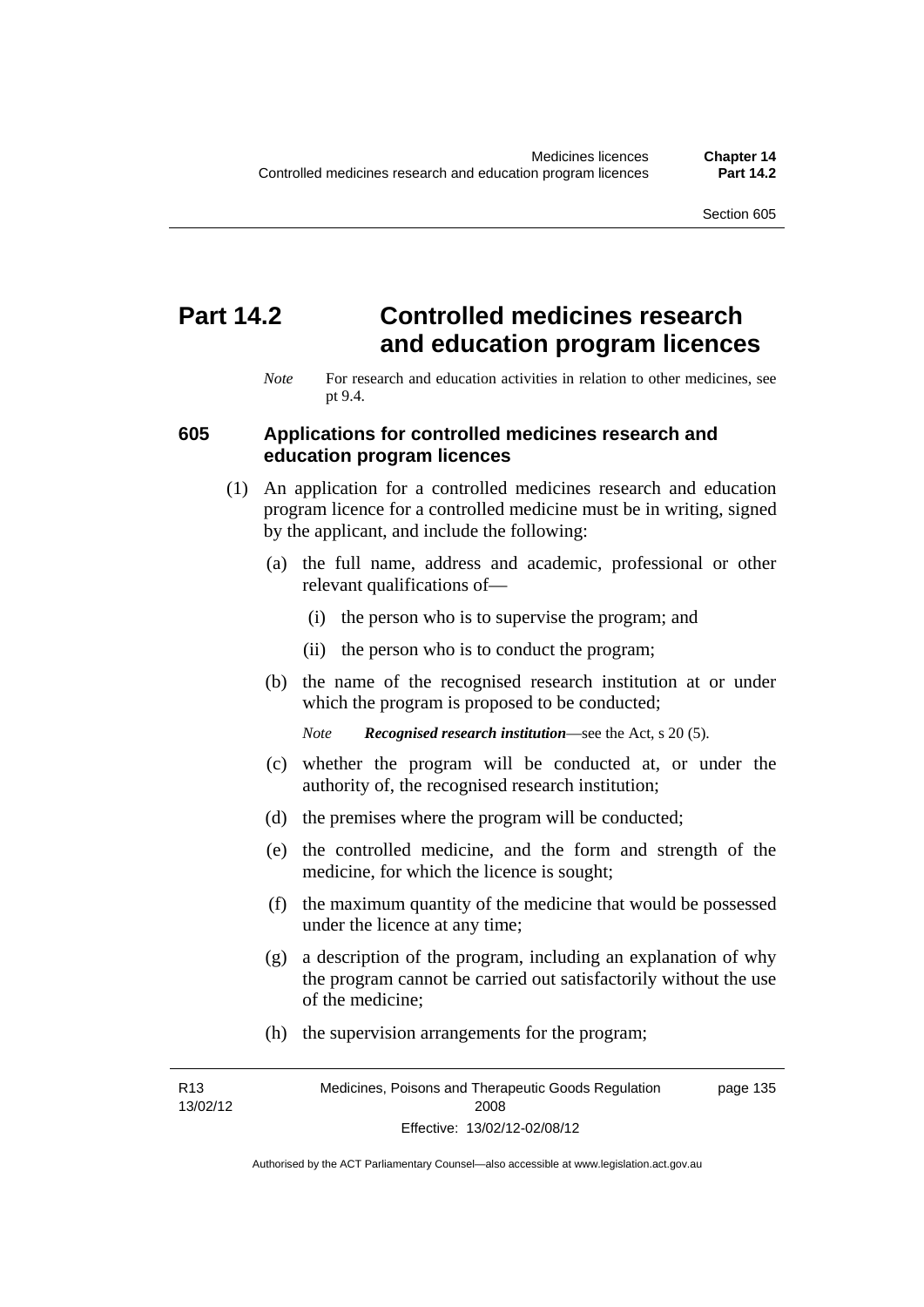- (i) the period for which the licence is sought.
- *Note 1* If a form is approved under the Act, s 198 for this provision, the form must be used.
- *Note* 2 A fee may be determined under the Act, s 197 for this provision.
- (2) The application must be accompanied by a written approval of the program by the person in charge of—
	- (a) the recognised research institution; or
	- (b) a faculty or division of the institution.

## **606 Restrictions on issuing of controlled medicines research and education program licences—Act, s 85 (1) (a)**

The chief health officer must not issue a controlled medicines research and education program licence to a person unless—

- (a) the program to which the licence relates will be conducted at, or under the authority of, a recognised research institution; and
- (b) the program is approved by a person mentioned in section 605 (2); and
- (c) satisfied that the program—
	- (i) cannot be carried out without the use of the controlled medicine to which the licence application relates; and
	- (ii) will be adequately supervised.

## **607 Additional information for controlled medicines research and education program licences—Act, s 88 (1) (k)**

The following additional information is prescribed for a controlled medicines research and education program licence:

 (a) the research or education program for which the licence is issued;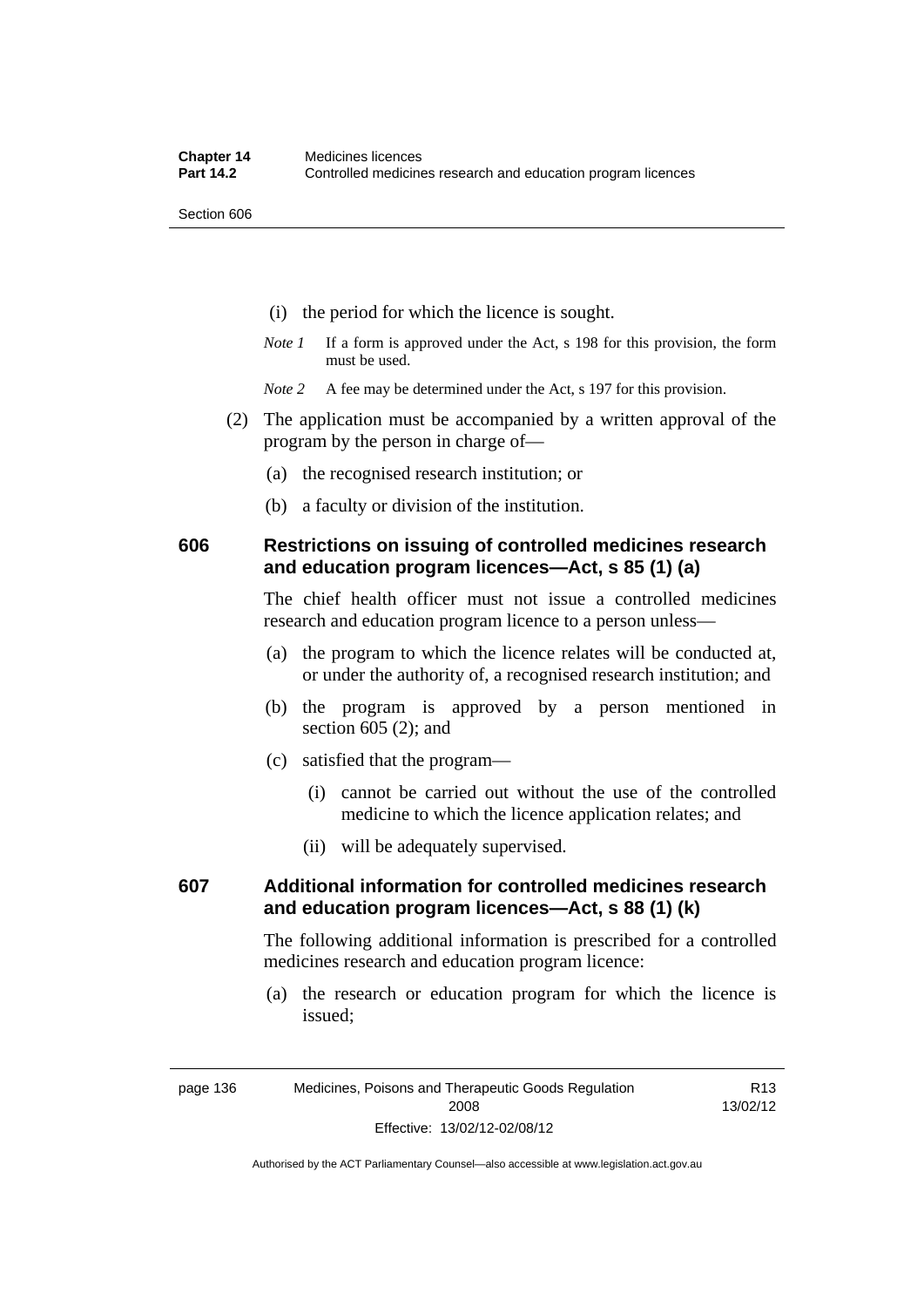- (b) the name of the program's supervisor;
- (c) the dealings with a controlled medicine authorised by the licence;
- (d) the premises where the program will be conducted;
- (e) the maximum quantity of the controlled medicine that may be possessed at any time for the program;
- (f) the total quantity of the controlled medicine that may be possessed for the program during the period of the licence;
- (g) the form and strength of the controlled medicine that may be obtained and possessed for the program.

page 137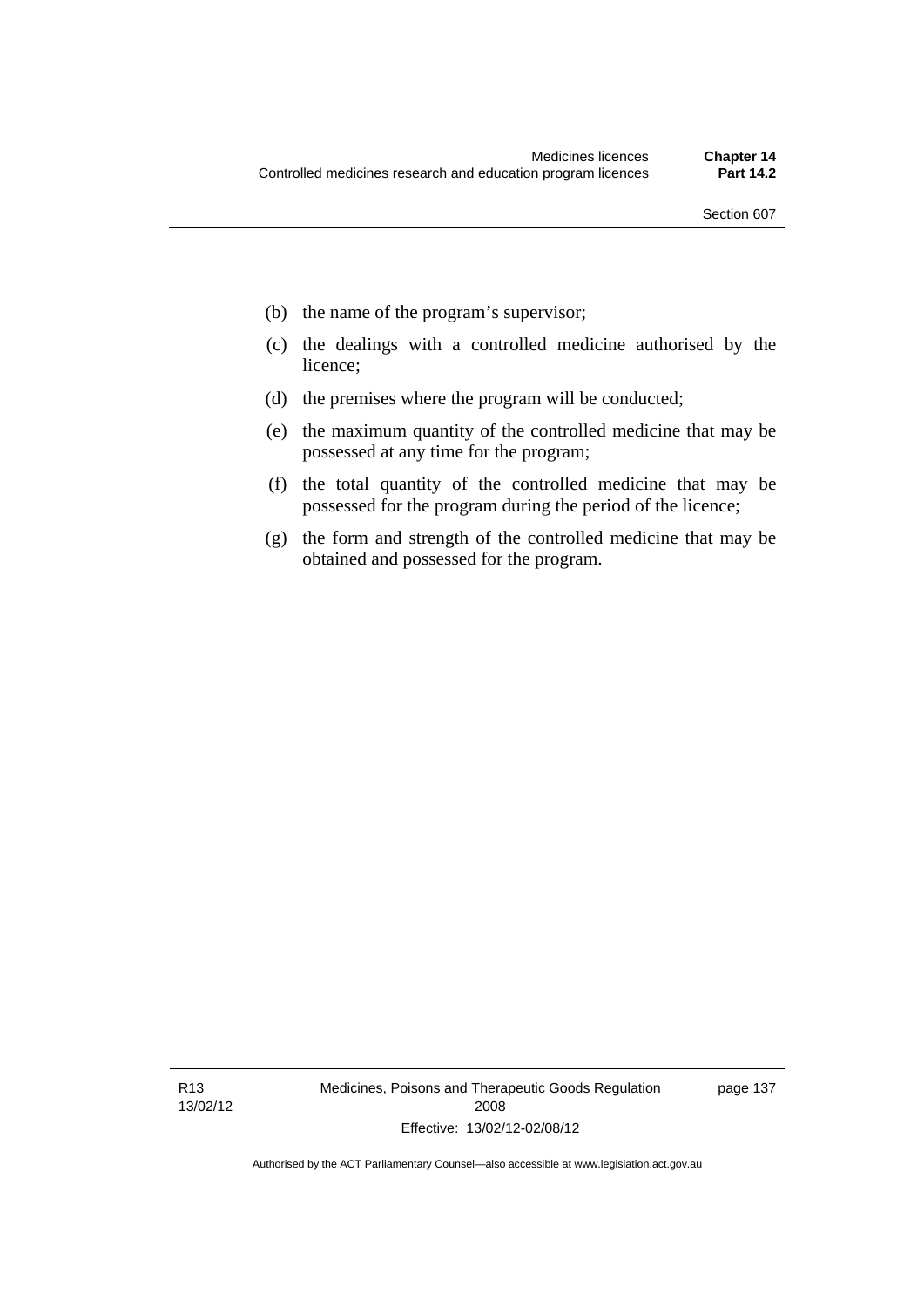**Chapter 14** Medicines licences **Part 14.3 First-aid kit licences** 

Section 610

## **Part 14.3 First-aid kit licences**

*Note* This part is not applicable to a health practitioner or health professional who is authorised elsewhere under this regulation to possess etc medicines for a first-aid kit.

#### **610 Applications for first-aid kit licences**

- (1) An application for a first-aid kit licence must be in writing, signed by the applicant, and include the following:
	- (a) the full name, address and occupation of the applicant;
	- (b) the full name, address and occupation of each other person proposed to be authorised to deal with a medicine under the licence;
	- (c) the prescription only medicines and controlled medicines (each of which are *relevant medicines*), and the form and strength of the relevant medicines, for which the licence is sought;

*Note* Pharmacy medicines and pharmacist only medicines are authorised for the kit under s 450.

- (d) the maximum quantity of the relevant medicines that would be possessed under the licence at any time;
- (e) the first-aid services provided, or proposed to be provided, to the community by the applicant;
- (f) the situations in which it is proposed the medicines in the first-aid kit will be used;
- (g) the period for which the licence is sought.
- *Note 1* If a form is approved under the Act, s 198 for this provision, the form must be used.
- *Note 2* A fee may be determined under the Act, s 197 for this provision.

R13 13/02/12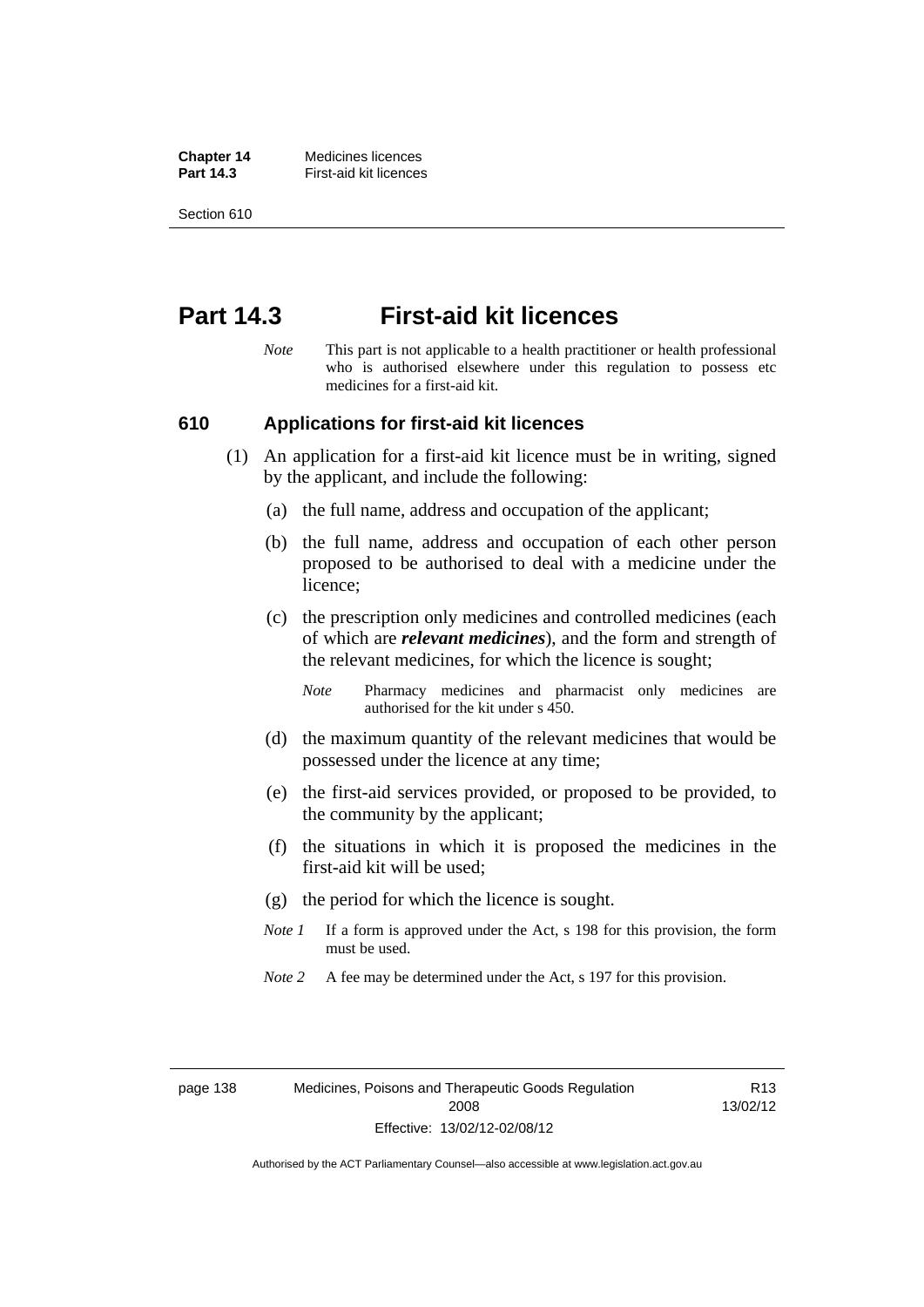- (2) The application must be accompanied by—
	- (a) evidence of the qualifications mentioned in section 611 (a) for the applicant and each person included in the application under subsection (1) (b); and
	- (b) a letter of support from a doctor who will provide medical direction and support to the applicant.
		- *Note Doctor* does not include an intern doctor (see dict).

## **611 Restrictions on issuing of first-aid kit licences— Act, s 85 (1) (a)**

The chief health officer must not issue a first-aid kit licence to a person unless—

- (a) each person to be authorised under the licence has successfully completed a course that qualifies the person to be registered as a nurse or employed as an ambulance paramedic; and
- (b) the chief health officer is satisfied that the person provides, or will be providing, first-aid services to the community, for example, at a workplace or as part of a privately operated ambulance service approved under the *Emergencies Act 2004*, part 4.6 (Other approved providers); and
- (c) the medicines to which the licence application relates are reasonably necessary to provide the first-aid services.
- *Note* An example is part of the regulation, is not exhaustive and may extend, but does not limit, the meaning of the provision in which it appears (see Legislation Act, s 126 and s 132).

page 139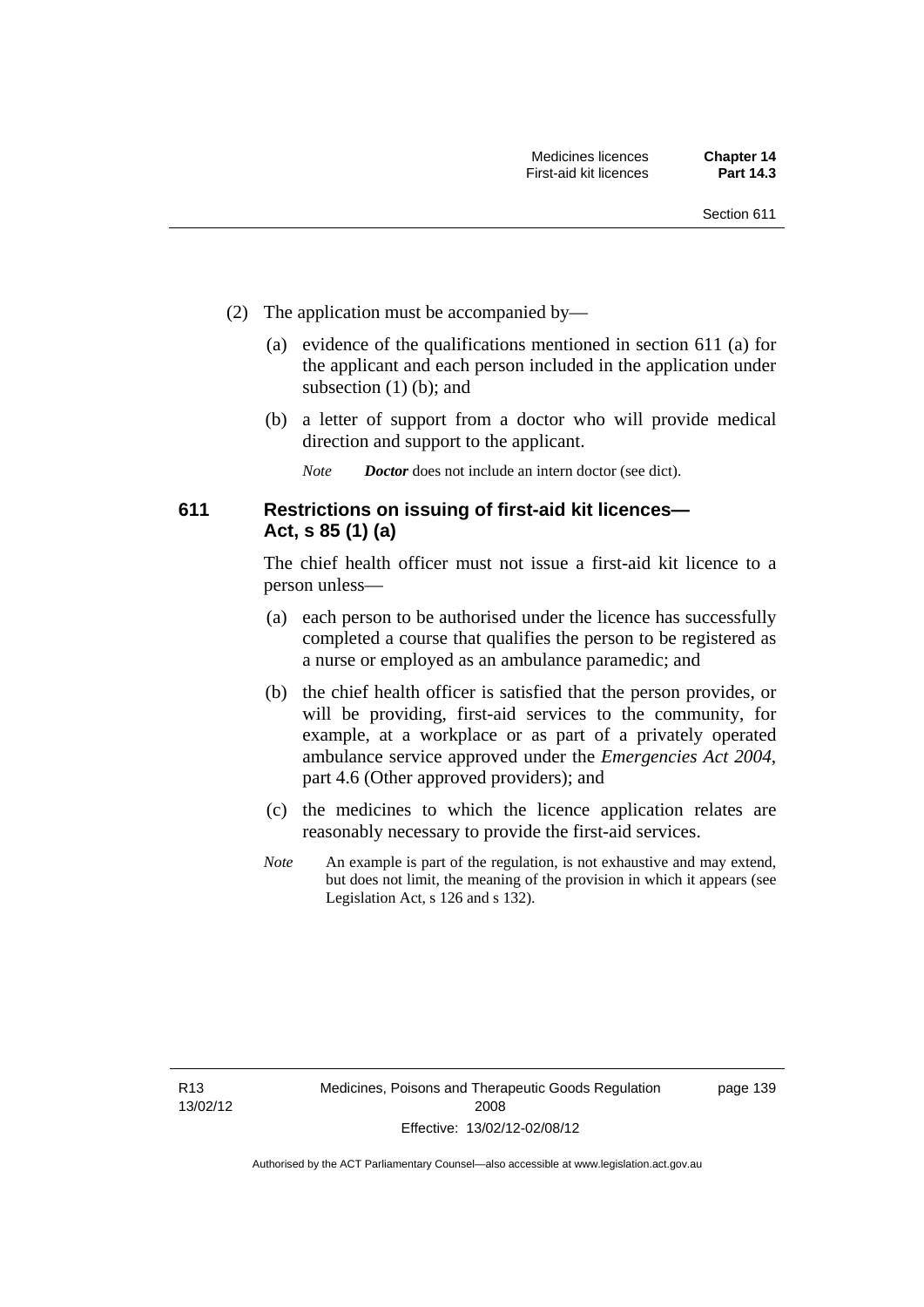## **612 Additional information for first-aid kit licences— Act, s 88 (1) (k)**

- (1) The following additional information is prescribed for a first-aid kit licence:
	- (a) the full name and home address of each person who is authorised to deal with a medicine under the licence;
	- (b) the maximum quantity of each relevant medicine that may be possessed under the licence at any time;
	- (c) the total quantity of each relevant medicine that may be possessed during the period of the licence;
	- (d) the form and strength in which each relevant medicine may be obtained, possessed and administered under the licence.
- (2) In this section:

*relevant medicines*—see section 610.

page 140 Medicines, Poisons and Therapeutic Goods Regulation 2008 Effective: 13/02/12-02/08/12

R13 13/02/12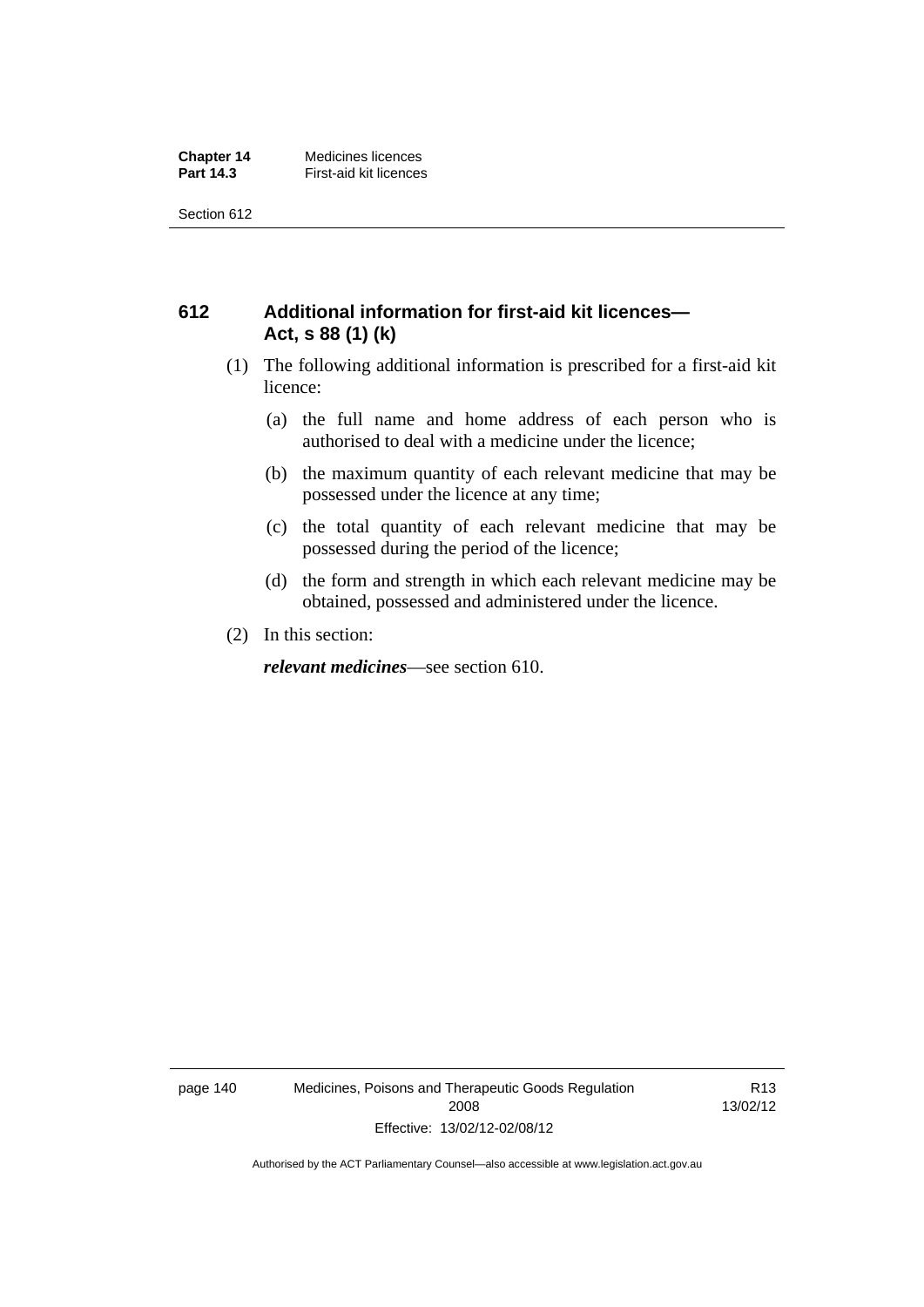## **Part 14.4 Medicines wholesalers licences**

*Note* This part is applicable to an interstate wholesaler only if the Act, s  $20(4)$  does not apply to the wholesaler.

#### **615 Applications for medicines wholesalers licences**

- (1) An application for a medicines wholesalers licence must be in writing, signed by the applicant, and include the following:
	- (a) the medicines to which the application relates;
	- (b) the full name of the applicant;
	- (c) the applicant's ABN (if any);
	- (d) if the applicant is a corporation—the corporation's ACN;
	- (e) the location of the premises where the applicant proposes to deal with the medicines under the licence;
	- (f) the security arrangements proposed for the premises;
	- (g) the name of an individual who is to supervise the dealings to be authorised under the licence.
	- *Note 1* If a form is approved under the Act, s 198 for this provision, the form must be used.
	- *Note* 2 A fee may be determined under the Act, s 197 for this provision.
- (2) The application must be accompanied by a plan of the premises that shows—
	- (a) where it is proposed to store the medicines; and
	- (b) the location and nature of security devices.

## **616 Restrictions on issuing of medicines wholesalers licences—Act, s 85 (1) (a)**

 (1) The chief health officer must not issue a medicines wholesalers licence to a person unless dealings with medicines under the licence

R13 13/02/12 Medicines, Poisons and Therapeutic Goods Regulation 2008 Effective: 13/02/12-02/08/12 page 141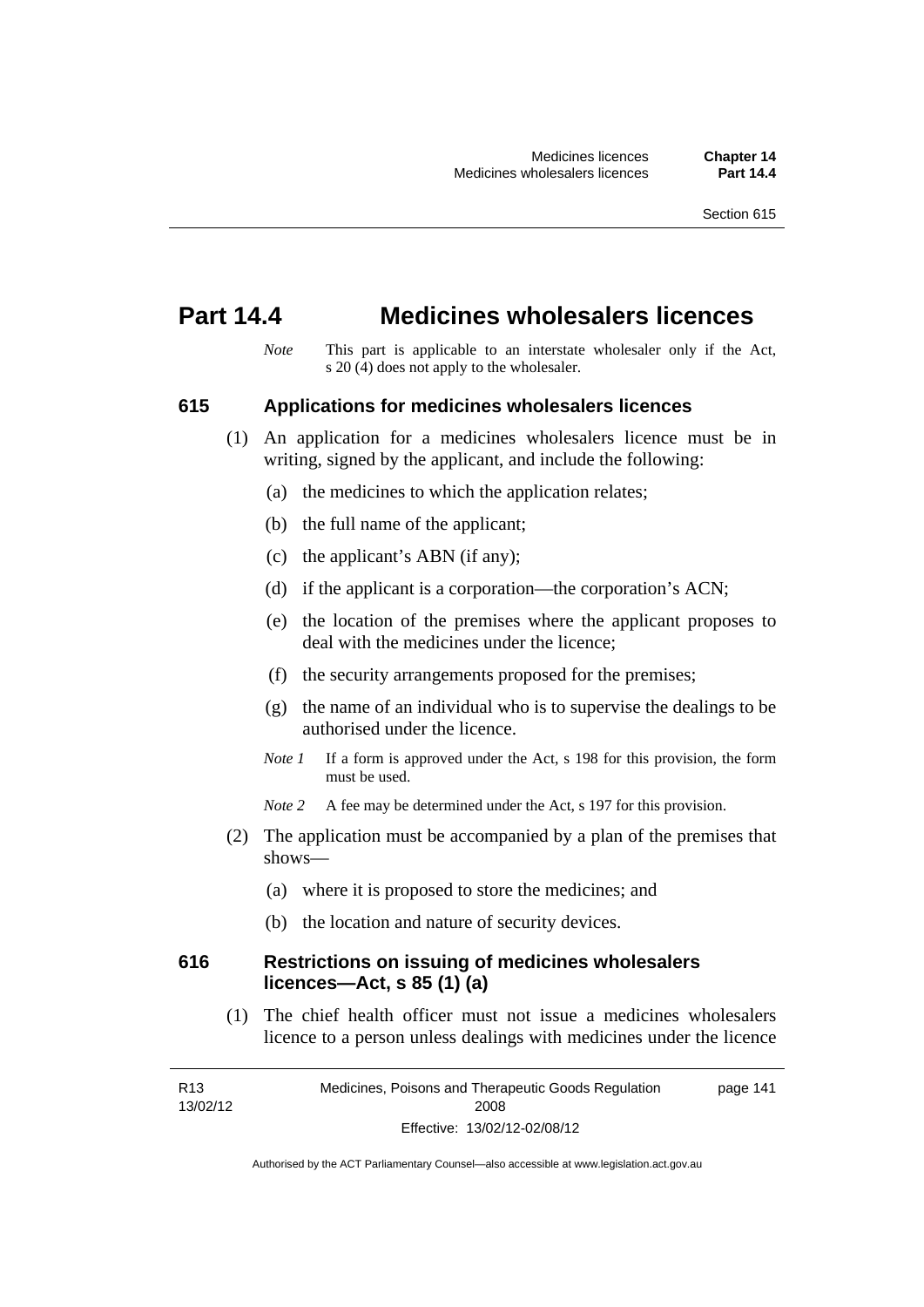will be supervised by an individual nominated by the applicant and approved, in writing, by the chief health officer.

- (2) The chief health officer must not approve the nominated individual unless satisfied that the individual—
	- (a) is a suitable person to hold a medicines wholesalers licence; and
	- (b) has qualifications in chemistry, pharmacy or pharmacology or experience appropriate for the sale of medicines.

*Note* For changes of nominated individuals, see the Act, s 93.

(3) In this section:

*suitable person*, to hold a licence—see the Act, section 81.

## **617 Additional information for medicines wholesalers licences—Act, s 88 (1) (k)**

The name of the person approved under section 616 (1) to supervise the dealings with medicines authorised by the licence is prescribed for a medicines wholesalers licence.

R13 13/02/12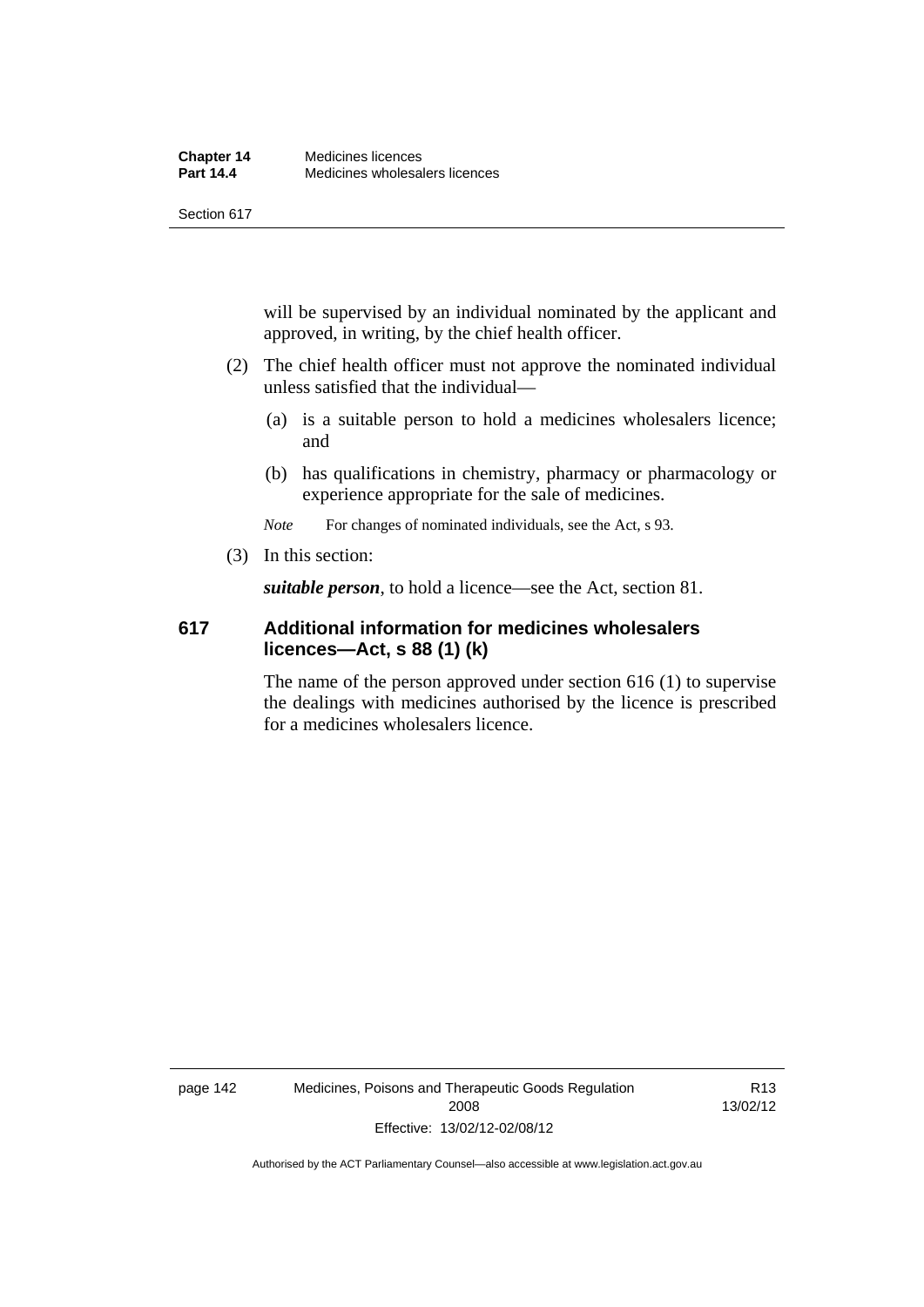# **Part 14.5 Opioid dependency treatment licences**

#### **620 Applications for opioid dependency treatment licences**

An application for an opioid dependency treatment licence must be in writing, signed by the applicant, and include the applicant's full name and business address.

- *Note 1* If a form is approved under the Act, s 198 for this provision, the form must be used.
- *Note 2* A fee may be determined under the Act, s 197 for this provision.

## **621 Restriction on issuing of opioid dependency treatment licences—Act, s 85 (1) (a)**

The chief health officer must not issue an opioid dependency treatment licence to a person unless the person is a pharmacist at a community pharmacy.

*Note Pharmacist* does not include an intern pharmacist (see dict).

## **622 Witnessing not required for administration under opioid dependency treatment licence—Act, s 190 (1) (a)**

The Act, section 53 (e) (Registers—witnessing administration of medicines) does not apply to the administration of buprenorphine or methadone under an opioid dependency treatment licence if section 471 is complied with in relation to the administration.

R13 13/02/12 page 143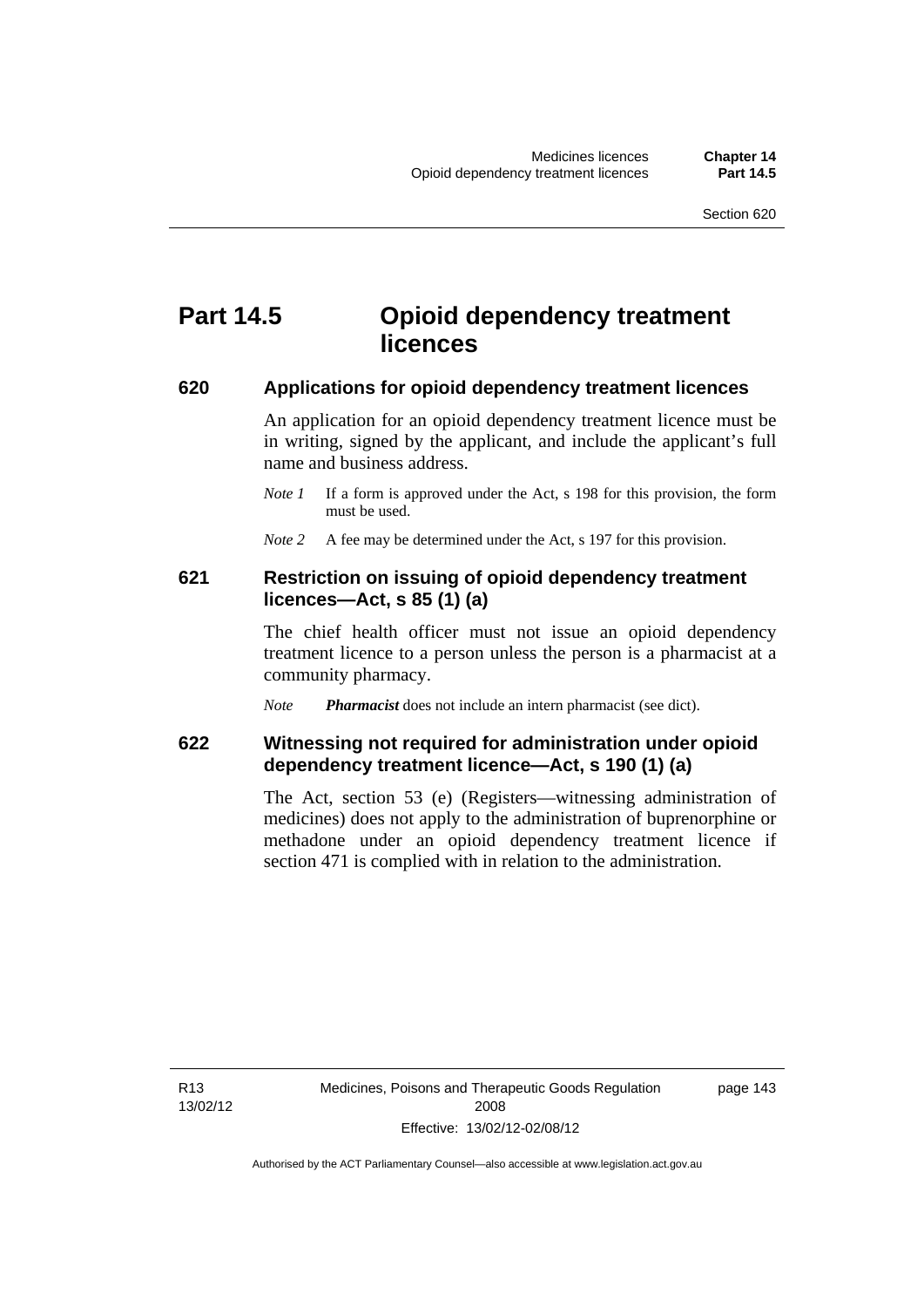# **Part 14.6 Pharmacy medicines rural communities licences**

## **625 Applications for pharmacy medicines rural communities licences**

An application for a pharmacy medicines rural communities licence must—

- (a) be in writing signed by the applicant; and
- (b) include—
	- (i) the applicant's full name, business address and telephone number; and
	- (ii) the pharmacy medicines proposed to be sold under the licence.
- *Note 1* If a form is approved under the Act, s 198 for this provision, the form must be used.
- *Note 2* A fee may be determined under the Act, s 197 for this provision.

## **626 Restrictions on issuing of pharmacy medicines rural communities licences—Act, s 85 (1) (a)**

The chief health officer must not issue a pharmacy medicines rural communities licence to a person unless—

- (a) the person is carrying on the business of selling goods by retail; and
- (b) the premises from which the medicines will be sold under the licence is more than 25km by the shortest practical route to the nearest community pharmacy.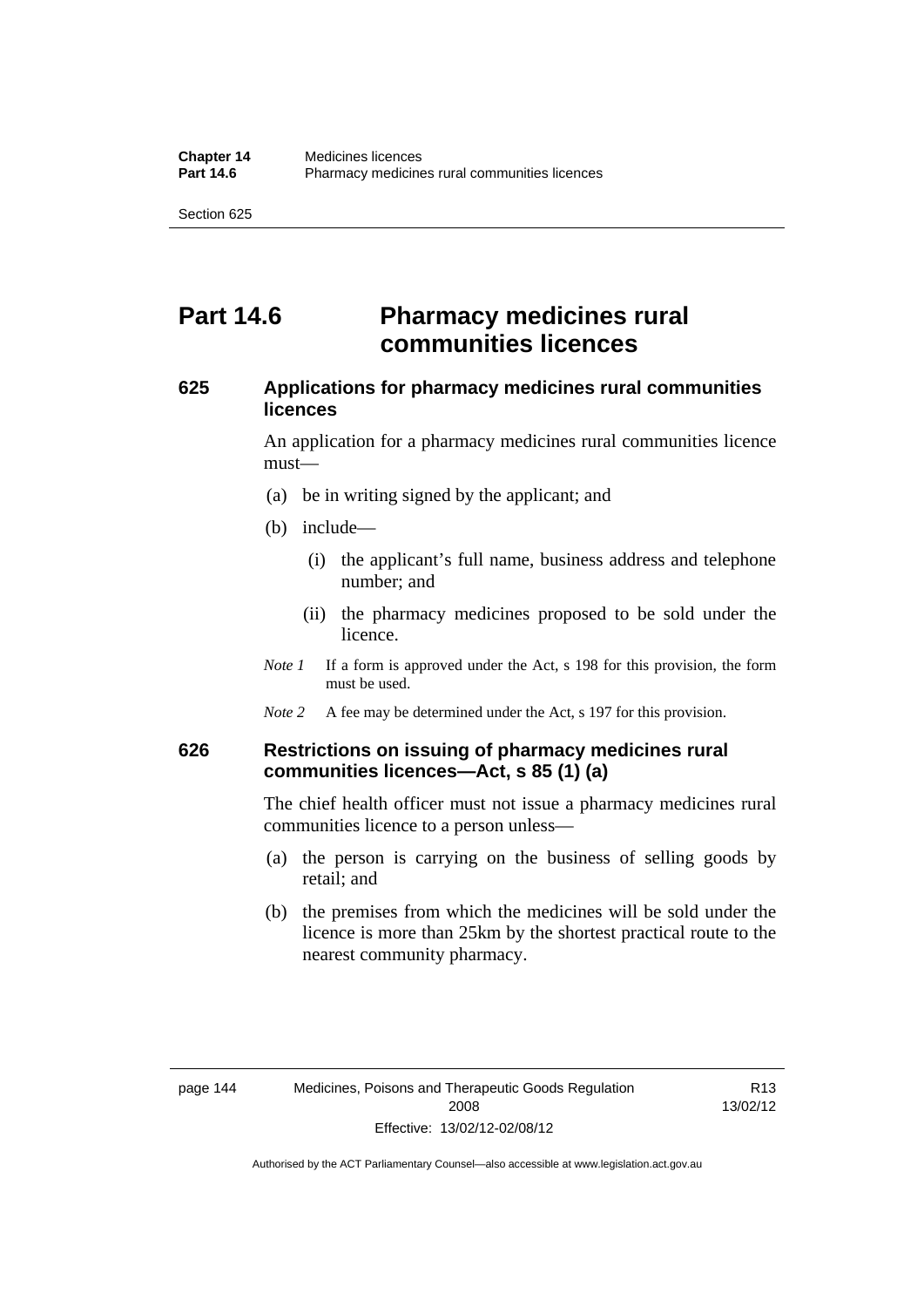# **Chapter 15 Medicines—other provisions**

# **Part 15.1 Opioid dependency treatment guidelines**

## **630 Guidelines for treatment of opioid dependency**

- (1) The Minister may approve guidelines for the treatment of opioid dependency.
- (2) Without limiting subsection (1), approved guidelines may make provision in relation to the prescribing and administration of buprenorphine and methadone to drug-dependent people.
- (3) An approval is a notifiable instrument.

*Note* A notifiable instrument must be notified under the Legislation Act.

R13 13/02/12 Medicines, Poisons and Therapeutic Goods Regulation 2008 Effective: 13/02/12-02/08/12

page 145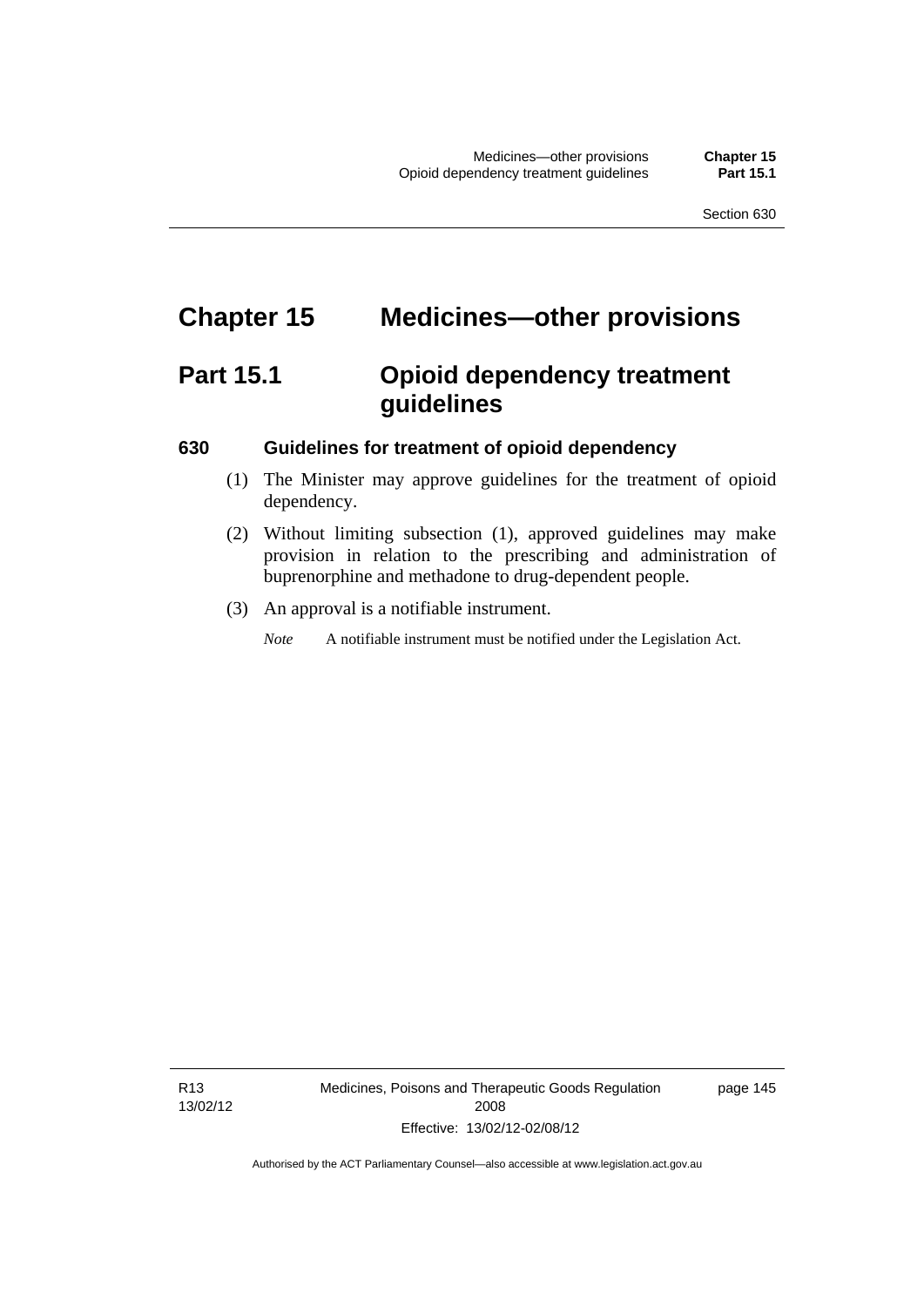# **Part 15.2 Medicines advisory committee**

*Note* The medicines advisory committee is established under the Act, s 194.

#### **635 Medicines advisory committee—membership**

- (1) The medicines advisory committee consists of the following members appointed by the Minister:
	- (a) a chair;
	- (b) 2 other members.
	- *Note 1* For the making of appointments (including acting appointments), see the Legislation Act, pt 19.3.
	- *Note 2* Certain Ministerial appointments require consultation with an Assembly committee and are disallowable (see Legislation Act, div 19.3.3).
- (2) A person is not eligible for appointment to the medicines advisory committee unless the person is a doctor.

*Note Doctor* does not include an intern doctor (see dict).

- (3) The medicines advisory committee must include—
	- (a) at least 1 member who has had experience in the teaching or practice of psychiatry; and
	- (b) 1 member nominated by the Australian Capital Territory Branch of the Australian Medical Association.
- (4) The instrument appointing, or evidencing the appointment of, a medicines advisory committee member must state whether the person is appointed as the chair, or as another member, of the committee.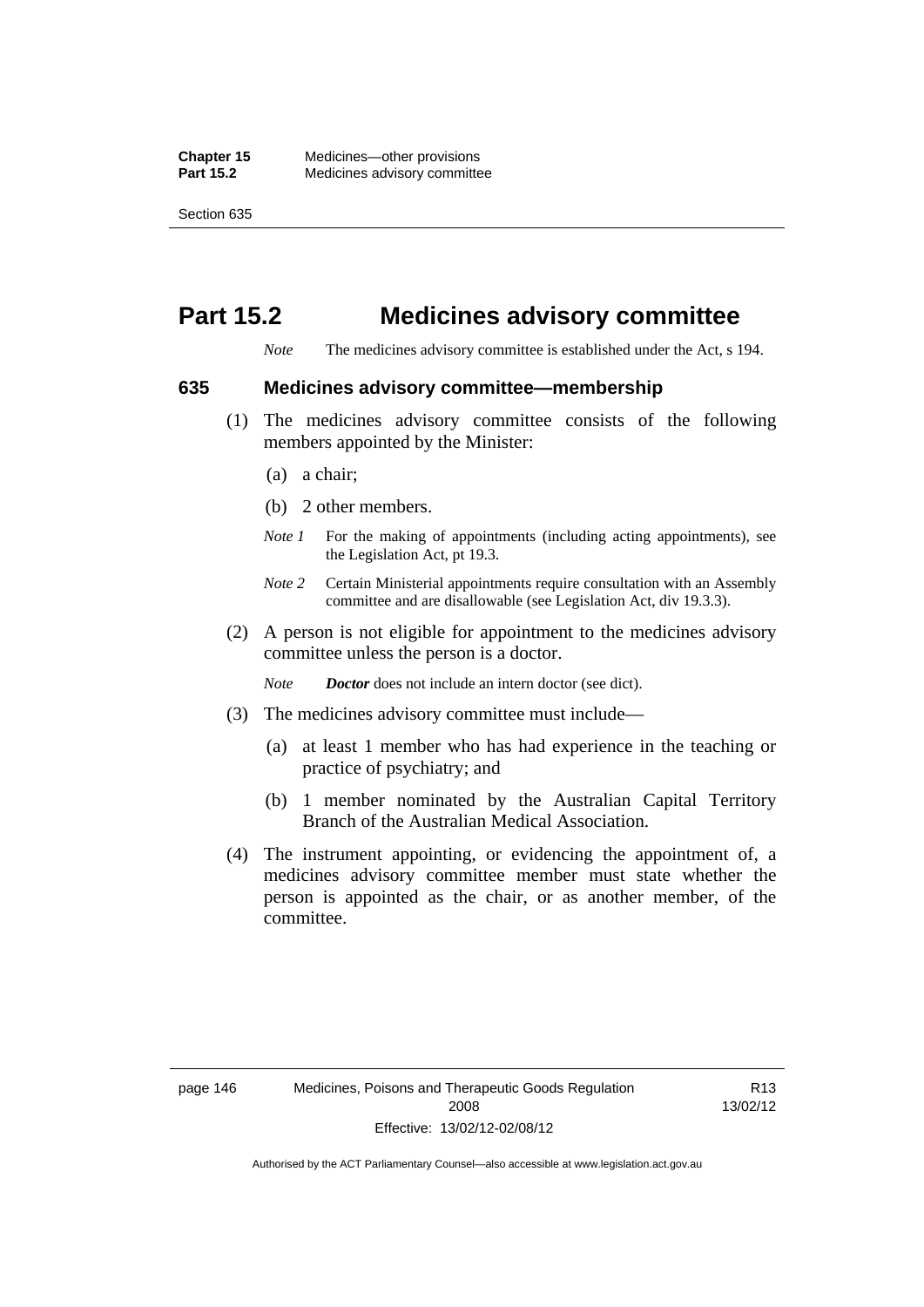#### **636 Medicines advisory committee—term of appointments**

The appointment of a medicines advisory committee member must be for not longer than 3 years.

*Note* A person may be reappointed to a position if the person is eligible to be appointed to the position (see Legislation Act, s 208 and dict, pt 1, def *appoint*).

## **637 Medicines advisory committee—conditions of appointments**

The conditions of appointment of a medicines advisory committee member are the conditions agreed between the Minister and the member, subject to any determination under the *Remuneration Tribunal Act 1995*.

## **638 Medicines advisory committee—time and place of meetings**

- (1) Meetings of the medicines advisory committee are to be held when and where the committee decides.
- (2) The chair of the medicines advisory committee may at any time call a meeting.
- (3) The chair must give the other members reasonable notice of the time and place of a meeting called by the chair.
- (4) The medicines advisory committee may adjourn a proceeding, for any reason it considers appropriate, to a time and place decided by the committee.

## **639 Medicines advisory committee—presiding member**

- (1) The chair presides at a meeting of the medicines advisory committee.
- (2) If the chair is absent, the member chosen by the members present presides.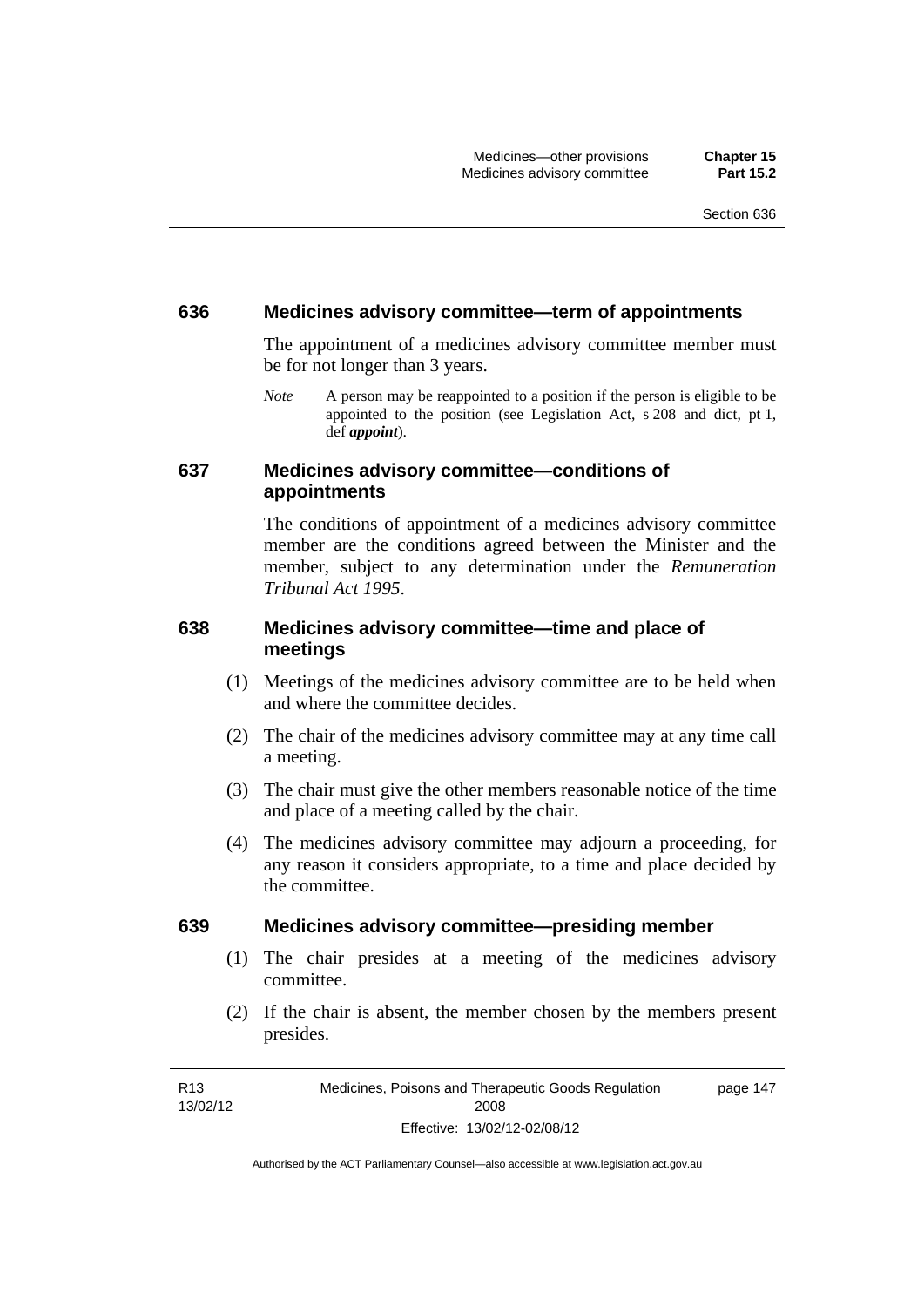## **640 Medicines advisory committee—quorum**

Business may be carried out at a meeting of the medicines advisory committee only if at least 2 members are present.

## **641 Medicines advisory committee—voting**

- (1) At a meeting of the medicines advisory committee each member has a vote on each question to be decided.
- (2) A question is decided by a majority of the votes of members present and voting but, if the votes are equal, the presiding member has the deciding vote.

## **642 Medicines advisory committee—conduct of meetings**

- (1) The medicines advisory committee may conduct its meetings as the committee considers appropriate.
- (2) A meeting of the medicines advisory committee may be held using a method of communication, or a combination of methods of communication, that allows each member taking part to hear what each other member taking part says without the members being in each other's presence.

#### **Examples**

a phone link, a satellite link, an internet or intranet link

- *Note* An example is part of the regulation, is not exhaustive and may extend, but does not limit, the meaning of the provision in which it appears (see Legislation Act, s 126 and s 132).
- (3) A medicines advisory committee member who takes part in a meeting conducted under subsection (2) is taken to be present at the meeting.
- (4) A resolution is a valid resolution of the medicines advisory committee, even if it is not passed at a meeting of the committee, if all members agree to the proposed resolution in writing.

*Note Written* includes in electronic form (see Act, dict).

page 148 Medicines, Poisons and Therapeutic Goods Regulation 2008 Effective: 13/02/12-02/08/12 R13 13/02/12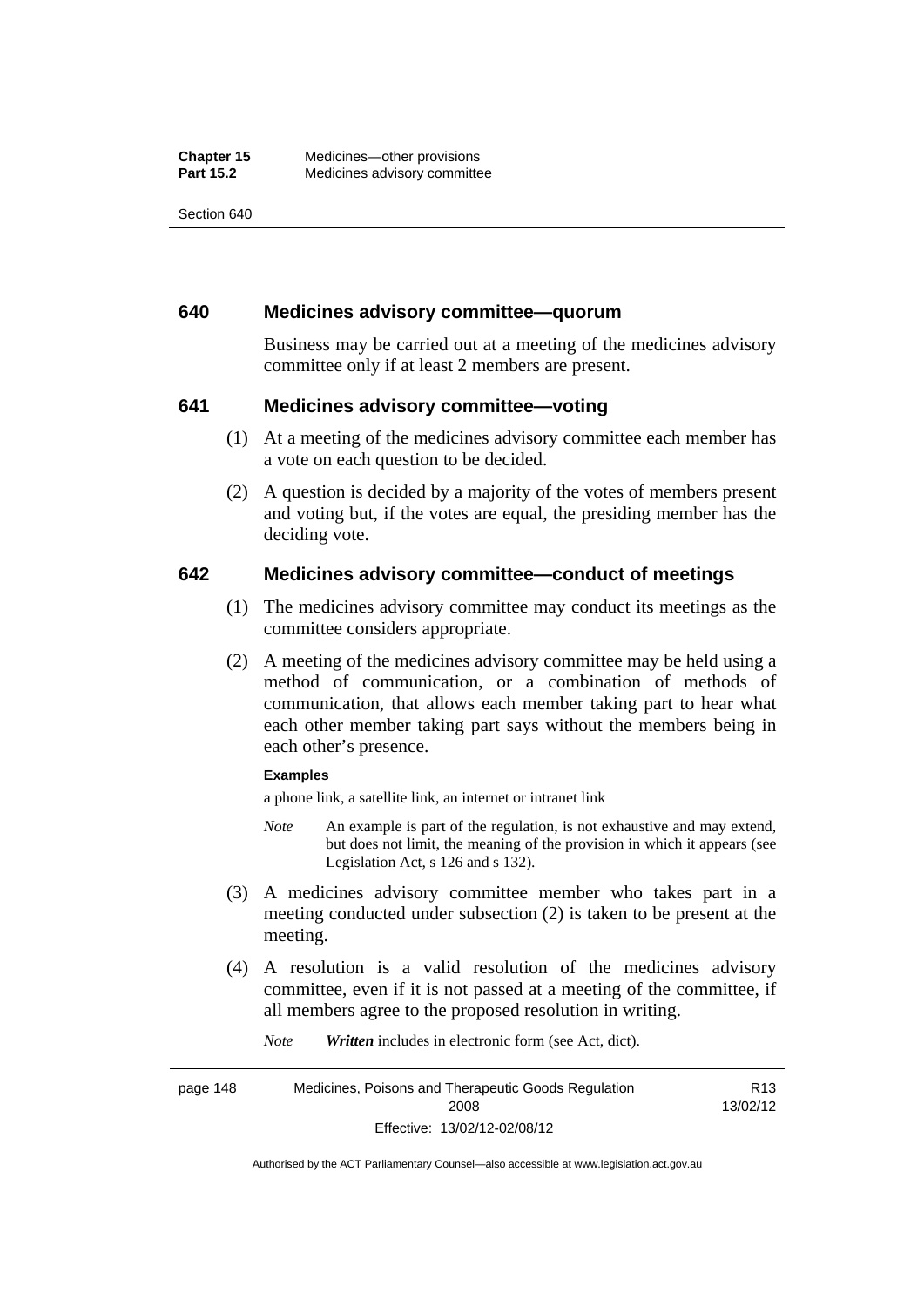(5) The medicines advisory committee must keep minutes of its meetings.

## **643 Medicines advisory committee—disclosure of interests by members**

- (1) If a medicines advisory committee member has a material interest in an issue being considered, or about to be considered, by the committee, the member must disclose the nature of the interest at a committee meeting as soon as possible after the relevant facts have come to the member's knowledge.
- (2) The disclosure must be recorded in the medicines advisory committee's minutes and, unless the committee otherwise decides, the member must not—
	- (a) be present when the medicines advisory committee considers the issue; or
	- (b) take part in a decision of the committee on the issue.

#### **Example**

David, Emile and Fiona are members of the medicines advisory committee. They have an interest in an issue being considered at a committee meeting and they disclose the interest as soon as they become aware of it. David's and Emile's interests are minor but Fiona has a direct financial interest in the issue.

The medicines advisory committee considers the disclosures and decides that because of the nature of the interests:

- David may be present when the committee considers the issue but not take part in the decision
- Emile may be present for the consideration and take part in the decision.

The medicines advisory committee does not make a decision allowing Fiona to be present or take part in the committee's decision. Accordingly, Fiona cannot be present for the consideration of the issue or take part in the decision.

*Note* An example is part of the regulation, is not exhaustive and may extend, but does not limit, the meaning of the provision in which it appears (see Legislation Act, s 126 and s 132).

R13 13/02/12 page 149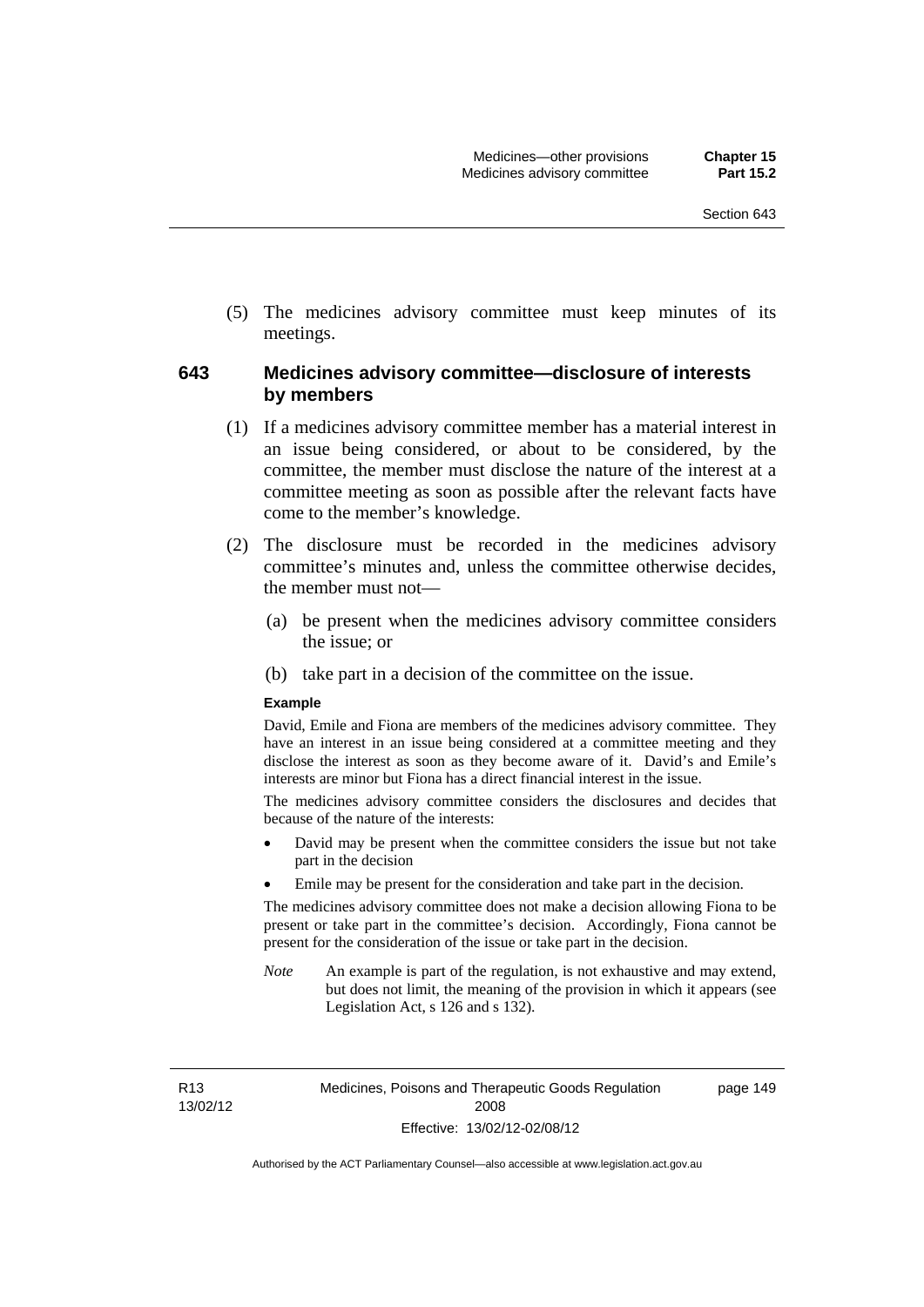- (3) Any other medicines advisory committee member who also has a material interest in the issue must not be present when the committee is considering its decision under subsection (2).
- (4) In deciding under subsection (2) whether a member may be present when the medicines advisory committee decides the issue or take part in a decision of the committee on the issue, and despite section 640 (Medicines advisory committee—quorum), the committee may consist of 1 member.

#### **Example**

if 2 members are present at a meeting and 1 member discloses a material interest, the other member may decide whether the member who made the disclosure can take part in a decision by the committee

(5) In this section:

*associate*, of a person, means—

- (a) the person's business partner; or
- (b) a close friend of the person; or
- (c) a family member of the person.

*executive officer*, of a corporation, means a person (however described) who is concerned with, or takes part in, the corporation's management (whether or not the person is a director of the corporation).

*indirect interest*—without limiting the kind of indirect interest a person may have, a person has an *indirect interest* in an issue if any of the following has an interest in the issue:

- (a) an associate of the person;
- (b) a corporation with not more than 100 members that the person, or an associate of the person, is a member of;
- (c) a subsidiary of a corporation mentioned in paragraph (b);

R13 13/02/12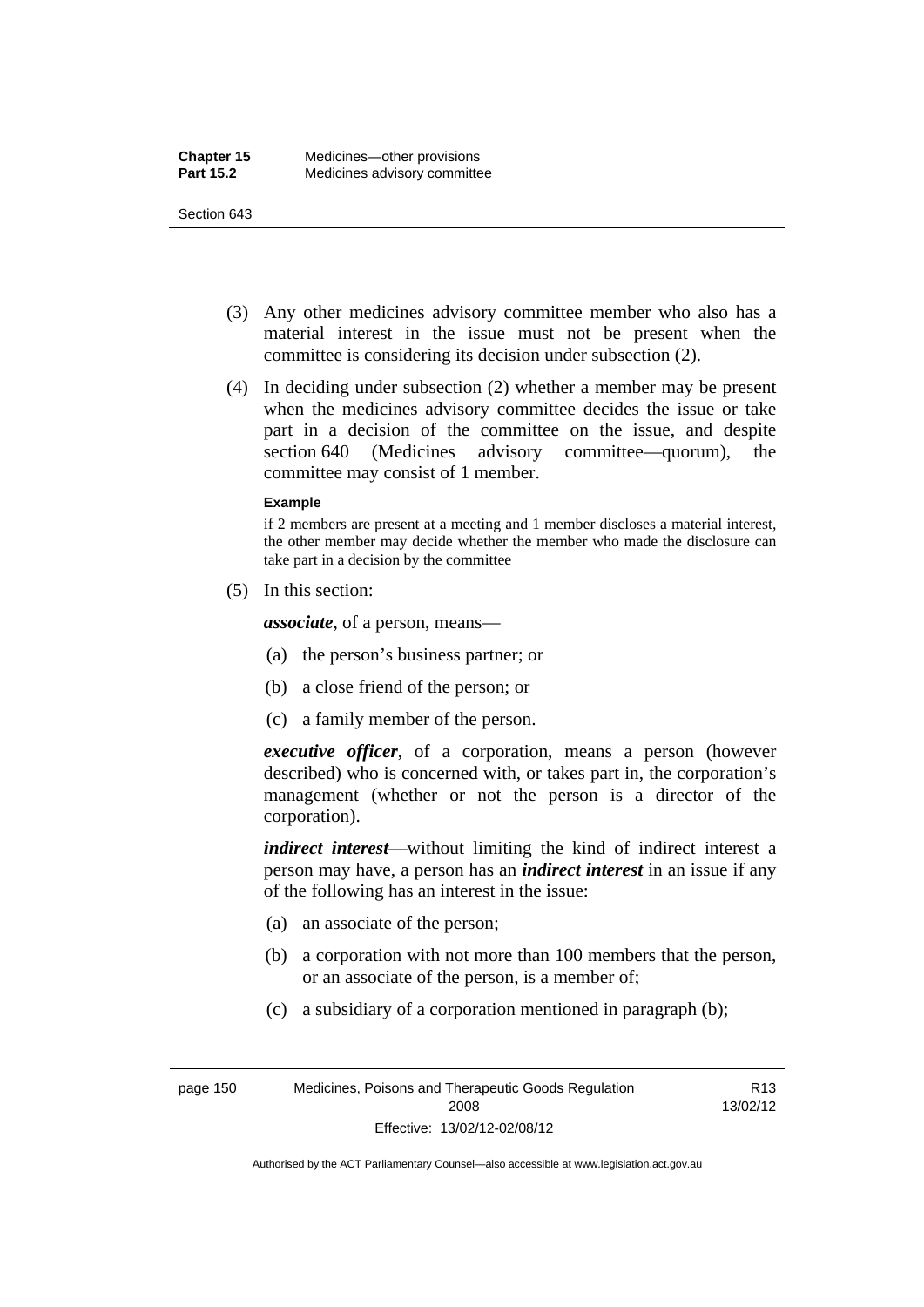- (d) a corporation that the person, or an associate of the person, is an executive officer of;
- (e) the trustee of a trust that the person, or an associate of the person, is a beneficiary of;
- (f) a member of a firm or partnership that the person, or an associate of the person, is a member of;
- (g) someone else carrying on a business if the person, or an associate of the person, has a direct or indirect right to participate in the profits of the business.

*material interest*—a medicines advisory committee member has a *material interest* in an issue if the member has—

- (a) a direct or indirect financial interest in the issue; or
- (b) a direct or indirect interest of any other kind if the interest could conflict with the proper exercise of the member's functions in relation to the committee's consideration of the issue.

#### **644 Medicines advisory committee—ending appointments**

- (1) The Minister may end the appointment of a medicines advisory committee member—
	- (a) if the member contravenes a territory law; or
	- (b) for misbehaviour; or
	- (c) if the member becomes bankrupt or personally insolvent; or
		- *Note Bankrupt or personally insolvent*—see the Legislation Act, dictionary, pt 1.
	- (d) if the member is convicted, in the ACT, of an offence punishable by imprisonment for at least 1 year; or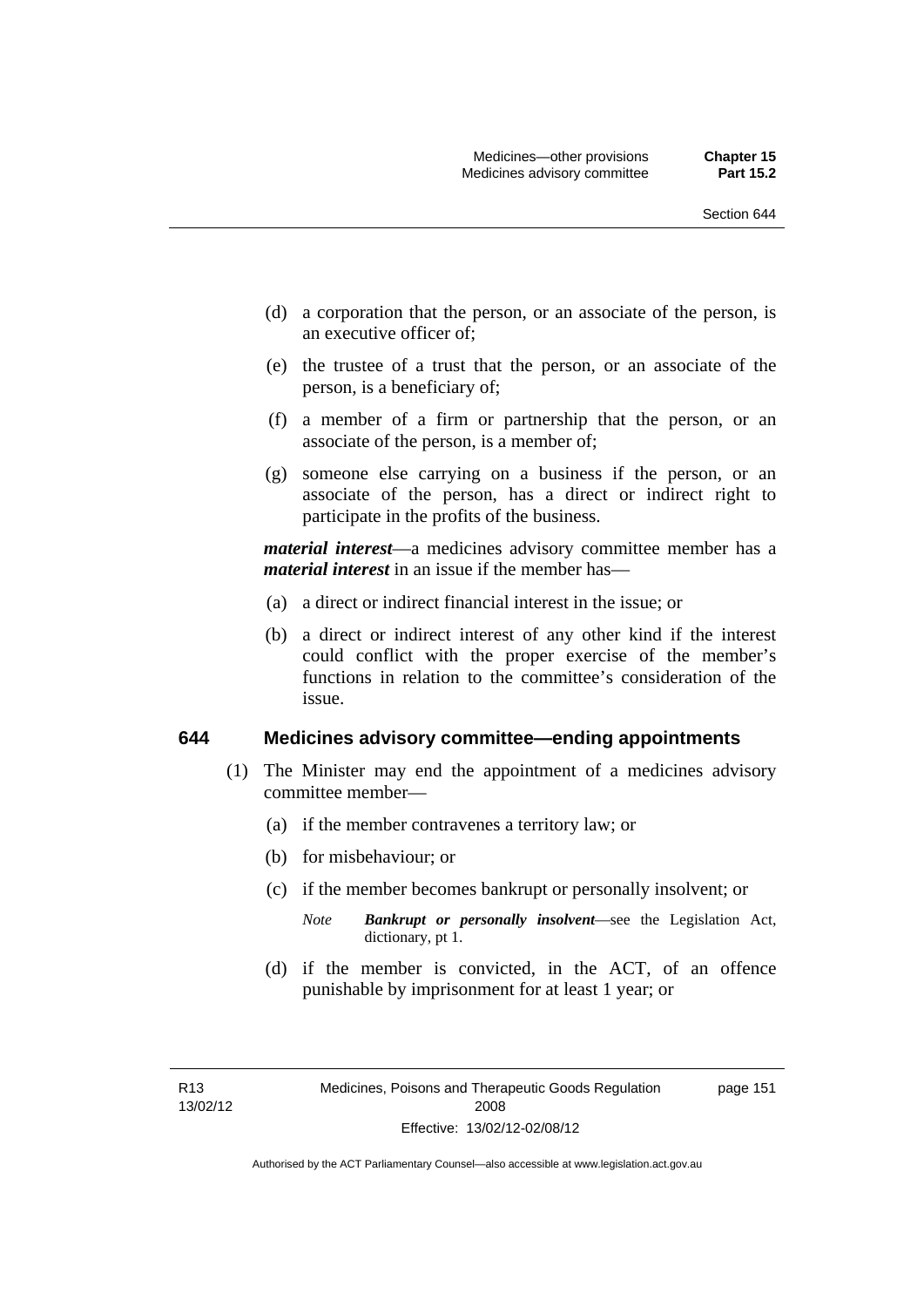- (e) if the member is convicted outside the ACT, in Australia or elsewhere, of an offence that, if it had been committed in the ACT, would be punishable by imprisonment for at least 1 year; or
- (f) if the member contravenes section 643 (Medicines advisory committee—disclosure of interests by members).
- *Note* A member's appointment also ends if the member resigns (see Legislation Act, s 210).
- (2) The Minister must end the appointment of a medicines advisory committee member—
	- (a) if the member ceases to be a doctor; or
	- (b) if, on 3 consecutive occasions, the member fails, without the chair's agreement, to make himself or herself available for a proposed meeting of the committee; or
	- (c) if the member fails to take all reasonable steps to avoid being placed in a position where a conflict of interest arises during the exercise of the member's functions; or
	- (d) for physical or mental incapacity, if the incapacity substantially affects the exercise of the member's functions.

R13 13/02/12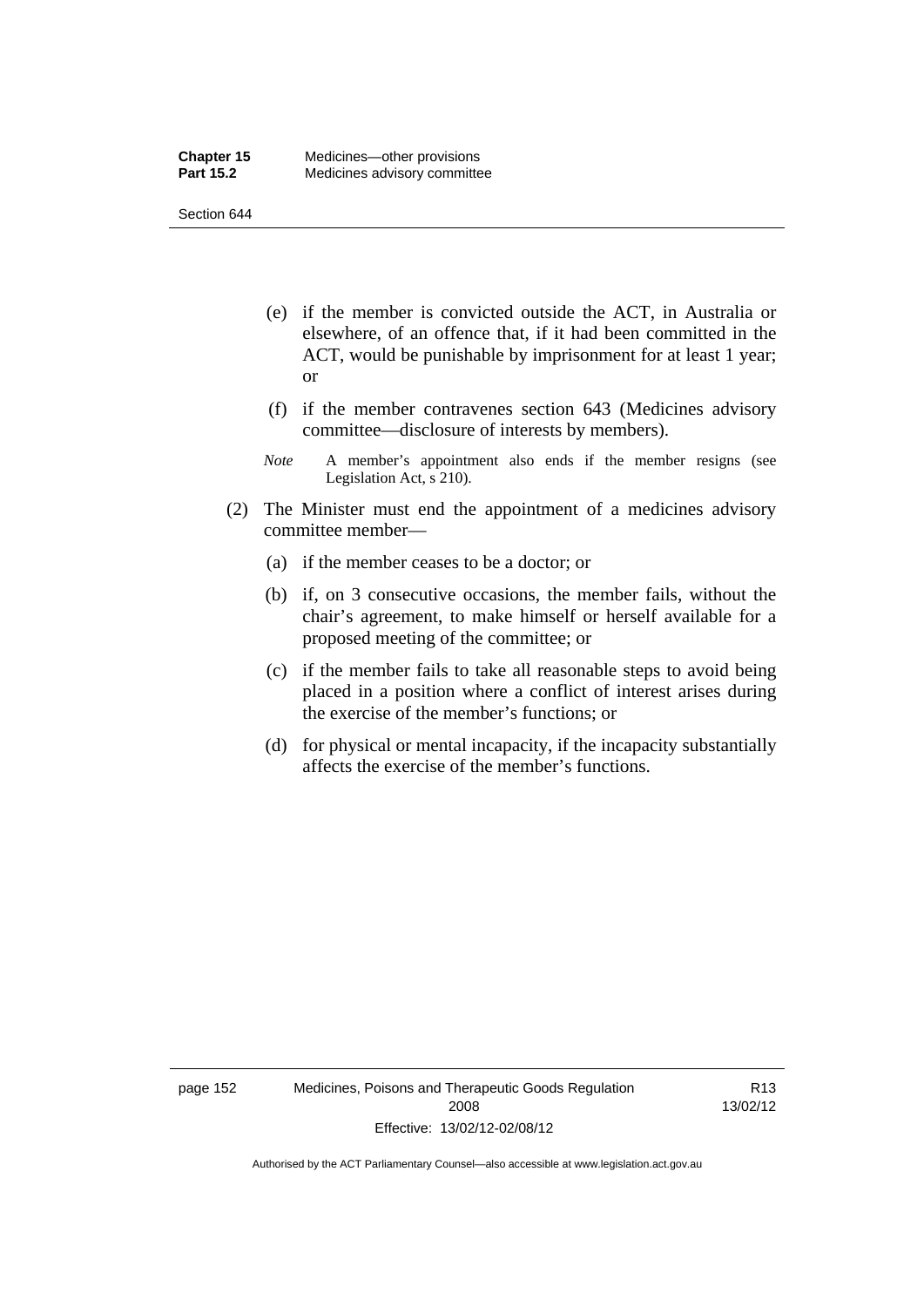## **Part 15.3 Other medicines provisions**

## **650 Advertising controlled medicines—Act, s 66 (3) (b)**

A pricelist published by a pharmacist that includes a controlled medicine is prescribed if the pricelist complies with the *Price Information Code of Practice*, published by the Therapeutic Goods Administration, as in force from time to time.

*Note* The code is accessible at www.tga.gov.au/meds/vipicop.htm.

## **651 Advertising other medicines**

- (1) A person commits an offence if—
	- (a) the person publishes an advertisement; and
	- (b) the advertisement promotes or encourages the use of a declared medicine.

Maximum penalty: 30 penalty units.

- (2) A person commits an offence if—
	- (a) the person publishes an advertisement; and
	- (b) the advertisement indicates that someone is willing or authorised to supply a declared medicine.

Maximum penalty: 30 penalty units.

- (3) This section does not apply to—
	- (a) an advertisement for a declared medicine in a publication published primarily for dentists, doctors, pharmacists or veterinary surgeons; or
	- (b) a pricelist published by a pharmacist that includes a declared medicine if the pricelist complies with the *Price Information Code of Practice*, published by the Therapeutic Goods Administration, as in force from time to time.

R13 13/02/12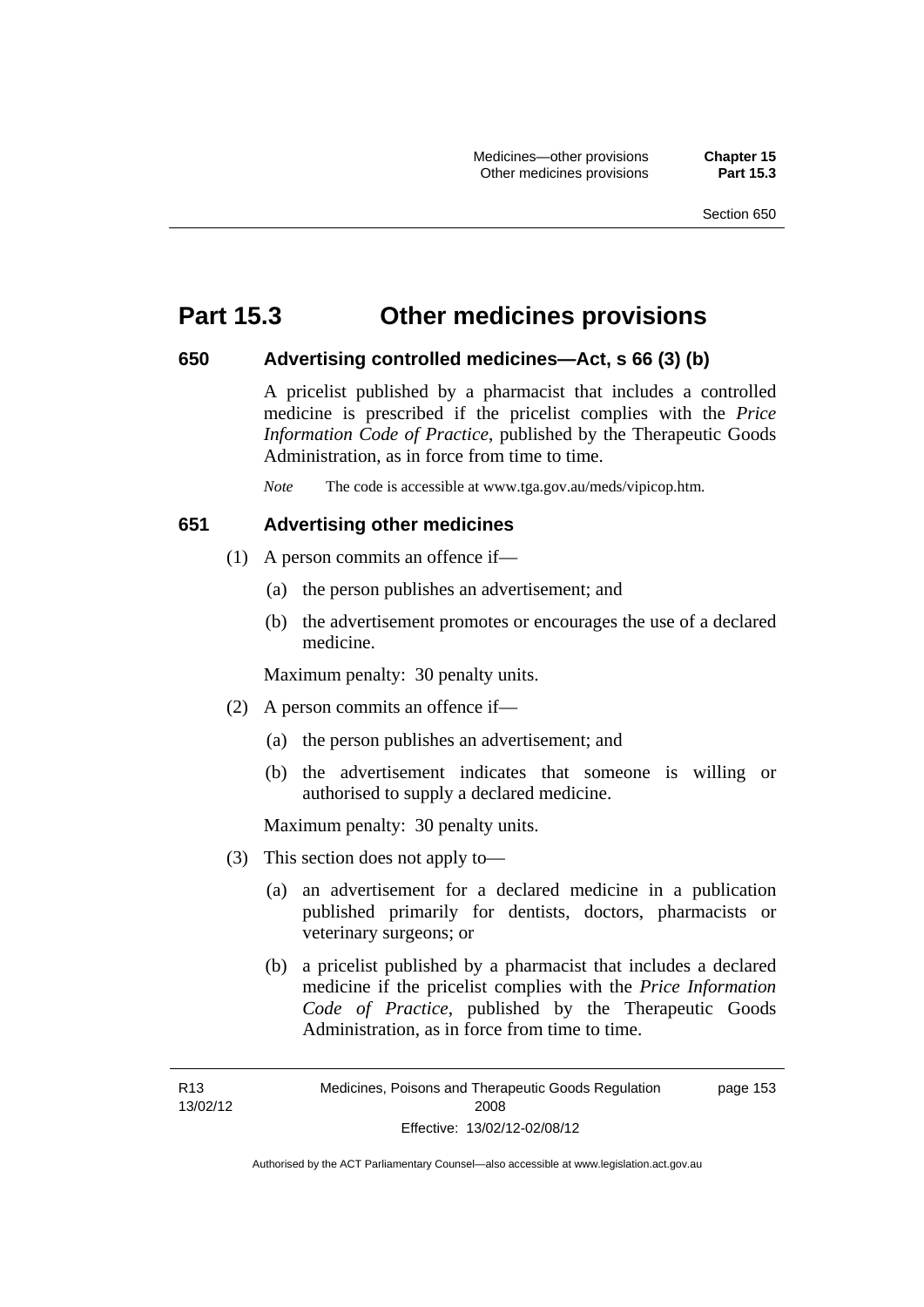(4) In this section:

*advertisement*—see the Act, section 66.

#### *declared medicine* means—

- (a) a pharmacist only medicine other than a pharmacist only medicine to which the medicines and poisons standard, appendix H applies; or
- (b) a prescription only medicine.

## **652 Prescribed institutions—Act, dict, def** *institution***, par (b)**

The following are prescribed:

- (a) a correctional centre;
- (b) a CYP detention place.

page 154 Medicines, Poisons and Therapeutic Goods Regulation 2008 Effective: 13/02/12-02/08/12

R13 13/02/12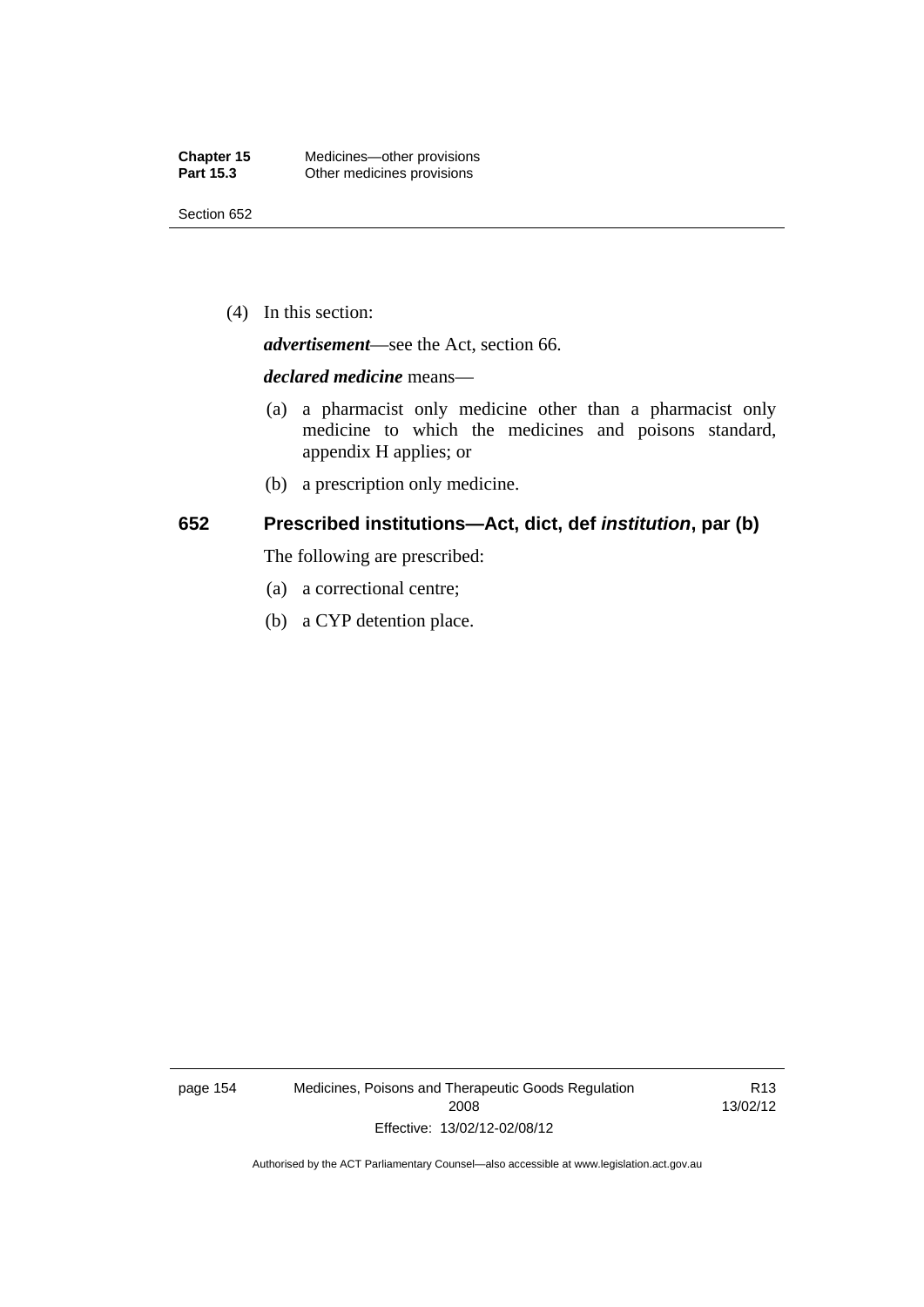# **Chapter 16 Low and moderate harm poisons**

# **Part 16.1** Preliminary

**660 Meaning of** *relevant law***—ch 16** 

# In this chapter:

*relevant law* means—

- (a) a corresponding law; or
- (b) the *Agricultural and Veterinary Chemicals Act 1994* (Cwlth); or
- (c) the *Therapeutic Goods Act 1989* (Cwlth).
- *Note 1 Corresponding law* includes a law of a State that corresponds, or substantially corresponds, to the Act (see Act, dict).
- *Note 2 State* includes a territory (see Legislation Act, dict, pt 1).

R13 13/02/12 Medicines, Poisons and Therapeutic Goods Regulation 2008 Effective: 13/02/12-02/08/12

page 155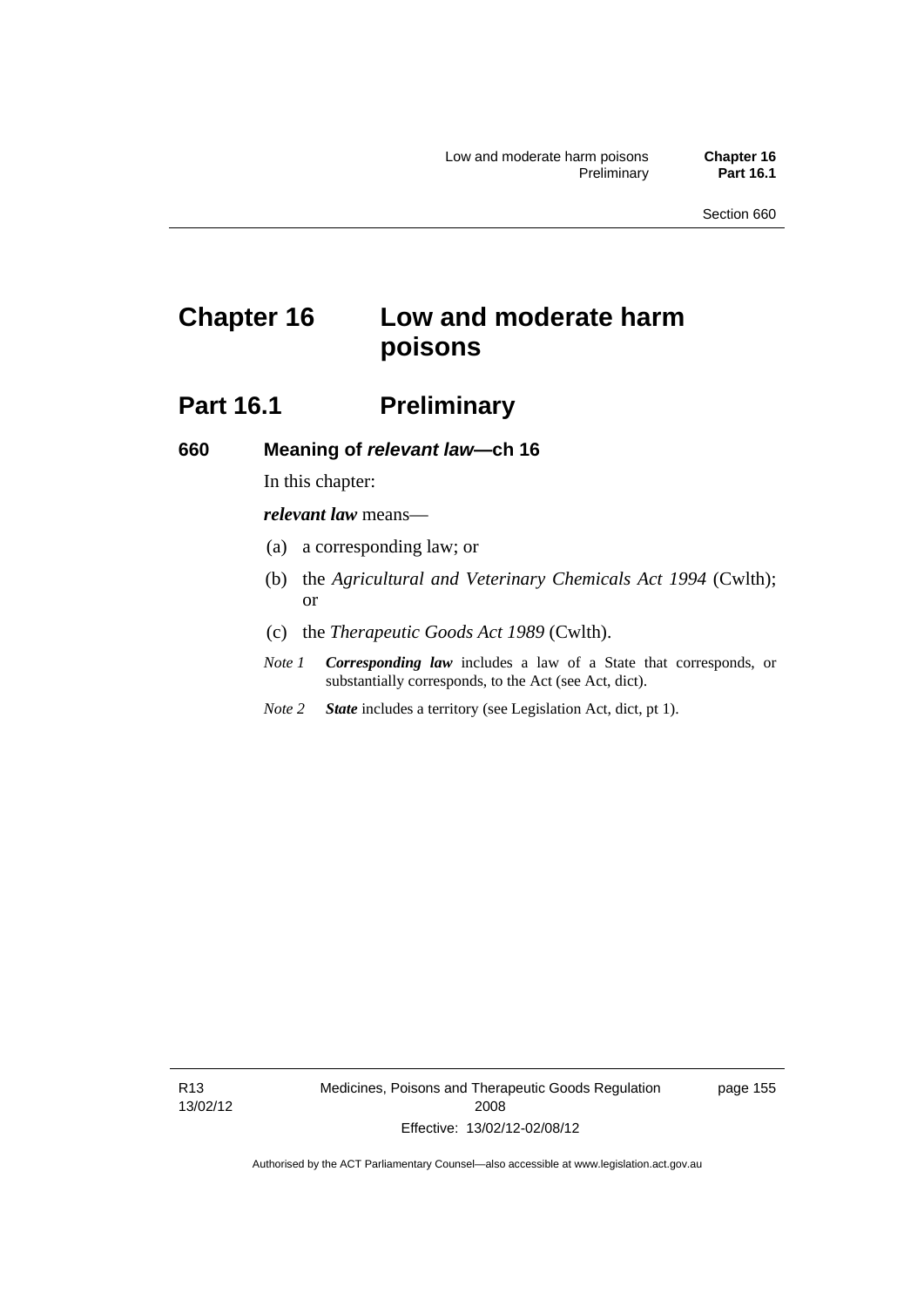# **Part 16.2 Authorisation to supply low and moderate harm poisons**

## **661 Authorisation to supply low and moderate harm poisons—Act, s 26 (1) (b) and (2) (b)**

Anyone is authorised to supply a low harm poison or moderate harm poison.

## **662 Authorisation condition for supplying low and moderate harm poisons—Act, s 44 (1) (b) and (2) (b)**

A person's authorisation under section 661 to supply a low harm poison or moderate harm poison is subject to the following conditions:

- (a) the poison is supplied in manufacturer's packs that comply with—
	- (i) section 665 (Packaging of supplied manufacturer's packs of low and moderate harm poisons—Act, s  $59(1)(c)$  (i) and  $(2)$  (c) (i)); or
	- (ii) an approval under the Act, section 193 (Approval of non-standard packaging and labelling);
- (b) the manufacturer's packs are labelled in accordance with—
	- (i) section 666 (Labelling of supplied manufacturer's packs of low and moderate harm poisons—Act, s  $60(1)(c)(i)$ and  $(2)$   $(c)$   $(i)$ ; or
	- (ii) an approval under the Act, section 193.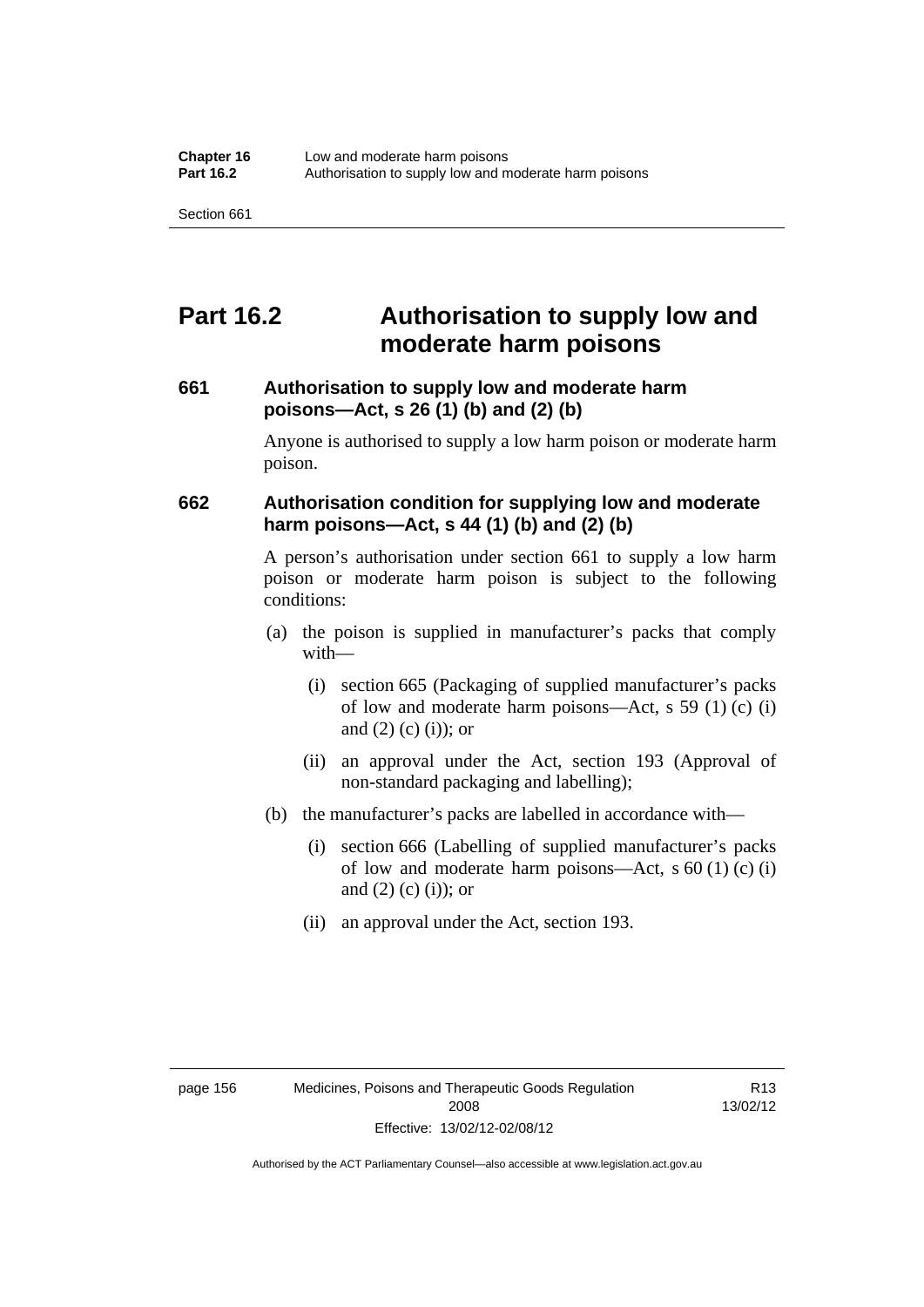### **Part 16.3 Authorisation to manufacture low and moderate harm poisons**

### **663 Authorisation to manufacture low and moderate harm poisons—Act, s 33 (b)**

A person is authorised to manufacture a low harm poison or moderate harm poison if the person is authorised to manufacture the poison under a relevant law.

### **664 Authorisation condition for manufacturing low and moderate harm poisons—Act, s 44 (1) (b) and (2) (b)**

A person's authorisation under section 663 to manufacture a low harm poison or moderate harm poison is subject to the condition that, if a condition or restriction applies to the person under the relevant law, the person manufactures the poison in accordance with the condition and restriction.

page 157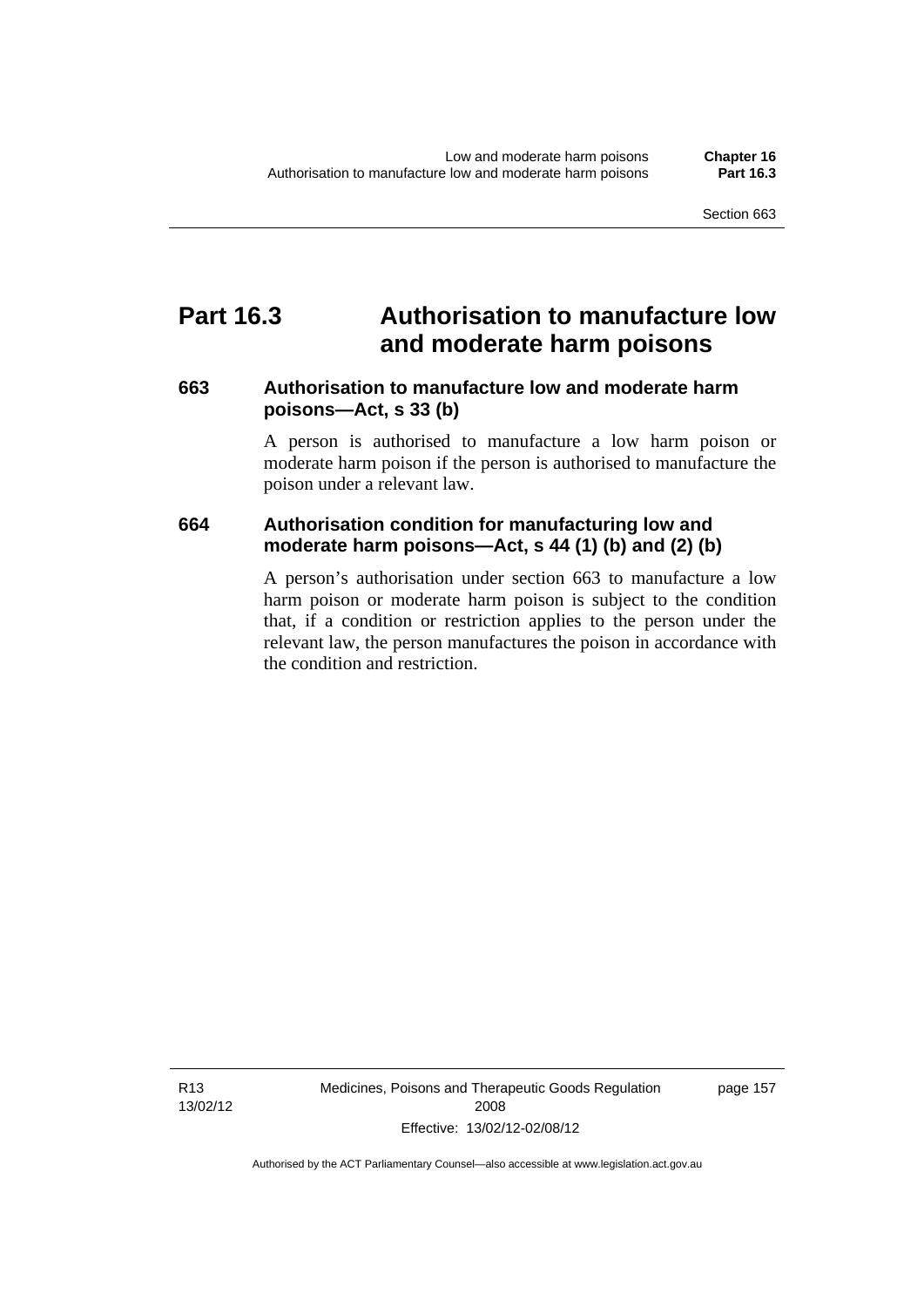### **Part 16.4 Packaging and labelling of low and moderate harm poisons**

### **665 Packaging of supplied manufacturer's packs of low and moderate harm poisons—Act, s 59 (1) (c) (i) and (2) (c) (i)**

- (1) A manufacturer's pack of a supplied low harm poison or moderate harm poison must be packaged—
	- (a) in accordance with the medicines and poisons standard, paragraphs 21 to 27; or
	- (b) in a container in which the poison may be sold under a relevant law.
	- *Note* A manufacturer's pack of a low or moderate harm poison supplied may also be packaged in accordance with an approval under the Act, s 193 (Approval of non-standard packaging and labelling) (see Act, s 59 (1) (c) (ii) and (2) (c) (ii)).
- (2) However, if the poison is camphor or naphthalene for domestic use, it must also be packaged in a way that, in normal use, prevents—
	- (a) removal of the camphor or naphthalene from the packaging; or
	- (b) ingestion of the camphor or naphthalene.

### **666 Labelling of supplied manufacturer's packs of low and moderate harm poisons—Act, s 60 (1) (c) (i) and (2) (c) (i)**

A manufacturer's pack of a supplied low harm poison or moderate harm poison must be labelled in accordance with—

- (a) the medicines and poisons standard, paragraphs 3 to 19; or
- (b) a relevant law.
- *Note* A manufacturer's pack of a low or moderate harm poison supplied may also be labelled in accordance with an approval under the Act, s 193 (Approval of non-standard packaging and labelling) (see Act, s 60 (1) (c) (ii) and (2) (c) (ii)).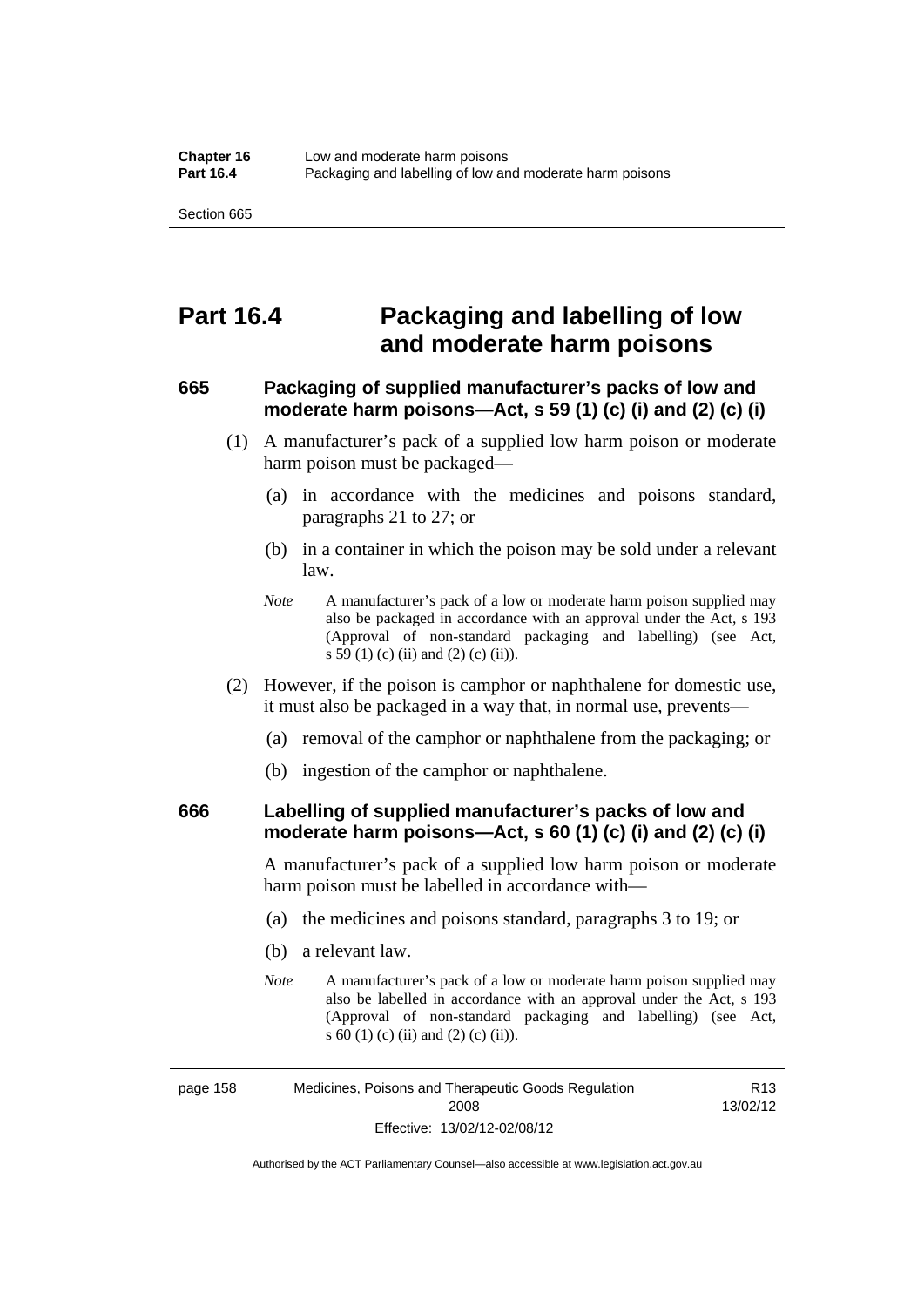# **Chapter 17 Dangerous poisons authorisations**

## **Part 17.1 Overview of dangerous poisons authorisations**

### **670 General overview of authorisations for dangerous poisons**

 (1) The Act requires that a person must not deal with a dangerous poison in a particular way unless the person is authorised to deal with the poison.

#### **Example**

the Act, s 35 about obtaining certain substances (which include dangerous poisons)

- *Note 1* The Act, s 19 sets out when a person *deals* with a dangerous poison.
- *Note 2* An example is part of the regulation, is not exhaustive and may extend, but does not limit, the meaning of the provision in which it appears (see Legislation Act, s 126 and s 132).
- (2) The Act, section 20 sets out when a person is authorised to deal with a dangerous poison.
- (3) This regulation authorises certain dealings with dangerous poisons.

*Note* An authorisation is not required to deal with the following:

- a substance excluded from the medicines and poisons standard by the standard, par  $1(2)$  (see s 6);
- a substance mentioned in the medicines and poisons standard, sch 7 if the schedule does not apply to the substance because of an exception in the standard.

R13 13/02/12 page 159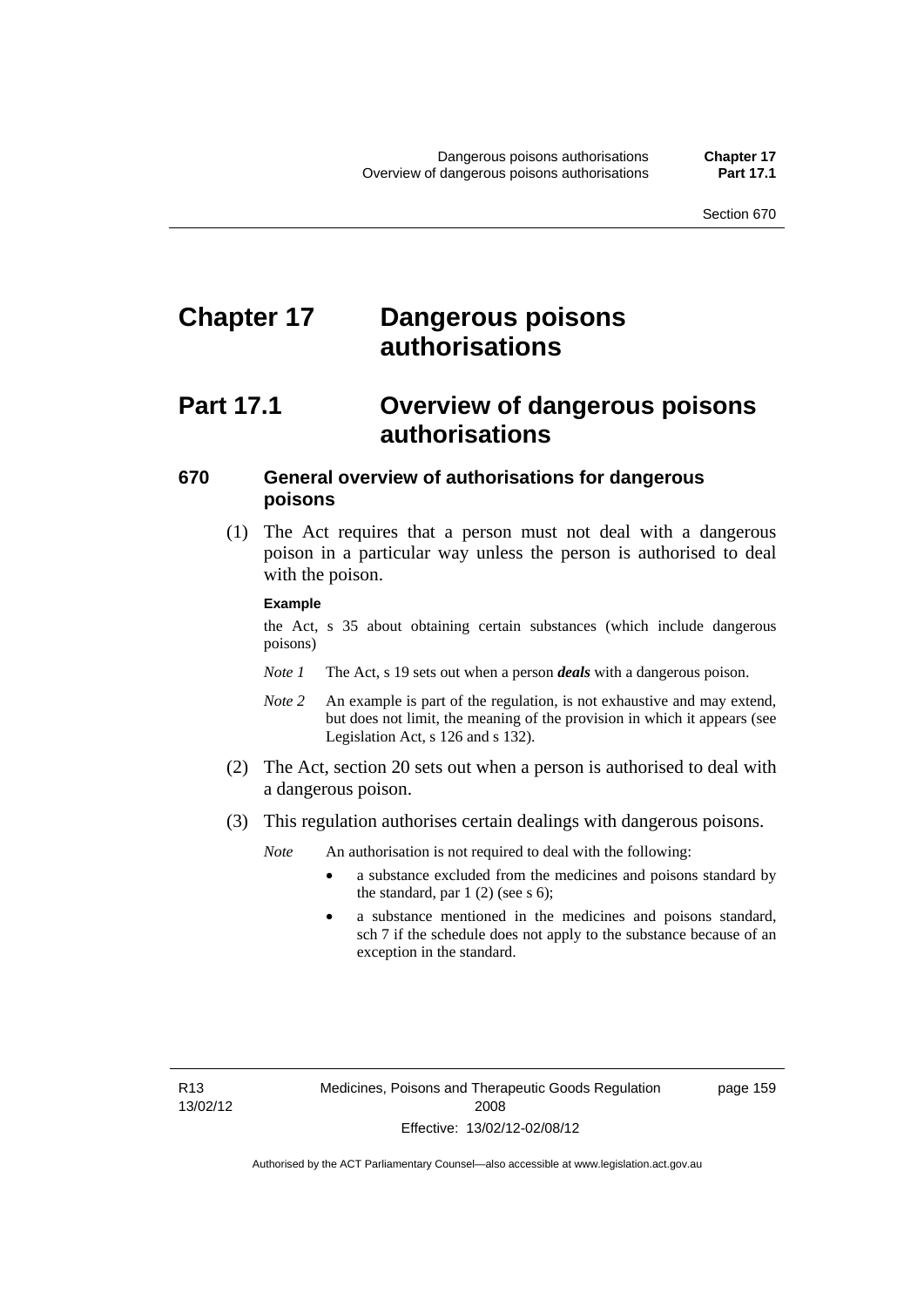(4) An authorisation under this regulation may be subject to limitations.

#### **Example**

a purchase order issued by a person mentioned in sch 4, col 2 must comply with s 721 (see s 690 (2) (c))

*Note* For the power to impose other restrictions, see the Act, ch 8.

### **671 Overview of dangerous poisons authorisations under this regulation**

Dangerous poisons authorisations under this regulation are given by the following provisions:

- (a) section 675 (which is about authorisations under dangerous poisons manufacturers licences);
- (b) section 680 (which is about authorisations under dangerous poisons research and education program licences);
- (c) section 685 (which is about authorisations under dangerous poisons suppliers licences);
- (d) section 690 (which is about authorisations for manufacturing and other purposes);
- (e) section 692 (which is about authorisation to deliver dangerous poisons under purchase orders);
- (f) section 693 (which is about authorisation for commercial disposal operators for disposal of dangerous poisons);
- (g) section 695 (which is about authorisations for dangerous poisons research and education programs by scientifically qualified people).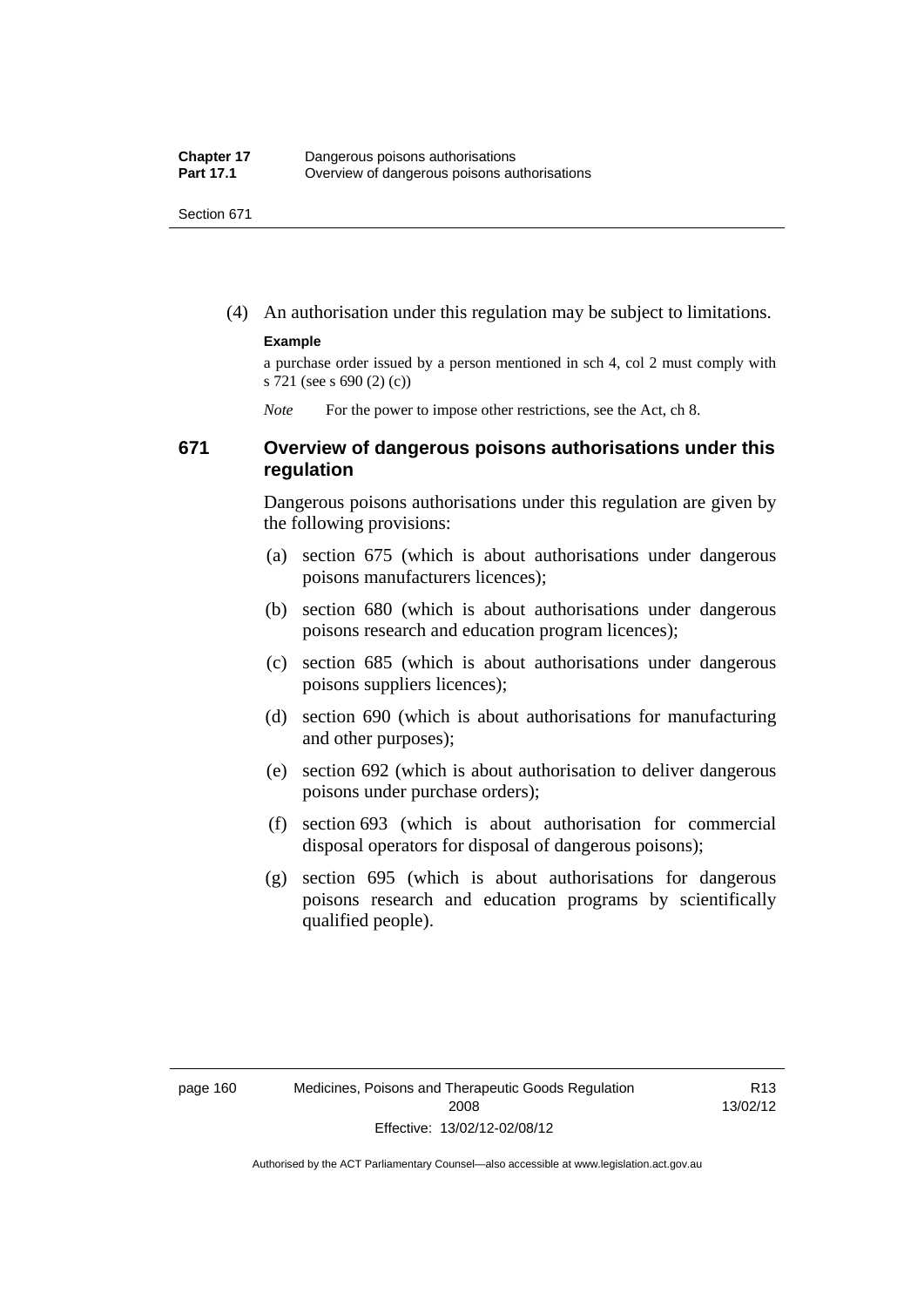### **672 General overview of authorisation conditions for dangerous poisons**

 (1) The Act, section 44 requires a person who is authorised to deal with a dangerous poison to comply with any condition to which the authorisation is subject.

#### **Example**

Section 676 sets out the authorisation conditions for an authorised person to manufacture a dangerous poison.

- *Note* An example is part of the regulation, is not exhaustive and may extend, but does not limit, the meaning of the provision in which it appears (see Legislation Act, s  $126$  and s  $132$ ).
- (2) The conditions are additional to other restrictions on an authorised person's authority to deal with a dangerous poison.
	- *Note* Conditions may also be imposed under other provisions of the Act including, for example, s 89 which sets out conditions on licences.

R13 13/02/12 Medicines, Poisons and Therapeutic Goods Regulation 2008 Effective: 13/02/12-02/08/12

page 161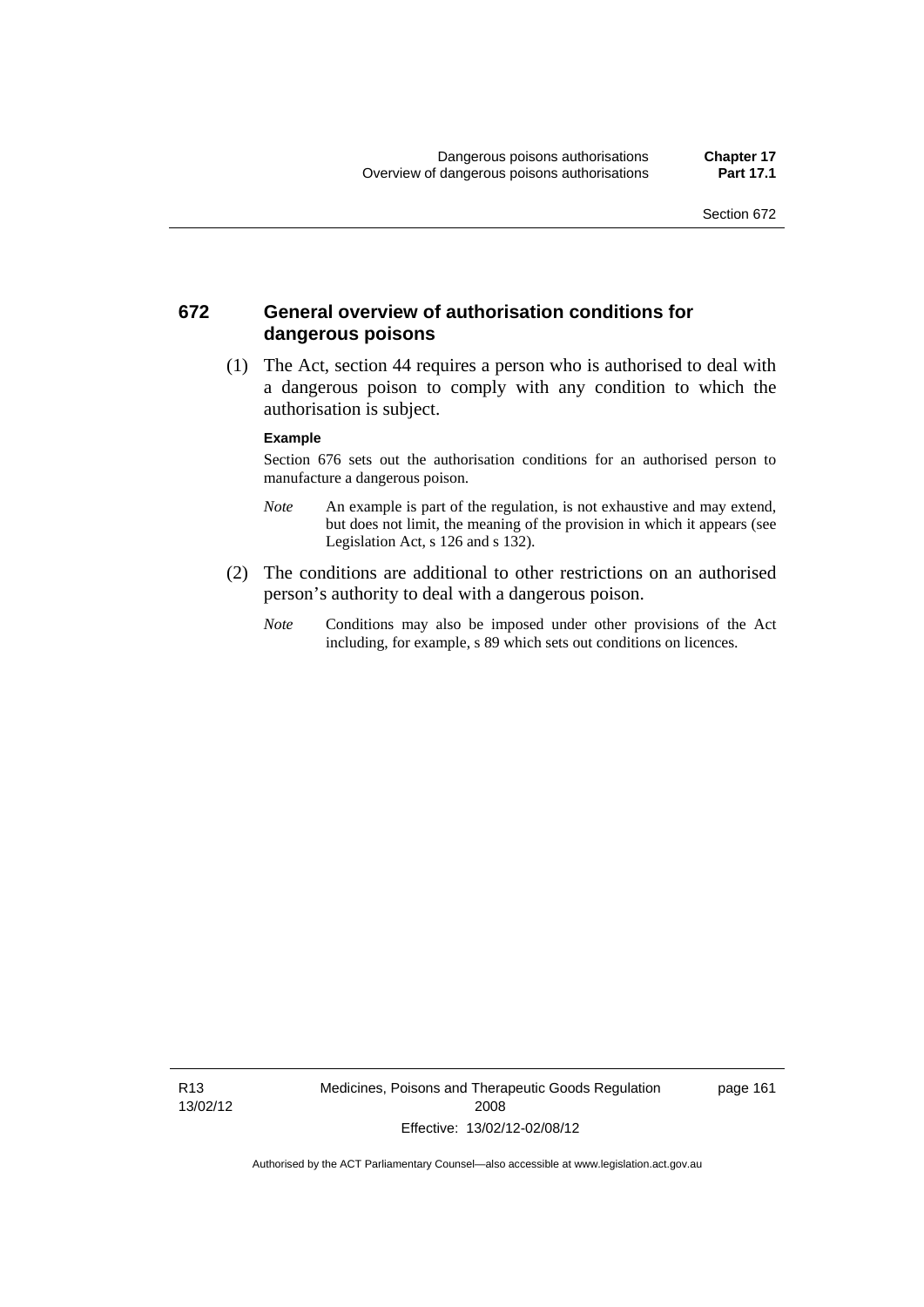# **Part 17.2 Authorisations under dangerous poisons licences**

### **Division 17.2.1 Dangerous poisons manufacturers licence authorisations**

*Note* For other provisions about dangerous poisons manufacturers licences, see pt 18.2.

### **675 Authorisations under dangerous poisons manufacturers licences—Act, s 20 (1) (a)**

- (1) A dangerous poisons manufacturers licence authorises the holder to do any of the following in relation to a dangerous poison (the *licensed dangerous poison*) stated in the licence at the premises (the *licensed premises*) stated in the licence:
	- (a) manufacture the licensed dangerous poison;
	- (b) possess the licensed dangerous poison for sale by wholesale from the licensed premises;
	- (c) sell the licensed dangerous poison by wholesale (whether or not for resale) to—
		- (i) a person authorised to issue a purchase order for the dangerous poison; or
		- (ii) someone in another State who may obtain the dangerous poison by wholesale under the law of the other State; or
		- (iii) someone in another country who may lawfully obtain the dangerous poison by wholesale in the other country;
		- *Note* The dangerous poison must be sold on a purchase order in accordance with s 720 (see s 676).

R13 13/02/12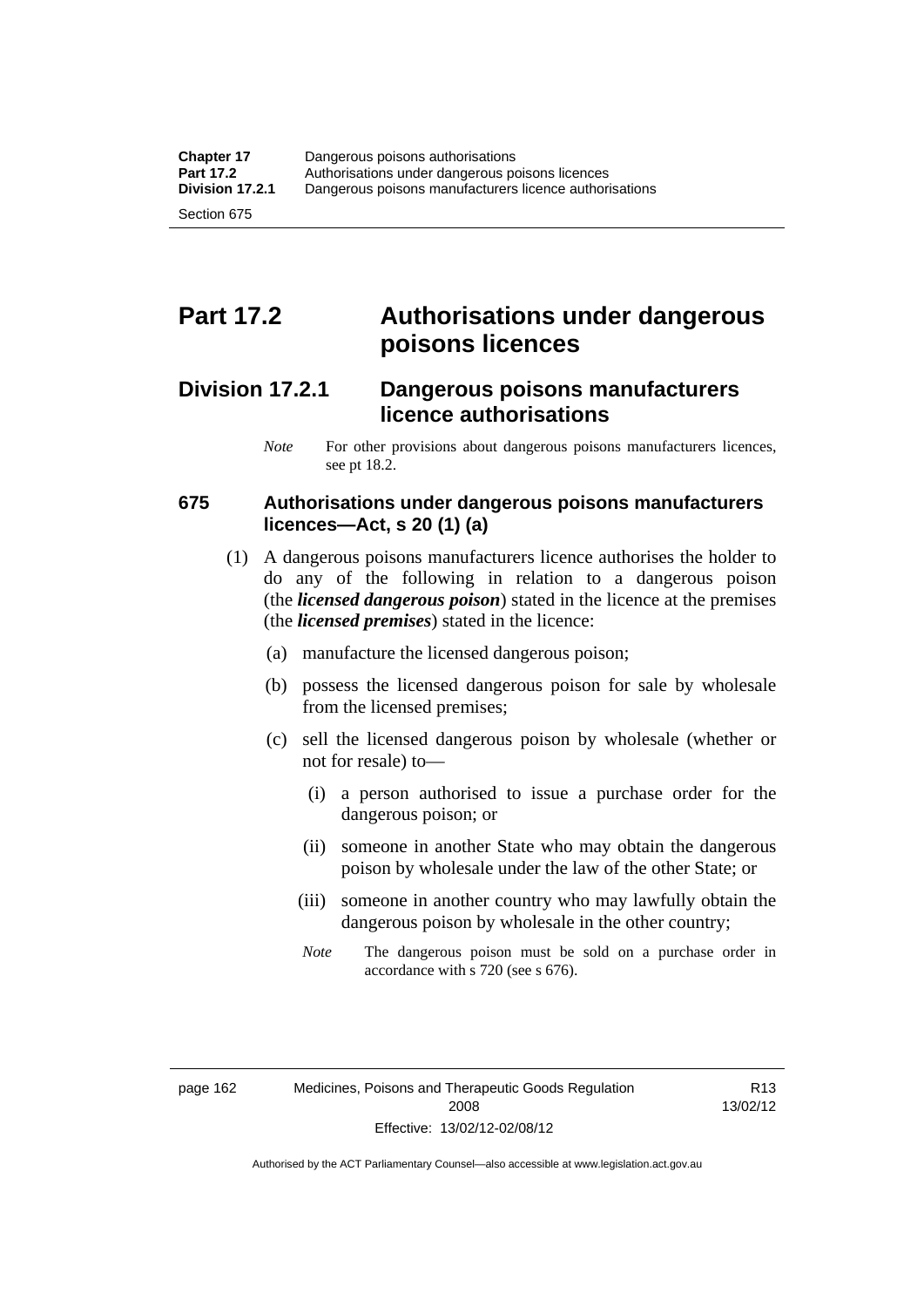- (d) obtain a dangerous poison, other than a licensed dangerous poison, for manufacturing a licensed dangerous poison at the licensed premises;
- (e) possess a dangerous poison, other than a licensed dangerous poison, at the licensed premises for manufacturing a licensed dangerous poison.
- (2) However, an authorisation under subsection (1) does not apply if the licence states that it does not apply.
- (3) Also, subsection (1) (c) (iii) does not apply in relation to a licensed dangerous poison that is a prohibited export under the *Customs Act 1901* (Cwlth).

### **676 Authorisation conditions for dangerous poisons manufacturers licences—Act, s 44 (1) (b) and (2) (b)**

A licence-holder's authorisation under a dangerous poisons manufacturers licence is subject to the following conditions:

- (a) the dealings with a dangerous poison authorised by the licence will be carried out under the supervision of an individual approved under section 706 (1) (Restrictions on issuing of dangerous poisons manufacturers licences—Act, s 85 (1) (a));
- (b) a dangerous poison obtained under the licence is purchased on a complying purchase order;
- (c) a licensed dangerous poison will be supplied for a non-household (including a non-household garden) purpose only;
- (d) a dangerous poison sold under the licence will be sold on a purchase order in accordance with section 720 (Supplying dangerous poisons on purchase orders);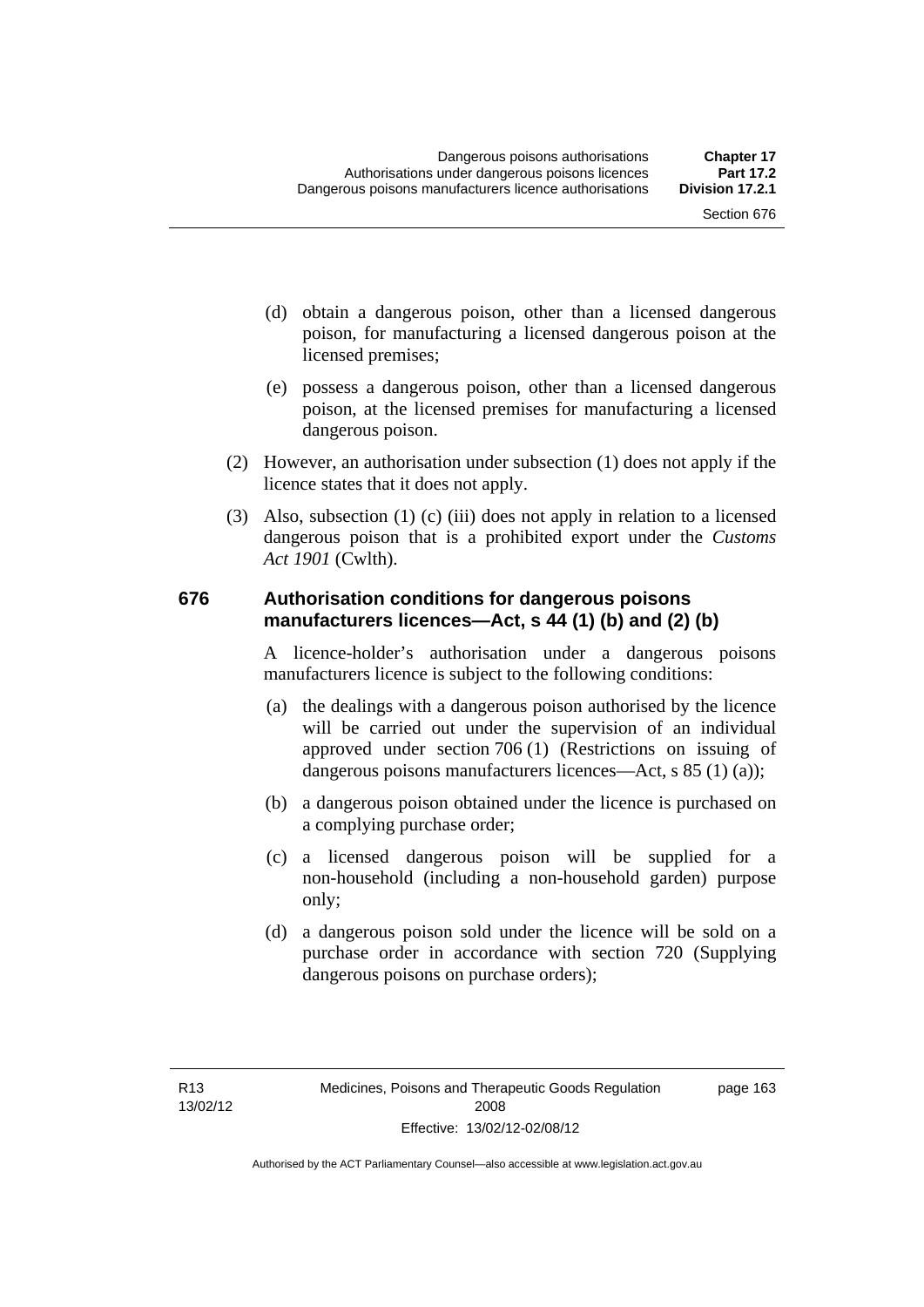- (e) if the supplier does not receive a document signed by the buyer acknowledging receipt of the dangerous poison within 7 days after the day the dangerous poison is delivered—the supplier must, within 24 hours after the end of the 7-day period, tell the chief health officer, in writing, of the failure to receive the document;
- (f) the following are kept at the supplier's business premises or, if the chief health officer approves in writing another place, the place approved by the chief health officer, for at least 2 years after the day the poison is supplied:
	- (i) the filled purchase order;
	- (ii) the delivery acknowledgement under paragraph (e) or section 720 (d) (ii);
	- (iii) the record for section 722;
- (g) if a dangerous poison sold under the licence is liquid containing paraquat—the poison is coloured blue or green and has an offensive smell.
- *Note* For licence conditions, see the Act, s 89.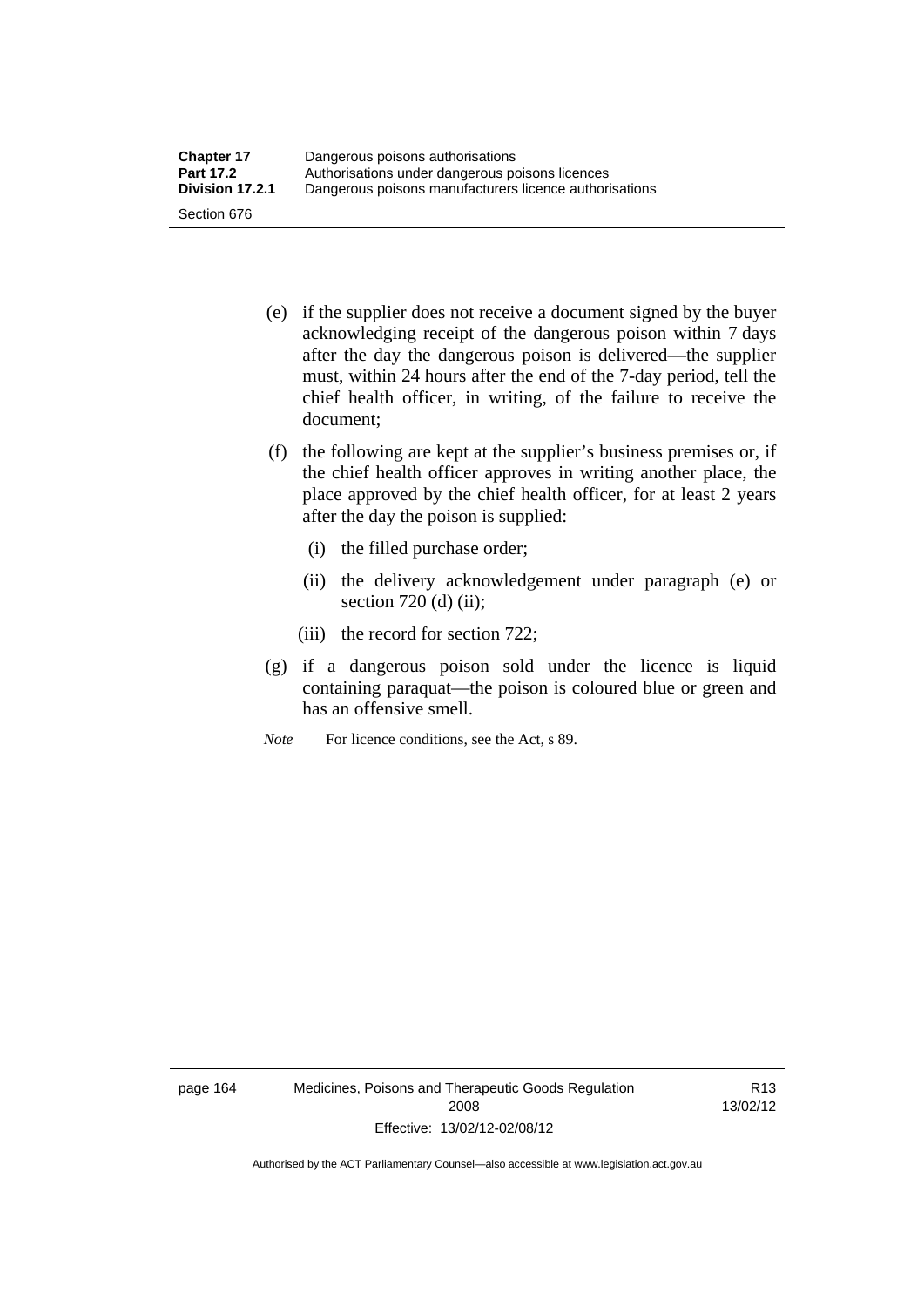### **Division 17.2.2 Dangerous poisons—research and education program licence authorisations**

- *Note 1* For authorisation for research and education programs by scientifically qualified people, see div 17.3.3.
- *Note 2* For other provisions about dangerous poisons research and education program licences, see pt 18.3.

### **680 Authorisations under dangerous poisons research and education program licences—Act, s 20 (1) (a)**

A dangerous poisons research and education program licence authorises—

- (a) the licence-holder to—
	- (i) issue a purchase order for a dangerous poison (the *licensed dangerous poison*) stated in the licence for the program stated in the licence; and
	- (ii) obtain a licensed dangerous poison on a purchase order for the program; and
	- (iii) possess a licensed dangerous poison for the program at the premises to which the licence relates; and
	- (iv) supply a licensed dangerous poison to anyone taking part in the program for the program; and
- (b) the program supervisor, and anyone taking part in the program, to deal with the licensed dangerous poison as authorised by the licence at the premises stated in the licence.

page 165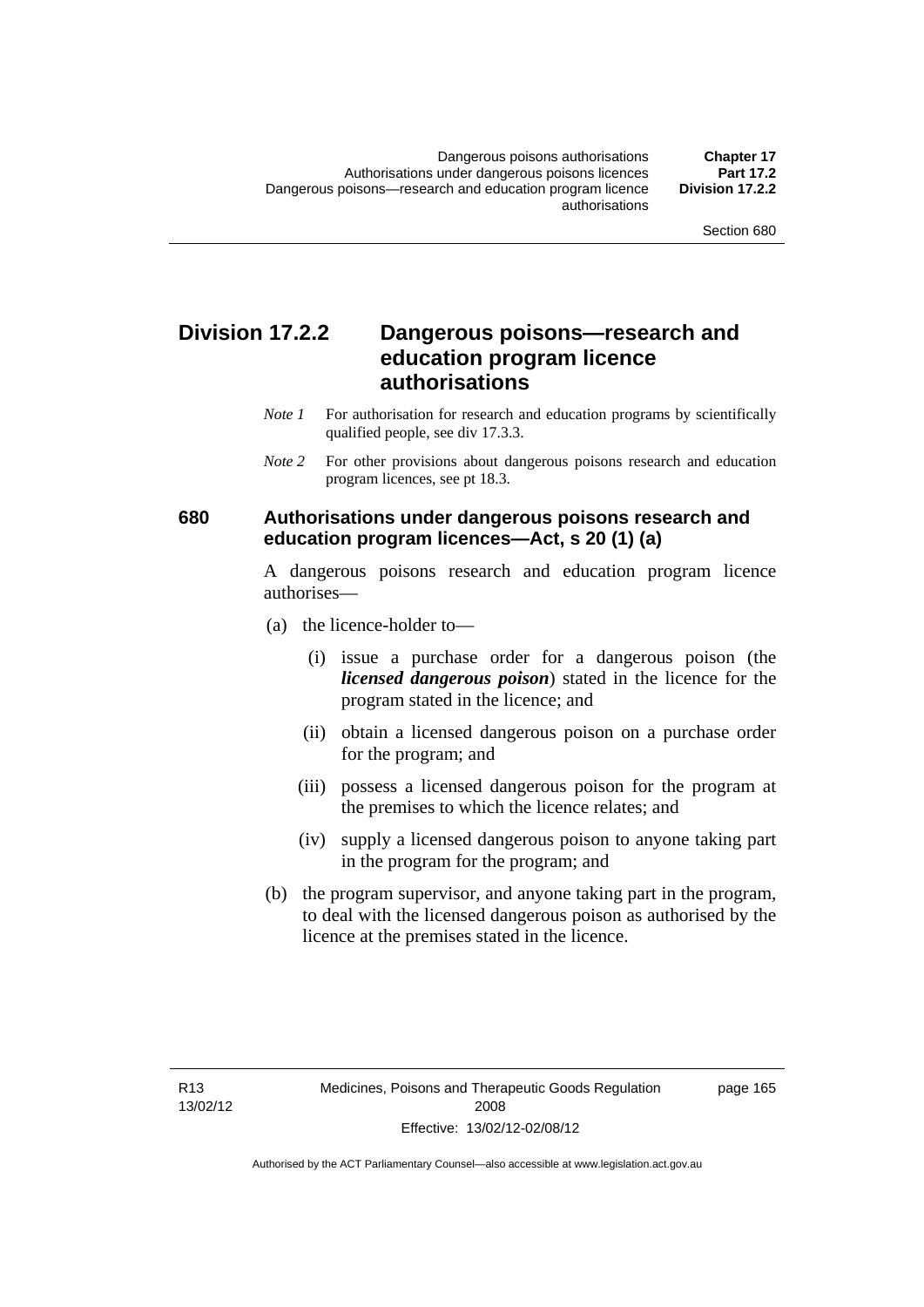| <b>Chapter 17</b> | Dangerous poisons authorisations                                           |  |
|-------------------|----------------------------------------------------------------------------|--|
| <b>Part 17.2</b>  | Authorisations under dangerous poisons licences                            |  |
| Division 17.2.2   | Dangerous poisons—research and education program licence<br>authorisations |  |
| Section 681       |                                                                            |  |

**681 Authorisation condition for dangerous poisons research and education program licences—Act, s 44 (1) (b) and (2) (b)** 

A licence-holder's authorisation to obtain a dangerous poison under a dangerous poisons research and education program licence is subject to the condition that the poison is purchased on a complying purchase order.

*Note* For licence conditions, see the Act, s 89.

page 166 Medicines, Poisons and Therapeutic Goods Regulation 2008 Effective: 13/02/12-02/08/12

R13 13/02/12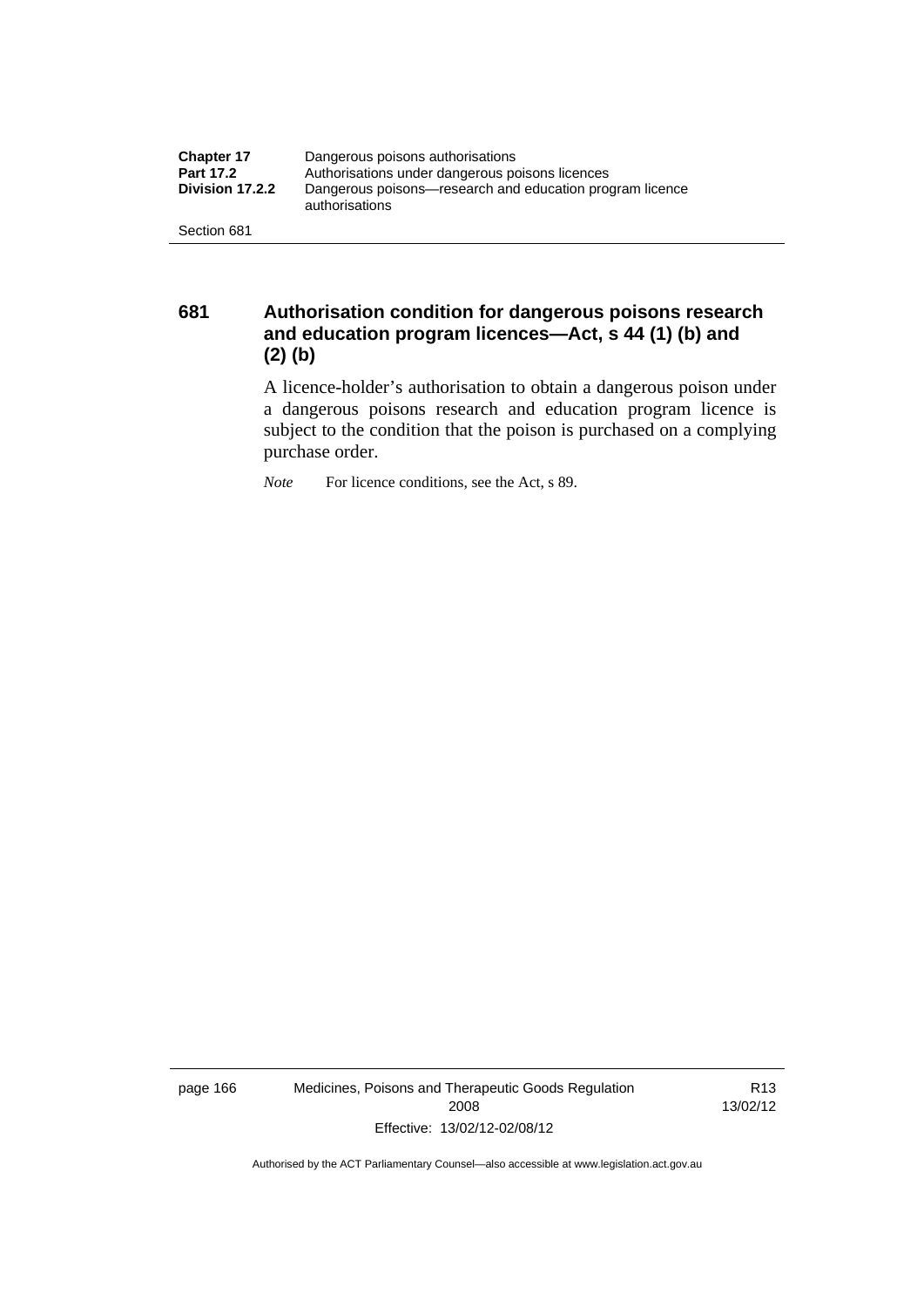### **Division 17.2.3 Dangerous poisons suppliers licence authorisations**

*Note* For other provisions about dangerous poisons suppliers licences, see pt 18.4.

#### **685 Authorisations under dangerous poisons suppliers licences—Act, s 20 (1) (b)**

- (1) A dangerous poisons suppliers licence authorises the holder to do any of the following in relation to a dangerous poison (the *licensed dangerous poison*) stated in the licence at the premises (the *licensed premises*) stated in the licence:
	- (a) issue a purchase order for a licensed dangerous poison;
	- (b) obtain a licensed dangerous poison on a purchase order for sale from the licensed premises;
	- (c) possess a licensed dangerous poison for sale from the licensed premises;
	- (d) sell a licensed dangerous poison on a purchase order to—
		- (i) someone authorised to issue a purchase order for the dangerous poison; or
		- (ii) someone in another State who may obtain the dangerous poison under the law of the other State; or
		- (iii) someone in another country who may lawfully obtain the dangerous poison in the other country.
		- *Note* The dangerous poison must be sold on a purchase order in accordance with s 720 (see s 686).
- (2) However, an authorisation under subsection (1) does not apply if the licence states that it does not apply.

R13 13/02/12 page 167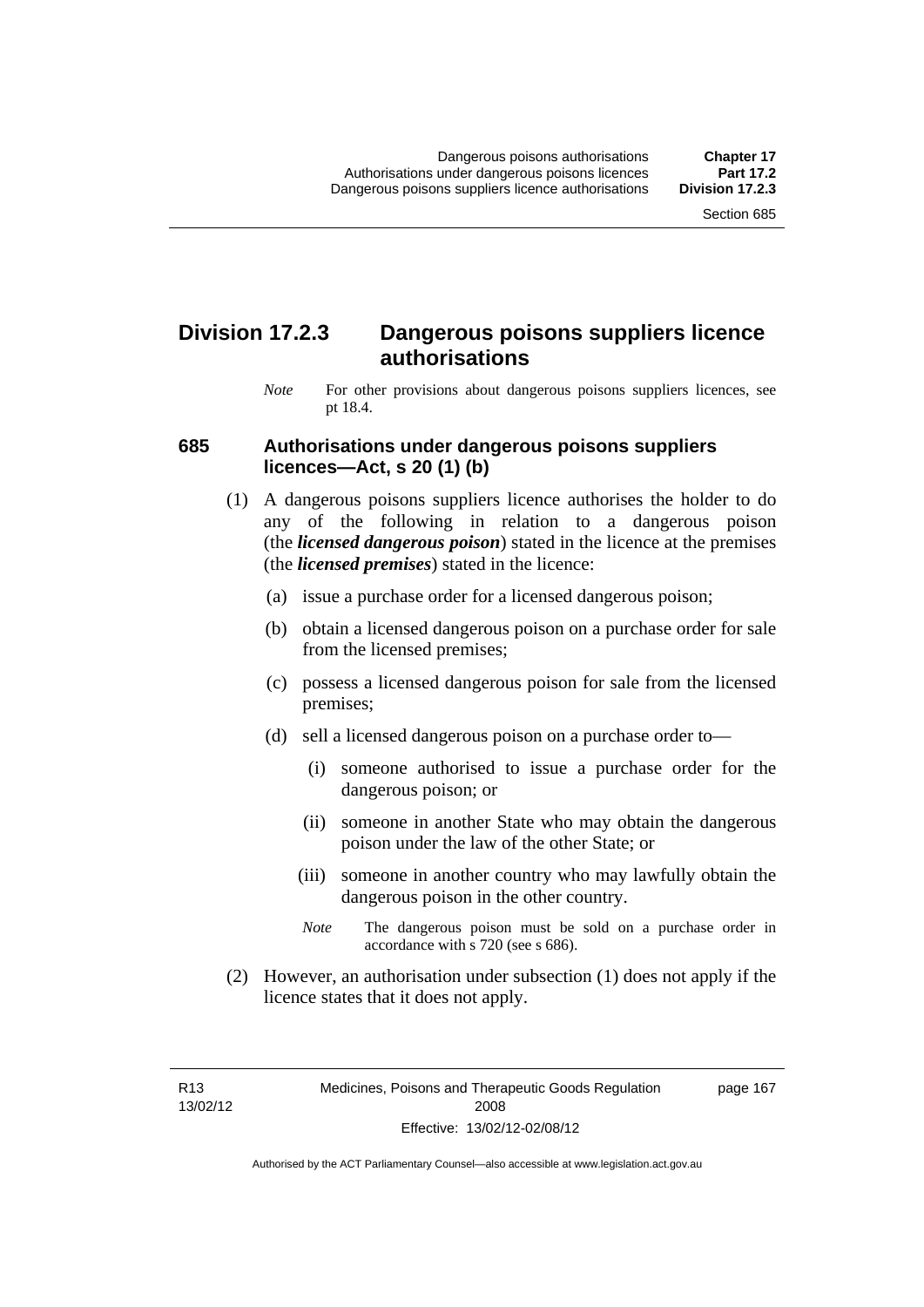(3) Also, subsection (1) (d) (iii) does not apply in relation to a licensed dangerous poison that is a prohibited export under the *Customs Act 1901* (Cwlth).

### **686 Authorisation conditions for dangerous poisons suppliers licences—Act, s 44 (1) (b) and (2) (b)**

A licence-holder's authorisation under a dangerous poisons suppliers licence is subject to the following conditions:

- (a) the dealings with a dangerous poison authorised by the licence will be carried out under the supervision of an individual approved under section 716 (1) (Restrictions on issuing of dangerous poisons suppliers licences—Act, s 85 (1) (a));
- (b) a dangerous poison sold under the licence will be sold on a purchase order in accordance with section 720 (Supplying dangerous poisons on purchase orders);
- (c) a dangerous poison sold under the licence will be supplied for a non-household (including a non-household garden) purpose only;
- (d) if a dangerous poison sold under the licence is subject to the medicines and poisons standard, appendix J (Conditions for availability and use of Schedule 7 poisons), condition 3—the poison will be supplied only to a person who is allowed to use the poison under the condition;
	- *Note* Condition 3 relates to a dangerous poison that is not to be used except by or in accordance with the directions of an accredited government vermin control officer.
- (e) if the supplier does not receive a document signed by the buyer acknowledging receipt of the dangerous poison within 7 days after the day the dangerous poison is delivered—the supplier must, within 24 hours after the end of the 7-day period, tell the chief health officer, in writing, of the failure to receive the document;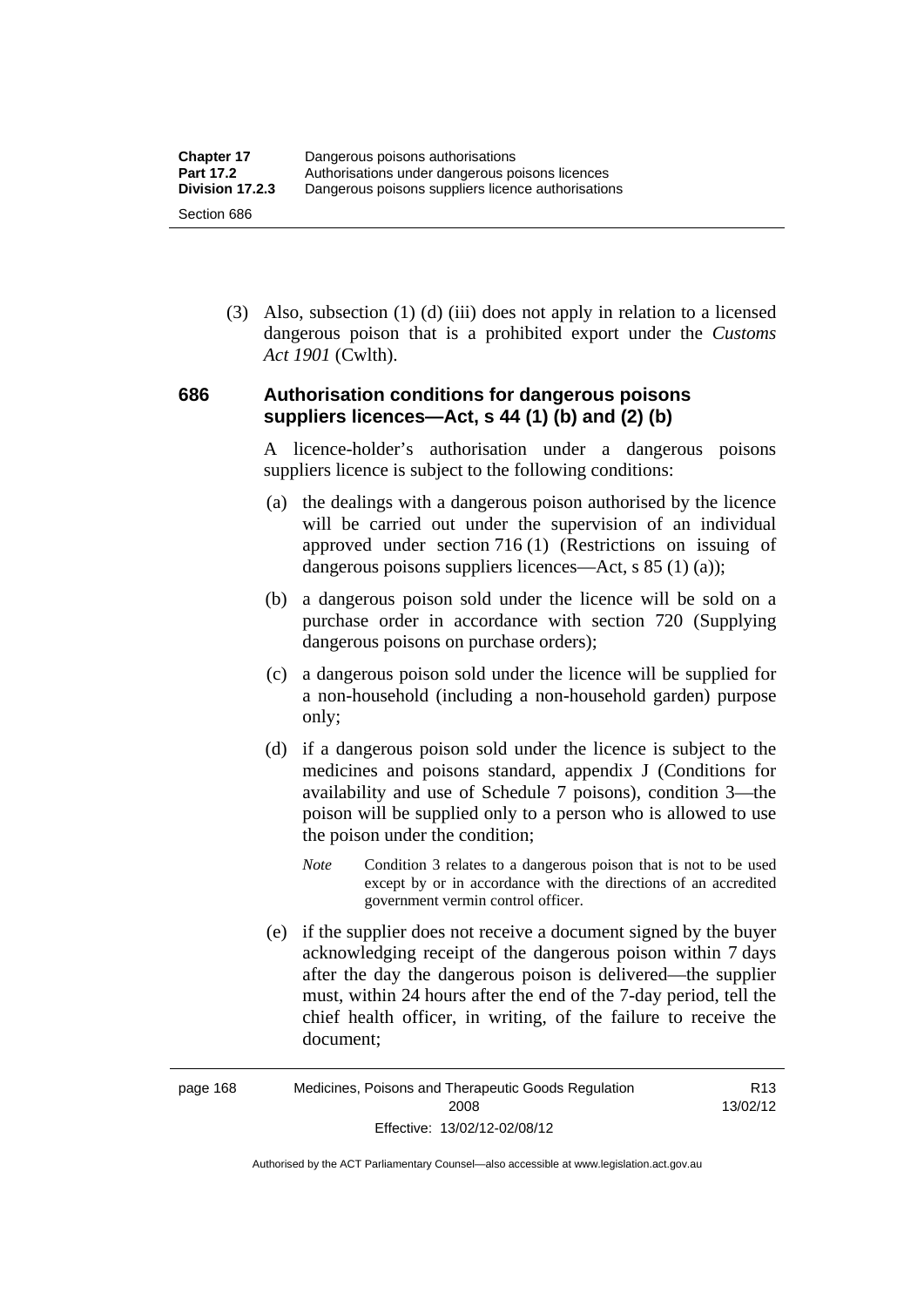- (f) the following are kept at the supplier's business premises or, if the chief health officer approves in writing another place, the place approved by the chief health officer, for at least 2 years after the day the poison is supplied:
	- (i) the filled purchase order;
	- (ii) the delivery acknowledgement under paragraph (e) or section 720 (d) (ii);
	- (iii) the record for section 722;
- (g) if a dangerous poison sold under the licence is liquid containing paraquat—the poison is coloured blue or green and has an offensive smell.
- *Note* For licence conditions, see the Act, s 89.

R13 13/02/12 Medicines, Poisons and Therapeutic Goods Regulation 2008 Effective: 13/02/12-02/08/12

page 169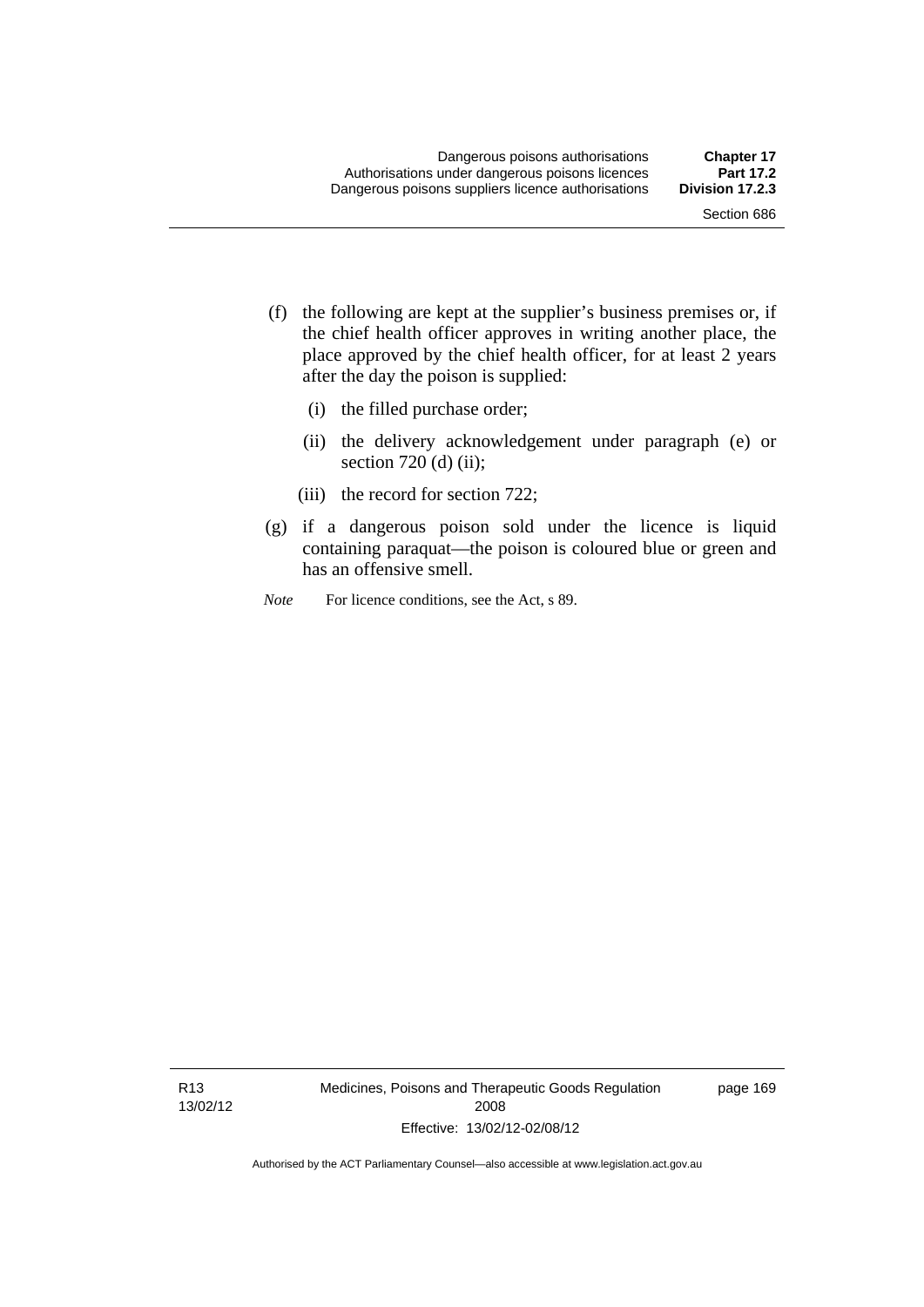# **Part 17.3 Other dangerous poisons authorisations**

### **Division 17.3.1 Authorisations for manufacturing etc purposes**

### **690 Manufacturing etc authorisations for dangerous poisons—Act, s 20 (2) (a)**

(1) In this section:

*relevant dealing*, with a dangerous poison, means any of the following:

- (a) issuing a purchase order for the poison;
- (b) obtaining the poison;
- (c) possessing the poison;
- (d) issuing a purchase order for the poison;
- (e) discarding the poison.
- (2) A person mentioned in schedule 4 (Dangerous poisons manufacturing etc authorisations), column 2 is authorised for a relevant dealing with a dangerous poison mentioned in column 3 in relation to the person if—
	- (a) the poison is for a purpose mentioned in column 4 in relation to the person; and
	- (b) the dealing is consistent with any condition or restriction for the dealing mentioned in column 3; and
	- (c) if the dealing is issuing a purchase order for the poison—the purchase order complies with section 721 (General requirements for dangerous poisons purchase orders—Act, s 38 (2) (c)).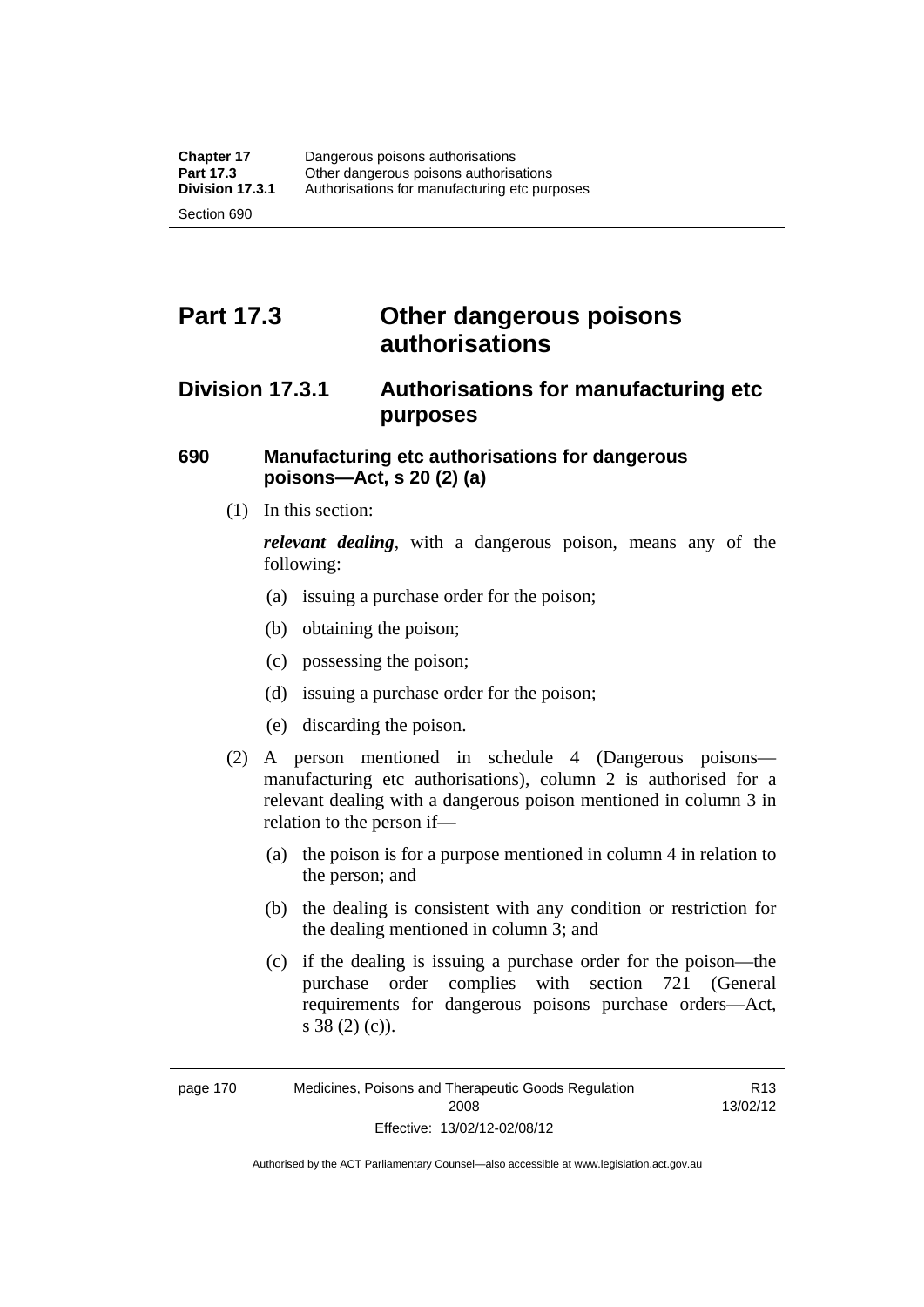*Note* A purchase order must be in writing (see Act, dict, def *purchase order*).

### **Division 17.3.2 Authorisations for delivery people and commercial disposal operators**

### **692 Authorisations to deliver dangerous poisons under purchase orders—Act, s 26 (1) (b) and (2) (b), s 35 (1) (b), (2) (b) and s 36 (b)**

- (1) This section applies to an adult (the *delivery person*) who is—
	- (a) engaged to transport and deliver a dangerous poison supplied on a purchase order; or
	- (b) acting for a person mentioned in paragraph (a).
- (2) The delivery person is authorised to—
	- (a) obtain and possess the dangerous poison for the purpose of transporting and delivering the dangerous poison as engaged; and
	- (b) supply the dangerous poison to the entity named as the recipient in the purchase order or the entity's agent.

#### **Example—delivery person**

an employee of a courier service

- *Note 1 Entity* includes a person (see Legislation Act, dict, pt 1).
- *Note 2* An example is part of the regulation, is not exhaustive and may extend, but does not limit, the meaning of the provision in which it appears (see Legislation Act, s 126 and s 132).

### **693 Authorisation to supply dangerous poisons to commercial disposal operator for disposal—Act, s 26 (1) (b)**

A person is authorised to supply a dangerous poison for disposal to another person if the other person—

R13 13/02/12 Medicines, Poisons and Therapeutic Goods Regulation 2008 Effective: 13/02/12-02/08/12 page 171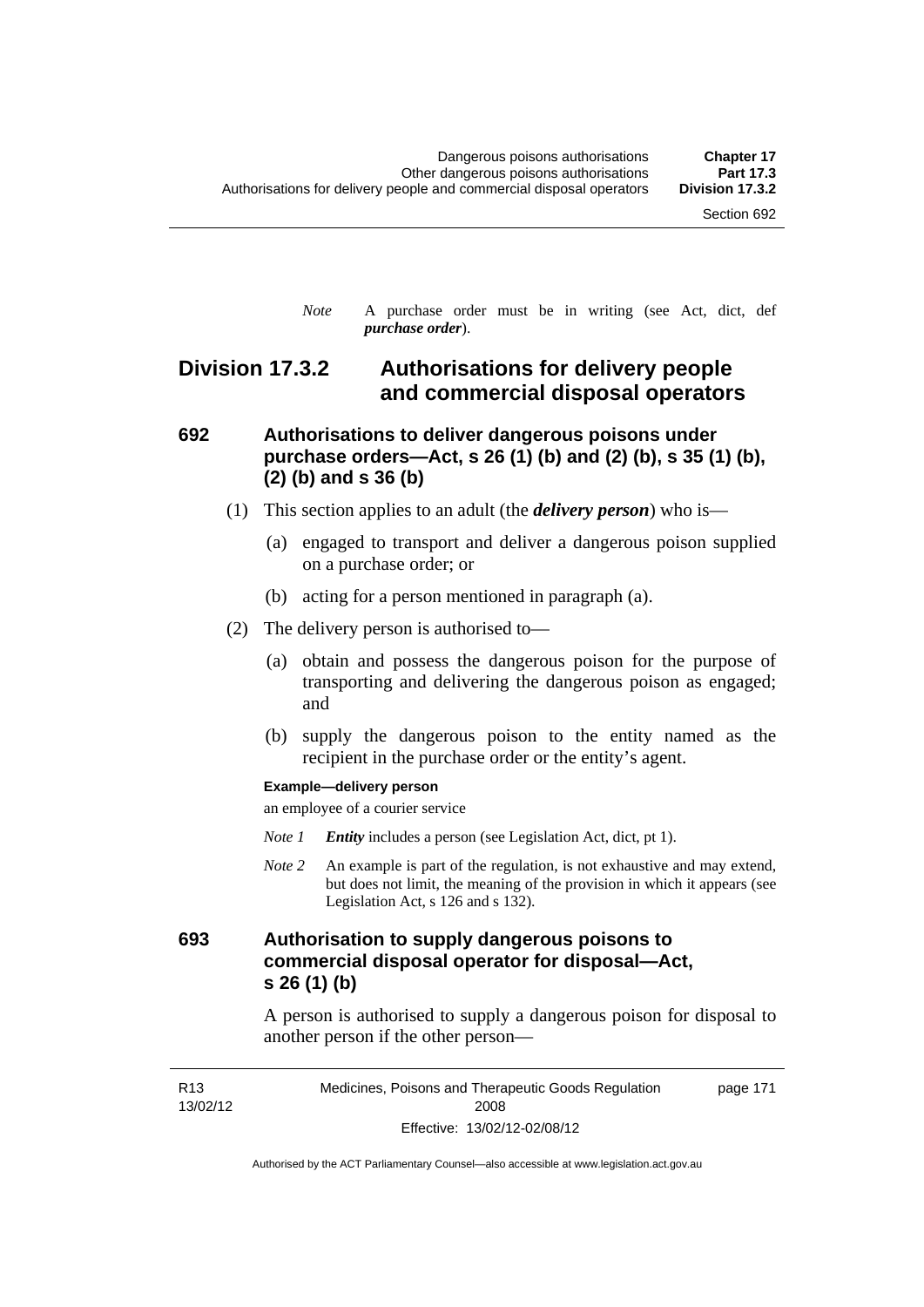| <b>Chapter 17</b> | Dangerous poisons authorisations                                     |  |
|-------------------|----------------------------------------------------------------------|--|
| <b>Part 17.3</b>  | Other dangerous poisons authorisations                               |  |
| Division 17.3.2   | Authorisations for delivery people and commercial disposal operators |  |
| Section 694       |                                                                      |  |

- (a) holds an environmental authorisation for the disposal of the dangerous poison; or
- (b) is an adult acting for a person mentioned in paragraph (a).
- *Note* For related authorisations, see pt 9.1.

### **694 Authorisations for commercial disposal operators—Act, s 26 (1) (b) and (2) (b), s 35 (1) (b) and (2) (b) and s 36 (b)**

- (1) This section applies to a person who—
	- (a) holds an environmental authorisation for the disposal of a dangerous poison; or
	- (b) is an adult acting for a person mentioned in paragraph (a).
- (2) The person is authorised to obtain and possess the dangerous poison for disposing of the poison as engaged.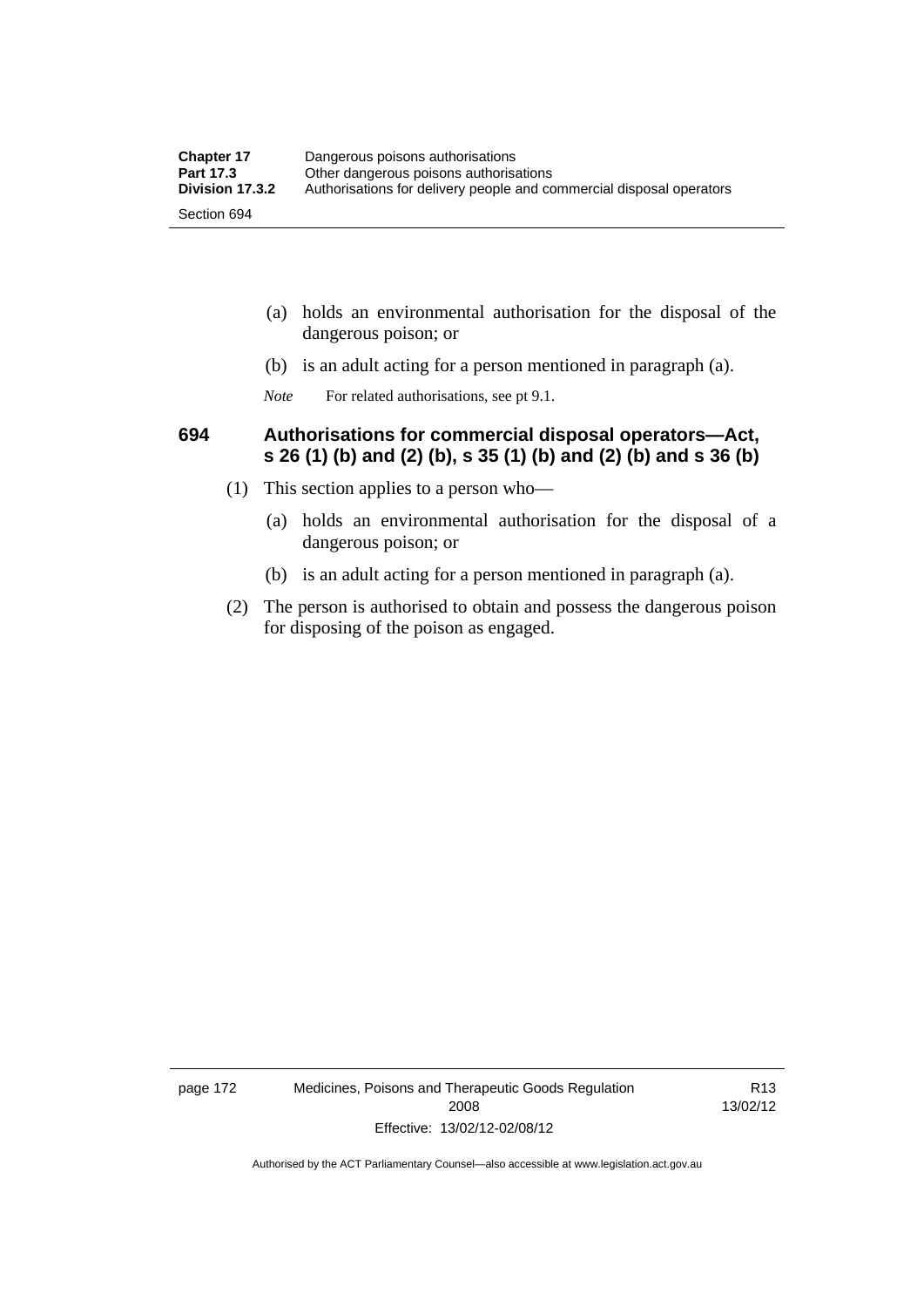### **Division 17.3.3 Authorisations for dangerous poisons research and education programs by scientifically qualified people**

*Note* A licence is required for research and education programs in relation to an administration-related dealing for human use (see Act, s 20 (3)).

#### **695 Authorisations for dangerous poisons research and education—Act, s 26 (1) and (2) (b)**

- (1) A scientifically qualified person employed at a recognised research institution is authorised to do the following for the purposes of an authorised activity at the institution:
	- (a) issue a purchase order for a dangerous poison;
	- (b) obtain on a purchase order a dangerous poison;
	- (c) possess a dangerous poison;
	- (d) supply a dangerous poison to a person (a *relevant person*) who is taking part in the authorised activity at the institution.
	- *Note 1 Scientifically qualified person*—see the dictionary.
	- *Note 2 Recognised research institution*—see the Act, s 20 (5).
- (2) A relevant person is authorised to do the following in relation to a dangerous poison for the purposes of an authorised activity:
	- (a) obtain the poison from the scientifically qualified person for the activity;
	- (b) possess the poison for the purposes of the activity;
	- (c) supply the poison to the scientifically qualified person for the activity.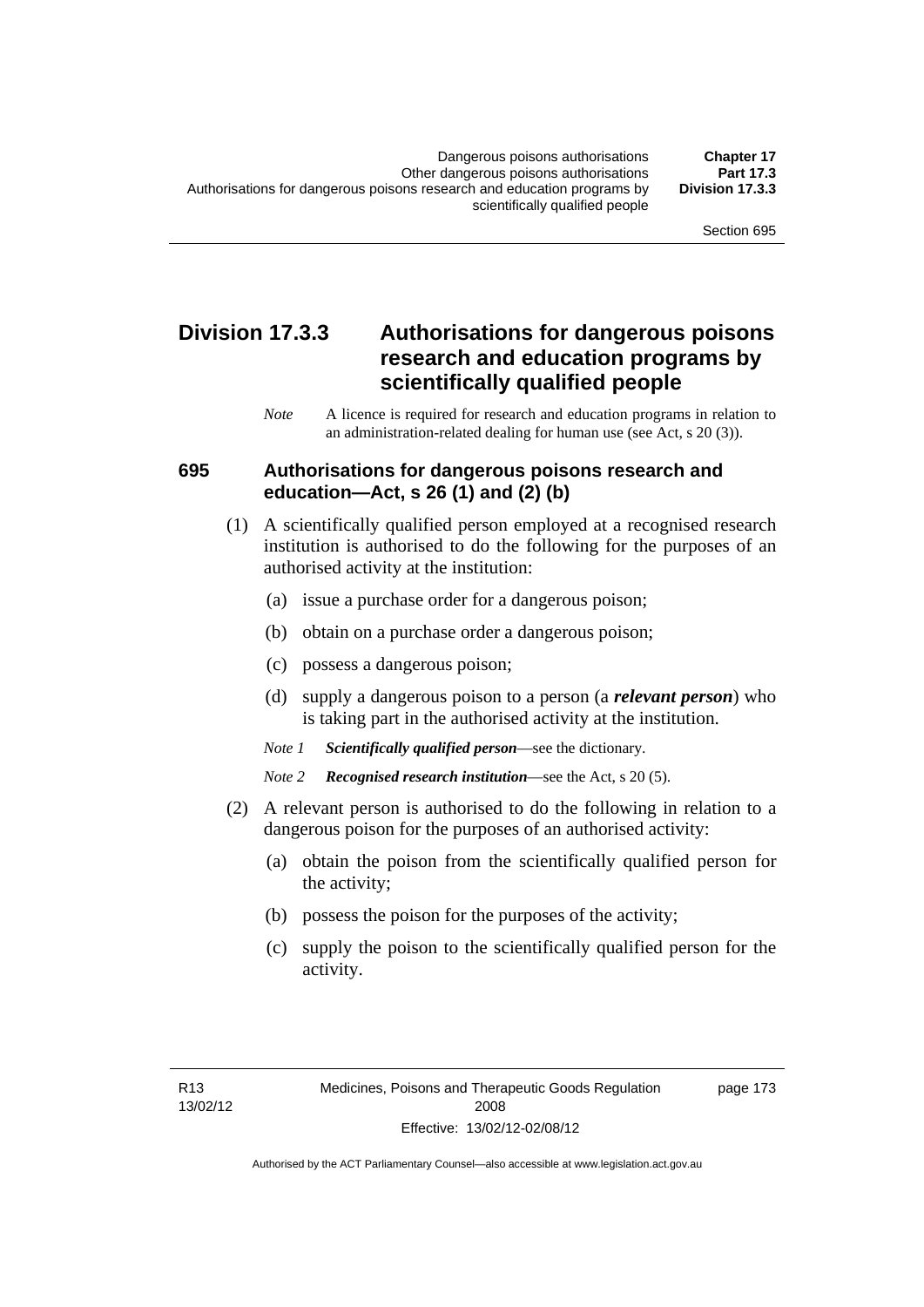| <b>Chapter 17</b> | Dangerous poisons authorisations                                                                           |  |
|-------------------|------------------------------------------------------------------------------------------------------------|--|
| Part 17.3         | Other dangerous poisons authorisations                                                                     |  |
| Division 17.3.3   | Authorisations for dangerous poisons research and education programs by<br>scientifically qualified people |  |
| Section 696       |                                                                                                            |  |

(3) In this section:

*administration-related dealing*, in relation to a dangerous poison see the Act, section 20 (5).

*authorised activity*, in relation to a dangerous poison at a recognised research institution, means the conduct of any of the following if it does not involve an administration-related dealing of the poison for human use:

- (a) medical or scientific research in relation to the poison at the institution;
- (b) instruction involving the poison at the institution;
- (c) quality control or analysis of the poison at the institution.

### **696 Authorisation conditions for dangerous poisons research and education—Act, s 44 (1) (b) and (2) (b)**

A scientifically qualified person's authorisation under section 695 is subject to the following conditions:

- (a) the person has written approval for the conduct of the authorised activity from the person in charge of—
	- (i) the recognised research institution; or
	- (ii) a faculty or division of the institution;
- (b) a dangerous poison is purchased on a complying purchase order;
- (c) the purchase order is for an amount of the poison approved in writing by the person in charge;
- (d) the dangerous poison is obtained from someone who is authorised to supply the poison to the person.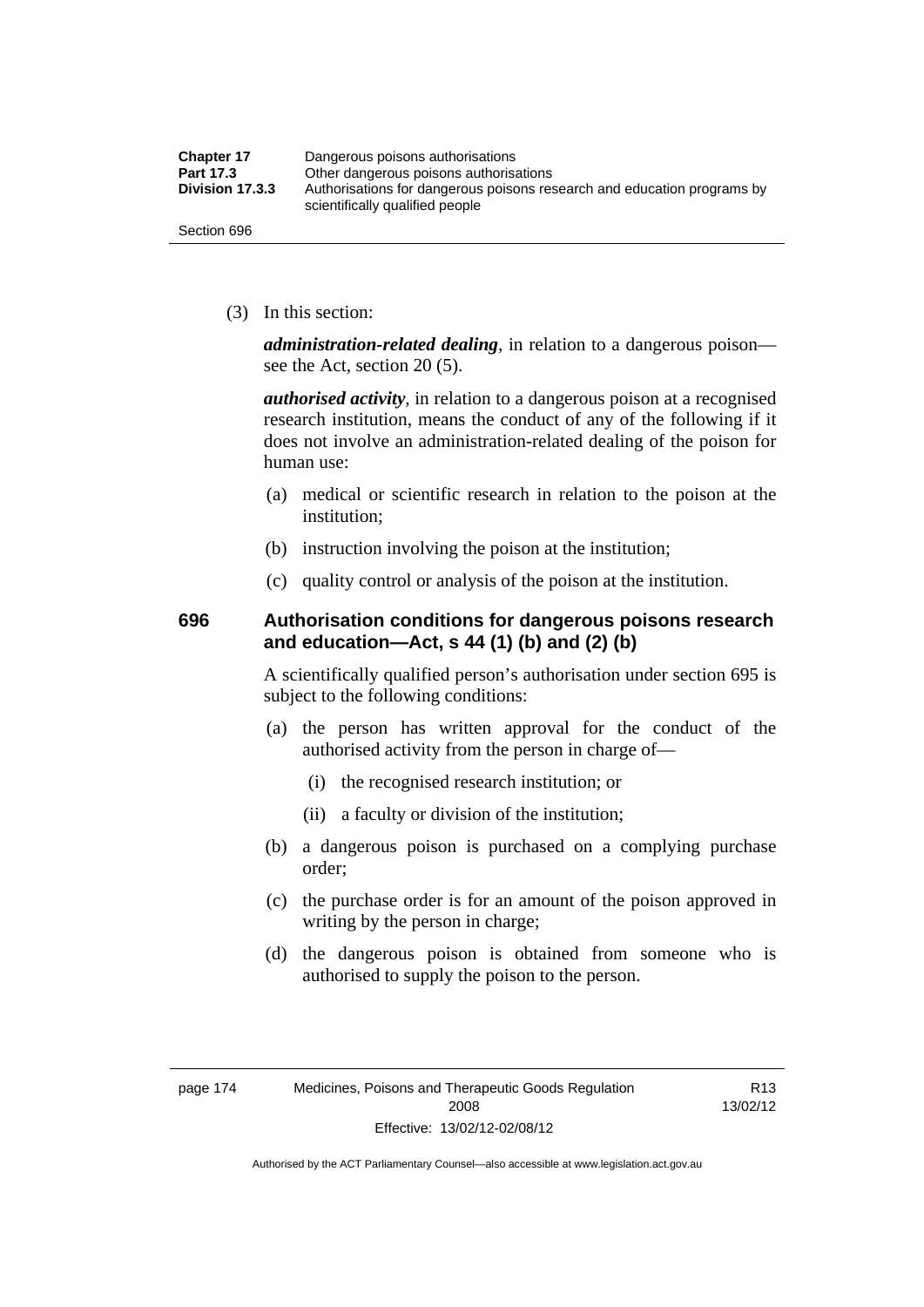# **Chapter 18 Dangerous poisons licences**

## **Part 18.1 Dangerous poisons licences generally**

### **700 Dangerous poisons licences that may be issued—Act, s 78 (2)**

The following licences for dangerous poisons may be issued:

- (a) a licence for the manufacture of a dangerous poison (a *dangerous poisons manufacturers licence*);
- (b) a licence for a program of research or education in relation to a dangerous poison (a *dangerous poisons research and education program licence*);
- (c) a licence for the supply of dangerous poisons (a *dangerous poisons suppliers licence*).
- *Note* Other dangerous poisons licences may also be issued (see Act, s 78 (3)).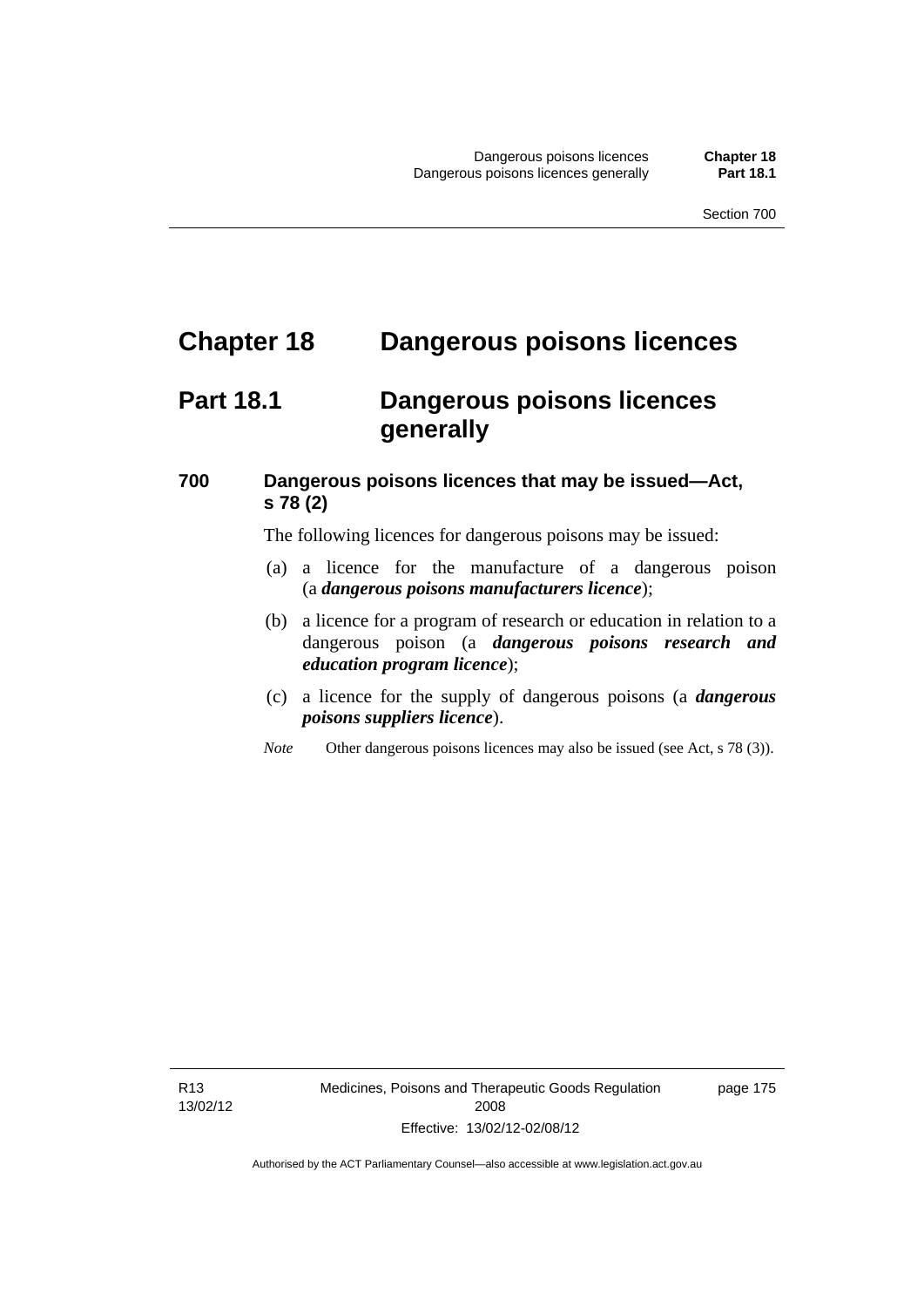## **Part 18.2 Dangerous poisons manufacturers licences**

### **705 Applications for dangerous poisons manufacturers licences**

- (1) An application for a dangerous poisons manufacturers licence must be in writing, signed by the applicant, and include the following:
	- (a) the dangerous poisons to which the application relates;
	- (b) the full name of the applicant;
	- (c) the applicant's ABN (if any);
	- (d) if the applicant is a corporation—the corporation's ACN;
	- (e) the location of the premises where the applicant proposes to deal with the poisons under the licence;
	- (f) the security arrangements proposed for the premises;
	- (g) the name of an individual who is to supervise the dealings to be authorised under the licence.
	- *Note 1* If a form is approved under the Act, s 198 for this provision, the form must be used.

*Note 2* A fee may be determined under the Act, s 197 for this provision.

- (2) The application must be accompanied by a plan of the premises that shows—
	- (a) each part of the premises where a process in the manufacture of the dangerous poisons is proposed to be carried out and the nature of the process; and
	- (b) where it is proposed to store the dangerous poisons to which the application relates and any other dangerous poisons obtained for the manufacture of those dangerous poisons; and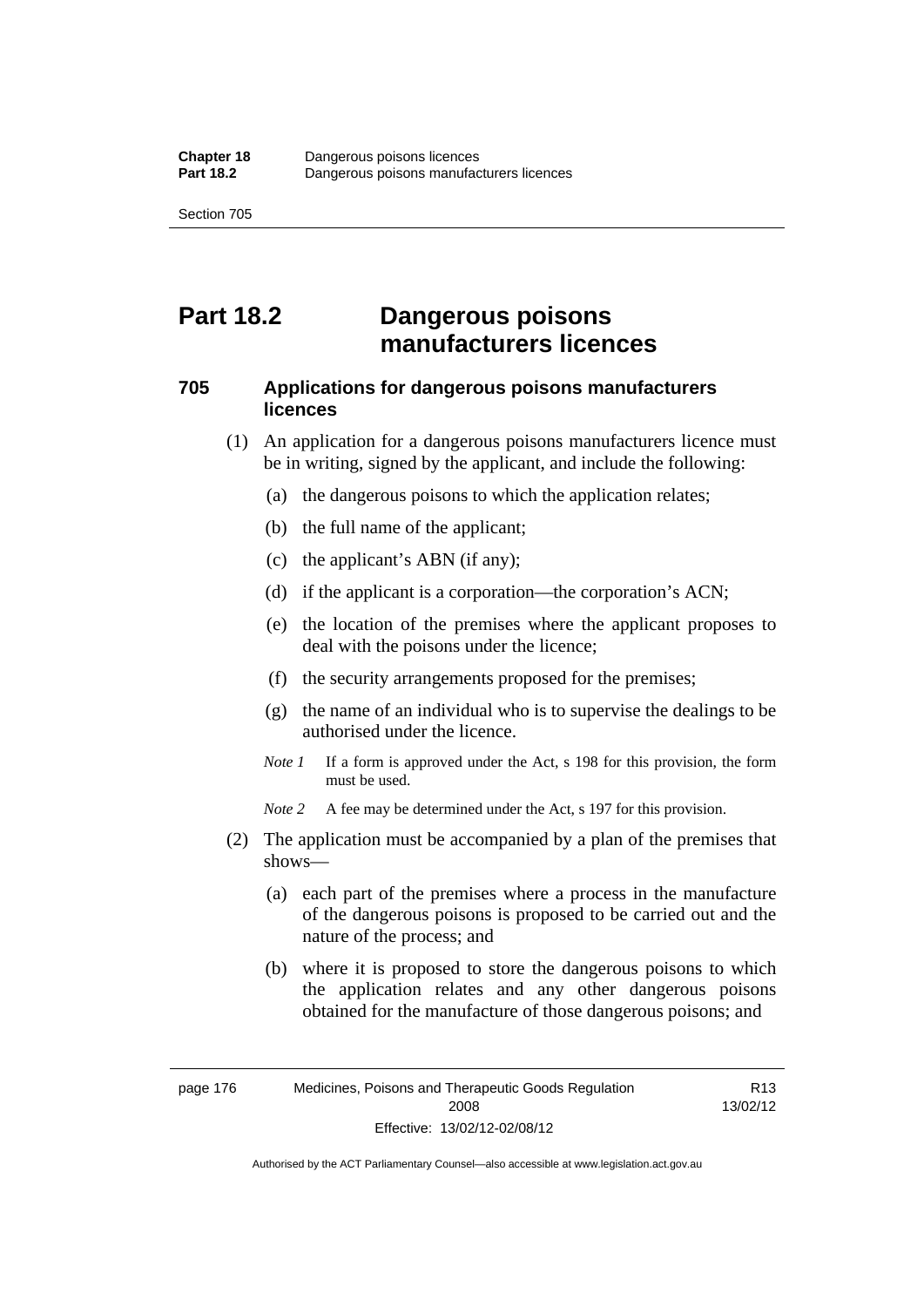(c) the location and nature of security devices.

### **706 Restrictions on issuing of dangerous poisons manufacturers licences—Act, s 85 (1) (a)**

- (1) The chief health officer must not issue a dangerous poisons manufacturers licence to a person unless dealings with dangerous poisons under the licence will be supervised by an individual nominated by the applicant and approved, in writing, by the chief health officer.
- (2) The chief health officer must not approve the nominated individual unless satisfied that the individual—
	- (a) is a suitable person to hold a dangerous poisons manufacturers licence; and
	- (b) has qualifications in chemistry, pharmacy or pharmacology or experience appropriate for the manufacture of dangerous poisons.
	- *Note* For changes of nominated individuals, see the Act, s 93.
- (3) In this section:

*suitable person*, to hold a licence—see the Act, section 81.

### **707 Additional information for dangerous poisons manufacturers licences—Act, s 88 (1) (k)**

The name of the person approved under section 706 (1) to supervise the dealings with dangerous poisons authorised by the licence is prescribed for a dangerous poisons manufacturers licence.

page 177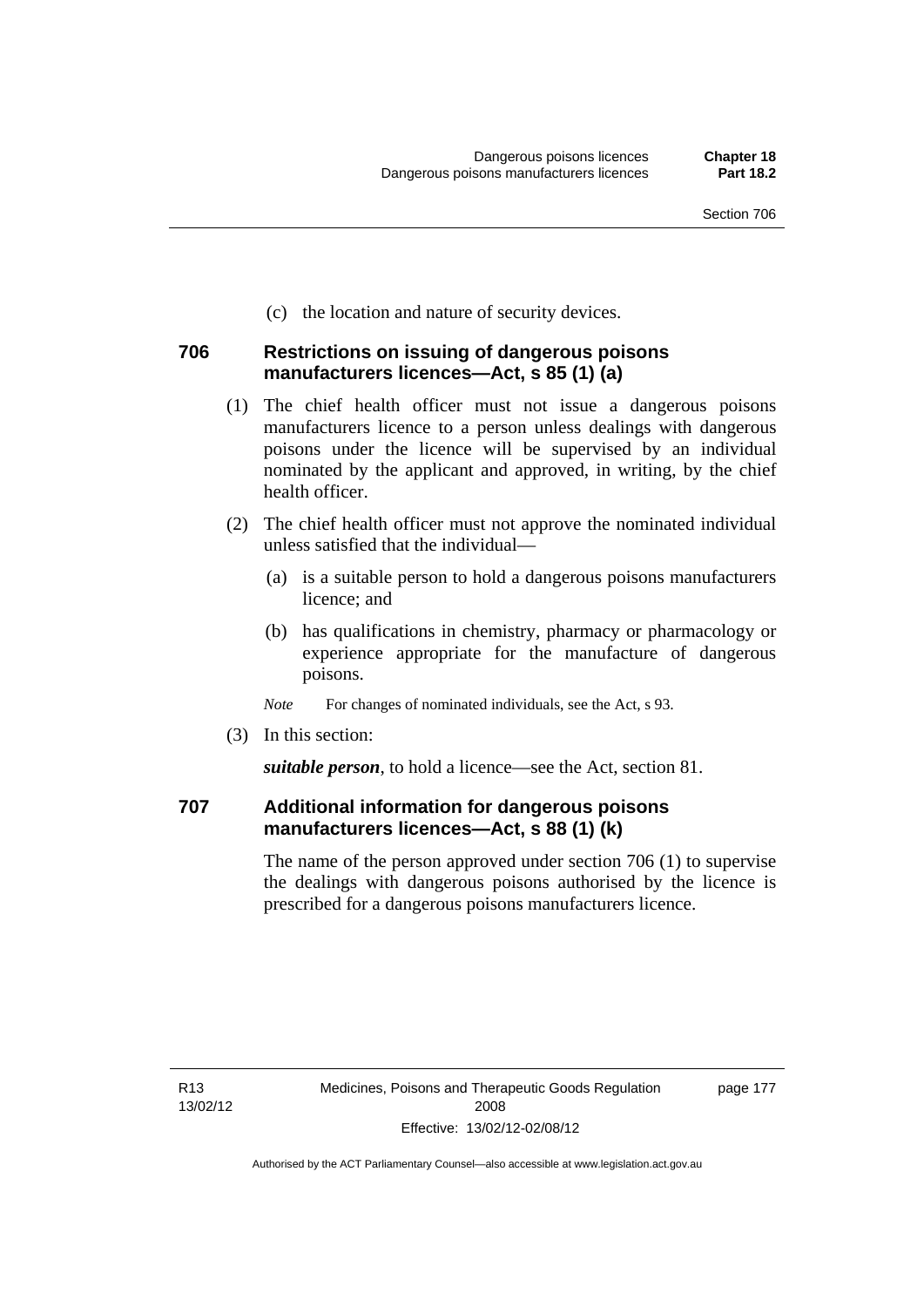## **Part 18.3 Dangerous poisons research and education program licences**

### **710 Applications for dangerous poisons research and education program licences**

- (1) An application for a dangerous poisons research and education program licence for a dangerous poison must be in writing, signed by the applicant, and include the following:
	- (a) the full name, address and academic, professional or other relevant qualifications of—
		- (i) the person who is to supervise the program; and
		- (ii) the person who is to conduct the program;
	- (b) the name of the recognised research institution at or under which the program is proposed to be conducted;

*Note Recognised research institution*—see the Act, s 20 (5).

- (c) whether the program will be conducted at, or under the authority of, the recognised research institution;
- (d) the premises where the program will be conducted;
- (e) the dangerous poison, and the form and strength of the poison, for which the licence is sought;
- (f) the maximum quantity of the dangerous poison that would be possessed under the licence at any time;
- (g) a description of the program, including an explanation of why the program cannot be carried out satisfactorily without the use of the dangerous poison;
- (h) the supervision arrangements for the program;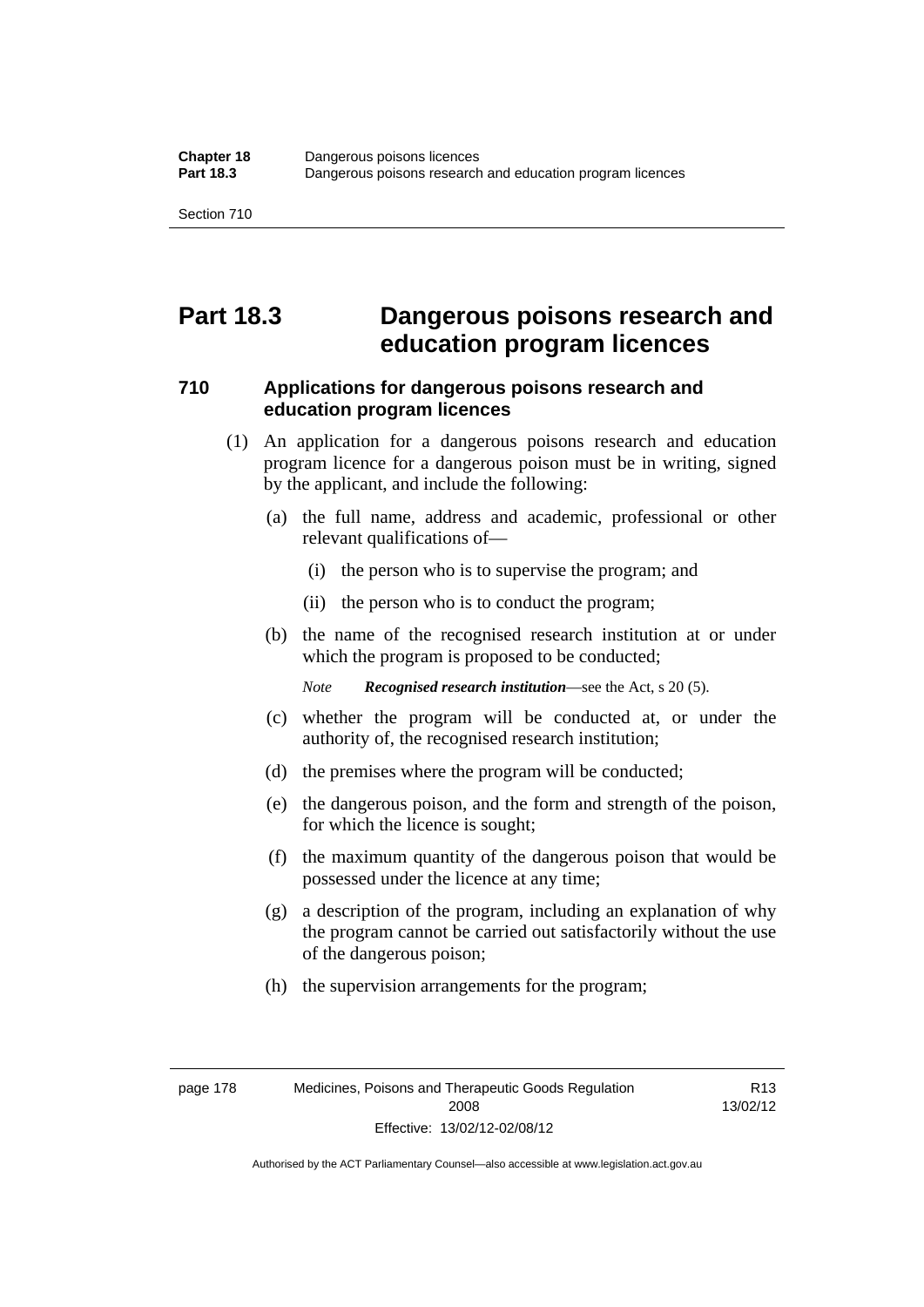- (i) the period for which the licence is sought.
- *Note 1* If a form is approved under the Act, s 198 for this provision, the form must be used.
- *Note* 2 A fee may be determined under the Act, s 197 for this provision.
- (2) The application must be accompanied by a written approval of the program by the person in charge of—
	- (a) the recognised research institution; or
	- (b) a faculty or division of the institution.

### **711 Restrictions on issuing of dangerous poisons research and education program licences—Act, s 85 (1) (a)**

The chief health officer must not issue a dangerous poisons research and education program licence to a person unless—

- (a) the program to which the licence relates will be conducted at, or under the authority of, a recognised research institution; and
- (b) the program is approved by a person mentioned in section 710 (2); and
- (c) satisfied that the program—
	- (i) cannot be carried out without the use of the dangerous poison to which the licence application relates; and
	- (ii) will be adequately supervised.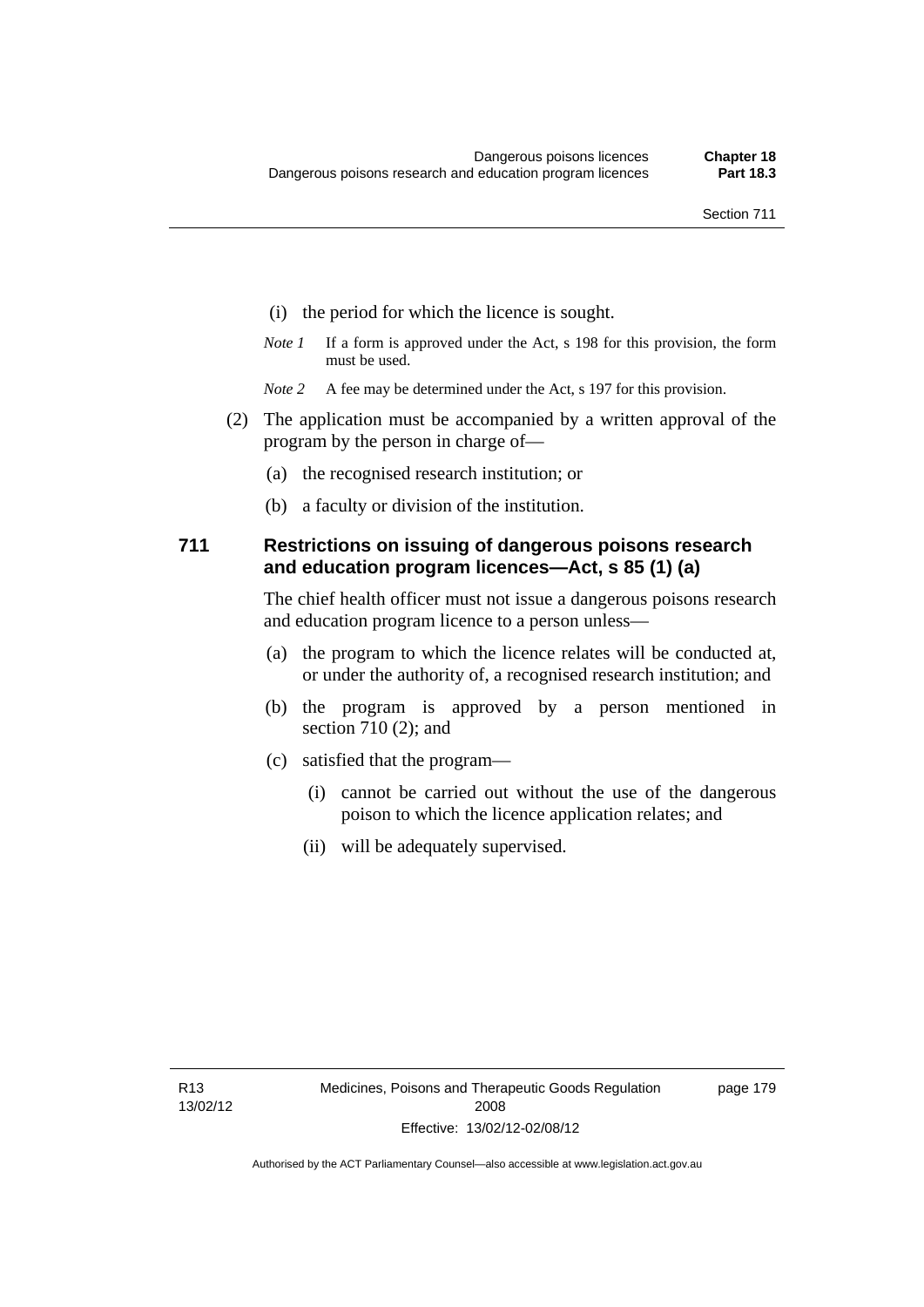### **712 Additional information for dangerous poisons research and education licences—Act, s 88 (1) (k)**

The following additional information is prescribed for a dangerous poisons research and education licence:

- (a) the research or education program for which the licence is issued;
- (b) the name of the program's supervisor;
- (c) the dealings with a dangerous poison authorised by the licence;
- (d) the premises where the program will be conducted;
- (e) the maximum quantity of the dangerous poison that may be possessed at any time for the program;
- (f) the total quantity of the dangerous poison that may be possessed for the program during the period of the licence;
- (g) the form and strength of the dangerous poison that may be obtained and possessed for the program.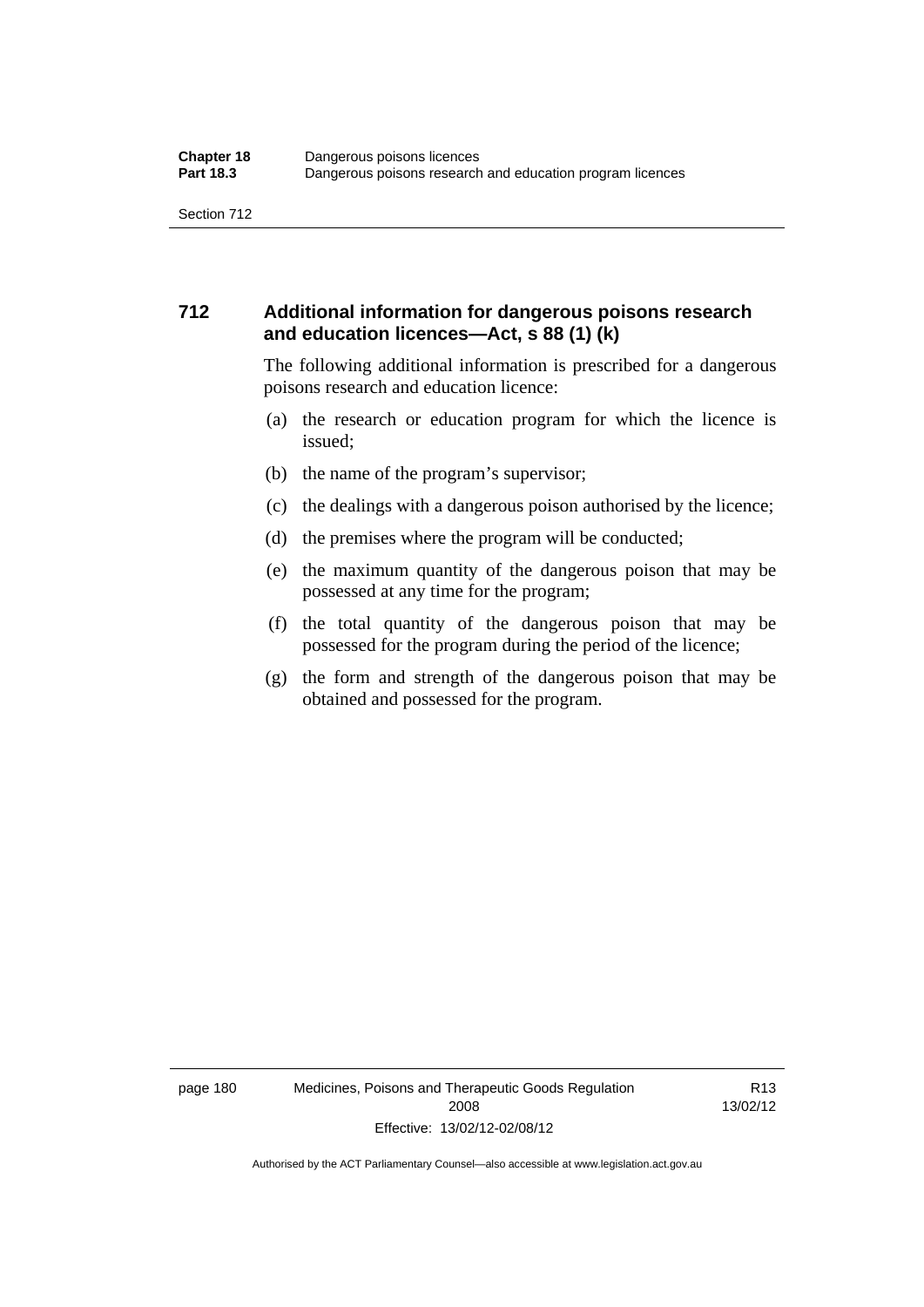# **Part 18.4 Dangerous poisons suppliers licences**

#### **715 Applications for dangerous poisons suppliers licences**

- (1) An application for a dangerous poisons suppliers licence must be in writing, signed by the applicant, and include the following:
	- (a) the dangerous poisons to which the application relates;
	- (b) the full name of the applicant;
	- (c) the applicant's ABN (if any);
	- (d) if the applicant is a corporation—the corporation's ACN;
	- (e) the location of the premises where the applicant proposes to deal with the poisons under the licence;
	- (f) the security arrangements proposed for the premises;
	- (g) the name of an individual who is to supervise the dealings to be authorised under the licence.
	- *Note 1* If a form is approved under the Act, s 198 for this provision, the form must be used.
	- *Note* 2 A fee may be determined under the Act, s 197 for this provision.
- (2) The application must be accompanied by a plan of the premises that shows—
	- (a) where it is proposed to store the dangerous poisons; and
	- (b) the location and nature of security devices.

### **716 Restrictions on issuing of dangerous poisons suppliers licences—Act, s 85 (1) (a)**

(1) The chief health officer must not issue a dangerous poisons suppliers licence to a person unless dealings with dangerous poisons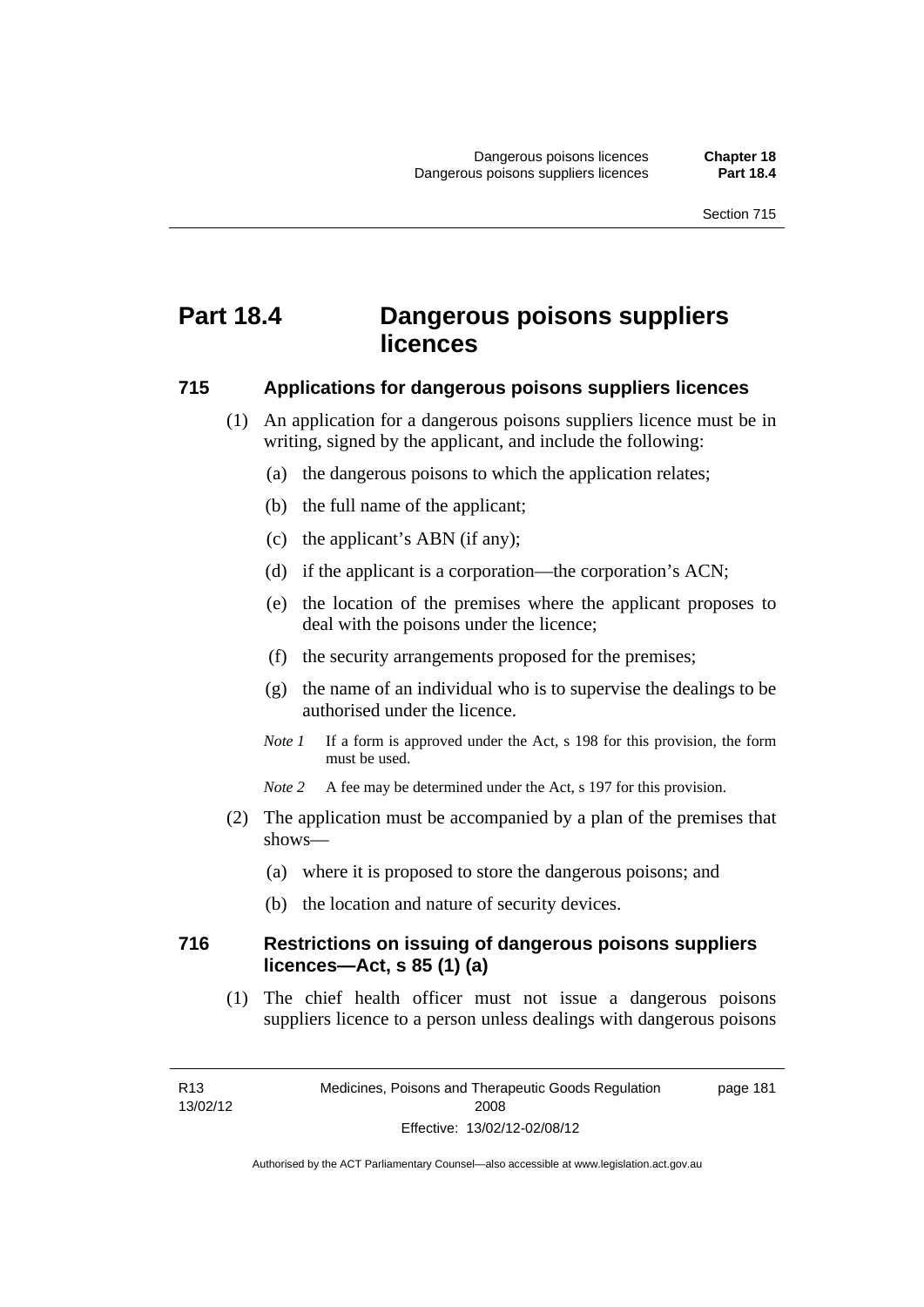under the licence will be supervised by an individual nominated by the applicant and approved, in writing, by the chief health officer.

- (2) The chief health officer must not approve the nominated individual unless satisfied that the individual—
	- (a) is a suitable person to hold a dangerous poisons suppliers licence; and
	- (b) has qualifications in chemistry, pharmacy or pharmacology or experience appropriate for the sale of dangerous poisons.

*Note* For changes of nominated individuals, see the Act, s 93.

(3) In this section:

*suitable person*, to hold a licence—see the Act, section 81.

### **717 Additional information for dangerous poisons suppliers licences—Act, s 88 (1) (k)**

The name of the person approved under section 716 (1) to supervise the dealings with dangerous poisons authorised by the licence is prescribed for a dangerous poisons suppliers licence.

R13 13/02/12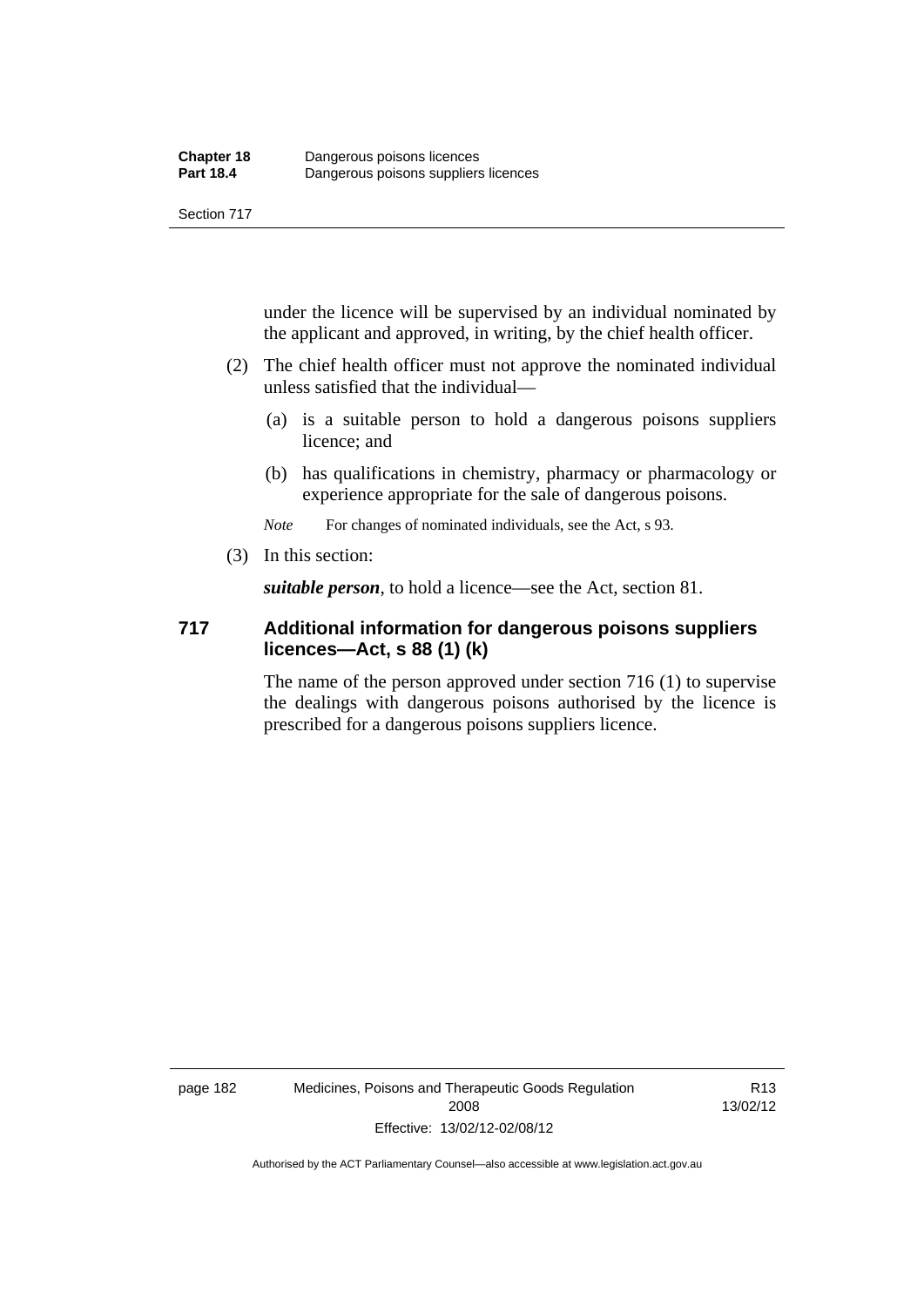# **Chapter 19 Dangerous poisons—other provisions**

### **Part 19.1 Dangerous poisons purchase orders**

#### **720 Supplying dangerous poisons on purchase orders**

The following are the requirements for the supply of a dangerous poison on a purchase order:

- (a) the dangerous poison is supplied in manufacturer's packs that comply with—
	- (i) section 731 (Packaging of supplied manufacturer's packs of dangerous poisons—Act, s 59 (1) (c) (i) and (2) (c) (i)); or
	- (ii) an approval under the Act, section 193 (Approval of non-standard packaging and labelling);
- (b) the manufacturer's packs are labelled in accordance with—
	- (i) section 732 (Labelling of supplied manufacturer's packs of dangerous poisons—Act,  $s$  60 (1) (c) (i) and (2) (c) (i)); or
	- (ii) an approval under the Act, section 193;
- (c) the manufacturer's packs are securely wrapped and packed;
- (d) if the dangerous poison is delivered in person by the supplier to the buyer—
	- (i) the poison is delivered to an adult; and
	- (ii) the delivery is acknowledged by the adult signing and dating a copy of the purchase order;

R13 13/02/12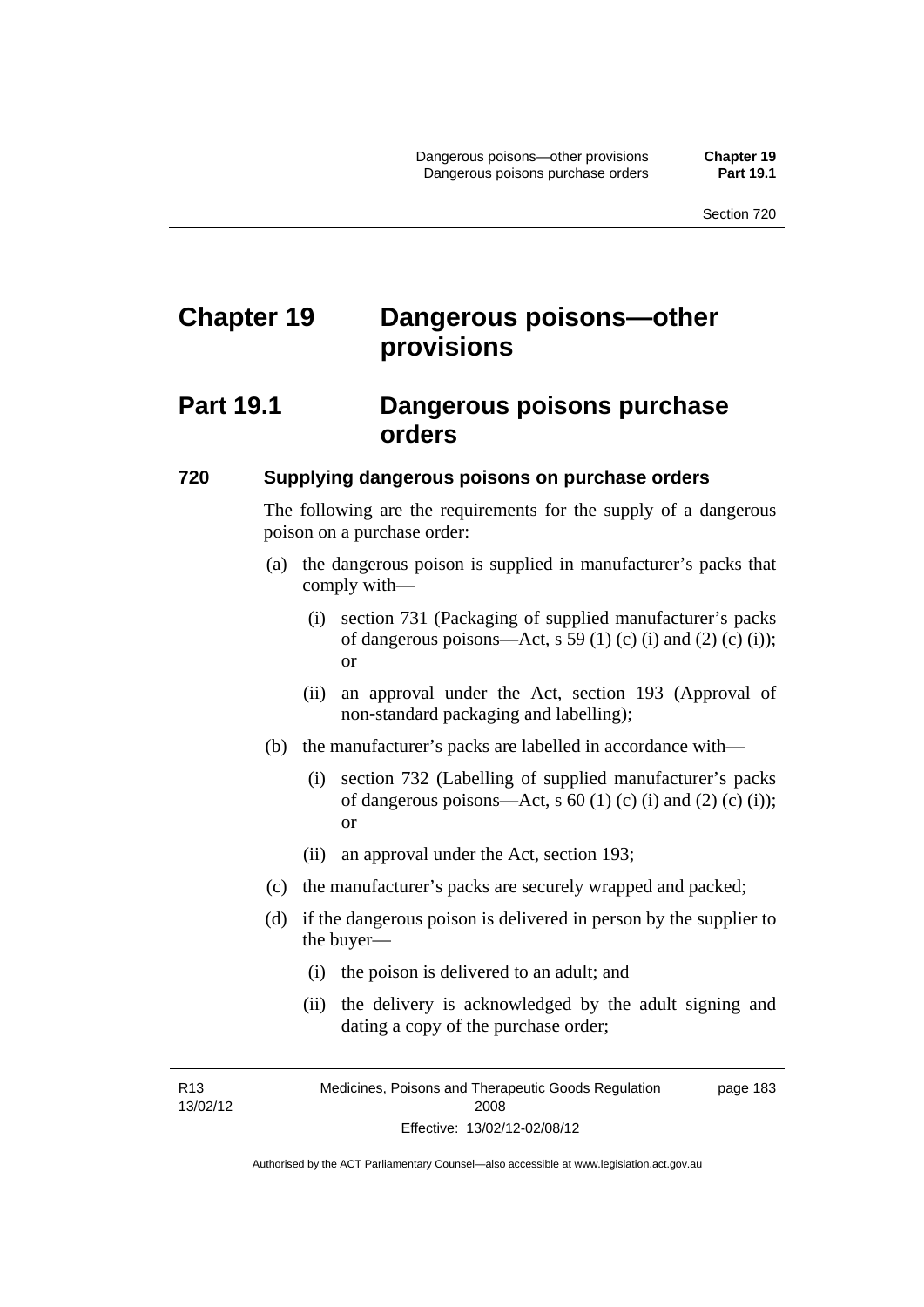(e) if the dangerous poison is not delivered in person by the supplier to the buyer—the poison is delivered to the buyer by a person whose procedures require the delivery of the poison to be signed for by the buyer or an adult employee of the buyer.

### **721 General requirements for dangerous poisons purchase orders—Act, s 38 (2) (c)**

- (1) A purchase order for a dangerous poison must be—
	- (a) signed by the person (the *issuer*) issuing the order; and
		- *Note* The purchase order must be signed with the issuer's usual signature (see Act, dict, def *signs*).
	- (b) if the issuer amends the order—initialled and dated by the issuer beside the amendment.
- (2) A purchase order for a dangerous poison must include the following:
	- (a) the issuer's name and business address and telephone number;
	- (b) the issuer's authority to issue the order;
	- (c) the dangerous poison, and the form, strength and quantity of the poison, to be supplied on the order.

### **722 Recording supply of dangerous poisons on purchase orders**

A person who supplies a dangerous poison to someone else on a purchase order must make a written record of the following information:

- (a) the date of the order;
- (b) the issuer's authority to issue the order;
- (c) the name, and the business address and telephone number, of the person to whom the dangerous poison is supplied;

R13

page 184 Medicines, Poisons and Therapeutic Goods Regulation 2008 Effective: 13/02/12-02/08/12 13/02/12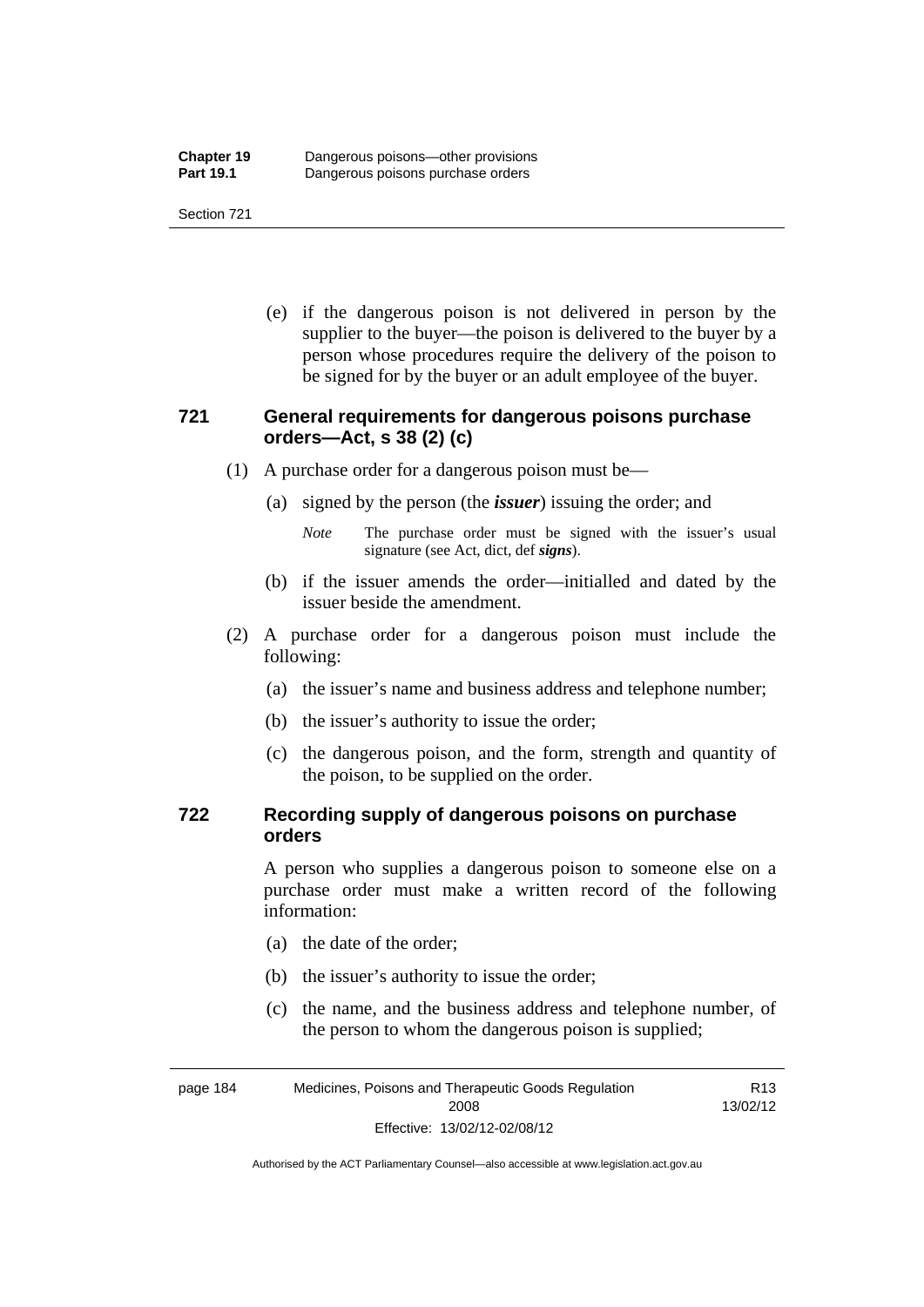- (d) the date the order is supplied;
- (e) the dangerous poison, and the form, strength and quantity of the poison, supplied.
- *Note Written* includes in electronic form (see Act, dict).

R13 13/02/12 Medicines, Poisons and Therapeutic Goods Regulation 2008 Effective: 13/02/12-02/08/12

page 185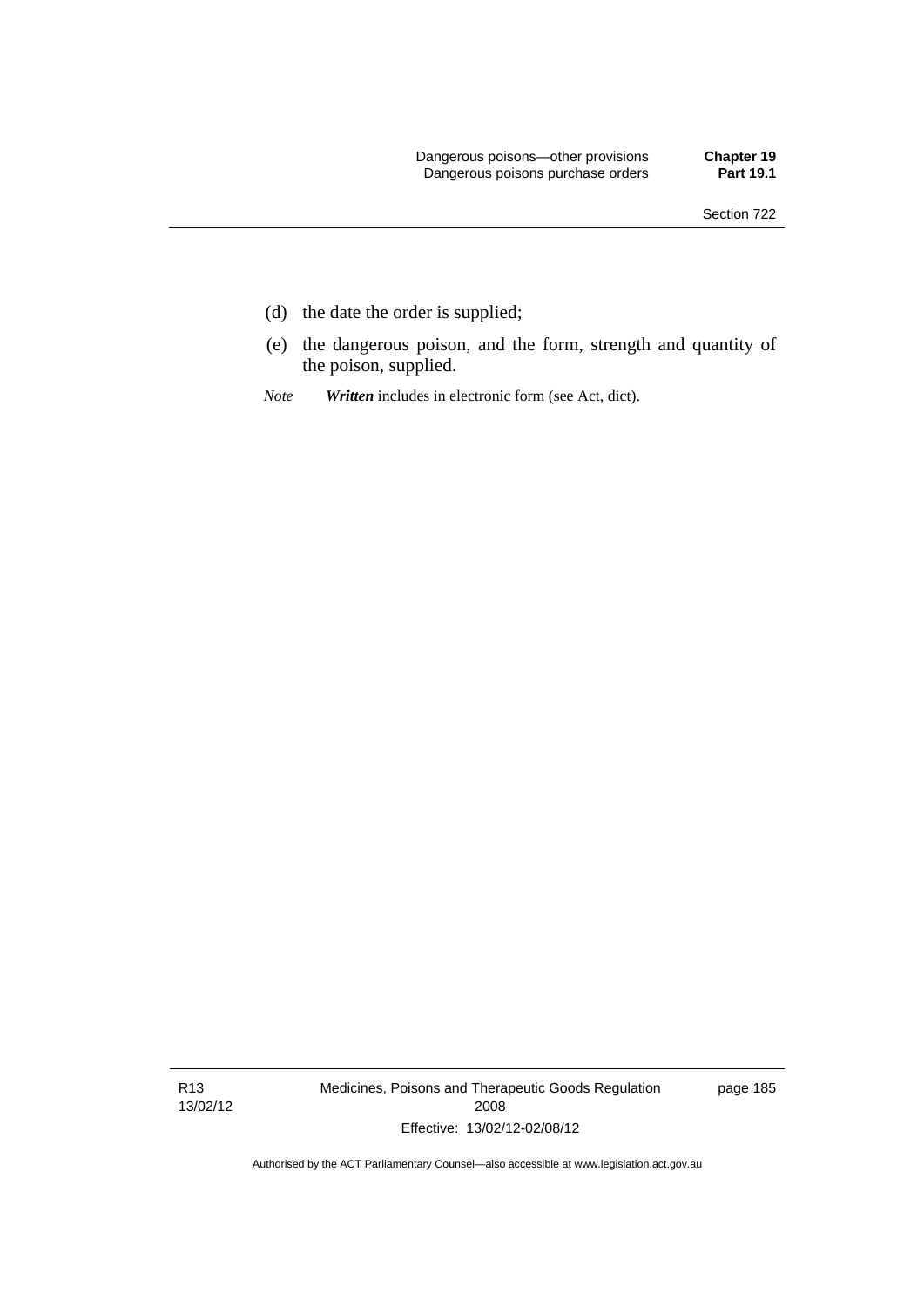## **Part 19.2 Wholesale supply of dangerous poisons under corresponding laws**

### **725 Conditions for wholesalers supplying dangerous poisons under corresponding laws—Act, s 20 (4) (c)**

The following conditions apply to a person who supplies dangerous poisons by wholesale under a corresponding law:

- (a) the person must not supply a dangerous poison to someone else (the *buyer*) unless—
	- (i) the buyer is authorised to possess the poison; and
	- (ii) the supply is in accordance with section 686 (Authorisation conditions for dangerous poisons suppliers licences—Act, s 44 (1) (b) and (2) (b));
- (b) the poison is supplied for a non-household (including a non-household garden) purpose only;
- (c) if the poison is liquid containing paraquat—the poison is coloured blue or green and has an offensive smell.
- *Note 1* A purchase order must be in writing (see Act, dict, def *purchase order*).
- *Note* 2 See pt 19.1 for other requirements in relation to supply of dangerous poisons on purchase orders.

page 186 Medicines, Poisons and Therapeutic Goods Regulation 2008 Effective: 13/02/12-02/08/12

R13 13/02/12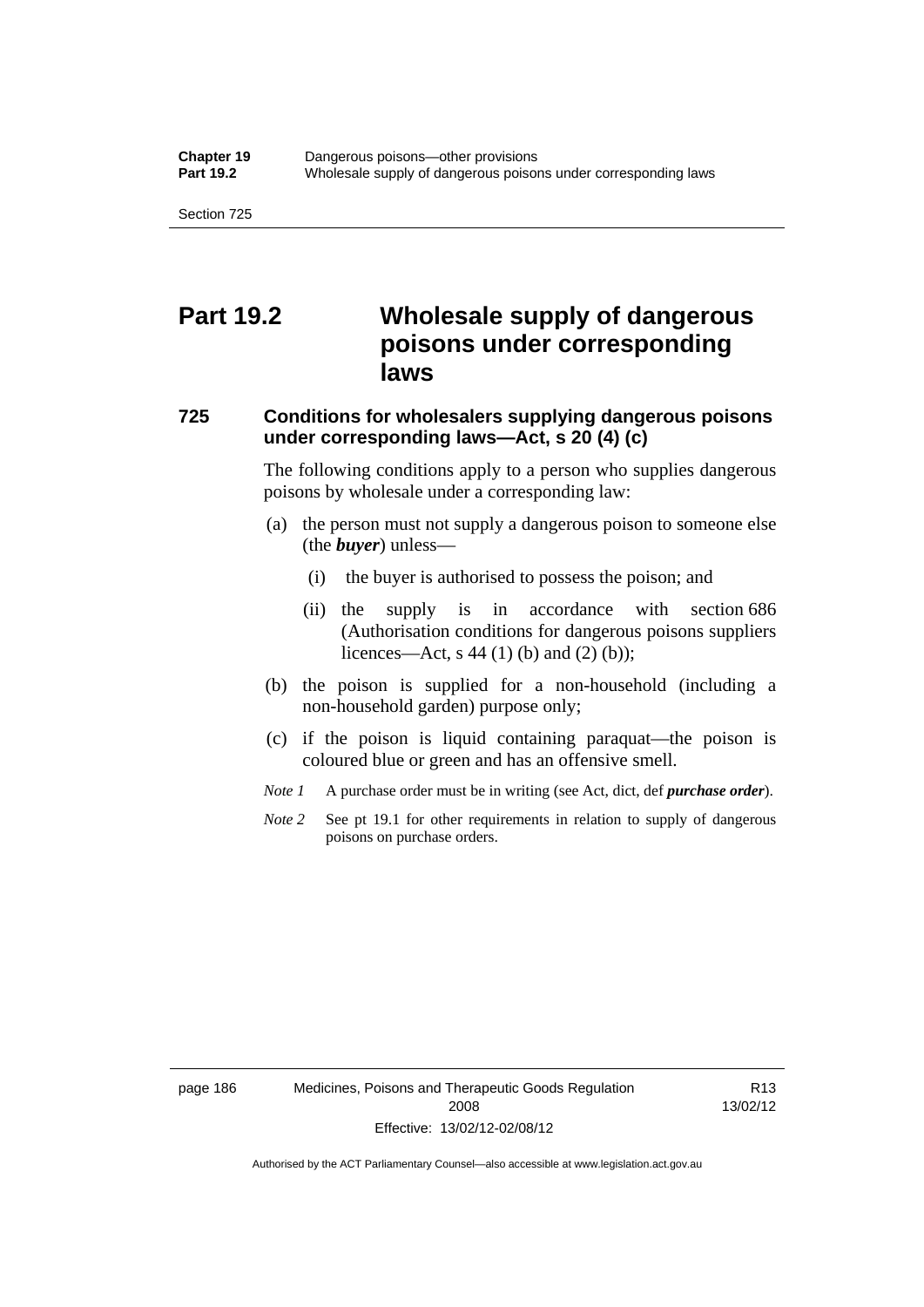# **Part 19.3 Packaging and labelling of dangerous poisons**

### **730 Meaning of** *relevant law***—pt 19.3**

In this part:

*relevant law* means—

- (a) a corresponding law; or
- (b) the *Agricultural and Veterinary Chemicals Act 1994* (Cwlth); or
- (c) the *Therapeutic Goods Act 1989* (Cwlth).
- *Note 1 Corresponding law* includes a law of a State that corresponds, or substantially corresponds, to the Act (see Act, dict).

*Note 2 State* includes a territory (see Legislation Act, dict, pt 1).

#### **731 Packaging of supplied manufacturer's packs of dangerous poisons—Act, s 59 (1) (c) (i) and (2) (c) (i)**

A manufacturer's pack of a supplied dangerous poison must be packaged—

- (a) in accordance with the medicines and poisons standard, paragraphs 21 to 27; or
- (b) in a container in which the poison may be sold under a relevant law.
- *Note* A manufacturer's pack of a dangerous poison supplied may also be packaged in accordance with an approval under the Act, s 193 (Approval of non-standard packaging and labelling) (see Act, s 59 (1)  $(c)$  (ii) and (2) (c) (ii)).

page 187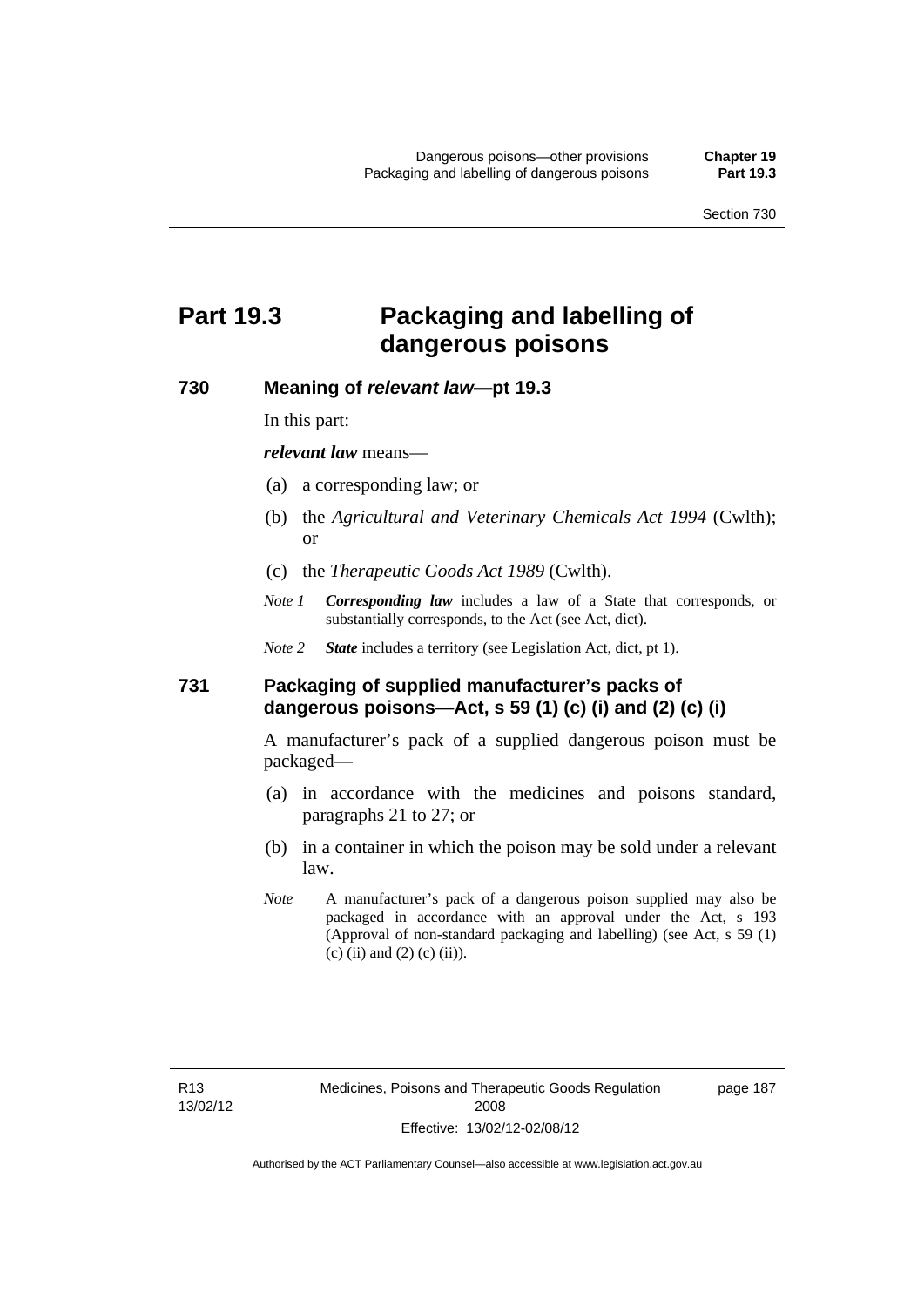### **732 Labelling of supplied manufacturer's packs of dangerous poisons—Act, s 60 (1) (c) (i) and (2) (c) (i)**

A manufacturer's pack of a supplied dangerous poison must be labelled in accordance with—

- (a) the medicines and poisons standard, paragraphs 3 to 19; or
- (b) a relevant law.
- *Note* A manufacturer's pack of a dangerous poison supplied may also be labelled in accordance with an approval under the Act, s 193 (Approval of non-standard packaging and labelling) (see Act, s 60 (1) (c) (ii) and  $(2)$  (c) (ii)).

page 188 Medicines, Poisons and Therapeutic Goods Regulation 2008 Effective: 13/02/12-02/08/12

R13 13/02/12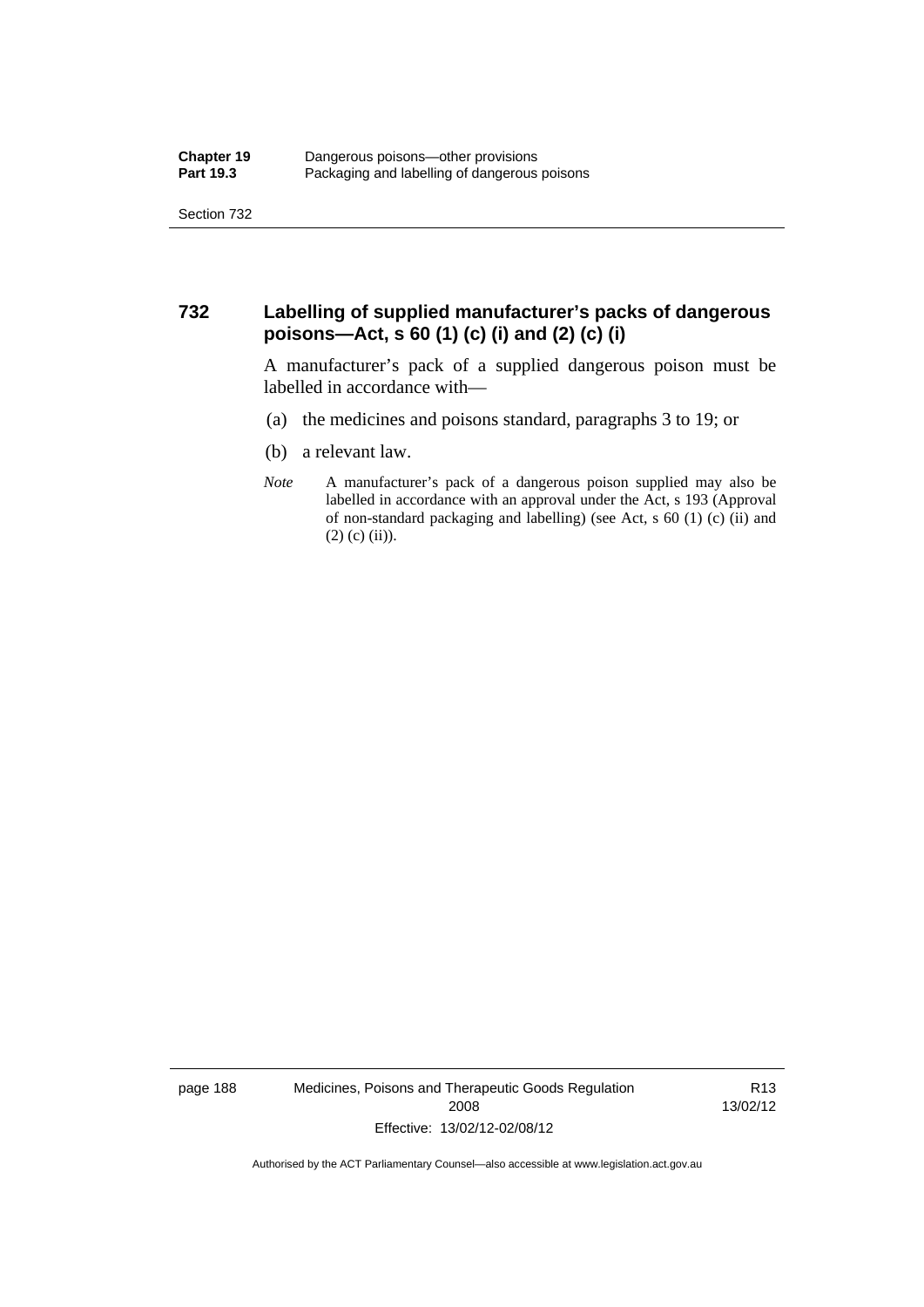## **Part 19.4 Storage of dangerous poisons**

#### **735 Storage of dangerous poisons—Act, s 61 (b) and (c)**

- (1) A person mentioned in table 740, column 2 who possesses a dangerous poison is prescribed.
- (2) The dangerous poison must be kept—
	- (a) in a part of the premises to which the public does not have access; and
	- (b) so that only the prescribed person, or a person under the supervision of the prescribed person, has access to the poison.

R13 13/02/12 Medicines, Poisons and Therapeutic Goods Regulation 2008 Effective: 13/02/12-02/08/12

page 189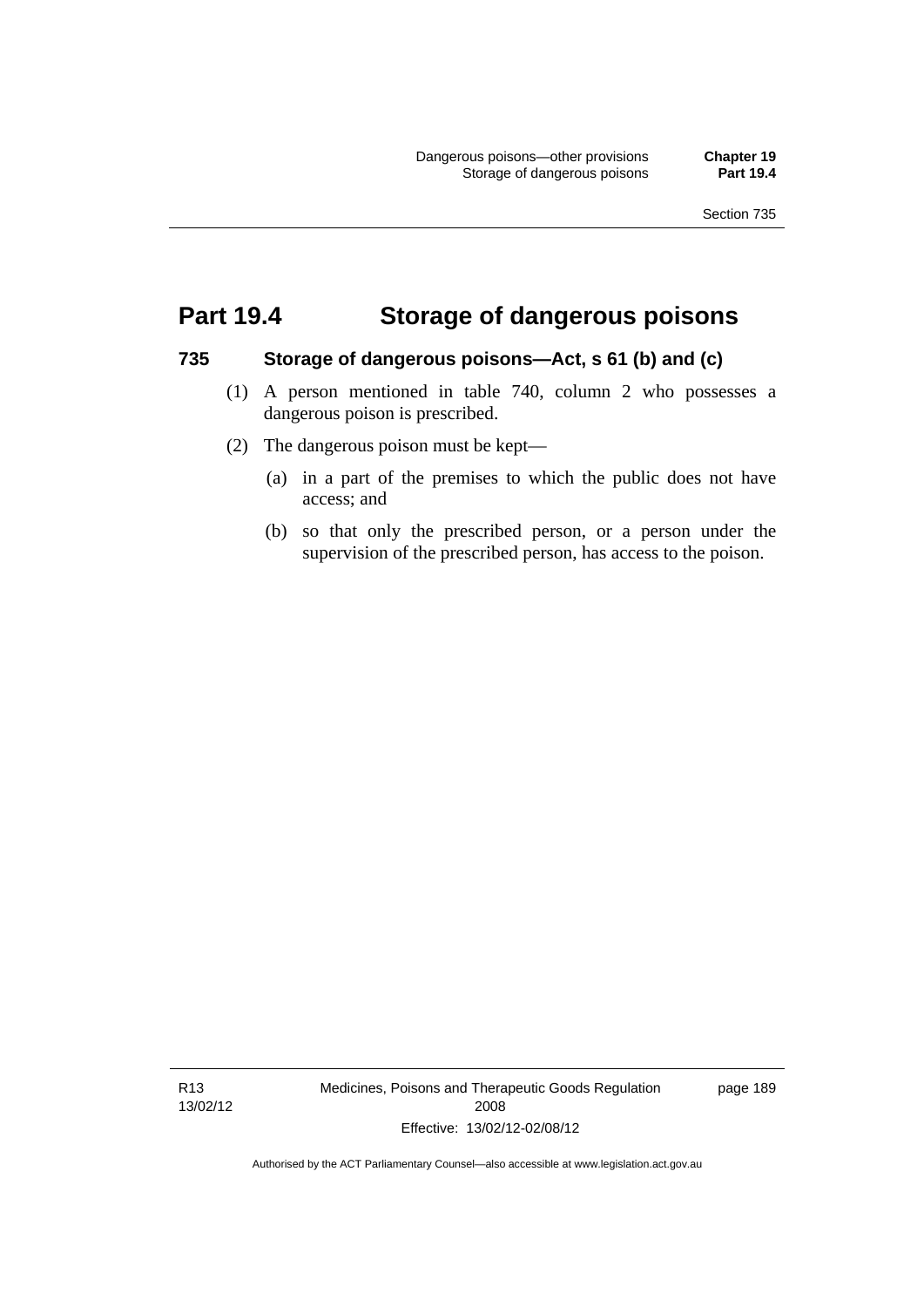## **Part 19.5 Dangerous poisons registers**

### **740 Keeping of dangerous poisons registers by certain people—Act, s 48 and s 50 (1) (b) and (2) (b)**

- (1) A person mentioned in table 740, column 2 who possesses a dangerous poison must keep a dangerous poisons register.
- (2) A person to whom subsection (1) applies must keep a dangerous poisons register for a dangerous poison at the place prescribed in table 740, column 3 for the person.

| 1 ANIC 140<br>column 1 | <u>Reepiriy dariyerous poisons registers</u><br>column <sub>2</sub>                                             | column 3                                                     |
|------------------------|-----------------------------------------------------------------------------------------------------------------|--------------------------------------------------------------|
| item                   | prescribed person                                                                                               | place where register to be kept                              |
| 1                      | approved analyst                                                                                                | the analyst's laboratory                                     |
| $\overline{2}$         | dangerous poisons<br>manufacturers<br>licence-holder                                                            | the licensed premises under s 675                            |
| 3                      | dangerous poisons<br>suppliers licence-holder                                                                   | the licensed premises under s 685                            |
| 4                      | medicines and poisons<br>inspector (other than<br>police officer)                                               | the place directed in writing by the<br>chief health officer |
| 5                      | person mentioned in<br>sch 4, col 2                                                                             | the person's business premises                               |
| 6                      | supervisor of program<br>under dangerous poisons<br>research and education<br>program licence                   | the premises where program is being<br>conducted             |
| 7                      | supervisor of program<br>under dangerous poisons<br>research and education<br>authorisation under<br>div 17.3.3 | the premises where program is being<br>conducted             |

**Table 740 Keeping dangerous poisons registers** 

page 190 Medicines, Poisons and Therapeutic Goods Regulation 2008 Effective: 13/02/12-02/08/12

R13 13/02/12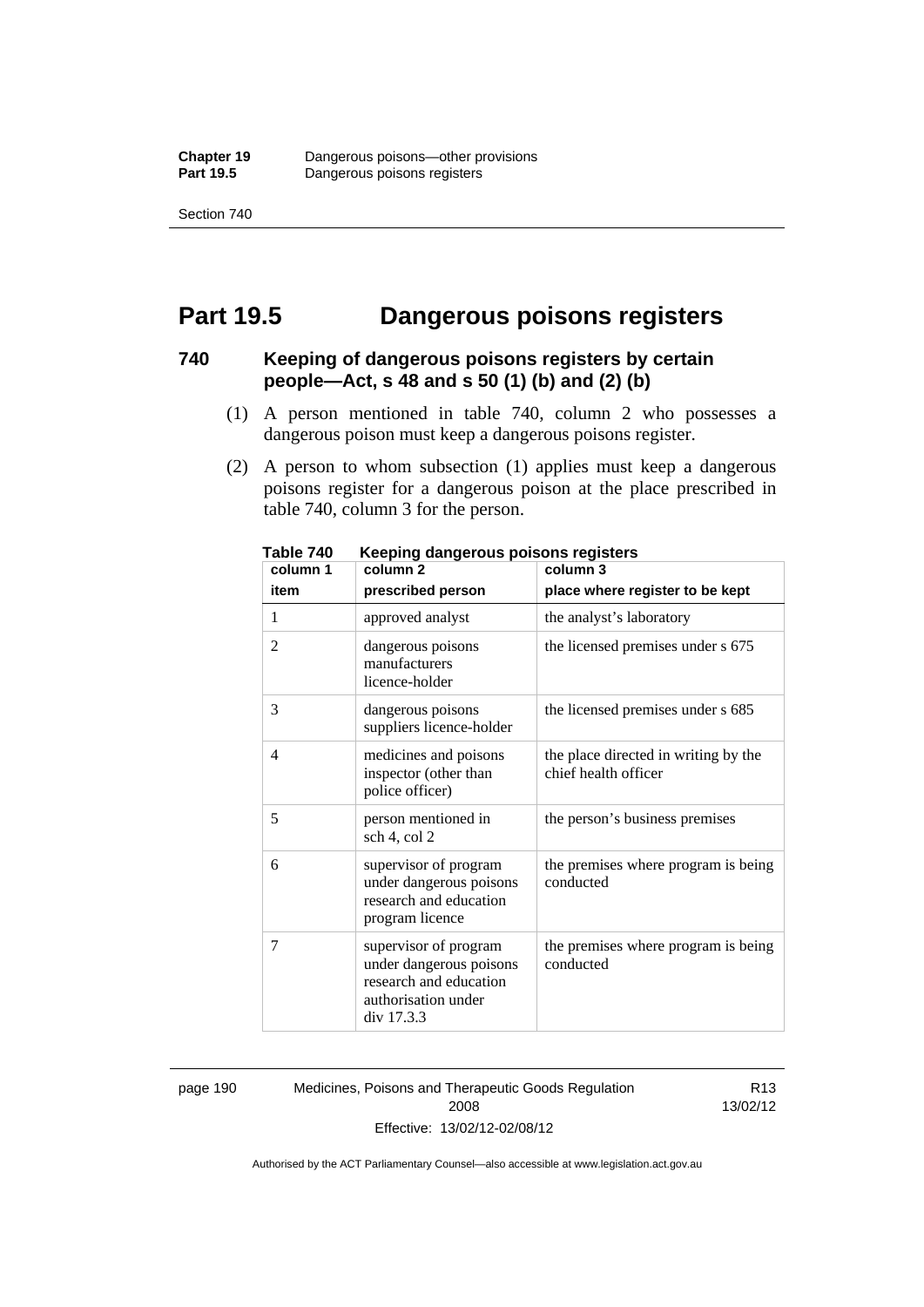### **741 Form of dangerous poisons registers—Act, s 49 (1) (b)**

- (1) Each page in a dangerous poisons register must relate to a single form and strength of a dangerous poison.
- (2) If a dangerous poisons register is kept electronically, a separate record must be used for each form and strength of dangerous poison kept.

### **742 Making entries in dangerous poisons registers— Act, s 51 (1) (b)**

- (1) The following details for a dealing with a dangerous poison are prescribed:
	- (a) the nature of the dealing;
	- (b) the date of the dealing;
	- (c) the poison, and the form, strength and quantity of the poison, dealt with;
	- (d) if the dealing is receiving the poison—the name and address of the supplier;
	- (e) if the dealing is supplying the poison—the name and address of the person to whom it is supplied;
	- (f) if the poison is supplied on a purchase order—the date of the purchase order;
	- (g) the quantity of the poison held after the dealing.
- (2) A dealing with a dangerous poison must be entered in the dangerous poisons register the person must keep.

### **743 Prescribed witnesses for discarding of dangerous poisons—Act, s 54 (a) and (b)**

 (1) An adult is prescribed as a witness in relation to the disposal of a dangerous poison.

R13 13/02/12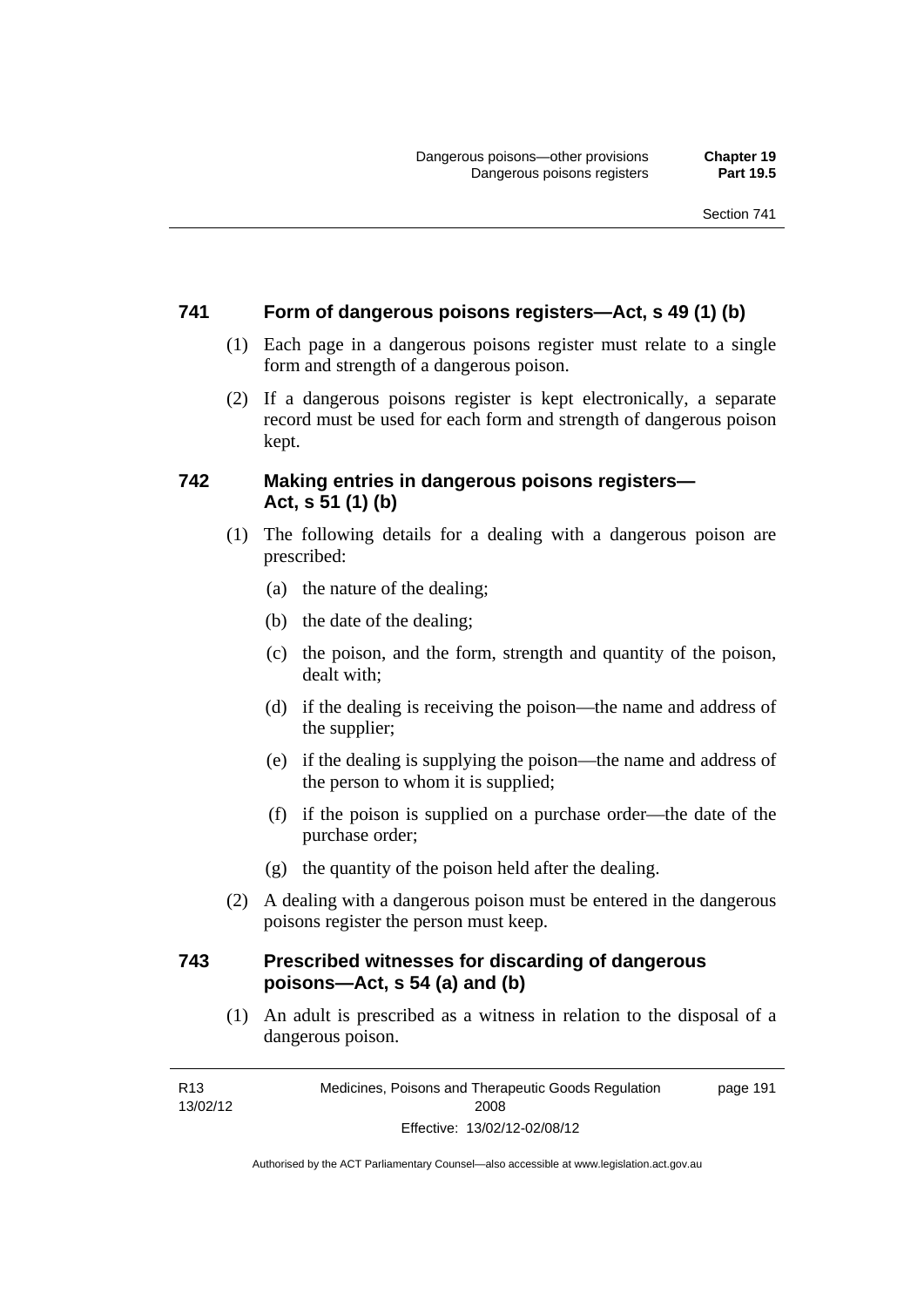- (2) However, a person mentioned in subsection (1) must not be a prescribed witness to the discarding of a dangerous poison if the person is—
	- (a) related to, a close friend of or employed by the person discarding the poison; or
	- (b) the supervisor of the person discarding the poison; or
	- (c) supervised by the person discarding the poison.

### **744 Changes to entries in dangerous poisons registers—Act, s 55 (2) (b)**

- (1) An entry in a paper-based dangerous poisons register may be amended by the person who made the entry by—
	- (a) the person signing and dating a marginal note or footnote that gives the date of the amendment and the amended details; and
	- (b) if the entry relates to disposing of a dangerous poison—
		- (i) the amendment being witnessed by a person mentioned in section 743; and
		- (ii) the witness signing the amendment as witness.
- (2) An entry in an electronic dangerous poisons register may be amended by the person who made the entry by the person attaching or linking, by electronic means, a document that includes—
	- (a) the person's signature, the date and the amended details; and
	- (b) if the entry relates to disposing of a dangerous poison—
		- (i) the amendment being witnessed by a person mentioned in section 743; and
		- (ii) the witness signing the amendment as witness.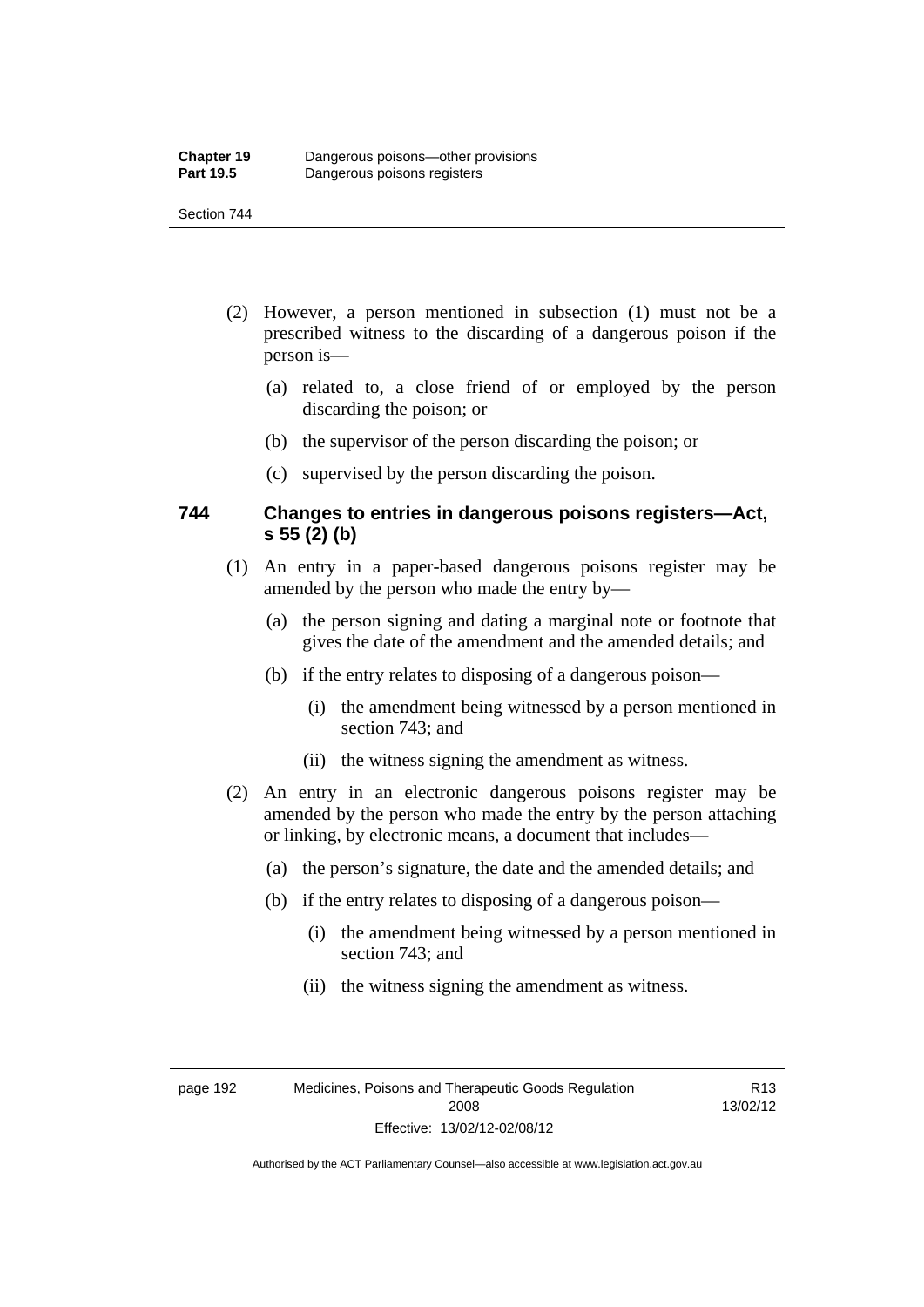### **Chapter 20 Paints**

#### **750 Manufacture, supply and use of paints containing white lead—Act, s 70 (1) (b), (2) (b) and (3) (b)**

A paint containing basic lead carbonate (white lead) may be manufactured, supplied or used for application as a mirror backing if the paint—

- (a) contains not more than 15% lead in the non-volatile content of the paint; and
- (b) is applied not more than 40µm thick; and
- (c) is covered by a paint that does not contain lead.
- *Note* µm is the symbol for micron (see *National Measurement Regulations 1999* (Cwlth), sch 1, pt 4).

#### **751 Manufacture, supply and use of paints for certain purposes—Act, s 71 (1) and (3)**

- (1) A first schedule paint must not be manufactured, supplied or used for application to—
	- (a) a roof or other surface to be used for the collection or storage of potable water; or
	- (b) furniture; or
	- (c) a fence, wall, post, gate or building (including the interior of a building), other than a building that is used only for industrial purposes or mining or as an oil terminal; or
	- (d) premises used for the manufacture, processing, preparation, packing or serving of products intended for human or animal consumption.
	- *Note First schedule paint*—see the medicines and poisons standard, par 1 (1).

R13 13/02/12 Medicines, Poisons and Therapeutic Goods Regulation 2008 Effective: 13/02/12-02/08/12 page 193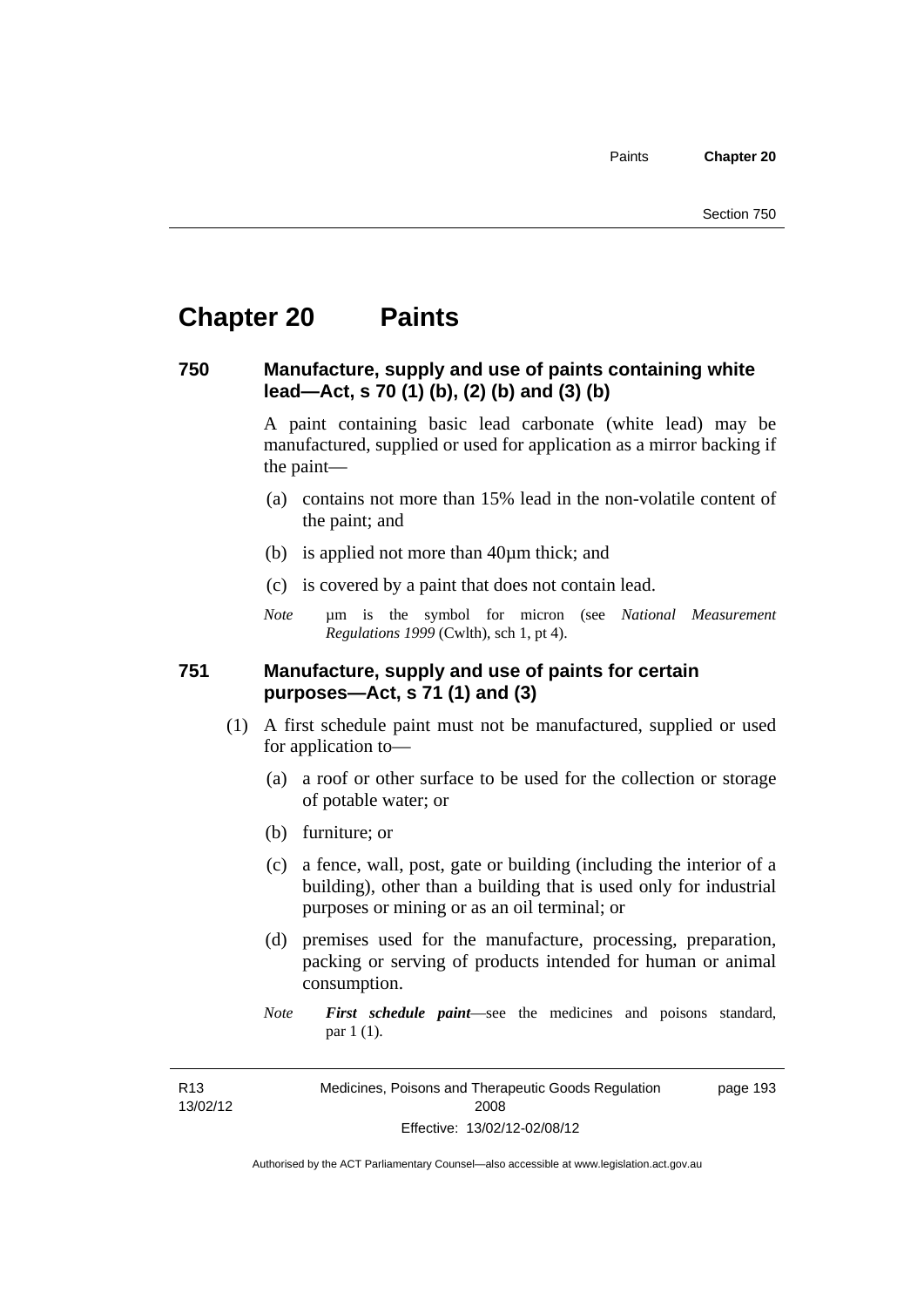- (2) A third schedule paint must not be manufactured, supplied or used for application to—
	- (a) a roof or other surface to be used for the collection or storage of potable water; or
	- (b) furniture; or
	- (c) a fence, wall, post, gate, building (including the interior of a building), bridge, pylon, pipeline, storage tank or similar structure; or
	- (d) premises, equipment or utensils used for the manufacture, processing, preparation, packing or serving of products intended for human or animal consumption.
	- *Note Third schedule paint*—see the medicines and poisons standard, par 1 (1).

#### **752 Manufacture, supply and use of paints for toys—Act, s 72 (b)**

A paint that complies with the specification for coating materials in AS/NZS ISO 8124.3:2003 (*Safety of toys - Migration of certain elements*), as in force from time to time, may be manufactured, supplied or used for application to toys.

#### **753 Manufacture, supply and use of paints containing pesticides—Act, s 73 (b)**

- (1) The following pesticides are prescribed:
	- (a) an algicide;
	- (b) an antifouling agent;
	- (c) a bactericide;
	- (d) a fungicide.
	- *Note Pesticide*—see the medicines and poisons standard, par 1 (1).

R13

page 194 Medicines, Poisons and Therapeutic Goods Regulation 2008 Effective: 13/02/12-02/08/12 13/02/12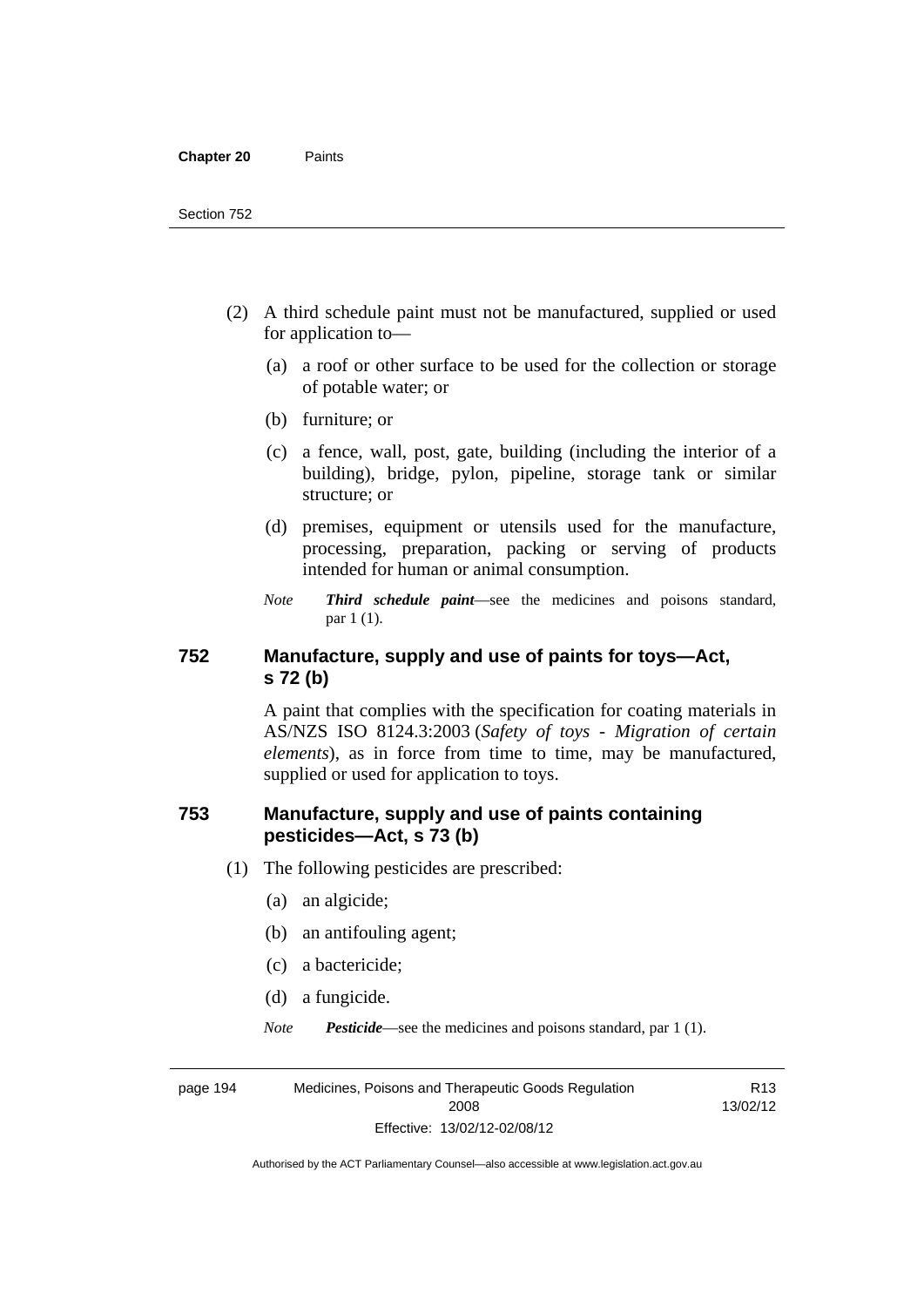Paints **Chapter 20**

 (2) However, subsection (1) does not apply in relation to a paint for human therapeutic use.

R13 13/02/12 Medicines, Poisons and Therapeutic Goods Regulation 2008 Effective: 13/02/12-02/08/12

page 195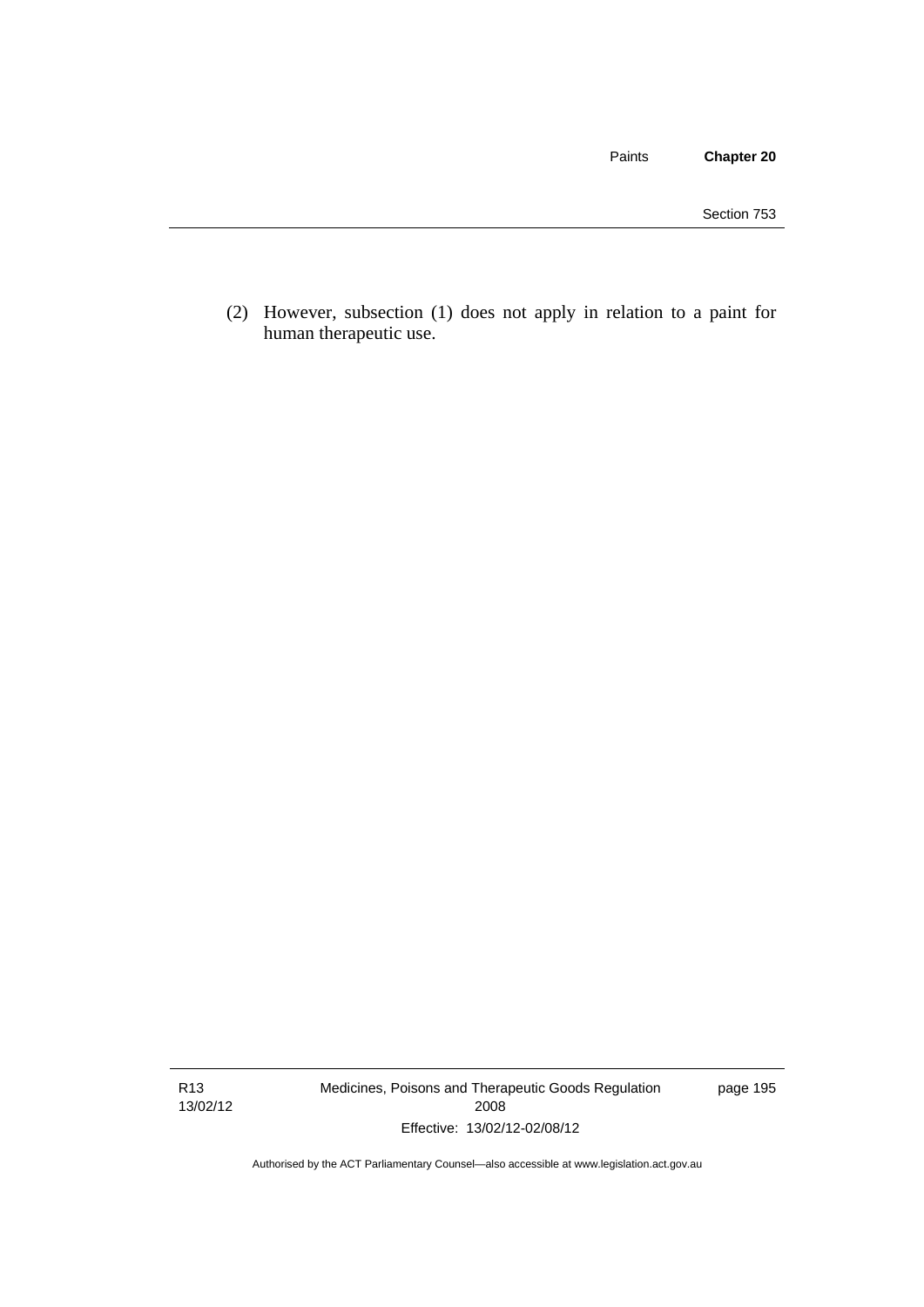Section 760

### **Chapter 21 Prohibited and appendix C substances**

### **Part 21.1** Preliminary

**760 Meaning of** *prohibited substance***—ch 21** 

In this chapter:

*prohibited substance* includes an appendix C substance.

*Note Appendix C substance* and *prohibited substance*—see the Act, s 13.

#### **761 Prohibited substances licences—Act, s 78 (2)**

A licence for a program of research or education in relation to a prohibited substance (a *prohibited substances research and education program licence*) may be issued.

*Note* Other prohibited substances licences may also be issued (see Act, s 78 (3)).

page 196 Medicines, Poisons and Therapeutic Goods Regulation 2008 Effective: 13/02/12-02/08/12

R13 13/02/12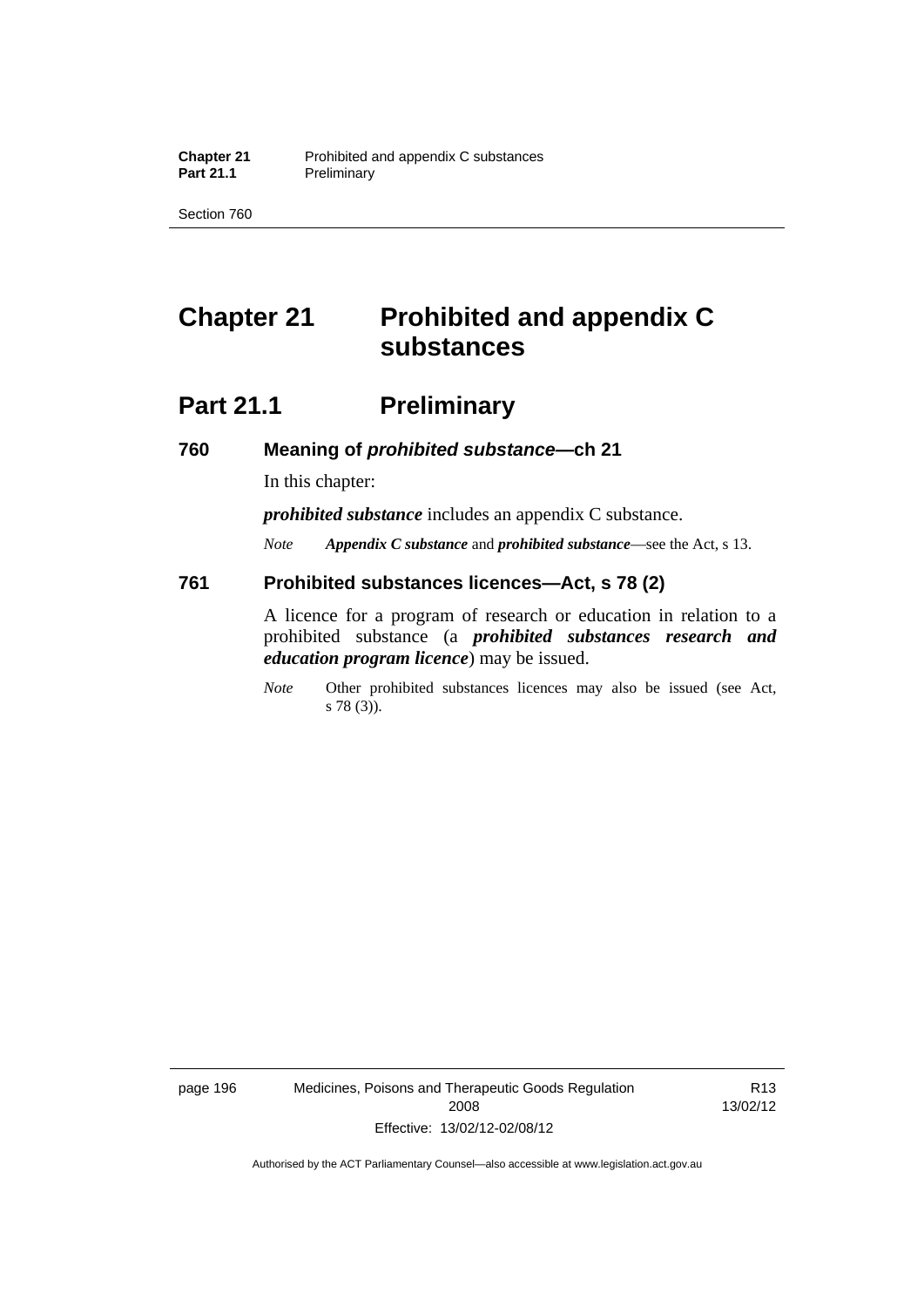### **Part 21.2 Prohibited substances research and education program licences**

#### **Division 21.2.1 Issue of prohibited substances research and education program licences**

#### **765 Applications for prohibited substances research and education program licences**

- (1) An application for a prohibited substances research and education program licence for a prohibited substance must be in writing, signed by the applicant, and include the following:
	- (a) the full name, address and academic, professional or other relevant qualifications of—
		- (i) the person who is to supervise the program; and
		- (ii) the person who is to conduct the program;
	- (b) the name of the recognised research institution at or under which the program is proposed to be conducted;
		- *Note Recognised research institution*—see the Act, s 20 (5).
	- (c) whether the program will be conducted at, or under the authority of, the recognised research institution;
	- (d) the premises where the program will be conducted;
	- (e) the prohibited substance, and the form and strength of the substance, for which the licence is sought;
	- (f) the maximum quantity of the prohibited substance that would be possessed under the licence at any time;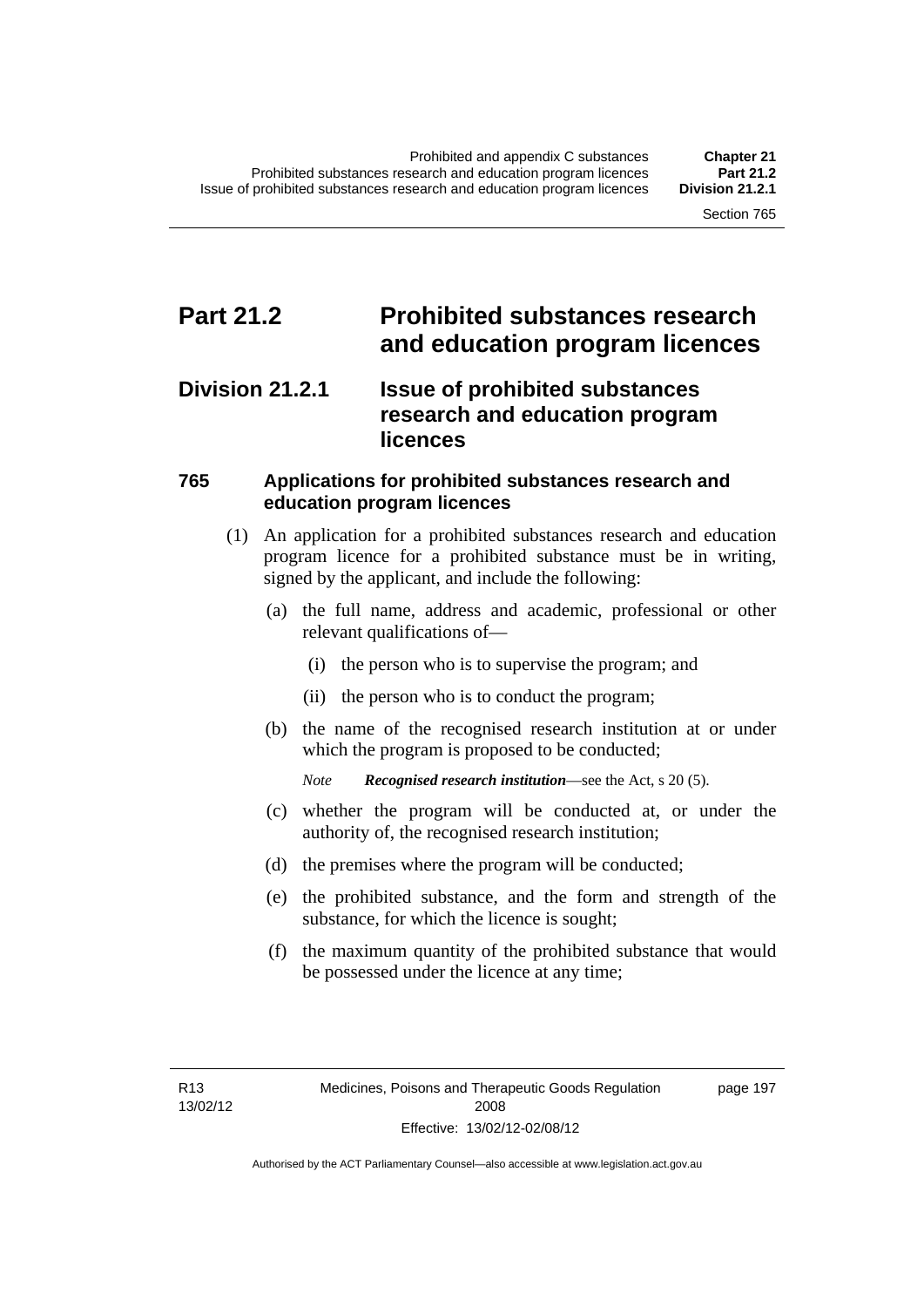- (g) a description of the program, including an explanation of why the program cannot be carried out satisfactorily without the use of the prohibited substance;
- (h) the supervision arrangements for the program;
- (i) the period for which the licence is sought.
- *Note 1* If a form is approved under the Act, s 198 for this provision, the form must be used.
- *Note 2* A fee may be determined under the Act, s 197 for this provision.
- (2) The application must be accompanied by a written approval of the program by the person in charge of—
	- (a) the recognised research institution; or
	- (b) a faculty or division of the institution.

#### **766 Restrictions on issuing of prohibited substances research and education program licences— Act, s 85 (1) (a)**

The chief health officer must not issue a prohibited substances research and education program licence to a person unless—

- (a) the program to which the licence relates will be conducted at, or under the authority of, a recognised research institution; and
- (b) the program is approved by a person mentioned in section 765 (2); and
- (c) satisfied that the program—
	- (i) cannot be carried out without the use of the prohibited substance to which the licence application relates; and
	- (ii) will be adequately supervised.

R13 13/02/12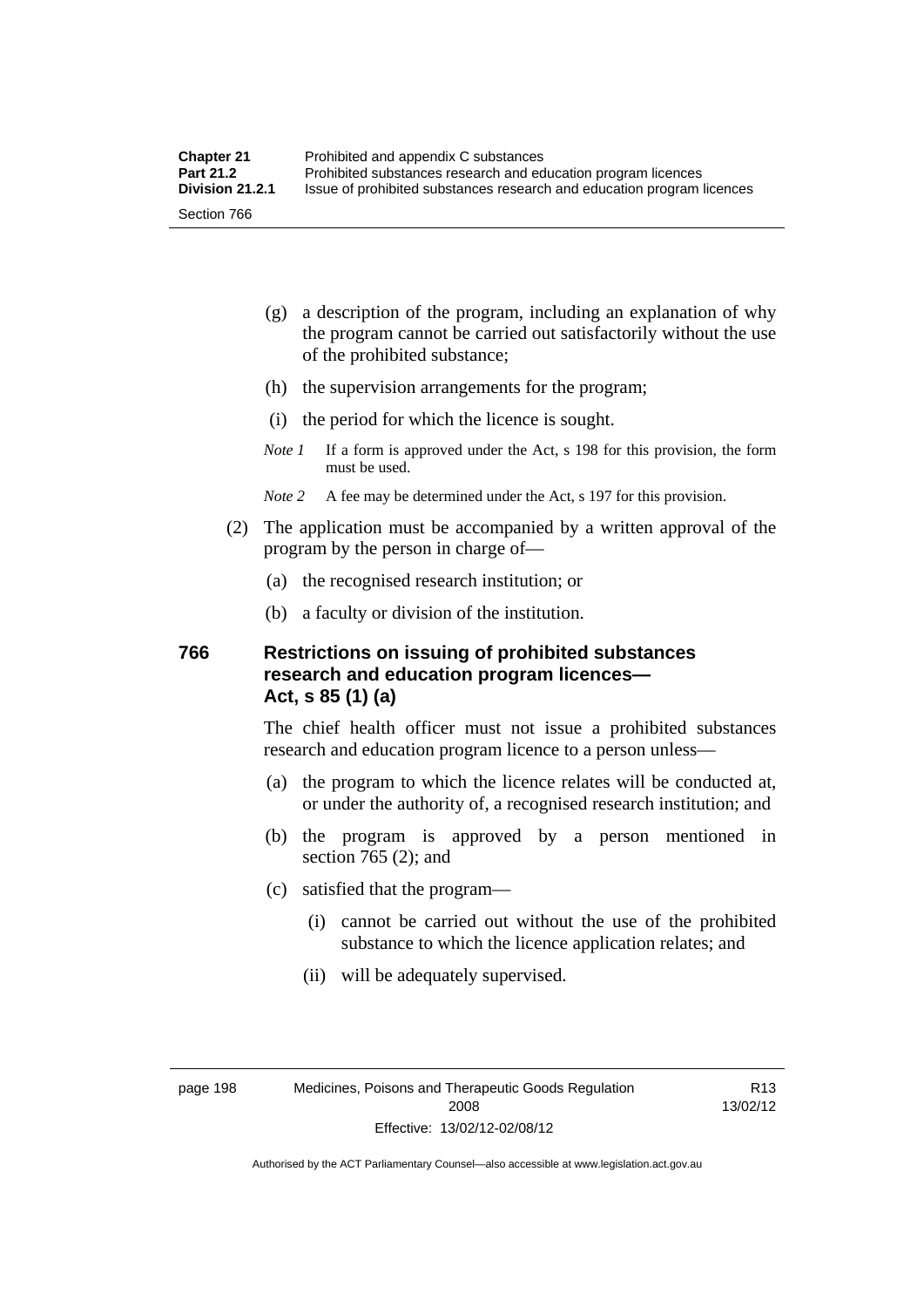#### **767 Additional information for prohibited substances research program and education licences— Act, s 88 (1) (k)**

The following additional information is prescribed for a prohibited substances research and education licence:

- (a) the research or education program for which the licence is issued;
- (b) the name of the program's supervisor;
- (c) the dealings with a prohibited substance authorised by the licence;
- (d) the premises where the program will be conducted;
- (e) the maximum quantity of the prohibited substance that may be possessed at any time for the program;
- (f) the total quantity of the prohibited substance that may be possessed for the program during the period of the licence;
- (g) the form and strength of the prohibited substance that may be obtained and possessed for the program.

### **Division 21.2.2 Prohibited substances research and education program authorisations**

#### **768 Authorisations under prohibited substances research and education program licences—Act, s 20 (1) (a)**

A prohibited substances research and education program licence authorises—

- (a) the licence-holder to—
	- (i) issue a purchase order for a prohibited substance (the *licensed prohibited substance*) stated in the licence for the program stated in the licence; and

R13 13/02/12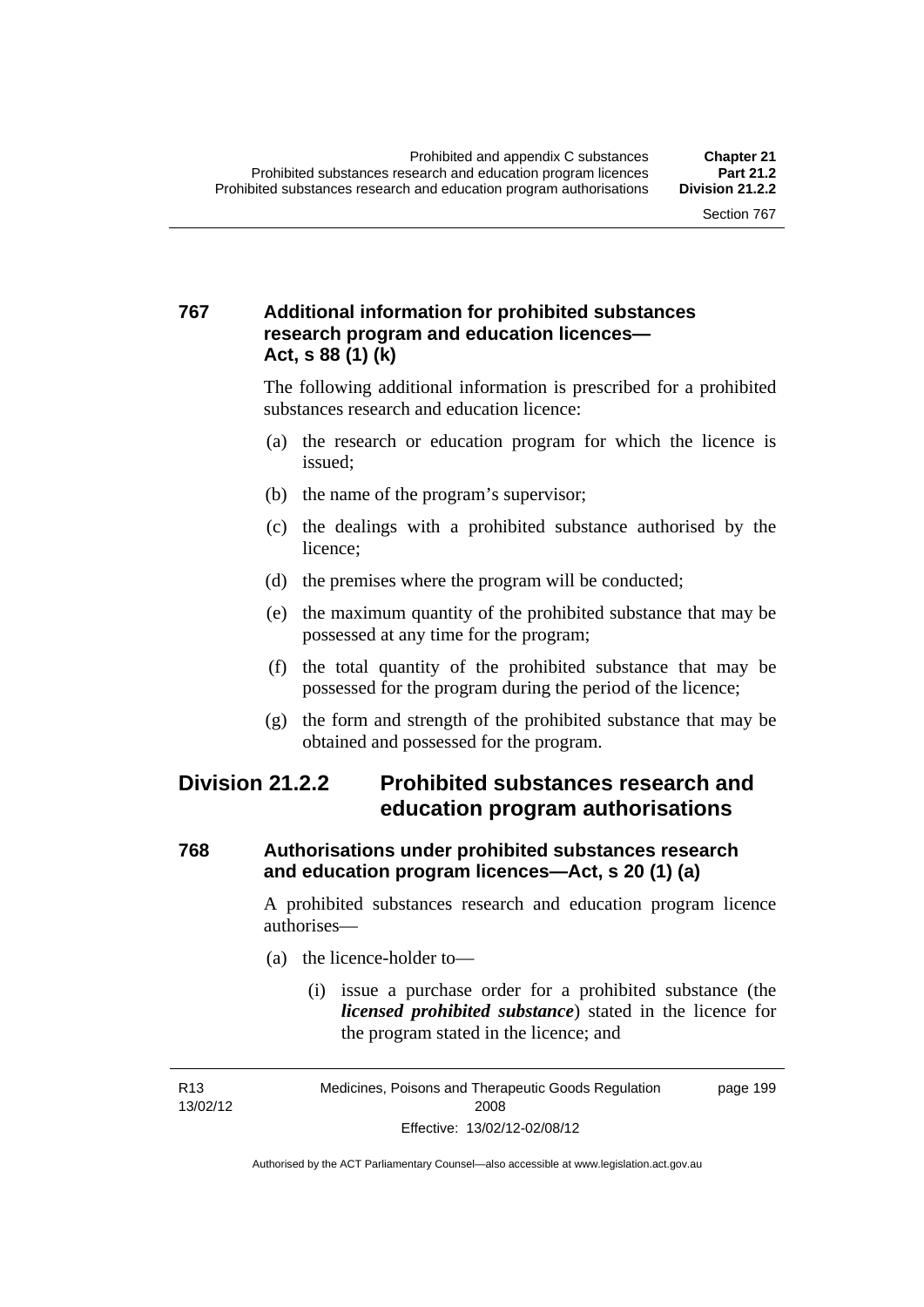- (ii) obtain a licensed prohibited substance on a purchase order for the program; and
- (iii) possess a licensed prohibited substance for the program at the premises to which the licence relates; and
- (iv) supply a licensed prohibited substance to anyone taking part in the program for the program; and
- (b) the program supervisor, and anyone taking part in the program, to deal with the licensed prohibited substance as authorised by the licence at the premises stated in the licence.

#### **769 Authorisation condition for prohibited substances research and education program licences—Act, s 44 (1) (b) and (2) (b)**

A licence-holder's authorisation to obtain a prohibited substance under a prohibited substances research and education program licence is subject to the condition that the substance is obtained on a complying purchase order.

*Note* For licence conditions, see the Act, s 89.

page 200 Medicines, Poisons and Therapeutic Goods Regulation 2008 Effective: 13/02/12-02/08/12

R13 13/02/12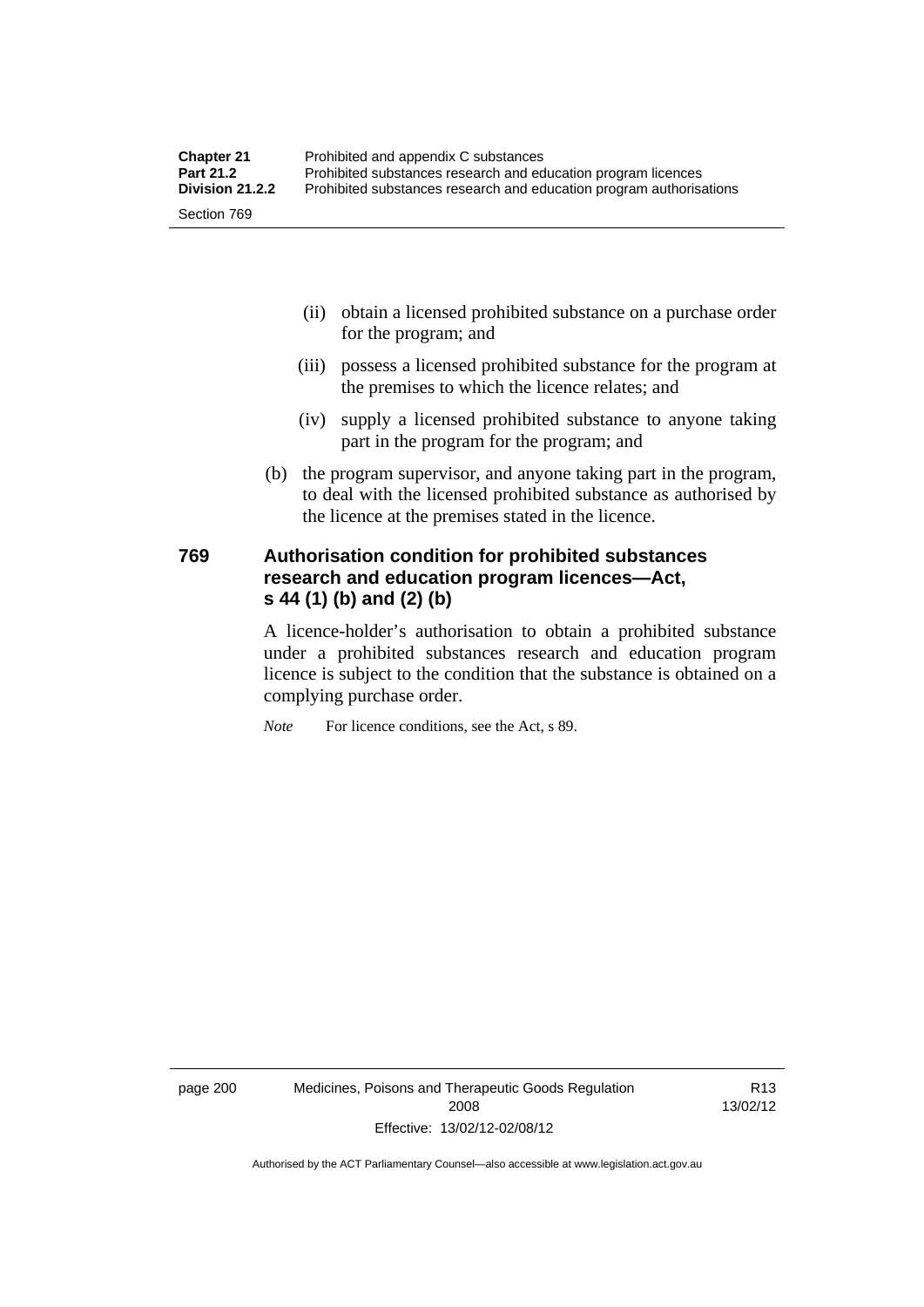### **Division 21.2.3 Other provisions—prohibited substances research and education program licences**

#### **770 Approvals of dealings for prohibited substances research and education program licences—Act, s 20 (1) (c)**

(1) In this section:

*relevant dealing*, with a prohibited substance for a prohibited substances research and education program licence, means any of the following:

- (a) obtaining the substance;
- (b) possessing the substance;
- (c) issuing a purchase order for the substance;
- (d) supplying the substance on a complying purchase order to the licence-holder.
- (2) The chief health officer may approve a person for a relevant dealing with a prohibited substance to which a prohibited substances research and education program licence relates.
- (3) An approval—
	- (a) must be in writing; and
	- (b) may be conditional; and
	- (c) may apply for a stated period or until a stated event happens.

page 201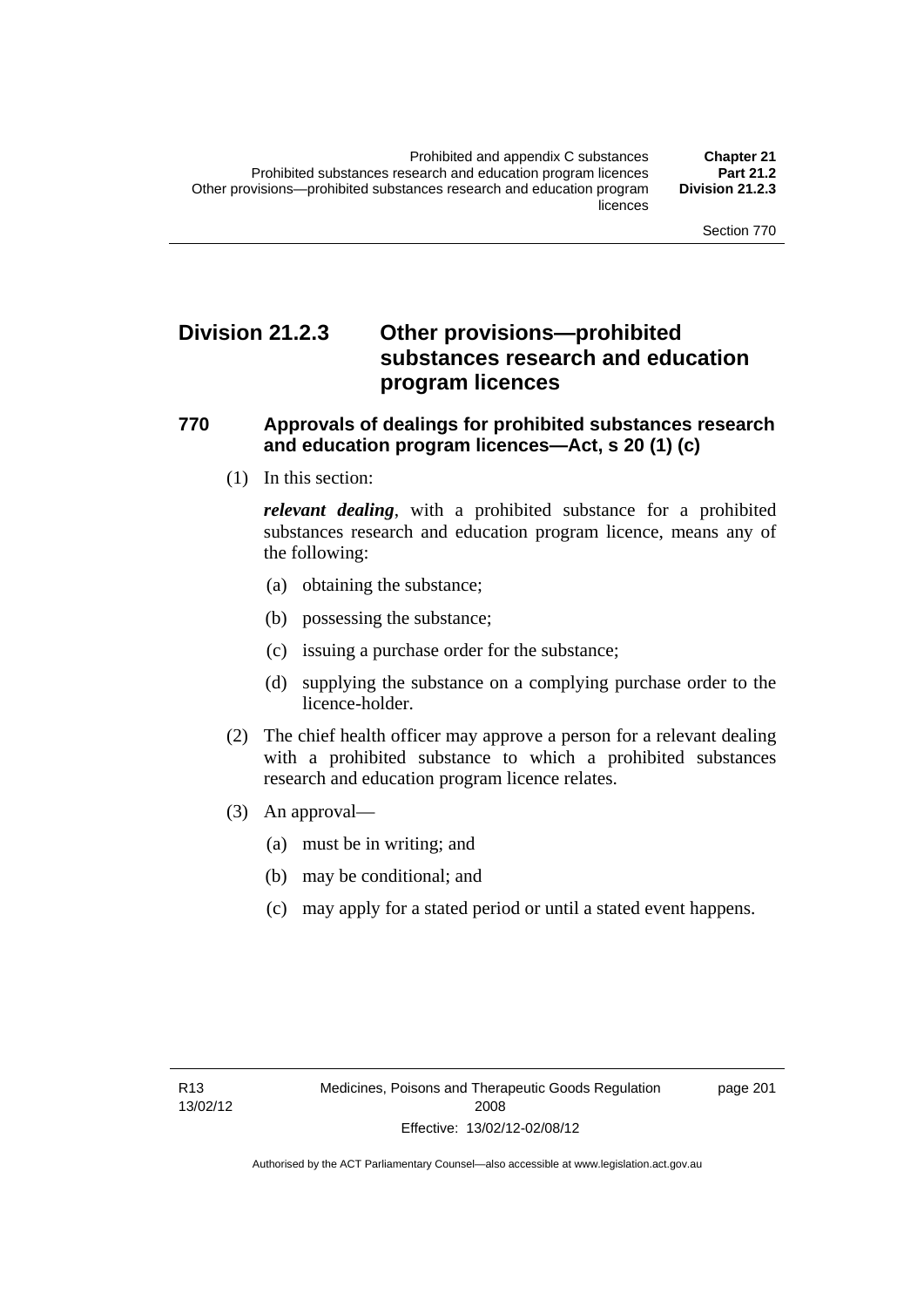#### **771 Authorisation condition for approval-holders—Act, s 44 (1) (b) and (2) (b)**

An approval-holder's authorisation under section 770 is subject to the condition that the following are kept at the approval-holder's business premises or, if the chief health officer approves in writing another place, the place approved by the chief health officer, for at least 2 years after the day a prohibited substance is supplied:

- (a) the filled purchase order;
- (b) the record for section 773.

#### **772 General requirements for prohibited substances purchase orders—Act, s 38 (2) (c)**

- (1) A purchase order for a prohibited substance must be—
	- (a) signed by the person (the *issuer*) issuing the order; and
		- *Note* The purchase order must be signed with the issuer's usual signature (see Act, dict, def *signs*).
	- (b) if the issuer amends the order—initialled and dated by the issuer beside the amendment.
- (2) A purchase order for a prohibited substance must include the following:
	- (a) the issuer's name and business address and telephone number;
	- (b) the issuer's authority to issue the order;
	- (c) the prohibited substance, and the form, strength and quantity of the substance, to be supplied on the order.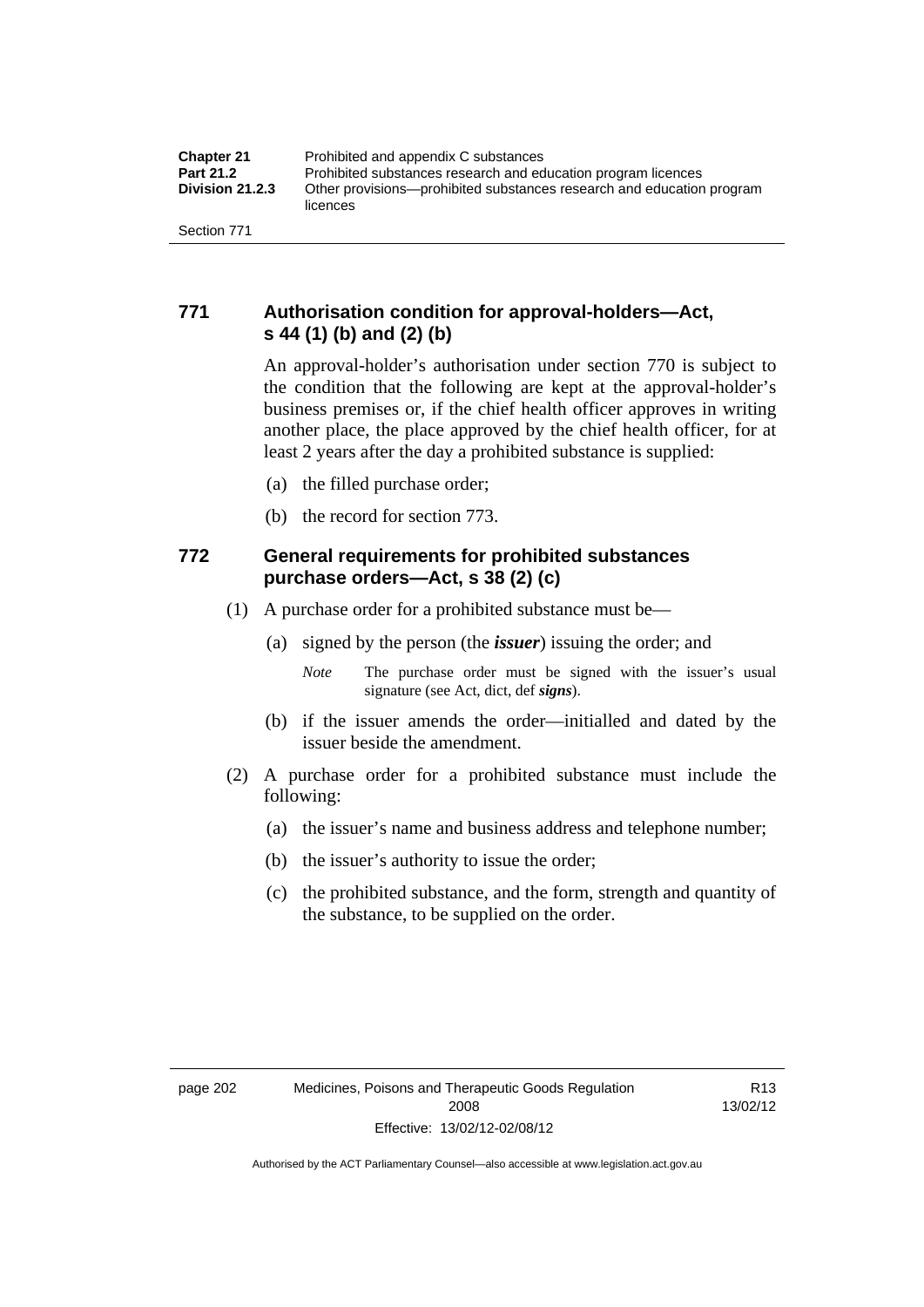#### **773 Recording supply of prohibited substances on purchase orders**

A person who supplies a prohibited substance to someone else on a purchase order must make a written record of the following information:

- (a) the date of the order;
- (b) the issuer's authority to issue the order;
- (c) the name, and the business address and telephone number, of the person to whom the prohibited substance is supplied;
- (d) the date the order is supplied;
- (e) the prohibited substance, and the form, strength and quantity of the substance, supplied.

*Note Written* includes in electronic form (see Act, dict).

#### **774 Information for CHO about supplied prohibited substances research and education program licences— Act, s 31 (1) (a) (ii), (1) (b), (2) (a) (ii), (2) (b) and (4)**

- (1) This section applies if a person supplies a prohibited substance to a prohibited substances research and education program licence-holder.
- (2) The person must, not later than 7 days after the end of the month when the prohibited substance is supplied, give the chief health officer the following information in writing:
	- (a) the person's name, business address and telephone number;
	- (b) the name of the person who issued the supply authority;
	- (c) the date of the supply authority;
	- (d) the name and address of the person to whom the substance is supplied;

R13 13/02/12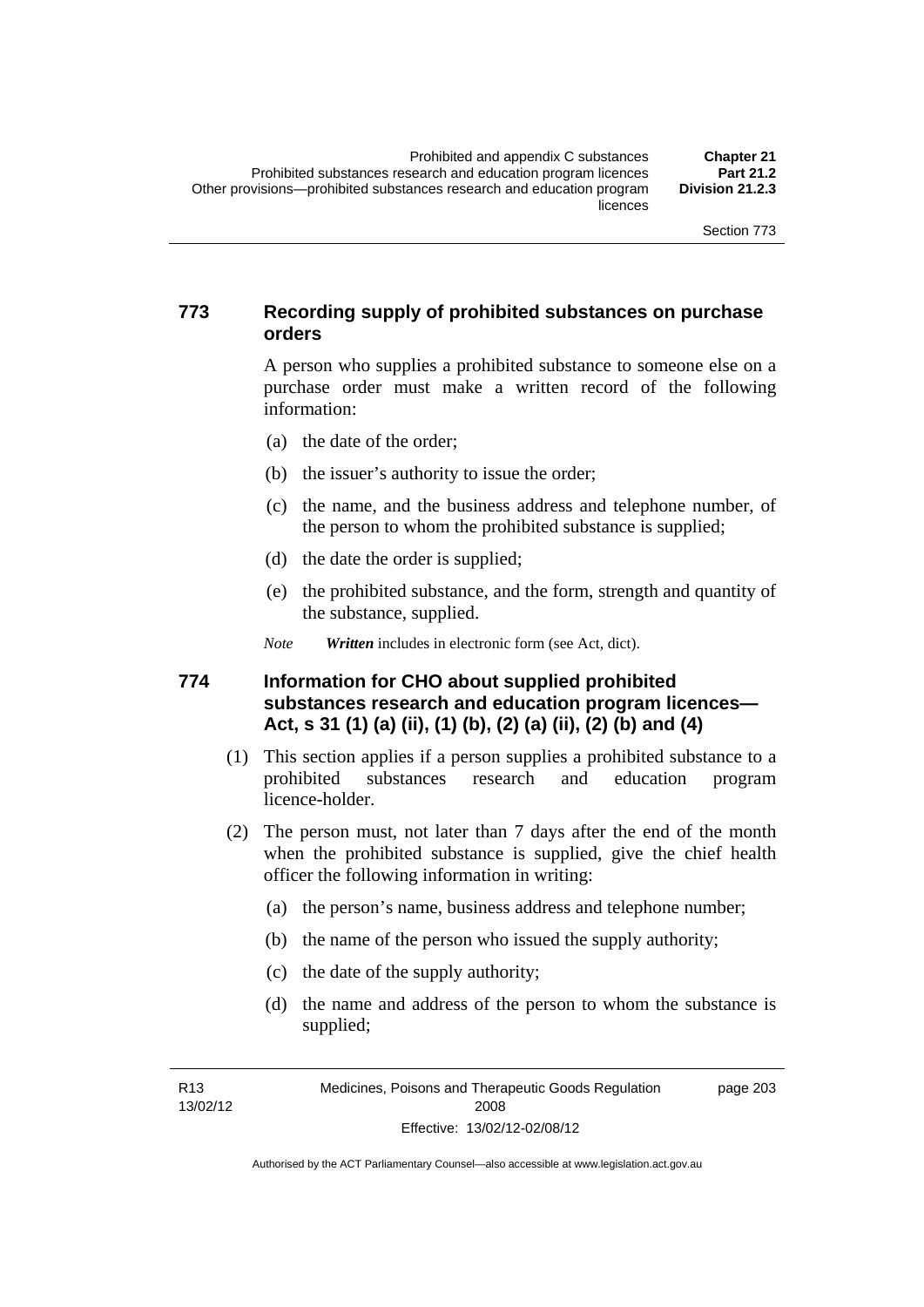| <b>Chapter 21</b>      | Prohibited and appendix C substances                                              |
|------------------------|-----------------------------------------------------------------------------------|
| <b>Part 21.2</b>       | Prohibited substances research and education program licences                     |
| <b>Division 21.2.3</b> | Other provisions—prohibited substances research and education program<br>licences |
| Section 774            |                                                                                   |

- (e) the date of supply;
- (f) the substance, and the form, strength and quantity of the substance, supplied.

page 204 Medicines, Poisons and Therapeutic Goods Regulation 2008 Effective: 13/02/12-02/08/12

R13 13/02/12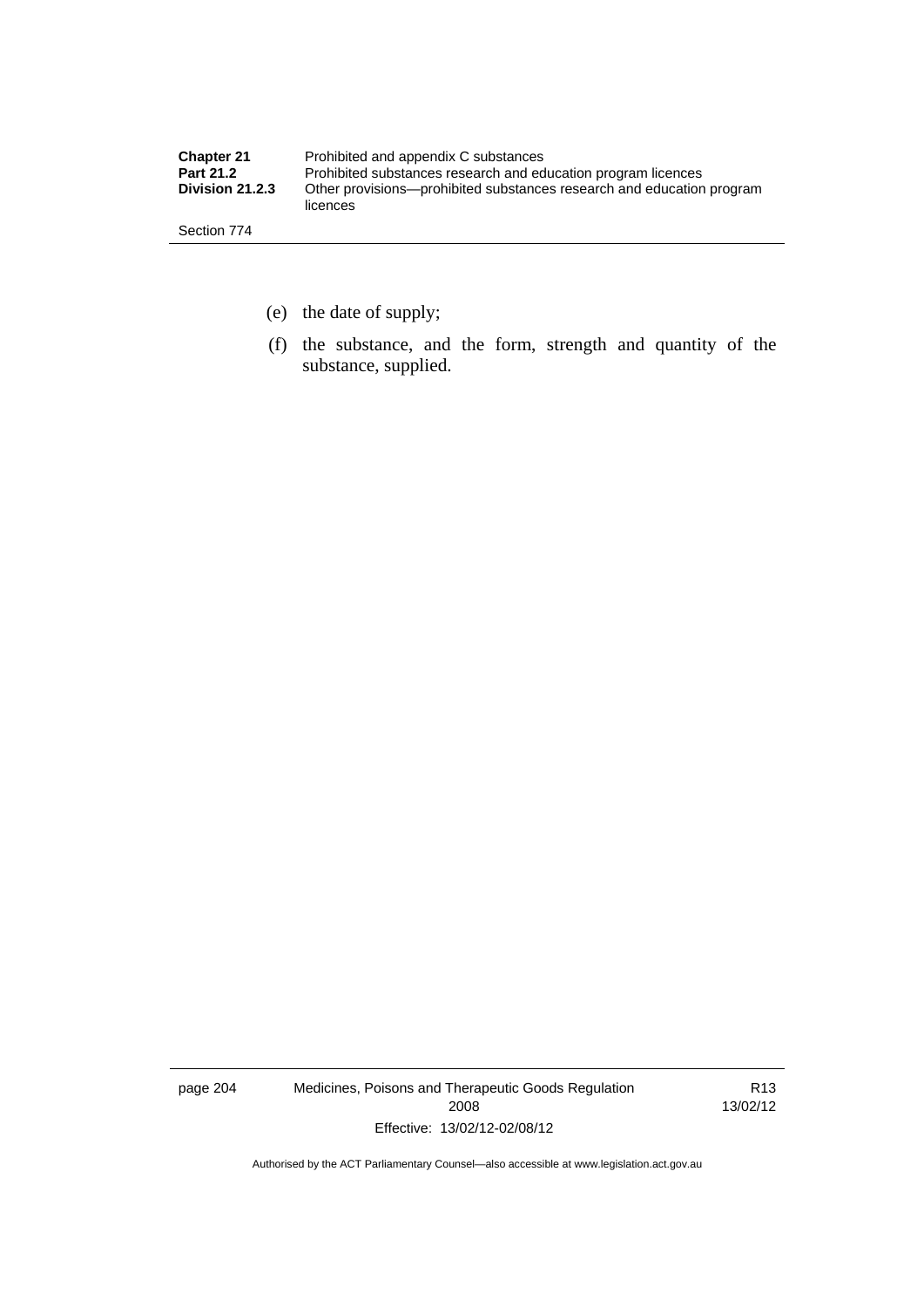### **Part 21.3 Prohibited substances registers**

#### **775 Keeping of prohibited substances registers by certain people—Act, s 48 and s 50 (1) (b) and (2) (b)**

- (1) A person mentioned in table 775, column 2 who possesses a prohibited substance must keep a prohibited substances register.
- (2) A person to whom subsection (1) applies must keep a prohibited substances register for a prohibited substance at the place prescribed in table 775, column 3 for the person.

| column 1 | .<br>column 2                                                                                        | column 3                                                     |
|----------|------------------------------------------------------------------------------------------------------|--------------------------------------------------------------|
| item     | prescribed person                                                                                    | place where register to be kept                              |
|          | approved analyst                                                                                     | the analyst's laboratory                                     |
|          | medicines and poisons<br>inspector (other than<br>police officer)                                    | the place directed in writing by the<br>chief health officer |
|          | supervisor of program<br>under prohibited<br>substances research and<br>education program<br>licence | the premises where program is being<br>conducted             |

**Table 775 Keeping prohibited substances registers** 

#### **776 Form of prohibited substances registers—Act, s 49 (1) (b)**

- (1) Each page in a prohibited substances register must relate to a single form and strength of a prohibited substance.
- (2) If a prohibited substances register is kept electronically, a separate record must be used for each form and strength of prohibited substance kept.

page 205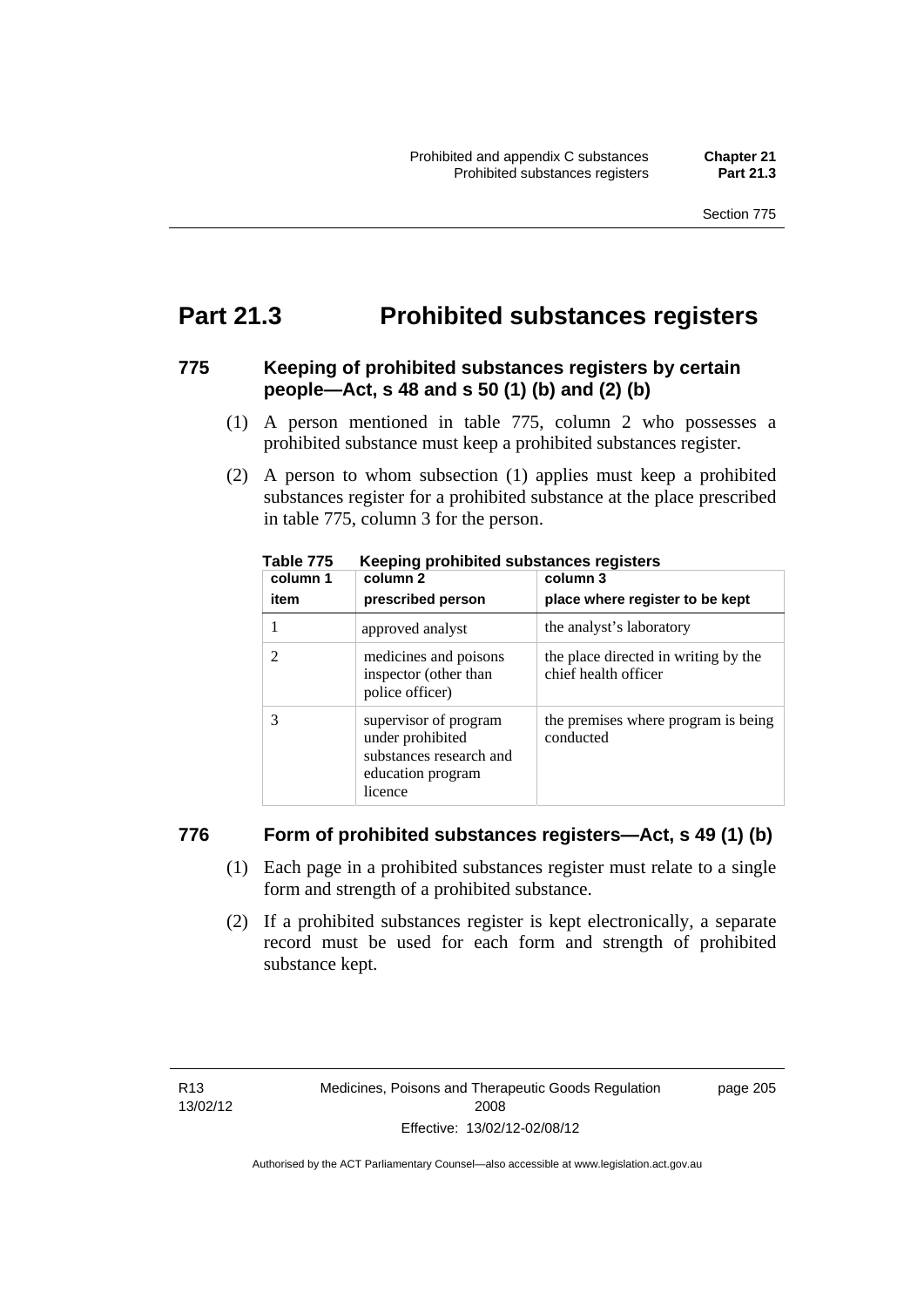Section 777

#### **777 Making entries in prohibited substances registers— Act, s 51 (1) (b)**

- (1) The following details for a dealing with a prohibited substance are prescribed:
	- (a) the nature of the dealing;
	- (b) the date of the dealing;
	- (c) the prohibited substance, and the form, strength and quantity of the substance, dealt with;
	- (d) if the dealing is receiving the substance—the name and address of the supplier;
	- (e) if the dealing is supplying the substance—the name and address of the person to whom it is supplied;
	- (f) the quantity of the substance held after the dealing.
- (2) A dealing with a prohibited substance must be entered in the prohibited substances register the person must keep.

#### **778 Prescribed witnesses for discarding of prohibited substances—Act, s 54 (a) and (b)**

- (1) The following people are prescribed as witnesses in relation to the disposal of a prohibited substance:
	- (a) an approved analyst;
	- (b) a medicines and poisons inspector.

*Note Approved analyst*—see the dictionary.

- (2) However, a person mentioned in subsection (1) must not be a prescribed witness to the discarding of a prohibited substance if the person is—
	- (a) related to, a close friend of or employed by the person discarding the substance; or

Authorised by the ACT Parliamentary Counsel—also accessible at www.legislation.act.gov.au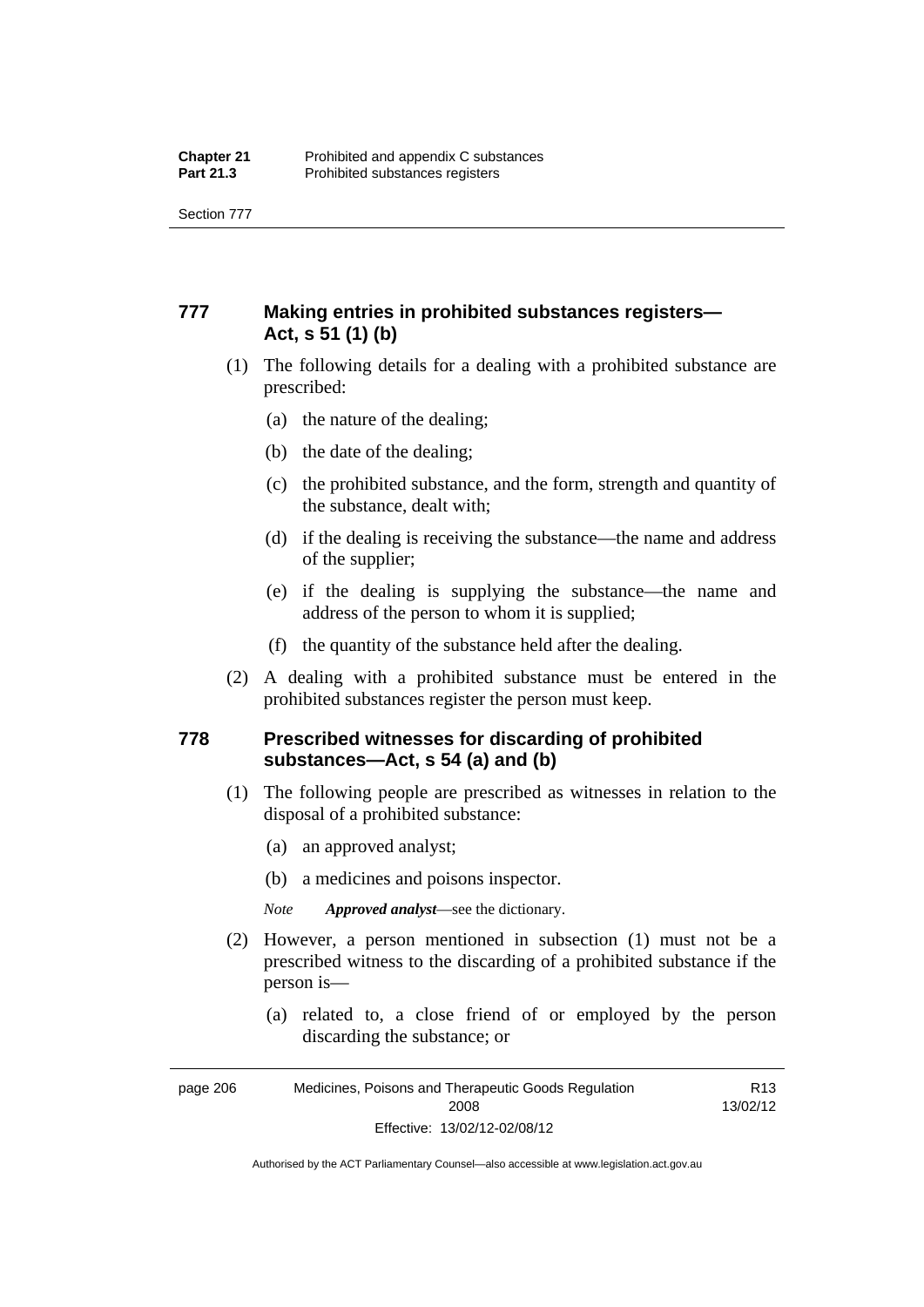- (b) the supervisor of the person discarding the substance; or
- (c) supervised by the person discarding the substance.

#### **779 Changes to entries in prohibited substances registers— Act, s 55 (2) (b)**

- (1) An entry in a paper-based prohibited substances register may be amended by the person who made the entry by—
	- (a) the person signing and dating a marginal note or footnote that gives the date of the amendment and the amended details; and
	- (b) if the entry relates to disposing of a prohibited substance—
		- (i) the amendment being witnessed by a person mentioned in section 743; and
		- (ii) the witness signing the amendment as witness.
- (2) An entry in an electronic prohibited substances register may be amended by the person who made the entry by the person attaching or linking, by electronic means, a document that includes—
	- (a) the person's signature, the date and the amended details; and
	- (b) if the entry relates to disposing of a prohibited substance—
		- (i) the amendment being witnessed by a person mentioned in section 743; and
		- (ii) the witness signing the amendment as witness.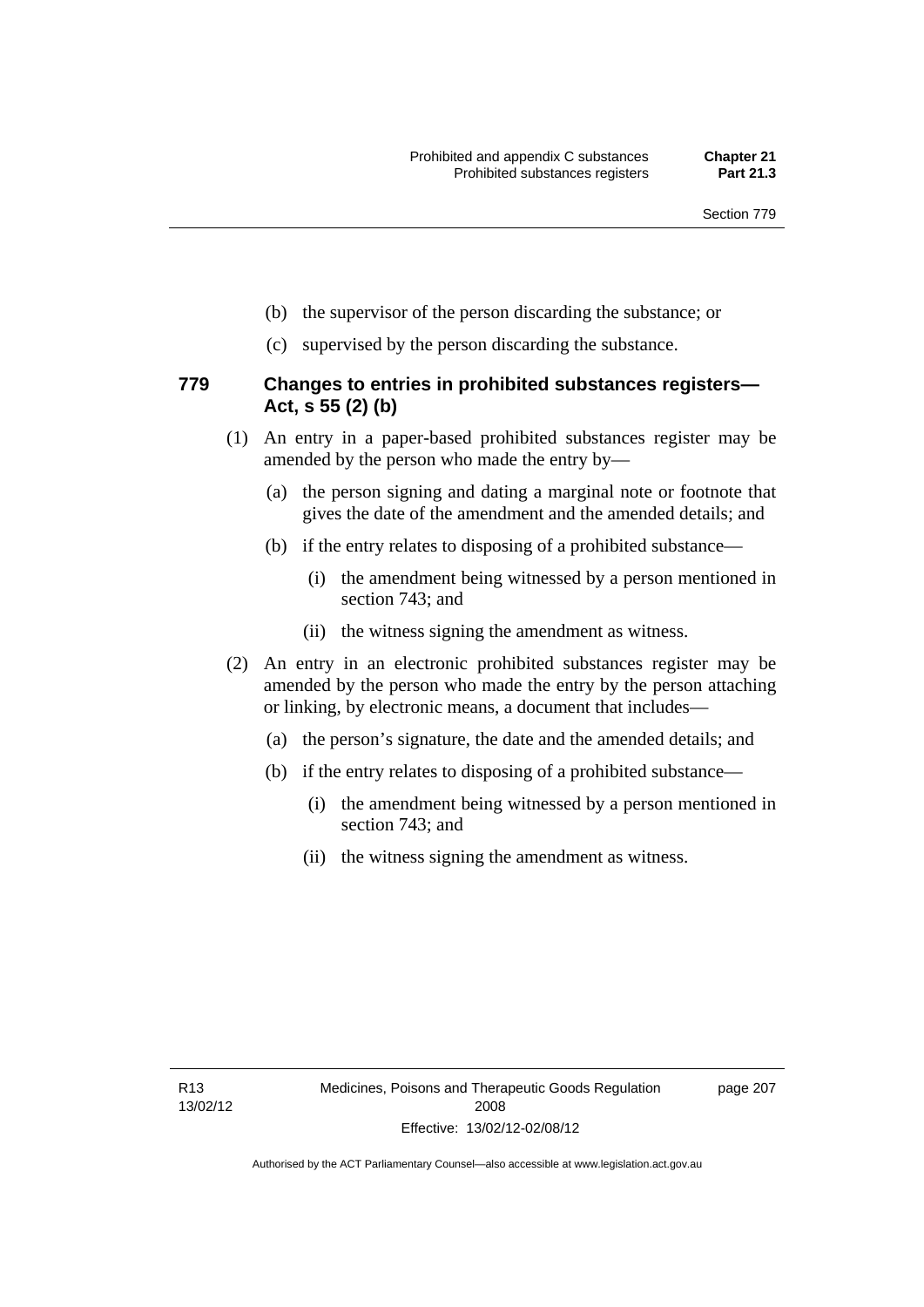**Chapter 22** Therapeutic goods

### **Chapter 22 Therapeutic goods**

#### **800 Definitions—ch 22**

In this chapter:

*optical device* means any of the following:

- (a) corrective contact lenses;
- (b) corrective lenses for spectacles;
- (c) non-corrective contact lenses commonly known as plano contact lenses.

*prescription*, in relation to an optical device, means a written direction (other than a purchase order) to a person who is authorised to supply the optical device to dispense the optical device.

#### **801 Prescribed regulated therapeutic goods—Act, s 14, def**  *regulated therapeutic good***, par (b)**

Optical devices are prescribed.

#### **802 Authorisation to supply optical devices—Act, s 74 (1) (b) and (2) (b)**

 (1) To the extent necessary to practise optometry and, if employed, within the scope of employment, an optometrist is authorised to supply optical devices on prescription issued by an optometrist or doctor.

*Note Supply* includes dispense (see Act, s 24).

 (2) To the extent necessary to practise as an optician and, if employed, within the scope of employment, an optician is authorised to supply optical devices on prescription issued by an optometrist or doctor.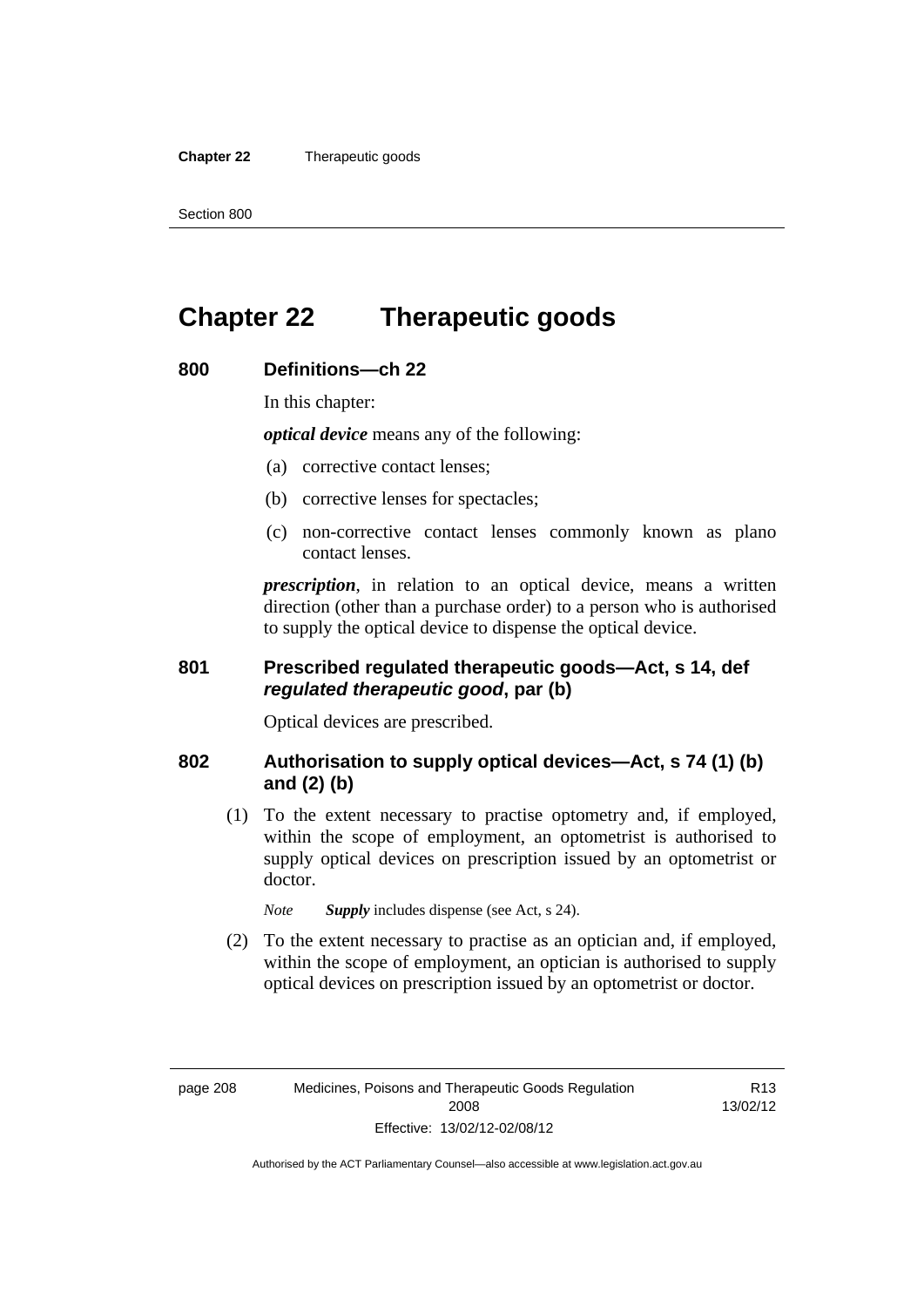(3) Within the scope of employment, an employee of an optometrist is authorised to sell and deliver optical devices supplied under subsection  $(1)$  or  $(2)$ .

#### **803 Authorisation conditions for supplying optical devices— Act, s 75 (1) (b)**

An optometrist's, and optician's, authorisation under section 802 in relation to optical devices is subject to the following conditions:

- (a) the optical devices are supplied on a written prescription by an optometrist or doctor;
- (b) if the prescription is for contact lenses (whether corrective or plano)—the prescription is issued not more than 1 year before the date the lenses are supplied;
- (c) if the prescription is for corrective lenses for spectacles—the prescription is issued not more than 2 years before the date the lenses are supplied.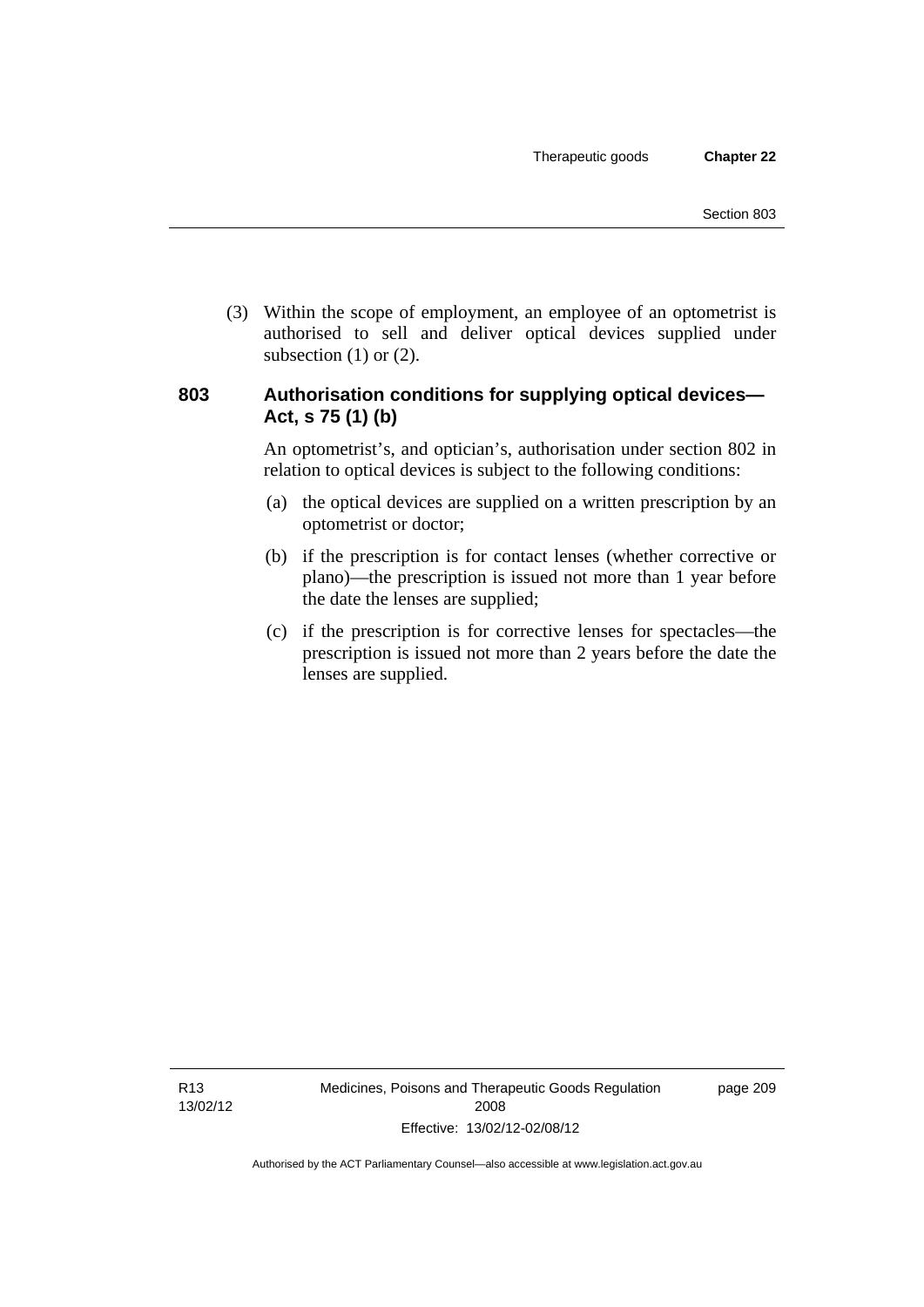Section 850

## **Chapter 23 Notification and review of decisions**

#### **850 Meaning of** *reviewable decision—***ch 23**

In this chapter:

*reviewable decision* means a decision mentioned in table 850, column 3 under a provision of this regulation mentioned in column 2 in relation to the decision.

| column 1       | column <sub>2</sub>        | column 3                                                                                                  | column 4                   |
|----------------|----------------------------|-----------------------------------------------------------------------------------------------------------|----------------------------|
| item           | section                    | decision                                                                                                  | entity                     |
| 1              | $120(1)$ (h)               | refuse approval of other<br>premises                                                                      | applicant for<br>approval  |
| 2              | 130(e)                     | refuse approval of other<br>premises                                                                      | applicant for<br>approval  |
| 3              | 140(e)                     | refuse approval of other<br>premises                                                                      | applicant for<br>approval  |
| $\overline{4}$ | 150(1)(c)                  | refuse approval of other<br>premises                                                                      | applicant for<br>approval  |
| 5              | 160(f)                     | refuse approval of other<br>premises                                                                      | applicant for<br>approval  |
| 6              | 171(d)                     | refuse approval of other<br>premises                                                                      | applicant for<br>approval  |
| 7              | 175(1)(a)(ii)<br>and $(b)$ | amend pseudoephedrine<br>record in way other than in<br>accordance with<br>application/refuse application | applicant for<br>amendment |
| 8              | 252(1)(d)                  | refuse approval of other<br>premises                                                                      | applicant for<br>approval  |

**Table 850 Reviewable decisions—chief health officer** 

page 210 Medicines, Poisons and Therapeutic Goods Regulation 2008 Effective: 13/02/12-02/08/12

R13 13/02/12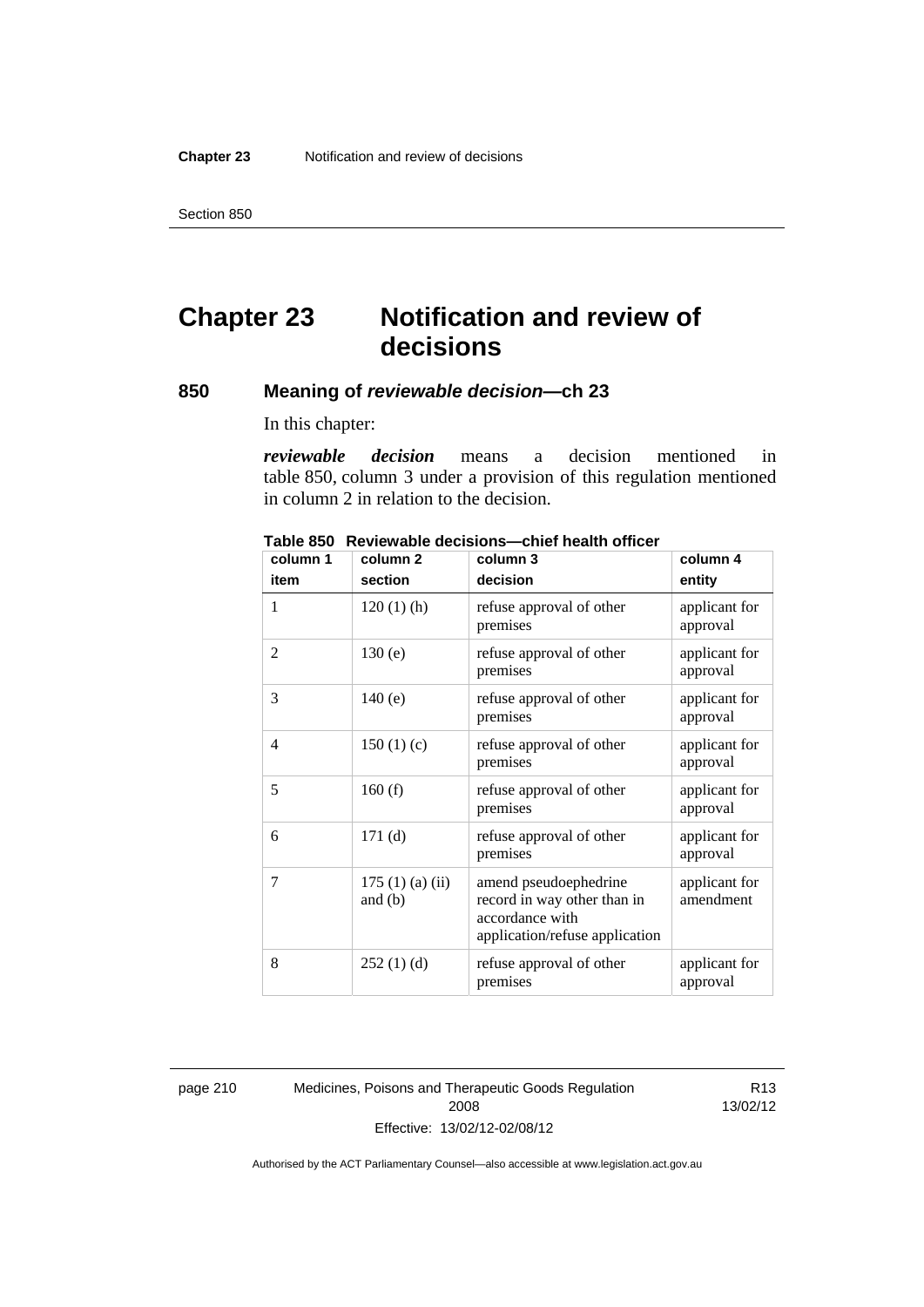| column 1<br>item | column <sub>2</sub><br>section | column 3<br>decision                                                                         | column 4<br>entity        |
|------------------|--------------------------------|----------------------------------------------------------------------------------------------|---------------------------|
| 9                | 531(2)                         | refuse approval to store a<br>controlled medicine in a safe<br>or strongroom                 | applicant for<br>approval |
| 10               | 616(1)                         | refuse approval of nominated<br>individual for medicines<br>wholesales licence               | applicant for<br>licence  |
| 11               | 676(f)                         | refuse approval of other<br>premises                                                         | applicant for<br>approval |
| 12               | 686(f)                         | refuse approval of other<br>premises                                                         | applicant for<br>approval |
| 13               | 706(1)                         | refuse approval of nominated<br>individual for dangerous<br>poisons manufacturers<br>licence | applicant for<br>licence  |
| 14               | 716(1)                         | refuse approval of nominated<br>individual for dangerous<br>poisons suppliers licence        | applicant for<br>licence  |
| 15               | 771                            | refuse approval of other<br>premises                                                         | applicant for<br>approval |

*Note* For ACAT review of other decisions in relation to licences, see the Act, ch 9 and sch 1.

#### **851 Reviewable decision notices**

If a person makes a reviewable decision, the person must give a reviewable decision notice to each entity mentioned in table 850, column 4 in relation to the decision.

- *Note 1* The person must also take reasonable steps to give a reviewable decision notice to any other person whose interests are affected by the decision (see *ACT Civil and Administrative Tribunal Act 2008*, s 67A).
- *Note* 2 The requirements for reviewable decision notices are prescribed under the *ACT Civil and Administrative Tribunal Act 2008*.

R13 13/02/12 Medicines, Poisons and Therapeutic Goods Regulation 2008 Effective: 13/02/12-02/08/12 page 211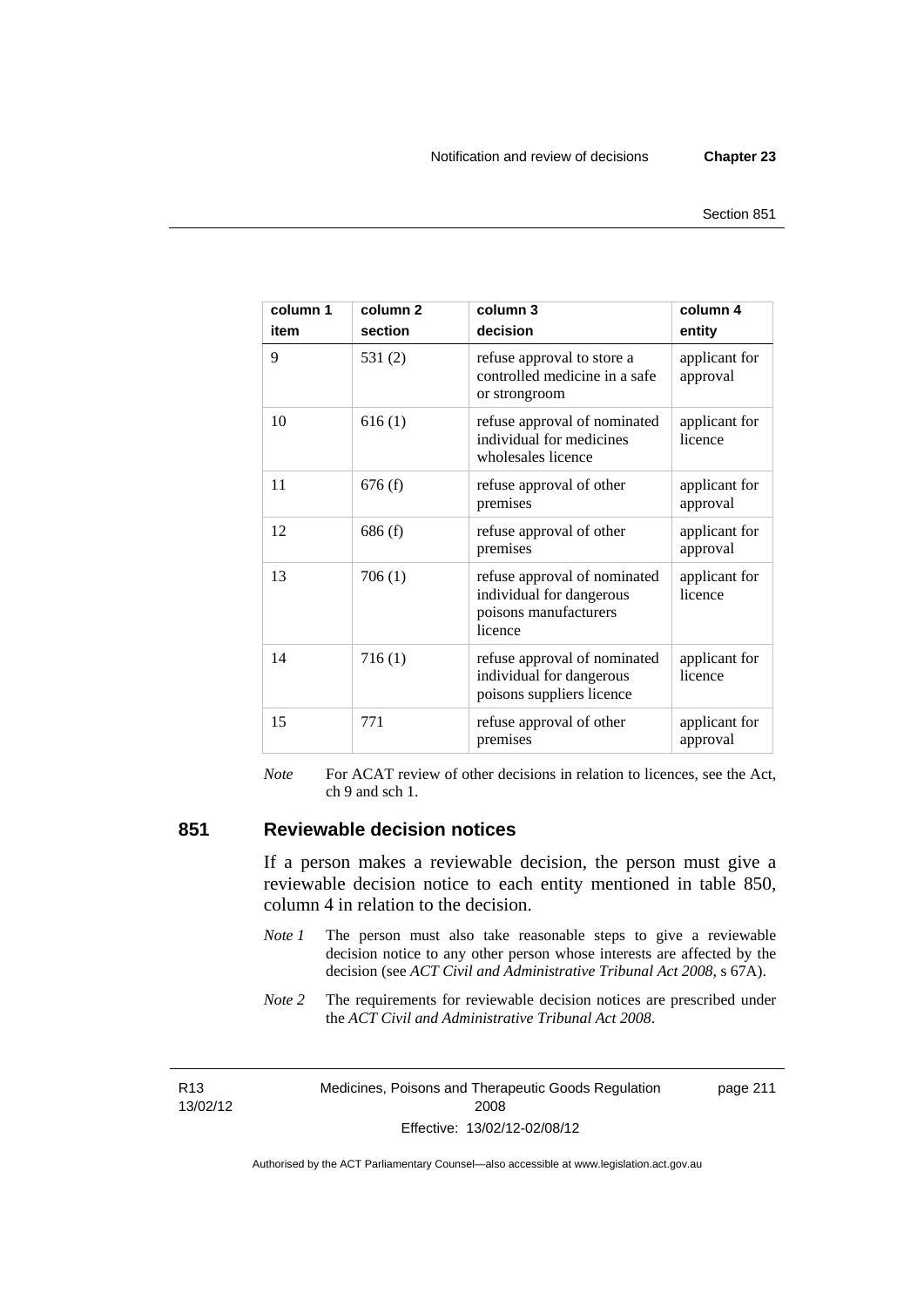#### **852 Applications for review**

The following may apply to the ACAT for a review of a reviewable decision:

- (a) an entity mentioned in table 850, column 4 in relation to the decision;
- (b) any other person whose interests are affected by the decision.
- *Note* If a form is approved under the *ACT Civil and Administrative Tribunal Act 2008* for the application, the form must be used.

page 212 Medicines, Poisons and Therapeutic Goods Regulation 2008 Effective: 13/02/12-02/08/12

R13 13/02/12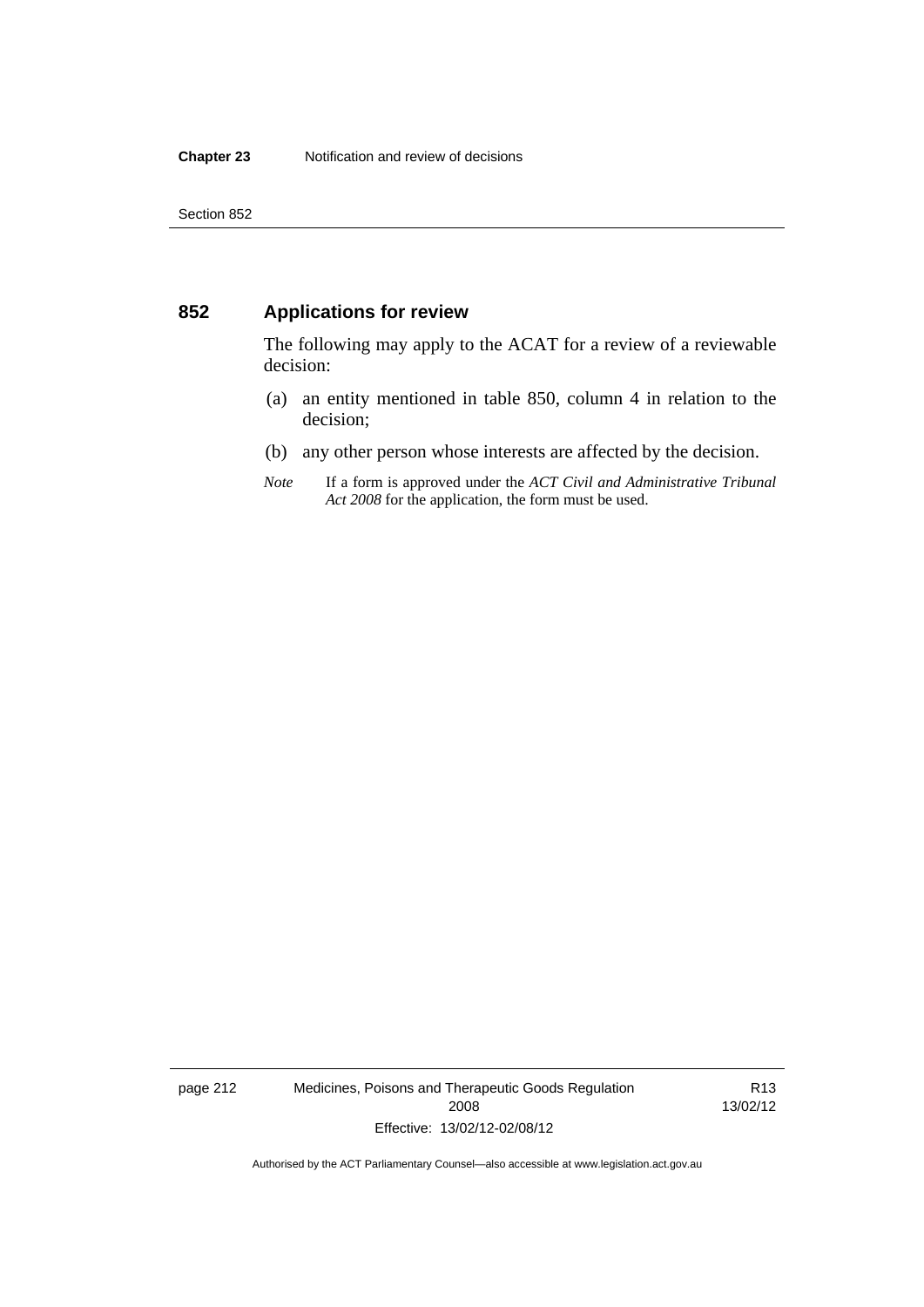### **Chapter 24 Miscellaneous**

#### **860 Authorisations for public employees—Act, s 26 (1) (b), (2) (b), s 35 (1) (b), (2) (b) and s 36 (b)**

 (1) This section applies to a public employee who is exercising a function under the Act.

- (2) To the extent necessary to exercise the function and within the scope of employment, the public employee is authorised to do any of the following:
	- (a) obtain a regulated substance;
	- (b) possess a regulated substance;
	- (c) supply a regulated substance or regulated therapeutic good to a person for discarding if the person is authorised to obtain the substance or good;

#### **Example—person authorised to obtain**

a person who holds an environmental authorisation for the disposal of the substance (see, eg s 693)

- *Note* An example is part of the regulation, is not exhaustive and may extend, but does not limit, the meaning of the provision in which it appears (see Legislation Act, s 126 and s 132).
- (d) supply a regulated substance or regulated therapeutic good, for law enforcement purposes, to—
	- (i) someone else who is authorised to obtain the substance or good; or
	- (ii) a law enforcement officer.

*Note Public employee*—see the Legislation Act, dictionary, pt 1.

R13 13/02/12 Medicines, Poisons and Therapeutic Goods Regulation 2008 Effective: 13/02/12-02/08/12

page 213

*Note Function* includes authority, duty and power (see Legislation Act, dict, pt 1).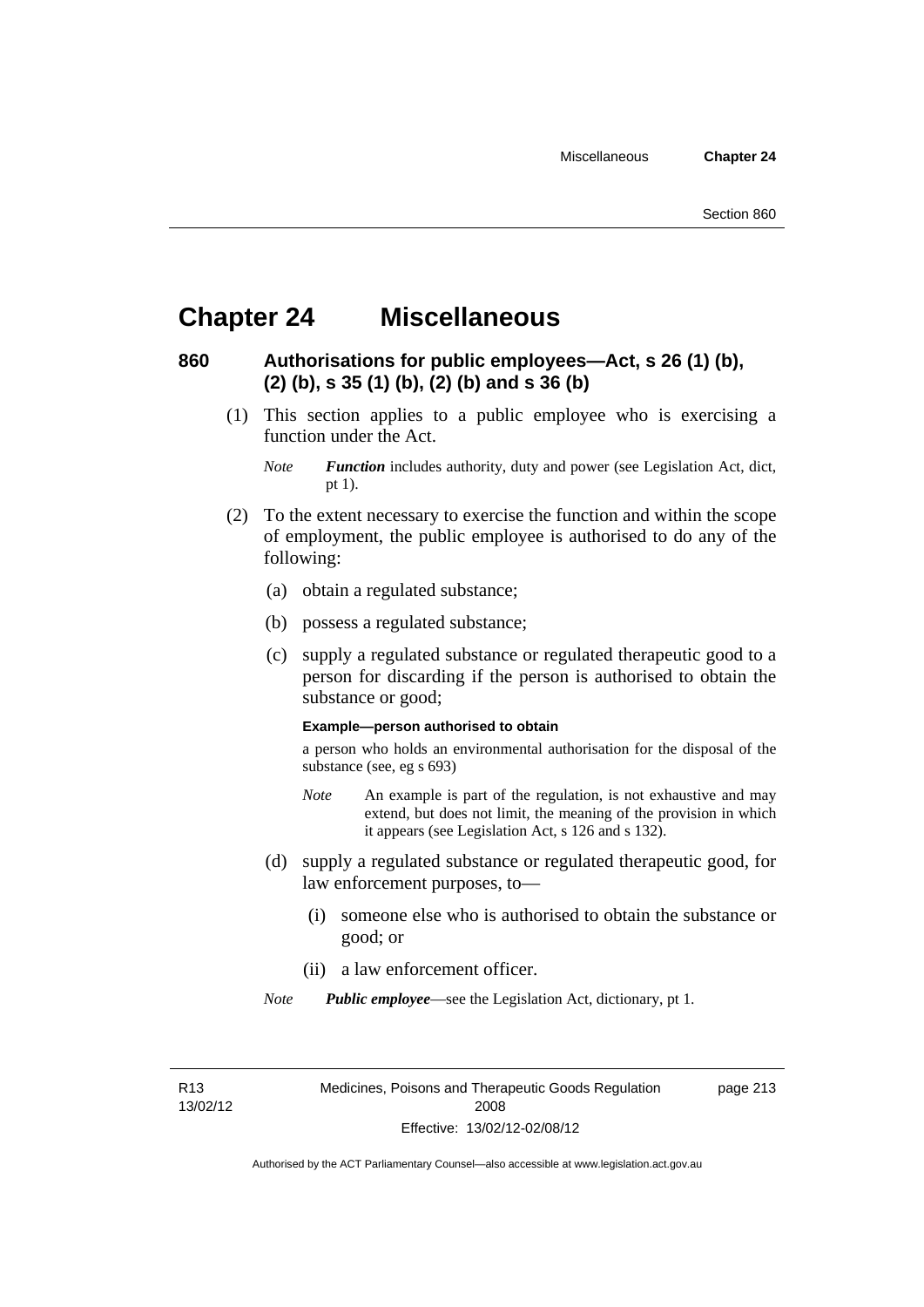#### **Chapter 24** Miscellaneous

(3) In this section:

*law enforcement officer*—see the Criminal Code, section 700.

#### **861 Other authorisations for public employees— Act, s 20 (1) (a), (2) (a) and s 74 (1) (b)**

- (1) A public employee is authorised to deal with a regulated substance, or regulated therapeutic good, in accordance with a permit issued by the chief health officer to the employee.
- (2) The permit must be in writing and include the following information:
	- (a) the dealings with regulated substances or regulated therapeutic goods authorised by the permit;
	- (b) the regulated substances or regulated therapeutic goods to which the permit relates;
	- (c) the public employee or employees authorised under the permit;
	- (d) any condition included in the permit by the chief health officer to which the permit is subject;
	- (e) a unique identifying number;
	- (f) when the permit ends.
- (3) For subsection (2) (c), the permit may identify a public employee authorised under the permit by—
	- (a) naming the employee; or
	- (b) nominating the occupant of a position (however described), at a particular time or from time to time.
- (4) In this section:

*public employee* includes a police officer.

page 214 Medicines, Poisons and Therapeutic Goods Regulation 2008 Effective: 13/02/12-02/08/12

R13 13/02/12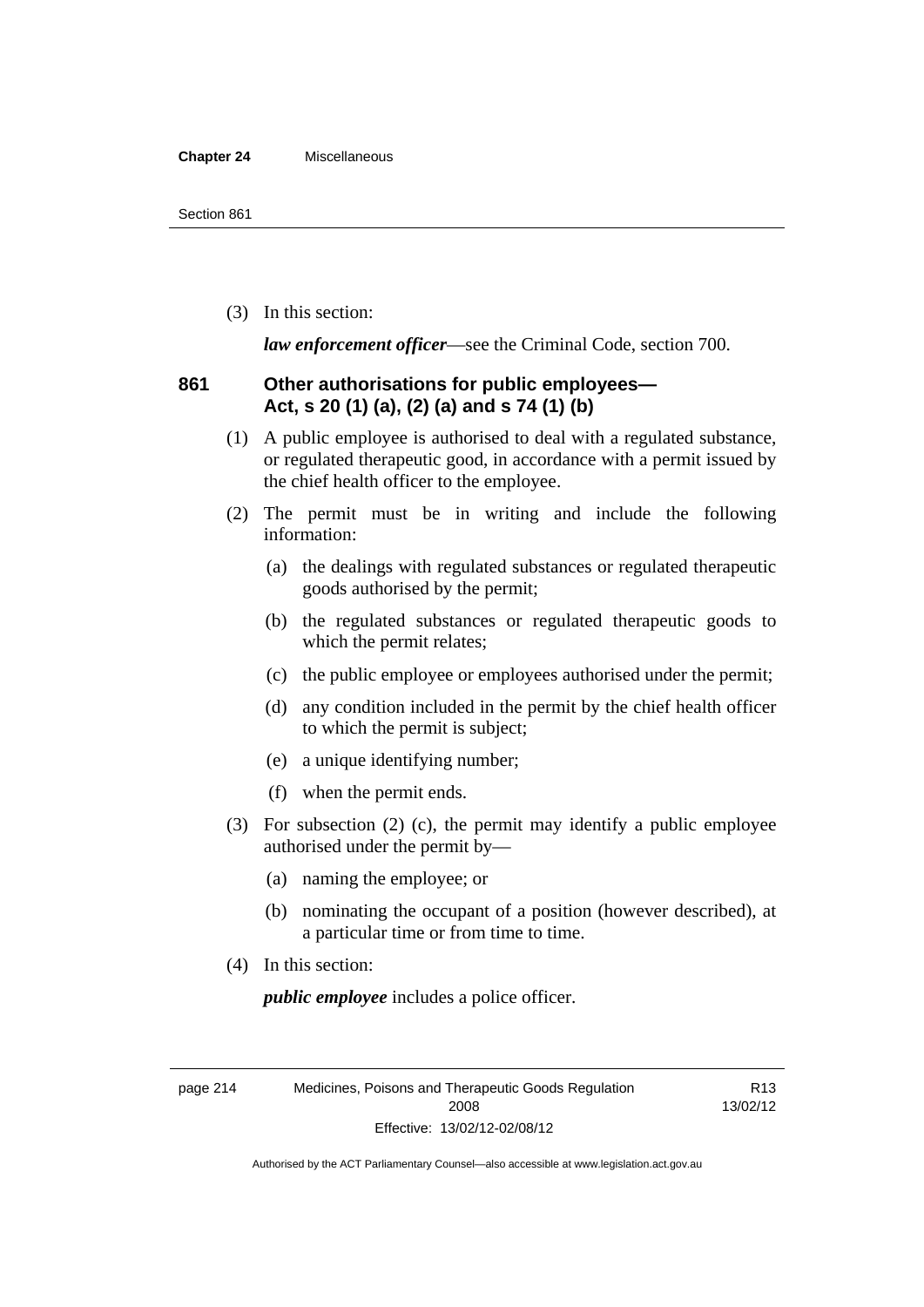#### **862 Certain containers not to be used for human-use substances—Act, s 63 (1) (b)**

A container of a kind mentioned in the medicines and poisons standard, paragraph 21, 22 or 23 is prescribed.

#### **863 Displacement of Legislation Act, s 47 (6)**

The Legislation Act, section 47 (6) does not apply to AS/NZS ISO 8124.3:2003 (*Safety of toys - Migration of certain elements*).

- *Note 1* The text of an applied, adopted or incorporated instrument, whether applied as in force at a particular time or from time to time, is taken to be a notifiable instrument if the operation of the Legislation Act, s 47 (5) or (6) is not disapplied (see s 47 (7)).
- *Note 2* A reference to an Act includes a reference to the statutory instruments made or in force under the Act, including any regulation (see Legislation Act, s 104).

R13 13/02/12 Medicines, Poisons and Therapeutic Goods Regulation 2008 Effective: 13/02/12-02/08/12

page 215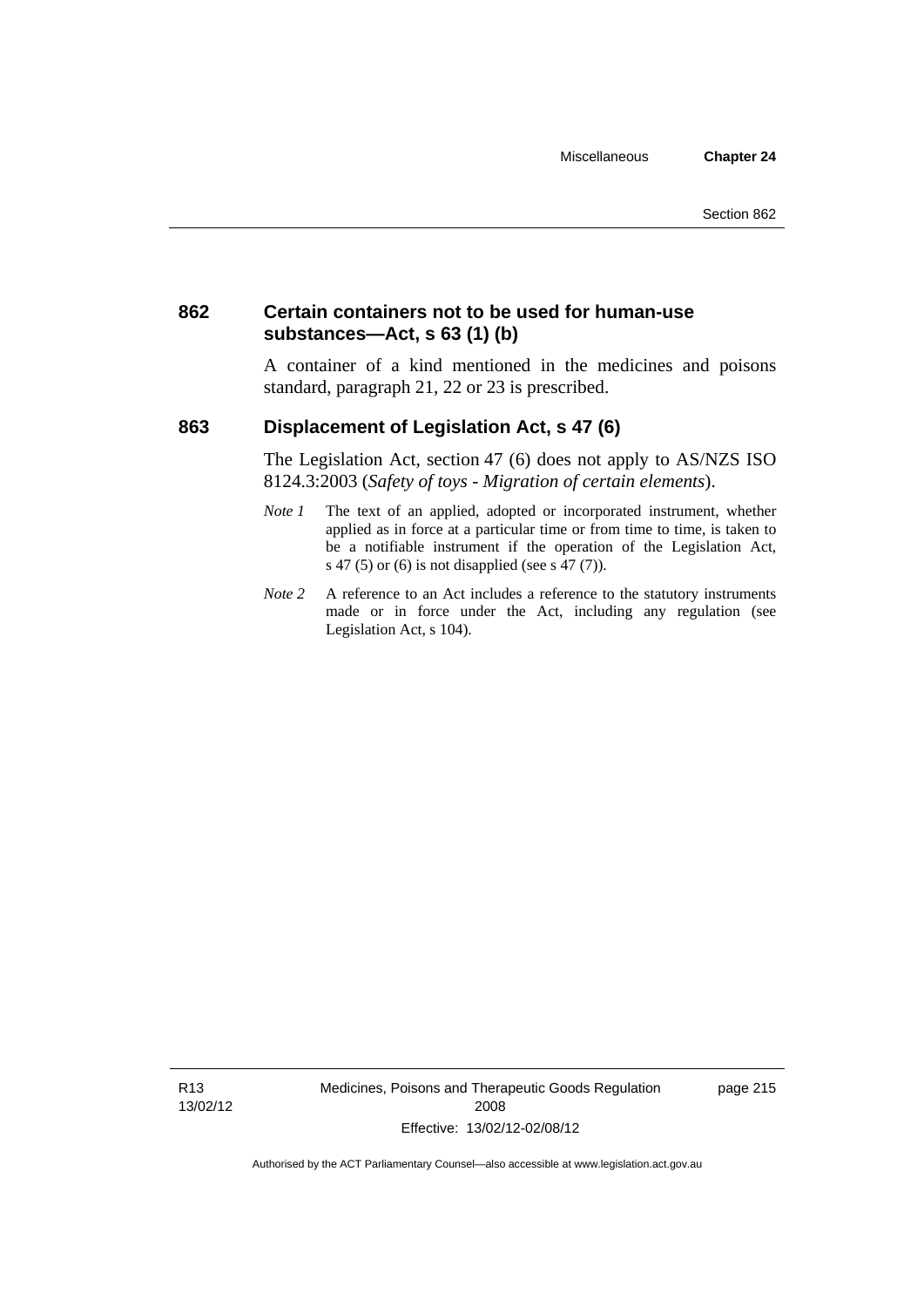**Schedule 1** Medicines—health-related occupations authorisations<br>**Part 1.1** Ambulance services and officers Ambulance services and officers

### **Schedule 1 Medicines—health-related occupations authorisations**

(see s 30, s 50, s 60, s 110, s 350, s 370 and s 380)

### **Part 1.1 Ambulance services and officers**

| column 1<br>item | column 2<br>person authorised                                                                      | column 3<br>authorisation                                                                                                                                                                                                                                                               |
|------------------|----------------------------------------------------------------------------------------------------|-----------------------------------------------------------------------------------------------------------------------------------------------------------------------------------------------------------------------------------------------------------------------------------------|
| 1                | ambulance officer employed by<br>Commonwealth, Territory or<br>State                               | within scope of employment, do any of<br>the following:<br>obtain medicines;<br>(a)<br>(b)<br>possess medicines;<br>administer medicines.<br>(c)                                                                                                                                        |
| 2                | person in charge of ambulance<br>service operated by<br>Commonwealth, Territory or<br><b>State</b> | within scope of employment, do any of<br>the following:<br>issue purchase orders for medicines;<br>(a)<br>obtain medicines mentioned in<br>(b)<br>par(a);<br>possess medicines mentioned in<br>(c)<br>par(a);<br>(d)<br>supply medicines to ambulance<br>officers in ambulance service. |

page 216 Medicines, Poisons and Therapeutic Goods Regulation 2008 Effective: 13/02/12-02/08/12

R13 13/02/12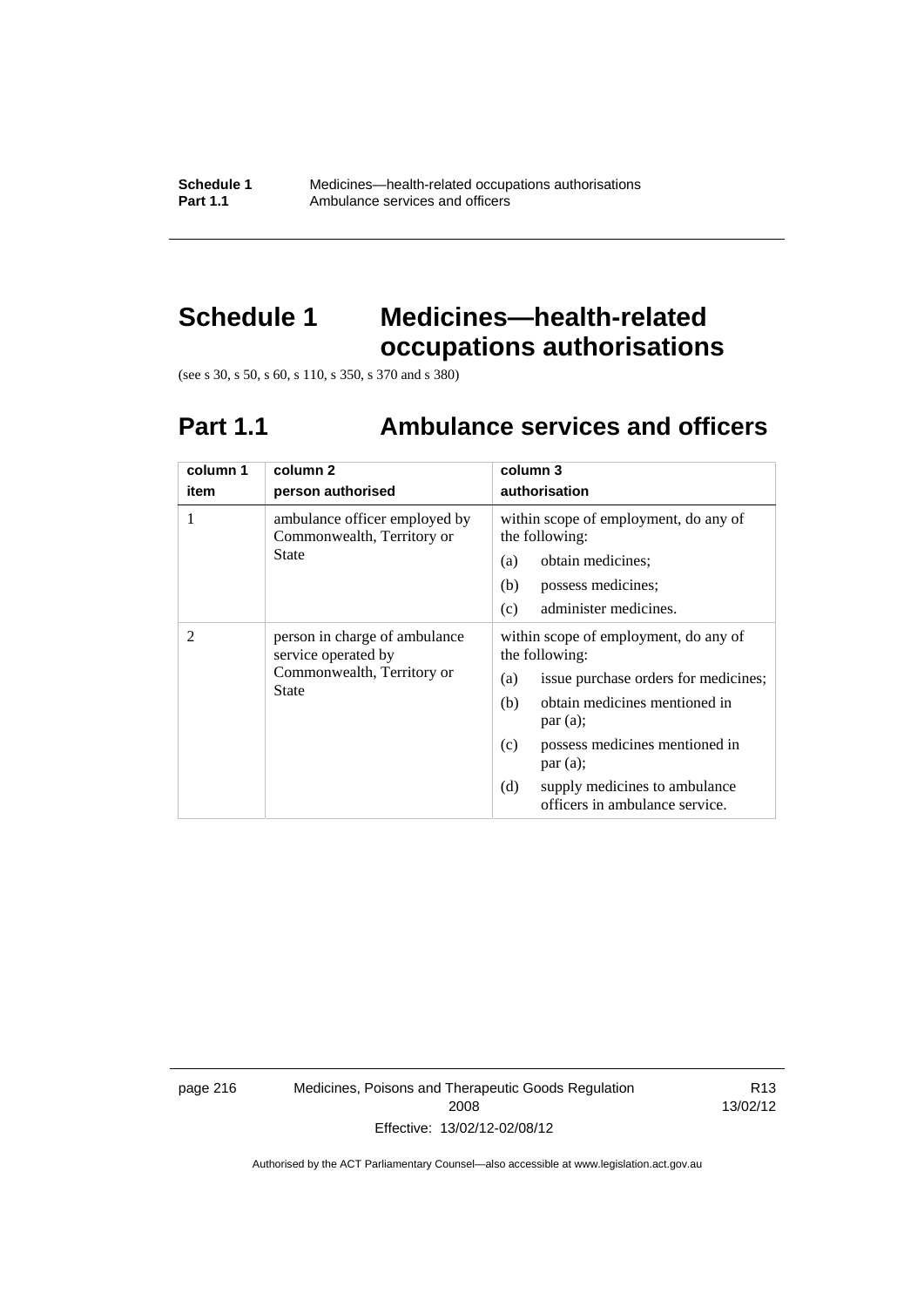### **Part 1.2 Dentists, dental hygienists and dental therapists**

| column 1       | column <sub>2</sub>                                           | column 3                                                                                                                              |  |
|----------------|---------------------------------------------------------------|---------------------------------------------------------------------------------------------------------------------------------------|--|
| item           | person authorised                                             | authorisation                                                                                                                         |  |
| 1              | dentist                                                       | to the extent necessary to practise dentistry<br>and, if employed, within the scope of<br>employment, do any of the following:        |  |
|                |                                                               | (a)<br>issue purchase orders and requisitions<br>for medicines;                                                                       |  |
|                |                                                               | obtain medicines;<br>(b)                                                                                                              |  |
|                |                                                               | (c)<br>possess medicines;                                                                                                             |  |
|                |                                                               | (d)<br>administer medicines;                                                                                                          |  |
|                |                                                               | prescribe medicines;<br>(e)                                                                                                           |  |
|                |                                                               | (f)<br>supply medicines to patients during<br>consultations if labelled in accordance<br>with s 161;                                  |  |
|                |                                                               | supply medicines for administration to<br>(g)<br>patients at dental surgery to people<br>authorised to administer them.               |  |
| <b>Note</b>    | <b>Dentist</b> does not include a trainee dentist (see dict). |                                                                                                                                       |  |
| $\overline{2}$ | trainee dentist                                               | to the extent necessary to practise dentistry or<br>undertake training, and under supervision of<br>dentist, do any of the following: |  |
|                |                                                               | obtain medicines from health<br>(a)<br>practitioner authorised to possess<br>them:                                                    |  |
|                |                                                               | (b)<br>possess medicines;                                                                                                             |  |
|                |                                                               | administer medicines in accordance<br>(c)<br>with prescription (whether or not<br>issued by themself or dentist);                     |  |
|                |                                                               | (d)<br>prescribe medicines for administration<br>at institution or dental surgery.                                                    |  |

R13 13/02/12 Medicines, Poisons and Therapeutic Goods Regulation 2008 Effective: 13/02/12-02/08/12

page 217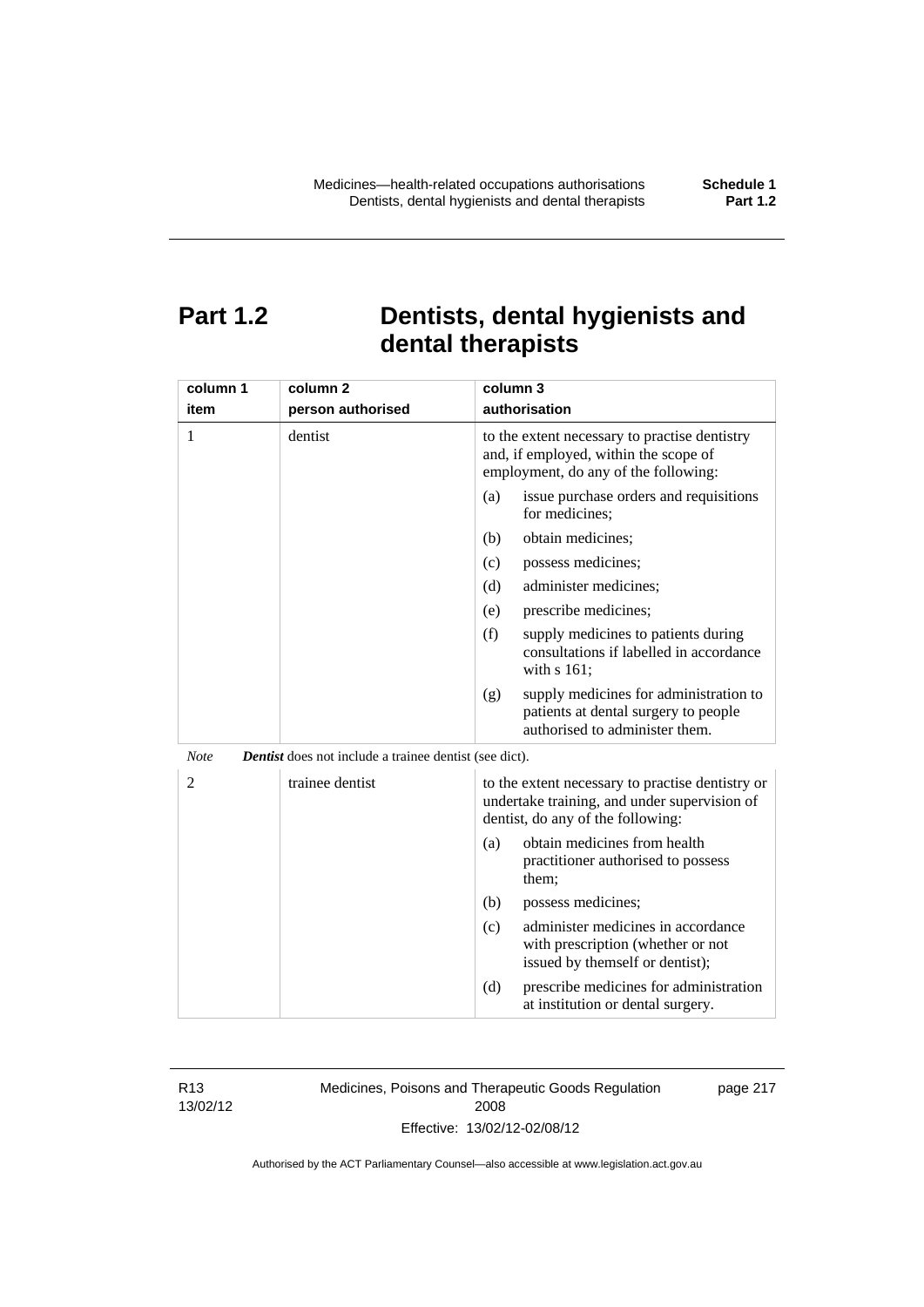#### **Schedule 1** Medicines—health-related occupations authorisations<br>**Part 1.2** Dentists, dental hygienists and dental therapists **Part 1.2** Dentists, dental hygienists and dental therapists

| column 1 | column <sub>2</sub> | column 3                                                                                                                                                     |
|----------|---------------------|--------------------------------------------------------------------------------------------------------------------------------------------------------------|
| item     | person authorised   | authorisation                                                                                                                                                |
| 3        | dental hygienist    | within the scope of employment, to the<br>extent necessary to practice as dental<br>hygienist, and under supervision of dentist,<br>do any of the following: |
|          |                     | obtain medicines from dentist<br>(a)<br>authorised to possess them;                                                                                          |
|          |                     | possess medicines mentioned in<br>(b)<br>par(a);                                                                                                             |
|          |                     | administer medicines mentioned in<br>(c)<br>par (a) in accordance with dentist's<br>prescription.                                                            |
| 4        | dental therapist    | within the scope of employment, to the<br>extent necessary to practice as dental<br>therapist, and under supervision of dentist, do<br>any of the following: |
|          |                     | issue purchase orders and requisitions<br>(a)<br>for medicines for topical dental use<br>and for local anaesthetics;                                         |
|          |                     | obtain medicines mentioned in par (a);<br>(b)                                                                                                                |
|          |                     | possess medicines mentioned in<br>(c)<br>par(a);                                                                                                             |
|          |                     | administer medicines mentioned in<br>(d)<br>par (a).                                                                                                         |

page 218 Medicines, Poisons and Therapeutic Goods Regulation 2008 Effective: 13/02/12-02/08/12

R13 13/02/12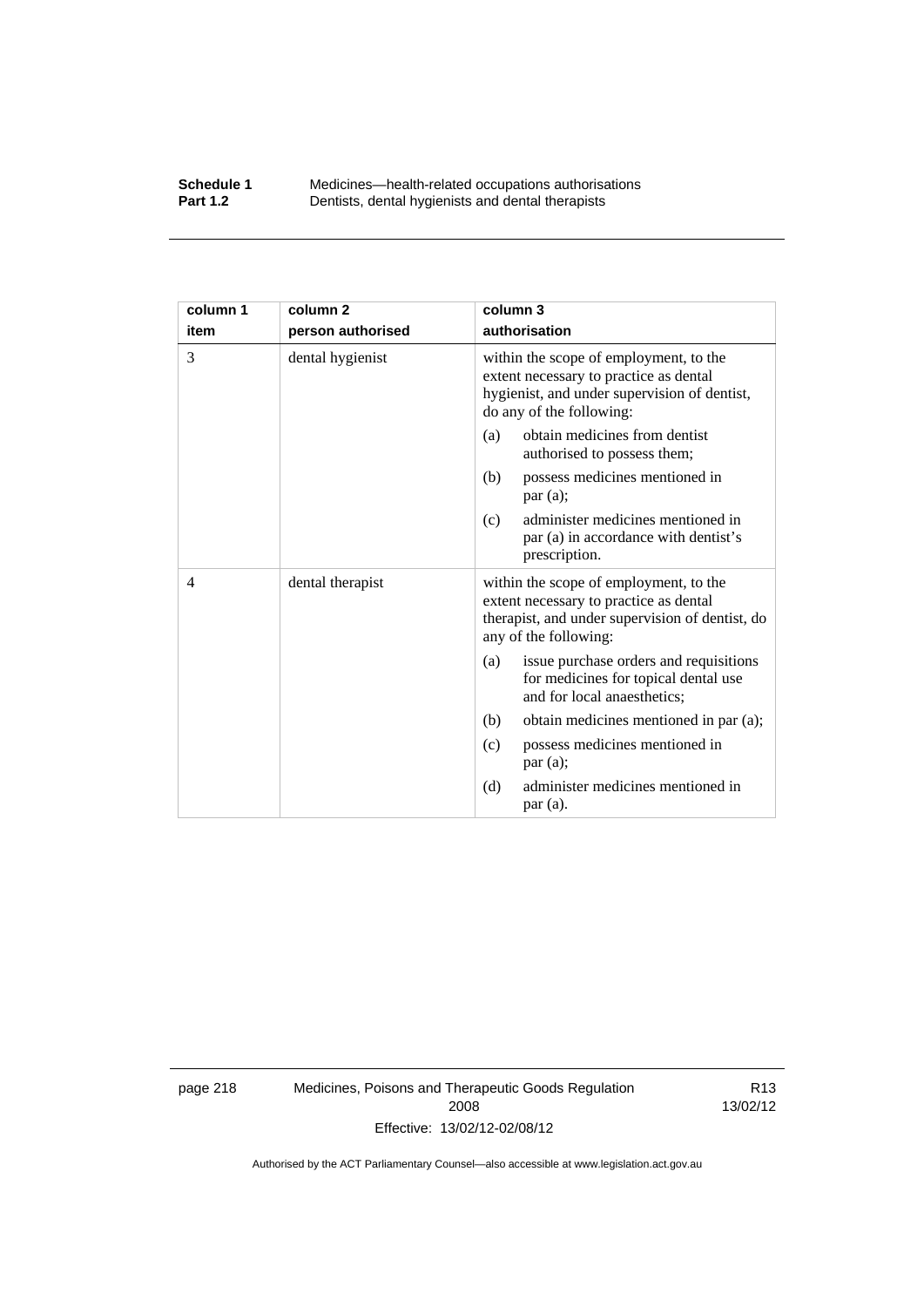# **Part 1.3 Doctors**

| column 1 | column <sub>2</sub> | column 3                                                                      |                                                                                                                       |
|----------|---------------------|-------------------------------------------------------------------------------|-----------------------------------------------------------------------------------------------------------------------|
| item     | person authorised   | authorisation                                                                 |                                                                                                                       |
| 1        | doctor              | and, if employed, within the scope of<br>employment, do any of the following: | to the extent necessary to practise medicine                                                                          |
|          |                     | (a)<br>for medicines;                                                         | issue purchase orders and requisitions                                                                                |
|          |                     | obtain medicines;<br>(b)                                                      |                                                                                                                       |
|          |                     | (c)<br>possess medicines;                                                     |                                                                                                                       |
|          |                     | (d)<br>administer medicines;                                                  |                                                                                                                       |
|          |                     | prescribe medicines;<br>(e)                                                   |                                                                                                                       |
|          |                     | (f)<br>consultations;                                                         | supply medicines to patients during                                                                                   |
|          |                     | (g)<br>administer them;                                                       | supply medicines for administration to<br>patients to people authorised to                                            |
|          |                     | (h)                                                                           | supply medicines dispensed for patient<br>to another health practitioner on<br>patient's transfer within institution; |
|          |                     | (i)<br>institution:                                                           | supply medicines dispensed for patient<br>to patient on patient's discharge from                                      |
|          |                     | (j)<br>with $s$ 161.                                                          | supply medicines to patients during<br>consultations if labelled in accordance                                        |
|          |                     | <b>Note</b><br>institutions, see s 75.                                        | For authorisation to issue standing<br>orders for administration of medicines at                                      |

*Note Doctor* does not include an intern doctor (see dict).

R13 13/02/12 Medicines, Poisons and Therapeutic Goods Regulation 2008 Effective: 13/02/12-02/08/12

page 219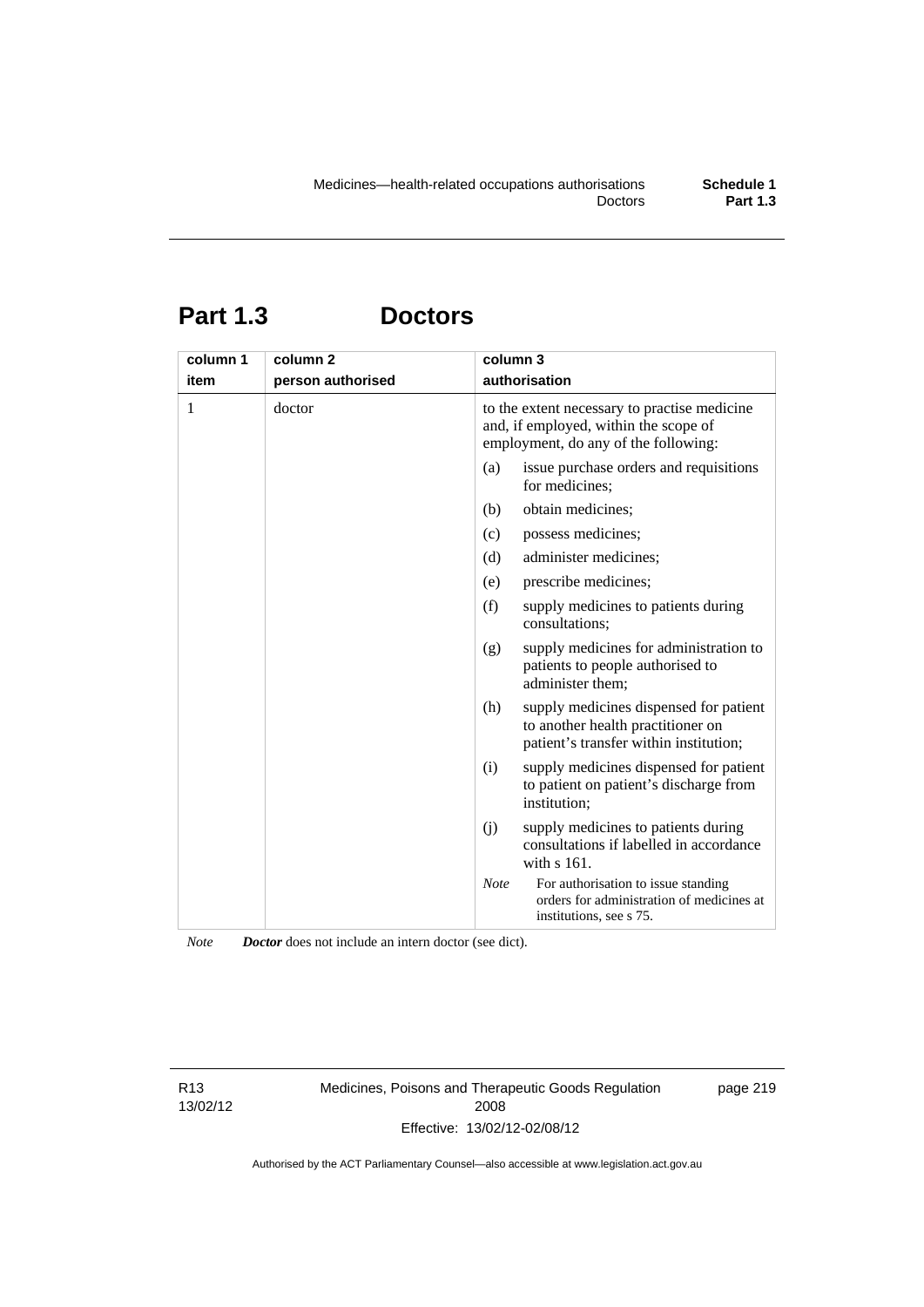| Schedule 1      | Medicines—health-related occupations authorisations |
|-----------------|-----------------------------------------------------|
| <b>Part 1.3</b> | <b>Doctors</b>                                      |

| column 1 | column <sub>2</sub> | column 3                                                                                                                                                      |  |
|----------|---------------------|---------------------------------------------------------------------------------------------------------------------------------------------------------------|--|
| item     | person authorised   | authorisation                                                                                                                                                 |  |
| 2        | intern doctor       | to the extent necessary to practise medicine<br>or undertake training or supervised practice,<br>and under supervision of doctor, do any of<br>the following: |  |
|          |                     | obtain medicines from health<br>(a)<br>practitioner authorised to possess<br>them:                                                                            |  |
|          |                     | (b)<br>possess medicines;                                                                                                                                     |  |
|          |                     | administer medicines in accordance<br>(c)<br>with prescription (whether or not<br>issued by themself or another<br>prescriber);                               |  |
|          |                     | (d)<br>prescribe medicines for administration<br>at institution or surgery;                                                                                   |  |
|          |                     | supply medicines dispensed for patient<br>(e)<br>to another health practitioner on<br>patient's transfer within institution;                                  |  |
|          |                     | (f)<br>supply medicines dispensed for patient<br>to patient on patient's discharge from<br>institution.                                                       |  |

page 220 Medicines, Poisons and Therapeutic Goods Regulation 2008 Effective: 13/02/12-02/08/12

R13 13/02/12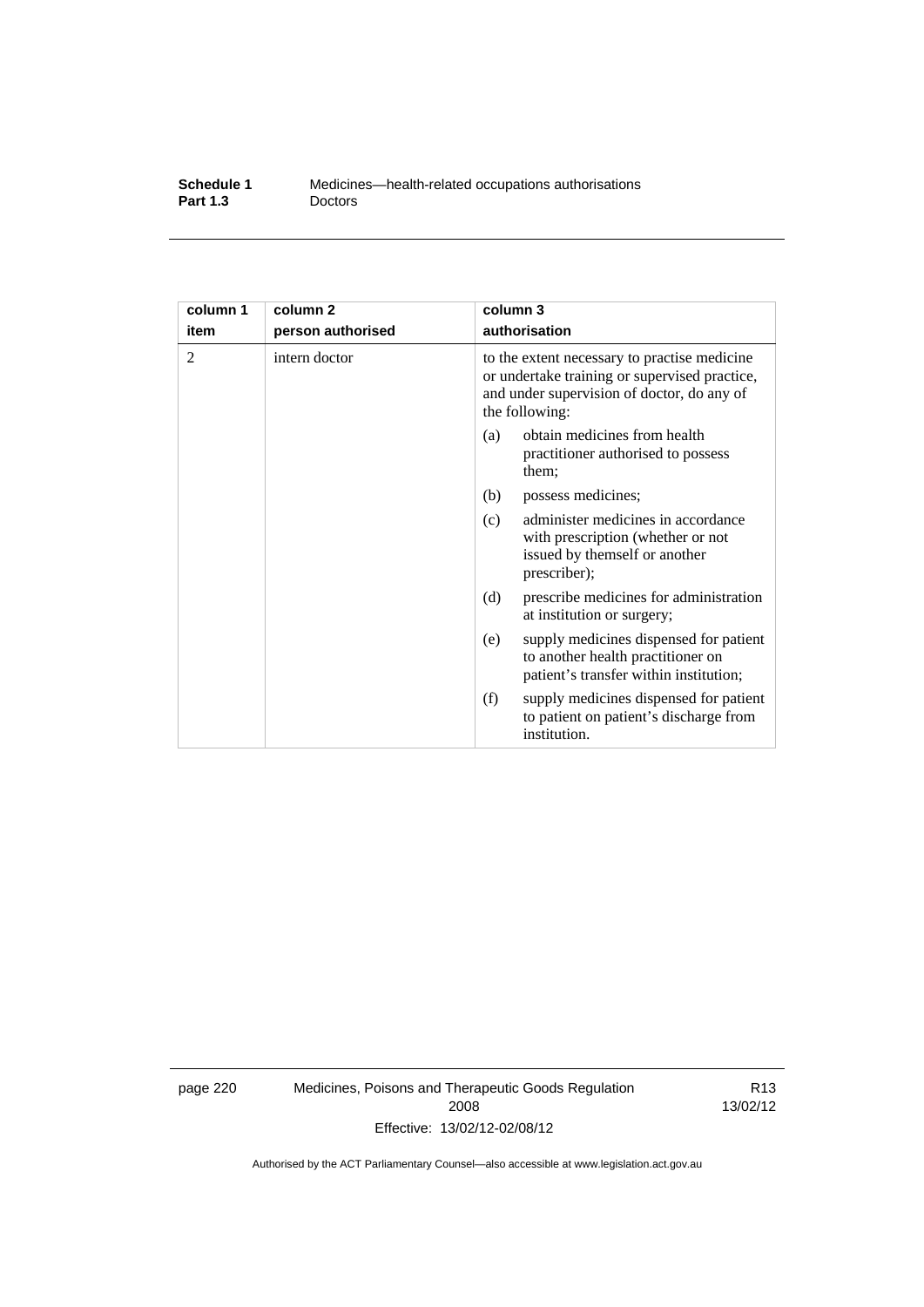### Part 1.4 **Health professionals at institutions**

| column 1<br>item | column 2<br>person authorised                                            | column 3<br>authorisation                                                                                                                                                                                    |
|------------------|--------------------------------------------------------------------------|--------------------------------------------------------------------------------------------------------------------------------------------------------------------------------------------------------------|
|                  | health practitioner or health<br>professional employed at<br>institution | within the scope of employment, do any of<br>the following for the delivery of medicines<br>within the institution to a health practitioner<br>or health professional authorised to obtain<br>the medicines: |
|                  |                                                                          | obtain the medicines;<br>(a)                                                                                                                                                                                 |
|                  |                                                                          | possess the medicines;<br>(b)                                                                                                                                                                                |
|                  |                                                                          | supply the medicines.<br>(c)                                                                                                                                                                                 |

R13 13/02/12 Medicines, Poisons and Therapeutic Goods Regulation 2008 Effective: 13/02/12-02/08/12

page 221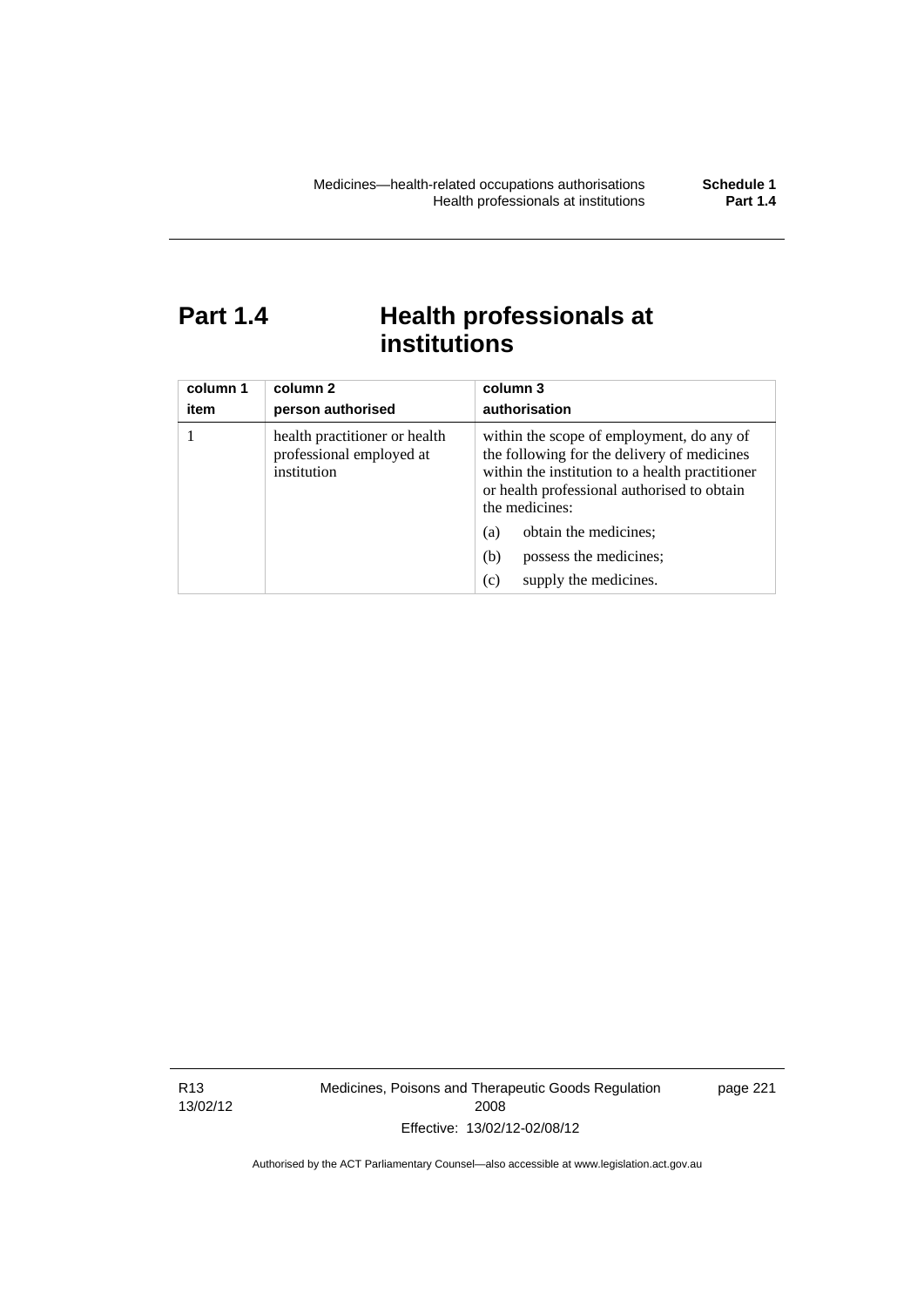### **Part 1.5 Midwives**

| column 1 | column 2          | column 3                                                                                                                       |  |
|----------|-------------------|--------------------------------------------------------------------------------------------------------------------------------|--|
| item     | person authorised | authorisation                                                                                                                  |  |
| 1        | midwife           | to the extent necessary to practise midwifery<br>and, if employed, within the scope of<br>employment, do any of the following: |  |
|          |                   | issue requisitions for medicines;<br>(a)                                                                                       |  |
|          |                   | (b)<br>obtain medicines on requisition;                                                                                        |  |
|          |                   | possess medicines;<br>(c)                                                                                                      |  |
|          |                   | administer medicines in accordance<br>(d)<br>with prescription or standing order;                                              |  |
|          |                   | supply medicines in accordance with a<br>(e)<br>standing order issued by chief health<br>officer or a requisition;             |  |
|          |                   | supply medicines dispensed for patient<br>(f)<br>to another health practitioner on<br>patient's transfer within institution;   |  |
|          |                   | supply medicines dispensed for patient<br>(g)<br>to patient on patient's discharge from<br>institution.                        |  |

page 222 Medicines, Poisons and Therapeutic Goods Regulation 2008 Effective: 13/02/12-02/08/12

R13 13/02/12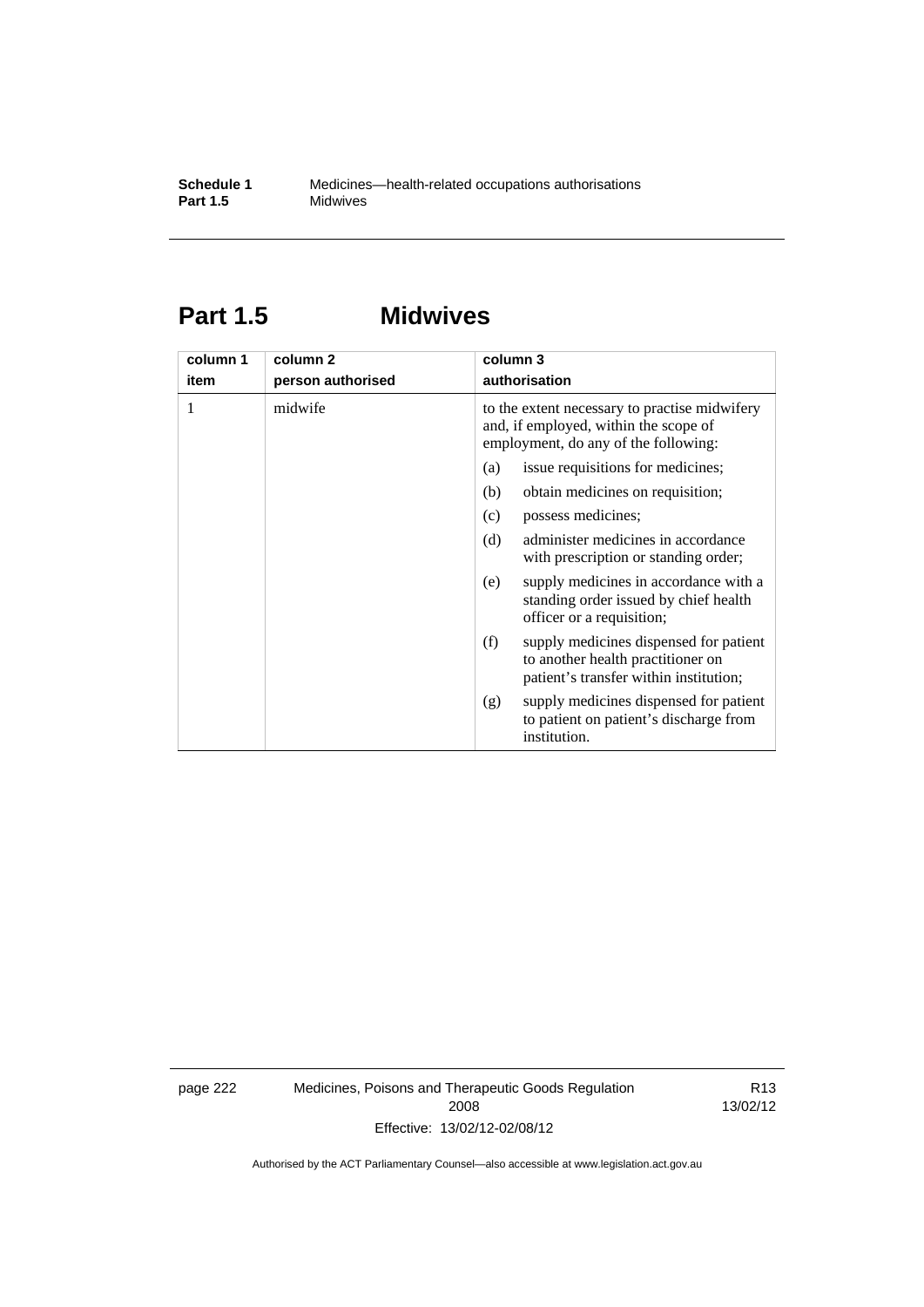| column 1       | column <sub>2</sub> | column 3 |                                                                                                                                                                                                                  |
|----------------|---------------------|----------|------------------------------------------------------------------------------------------------------------------------------------------------------------------------------------------------------------------|
| item           | person authorised   |          | authorisation                                                                                                                                                                                                    |
| $\overline{2}$ | eligible midwife    |          | to the extent necessary to practise midwifery<br>and, if employed, within the scope of<br>employment, do any of the following:                                                                                   |
|                |                     | (a)      | issue requisitions for medicines;                                                                                                                                                                                |
|                |                     | (b)      | obtain medicines;                                                                                                                                                                                                |
|                |                     | (c)      | possess medicines;                                                                                                                                                                                               |
|                |                     | (d)      | if the midwife is an authorised<br>midwife-prescribe medicines listed<br>on the pharmaceutical benefits<br>scheme for prescribing by an<br>authorised midwife (see National<br>Health Act 1953 (Cwlth), s 93AA); |
|                |                     | (e)      | supply medicines to which par (d)<br>applies to patients during<br>consultations if labelled in<br>accordance with s 161;                                                                                        |
|                |                     | (f)      | administer medicines to which<br>par (d) applies in accordance with<br>prescription issued by themself;                                                                                                          |
|                |                     | (g)      | administer medicines in accordance<br>with prescription issued by another<br>prescriber, or standing order;                                                                                                      |
|                |                     | (h)      | supply medicines in accordance with<br>a standing order issued by chief<br>health officer or a requisition;                                                                                                      |
|                |                     | (i)      | supply medicines dispensed for<br>patient to another health<br>professional on patient's transfer<br>within institution;                                                                                         |
|                |                     | (j)      | supply medicines dispensed for<br>patient to patient on patient's<br>discharge from institution.                                                                                                                 |

R13 13/02/12 Medicines, Poisons and Therapeutic Goods Regulation 2008 Effective: 13/02/12-02/08/12

page 223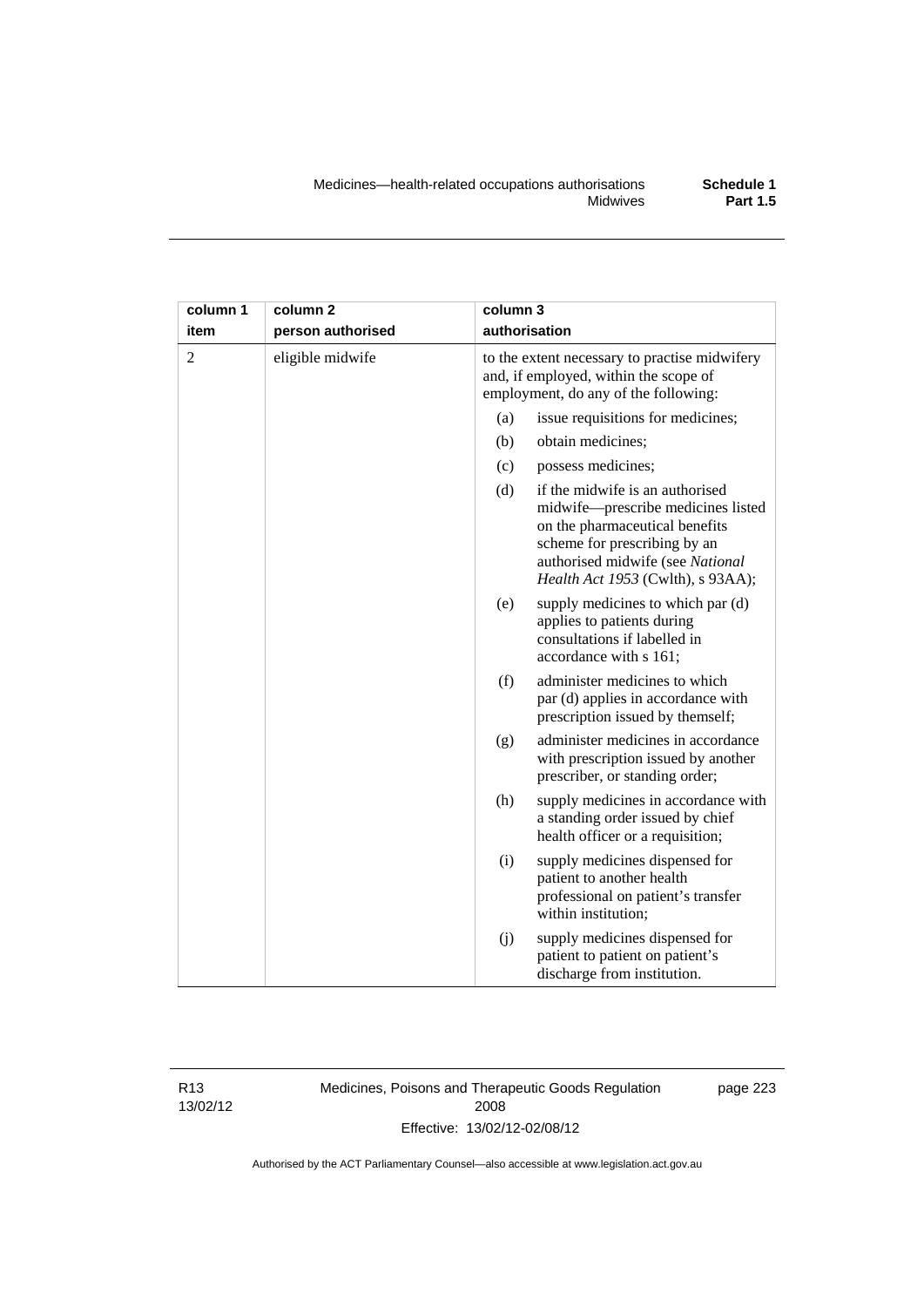### **Part 1.6 Nurses**

| column 1       | column 2                                                                        | column 3                                                                                                                                                                                                                                                    |
|----------------|---------------------------------------------------------------------------------|-------------------------------------------------------------------------------------------------------------------------------------------------------------------------------------------------------------------------------------------------------------|
| item           | person authorised                                                               | authorisation                                                                                                                                                                                                                                               |
| $\mathbf{1}$   | nurse                                                                           | to the extent necessary to practise nursing<br>and, if employed, within the scope of<br>employment, do any of the following:                                                                                                                                |
|                |                                                                                 | issue requisitions for medicines;<br>(a)                                                                                                                                                                                                                    |
|                |                                                                                 | (b)<br>obtain medicines on requisition;                                                                                                                                                                                                                     |
|                |                                                                                 | (c)<br>possess medicines;                                                                                                                                                                                                                                   |
|                |                                                                                 | administer medicines in accordance<br>(d)<br>with prescription or standing order;                                                                                                                                                                           |
|                |                                                                                 | (e)<br>supply medicines in accordance with a<br>standing order issued by chief health<br>officer or a requisition;                                                                                                                                          |
|                |                                                                                 | (f)<br>supply medicines dispensed for patient<br>to another health practitioner on<br>patient's transfer within institution;                                                                                                                                |
|                |                                                                                 | supply medicines dispensed for patient<br>(g)<br>to patient on patient's discharge from<br>institution.                                                                                                                                                     |
| <b>Note</b>    | <i>Nurse</i> does not include enrolled nurse (see Legislation Act, dict, pt 1). |                                                                                                                                                                                                                                                             |
| $\overline{2}$ | trainee nurse                                                                   | if successfully completed pharmacology<br>units of nursing studies, to the extent<br>necessary to practise nursing as trainee nurse<br>or undertake training, and under supervision<br>of nurse, nurse practitioner or midwife, do<br>any of the following: |
|                |                                                                                 | obtain medicines from health<br>(a)<br>practitioner authorised to possess<br>them;                                                                                                                                                                          |
|                |                                                                                 | (b)<br>possess medicines;                                                                                                                                                                                                                                   |
|                |                                                                                 | (c)<br>administer medicines to patients in<br>accordance with prescription.                                                                                                                                                                                 |

page 224 Medicines, Poisons and Therapeutic Goods Regulation 2008 Effective: 13/02/12-02/08/12

R13 13/02/12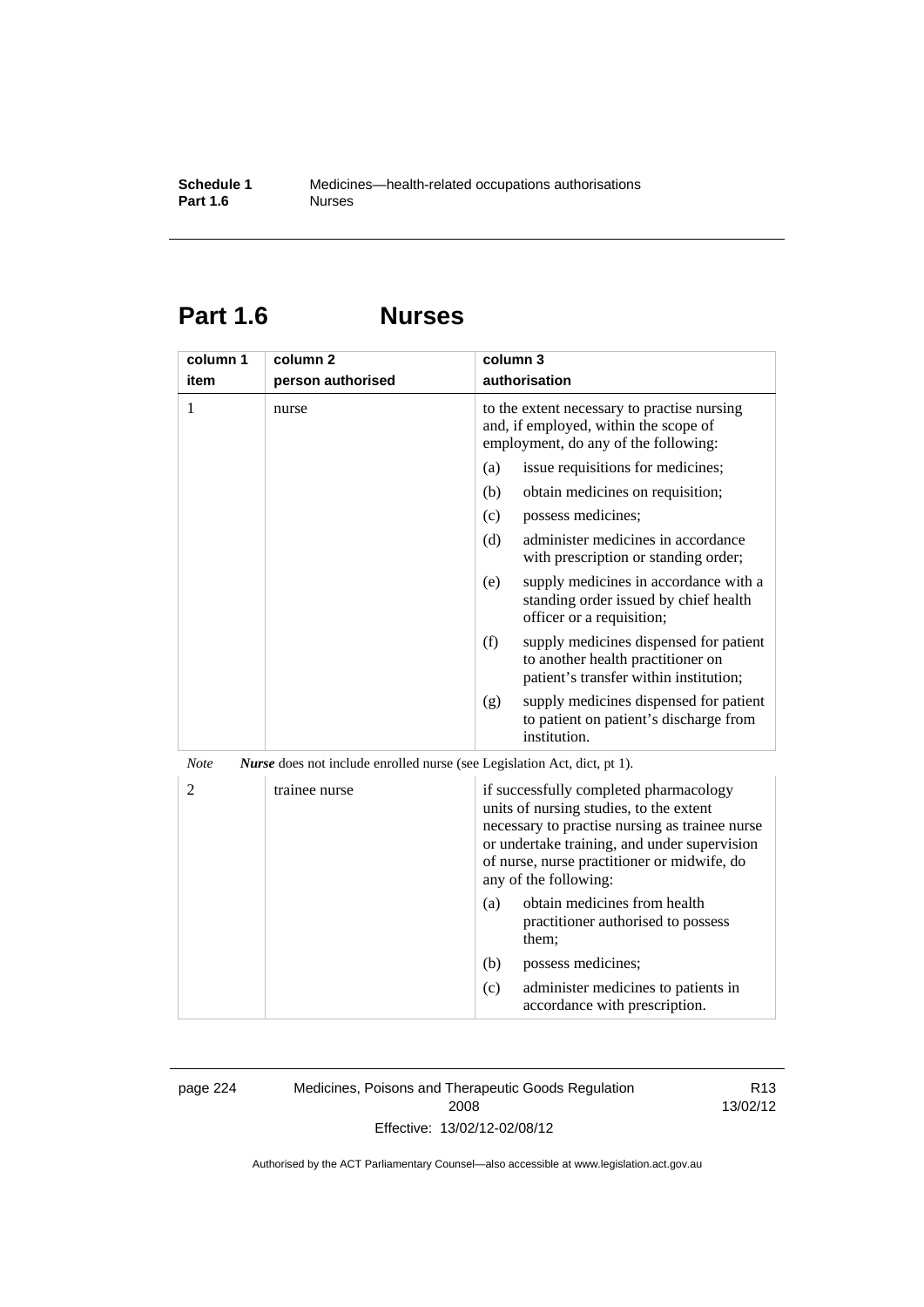| column 1<br>item | column <sub>2</sub><br>person authorised | column 3<br>authorisation                                                                                                                         |
|------------------|------------------------------------------|---------------------------------------------------------------------------------------------------------------------------------------------------|
| 3                | enrolled nurse                           | to the extent necessary to practise nursing as<br>enrolled nurse and, if employed, within the<br>scope of employment, do any of the<br>following: |
|                  |                                          | obtain medicines from health<br>(a)<br>practitioner authorised to possess<br>them;                                                                |
|                  |                                          | (b)<br>possess medicines;                                                                                                                         |
|                  |                                          | administer medicines in accordance<br>(c)<br>with prescription.                                                                                   |

R13 13/02/12 Medicines, Poisons and Therapeutic Goods Regulation 2008 Effective: 13/02/12-02/08/12

page 225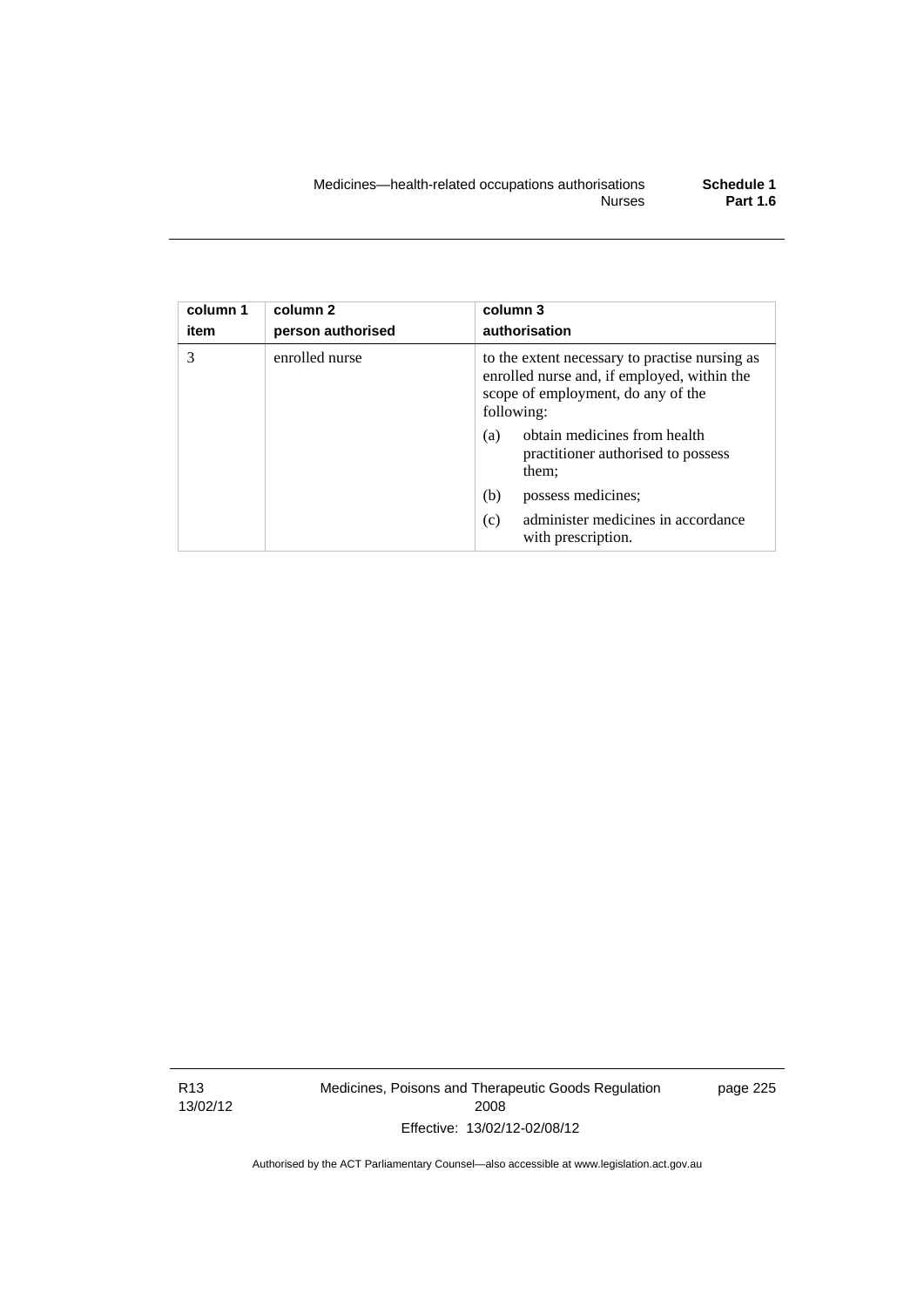#### **Schedule 1** Medicines—health-related occupations authorisations<br>**Part 1.6** Murses **Part 1.6**

| column 1<br>item | column <sub>2</sub><br>person authorised | column 3<br>authorisation                                                                                                                         |
|------------------|------------------------------------------|---------------------------------------------------------------------------------------------------------------------------------------------------|
| $\overline{4}$   | nurse practitioner                       | to the extent necessary to practise nursing<br>and, if employed, within the scope of<br>employment, do any of the following:                      |
|                  |                                          | (a)<br>issue requisitions for medicines;                                                                                                          |
|                  |                                          | (b)<br>obtain medicines;                                                                                                                          |
|                  |                                          | possess medicines;<br>(c)                                                                                                                         |
|                  |                                          | (d)<br>prescribe medicines in accordance<br>with approved scope of practice under<br>the Health Regulation 2004, s 11;                            |
|                  |                                          | supply medicines to which par (d)<br>(e)<br>applies to patients during consultations<br>if labelled in accordance with s 161;                     |
|                  |                                          | (f)<br>administer medicines in accordance<br>with prescription (whether or not<br>issued by themself or another<br>prescriber) or standing order; |
|                  |                                          | supply medicines in accordance with a<br>(g)<br>standing order issued by chief health<br>officer or a requisition;                                |
|                  |                                          | (h)<br>supply medicines dispensed for patient<br>to another health practitioner on<br>patient's transfer within institution;                      |
|                  |                                          | supply medicines dispensed for patient<br>(i)<br>to patient on patient's discharge from<br>institution.                                           |

page 226 Medicines, Poisons and Therapeutic Goods Regulation 2008 Effective: 13/02/12-02/08/12

R13 13/02/12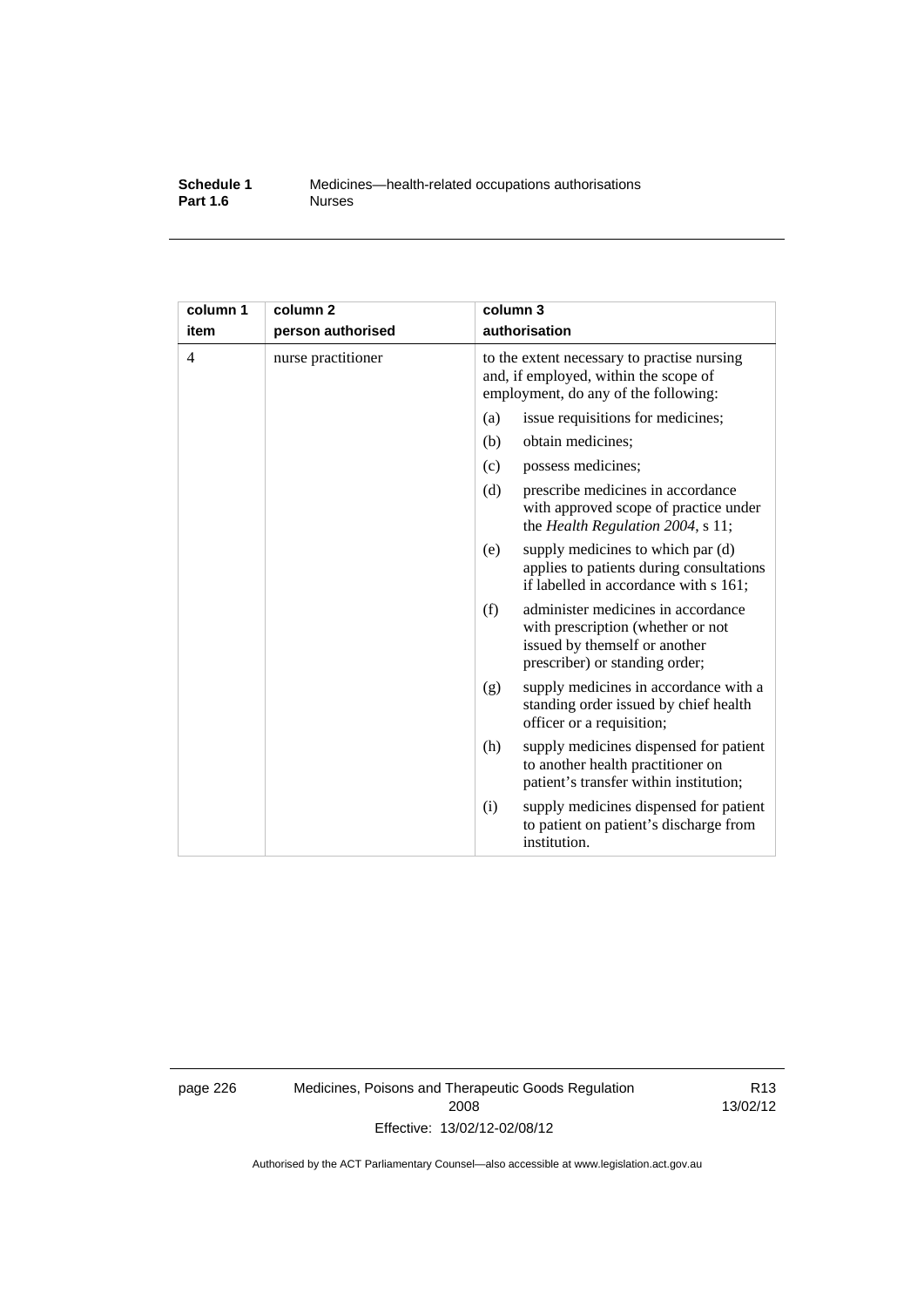## **Part 1.7 Opioid dependency treatment centres operated by Territory**

| column 1       | column <sub>2</sub>                                                                | column 3                                                                                                                                                                                                |  |
|----------------|------------------------------------------------------------------------------------|---------------------------------------------------------------------------------------------------------------------------------------------------------------------------------------------------------|--|
| item           | person authorised                                                                  | authorisation                                                                                                                                                                                           |  |
| 1              | person in charge of opioid<br>dependency treatment centre<br>operated by Territory | to the extent necessary to treat patients of<br>centre and within the scope of employment,<br>do any of the following:                                                                                  |  |
|                |                                                                                    | issue purchase orders and requisitions<br>(a)<br>for buprenorphine and methadone;                                                                                                                       |  |
|                |                                                                                    | obtain buprenorphine and methadone<br>(b)<br>on purchase orders and requisitions;                                                                                                                       |  |
|                |                                                                                    | (c)<br>supply buprenorphine and methadone<br>to health practitioners at centre for<br>patients of centre.                                                                                               |  |
| $\overline{c}$ | doctor or nurse at opioid<br>dependency treatment centre<br>operated by Territory  | to the extent necessary to treat patients of<br>centre and within the scope of employment,<br>supply buprenorphine and methadone to<br>patients of centre for self-administration<br>outside centre if- |  |
|                |                                                                                    | supply is in accordance with<br>(a)<br>prescription; and                                                                                                                                                |  |
|                |                                                                                    | (b)<br>medicine is labelled as if dispensed<br>medicine; and                                                                                                                                            |  |
|                |                                                                                    | (c)<br>labelled medicine checked by another<br>health practitioner before supply.                                                                                                                       |  |
|                |                                                                                    | For authorisation of doctor to issue<br>Note <sub>1</sub><br>standing orders for administration of<br>medicines at centre, see s 75.                                                                    |  |
|                |                                                                                    | For labelling of dispensed medicines, see<br>Note 2<br>s 123.                                                                                                                                           |  |

# **Part 1.8 Optometrists**

R13 13/02/12 Medicines, Poisons and Therapeutic Goods Regulation 2008 Effective: 13/02/12-02/08/12

page 227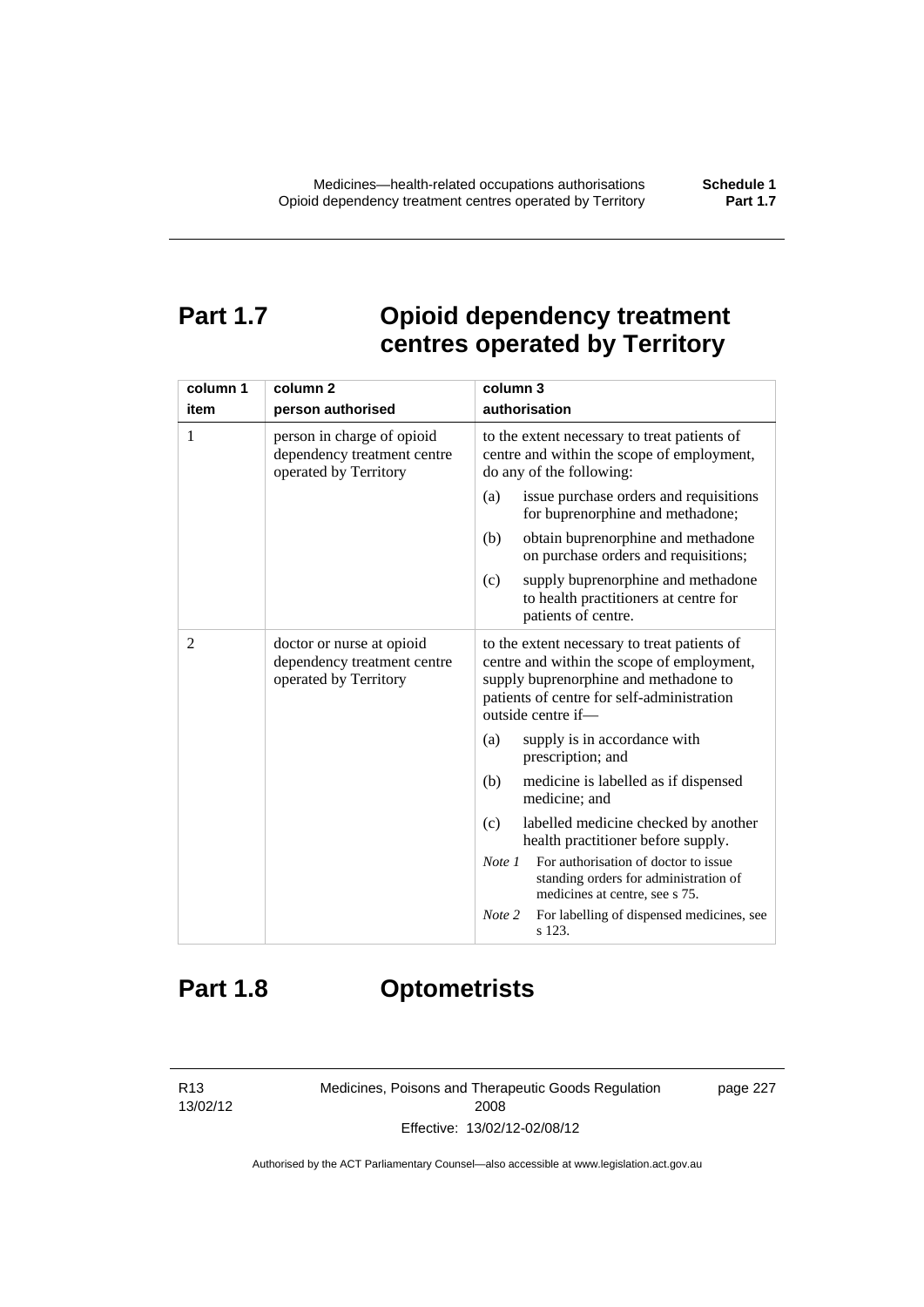#### **Schedule 1** Medicines—health-related occupations authorisations<br>**Part 1.8** Optometrists **Optometrists**

| column 1<br>item | column <sub>2</sub><br>person authorised | column 3<br>authorisation                                                                                                                                                                                                                                                                                                  |
|------------------|------------------------------------------|----------------------------------------------------------------------------------------------------------------------------------------------------------------------------------------------------------------------------------------------------------------------------------------------------------------------------|
| 1                | optometrist                              | to the extent necessary to practise optometry<br>and, if employed, within the scope of<br>employment, do any of the following:                                                                                                                                                                                             |
|                  |                                          | deal as follows with optometry<br>(a)<br>medicines mentioned in sch 2,<br>table 2.1, col 2 for a purpose<br>mentioned in col 3 for the medicine:                                                                                                                                                                           |
|                  |                                          | (i)<br>issue purchase orders or<br>requisitions for the medicines;                                                                                                                                                                                                                                                         |
|                  |                                          | obtain the medicines;<br>(ii)                                                                                                                                                                                                                                                                                              |
|                  |                                          | possess the medicines;<br>(iii)                                                                                                                                                                                                                                                                                            |
|                  |                                          | administer the medicines;<br>(iv)                                                                                                                                                                                                                                                                                          |
|                  |                                          | (b)<br>if holder of optometrist restricted<br>medicines authority issued by<br>Optometry Board of Australia to treat<br>ocular condition, deal with optometry<br>medicines mentioned in sch 2, table<br>2.2, col 2 for treatment of condition to<br>which the medicine relates under col 3<br>for the medicine as follows: |
|                  |                                          | (i)<br>issue purchase orders or<br>requisitions for the medicines;                                                                                                                                                                                                                                                         |
|                  |                                          | obtain the medicines;<br>(ii)                                                                                                                                                                                                                                                                                              |
|                  |                                          | (iii)<br>possess the medicines;                                                                                                                                                                                                                                                                                            |
|                  |                                          | administer the medicines;<br>(iv)                                                                                                                                                                                                                                                                                          |
|                  |                                          | prescribe the medicines;<br>(v)                                                                                                                                                                                                                                                                                            |
|                  |                                          | (vi)<br>supply medicines to which<br>subpar (v) applies to patients<br>during consultations if labelled<br>in accordance with s 161.                                                                                                                                                                                       |

page 228 Medicines, Poisons and Therapeutic Goods Regulation 2008 Effective: 13/02/12-02/08/12

R13 13/02/12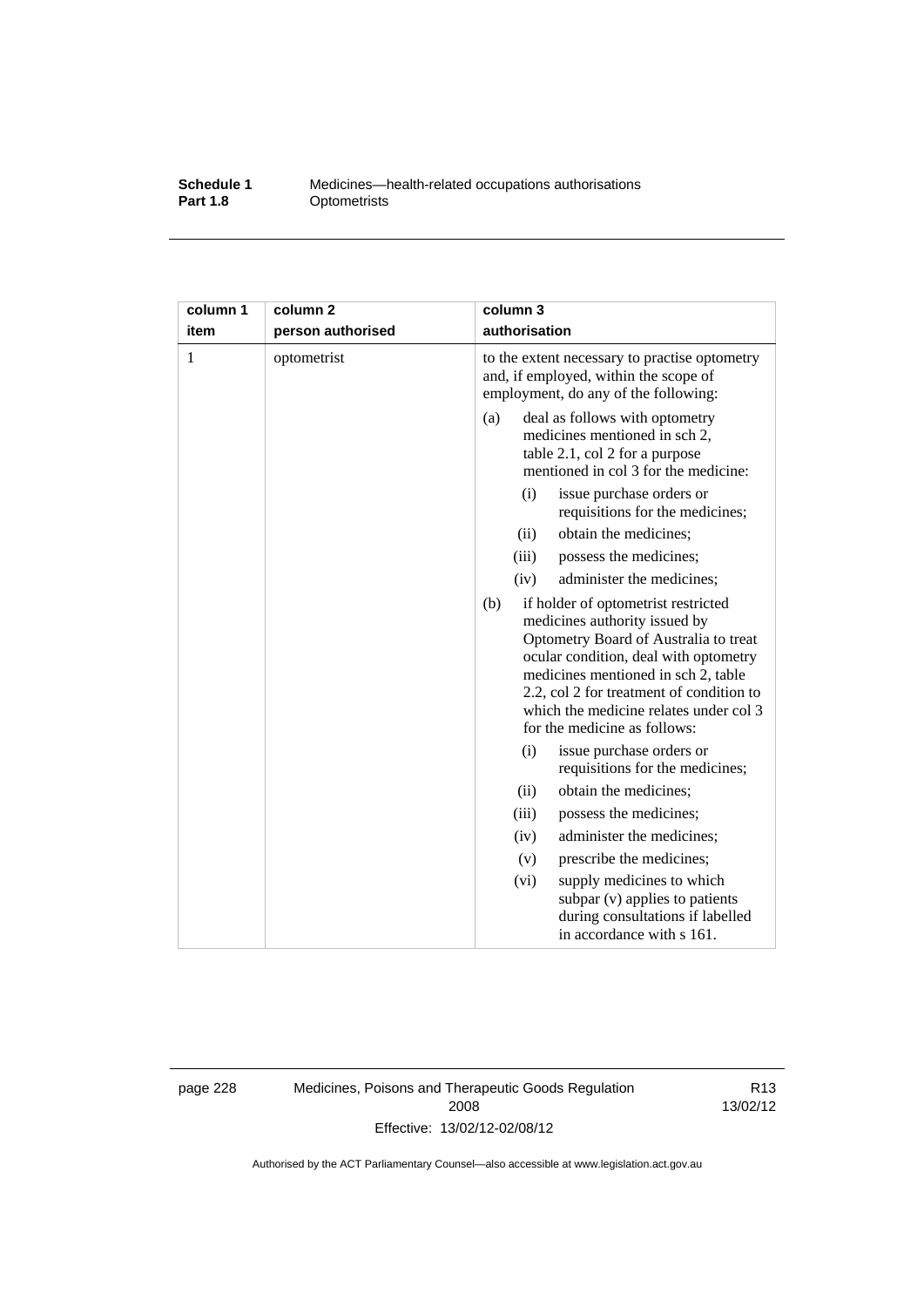# **Part 1.9 Pharmacists and employees**

| column 1<br>item | column <sub>2</sub><br>person authorised | column 3<br>authorisation                                                                                                                      |  |
|------------------|------------------------------------------|------------------------------------------------------------------------------------------------------------------------------------------------|--|
| 1                | pharmacist                               | to the extent necessary to practise pharmacy<br>and, if employed, within the scope of<br>employment, do any of the following:                  |  |
|                  |                                          | issue purchase orders and requisitions<br>(a)<br>for medicines;                                                                                |  |
|                  |                                          | obtain medicines;<br>(b)                                                                                                                       |  |
|                  |                                          | possess medicines;<br>(c)                                                                                                                      |  |
|                  |                                          | dispense medicines;<br>(d)                                                                                                                     |  |
|                  |                                          | administer medicines;<br>(e)                                                                                                                   |  |
|                  |                                          | (f)<br>manufacture medicines to dispense or<br>supply them on requisition;                                                                     |  |
|                  |                                          | supply pharmacy medicines;<br>(g)                                                                                                              |  |
|                  |                                          | (h)<br>if pharmacist at institution—supply<br>pharmacist only medicines without<br>prescription;                                               |  |
|                  |                                          | if pharmacist at community<br>(i)<br>pharmacy—supply pharmacist only<br>medicines without prescription but in<br>accordance with the Act, s 7; |  |
|                  |                                          | supply medicines on purchase order,<br>(j)<br>requisition or standing order.                                                                   |  |

*Note 1 Manufacture*—see the Act, dictionary.

*Note 2 Pharmacist* does not include an intern pharmacist (see dict).

R13 13/02/12 Medicines, Poisons and Therapeutic Goods Regulation 2008 Effective: 13/02/12-02/08/12

page 229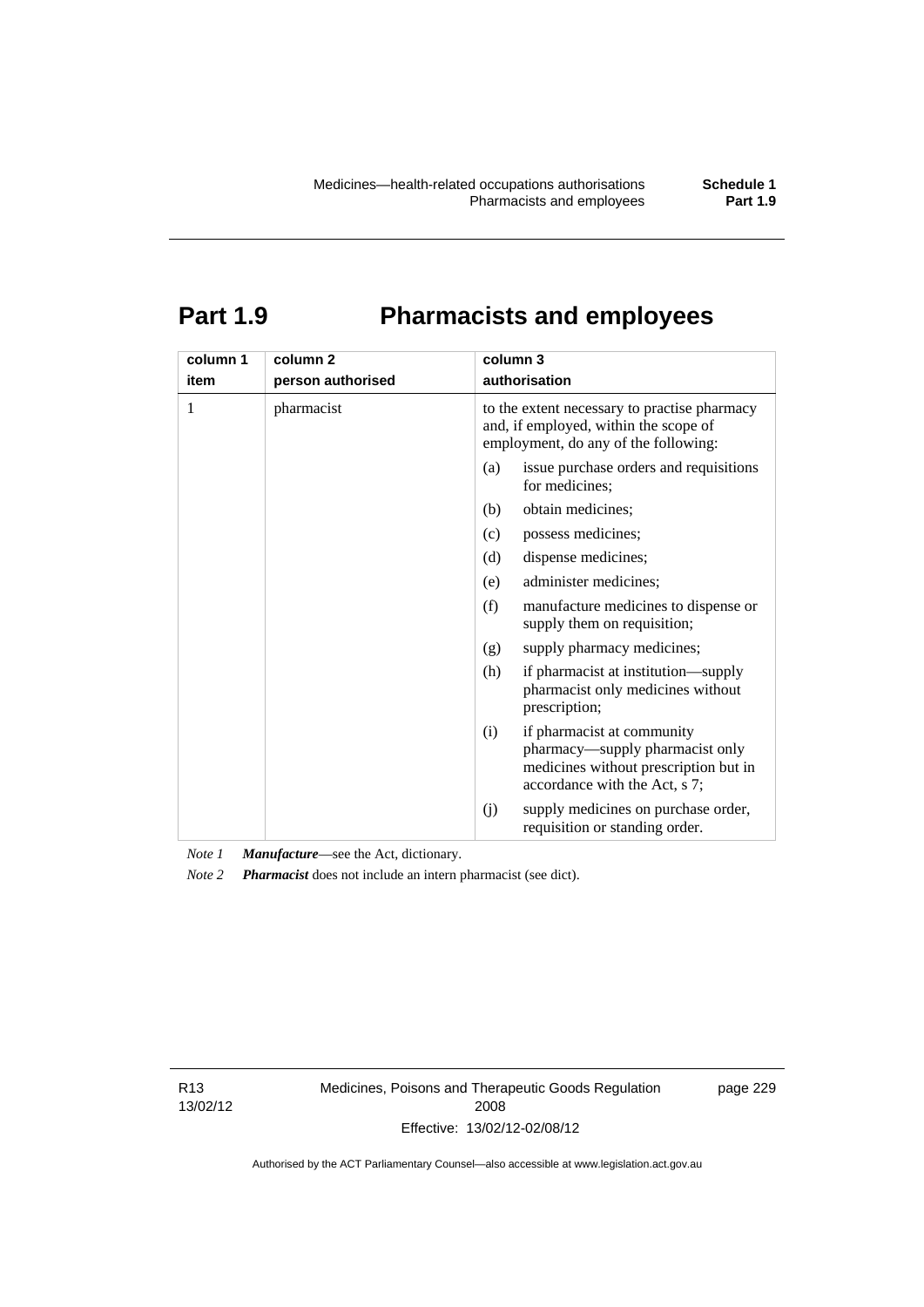### **Schedule 1** Medicines—health-related occupations authorisations<br>**Part 1.9** Pharmacists and employees Pharmacists and employees

| column 1       | column <sub>2</sub> |     | column 3      |                                                                                                                                                   |
|----------------|---------------------|-----|---------------|---------------------------------------------------------------------------------------------------------------------------------------------------|
| item           | person authorised   |     | authorisation |                                                                                                                                                   |
| $\overline{2}$ | intern pharmacist   |     |               | to the extent necessary to practise pharmacy<br>or undertake training or supervised practice,<br>do any of the following:                         |
|                |                     | (a) |               | under direct supervision of pharmacist<br>do 1 or more of the following:                                                                          |
|                |                     |     | (i)           | administer medicines;                                                                                                                             |
|                |                     |     | (ii)          | if intern pharmacist at<br>institution—supply pharmacist<br>only medicines without<br>prescription;                                               |
|                |                     |     | (iii)         | if intern pharmacist at<br>community pharmacy—supply<br>pharmacist only medicines<br>without prescription but in<br>accordance with the Act, s 7; |
|                |                     |     | (iv)          | to obtain, possess and supply<br>medicines for the purpose of<br>assisting pharmacist to dispense<br>them;                                        |
|                |                     | (b) |               | under supervision of pharmacist, do<br>1 or more of the following:                                                                                |
|                |                     |     | (i)           | obtain medicines;                                                                                                                                 |
|                |                     |     | (ii)          | possess medicines;                                                                                                                                |
|                |                     |     | (iii)         | supply pharmacy medicines;                                                                                                                        |
|                |                     |     | (iv)          | supply medicines on requisition.                                                                                                                  |

page 230 Medicines, Poisons and Therapeutic Goods Regulation 2008 Effective: 13/02/12-02/08/12

R13 13/02/12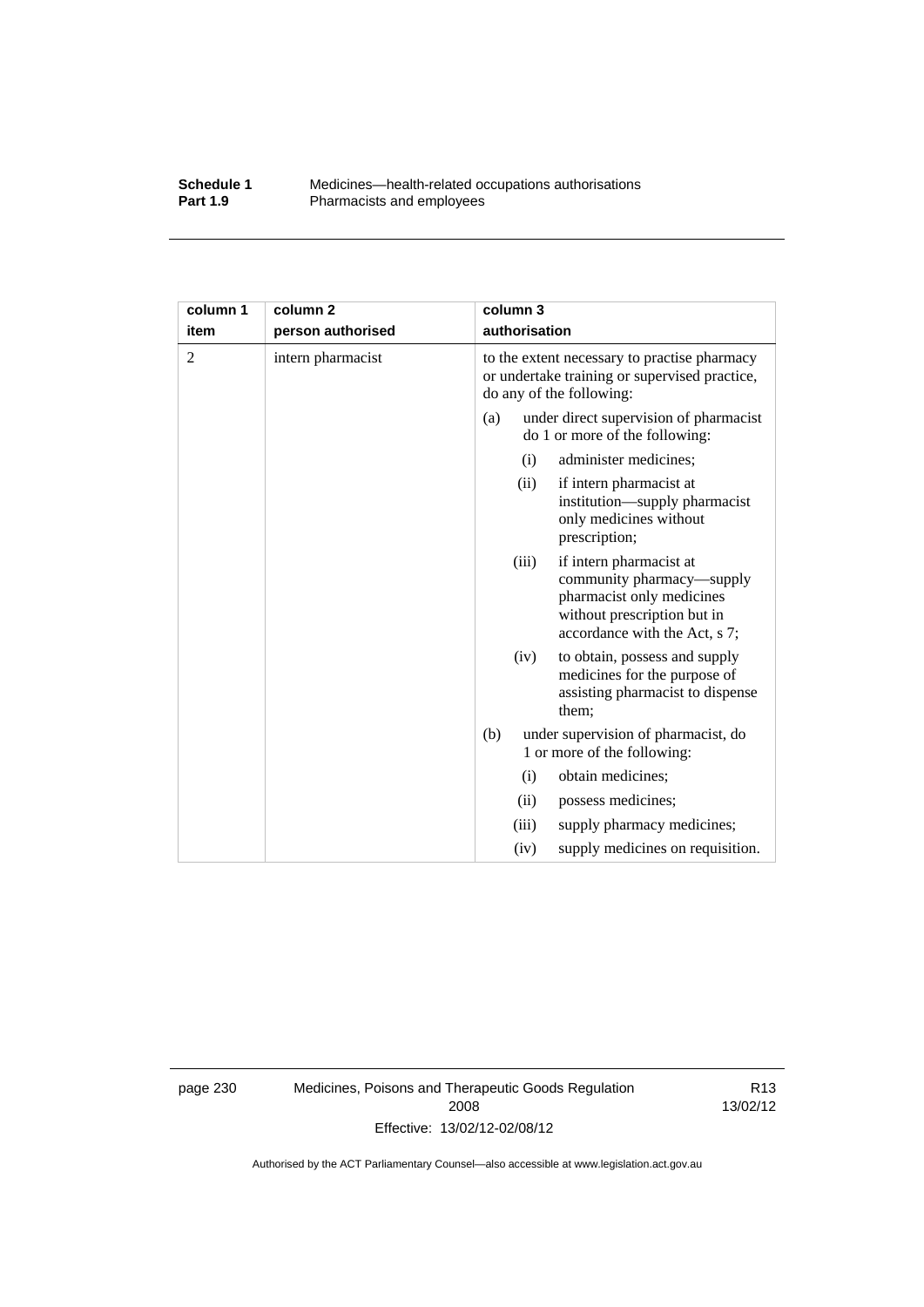| column 1       | column <sub>2</sub>                                   |     | column 3       |                                                                                                                                                         |
|----------------|-------------------------------------------------------|-----|----------------|---------------------------------------------------------------------------------------------------------------------------------------------------------|
| item           | person authorised                                     |     | authorisation  |                                                                                                                                                         |
| 3              | employee assisting pharmacist<br>employed at hospital |     | the following: | within the scope of employment and under<br>direct supervision of pharmacist, do any of                                                                 |
|                |                                                       | (a) |                | obtain medicines;                                                                                                                                       |
|                |                                                       | (b) |                | possess medicines;                                                                                                                                      |
|                |                                                       | (c) |                | to obtain, possess and supply<br>medicines for the purpose of assisting<br>pharmacist to dispense them;                                                 |
|                |                                                       | (d) |                | supply medicines on requisition.                                                                                                                        |
| $\overline{4}$ | employee at a community                               |     |                | within the scope of employment and-                                                                                                                     |
|                | pharmacy                                              | (a) |                | under supervision of pharmacist,<br>supply                                                                                                              |
|                |                                                       |     | (i)            | pharmacy medicines; or                                                                                                                                  |
|                |                                                       |     | (ii)           | pharmacist only medicines<br>supplied in person to customer<br>by pharmacist if supply is for<br>purpose of sale of medicine; or                        |
|                |                                                       |     | (iii)          | medicines dispensed at the<br>pharmacy if the delivery or sale<br>is to the person for whom the<br>medicine is prescribed or the<br>person's agent; and |
|                |                                                       | (b) |                | under supervision of pharmacist,<br>obtain and possess medicines for<br>purpose of par (a); and                                                         |
|                |                                                       | (c) |                | under direct supervision of pharmacist,<br>do any of the following for purpose of<br>assisting pharmacist to dispense<br>medicines:                     |
|                |                                                       |     | (i)            | obtain the medicines;                                                                                                                                   |
|                |                                                       |     | (ii)           | possess the medicines.                                                                                                                                  |

R13 13/02/12 Medicines, Poisons and Therapeutic Goods Regulation 2008 Effective: 13/02/12-02/08/12

page 231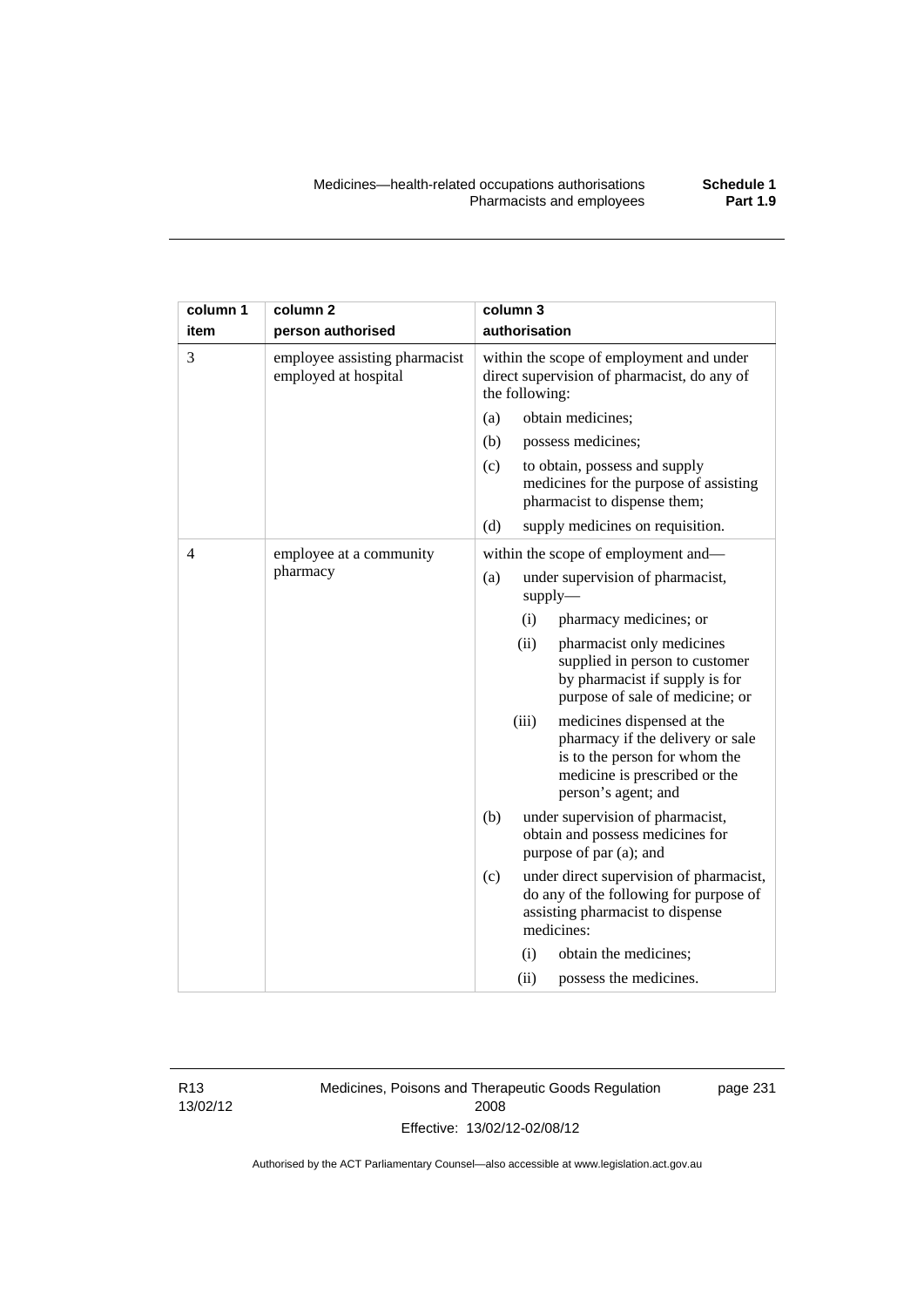## **Part 1.10 Podiatrists**

| column 1<br>item | column 2<br>person authorised | column 3<br>authorisation                                                                                                     |
|------------------|-------------------------------|-------------------------------------------------------------------------------------------------------------------------------|
|                  | podiatrist                    | to the extent necessary to practise podiatry<br>and, if employed, within the scope of<br>employment, do any of the following: |
|                  |                               | issue purchase orders and requisitions<br>(a)<br>for adrenaline and local anaesthetics;                                       |
|                  |                               | obtain adrenaline and local<br>(b)<br>anaesthetics:                                                                           |
|                  |                               | possess adrenaline and local<br>(c)<br>anaesthetics;                                                                          |
|                  |                               | administer adrenaline and local<br>(d)<br>anaesthetics.                                                                       |

page 232 Medicines, Poisons and Therapeutic Goods Regulation 2008 Effective: 13/02/12-02/08/12

R13 13/02/12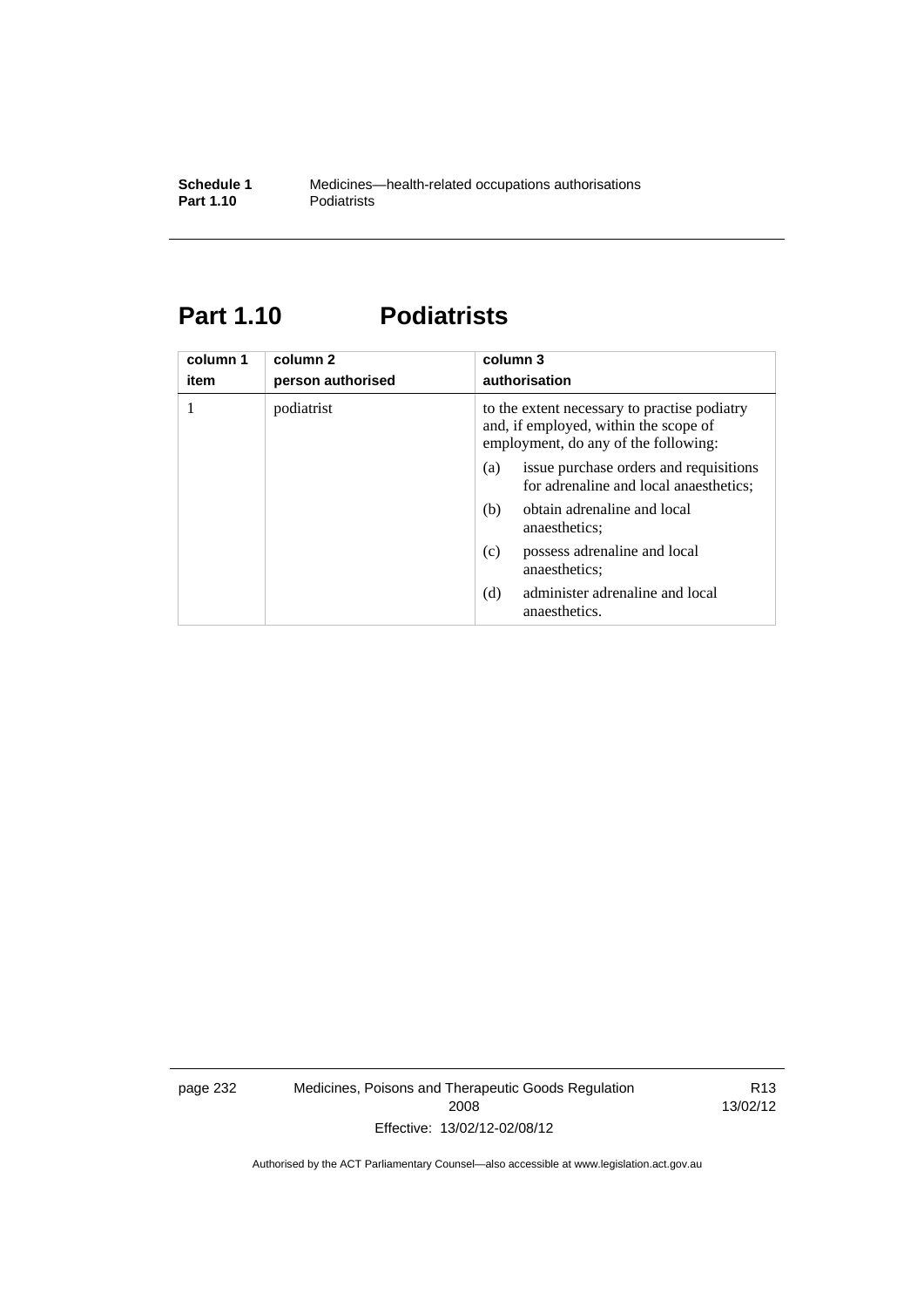# **Part 1.11 Residential care facilities**

| column 1  | column <sub>2</sub>                                                                                                                                                                    | column 3                                                                                                                                                                                                                                                                                                                                                                                                                                                                                                                                                                                         |
|-----------|----------------------------------------------------------------------------------------------------------------------------------------------------------------------------------------|--------------------------------------------------------------------------------------------------------------------------------------------------------------------------------------------------------------------------------------------------------------------------------------------------------------------------------------------------------------------------------------------------------------------------------------------------------------------------------------------------------------------------------------------------------------------------------------------------|
| item<br>1 | person authorised<br>director of nursing<br>for residential aged care<br>facility without pharmacy<br>medical superintendent<br>for residential aged care<br>facility without pharmacy | authorisation<br>within the scope of employment, do any of<br>the following:<br>issue purchase orders for following<br>(a)<br>medicines for emergency<br>administration to residents at facility<br>under direction of prescriber:<br>pharmacy medicines, pharmacist<br>(i)<br>only medicines and prescription<br>only medicines;<br>(ii)<br>not more than 5 ampoules, each<br>of 1mL or less, of morphine<br>sulfate, at a concentration of<br>30mg or less of morphine sulfate<br>per mL;<br>obtain the medicines mentioned in<br>(b)<br>par (a);<br>possess the medicines mentioned in<br>(c) |
|           |                                                                                                                                                                                        | par(a);<br>(d)<br>supply medicines mentioned in par (a)<br>to health practitioner at facility for<br>administration to residents.<br>Note 1<br>No authorisation is required for certain<br>dealings with residents' own medicines,<br>see s 371.<br>Note 2<br>For the administration of medicines by<br>staff, see s 361.<br>For authorisation of doctor to issue<br>Note 3<br>standing orders for administration of<br>medicines at facility, see s 75.                                                                                                                                         |

R13 13/02/12 Medicines, Poisons and Therapeutic Goods Regulation 2008 Effective: 13/02/12-02/08/12

page 233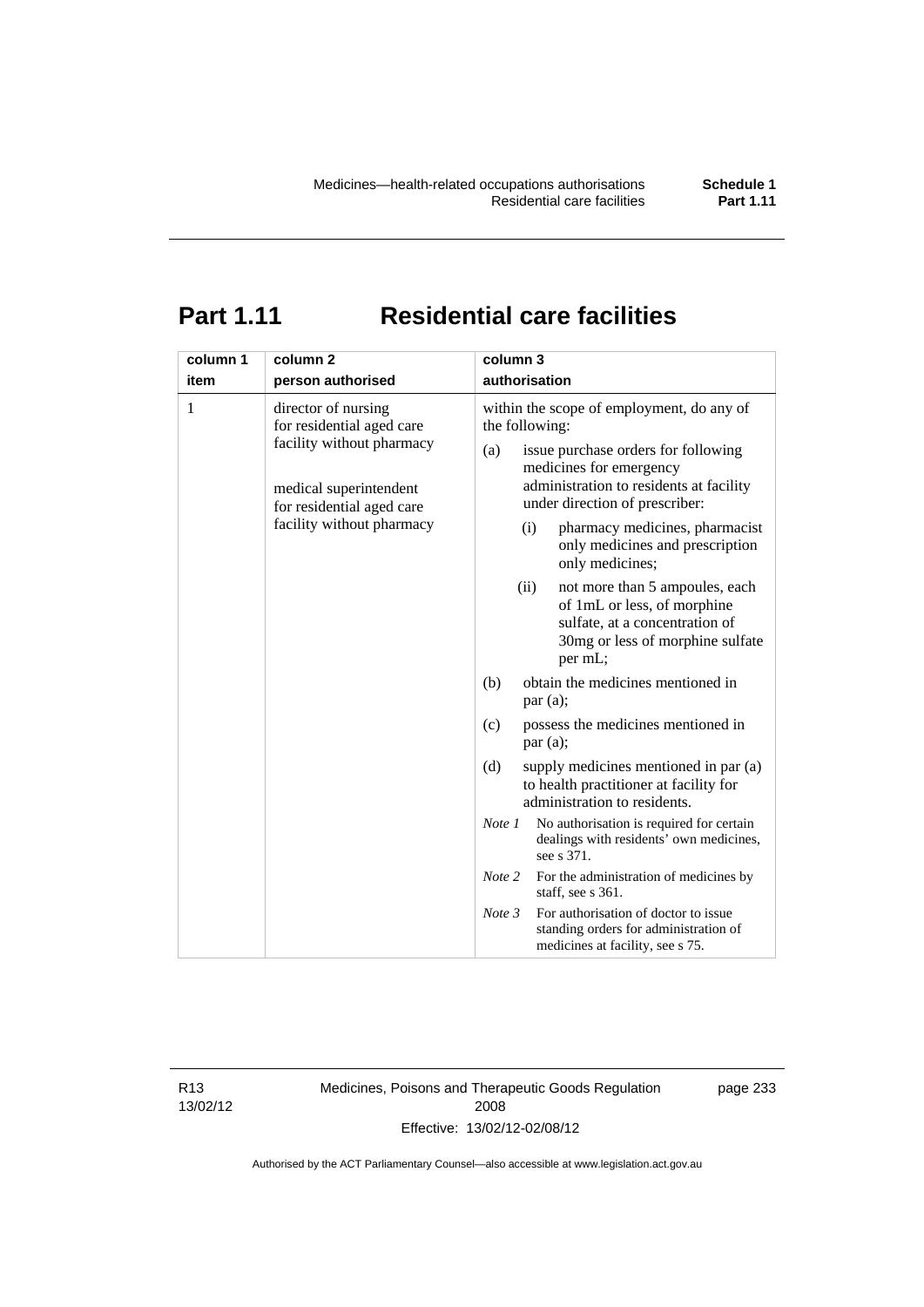### **Schedule 1** Medicines—health-related occupations authorisations<br>**Part 1.11** Residential care facilities **Residential care facilities**

| column 1  | column <sub>2</sub>                                                                                                                                                                                | column 3                                                                                                                                                                                                                                                                                      |
|-----------|----------------------------------------------------------------------------------------------------------------------------------------------------------------------------------------------------|-----------------------------------------------------------------------------------------------------------------------------------------------------------------------------------------------------------------------------------------------------------------------------------------------|
| item<br>2 | person authorised<br>director of nursing<br>for residential disability care<br>facility without pharmacy<br>medical superintendent<br>for residential disability care<br>facility without pharmacy | authorisation<br>within the scope of employment, do any of<br>the following:<br>issue purchase orders for medicines<br>(a)<br>(other than controlled medicines) for<br>emergency administration to residents<br>at facility under direction of<br>prescriber;<br>obtain the medicines;<br>(b) |
|           |                                                                                                                                                                                                    | (c)<br>possess the medicines;                                                                                                                                                                                                                                                                 |
|           |                                                                                                                                                                                                    | (d)<br>supply the medicines to health<br>practitioner at facility for<br>administration to residents.                                                                                                                                                                                         |
|           |                                                                                                                                                                                                    | <b>Note</b><br>See the notes to item 1.                                                                                                                                                                                                                                                       |

page 234 Medicines, Poisons and Therapeutic Goods Regulation 2008 Effective: 13/02/12-02/08/12

R13 13/02/12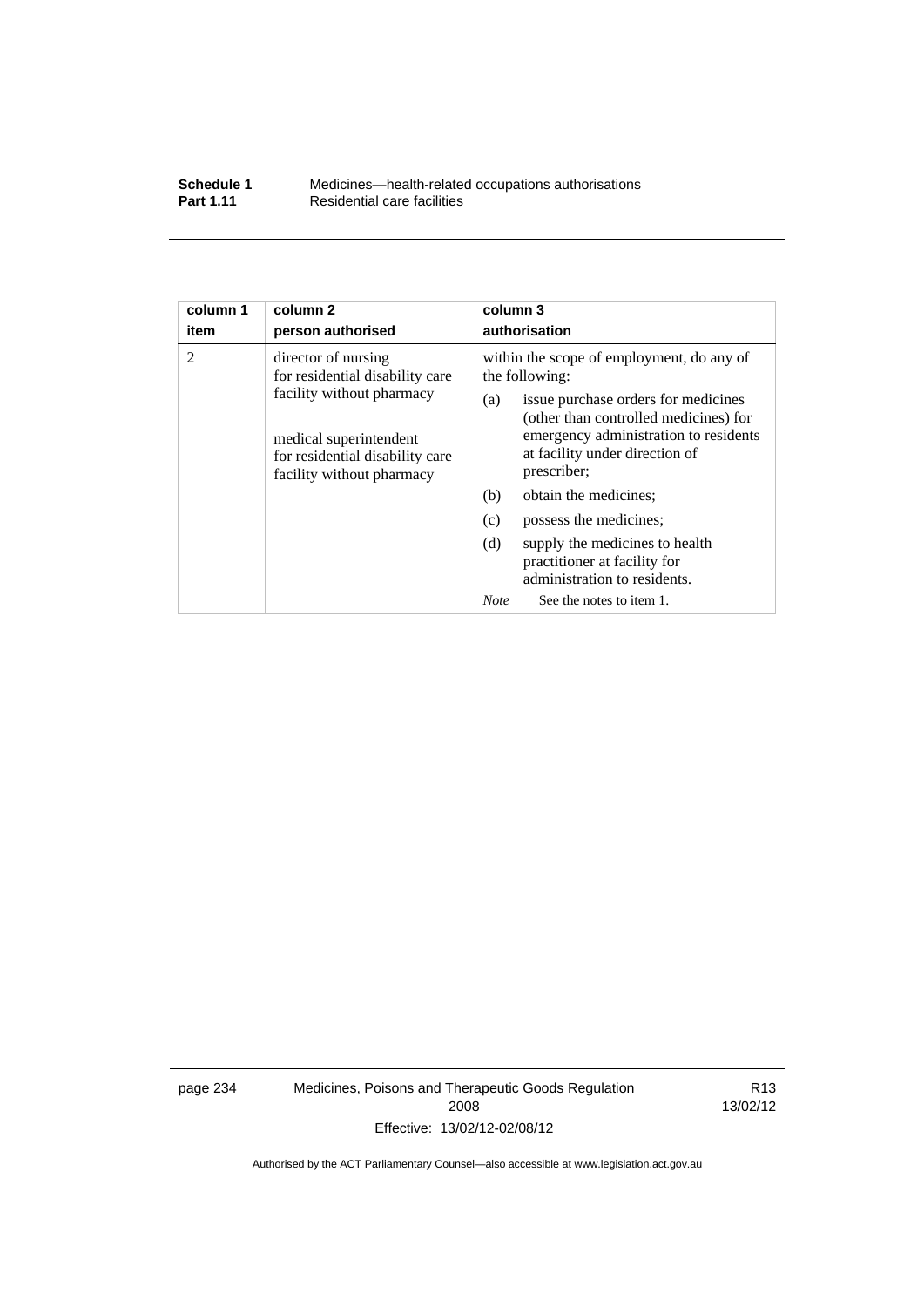# **Part 1.12 Sales representatives for medicines manufacturers and wholesalers**

| column 1 | column 2                                                                                                                                                                                                                                                                                                                                                       | column 3      |
|----------|----------------------------------------------------------------------------------------------------------------------------------------------------------------------------------------------------------------------------------------------------------------------------------------------------------------------------------------------------------------|---------------|
| item     | person authorised                                                                                                                                                                                                                                                                                                                                              | authorisation |
| 1        | representative of person<br>authorised (however described)<br>under corresponding law to<br>manufacture medicines<br>representative of medicines<br>wholesalers licence-holder<br>representative of person<br>authorised to supply medicines<br>under the Act, $s$ 20 (4) (which is<br>about wholesalers who do not<br>have a place of business in the<br>ACT) |               |

R13 13/02/12 Medicines, Poisons and Therapeutic Goods Regulation 2008 Effective: 13/02/12-02/08/12

page 235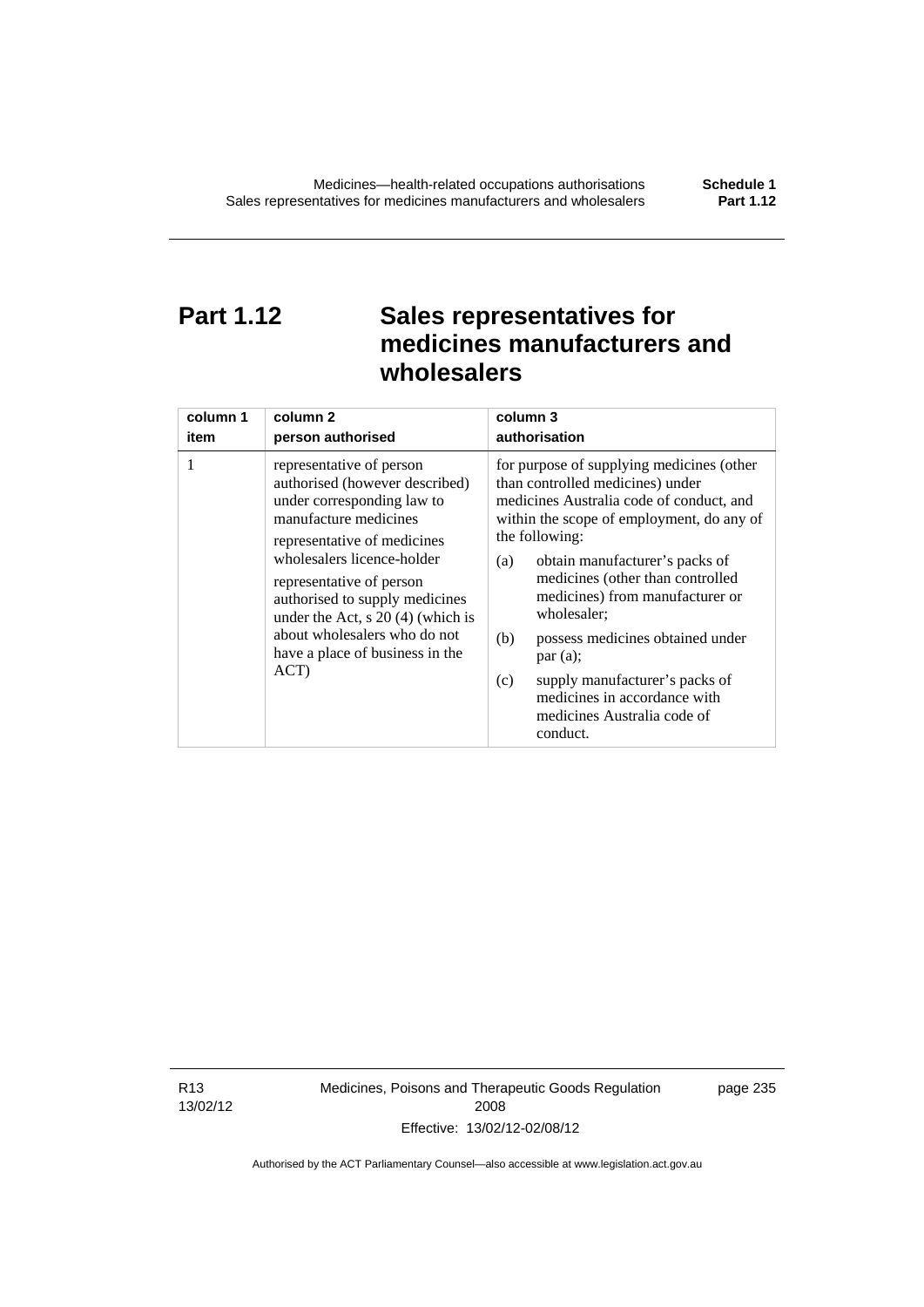# **Part 1.13 Veterinary surgeons and employees**

| column 1 | column <sub>2</sub> | column 3                                                                                                                                                                                          |
|----------|---------------------|---------------------------------------------------------------------------------------------------------------------------------------------------------------------------------------------------|
| item     | person authorised   | authorisation                                                                                                                                                                                     |
| 1        | veterinary surgeon  | to the extent necessary to practise<br>veterinary medicine and, if employed,<br>within the scope of employment, do any of<br>the following:                                                       |
|          |                     | issue purchase orders for medicines;<br>(a)                                                                                                                                                       |
|          |                     | (b)<br>obtain medicines;                                                                                                                                                                          |
|          |                     | possess medicines;<br>(c)                                                                                                                                                                         |
|          |                     | administer medicines;<br>(d)                                                                                                                                                                      |
|          |                     | prescribe medicines;<br>(e)                                                                                                                                                                       |
|          |                     | (f)<br>supply                                                                                                                                                                                     |
|          |                     | pharmacy medicines if labelled<br>(i)<br>with words to the effect of 'for<br>animal treatment only'; or                                                                                           |
|          |                     | pharmacist only medicines<br>(ii)<br>supplied in person by<br>veterinary surgeon, or trainee<br>veterinary surgeon, if labelled<br>with words to the effect of 'for<br>animal treatment only'; or |
|          |                     | medicines to custodians of<br>(iii)<br>animals during consultations if<br>labelled in accordance with<br>s 161.                                                                                   |

*Note 1 Veterinary surgeon* does not include a trainee veterinary surgeon (see dict).

*Note 2 Custodian*, of an animal—see the dictionary.

page 236 Medicines, Poisons and Therapeutic Goods Regulation 2008 Effective: 13/02/12-02/08/12

R13 13/02/12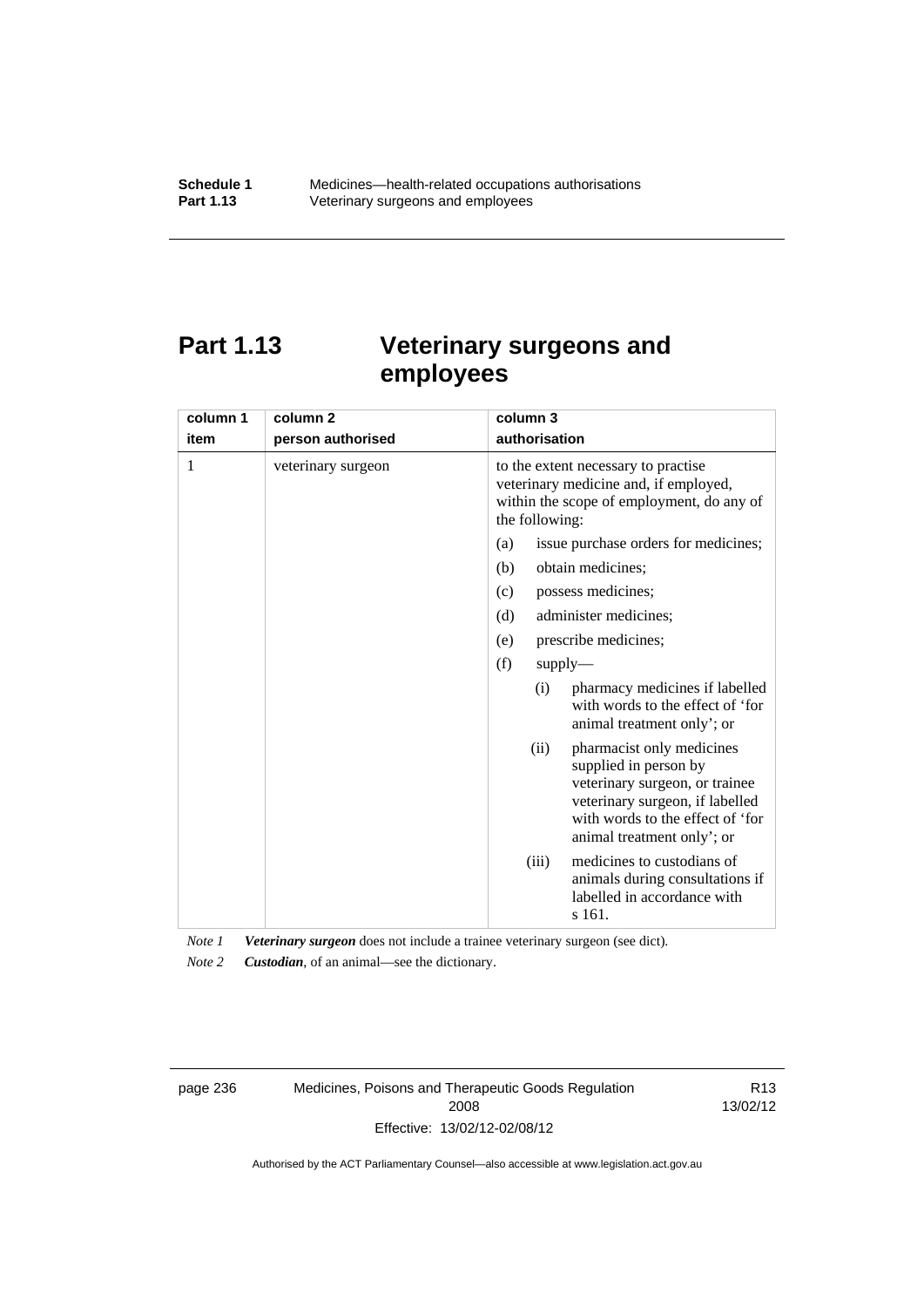| column 1       | column <sub>2</sub>        | column 3                                                                                                                                                                                          |
|----------------|----------------------------|---------------------------------------------------------------------------------------------------------------------------------------------------------------------------------------------------|
| item           | person authorised          | authorisation                                                                                                                                                                                     |
| $\overline{2}$ | trainee veterinary surgeon | to the extent necessary to practise<br>veterinary medicine or undertake training,<br>and under supervision of veterinary<br>surgeon, do any of the following:                                     |
|                |                            | (a)<br>obtain medicines:                                                                                                                                                                          |
|                |                            | (b)<br>possess medicines;                                                                                                                                                                         |
|                |                            | administer medicines in accordance<br>(c)<br>with prescription (whether or not<br>issued themself or by veterinary<br>surgeon);                                                                   |
|                |                            | (d)<br>supply                                                                                                                                                                                     |
|                |                            | pharmacy medicines if labelled<br>(i)<br>with words to the effect of 'for<br>animal treatment only'; or                                                                                           |
|                |                            | (ii)<br>pharmacist only medicines<br>supplied in person by<br>veterinary surgeon, or trainee<br>veterinary surgeon, if labelled<br>with words to the effect of 'for<br>animal treatment only'; or |
|                |                            | (iii)<br>medicines supplied in person<br>by a veterinary surgeon at the<br>surgery if labelled in<br>accordance with s 161;                                                                       |
|                |                            | prescribe medicines for<br>(e)<br>administration at veterinary surgery.                                                                                                                           |

R13 13/02/12 Medicines, Poisons and Therapeutic Goods Regulation 2008 Effective: 13/02/12-02/08/12

page 237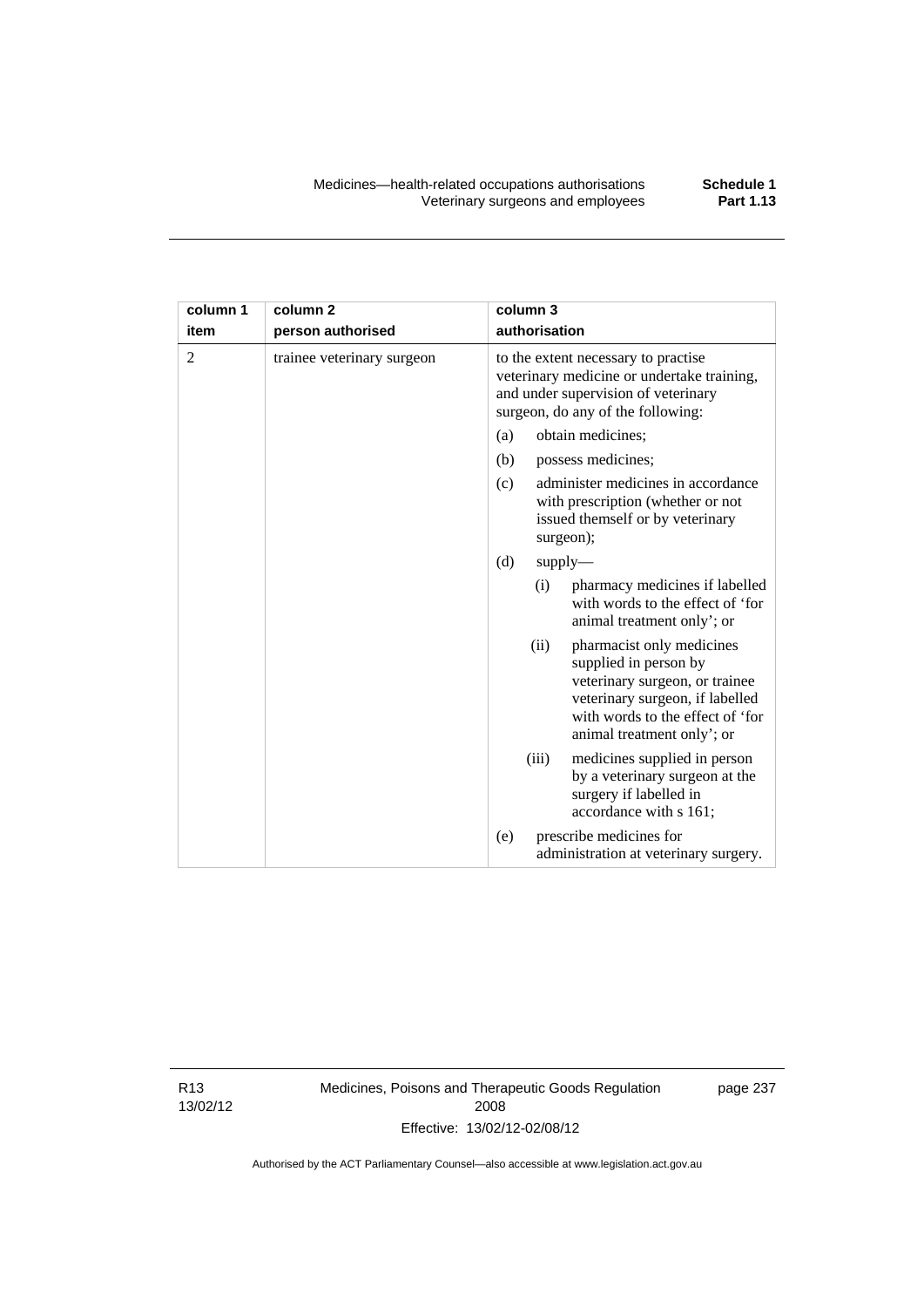### **Schedule 1** Medicines—health-related occupations authorisations<br>**Part 1.13** Veterinary surgeons and employees Veterinary surgeons and employees

| column 1                                                                                            | column <sub>2</sub>                                                                                        | column 3                                                                                                                                                                               |
|-----------------------------------------------------------------------------------------------------|------------------------------------------------------------------------------------------------------------|----------------------------------------------------------------------------------------------------------------------------------------------------------------------------------------|
| item                                                                                                | person authorised                                                                                          | authorisation                                                                                                                                                                          |
| 3<br>veterinary surgeon's employee<br>public employee assisting<br>veterinary surgeon who is public | within the scope of employment and under<br>supervision of veterinary surgeon, do any<br>of the following: |                                                                                                                                                                                        |
|                                                                                                     | employee                                                                                                   | obtain medicines from veterinary<br>(a)<br>surgeon authorised to possess them;                                                                                                         |
|                                                                                                     |                                                                                                            | possess medicines mentioned in<br>(b)<br>par(a);                                                                                                                                       |
|                                                                                                     |                                                                                                            | administer medicines mentioned in<br>(c)<br>par (a) in accordance with veterinary<br>surgeon's prescription;                                                                           |
|                                                                                                     |                                                                                                            | (d)<br>supply pharmacy medicines if<br>labelled with words to the effect of<br>'for animal treatment only';                                                                            |
|                                                                                                     |                                                                                                            | supply pharmacist only medicines<br>(e)<br>supplied in person by veterinary<br>surgeon, or trainee veterinary<br>surgeon, if supply is for purpose of<br>sale or delivery of medicine; |
|                                                                                                     |                                                                                                            | supply medicines supplied in person<br>(f)<br>by a veterinary surgeon at the place<br>of employment if labelled in<br>accordance with s 161.                                           |

page 238 Medicines, Poisons and Therapeutic Goods Regulation 2008 Effective: 13/02/12-02/08/12

R13 13/02/12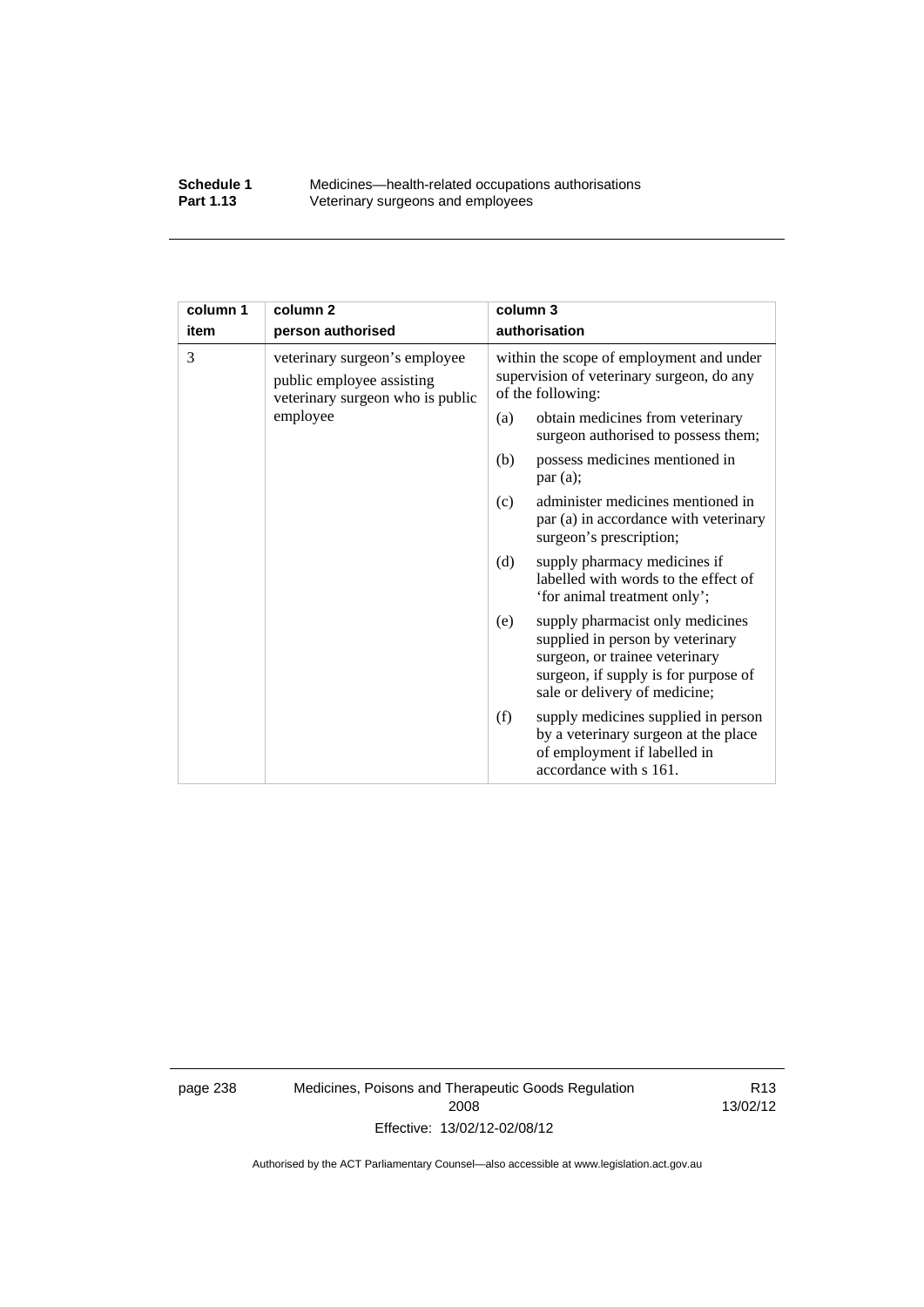# **Schedule 2 Optometry medicines**

(see sch 1)

| Table 2.T<br>column 1<br>item | OBHETAL OPIOTHELLY THEQICITIES<br>column 2<br>optometry medicines | column 3<br>prescribed purpose                          |
|-------------------------------|-------------------------------------------------------------------|---------------------------------------------------------|
|                               | cycloplegic medicines                                             | paralysing accommodation of eye                         |
|                               | local anaesthetics                                                | tonometry<br>fitting contact lens                       |
|                               | miotic medicines                                                  | instilling into eye after use of<br>mydriatic substance |
|                               | mydriatic medicines                                               | enlarging pupil                                         |

## **Table 2.1 General optometry medicines**

#### **Table 2.2 Restricted optometry medicines**

| column 1<br>item | column 2<br>optometry medicines                                                      | column 3<br>condition to which medicines<br>relate                             |
|------------------|--------------------------------------------------------------------------------------|--------------------------------------------------------------------------------|
| 1                | Chloramphenicol<br>Gramicidin<br>Framycetin<br>Neomycin<br>Polymyxin<br>Tetracycline | topical ocular antiinfective agents<br>(antibacterial, antiviral)              |
| $\overline{2}$   | Cromoglycate<br>Ketotifen<br>Levocabastine<br>Lodoxamide<br>Olopatadine              | topical ocular antiallergy agents<br>(antihistamine, mast cell<br>stabilisers) |
| 3                | Diclofenac<br>Flurbiprofen<br>Ketorolac                                              | topical ocular non-steroidal<br>antiinflammatory agents (NSAIDS)               |

R13 13/02/12 Medicines, Poisons and Therapeutic Goods Regulation 2008 Effective: 13/02/12-02/08/12 page 239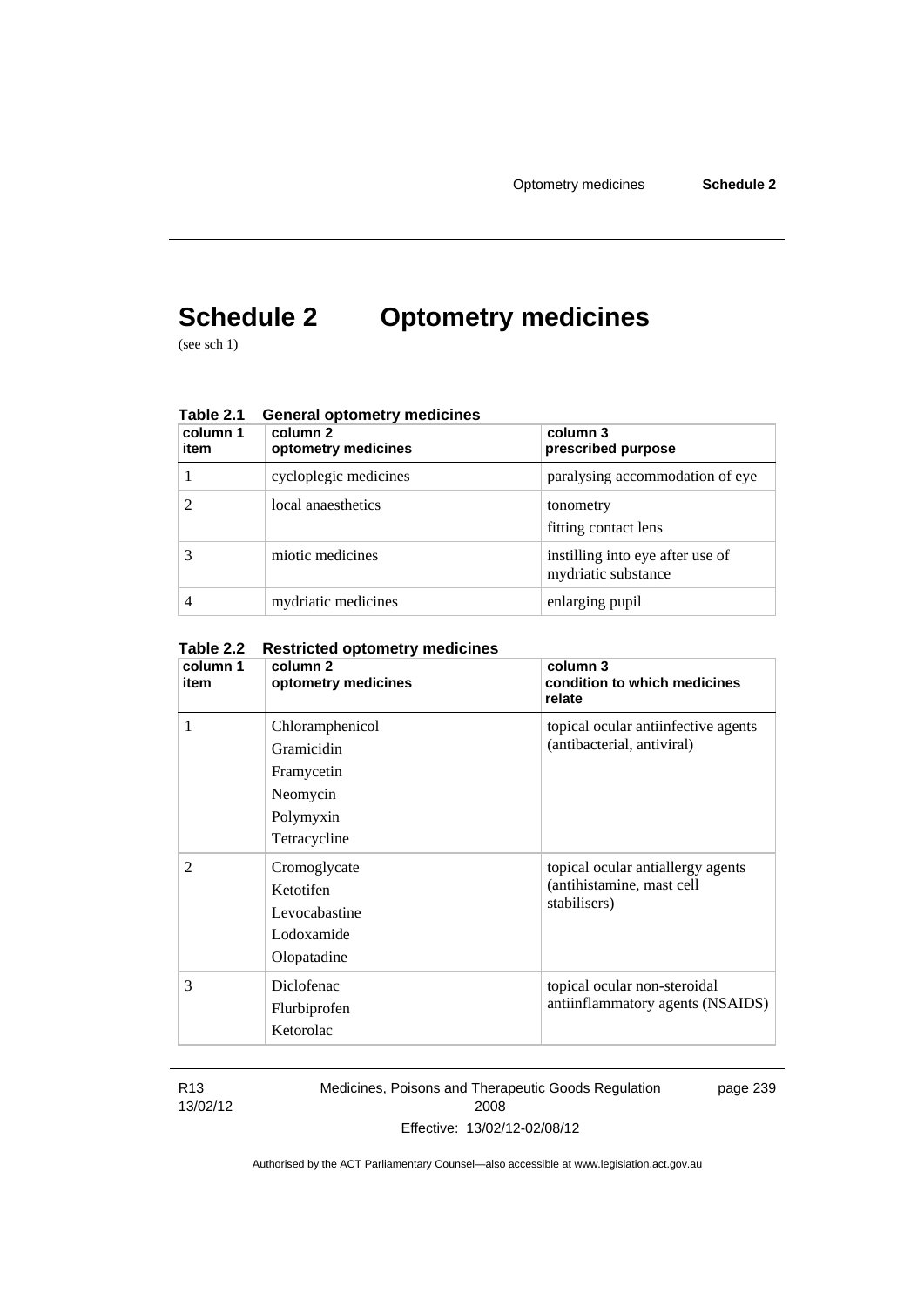### **Schedule 2** Optometry medicines

| column 1<br>item | column <sub>2</sub><br>optometry medicines | column 3<br>condition to which medicines<br>relate                   |
|------------------|--------------------------------------------|----------------------------------------------------------------------|
| $\overline{4}$   | Fluorometholone                            | topical ocular steroid preparations                                  |
|                  | Hydrocortisone                             |                                                                      |
| 5                | Apraclonidine                              | topical glaucoma preparations in                                     |
|                  | <b>Betaxolol</b>                           | accordance with shared care model<br>endorsed by the Optometry Board |
|                  | Bimatoprost                                | of Australia                                                         |
|                  | <b>Brimonidine</b>                         |                                                                      |
|                  | <b>Brinzolamide</b>                        |                                                                      |
|                  | Carbachol                                  |                                                                      |
|                  | Dipivefrine                                |                                                                      |
|                  | Dorzolamide                                |                                                                      |
|                  | Latanoprost                                |                                                                      |
|                  | Levobunolol                                |                                                                      |
|                  | Pilocarpine                                |                                                                      |
|                  | Timolol                                    |                                                                      |
|                  | Travoprost                                 |                                                                      |
| 6                | Atropine                                   | mydriatics and cycloplegics                                          |
|                  | Cyclopentolate                             |                                                                      |
|                  | Homatropine                                |                                                                      |
|                  | Phenylephrine                              |                                                                      |
|                  | Tropicamide                                |                                                                      |
| 7                | Amethocaine                                | topical local anaesthetics                                           |
|                  | Oxybuprocaine                              |                                                                      |
|                  | Proxymetacaine                             |                                                                      |

page 240 Medicines, Poisons and Therapeutic Goods Regulation 2008 Effective: 13/02/12-02/08/12

R13 13/02/12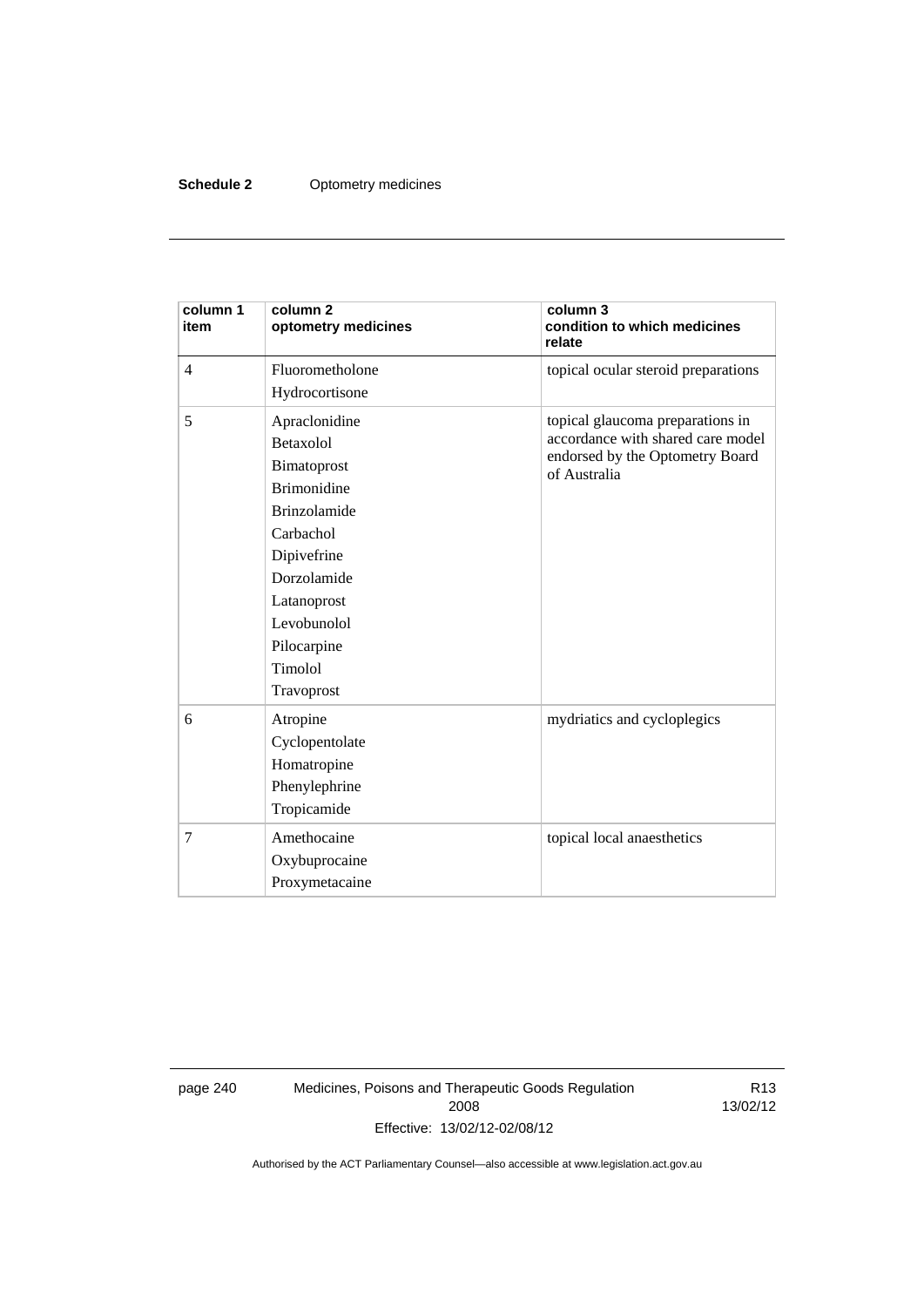# **Schedule 3 Designated appendix D medicines—standing approvals**

(see s 31, s 33, s 41, s 160, s 591, s 592 and s 593)

## **Part 3.1 Approval conditions**

## **3.1 Definitions—sch 3**

In this schedule:

*condition 1*, for a doctor prescribing or supplying a designated appendix D medicine to a woman of child-bearing age, means the doctor must ensure that the possibility of pregnancy by the woman has been excluded prior to commencement of treatment.

*condition 2*, for a doctor prescribing or supplying a designated appendix D medicine to a woman of child-bearing age, means the doctor must advise the woman to avoid becoming pregnant during, or for a period of 1 month after the completion of, treatment.

*condition 3*, for a doctor prescribing or supplying a designated appendix D medicine to a woman of child-bearing age, means the doctor must advise the woman to avoid becoming pregnant during, or for a period of 3 months after the completion of, treatment.

*condition 4*, for a doctor prescribing or supplying a designated appendix D medicine to a woman of child-bearing age, means the doctor must advise the woman to avoid becoming pregnant during, or for a period of 24 months after the completion of, treatment.

R13 13/02/12 page 241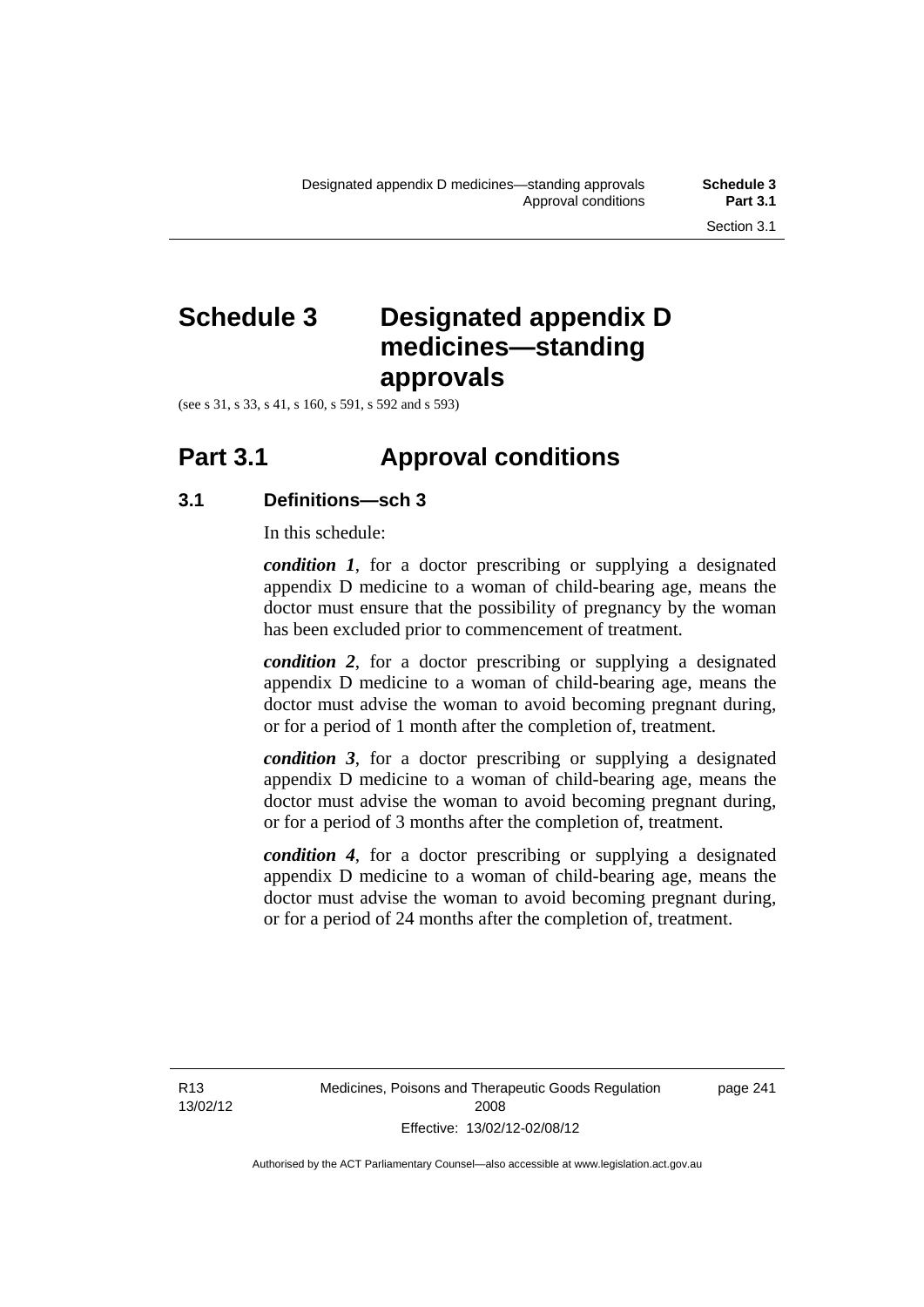## **Part 3.2 Standing approvals for designated appendix D medicines**

| column 1<br>item | column 2<br>doctor                                                                               | column 3<br>medicine                                                                                                                                                                                                                                                                                                                                                                                | column 4<br>conditions (if any)                                                                            |
|------------------|--------------------------------------------------------------------------------------------------|-----------------------------------------------------------------------------------------------------------------------------------------------------------------------------------------------------------------------------------------------------------------------------------------------------------------------------------------------------------------------------------------------------|------------------------------------------------------------------------------------------------------------|
| 1                | specialist practising<br>in specialist area of<br>dermatology                                    | acitretin for human use<br>alefacept for human use<br>bexarotene for human use<br>etretinate for human use<br>isotretinoin for human oral use<br>thalidomide for human use                                                                                                                                                                                                                          | conditions 1 and 4<br>conditions 1 and 2<br>conditions 1 and 4<br>conditions 1 and 2<br>conditions 1 and 2 |
| 2                | specialist practising<br>in specialist area of<br>endocrinology,<br>gynaecology or<br>obstetrics | clomiphene for human use<br>cyclofenil for human use<br>dinoprost for human use<br>dinoprostone for human use<br>follitropin alpha (recombinant human<br>follicle-stimulating hormone) for<br>human use<br>follitropin beta (recombinant human<br>follicle-stimulating hormone) for<br>human use<br>luteinising hormone for human use<br>urofollitropin (human<br>follicle-stimulating hormone) for |                                                                                                            |

page 242 Medicines, Poisons and Therapeutic Goods Regulation 2008 Effective: 13/02/12-02/08/12

R13 13/02/12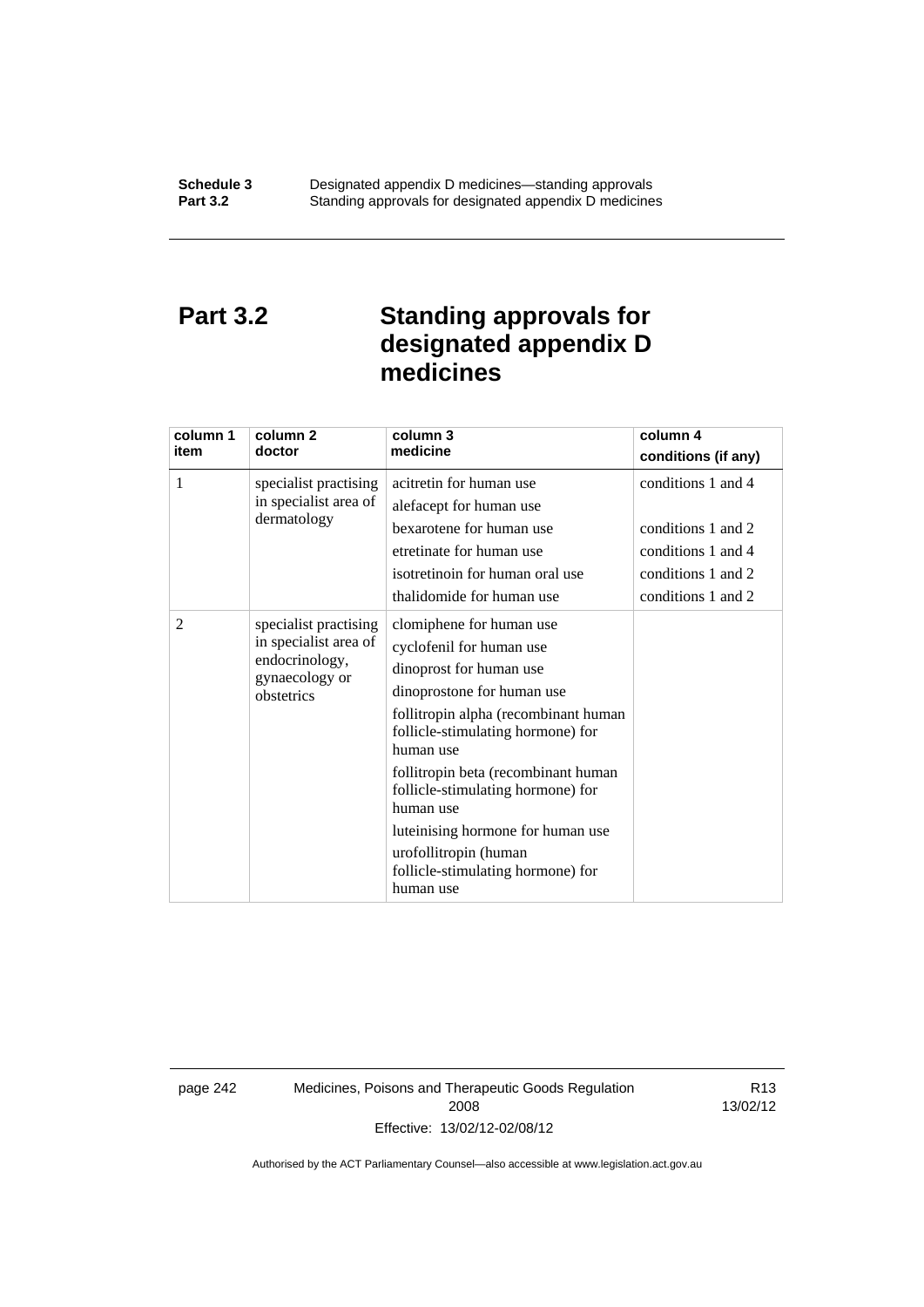Designated appendix D medicines—standing approvals **Schedule 3** Standing approvals for designated appendix D medicines

| column 1<br>item | column <sub>2</sub><br>doctor                                                                                                                                  | column 3<br>medicine            | column 4<br>conditions (if any) |
|------------------|----------------------------------------------------------------------------------------------------------------------------------------------------------------|---------------------------------|---------------------------------|
| 3                | specialist practising<br>in specialist area of<br>mental health                                                                                                | clozapine for human use         |                                 |
|                  | doctor employed by<br>Territory and<br>working under<br>supervision of chief<br>psychiatrist under<br><b>Mental Health</b><br>(Treatment and<br>Care) Act 1994 |                                 |                                 |
| 4                | specialist physician                                                                                                                                           | ambrisentan for human use       | conditions 1 and 3              |
|                  |                                                                                                                                                                | acitretin for human use         | conditions 1 and 4              |
|                  |                                                                                                                                                                | etretinate for human use        | conditions 1 and 4              |
|                  |                                                                                                                                                                | bexarotene for human use        | conditions 1 and 2              |
|                  |                                                                                                                                                                | bosentan for human use          | conditions 1 and 3              |
|                  |                                                                                                                                                                | isotretinoin for human oral use | conditions 1 and 2              |
|                  |                                                                                                                                                                | lenalidomide for human use      | conditions 1 and 2              |
|                  |                                                                                                                                                                | sitaxentan for human use        | conditions 1 and 3              |
|                  |                                                                                                                                                                | teriparatide for human use      |                                 |
|                  |                                                                                                                                                                | thalidomide for human use       | conditions 1 and 2              |
|                  |                                                                                                                                                                | tretinoin for human oral use    | conditions 1 and 2              |

*Note Specialist* includes a doctor training in a specialist area—see the dictionary.

R13 13/02/12 Medicines, Poisons and Therapeutic Goods Regulation 2008 Effective: 13/02/12-02/08/12

page 243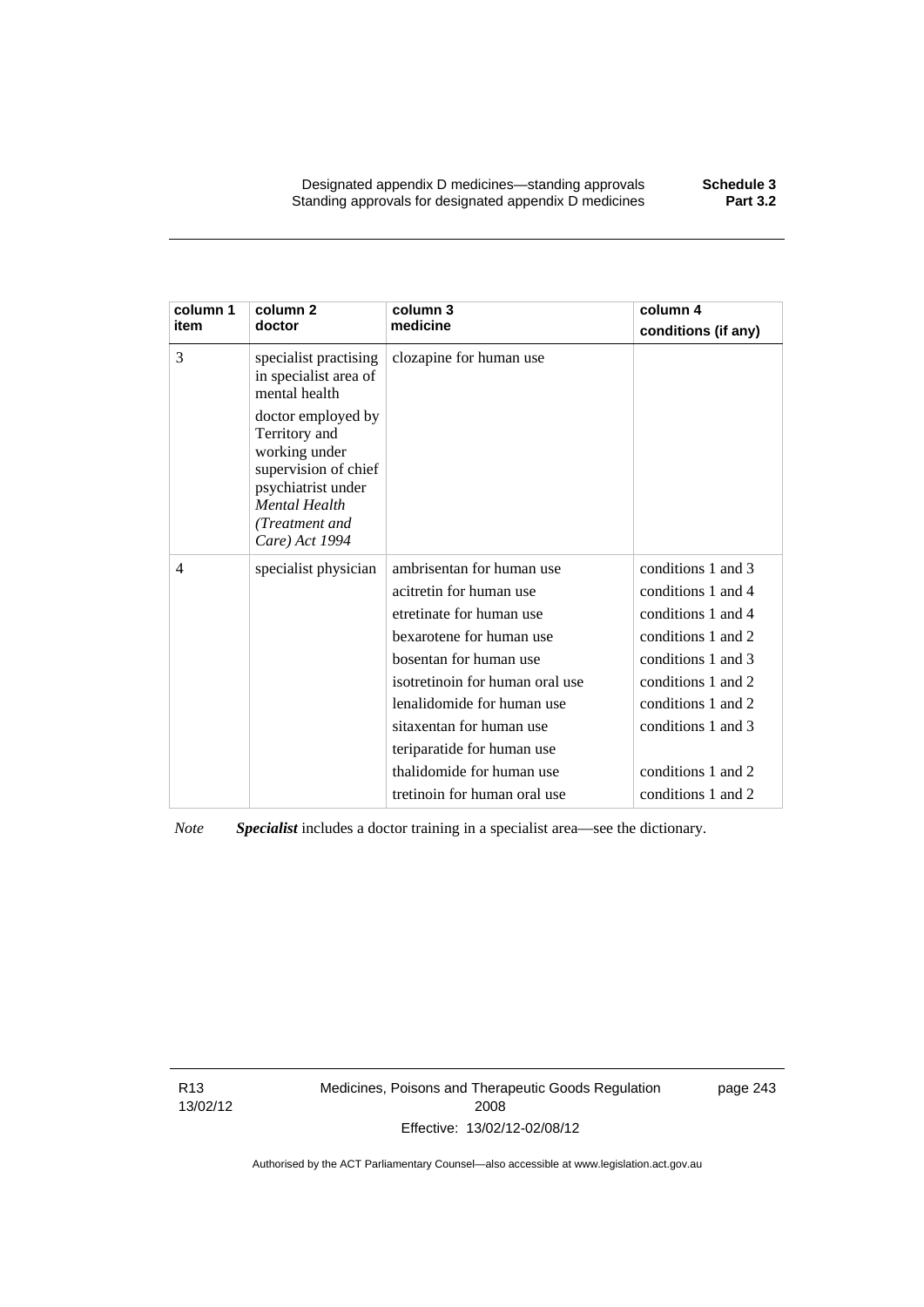## **Schedule 4 Dangerous poisons manufacturing etc authorisations**

(see s 690)

| column 1<br>item | column <sub>2</sub><br>people                                             | column 3<br>dangerous poison | column 4<br>prescribed purpose                                         |
|------------------|---------------------------------------------------------------------------|------------------------------|------------------------------------------------------------------------|
| 1                | manufacturers of glass                                                    | arsenic                      | manufacturing glass                                                    |
|                  | metallurgists                                                             |                              | manufacturing alloys                                                   |
| $\overline{2}$   | manufacturers of dyes or<br>pharmaceuticals                               | benzene                      | manufacturing dyes or<br>pharmaceuticals                               |
|                  | manufacturers of lacquers,<br>linoleum, protective cloths<br>or varnishes |                              | manufacturing lacquers,<br>linoleum, protective<br>cloths or varnishes |
| 3                | manufacturers of<br>chemicals or<br>pharmaceuticals                       | carbon tetrachloride         | manufacturing<br>chemicals or<br>pharmaceuticals                       |
|                  | manufacturers of lacquers,<br>paints or varnishes                         |                              | manufacturing lacquers,<br>paints or varnishes                         |
| $\overline{4}$   | managers of swimming<br>pools, other than domestic<br>swimming pools      | chlorine                     | purifying water in pools                                               |
|                  | manufacturers of<br>chemicals, plastics or<br>synthetic rubber            |                              | manufacturing<br>chemicals, plastics or<br>synthetic rubber            |
|                  | metallurgists                                                             |                              | cleaning metals                                                        |
|                  | people working at sewage<br>treatment centres                             |                              | treating sewage at<br>treatment centres                                |
|                  | people working at water<br>treatment centres                              |                              | purifying water at<br>treatment centres                                |
| 5                | electroplaters                                                            | cyanides                     | electroplating                                                         |

page 244 Medicines, Poisons and Therapeutic Goods Regulation 2008 Effective: 13/02/12-02/08/12

R13 13/02/12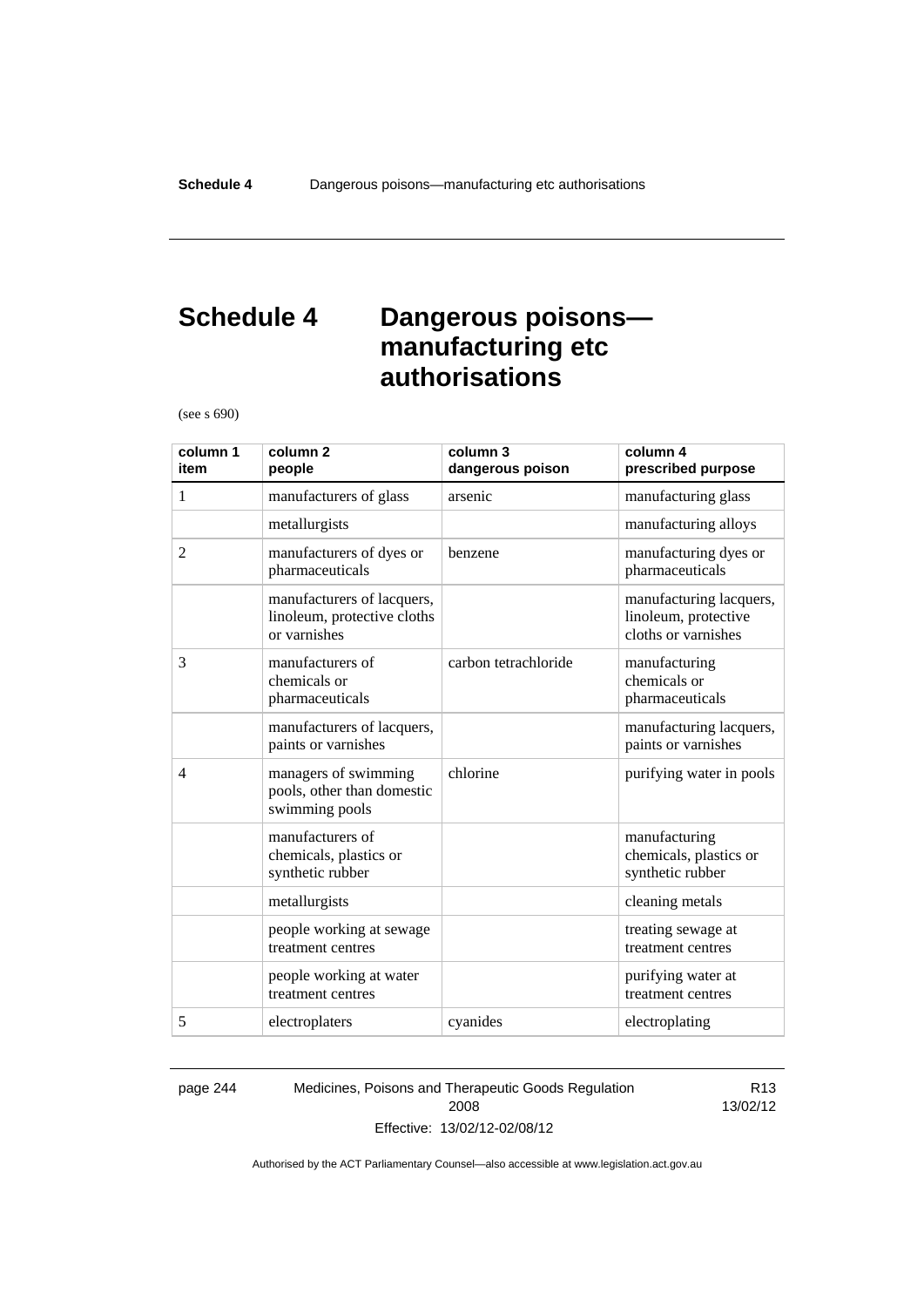| column 1<br>item | column <sub>2</sub><br>people                                   | column 3<br>dangerous poison                      | column 4<br>prescribed purpose                                  |
|------------------|-----------------------------------------------------------------|---------------------------------------------------|-----------------------------------------------------------------|
|                  | jewellers                                                       |                                                   | manufacturing gold<br>jewellery                                 |
|                  | miners                                                          |                                                   | extracting or processing<br>gold                                |
| 6                | manufacturers of lacquers,<br>paints or varnishes               | epichlorohydrin                                   | manufacturing lacquers,<br>paints or varnishes                  |
| 7                | manufacturers of<br>chemicals or detergents                     | ethylene oxide                                    | manufacturing<br>chemicals or detergents                        |
|                  | sterilising technologists                                       |                                                   | sterilising surgical<br>instruments                             |
| 8                | glass workers                                                   | hydrofluoric acid                                 | etching glass                                                   |
|                  | masons                                                          |                                                   | cleaning building<br>materials                                  |
|                  | metal workers                                                   |                                                   | cleaning or etching<br>metals                                   |
|                  | miners                                                          |                                                   | extracting or processing<br>gold                                |
|                  | potters                                                         |                                                   | cleaning ceramics                                               |
| 9                | manufacturers of lamps,<br>mirrors or scientific<br>instruments | mercury                                           | manufacturing of lamps,<br>mirrors or scientific<br>instruments |
|                  | manufacturers of mercury<br>salts or organic<br>compounds       |                                                   | manufacturing mercury<br>salts or organic<br>compounds          |
|                  | miners                                                          |                                                   | extracting metals from<br>ores                                  |
| 10               | manufacturers of plastics                                       | 4, 4'-methylenebis<br>[2-chloroaniline]<br>(MOCA) | manufacturing plastics                                          |

R13 13/02/12 Medicines, Poisons and Therapeutic Goods Regulation 2008 Effective: 13/02/12-02/08/12

page 245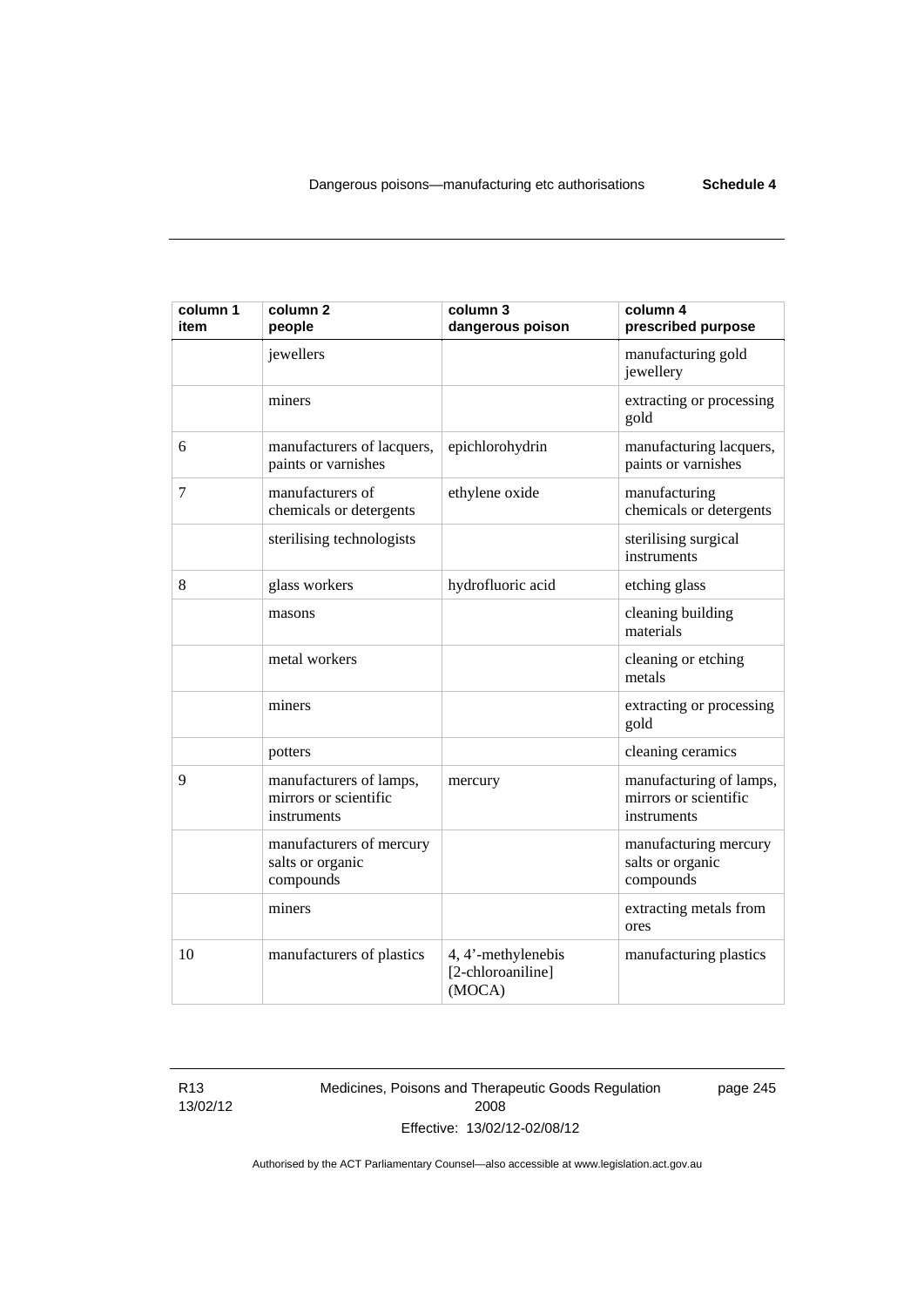### **Schedule 4** Dangerous poisons—manufacturing etc authorisations

| column 1<br>item | column 2<br>people                                                                   | column 3<br>dangerous poison | column 4<br>prescribed purpose                                                    |
|------------------|--------------------------------------------------------------------------------------|------------------------------|-----------------------------------------------------------------------------------|
| 11               | manufacturers of<br>detergents, lubricants or<br>organic compounds                   | propylene oxide              | manufacturing<br>detergents, lubricants or<br>organic compounds                   |
| 12               | manufacturers of organic<br>compounds, paints, rust<br>removers or varnishes         | tetrachloroethane            | manufacturing organic<br>compounds, paints, rust<br>removers or varnishes         |
| 13               | manufacturers of dyes                                                                | ortho-tolidine               | manufacturing dyes                                                                |
| 14               | manufacturers of<br>disinfectants, household<br>cleaners or industrial<br>deodorants | trichloroisocyanuric acid    | manufacturing<br>disinfectants, household<br>cleaners or industrial<br>deodorants |

page 246 Medicines, Poisons and Therapeutic Goods Regulation 2008 Effective: 13/02/12-02/08/12

R13 13/02/12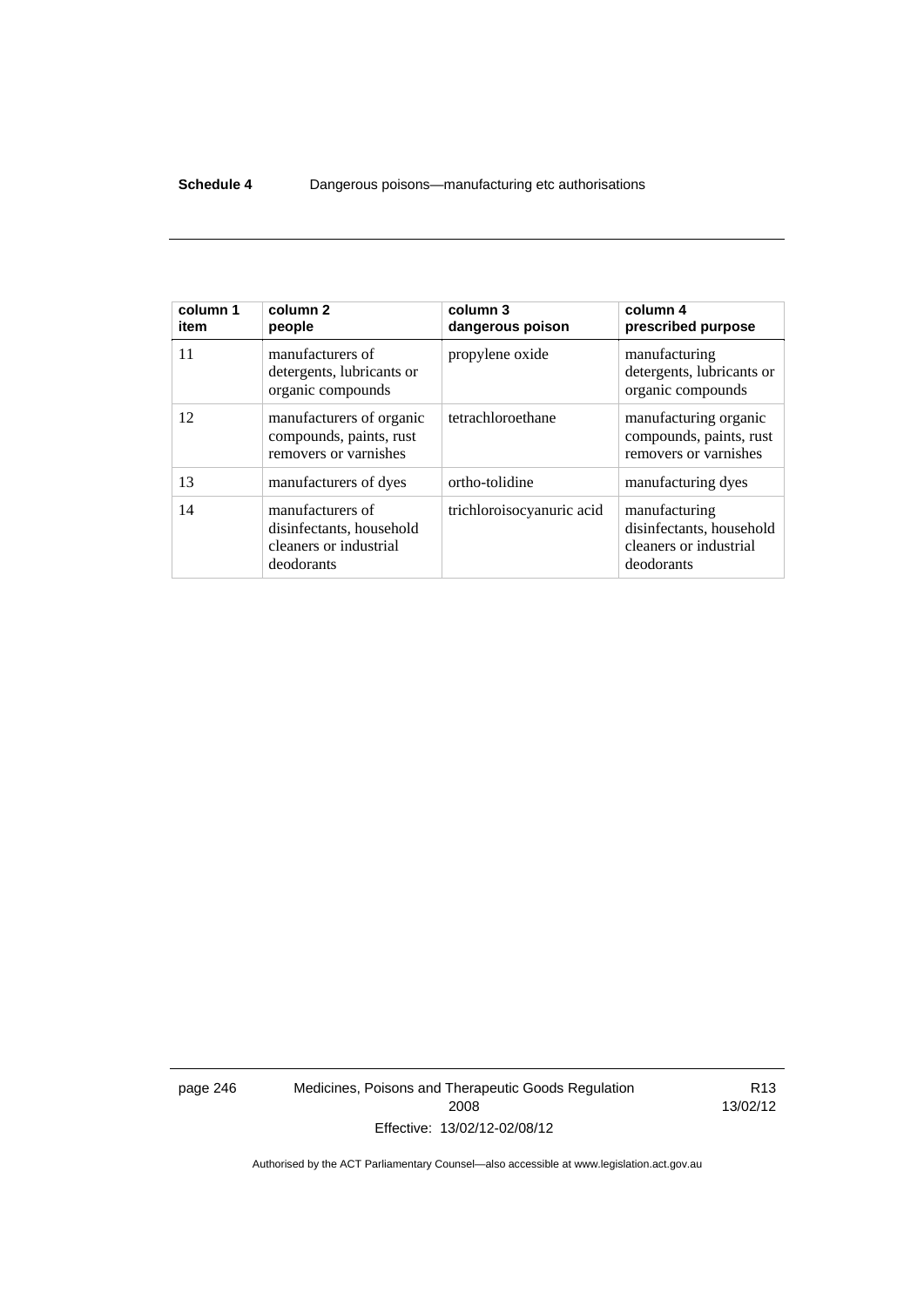# **Schedule 5 Requirements for storage receptacles**

(see s 531 and s 533)

## **Part 5.1 Medicines cabinets**

## **5.1 Medicines cabinets—general requirements**

A medicines cabinet must be constructed to prevent ready access to the cabinet's contents by cutting, sawing or unbolting.

## **5.2 Medicines cabinets—body requirements**

- (1) The body of a medicines cabinet must be constructed of a single layer of black mild steel plate at least 10mm thick and with continuous welding of all joints.
- (2) The body must have, for installation—
	- (a) 4 suitably sized holes in the cabinet's back plate; or
	- (b) 2 suitably sized holes in the back plate and 2 suitably sized holes in the cabinet's base.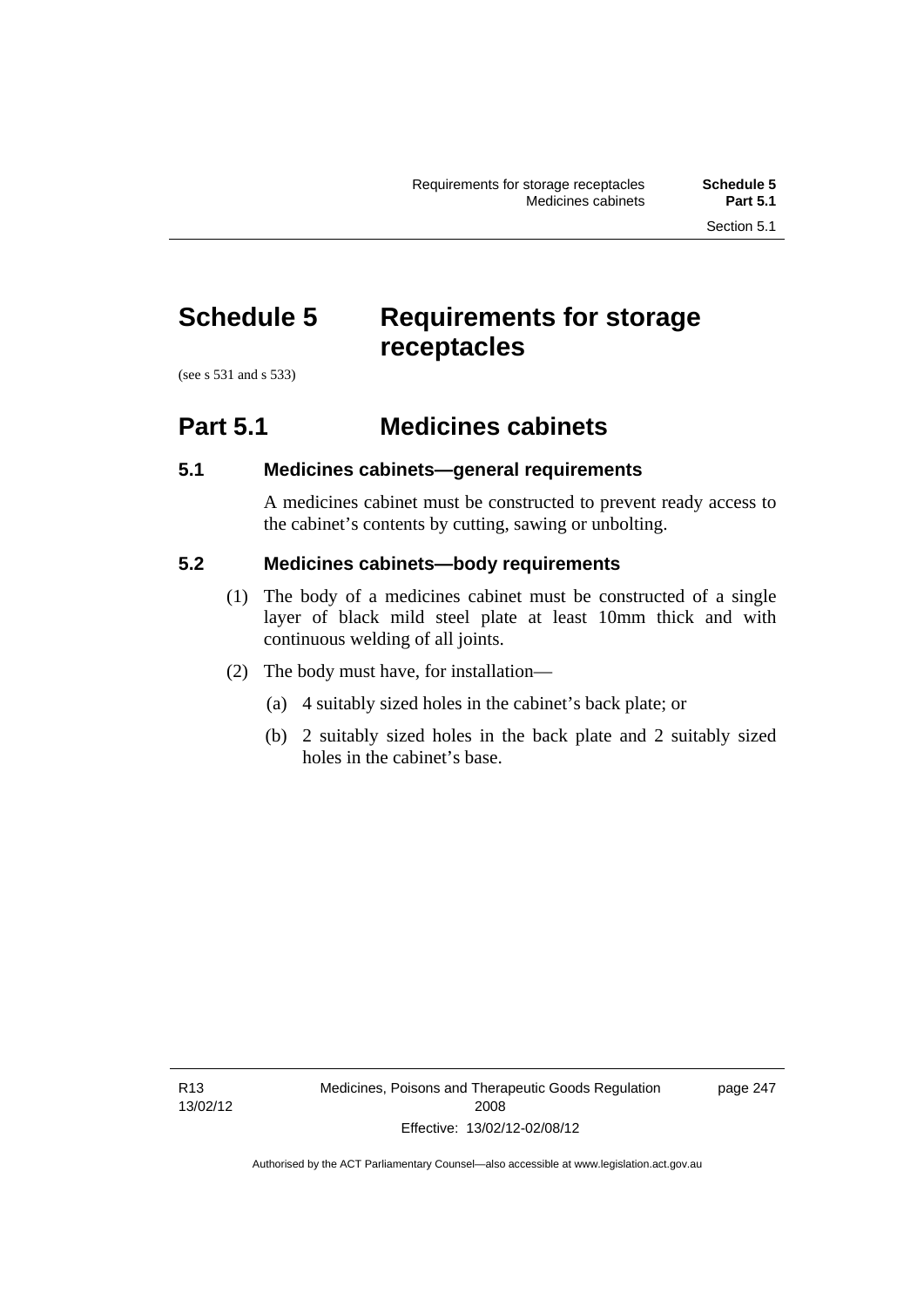### **5.3 Medicines cabinets—door requirements**

- (1) The door of a medicines cabinet must be constructed of black mild steel plate at least 10mm thick.
- (2) When the medicines cabinet door is closed, the door must—
	- (a) fit flush with the cabinet; and
	- (b) have a clearance around the door of not more than 1.5mm.
- (3) The door must be fitted with a fixed locking bar, welded to the inside face of the door near the hinge edge, that engages in a rebate in the cabinet when closed.
- (4) The hinges on the door must be—
	- (a) constructed of heavy duty steel; and
	- (b) continuous welded to the door and body of the cabinet.

### **5.4 Medicines cabinets—lock requirements**

- (1) A medicines cabinet lock must be—
	- (a) a 6-lever pick-proof lock; or
	- (b) a lock mechanism of a level of security equal to, or greater than, a 6-lever pick-proof lock.
- (2) The lock must be securely attached to the inside face of the door.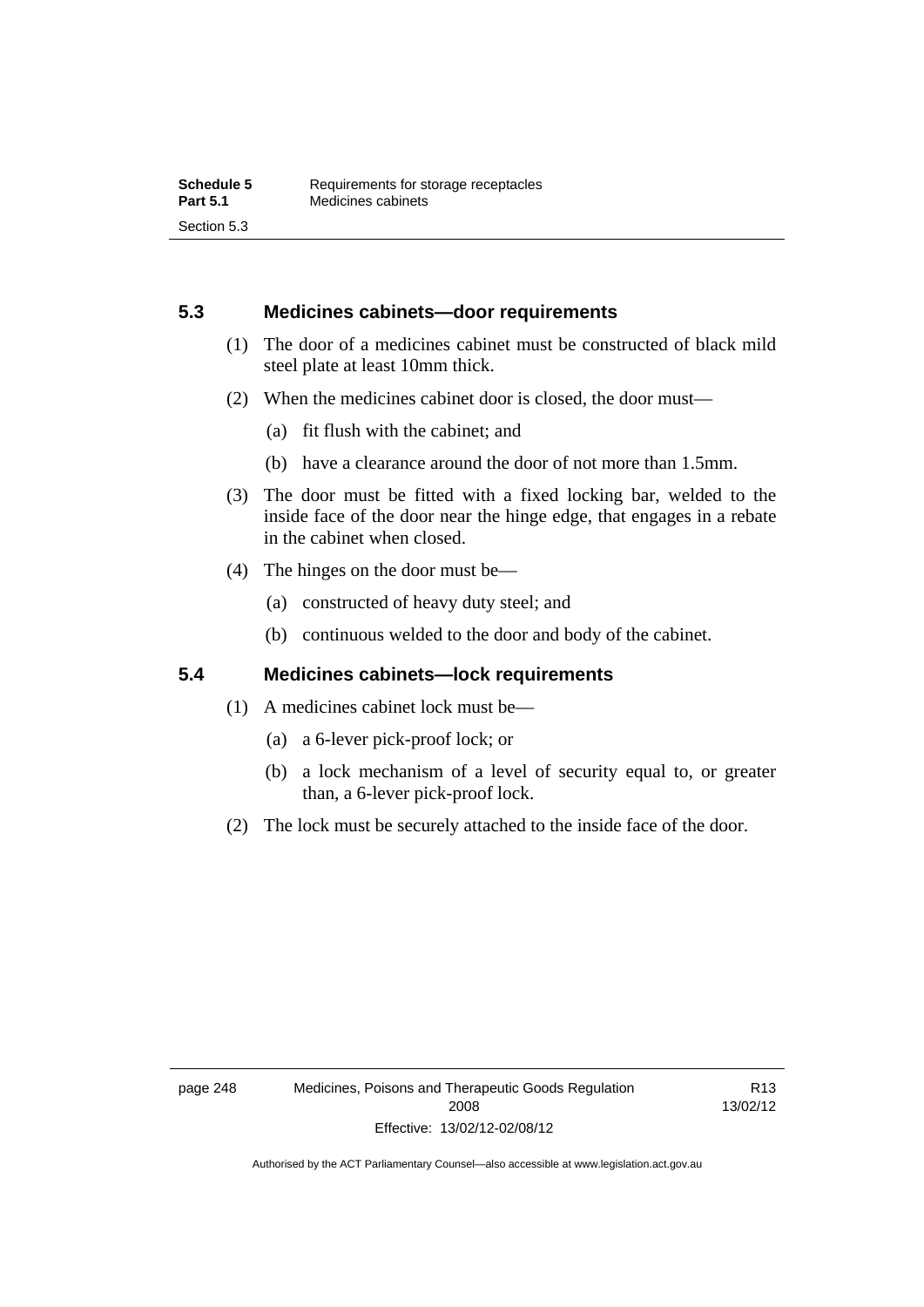## **5.5 Medicines cabinets—mounting requirements**

- (1) A medicines cabinet must be—
	- (a) embedded in a floor of reinforced concrete of at least 10mpa compressive strength; or
	- (b) securely fixed to a wall or floor (or both) in accordance with this section.
- (2) If the wall and floor are brick or concrete, the medicines cabinet must be fixed to the wall or floor (or both) by at least 4 expanding bolts.
- (3) If the wall is timber, but the floor is brick or concrete, the medicines cabinet must be fixed—
	- (a) to the floor by at least 4 expanding bolts; and
	- (b) to the wall by at least 2 coach screws into the studs as close to the top of the wall face as is possible.
- (4) If the wall and floor are timber, the medicines cabinet must be fixed to the timber frame of the wall or floor in a way that will ensure that the cabinet cannot be removed from the floor or wall within 30 minutes.
- (5) The bolts and coach screws must be at least 10mm in diameter.

page 249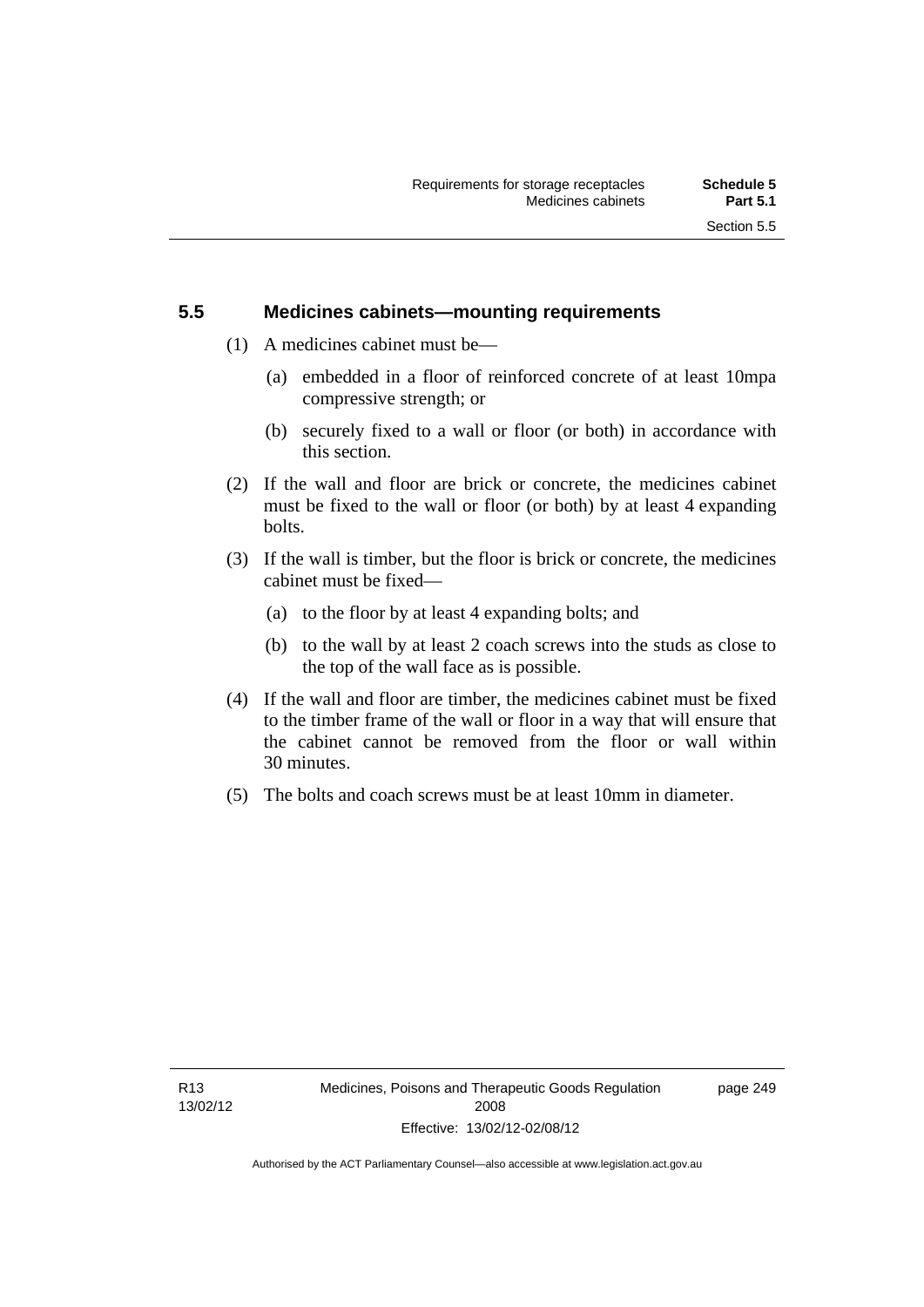## **Part 5.2 Safes, strong rooms and vaults**

### **5.6 Requirements for safes**

- (1) A safe must be constructed to prevent ready access to the safe's contents by cutting, sawing or unbolting.
- (2) When locked, a safe must reasonably be expected to resist attempts to gain entry by tools, torch or explosives for at least 30 minutes.
- $(3)$  A safe-
	- (a) may be freestanding if it weighs more than 350kg; or
	- (b) must be securely attached to, or embedded in, a concrete floor or a concrete or brick wall in a way that will ensure that the cabinet cannot be removed from the floor or wall within 30 minutes.

## **5.7 Requirements for strong rooms**

- (1) The walls, floor and ceiling of a strong room must be brick or concrete.
- (2) The strong room must be fitted with a door.
- (3) When locked, the strong room must reasonably be expected to resist attempts to gain entry by tools, torch or explosives for at least 1 hour.

## **5.8 Requirements for vaults**

- (1) The walls, floor and ceiling of a vault must be reinforced concrete.
- (2) The vault must be fitted with a door.
- (3) When locked, the vault must reasonably be expected to resist attempts to gain entry by tools, torch or explosives for at least 1 hour.

R13 13/02/12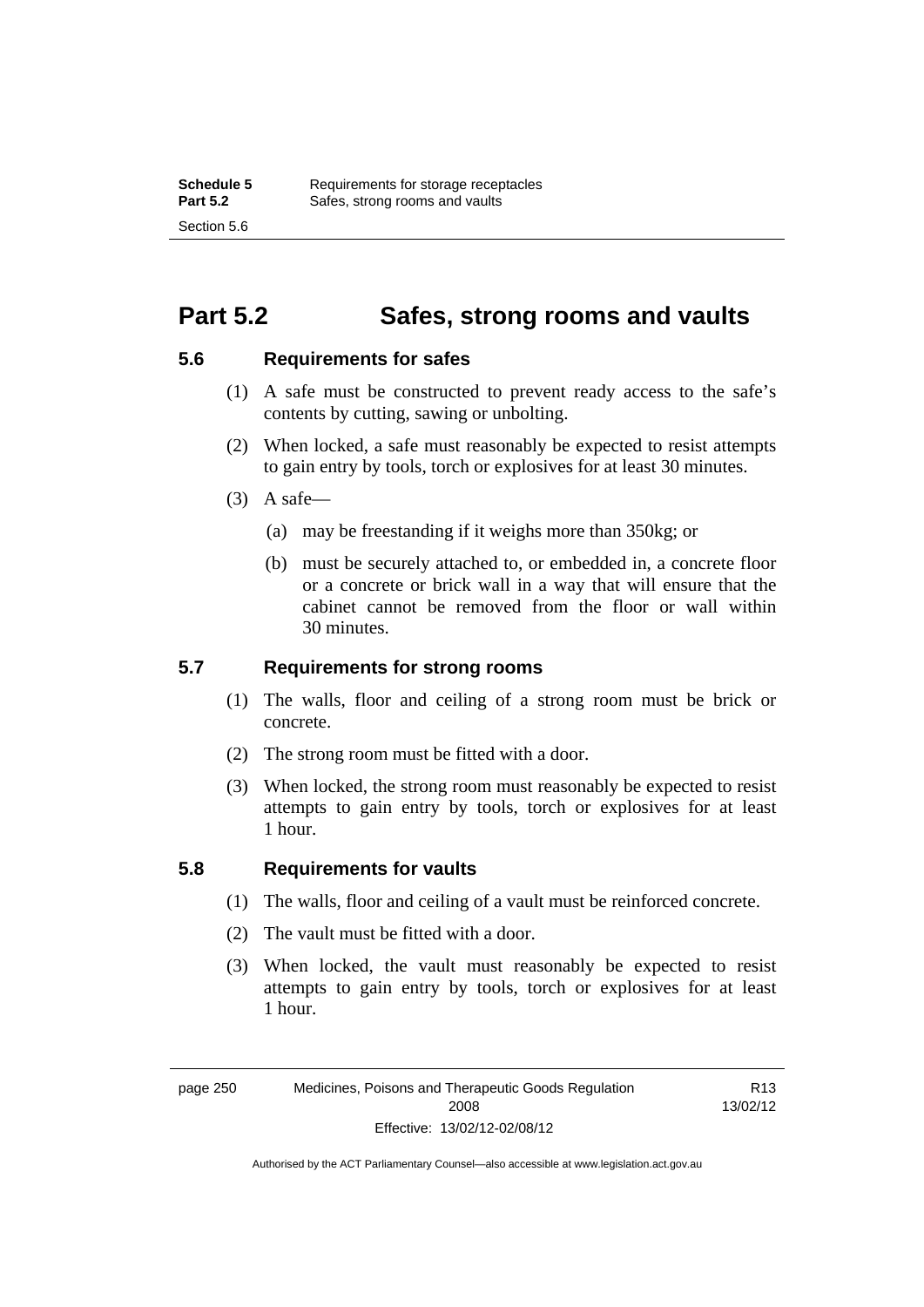# **Dictionary**

(see s 3)

- *Note 1* The Legislation Act contains definitions and other provisions relevant to this regulation.
- *Note 2* For example, the Legislation Act, dict, pt 1, defines the following terms:
	- child
	- correctional centre
	- doctor
	- enrolled nurse
	- home address
	- nurse
	- nurse practitioner
	- optometrist
	- public employee
	- reviewable decision notice.
- *Note 3* Terms used in this regulation have the same meaning that they have in the *Medicines, Poisons and Therapeutic Goods Act 2008* (see Legislation Act, s 148). For example, the following terms are defined in the *Medicines, Poisons and Therapeutic Goods Act 2008*, dictionary:
	- controlled medicine (see s 11)
	- dangerous poison (see s 12)
	- deals, with a regulated substance (see s 19)
	- deals, with a regulated therapeutic good (see s 21)
	- health practitioner
	- hospital
	- institution
	- medicines and poisons standard (see s 15)
	- prescription only medicine (see s 11)
	- prohibited substance (see s 13)
	- purchase order
	- regulated substance (see s 10)

R13 13/02/12 Medicines, Poisons and Therapeutic Goods Regulation 2008 Effective: 13/02/12-02/08/12

page 251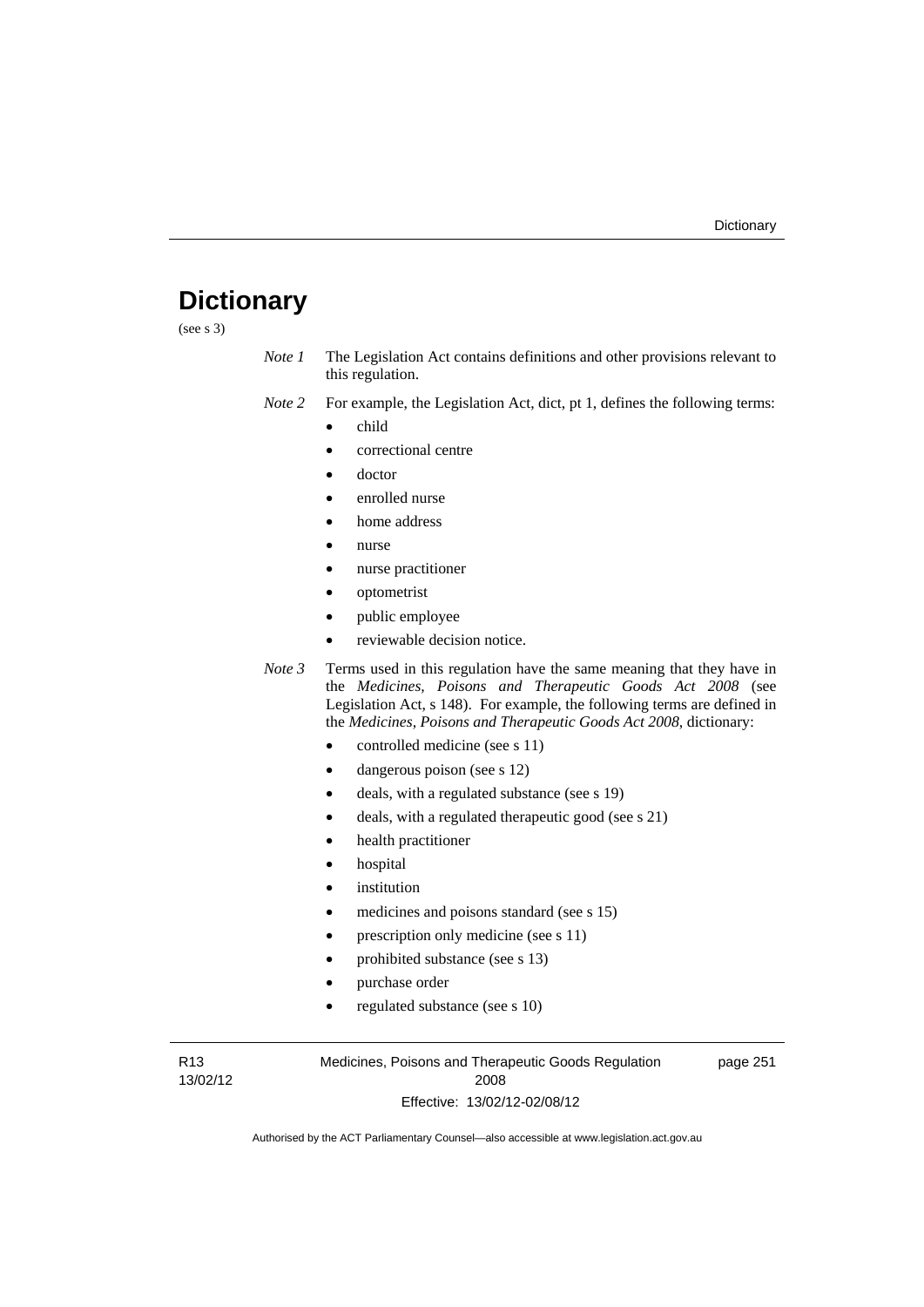- residential aged care facility
- signs
- supply (see s 24)
- supply authority (see s 23)
- ward
- written.

*appendix D medicines approval*—see section 590.

### *approved analyst* means—

- (a) an analyst appointed under the *Public Health Act 1997*, section 15 who is authorised under that Act to exercise a function under the Act; or
- (b) an analyst appointed or authorised under another territory law or a law of the Commonwealth, a State or another Territory.

*Australian code of good wholesaling practice for therapeutic goods for human use* means the *Australian Code of Good Wholesaling Practice for Therapeutic Goods for Human Use*  prepared by the National Coordinating Committee on Therapeutic Goods, as in force from time to time.

*Note* The code is accessible at www.tga.gov.au.

*authorised midwife*—see the *National Health Act 1953* (Cwlth), section 84 (1), definition of *authorised midwife***.**

*bioequivalent*—a form of a substance is the *bioequivalent* of another form of the substance if the forms are physiologically equivalent in their clinical effect.

*CHO* means chief health officer.

*community pharmacy* means a pharmacy at a place other than an institution.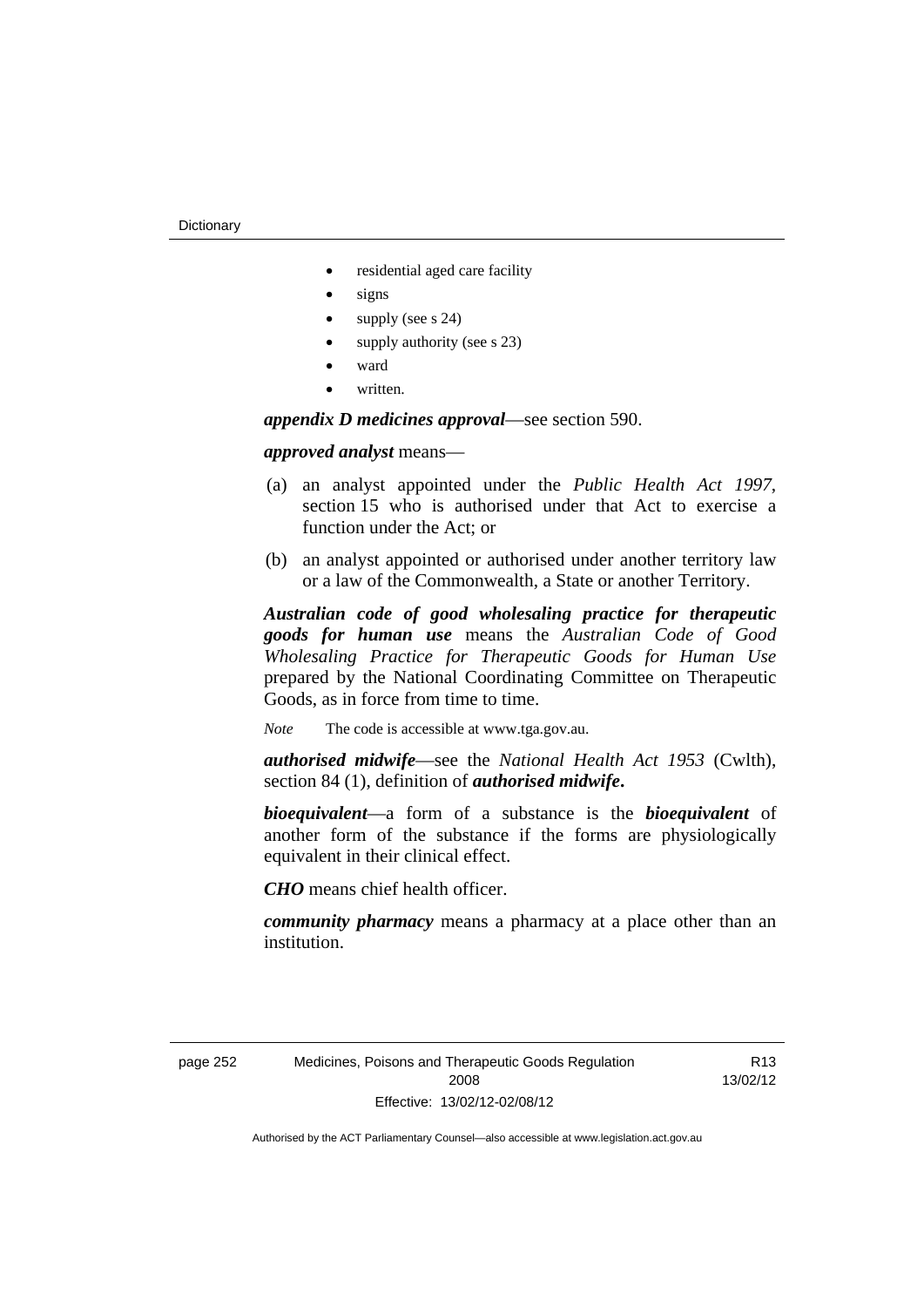*complying purchase order* means—

- (a) for a medicine—a purchase order that complies with section 62; or
- (b) for a dangerous poison—a purchase order that complies with section 721; or
- (c) for an appendix C substance or prohibited substance—see section 772.

*condition 1*, for a doctor prescribing or supplying a designated appendix D medicine to a woman of child-bearing age, for schedule 3 (Designated appendix D medicines—standing approvals)—see schedule 3, section 3.1.

*condition 2*, for a doctor prescribing or supplying a designated appendix D medicine to a woman of child-bearing age, for schedule 3—see schedule 3, section 3.1.

*condition 3*, for a doctor prescribing or supplying a designated appendix D medicine to a woman of child-bearing age, for schedule 3—see schedule 3, section 3.1.

*condition 4*, for a doctor prescribing or supplying a designated appendix D medicine to a woman of child-bearing age, for schedule 3—see schedule 3, section 3.1.

*controlled medicines approval*—see section 550.

*controlled medicines register* means a register for controlled medicines.

*controlled medicines research and education program licence* see section 600.

*custodian*, of an animal, means—

- (a) an adult who has lawful custody of the animal; or
- (b) if the animal is owned by a child or a person with a guardian a parent or guardian of the child or person.

R13 13/02/12 Medicines, Poisons and Therapeutic Goods Regulation 2008 Effective: 13/02/12-02/08/12 page 253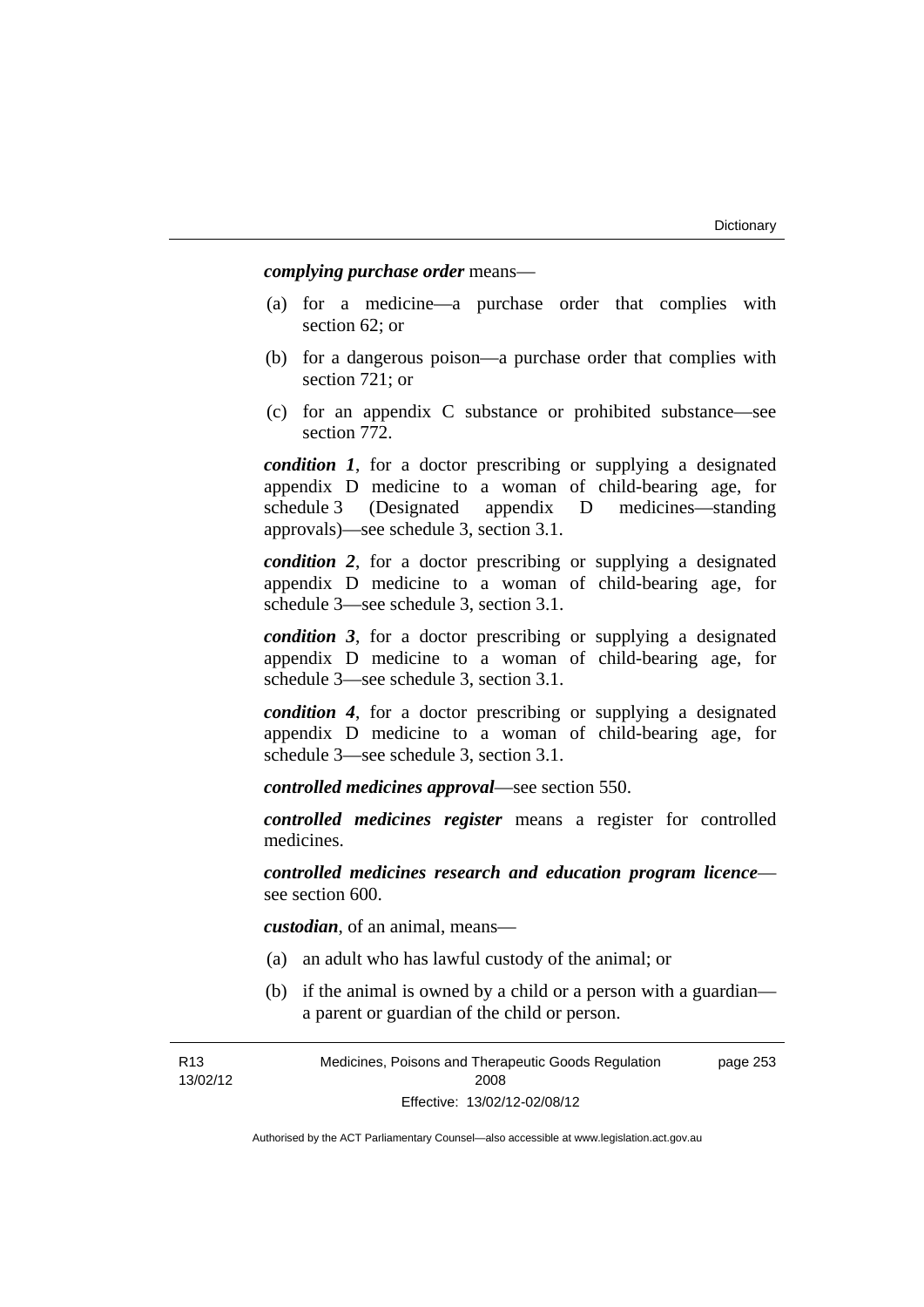*CYP authorised person*—see the *Children and Young People Act 2008*, dictionary, definition of *authorised person*.

*CYP detention place* means a detention place under the *Children and Young People Act 2008*.

*dangerous poisons manufacturers licence*—see section 700.

*dangerous poisons register* means a register for dangerous poisons.

*dangerous poisons research and education program licence*—see section 700.

*dangerous poisons suppliers licence*—see section 700.

*day hospital* means a facility where a person is admitted for surgical or medical treatment and discharged on the same day.

*dentist* does not include a trainee dentist.

*Note* See the definition of *trainee*.

*designated appendix D medicine* means a medicine listed in schedule 3, (Designated appendix D medicines—standing approvals), part 3.2, column 3.

*Note* The medicines are included in the medicines and poisons standard, appendix D.

*designated prescriber*, for part 13.1 (Controlled medicines approvals)—see section 551.

*designated prescription only medicine*, for part 4.3 (Authorisation to supply without prescription in emergencies)—see section 250.

*detainee*—see the *Corrections Management Act 2007*, section 6.

*disability care* means care that is provided to a person with a disability in a residential facility in which the person is also provided with accommodation that includes—

 (a) appropriate staff to meet the nursing and personal care needs of the person; and

R13 13/02/12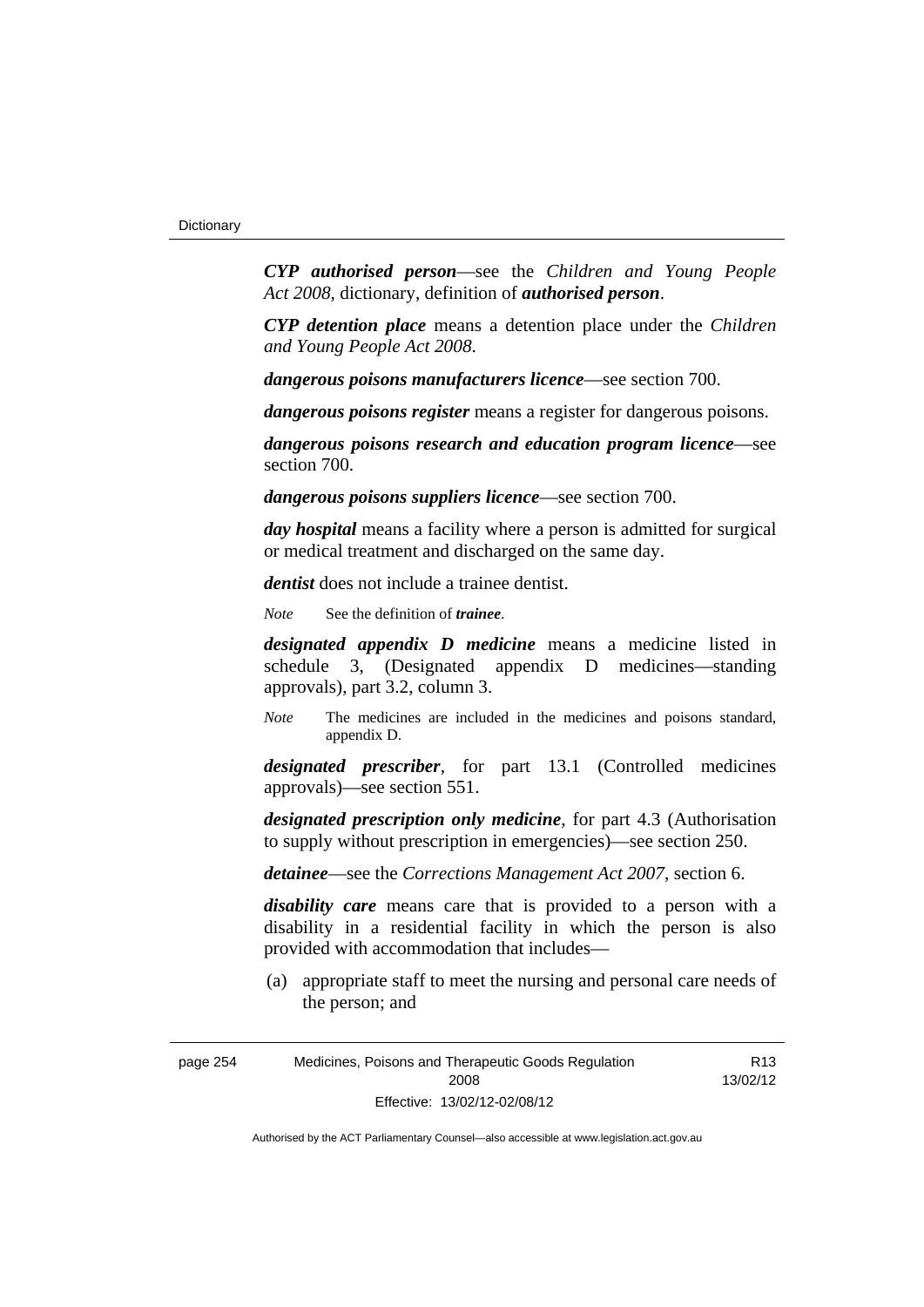- (b) meals and cleaning services; and
- (c) furnishings, furniture and equipment for the provision of the care and accommodation.

*doctor* does not include an intern doctor.

*Note* See the definition of *intern*.

*eligible midwife*—see the *National Health Act 1953* (Cwlth), section 84AAE**.**

*endorsement*, for division 13.1.4 (Endorsements to treat drug-dependency)—see section 580.

*environmental authorisation* means—

- (a) an environmental authorisation under the *Environment Protection Act 1997*; or
- (b) an authorisation (however described) under a Commonwealth or State law that corresponds to the environmental authorisation mentioned in paragraph (a).

*first-aid kit* includes a portable bag or container of medicines and other medical supplies kept by a person for health care or emergency treatment.

*first-aid kit licence*—see section 600.

*health profession* means—

- (a) a health profession under the *Health Practitioner Regulation National Law (ACT)*, section 5 (Definitions); and
- (b) includes a health profession under the *Health Professionals Act 2004*, dictionary.

*health professional* means a person who is registered under the *Health Professionals Act 2004*.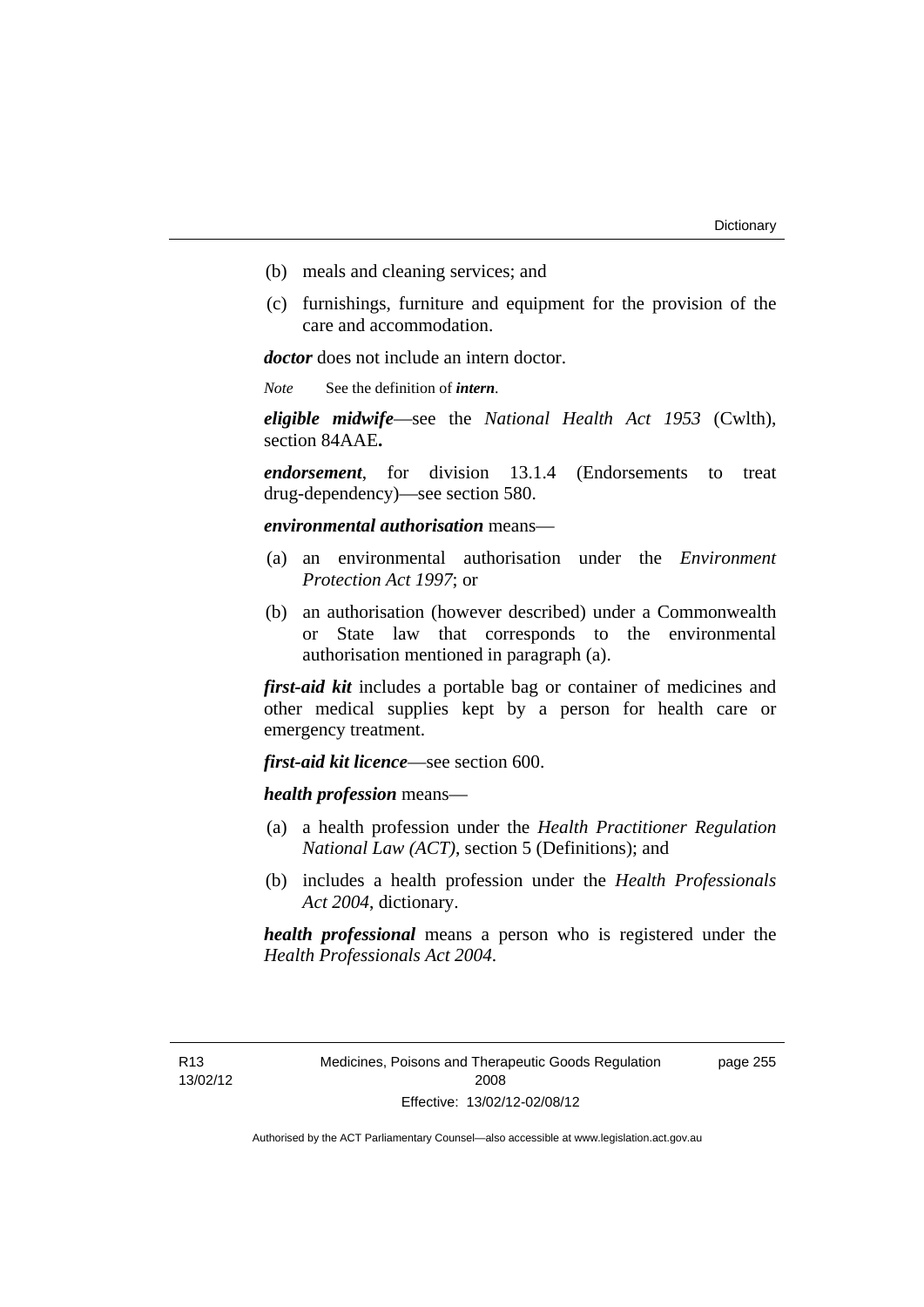*in-patient*, at an institution, includes—

- (a) a patient being treated at an emergency department of the institution; and
- (b) for a correctional centre—a detainee; and
- (c) for a CYP detention place—a young detainee.
- *Note* A correctional centre and a CYP detention place is an institution (see s 652).

*intern*, in relation to a doctor or pharmacist, means—

- (a) for a doctor—a person holding limited or provisional registration to practise in the medical profession under the *Health Practitioner Regulation National Law (ACT)*, for the purpose of undertaking a period of supervised practice that the person has started; and
- (b) for a pharmacist—a person holding limited or provisional registration to practise in the pharmacy profession under the *Health Practitioner Regulation National Law (ACT)*, for the purpose of undertaking a period of supervised practice or course of training, or both, to allow the person to be registered to practice without supervision.

*key*, for chapter 11 (Storage of medicines)—see section 511.

*manufacturer's pack* means a primary pack for a medicine that is supplied by a manufacturer.

*Note* See the definition of *primary pack*.

*medical records* includes—

- (a) for a person at an institution—the person's clinical records and a medication chart for the person at the institution; and
- (b) for a person who is not at an institution and is being treated by a prescriber—any record the prescriber keeps about the person.

| page 256 | Medicines, Poisons and Therapeutic Goods Regulation |
|----------|-----------------------------------------------------|
|          | 2008                                                |
|          | Effective: 13/02/12-02/08/12                        |

R13 13/02/12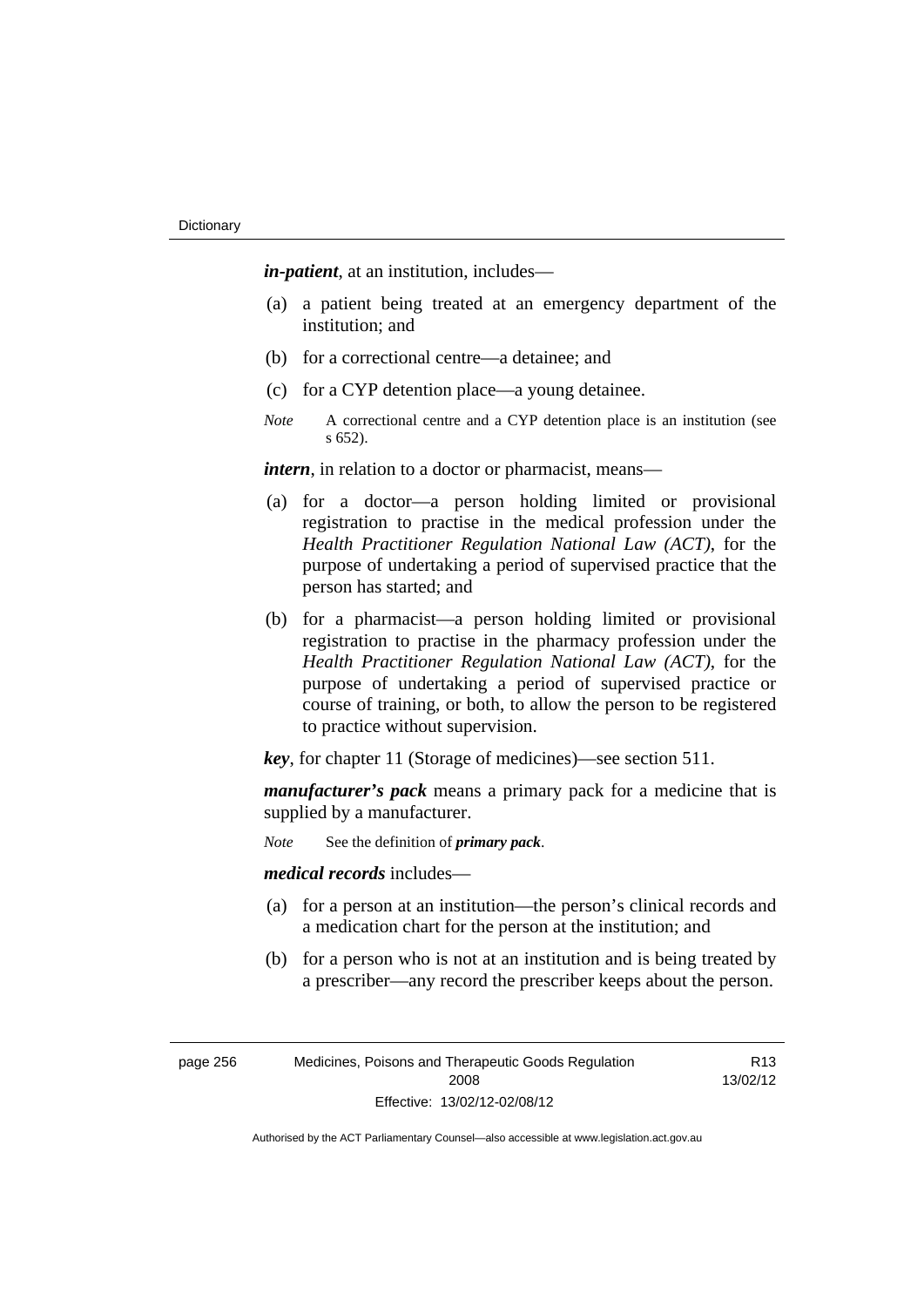*medicines Australia code of conduct* means the *Medicines Australia Code of Conduct*, authorised by the Australian Competition and Consumer Commission, as in force from time to time.

*Note* The code is accessible at www.medicinesaustralia.com.au.

*medicines wholesalers licence*—see section 600.

*nurse practitioner*, for chapter 11 and chapter 12, does not include a person holding limited or provisional registration to practise as a nurse practitioner.

*opioid dependency treatment guidelines* means the guidelines approved under section 630 (Guidelines for treatment of opioid dependency).

*opioid dependency treatment licence*—see section 600.

*optical device*, for chapter 22 (Therapeutic goods)—see section 800.

*personal custody*, of a key by a person, for part 11.4 (Additional storage requirements for controlled medicines)—see section 530.

*pharmaceutical benefits scheme* means the scheme for the supply of pharmaceutical benefits established under the *National Health Act 1953* (Cwlth), part 7.

*pharmacist* does not include an intern pharmacist.

*Note* See the definition of *intern*.

*pharmacy medicines rural communities licence*—see section 600.

*prescribed person*, for chapter 11 (Storage of medicines)—see section 510.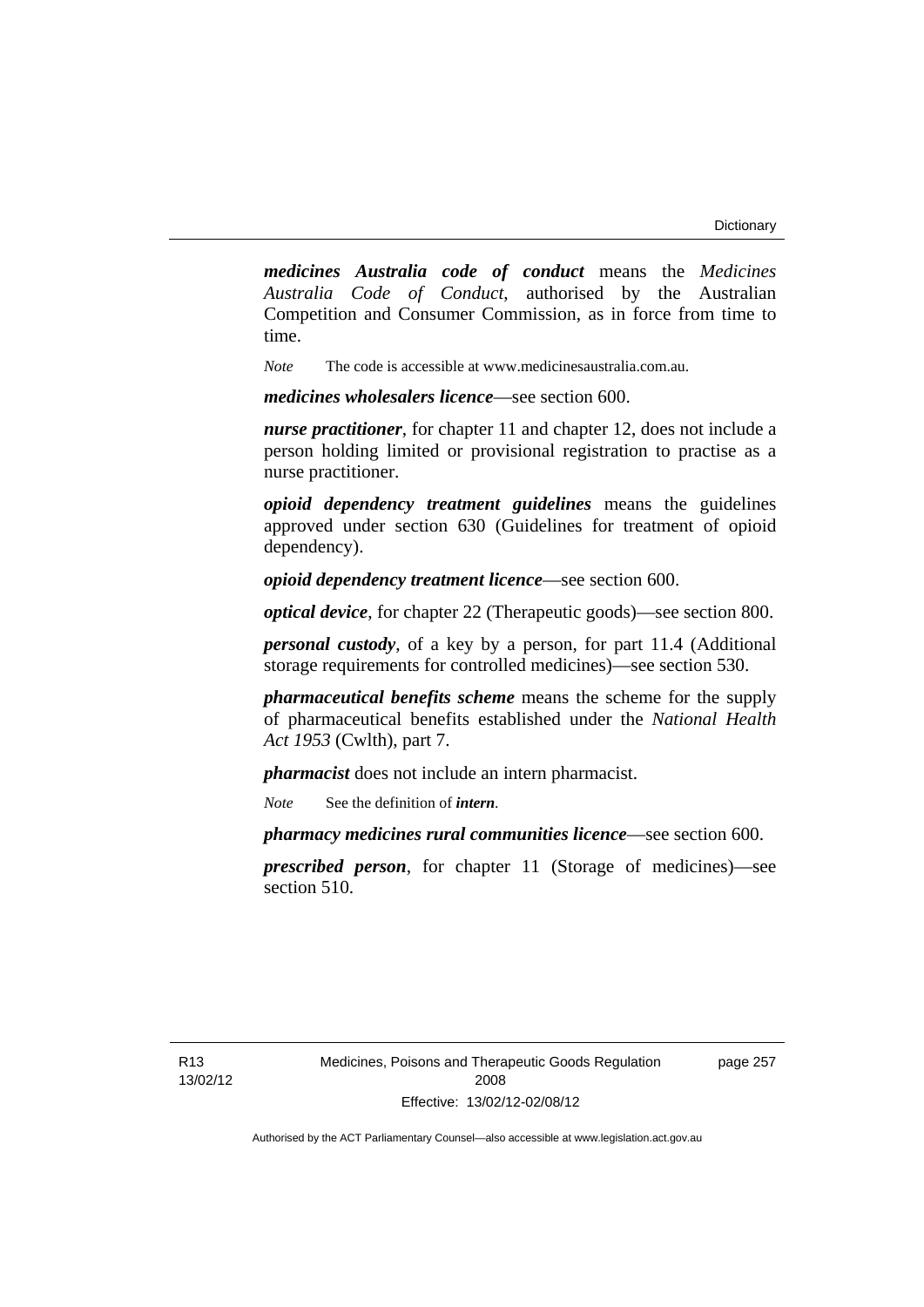*prescriber*, in relation to a medicine, means a person in relation to whom prescribing the medicine is included in schedule 1, column 3 in relation to the person.

*prescription*, in relation to an optical device, for chapter 22 (Therapeutic Goods)—see section 800.

*Note Prescription*, in relation to a medicine—see the Act, dictionary.

*primary pack* means the pack in which a regulated substance and its immediate container or immediate wrapper or measure pack are presented for sale or supply.

*Note* This is the same as the definition in the medicines and poisons standard, par 1 (l), and is included because of its relationship to the meaning of *manufacturer's pack*. Other terms defined in the standard have the same meaning in this regulation, see the Act, s 16 (1).

*prohibited substance*, for chapter 21 (Prohibited and appendix C substances)—see section 760.

*prohibited substances register* means a register for prohibited substances.

*prohibited substances research and education program licence* see section 761.

*pseudoephedrine record*—see section 171 (c).

*recognised research institution*—see the Act, section 20 (5).

*relevant expiry date*, for a medicine, means—

- (a) if the medicine is from 1 batch—the expiry date for the batch; or
- (b) if the medicine is from more than 1 batch—the expiry date that is closest to the date of dispensing.

### *relevant law*—

 (a) for chapter 16 (Low and moderate harm poisons)—see section 660; and

| page 258 | Medicines, Poisons and Therapeutic Goods Regulation | R <sub>13</sub> |
|----------|-----------------------------------------------------|-----------------|
|          | 2008                                                | 13/02/12        |
|          | Effective: 13/02/12-02/08/12                        |                 |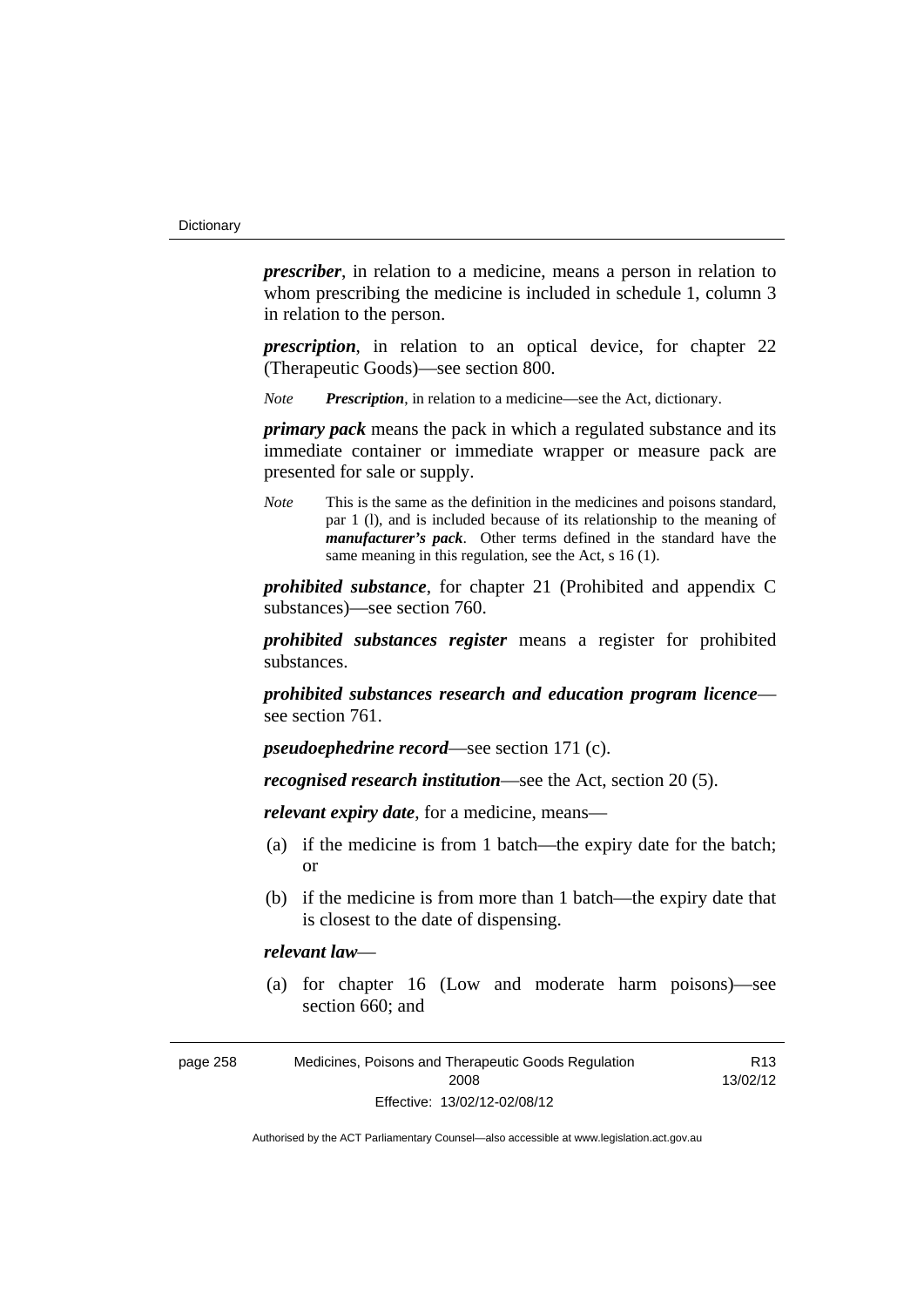(b) for part 19.3 (Packaging and labelling of dangerous poisons) see section 730.

*requisition* includes issue a requisition.

*reviewable decision*, for chapter 23 (Notification and review of decisions)—see section 850.

*retail sale*, for division 4.2.7 (Selling pseudoephedrine by retail) see section 170.

*schedule 1*—a reference to *schedule 1* includes a reference to a provision of the schedule.

*scientifically qualified person* means—

- (a) a dentist, doctor, pharmacist, or veterinary surgeon; or
- (b) a person who has been awarded a doctorate for scientific studies by the person.
- *Note Dentist*, *doctor*, *pharmacist* and *veterinary surgeon* does not include an intern or trainee (see defs of these terms).

*scope of employment* includes scope of engagement as a contractor.

*specialist* means—

- (a) a person holding specialist registration to practise in the medical profession under the *Health Practitioner Regulation National Law (ACT)*; or
- (b) a person holding limited or provisional registration to practise in the medical profession under the *Health Practitioner Regulation National Law (ACT)*, for the purpose of undertaking a period of supervised practice under the supervision of a person mentioned in paragraph (a), the successful completion of which means that the person is eligible for specialist registration under that Law.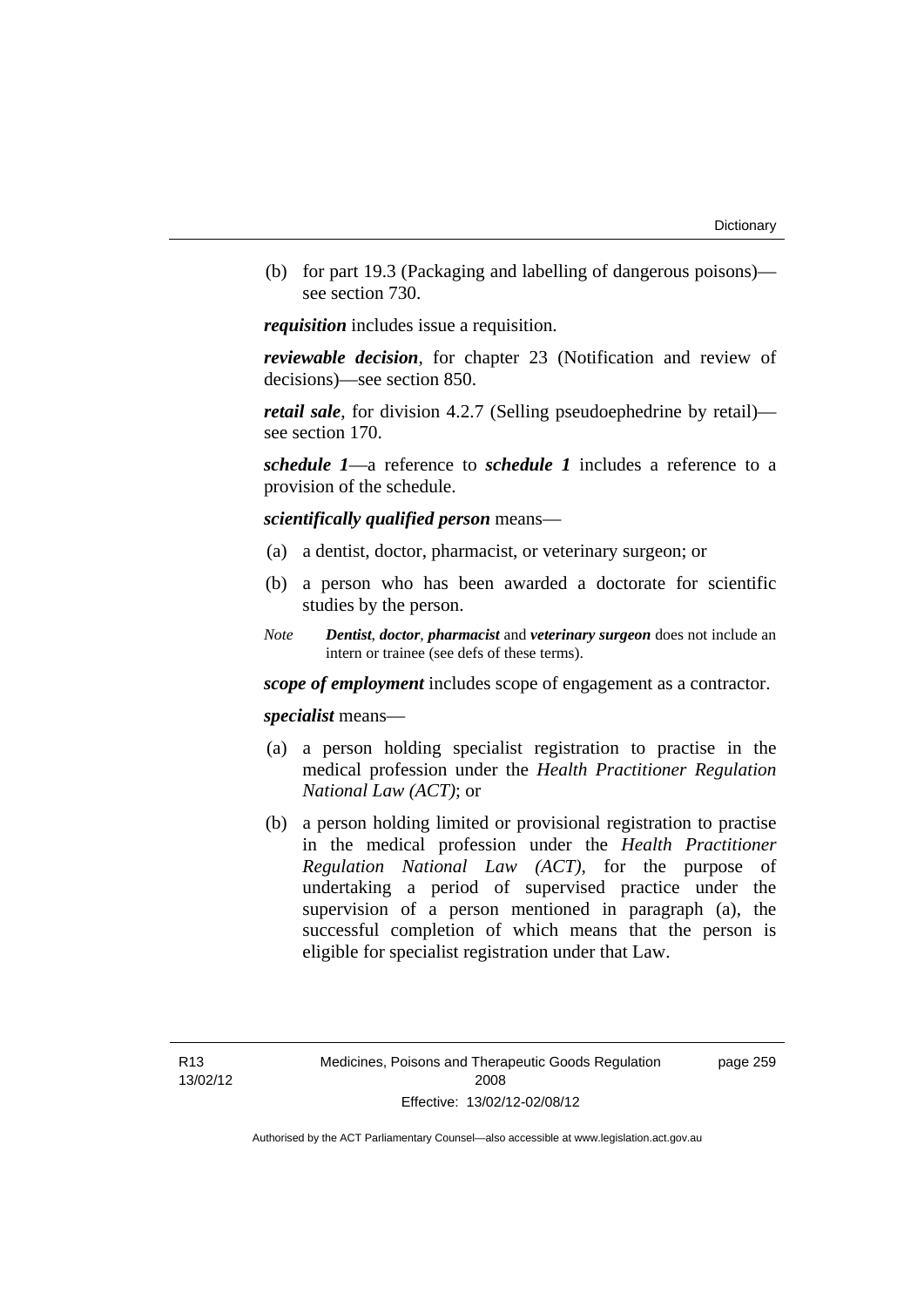*specialist area*, for a health profession, means—

- (a) a recognised speciality under the *Health Practitioner Regulation National Law (ACT)*; or
- (b) a specialist area under the *Health Professionals Regulation 2004*.

*terminal illness*—a person has a *terminal illness* if a specialist diagnoses the person as having a terminal illness and estimates the person's life expectancy to be less than 1 year.

*Note Specialist* includes a doctor training in a specialist area (see def *specialist*).

*trainee*, in relation to a health practitioner (other than a doctor or pharmacist) means a person holding limited or provisional registration to practise in a health profession under the *Health Practitioner Regulation National Law (ACT)*, for the purpose of undertaking a period of supervised practice or course of training, or both, to allow the person to be registered to practice without supervision.

#### **Examples—references to trainee**

trainee dentist, trainee nurse and trainee veterinary surgeon

- *Note 1* For doctors and pharmacists, see the definition of *intern*.
- *Note 2* An example is part of the regulation, is not exhaustive and may extend, but does not limit, the meaning of the provision in which it appears (see Legislation Act, s 126 and s 132).

*veterinary surgeon* does not include a trainee veterinary surgeon.

*Note* See the definition of *trainee*.

*walk-in centre* means a non-residential facility operated by the Territory for the treatment and care for people with minor illness or injury.

*young detainee*—see the *Children and Young People Act 2008*, section 95.

page 260 Medicines, Poisons and Therapeutic Goods Regulation 2008 Effective: 13/02/12-02/08/12

R13 13/02/12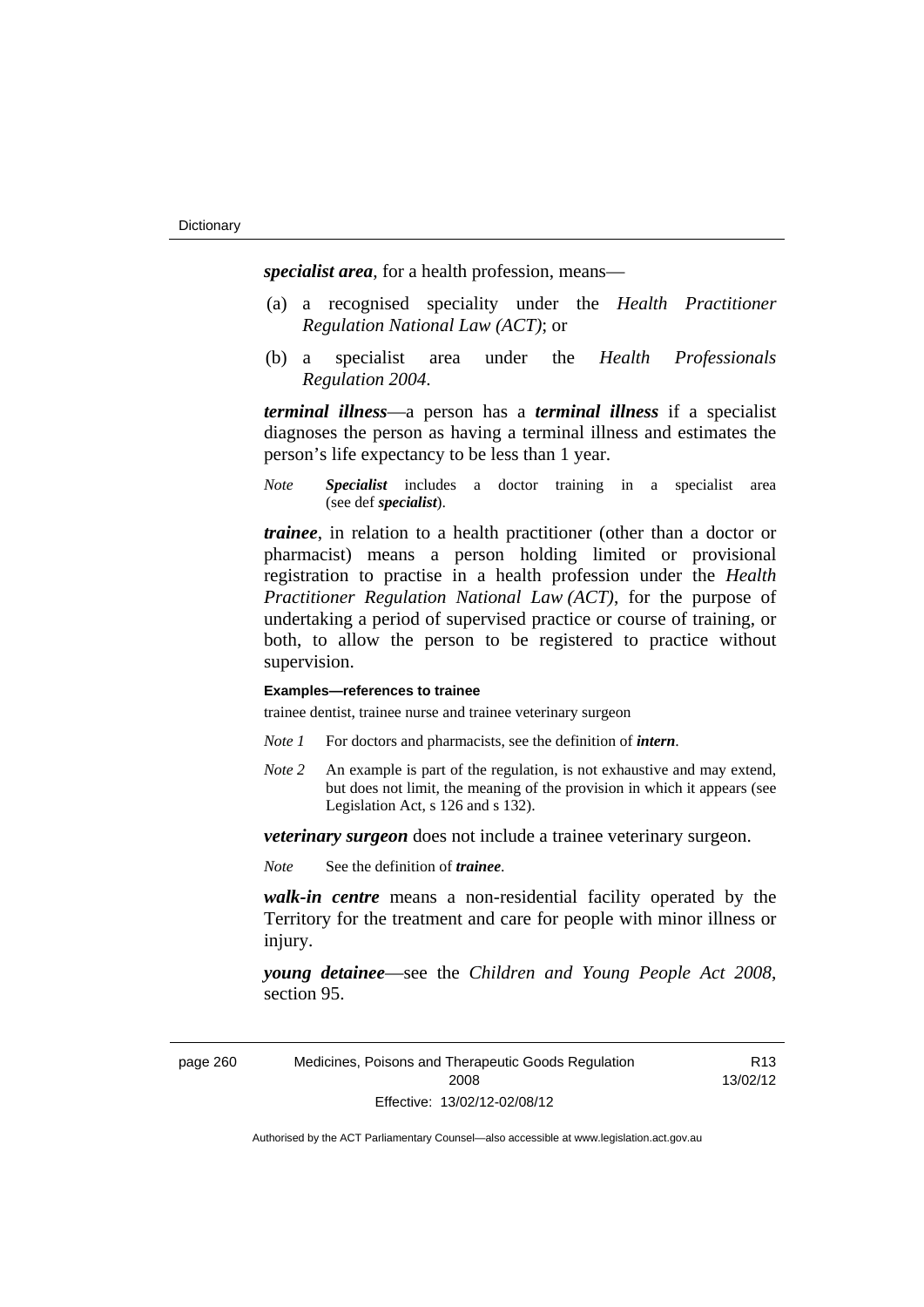## **Endnotes**

## **1 About the endnotes**

Amending and modifying laws are annotated in the legislation history and the amendment history. Current modifications are not included in the republished law but are set out in the endnotes.

Not all editorial amendments made under the *Legislation Act 2001*, part 11.3 are annotated in the amendment history. Full details of any amendments can be obtained from the Parliamentary Counsel's Office.

Uncommenced amending laws are not included in the republished law. The details of these laws are underlined in the legislation history. Uncommenced expiries are underlined in the legislation history and amendment history.

If all the provisions of the law have been renumbered, a table of renumbered provisions gives details of previous and current numbering.

The endnotes also include a table of earlier republications.

| $LR =$ legislation register<br>$sub =$ substituted<br>$LRA =$ Legislation (Republication) Act 1996<br>$underlining = whole or part not commenced$<br>$mod = modified/modification$<br>or to be expired |
|--------------------------------------------------------------------------------------------------------------------------------------------------------------------------------------------------------|
|--------------------------------------------------------------------------------------------------------------------------------------------------------------------------------------------------------|

### **2 Abbreviation key**

R13 13/02/12 Medicines, Poisons and Therapeutic Goods Regulation 2008 Effective: 13/02/12-02/08/12

page 261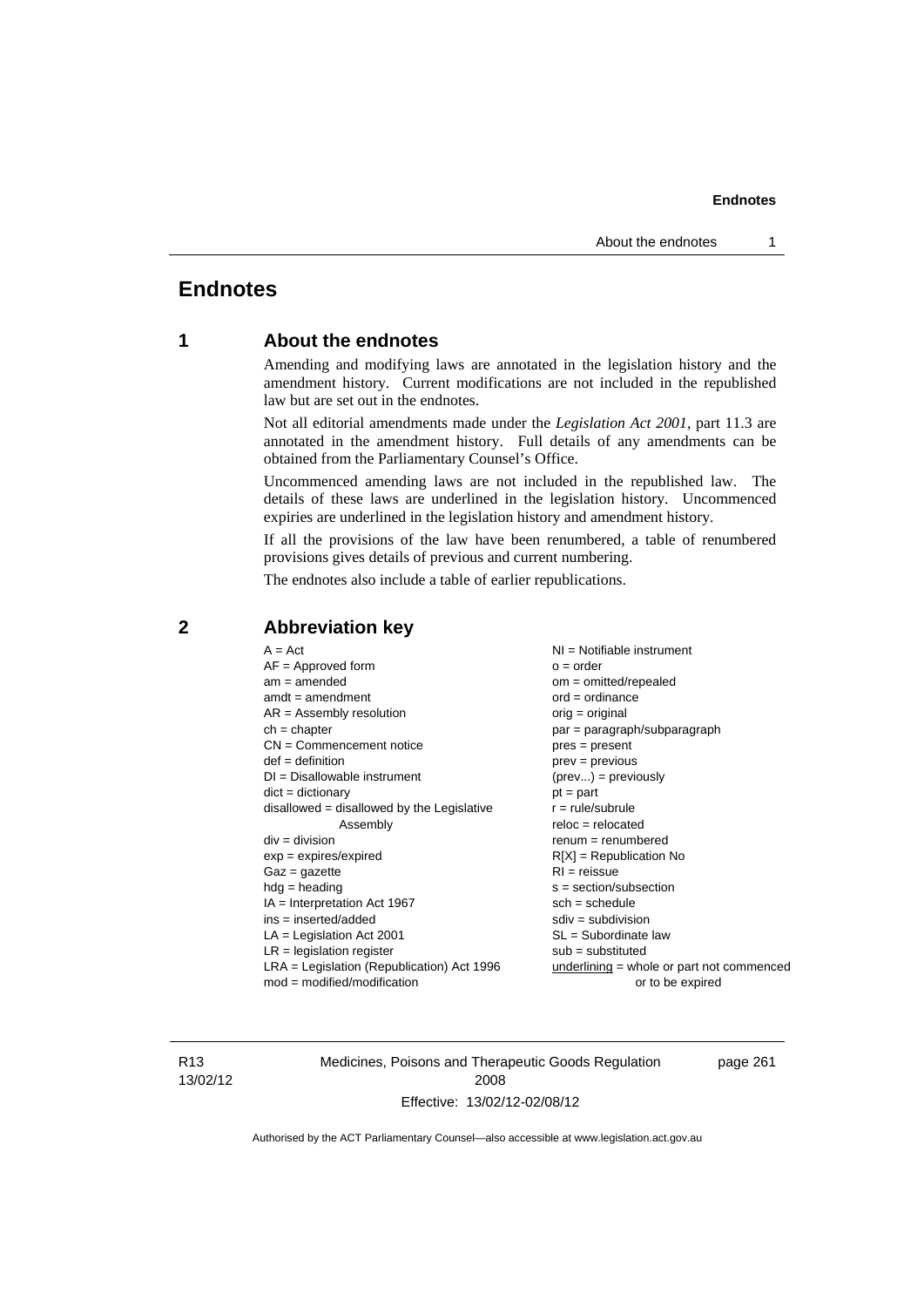3 Legislation history

## **3 Legislation history**

### **Medicines, Poisons and Therapeutic Goods Regulation 2008 SL2008-42**

notified LR 15 September 2008

s 1, s 2 commenced 15 September 2008 (LA s 75 (1)) remainder commenced 14 February 2009 (s 2 and see Medicines, Poisons and Therapeutic Goods Act 2008 A2008-26, s 2 and LA s 79)

as amended by

### **Medicines, Poisons and Therapeutic Goods Amendment Regulation 2009 (No 1) SL2009-27**

notified LR 5 June 2009 s 1, s 2 commenced 5 June 2009 (LA s 75 (1)) remainder commenced 6 June 2009 (s 2)

#### **Statute Law Amendment Act 2009 (No 2) A2009-49 sch 3 pt 3.51**

notified LR 26 November 2009

s 1, s 2 commenced 26 November 2009 (LA s 75 (1))

sch 3 pt 3.51 commenced 17 December 2009 (s 2)

#### **Medicines, Poisons and Therapeutic Goods Amendment Regulation 2010 (No 1) SL2010-1**

notified LR 21 January 2010 s 1, s 2 commenced 21 January 2010 (LA s 75 (1)) remainder commenced 22 January 2010 (s 2)

#### **Medicines, Poisons and Therapeutic Goods Amendment Regulation 2010 (No 2) SL2010-2**

notified LR 21 January 2010 s 1, s 2 commenced 21 January 2010 (LA s 75 (1)) remainder commenced 22 January 2010 (s 2)

### **Health Practitioner Regulation National Law (ACT) Act 2010 A2010-10 sch 2 pt 2.15**

notified LR 31 March 2010 s 1, s 2 commenced 31 March 2010 (LA s 75 (1)) sch 2 pt 2.15 commenced 1 July 2010 (s 2 (1) (a))

page 262 Medicines, Poisons and Therapeutic Goods Regulation 2008 Effective: 13/02/12-02/08/12

R13 13/02/12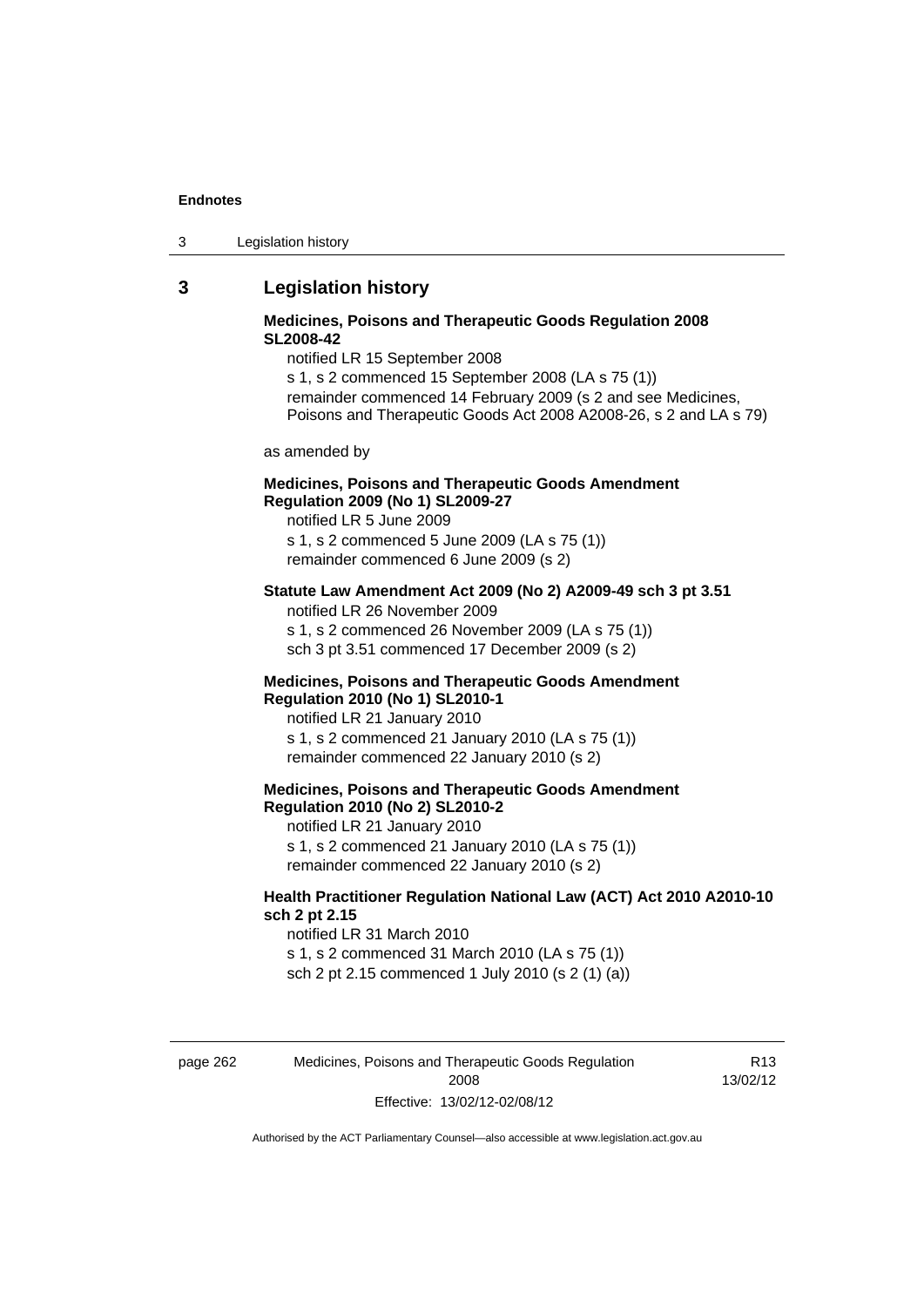### **Medicines, Poisons and Therapeutic Goods Amendment Regulation 2010 (No 3) SL2010-16**

notified LR 10 May 2010

s 1, s 2 commenced 10 May 2010 (LA s 75 (1)) sch 1 commenced 1 July 2010 (s 2 (2) and see Health Practitioner Regulation National Law (ACT) Act 2010 A2010-10 s 2 (1) (a)) remainder commenced 11 May 2010 (s 2 (1))

#### **Medicines, Poisons and Therapeutic Goods Amendment Regulation 2010 (No 4) SL2010-20**

notified LR 3 June 2010

s 1, s 2 commenced 3 June 2010 (LA s 75 (1)) remainder commenced 1 July 2010 (s 2 and see Health Practitioner Regulation National Law (ACT) Act 2010 A2010-10 s 2 (1) (a))

#### **Liquor (Consequential Amendments) Act 2010 A2010-43 sch 1 pt 1.14**

notified LR 8 November 2010

s 1, s 2 commenced 8 November 2010 (LA s 75 (1)) sch 1 pt 1.14 commenced 1 December 2010 (s 2 (4) and see Liquor Act 2010 A2010-35, s 2 (3) (as am by A2010-43 amdt 1.19) and CN2010-14)

#### **Medicines, Poisons and Therapeutic Goods Amendment Regulation 2010 (No 5) SL2010-45**

notified LR 22 November 2010 s 1, s 2 commenced 22 November 2010 (LA s 75 (1)) remainder commenced 23 November 2010 (s 2)

#### **Justice and Community Safety Legislation Amendment Act 2010 (No 4) A2010-50 sch 1 pt 1.6**

notified LR 14 December 2010 s 1, s 2 commenced 14 December 2010 (LA s 75 (1)) sch 1 pt 1.6 commenced 21 December 2010 (s 2 (1))

### **Statute Law Amendment Act 2011 (No 3) A2011-52 sch 1 pt 1.5**  notified LR 28 November 2011

s 1, s 2 commenced 28 November 2011 (LA s 75 (1)) sch 1 pt 1.5 commenced 12 December 2011 (s 2)

R13 13/02/12 page 263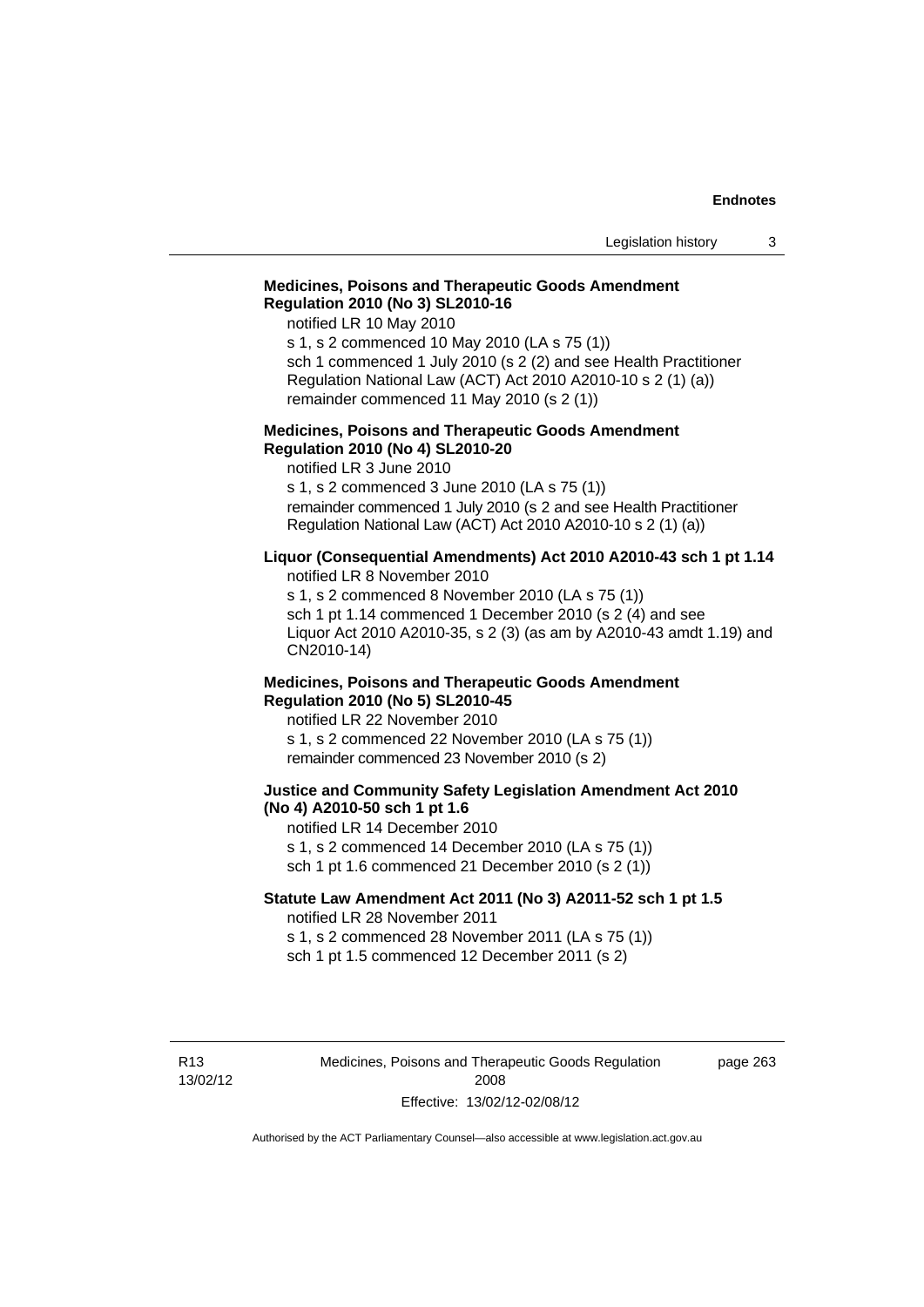3 Legislation history

**Medicines, Poisons and Therapeutic Goods Amendment Regulation 2012 (No 1) SL2012-5** 

notified LR 9 February 2012 s 1, s 2 commenced 9 February 2012 (LA s 75 (1)) remainder commenced 10 February 2012 (s 2)

page 264 Medicines, Poisons and Therapeutic Goods Regulation 2008 Effective: 13/02/12-02/08/12

R13 13/02/12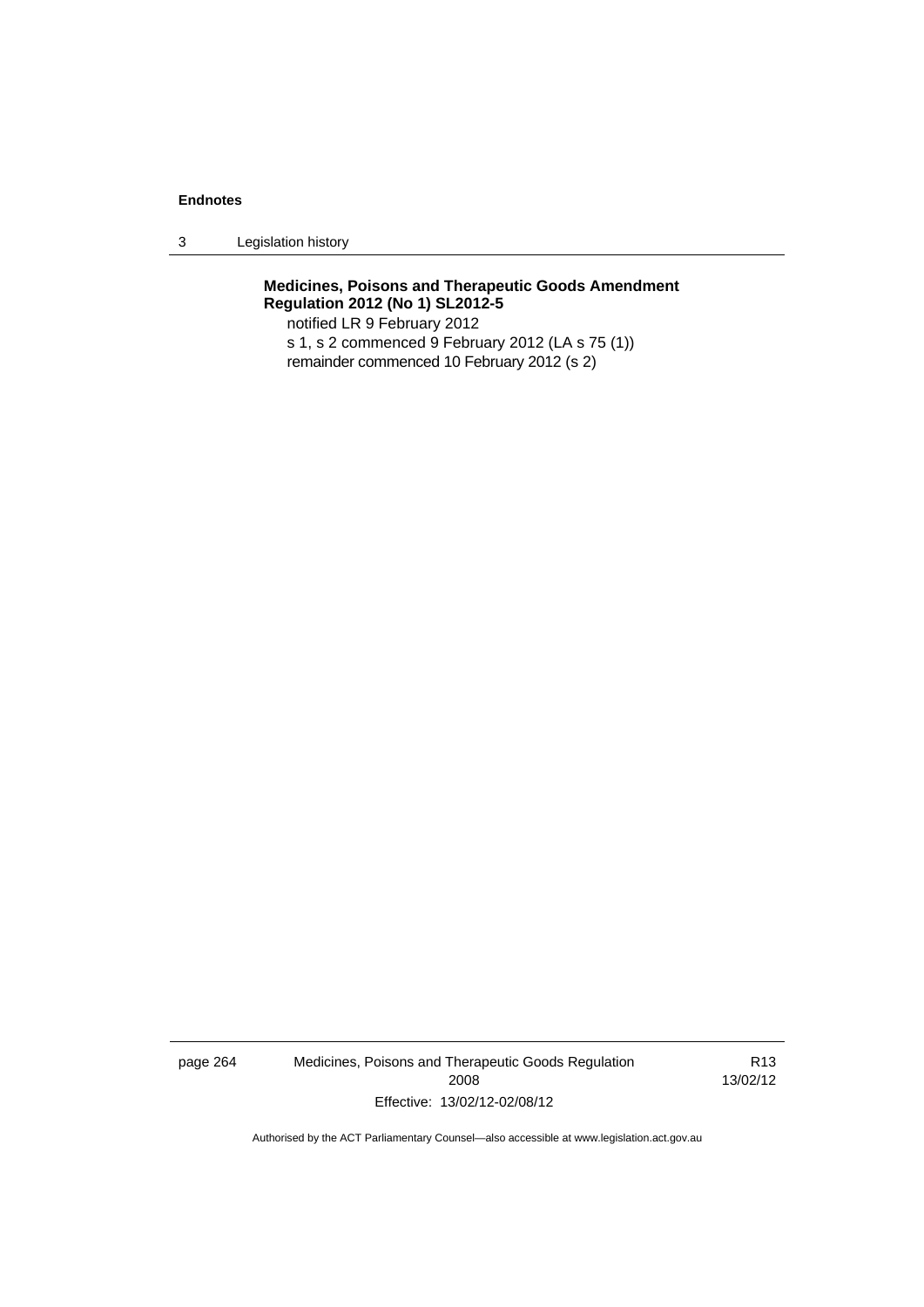# **4 Amendment history**

R13

13/02/12 Medicines, Poisons and Therapeutic Goods Regulation 2008 page 265 **Commencement**  s 2 om LA s 89 (4) **General overview of authorisations for medicines**  s 10 am A2010-10 amdt 2.85 **Overview of medicines authorisations under this regulation**  s 11 am SL2010-2 s 4; pars renum R4 LA **Relationship with registration laws**  pt 2.2 hdg sub A2010-10 amdt 2.86 **Medicines authorisations subject to Health Practitioner Regulation National Law (ACT) restrictions**  s 20 sub A2010-10 amdt 2.86 **Medicines authorisations subject to Health Professionals Act restrictions**  s 21 ins A2010-10 amdt 2.86 **Authorisation under sch 1 to prescribe medicines—Act, s 40 (1) (b), (2) (b) and (3) (b)**  s 30 am SL2010-45 s 4 **Particulars for prescriptions**  s 41 am SL2010-1 s 4; SL2010-45 s 5; pars renum R8 LA **Standing orders for walk-in centre**  div 3.4.3 hdg ins SL2010-2 s 5 **Authorisation of CHO to issue standing orders for supply and administration of medicines at walk-in centre—Act, s 42 (b)**  s 77 ins SL2010-2 s 5 **Particulars for CHO standing orders for supply and administration of medicines at walk-in centre**  s 78 ins SL2010-2 s 5 **Authorisation under sch 1 to supply medicines—Act, s 26 (1) (b) and (2) (b)**  s 110 am A2010-10 amdt 2.87 **How medicines are dispensed**  s 121 am A2010-10 amdt 2.88, amdt 2.89 **Labelling dispensed medicines—Act, s 60 (1) (c) (i) and (2) (c) (i)**  s 123 am SL2010-45 s 6; pars renum R8 LA **Labelling medicines supplied during consultations**  s 161 am SL2010-45 s 7; pars renum R8 LA **Required information for pseudoephedrine sales records**  s 173 am A2010-43 amdt 1.57

Effective: 13/02/12-02/08/12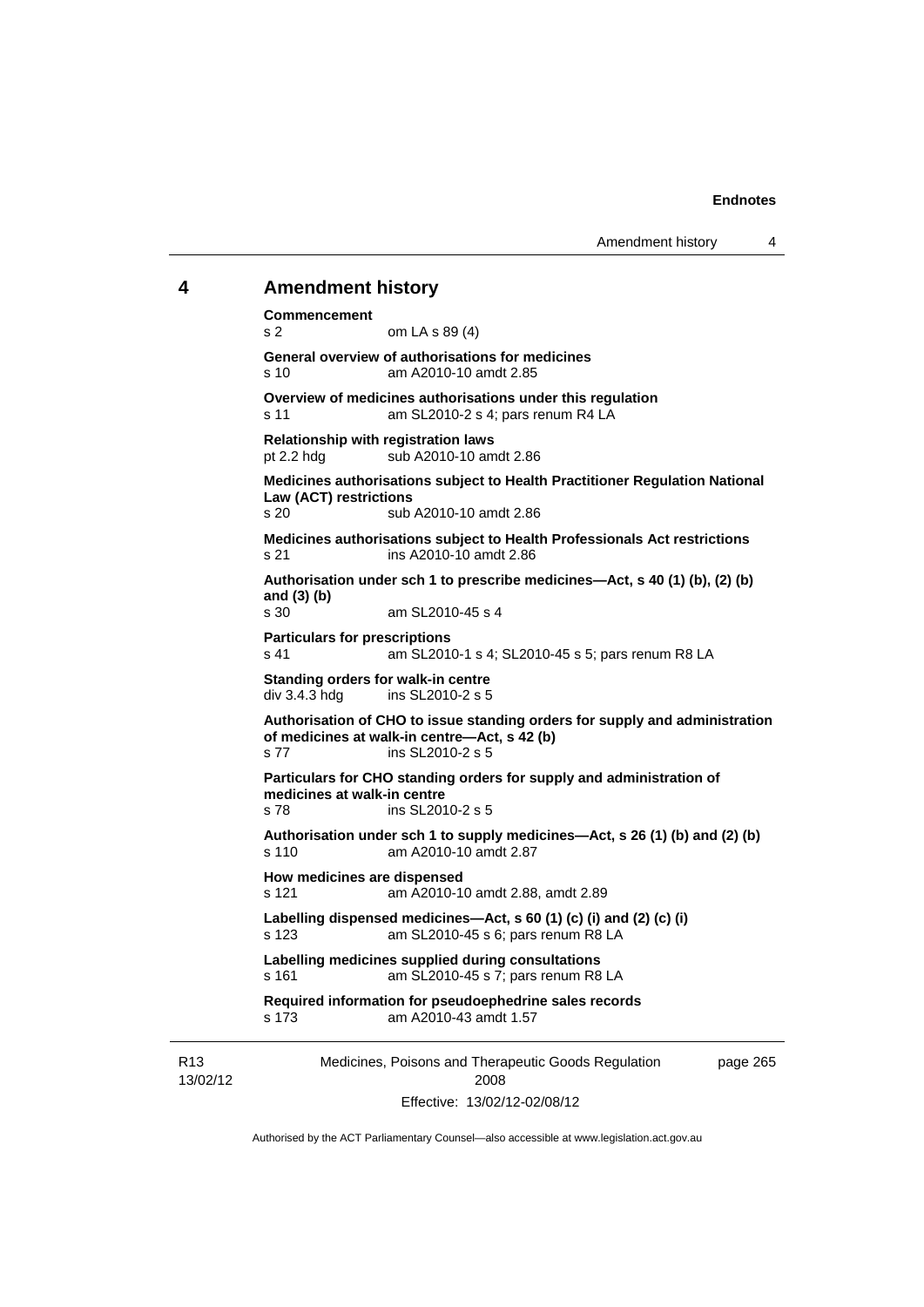4 Amendment history

page 266 Medicines, Poisons and Therapeutic Goods Regulation R13 **Authorisation for self-administration etc of medicines—Act, s 37 (2) (b) and (3) (b)**  s 360 am SL2010-45 s 8 **Authorisations to deliver medicines under supply authorities—Act, s 26 (1) (b), (2) (b), s 35 (1) (b), (2) (b) and s 36 (b)**  s 400 am A2010-10 amdts 2.90-2.92 **When pharmacy medicines and pharmacist only medicines to be supplied in manufacturer's packs—Act, s 59 (1) (c) (i) and (2) (c) (i)**  s 500 am A2010-10 amdt 2.93 **Meaning of** *prescribed person***—ch 11**  s 510 am SL2010-16 s 4, s 5, amdt 1.1; SL2010-45 s 9 **Storage of controlled medicines for certain health-related occupations—Act, s 61 (b) and (c)**  s 532 am SL2010-16 s 6, s 7, amdt 1.1 **Storage of controlled medicines by certain other prescribed people— Act, s 61 (b) and (c)**  s 533 am SL2010-16 s 8 **Keeping of controlled medicines registers by certain people—Act, s 48 (a) and s 50 (1) (b) and (2) (b)**  s 540 table 540 am SL2010-16 s 9 **Keeping of controlled medicines registers by first-aid kit holders—Act, s 48 (a) and s 50 (1) (b) and (2) (b)**  s 541 am SL2010-16 s 10, s 11, amdt 1.1 **Prescribed witnesses for administration of controlled medicines—Act, s 53 (a) and (b)**  s 544 am SL2010-20 s 4 **Standing interim approval to prescribe buprenorphine and methadone for patients of certain institutions**  s 557 hdg sub SL2010-1 s 5 s 557 am SL2010-1 s 6; pars renum R4 LA **Restrictions on CHO power to approve applications for approvals**  s 563 am SL2010-1 s 7 **First-aid kit licences**  pt 14.3 note am A2010-10 amdt 2.104 **Additional information for first-aid kit licences—Act, s 88 (1) (k)**  s 612 am A2009-49 amdt 3.121 **Medicines advisory committee—ending appointments**  s 644 am A2011-52 amdt 1.8

Effective: 13/02/12-02/08/12

2008

Authorised by the ACT Parliamentary Counsel—also accessible at www.legislation.act.gov.au

13/02/12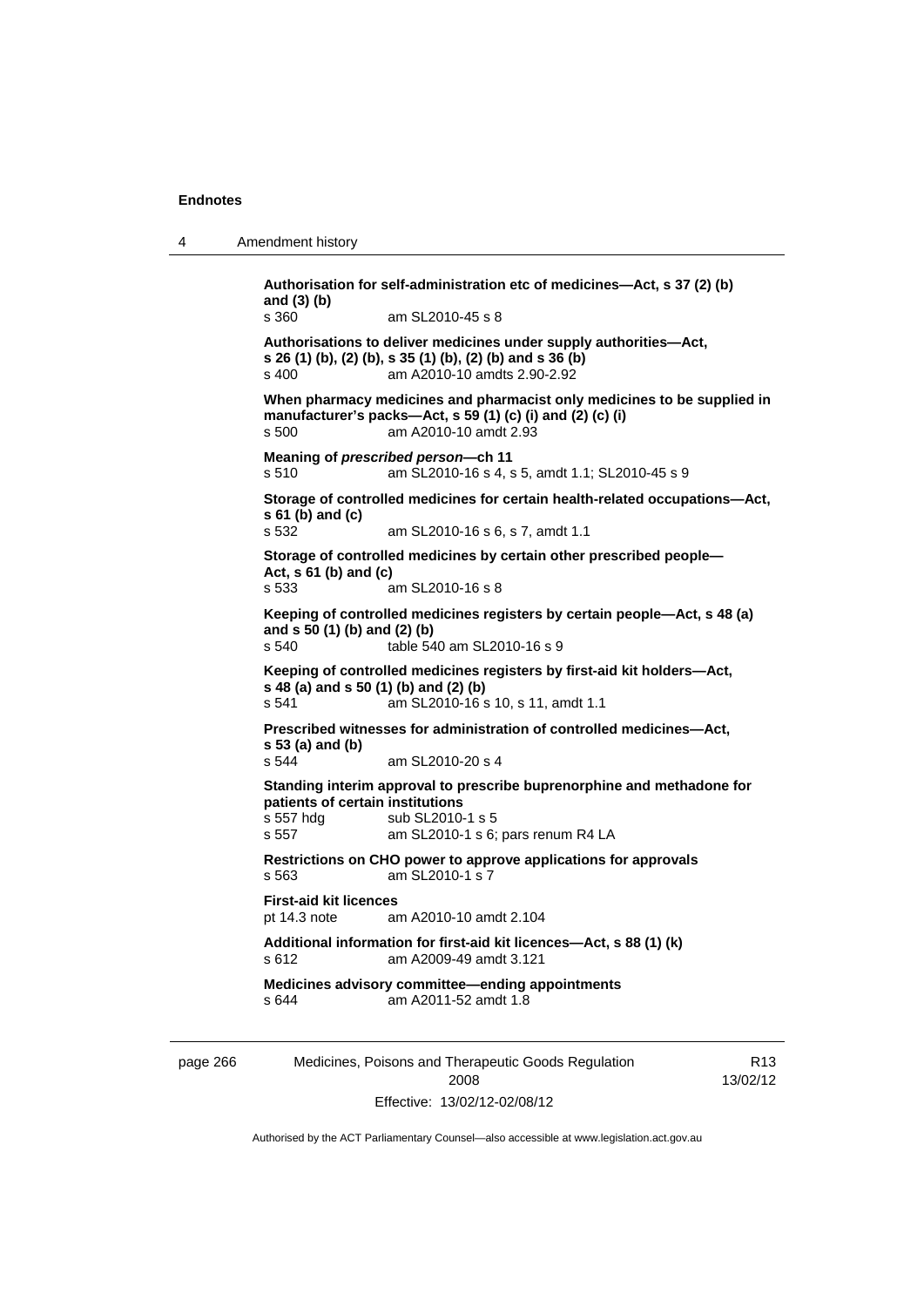Amendment history 4

```
Medicines, Poisons and Therapeutic Goods Regulation 
Meaning of reviewable decision—ch 23 
s 850 am SL2009-27 s 4 
Reviewable decision notices 
s 851 sub SL2009-27 s 5
Applications for review 
s 852 sub SL2009-27 s 5
Other authorisations for public employees—Act, s 20 (1) (a), (2) (a) and 
s 74 (1) (b) 
s 861 am SL2010-45 s 10
Exemption of piper methysticum (kava)—Act, s 190 (1) (a) 
s 864 om LA s 89 (3) 
                  ins SL2012-5 s 4 
                  exp 12 February 2012 (s 864 (3)) 
Transitional 
ch 30 hdg exp 31 March 2010 (s 1008) 
Definitions—ch 30 
s 1000 exp 31 March 2010 (s 1008) 
                  def DODA exp 31 March 2010 (s 1008) 
                 def PADA exp 31 March 2010 (s 1008)
DODA wholesaler's licences—Act, s 520 (2) s 1001
                 exp 31 March 2010 (s 1008)
Poisons Act licences—Act, s 520 (2) 
s 1002 exp 31 March 2010 (s 1008) 
PADA licences—Act, s 520 (2) 
                exp 31 March 2010 (s 1008)
DODA authorisations—Act, s 522 (2) 
s 1004 exp 31 March 2010 (s 1008) 
PADA authorisations—Act, s 522 (2) 
s 1005 exp 31 March 2010 (s 1008) 
Public Health (Prohibited Drugs) Act authorisations—Act, s 522 (2) 
s 1006 exp 31 March 2010 (s 1008) 
DODA approvals to prescribe drugs of dependence—Act, s 531 (2) 
s 1007 exp 31 March 2010 (s 1008) 
Expiry—ch 30 
s 1008 exp 31 March 2010 (s 1008) 
Modification of Act 
ch 31 hdg ins SL2009-27 s 6 
                  om A2010-50 amdt 1.13
```
R13 13/02/12

2008 Effective: 13/02/12-02/08/12 page 267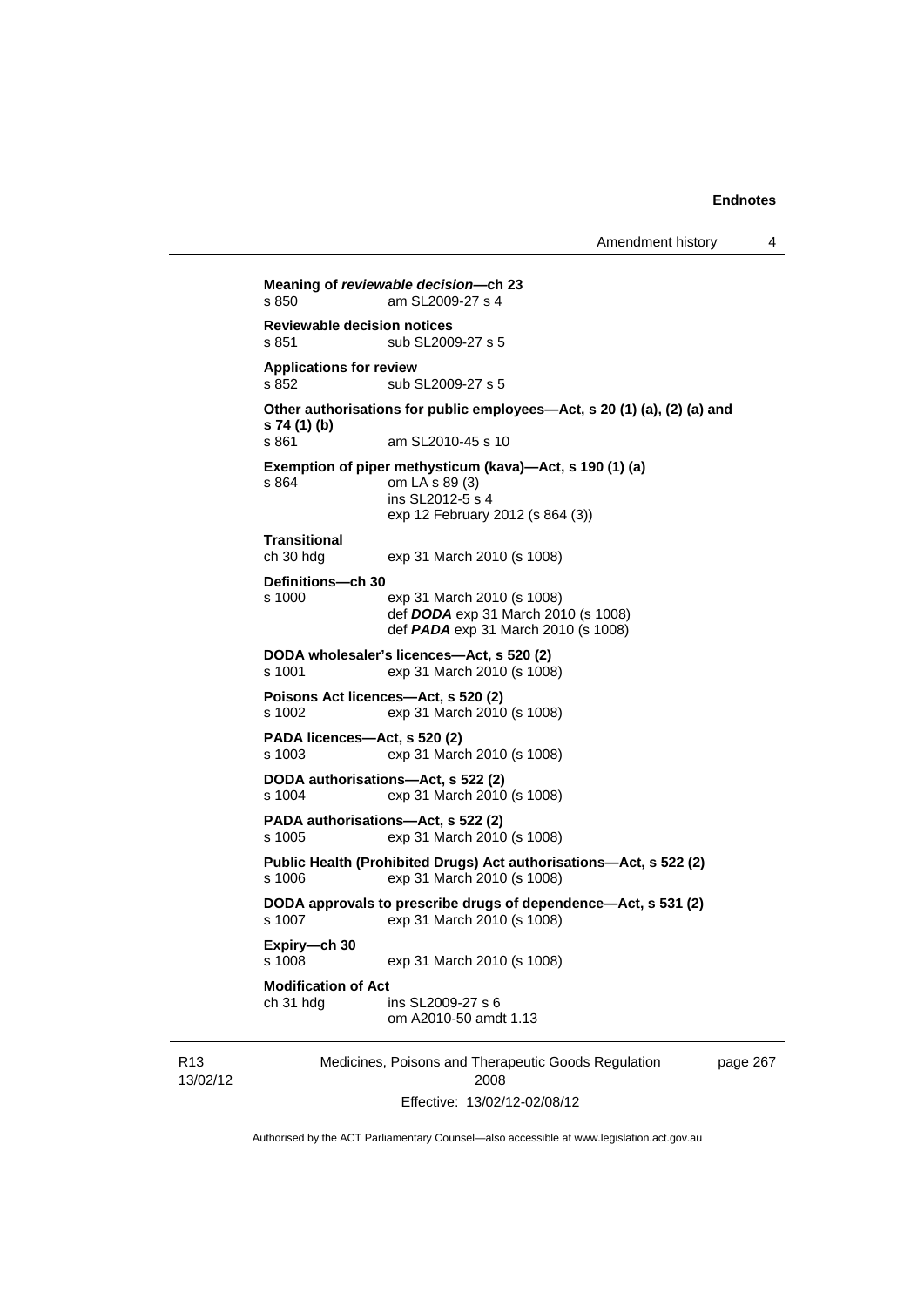4 Amendment history

| s 1100                                              | Modification of Act, ch 14-Act, s 501 (2)<br>ins SL2009-27 s 6<br>om A2010-50 amdt 1.13                                                                                                                |  |  |
|-----------------------------------------------------|--------------------------------------------------------------------------------------------------------------------------------------------------------------------------------------------------------|--|--|
| Expiry-ch 31<br>s 1110                              | ins SL2009-27 s 6<br>om A2010-50 amdt 1.13                                                                                                                                                             |  |  |
| sch 1 pt 1.2                                        | Dentists, dental hygienists and dental therapists<br>am A2010-10 amdt 2.104                                                                                                                            |  |  |
| <b>Doctors</b><br>sch 1 pt 1.3                      | am A2010-10 amdt 2.104                                                                                                                                                                                 |  |  |
| sch 1 pt 1.4                                        | Health practitioners and health professionals at institutions<br>sub A2010-10 amdt 2.94                                                                                                                |  |  |
| <b>Midwives</b><br>sch 1 pt 1.5                     | am A2010-10 amdt 2.104; SL2010-45 s 11                                                                                                                                                                 |  |  |
| <b>Nurses</b><br>sch 1 pt 1.6                       | am SL2010-16 s 12; A2010-10 amdt 2.104; SL2010-20 s 5;<br>items renum R7 LA                                                                                                                            |  |  |
| sch 1 pt 1.7                                        | Opioid dependency treatment centres operated by Territory<br>am A2010-10 amdt 2.104                                                                                                                    |  |  |
| <b>Optometrists</b><br>sch 1 pt 1.8                 | am A2010-10 amdt 2.95                                                                                                                                                                                  |  |  |
| <b>Residential care facilities</b><br>sch 1 pt 1.11 | am A2010-10 amdt 2.104                                                                                                                                                                                 |  |  |
| <b>Optometry medicines</b><br>sch 2                 | am A2010-10 amdt 2.96                                                                                                                                                                                  |  |  |
| sch 3                                               | Designated appendix D medicines-standing approvals<br>am SL2010-45 s 12                                                                                                                                |  |  |
| sch 6                                               | <b>Health Professionals Regulation 2004</b><br>om LA s 89 (3)                                                                                                                                          |  |  |
| <b>Modification-Crimes Act 1900</b><br>sch 10       | ins SL2009-27 s 7<br>om A2010-50 amdt 1.14                                                                                                                                                             |  |  |
| <b>Dictionary</b><br>dict                           | am SL2009-27 s 8; A2009-49 amdt 3.122; A2010-10<br>amdt 2.97, amdt 2.98<br>def authorised midwife ins SL2010-45 s 13<br>def eligible midwife ins SL2010-45 s 13<br>def enrolled nurse om SL2010-20 s 6 |  |  |

page 268 Medicines, Poisons and Therapeutic Goods Regulation 2008 Effective: 13/02/12-02/08/12

R13 13/02/12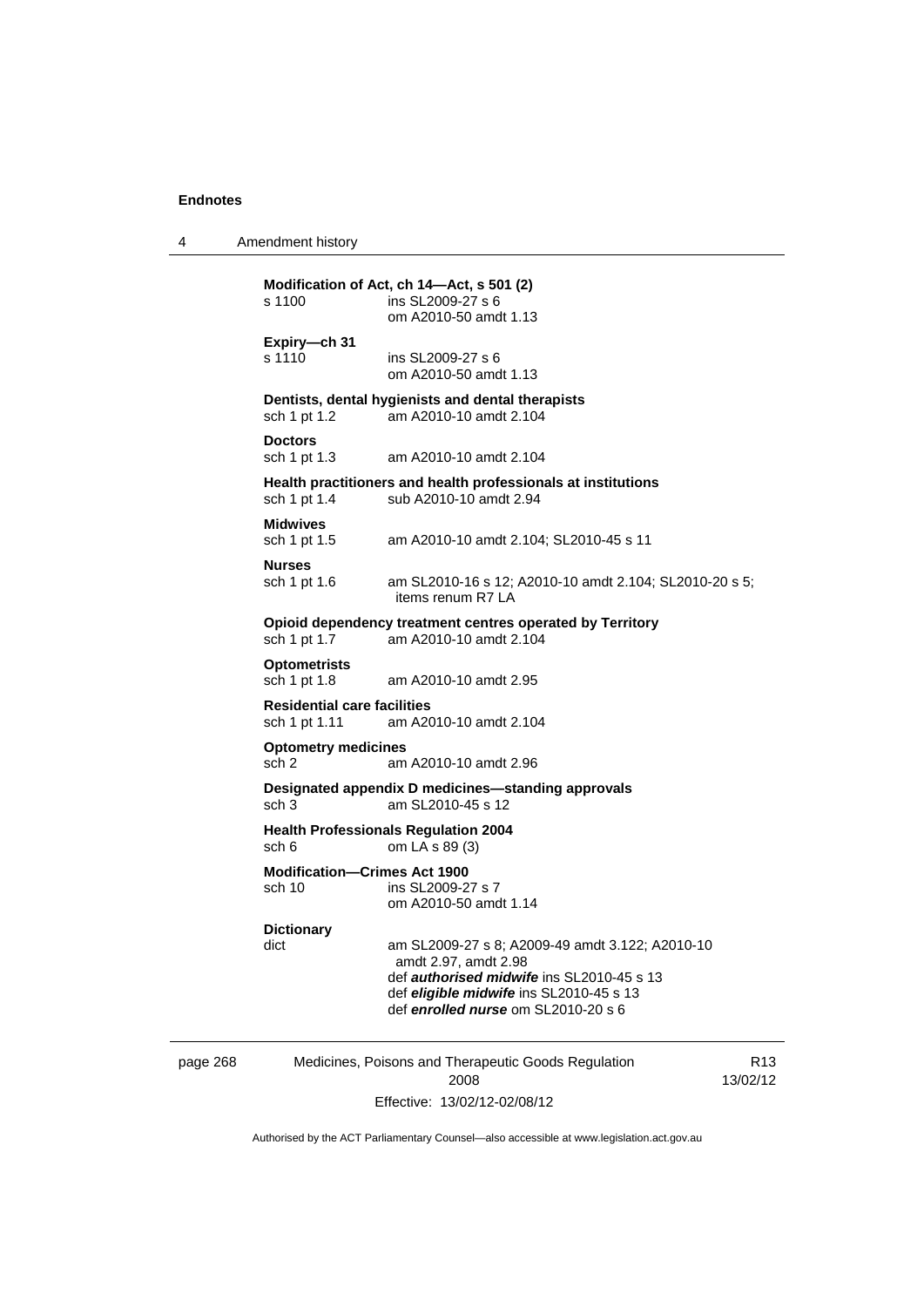- def *enrolled nurse (medications)* sub A2010-10 amdt 2.99 om SL2010-20 s 7 def *health profession* sub A2010-10 amdt 2.100
- def *intern* sub A2010-10 amdt 2.101
- def *nurse practitioner* ins SL2010-16 s 13
- am SL2010-16 amdt 1.1
- def *pharmaceutical benefits scheme* ins SL2010-45 s 13
- def *specialist* sub A2010-10 amdt 2.102
- def *specialist area* sub A2010-10 amdt 2.102
- def *trainee* am A2010-10 amdt 2.103
- def *walk-in centre* ins SL2010-2 s 6

R13 13/02/12 Medicines, Poisons and Therapeutic Goods Regulation 2008 Effective: 13/02/12-02/08/12

page 269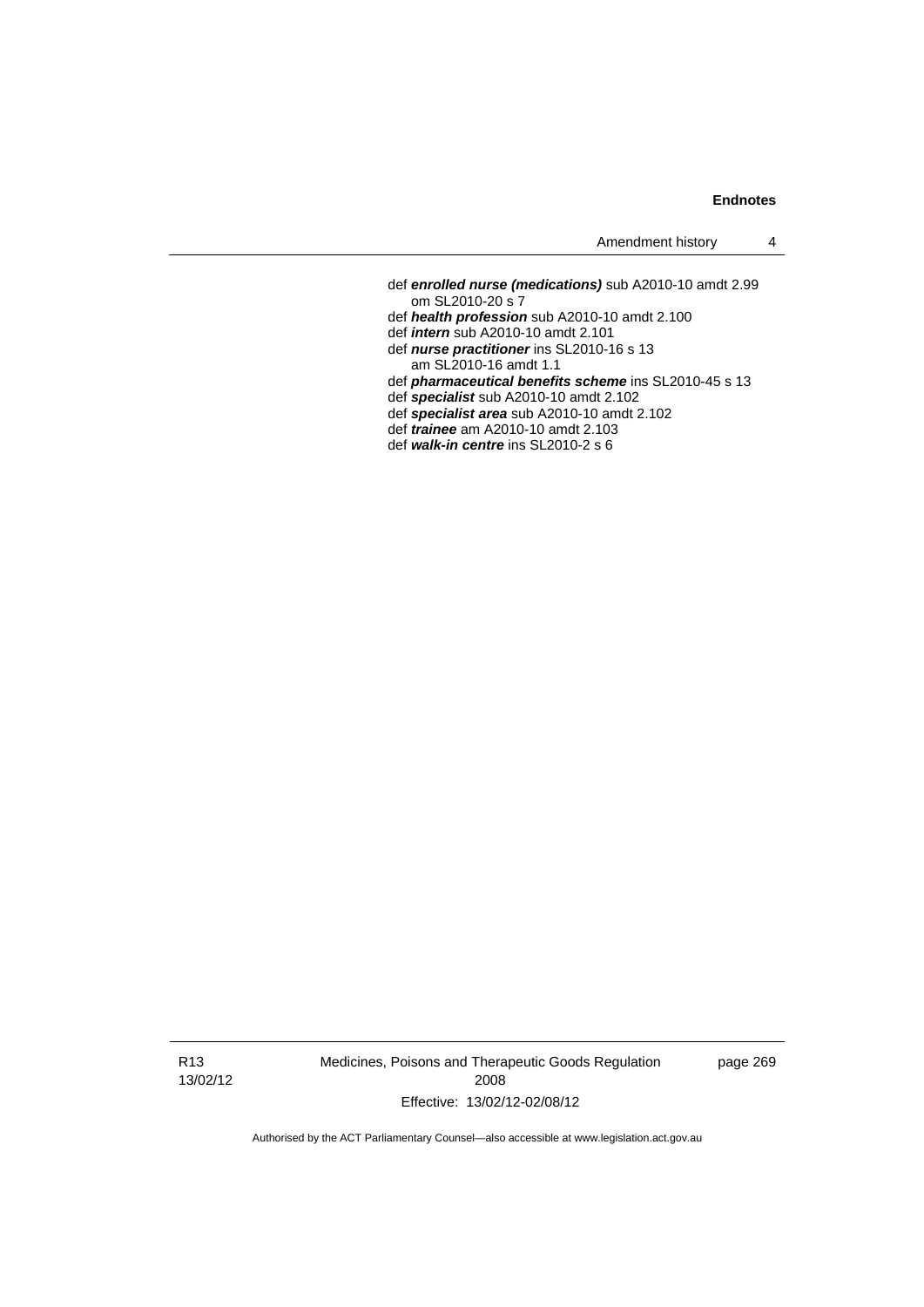5 Earlier republications

# **5 Earlier republications**

Some earlier republications were not numbered. The number in column 1 refers to the publication order.

Since 12 September 2001 every authorised republication has been published in electronic pdf format on the ACT legislation register. A selection of authorised republications have also been published in printed format. These republications are marked with an asterisk (\*) in column 1. Electronic and printed versions of an authorised republication are identical.

| <b>Republication</b><br>No and date | <b>Effective</b>            | Last<br>amendment<br>made by | <b>Republication</b><br>for                              |
|-------------------------------------|-----------------------------|------------------------------|----------------------------------------------------------|
| R <sub>1</sub><br>14 Feb 2009       | 14 Feb 2009-<br>5 June 2009 | not amended                  | new regulation                                           |
| R <sub>2</sub>                      | 6 June 2009-                | SL2009-27                    | amendments by                                            |
| 6 June 2009                         | 16 Dec 2009                 |                              | SL2009-27                                                |
| R <sub>3</sub>                      | 17 Dec 2009-                | A2009-49                     | amendments by                                            |
| 17 Dec 2009                         | 21 Jan 2010                 |                              | A2009-49                                                 |
| R4<br>22 Jan 2010                   | 22 Jan 2010-<br>31 Mar 2010 | SL2010-2                     | amendments by<br>SL2010-1 and<br>SL2010-2                |
| R <sub>5</sub><br>1 Apr 2010        | 1 Apr 2010-<br>10 May 2010  | A2010-10                     | commenced expiry                                         |
| R6                                  | 11 May 2010-                | SL2010-16                    | amendments by                                            |
| 11 May 2010                         | 30 June 2010                |                              | SL2010-16                                                |
| R7<br>1 July 2010                   | 1 July 2010-<br>22 Nov 2010 | SL2010-20                    | amendments by<br>A2010-10,<br>SL2010-16 and<br>SL2010-20 |
| R <sub>8</sub>                      | 23 Nov 2010-                | SL2010-45                    | amendments by                                            |
| 23 Nov 2010                         | 30 Nov 2010                 |                              | SL2010-45                                                |
| R <sub>9</sub>                      | 1 Dec 2010-                 | SL2010-45                    | amendments by                                            |
| 1 Dec 2010                          | 20 Dec 2010                 |                              | A2010-43                                                 |
| R <sub>10</sub>                     | 21 Dec 2010-                | A2010-50                     | amendments by                                            |
| 21 Dec 2010                         | 11 Dec 2011                 |                              | A2010-50                                                 |
| R <sub>11</sub>                     | 12 Dec 2011-                | A2011-52                     | amendments by                                            |
| 12 Dec 2011                         | 9 Feb 2012                  |                              | A2011-52                                                 |
|                                     |                             |                              |                                                          |

page 270 Medicines, Poisons and Therapeutic Goods Regulation 2008 Effective: 13/02/12-02/08/12

R13 13/02/12